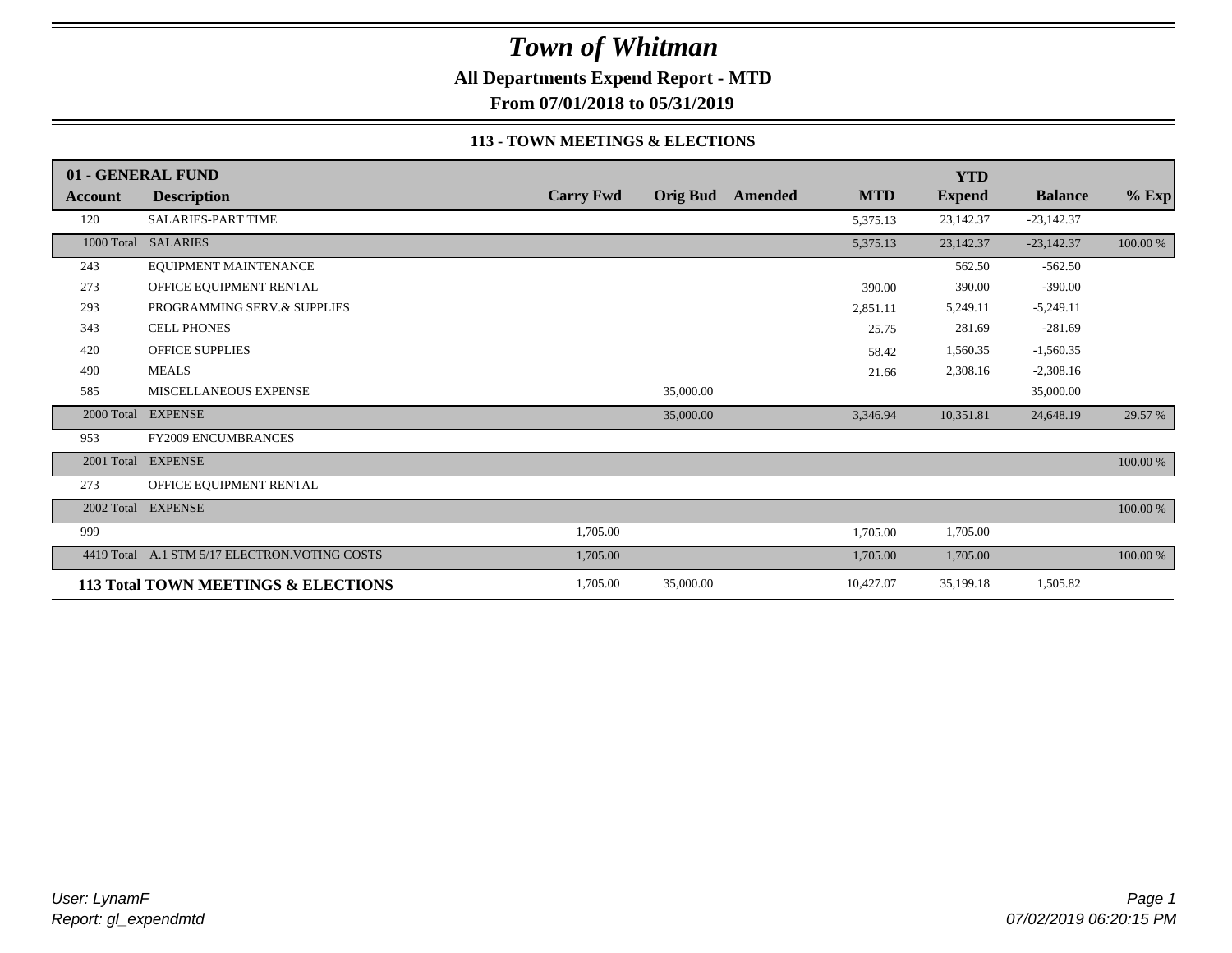## **All Departments Expend Report - MTD**

### **From 07/01/2018 to 05/31/2019**

### **114 - MODERATOR**

|         | 01 - GENERAL FUND          |                  |                  |            | <b>YTD</b>    |                |          |
|---------|----------------------------|------------------|------------------|------------|---------------|----------------|----------|
| Account | <b>Description</b>         | <b>Carry Fwd</b> | Orig Bud Amended | <b>MTD</b> | <b>Expend</b> | <b>Balance</b> | $%$ Exp  |
| 120     | <b>SALARIES-PART TIME</b>  |                  |                  |            |               |                |          |
|         | 1000 Total SALARIES        |                  |                  |            |               |                | 100.00 % |
|         | <b>114 Total MODERATOR</b> |                  |                  |            |               |                |          |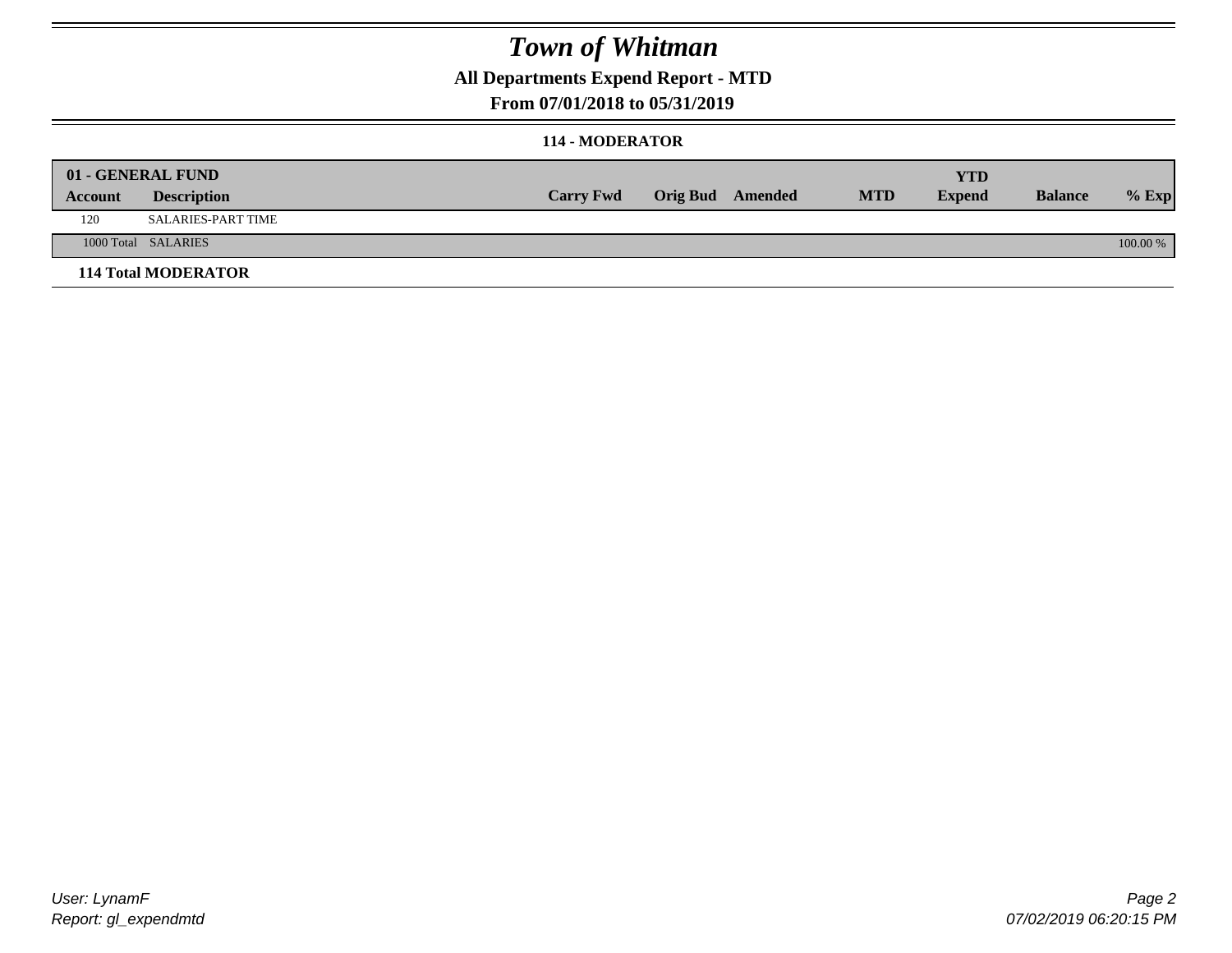## **All Departments Expend Report - MTD**

### **From 07/01/2018 to 05/31/2019**

#### **122 - SELECTMEN**

|                | 01 - GENERAL FUND            |                  |                                       | <b>YTD</b>    |                |             |
|----------------|------------------------------|------------------|---------------------------------------|---------------|----------------|-------------|
| <b>Account</b> | <b>Description</b>           | <b>Carry Fwd</b> | <b>Orig Bud</b> Amended<br><b>MTD</b> | <b>Expend</b> | <b>Balance</b> | $%$ Exp     |
| 110            | SALARIES-BOARD MEMBERS       |                  |                                       |               |                |             |
| 111            | SALARIES-ADMINSTRATIVE       |                  |                                       |               |                |             |
|                | 1000 Total SALARIES          |                  |                                       |               |                | $100.00~\%$ |
| 115            | <b>SECRETARIAL</b>           | 47,100.00        | 3,654.96                              | 43,598.90     | 3,501.10       |             |
|                | 1001 Total SALARIES          | 47,100.00        | 3,654.96                              | 43,598.90     | 3,501.10       | 92.56%      |
| 121            | <b>CLERICAL I</b>            |                  |                                       |               |                |             |
| 123            | RECORDING SECRETARY          | 1,681.00         | 75.36                                 | 1,318.80      | 362.20         |             |
|                | 1003 Total SALARIES          | 1,681.00         | 75.36                                 | 1,318.80      | 362.20         | 78.45 %     |
| 211            | MUNICIPAL HEARINGS OFFICER   | 2,500.00         | 208.33                                | 2,291.63      | 208.37         |             |
|                | 1004 Total SALARIES          | 2,500.00         | 208.33                                | 2,291.63      | 208.37         | 91.66%      |
| 121            | <b>CLERICAL I</b>            | 1,209.00         |                                       |               | 1,209.00       |             |
|                | 1005 Total SALARIES          | 1,209.00         |                                       |               | 1,209.00       | $0.00 \%$   |
| 244            | OFFICE EQUIPMENT MAINTENANCE |                  |                                       |               |                |             |
| 304            | <b>ADVERTISING</b>           |                  | 192.17                                | 460.42        | $-460.42$      |             |
| 340            | <b>TELEPHONE</b>             |                  |                                       |               |                |             |
| 593            | EMPLOYEE RECRUITMENT COSTS   |                  |                                       | 200.00        | $-200.00$      |             |
| 605            | CONSULTING SERVICES          |                  |                                       |               |                |             |
| 420            | <b>OFFICE SUPPLIES</b>       |                  |                                       | 310.86        | $-310.86$      |             |
| 585            | MISCELLANEOUS EXPENSE        | 11,000.00        |                                       | 334.43        | 10,665.57      |             |
| 710            | IN STATE TRAVEL              |                  | 79.11                                 | 682.05        | $-682.05$      |             |
| 730            | <b>ASSOCIATION DUES</b>      |                  |                                       | 3,340.05      | $-3,340.05$    |             |
| 731            | <b>MEETINGS</b>              |                  |                                       | 4,277.71      | $-4,277.71$    |             |
| 870            | OFFICE EQUIPMENT             |                  |                                       |               |                |             |
| 2000 Total     | <b>EXPENSE</b>               | 11,000.00        | 271.28                                | 9,605.52      | 1,394.48       | 87.32 %     |
| 304            | <b>ADVERTISING</b>           |                  |                                       |               |                |             |
| 2001 Total     | <b>EXPENSE</b>               |                  |                                       |               |                | 100.00 %    |
| 306            | <b>BOOKBINDING</b>           |                  |                                       |               |                |             |
| 946            | FY2010 ENCUMBRANCES          |                  |                                       |               |                |             |
|                | 2002 Total EXPENSE           |                  |                                       |               |                | 100.00 %    |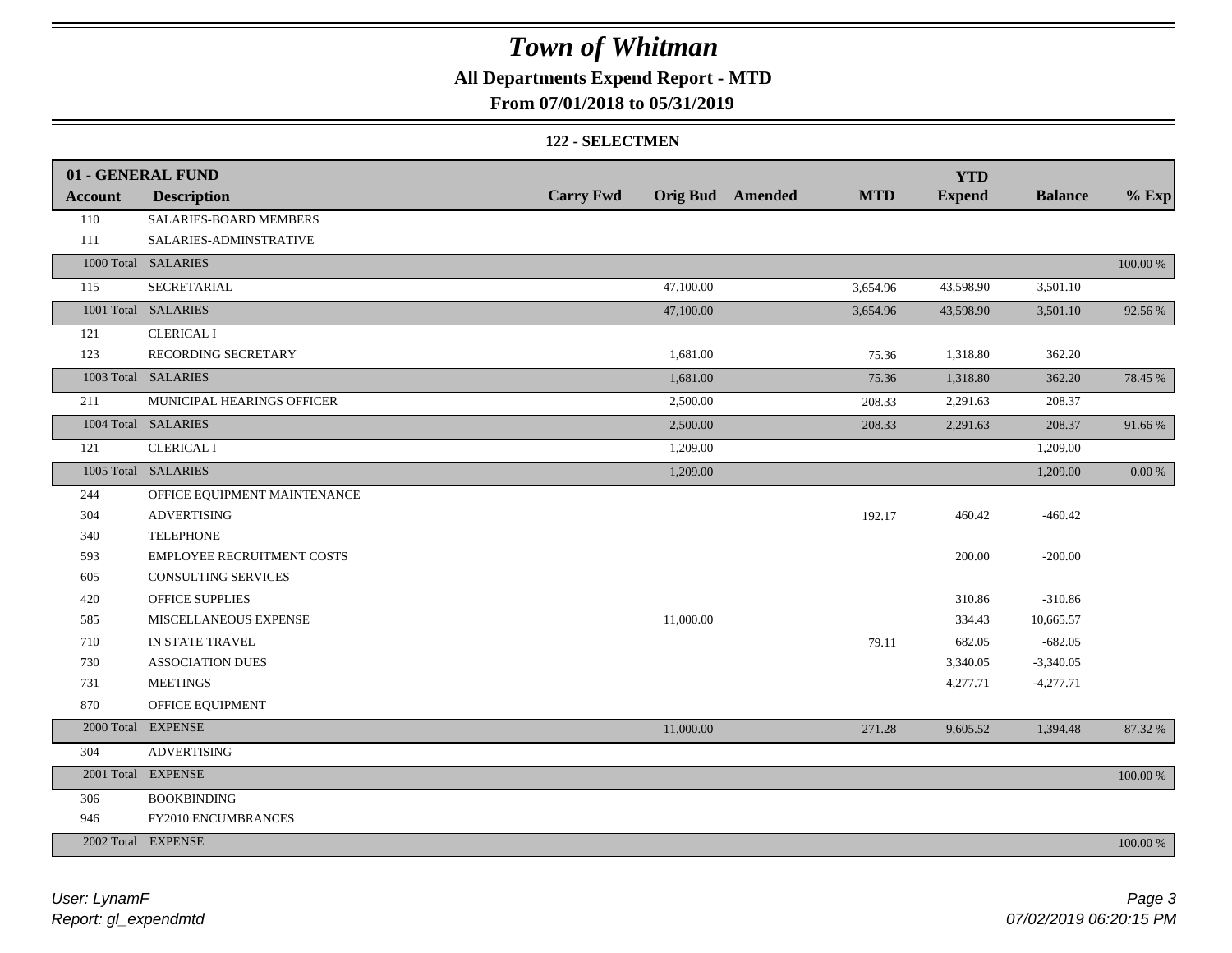## **All Departments Expend Report - MTD**

### **From 07/01/2018 to 05/31/2019**

#### **122 - SELECTMEN**

|         | 01 - GENERAL FUND                                   |                  |           |                         |            | <b>YTD</b>    |                |             |
|---------|-----------------------------------------------------|------------------|-----------|-------------------------|------------|---------------|----------------|-------------|
| Account | <b>Description</b>                                  | <b>Carry Fwd</b> |           | <b>Orig Bud</b> Amended | <b>MTD</b> | <b>Expend</b> | <b>Balance</b> | $%$ Exp     |
| 711     | EDUC.EXP.-SELECTMEN'S OFFICE                        |                  |           |                         |            |               |                |             |
|         | 2003 Total EXPENSE                                  |                  |           |                         |            |               |                | 100.00 %    |
| 713     | SICK LEAVE BUY-BACK-ALL DEPTS                       |                  | 11,000.00 |                         |            |               | 11,000.00      |             |
| 714     | SICK LEAVE BUY BACK -NON UNION                      |                  |           |                         |            |               |                |             |
| 715     | LONGEVITY-TOWN HALL & NON-UNIO                      |                  | 6,675.00  |                         | 375.00     | 4,500.00      | 2,175.00       |             |
| 716     | ASST.DEPT.HEADS - STIPEND                           |                  | 2,500.00  |                         |            | 2,500.00      |                |             |
| 712     | EDUCATION EXPENSE - ALL DEPTS                       |                  | 10,000.00 |                         | 2,317.72   | 8,808.45      | 1,191.55       |             |
| 949     | FY2014 ENCUMBRANCES                                 |                  |           |                         |            |               |                |             |
|         | 2004 Total EXPENSE                                  |                  | 30,175.00 |                         | 2,692.72   | 15,808.45     | 14,366.55      | 52.38 %     |
| 940     | FY2016 ENCUMBRANCES                                 |                  |           |                         |            |               |                |             |
| 945     | FY2013 ENCUMBRANCES                                 |                  |           |                         |            |               |                |             |
| 948     | <b>FY07 ENCUMBRANCES</b>                            |                  |           |                         |            |               |                |             |
|         | 2006 Total EXPENSE                                  |                  |           |                         |            |               |                | 100.00 %    |
| 999     |                                                     |                  |           |                         |            |               |                |             |
|         | 4403 Total A.14STM.5/16 DEMOLISH 215 SO.AVE.        |                  |           |                         |            |               |                | 100.00 %    |
| 999     |                                                     |                  |           |                         |            |               |                |             |
|         | 4409 Total A.7 STM 1/12/15 DEMOLISH 36 EAST AVENUE  |                  |           |                         |            |               |                | 100.00 %    |
| 123     | RECORDING SECRETARY                                 |                  |           |                         |            |               |                |             |
|         | 4424 Total ESTABLISH PETTY CASH - TOWN CLERK        |                  |           |                         |            |               |                | 100.00 %    |
| 999     |                                                     |                  |           |                         |            |               |                |             |
|         | 4434 Total ART19 ATM5/18 LEASE/PCH 2016 FORD INTER  |                  |           |                         |            |               |                | 100.00 %    |
| 999     |                                                     |                  |           |                         |            |               |                |             |
|         | 4454 Total S1ATM5/18SECURITYIMPDUVALSCHOOL          |                  |           |                         |            |               |                | $100.00~\%$ |
| 999     |                                                     | 20,000.00        |           |                         |            |               | 20,000.00      |             |
|         | 4549 Total A.22 ATM 5/16 cons.fees-solar ener.proj. | 20,000.00        |           |                         |            |               | 20,000.00      | 0.00 %      |
|         | <b>122 Total SELECTMEN</b>                          | 20,000.00        | 93,665.00 |                         | 6,902.65   | 72,623.30     | 41,041.70      |             |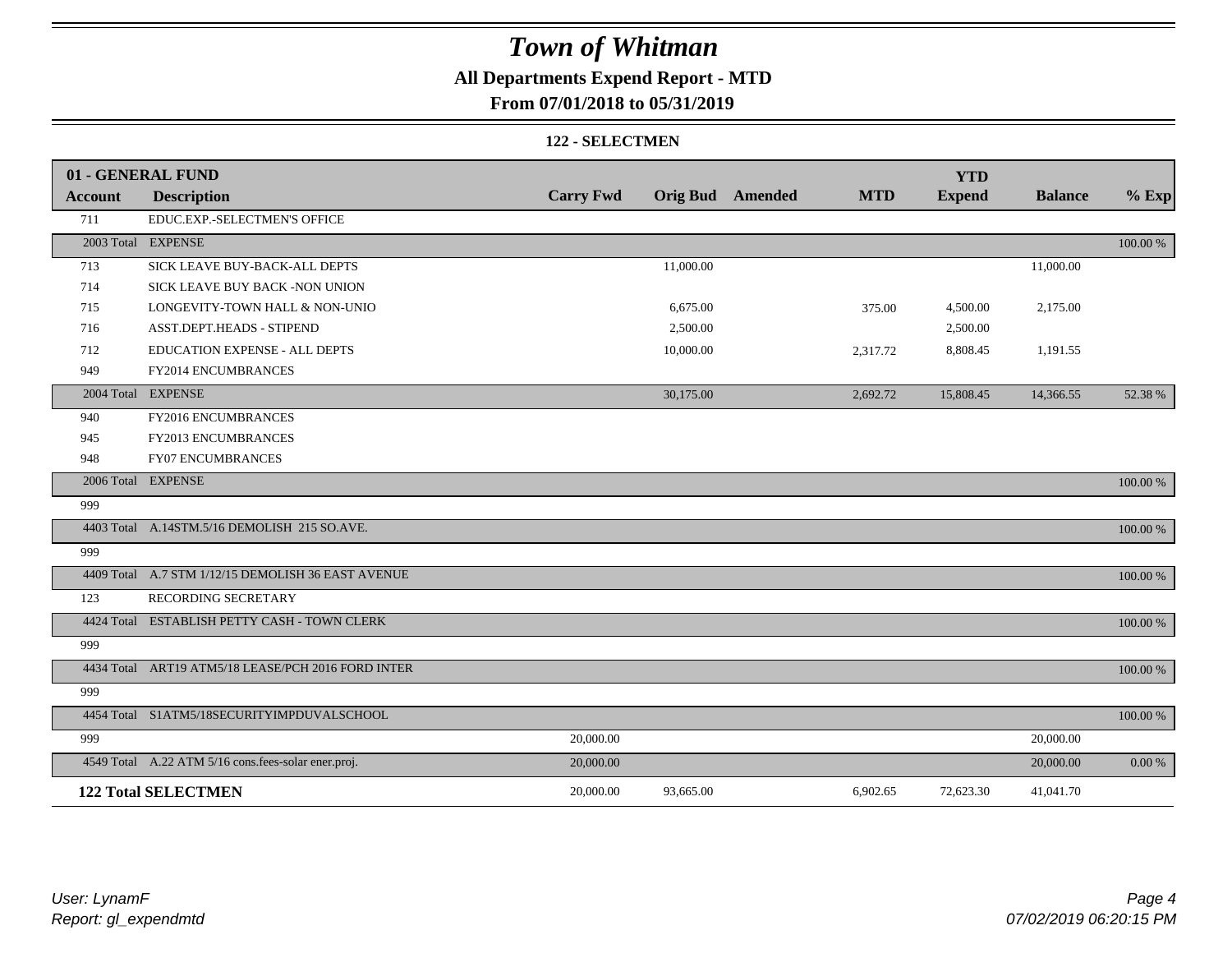**All Departments Expend Report - MTD**

**From 07/01/2018 to 05/31/2019**

#### **123 - TOWN ADMINISTRATOR**

|                | 01 - GENERAL FUND                                   |                  |                 |         |            | <b>YTD</b>    |                |             |
|----------------|-----------------------------------------------------|------------------|-----------------|---------|------------|---------------|----------------|-------------|
| <b>Account</b> | <b>Description</b>                                  | <b>Carry Fwd</b> | <b>Orig Bud</b> | Amended | <b>MTD</b> | <b>Expend</b> | <b>Balance</b> | $%$ Exp     |
| 111            | SALARIES-ADMINSTRATIVE                              |                  | 126,900.00      |         | 9,761.52   | 114,697.86    | 12,202.14      |             |
|                | 1000 Total SALARIES                                 |                  | 126,900.00      |         | 9,761.52   | 114,697.86    | 12,202.14      | 90.38 %     |
| 133            | <b>ASSISTANT</b>                                    |                  | 87,800.00       |         | 6,753.84   | 79,357.62     | 8,442.38       |             |
|                | 1001 Total SALARIES                                 |                  | 87,800.00       |         | 6,753.84   | 79,357.62     | 8,442.38       | 90.38 %     |
| 420            | OFFICE SUPPLIES                                     |                  |                 |         |            |               |                |             |
| 585            | MISCELLANEOUS EXPENSE                               |                  |                 |         |            |               |                |             |
| 710            | IN STATE TRAVEL                                     |                  |                 |         |            |               |                |             |
| 730            | <b>ASSOCIATION DUES</b>                             |                  |                 |         |            |               |                |             |
| 731            | <b>MEETINGS</b>                                     |                  |                 |         |            |               |                |             |
|                | 2000 Total EXPENSE                                  |                  |                 |         |            |               |                | 100.00 %    |
| 945            | FY2013 ENCUMBRANCES                                 |                  |                 |         |            |               |                |             |
|                | 2001 Total EXPENSE                                  |                  |                 |         |            |               |                | 100.00 %    |
| 999            |                                                     |                  |                 |         |            |               |                |             |
|                | 4404 Total Res.Fnd. Board up Park Ave. School       |                  |                 |         |            |               |                | 100.00 %    |
| 999            |                                                     |                  |                 |         |            |               |                |             |
|                | 4405 Total RES.FND.TR-UPDATE STDY DPW BARN/GAR.     |                  |                 |         |            |               |                | $100.00~\%$ |
| 999            |                                                     | 9,707.50         |                 |         |            |               | 9,707.50       |             |
|                | 4406 Total A.37ATM5/17MAINTAIN T.T/FORECL.PROPERTIE | 9,707.50         |                 |         |            |               | 9,707.50       | $0.00\ \%$  |
| 999            |                                                     |                  | 6,200.00        |         |            | 5,651.97      | 548.03         |             |
|                | 4407 Total PILOT PMT.TO ROCKLAND                    |                  | 6,200.00        |         |            | 5,651.97      | 548.03         | 91.16%      |
| 999            |                                                     | 10,000.00        |                 |         |            |               | 10,000.00      |             |
|                | 4408 Total A.26ATM5/14SFTY.&COND.ASSESS.TN.BLDGS.   | 10,000.00        |                 |         |            |               | 10,000.00      | $0.00\ \%$  |
| 999            |                                                     |                  |                 |         |            |               |                |             |
|                | 4414 Total A.2 ATM WHITMAN COUNSELING               |                  |                 |         |            |               |                | 100.00 %    |
| 999            |                                                     | 196.35           |                 |         |            |               | 196.35         |             |
|                | 4575 Total A35ATM5/17INSTL.CARD ACCESS TN.BLDGS     | 196.35           |                 |         |            |               | 196.35         | $0.00\ \%$  |
| 999            |                                                     |                  | 11,000.00       |         |            | 848.50        | 10,151.50      |             |
|                | 5620 Total A.26 ATM5/18 CODIFY/DIGITIZE BYLAWS      |                  | 11,000.00       |         |            | 848.50        | 10,151.50      | 7.71 %      |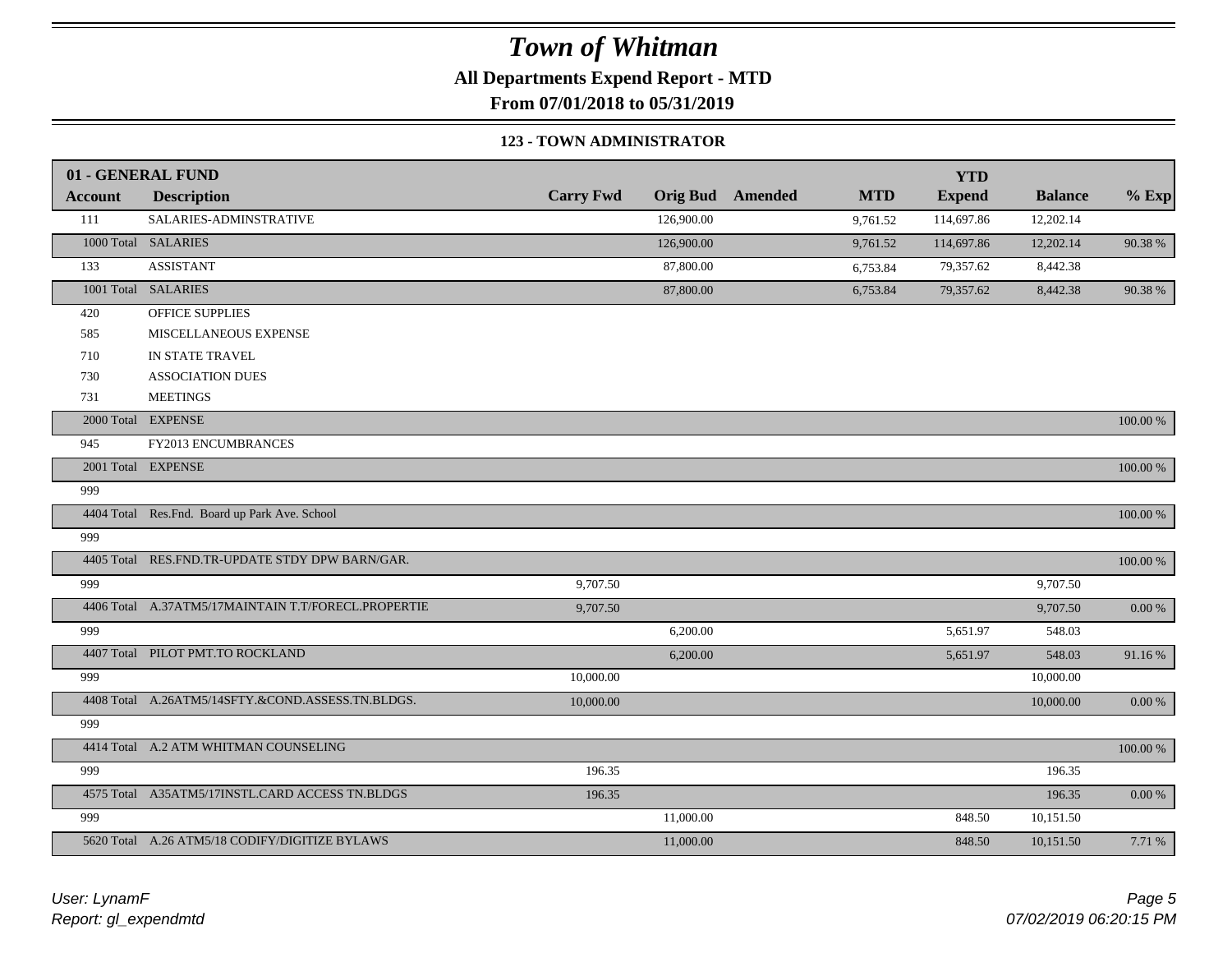**All Departments Expend Report - MTD**

**From 07/01/2018 to 05/31/2019**

#### **123 - TOWN ADMINISTRATOR**

| 01 - GENERAL FUND |                                     |                  |                     |            | YTD           |                |         |
|-------------------|-------------------------------------|------------------|---------------------|------------|---------------|----------------|---------|
| Account           | <b>Description</b>                  | <b>Carry Fwd</b> | Orig Bud<br>Amended | <b>MTD</b> | <b>Expend</b> | <b>Balance</b> | $%$ Exp |
|                   | <b>123 Total TOWN ADMINISTRATOR</b> | 19.903.85        | 231,900.00          | 16.515.36  | 200, 555.95   | 51,247.90      |         |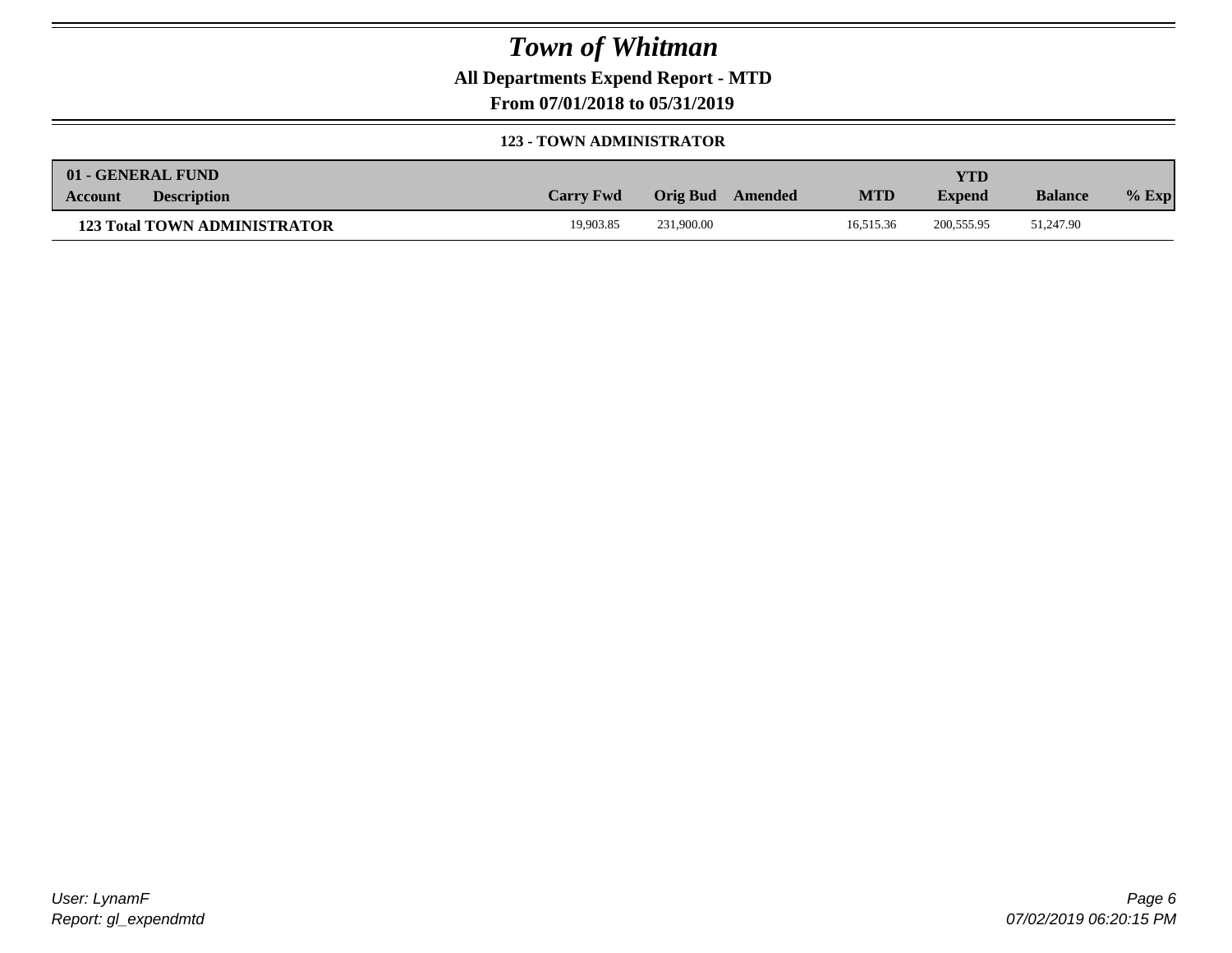**All Departments Expend Report - MTD**

### **From 07/01/2018 to 05/31/2019**

### **129 - BUSINESS MANAGER**

|            | 01 - GENERAL FUND                 |                  |                 |         |            | <b>YTD</b>    |                |          |
|------------|-----------------------------------|------------------|-----------------|---------|------------|---------------|----------------|----------|
| Account    | <b>Description</b>                | <b>Carry Fwd</b> | <b>Orig Bud</b> | Amended | <b>MTD</b> | <b>Expend</b> | <b>Balance</b> | $%$ Exp  |
| 111        | SALARIES-ADMINSTRATIVE            |                  |                 |         |            |               |                |          |
|            | 1000 Total SALARIES               |                  |                 |         |            |               |                | 100.00 % |
| 420        | OFFICE SUPPLIES                   |                  |                 |         |            |               |                |          |
| 585        | MISCELLANEOUS EXPENSE             |                  |                 |         |            |               |                |          |
| 710        | IN STATE TRAVEL                   |                  |                 |         |            |               |                |          |
| 730        | <b>ASSOCIATION DUES</b>           |                  |                 |         |            |               |                |          |
| 731        | <b>MEETINGS</b>                   |                  |                 |         |            |               |                |          |
| 2000 Total | <b>EXPENSE</b>                    |                  |                 |         |            |               |                | 100.00 % |
| 304        | <b>ADVERTISING</b>                |                  |                 |         |            |               |                |          |
| 2001 Total | <b>EXPENSE</b>                    |                  |                 |         |            |               |                | 100.00 % |
| 593        | <b>EMPLOYEE RECRUITMENT COSTS</b> |                  |                 |         |            |               |                |          |
|            | 2002 Total EXPENSE                |                  |                 |         |            |               |                | 100.00 % |
| 948        | <b>FY07 ENCUMBRANCES</b>          |                  |                 |         |            |               |                |          |
|            | 2003 Total EXPENSE                |                  |                 |         |            |               |                | 100.00 % |
|            | <b>129 Total BUSINESS MANAGER</b> |                  |                 |         |            |               |                |          |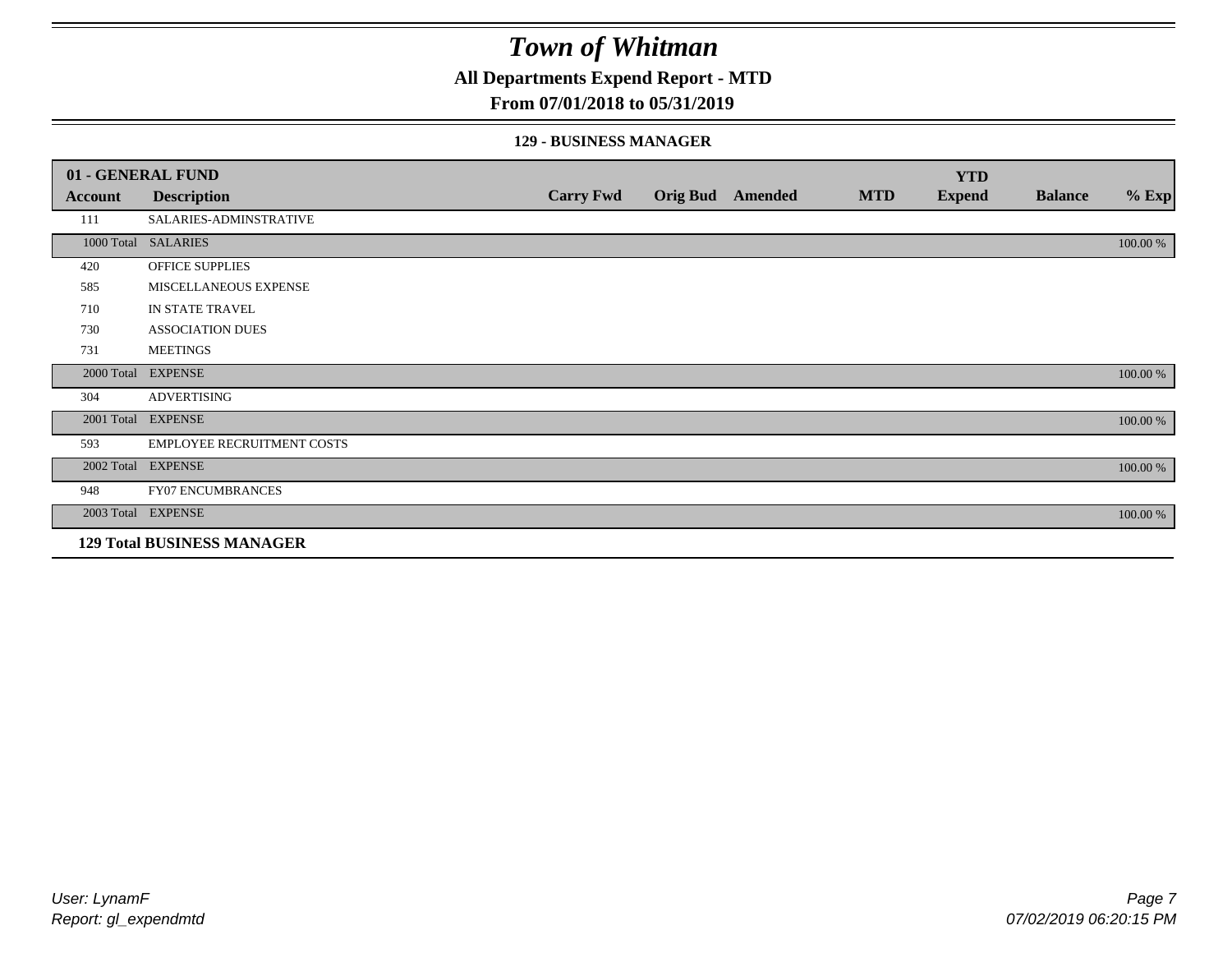**All Departments Expend Report - MTD**

**From 07/01/2018 to 05/31/2019**

#### **131 - FINANCE COMMITTEE**

|         | 01 - GENERAL FUND                  |                                     |         |            | <b>YTD</b>    |                |          |
|---------|------------------------------------|-------------------------------------|---------|------------|---------------|----------------|----------|
| Account | <b>Description</b>                 | <b>Orig Bud</b><br><b>Carry Fwd</b> | Amended | <b>MTD</b> | <b>Expend</b> | <b>Balance</b> | $%$ Exp  |
| 116     | <b>CLERICAL</b>                    | 3,447.00                            |         | 72.32      | 2,151.52      | 1,295.48       |          |
|         | 1000 Total SALARIES                | 3,447.00                            |         | 72.32      | 2,151.52      | 1,295.48       | 62.41 %  |
| 949     | FY2014 ENCUMBRANCES                |                                     |         |            |               |                |          |
|         | 1001 Total SALARIES                |                                     |         |            |               |                | 100.00 % |
| 420     | <b>OFFICE SUPPLIES</b>             |                                     |         |            | 50.99         | $-50.99$       |          |
| 585     | MISCELLANEOUS EXPENSE              | 695.00                              |         |            |               | 695.00         |          |
| 730     | <b>ASSOCIATION DUES</b>            |                                     |         |            | 210.00        | $-210.00$      |          |
| 731     | <b>MEETINGS</b>                    |                                     |         |            |               |                |          |
|         | 2000 Total EXPENSE                 | 695.00                              |         |            | 260.99        | 434.01         | 37.55 %  |
|         | <b>131 Total FINANCE COMMITTEE</b> | 4,142.00                            |         | 72.32      | 2,412.51      | 1,729.49       |          |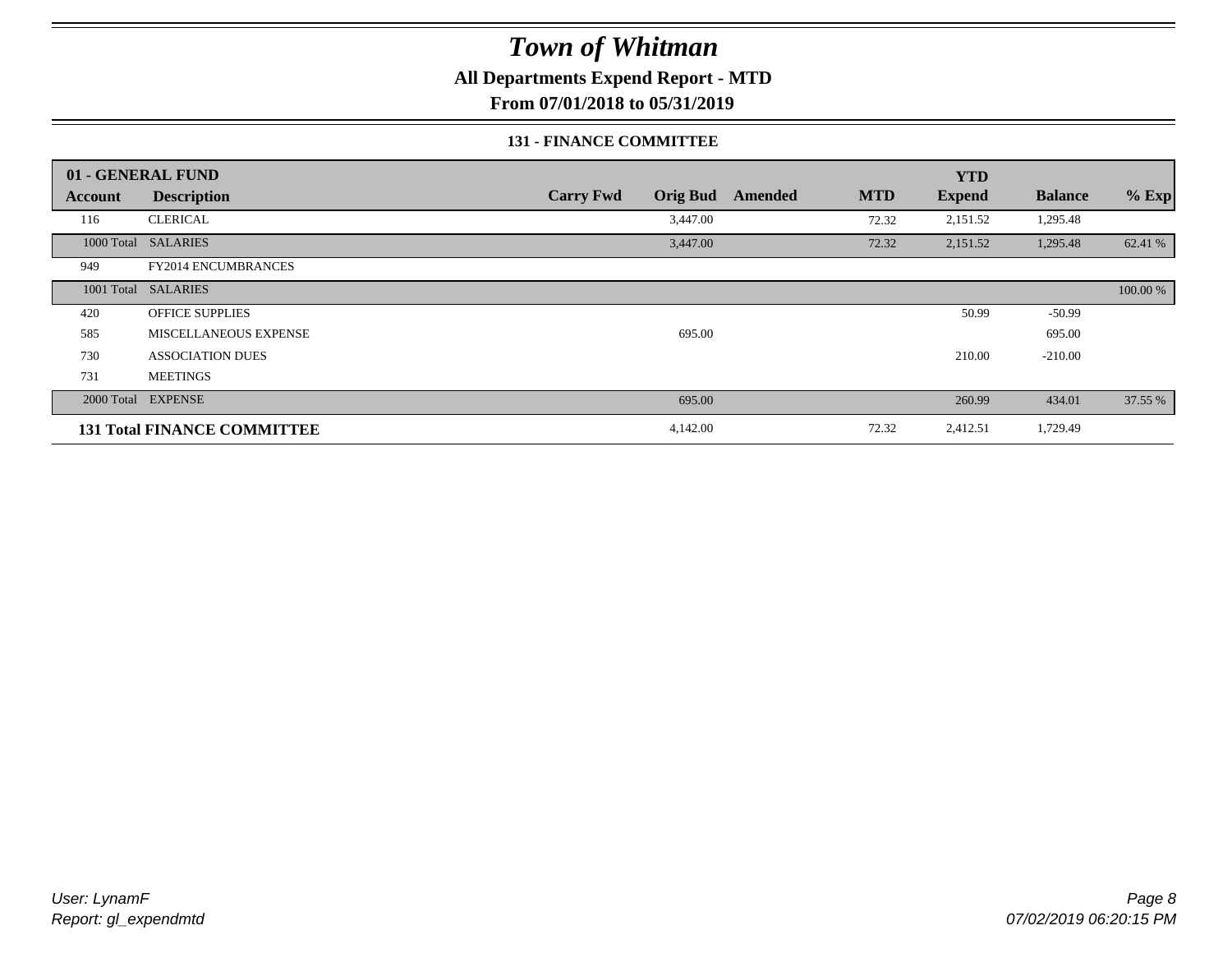## **All Departments Expend Report - MTD**

**From 07/01/2018 to 05/31/2019**

#### **132 - RESERVE FUND**

| 01 - GENERAL FUND                 |                  |                 |              |            | <b>YTD</b>    |                |          |
|-----------------------------------|------------------|-----------------|--------------|------------|---------------|----------------|----------|
| <b>Description</b><br>Account     | <b>Carry Fwd</b> | <b>Orig Bud</b> | Amended      | <b>MTD</b> | <b>Expend</b> | <b>Balance</b> | $%$ Exp  |
| 999                               |                  | 50,000.00       | $-10.174.63$ |            |               | 39,825.37      |          |
| 4301 Total RESERVE FUND TRANSFERS |                  | 50,000.00       | $-10.174.63$ |            |               | 39,825.37      | $0.00\%$ |
| <b>132 Total RESERVE FUND</b>     |                  | 50,000.00       | $-10,174.63$ |            |               | 39,825.37      |          |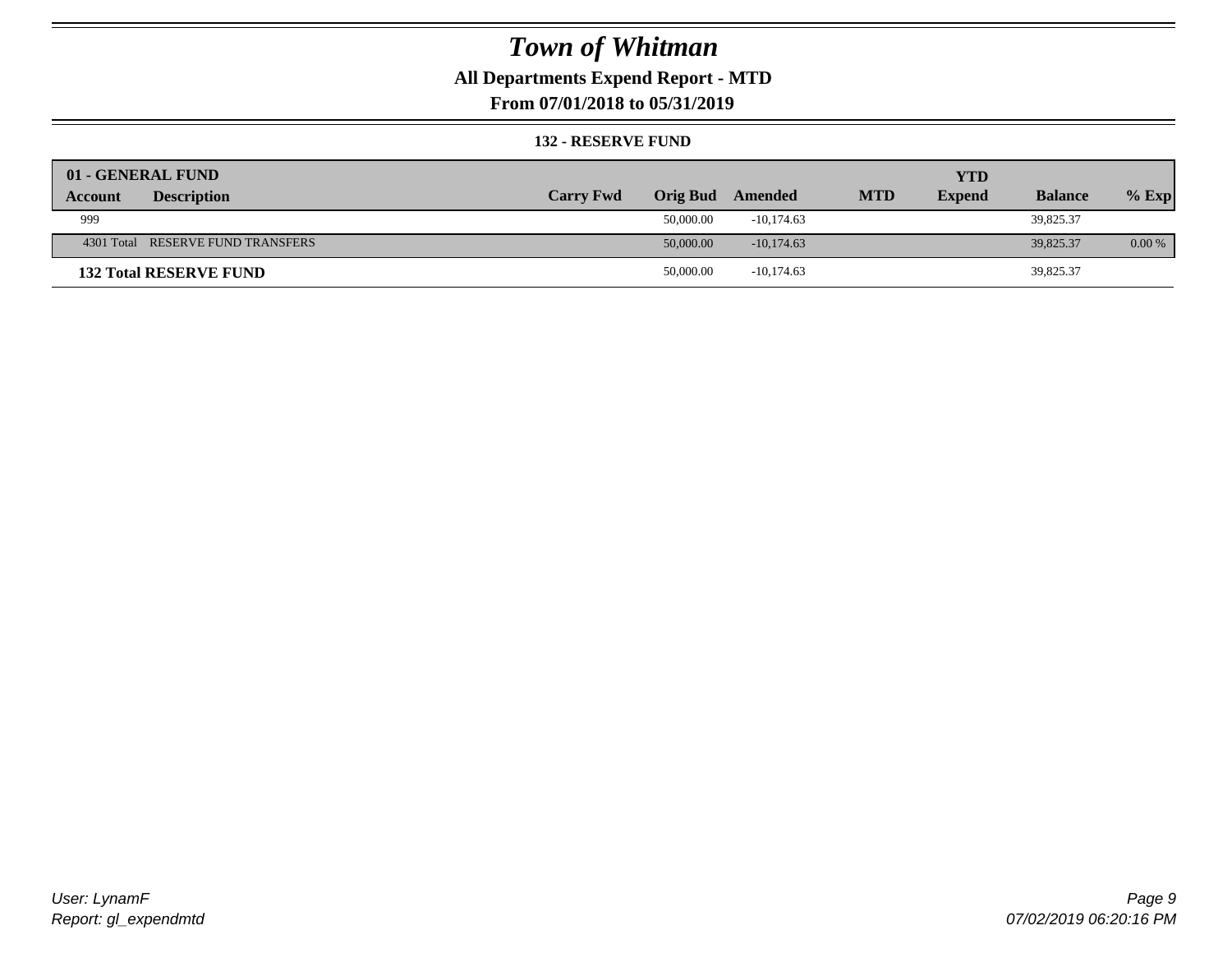## **All Departments Expend Report - MTD**

**From 07/01/2018 to 05/31/2019**

### **135 - ACCOUNTANT**

|                | 01 - GENERAL FUND            |                                     |                              | <b>YTD</b>    |                |          |
|----------------|------------------------------|-------------------------------------|------------------------------|---------------|----------------|----------|
| <b>Account</b> | <b>Description</b>           | <b>Carry Fwd</b><br><b>Orig Bud</b> | <b>MTD</b><br><b>Amended</b> | <b>Expend</b> | <b>Balance</b> | $%$ Exp  |
| 112            | <b>SALARIES</b>              | 67,450.00                           | 5,188.48                     | 59,611.45     | 7,838.55       |          |
| 146            | SALARIES-LONGEVITY           |                                     |                              |               |                |          |
|                | 1000 Total SALARIES          | 67,450.00                           | 5,188.48                     | 59,611.45     | 7,838.55       | 88.37%   |
| 121            | <b>CLERICAL I</b>            |                                     |                              |               |                |          |
|                | 1001 Total SALARIES          |                                     |                              |               |                | 100.00 % |
| 116            | <b>CLERICAL</b>              | 41,220.00                           | 3,134.16                     | 37,049.03     | 4,170.97       |          |
|                | 1002 Total SALARIES          | 41,220.00                           | 3,134.16                     | 37,049.03     | 4,170.97       | 89.88%   |
| 130            | SALARIES-OVERTIME            |                                     |                              |               |                |          |
|                | 1004 Total SALARIES          |                                     |                              |               |                | 100.00 % |
| 143            | SALARIES-COLLEGE INCENTIVE   |                                     |                              |               |                |          |
| 186            | <b>CERTIFICATION STIPEND</b> | 1,000.00                            |                              |               | 1,000.00       |          |
|                | 1005 Total SALARIES          | 1,000.00                            |                              |               | 1,000.00       | 0.00 %   |
| 244            | OFFICE EQUIPMENT MAINTENANCE |                                     |                              |               |                |          |
| 304            | <b>ADVERTISING</b>           |                                     |                              |               |                |          |
| 340            | <b>TELEPHONE</b>             |                                     |                              |               |                |          |
| 420            | <b>OFFICE SUPPLIES</b>       |                                     |                              | 388.64        | $-388.64$      |          |
| 585            | MISCELLANEOUS EXPENSE        | 1,100.00                            |                              | 151.67        | 948.33         |          |
| 710            | IN STATE TRAVEL              |                                     |                              | 63.47         | $-63.47$       |          |
| 730            | <b>ASSOCIATION DUES</b>      |                                     |                              | 175.00        | $-175.00$      |          |
| 731            | <b>MEETINGS</b>              |                                     |                              |               |                |          |
| 870            | OFFICE EQUIPMENT             |                                     |                              |               |                |          |
|                | 2000 Total EXPENSE           | 1,100.00                            |                              | 778.78        | 321.22         | 70.79 %  |
|                | <b>135 Total ACCOUNTANT</b>  | 110,770.00                          | 8,322.64                     | 97,439.26     | 13,330.74      |          |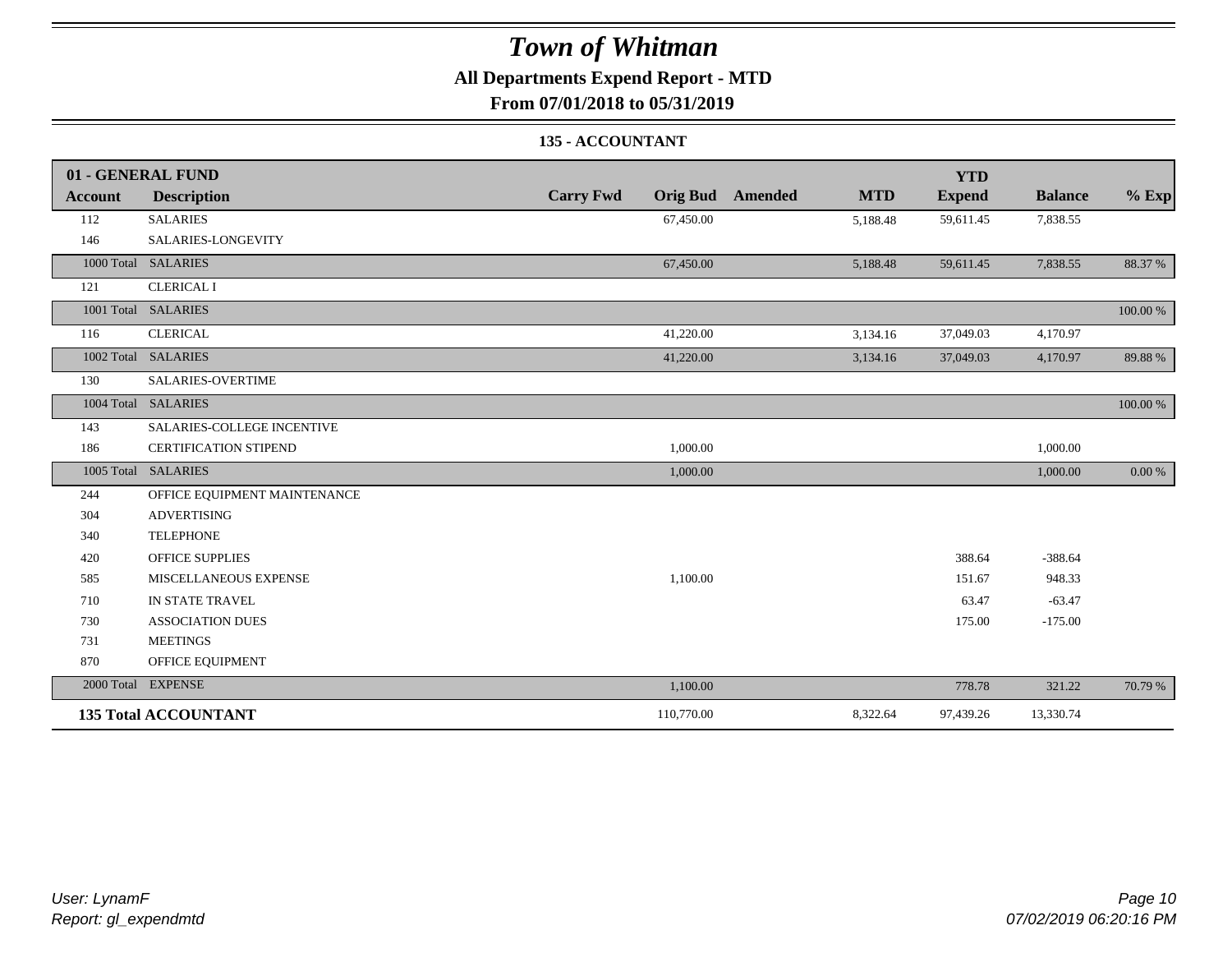**All Departments Expend Report - MTD**

**From 07/01/2018 to 05/31/2019**

### **136 - AUDIT MUNICIPAL ACCOUNTS**

|            | 01 - GENERAL FUND                         |                  |                 |                |            | <b>YTD</b>    |                |          |
|------------|-------------------------------------------|------------------|-----------------|----------------|------------|---------------|----------------|----------|
| Account    | <b>Description</b>                        | <b>Carry Fwd</b> | <b>Orig Bud</b> | <b>Amended</b> | <b>MTD</b> | <b>Expend</b> | <b>Balance</b> | $%$ Exp  |
| 252        | <b>SERVICES</b>                           |                  | 45,000.00       |                |            | 35,000.00     | 10,000.00      |          |
|            | 2000 Total EXPENSE                        |                  | 45,000.00       |                |            | 35,000.00     | 10,000.00      | 77.77 %  |
| 938        | FY 2018 ENCUMBRANCES                      | 5,000.00         |                 |                |            |               | 5,000.00       |          |
| 939        | FY2015 ENCUMBRANCES                       |                  |                 |                |            |               |                |          |
| 940        | FY2016 ENCUMBRANCES                       |                  |                 |                |            |               |                |          |
| 945        | <b>FY2013 ENCUMBRANCES</b>                |                  |                 |                |            |               |                |          |
| 948        | <b>FY07 ENCUMBRANCES</b>                  |                  |                 |                |            |               |                |          |
| 949        | FY2014 ENCUMBRANCES                       |                  |                 |                |            |               |                |          |
| 953        | FY2009 ENCUMBRANCES                       |                  |                 |                |            |               |                |          |
| 958        | <b>FY2005 ENCUMBRANCES</b>                |                  |                 |                |            |               |                |          |
| 959        | <b>FY2006 ENCUMBRANCES</b>                |                  |                 |                |            |               |                |          |
|            | 2001 Total EXPENSE                        | 5,000.00         |                 |                |            |               | 5,000.00       | 0.00 %   |
| 999        |                                           |                  |                 |                |            |               |                |          |
| 4421 Total | A.39ATM5/02GASB34FIX.ASSET SYS            |                  |                 |                |            |               |                | 100.00 % |
| 999        |                                           |                  |                 |                |            |               |                |          |
|            | 4552 Total A.11 STM 5/05 GASB34 FIX.ASSET |                  |                 |                |            |               |                | 100.00 % |
|            | <b>136 Total AUDIT MUNICIPAL ACCOUNTS</b> | 5,000.00         | 45,000.00       |                |            | 35,000.00     | 15,000.00      |          |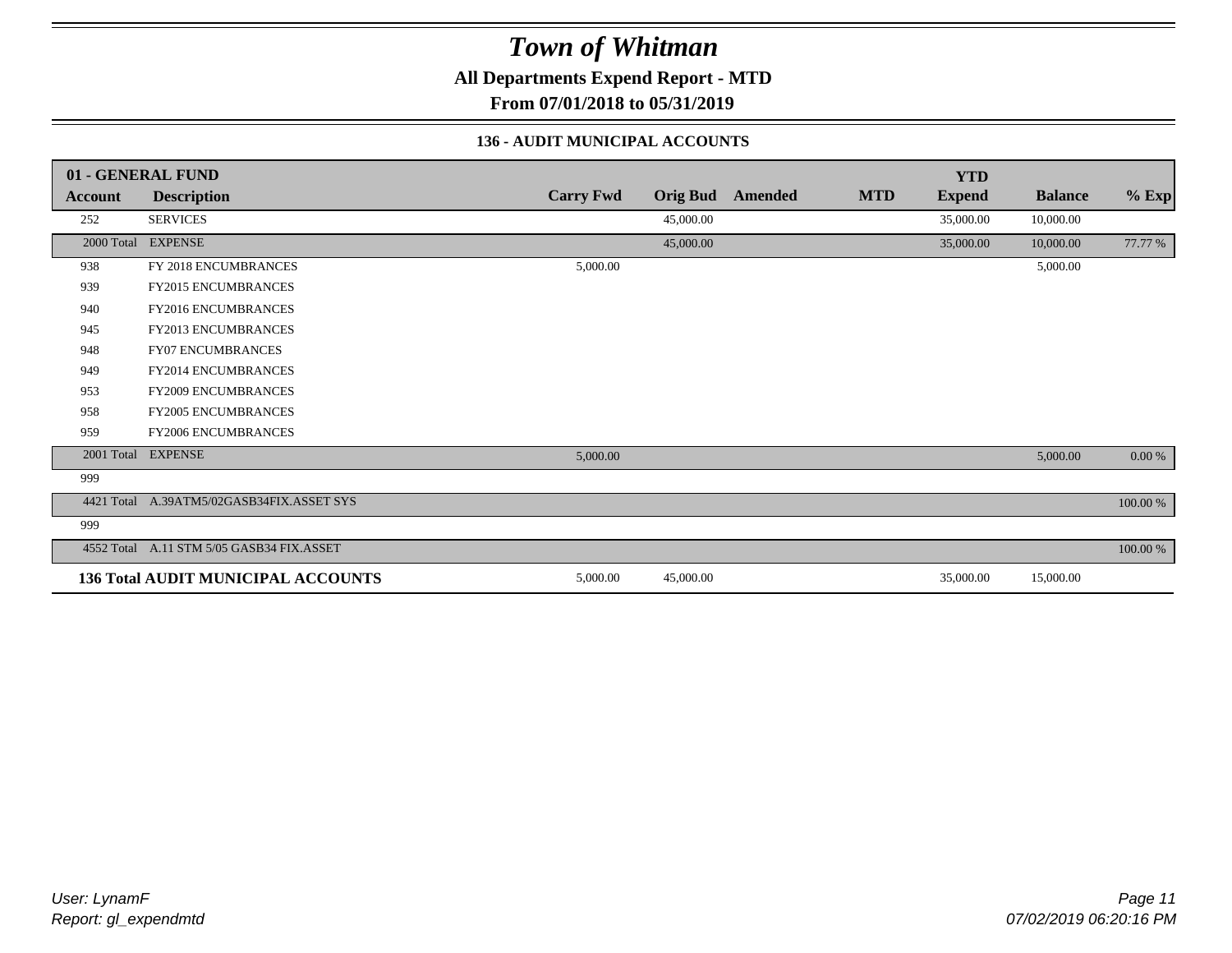**All Departments Expend Report - MTD**

**From 07/01/2018 to 05/31/2019**

### **137 - CAPITAL IMPROV.ADVISORY COMM.**

|         | 01 - GENERAL FUND                       |                                     |         |            | <b>YTD</b>    |                |          |
|---------|-----------------------------------------|-------------------------------------|---------|------------|---------------|----------------|----------|
| Account | <b>Description</b>                      | <b>Orig Bud</b><br><b>Carry Fwd</b> | Amended | <b>MTD</b> | <b>Expend</b> | <b>Balance</b> | $%$ Exp  |
| 123     | <b>RECORDING SECRETARY</b>              | 1,500.00                            |         |            |               | 1,500.00       |          |
| 959     | <b>FY2006 ENCUMBRANCES</b>              |                                     |         |            |               |                |          |
|         | 1001 Total SALARIES                     | 1,500.00                            |         |            |               | 1,500.00       | 0.00 %   |
| 585     | MISCELLANEOUS EXPENSE                   | 200.00                              |         |            |               | 200.00         |          |
|         | 2000 Total EXPENSE                      | 200.00                              |         |            |               | 200.00         | 0.00 %   |
| 940     | <b>FY2016 ENCUMBRANCES</b>              |                                     |         |            |               |                |          |
|         | 2001 Total EXPENSE                      |                                     |         |            |               |                | 100.00 % |
|         | 137 Total CAPITAL IMPROV.ADVISORY COMM. | 1,700.00                            |         |            |               | 1,700.00       |          |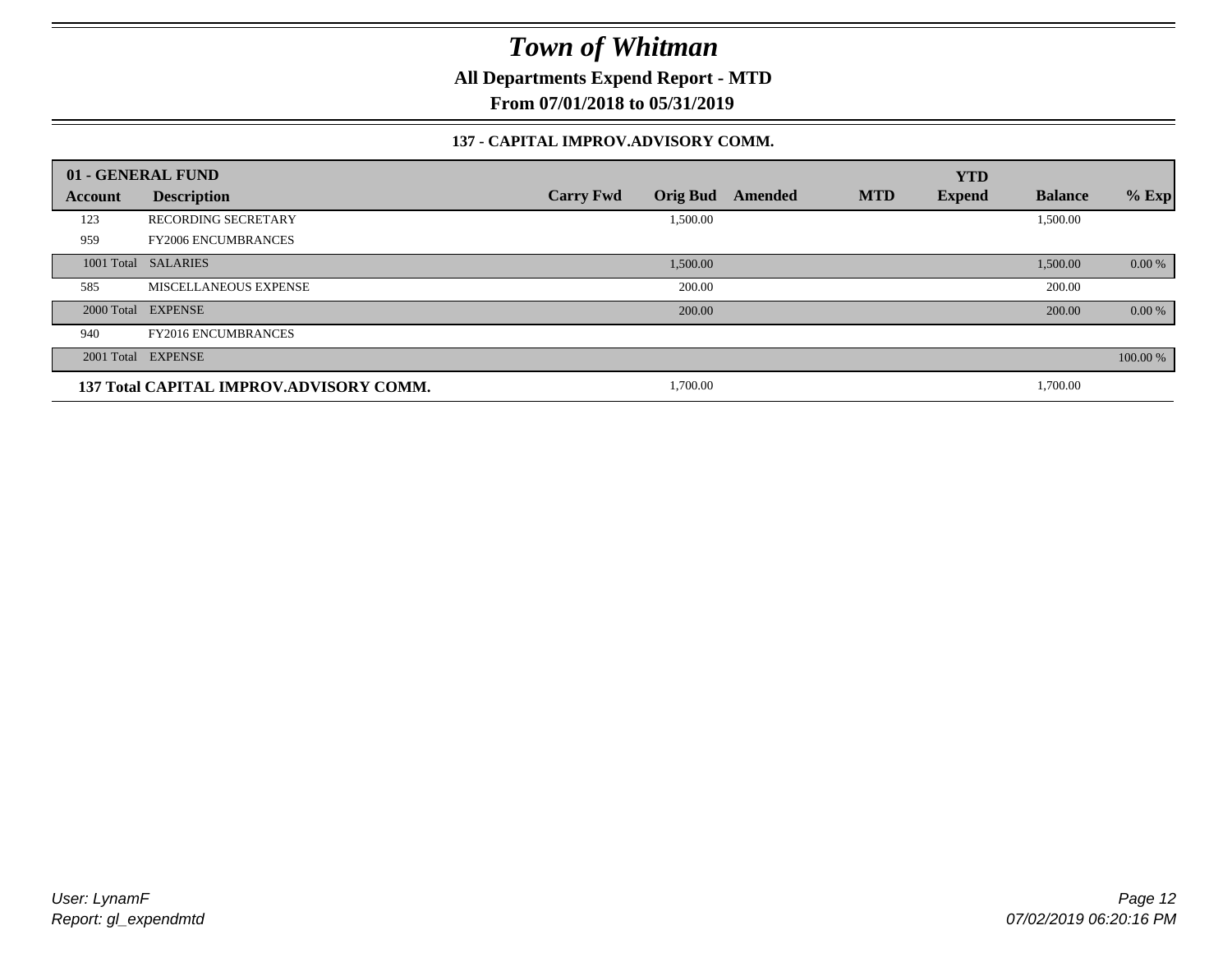**All Departments Expend Report - MTD**

**From 07/01/2018 to 05/31/2019**

#### **138 - BY-LAW STUDY COMMITTEE**

|         | 01 - GENERAL FUND                                   |                  |                 |         |            | <b>YTD</b>    |                |          |
|---------|-----------------------------------------------------|------------------|-----------------|---------|------------|---------------|----------------|----------|
| Account | <b>Description</b>                                  | <b>Carry Fwd</b> | <b>Orig Bud</b> | Amended | <b>MTD</b> | <b>Expend</b> | <b>Balance</b> | $%$ Exp  |
| 585     | MISCELLANEOUS EXPENSE                               |                  | 800.00          |         |            |               | 800.00         |          |
|         | 2000 Total EXPENSE                                  |                  | 800.00          |         |            |               | 800.00         | $0.00\%$ |
| 999     |                                                     |                  |                 |         |            |               |                |          |
|         | 4516 Total ART24 ATM5/18 PCH 100 REMOTE DESKTOP USE |                  |                 |         |            |               |                | 100.00 % |
|         | <b>138 Total BY-LAW STUDY COMMITTEE</b>             |                  | 800.00          |         |            |               | 800.00         |          |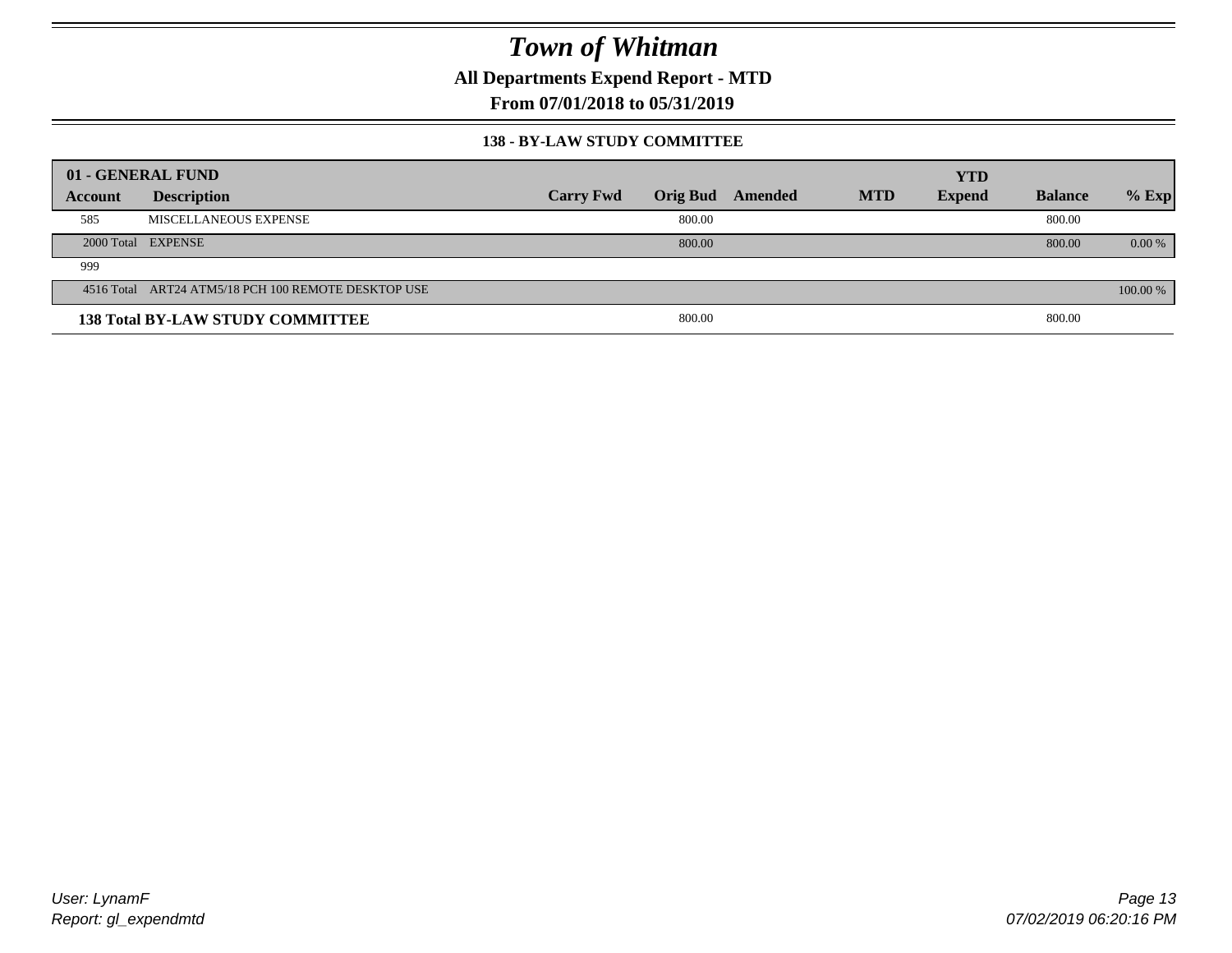### **All Departments Expend Report - MTD**

### **From 07/01/2018 to 05/31/2019**

### **141 - ASSESSORS**

|                | 01 - GENERAL FUND             |                  |           |                         |            | <b>YTD</b>    |                |             |
|----------------|-------------------------------|------------------|-----------|-------------------------|------------|---------------|----------------|-------------|
| <b>Account</b> | <b>Description</b>            | <b>Carry Fwd</b> |           | <b>Orig Bud</b> Amended | <b>MTD</b> | <b>Expend</b> | <b>Balance</b> | $%$ Exp     |
| 110            | <b>SALARIES-BOARD MEMBERS</b> |                  |           |                         |            |               |                |             |
|                | 1000 Total SALARIES           |                  |           |                         |            |               |                | 100.00 %    |
| 112            | <b>SALARIES</b>               |                  | 67,450.00 |                         | 5,188.48   | 60,964.64     | 6,485.36       |             |
| 146            | SALARIES-LONGEVITY            |                  |           |                         |            |               |                |             |
|                | 1001 Total SALARIES           |                  | 67,450.00 |                         | 5,188.48   | 60,964.64     | 6,485.36       | 90.38%      |
| 116            | <b>CLERICAL</b>               |                  | 42,453.00 |                         | 3,089.76   | 37,818.16     | 4,634.84       |             |
|                | 1002 Total SALARIES           |                  | 42,453.00 |                         | 3,089.76   | 37,818.16     | 4,634.84       | 89.08%      |
| 121            | <b>CLERICAL I</b>             |                  | 38,854.00 |                         | 2,988.76   | 34,562.03     | 4,291.97       |             |
|                | 1003 Total SALARIES           |                  | 38,854.00 |                         | 2,988.76   | 34,562.03     | 4,291.97       | 88.95 %     |
| 123            | RECORDING SECRETARY           |                  |           |                         |            |               |                |             |
| 126            | <b>CLERICAL II</b>            |                  |           |                         |            |               |                |             |
|                | 1004 Total SALARIES           |                  |           |                         |            |               |                | 100.00 %    |
| 123            | RECORDING SECRETARY           |                  |           |                         |            |               |                |             |
|                | 1005 Total SALARIES           |                  |           |                         |            |               |                | 100.00 %    |
| 186            | CERTIFICATION STIPEND         |                  | 1,000.00  |                         |            | 1,000.00      |                |             |
|                | 1006 Total SALARIES           |                  | 1,000.00  |                         |            | 1,000.00      |                | $100.00~\%$ |
| 244            | OFFICE EQUIPMENT MAINTENANCE  |                  |           |                         |            |               |                |             |
| 306            | <b>BOOKBINDING</b>            |                  |           |                         |            | 305.55        | $-305.55$      |             |
| 311            | <b>COMPUTER SERVICES</b>      |                  |           |                         |            |               |                |             |
| 313            | <b>DEEDS &amp; PROBATE</b>    |                  |           |                         | $1.00\,$   | 14.00         | $-14.00$       |             |
| 340            | <b>TELEPHONE</b>              |                  |           |                         |            |               |                |             |
| 420            | OFFICE SUPPLIES               |                  |           |                         |            | 658.73        | $-658.73$      |             |
| 585            | MISCELLANEOUS EXPENSE         |                  | 4,500.00  |                         | 7.98       | 119.76        | 4,380.24       |             |
| 710            | IN STATE TRAVEL               |                  |           |                         |            | 37.54         | $-37.54$       |             |
| 730            | <b>ASSOCIATION DUES</b>       |                  |           |                         |            | 450.00        | $-450.00$      |             |
| 731            | <b>MEETINGS</b>               |                  |           |                         | 275.00     | 1,123.80      | $-1,123.80$    |             |
| 2000 Total     | <b>EXPENSE</b>                |                  | 4,500.00  |                         | 283.98     | 2,709.38      | 1,790.62       | 60.20%      |
| 312            | <b>REVALUATION</b>            |                  | 24,700.00 |                         |            | 24,700.00     |                |             |
|                | 2001 Total EXPENSE            |                  | 24,700.00 |                         |            | 24,700.00     |                | 100.00 %    |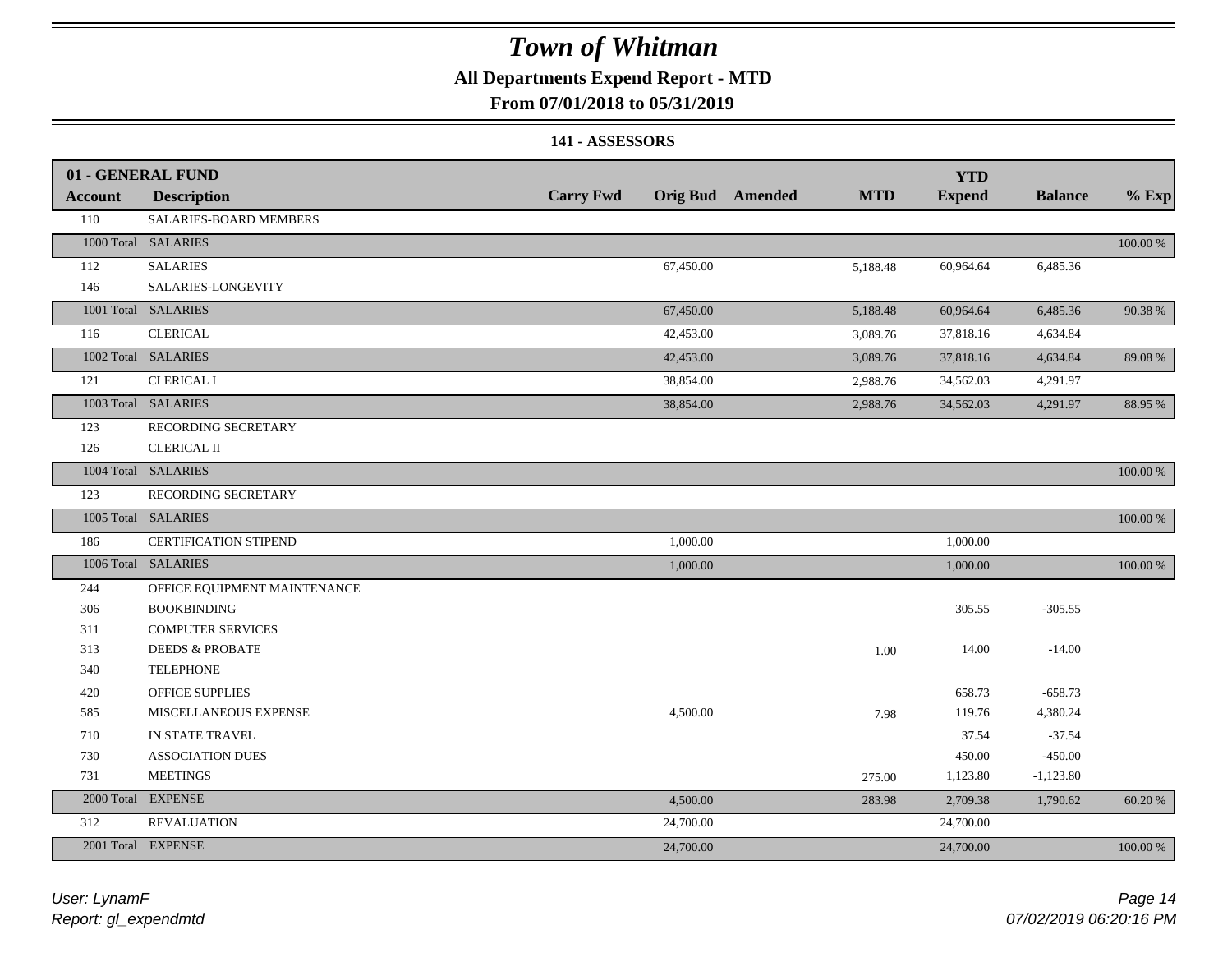## **All Departments Expend Report - MTD**

### **From 07/01/2018 to 05/31/2019**

### **141 - ASSESSORS**

|                | 01 - GENERAL FUND                                  |                  |                 |         |            | <b>YTD</b>    |                |          |
|----------------|----------------------------------------------------|------------------|-----------------|---------|------------|---------------|----------------|----------|
| <b>Account</b> | <b>Description</b>                                 | <b>Carry Fwd</b> | <b>Orig Bud</b> | Amended | <b>MTD</b> | <b>Expend</b> | <b>Balance</b> | $%$ Exp  |
| 939            | <b>FY2015 ENCUMBRANCES</b>                         |                  |                 |         |            |               |                |          |
| 943            | <b>FY2012 ENCUMBRANCES</b>                         |                  |                 |         |            |               |                |          |
| 946            | <b>FY2010 ENCUMBRANCES</b>                         |                  |                 |         |            |               |                |          |
| 949            | <b>FY2014 ENCUMBRANCES</b>                         |                  |                 |         |            |               |                |          |
|                | 2002 Total EXPENSE                                 |                  |                 |         |            |               |                | 100.00 % |
| 999            |                                                    |                  |                 |         |            |               |                |          |
|                | 4410 Total A.15 ATM 5/16 PUR.COPIER-ASSESSORS OFF. |                  |                 |         |            |               |                | 100.00 % |
|                | 141 Total ASSESSORS                                |                  | 178,957.00      |         | 11,550.98  | 161,754.21    | 17,202.79      |          |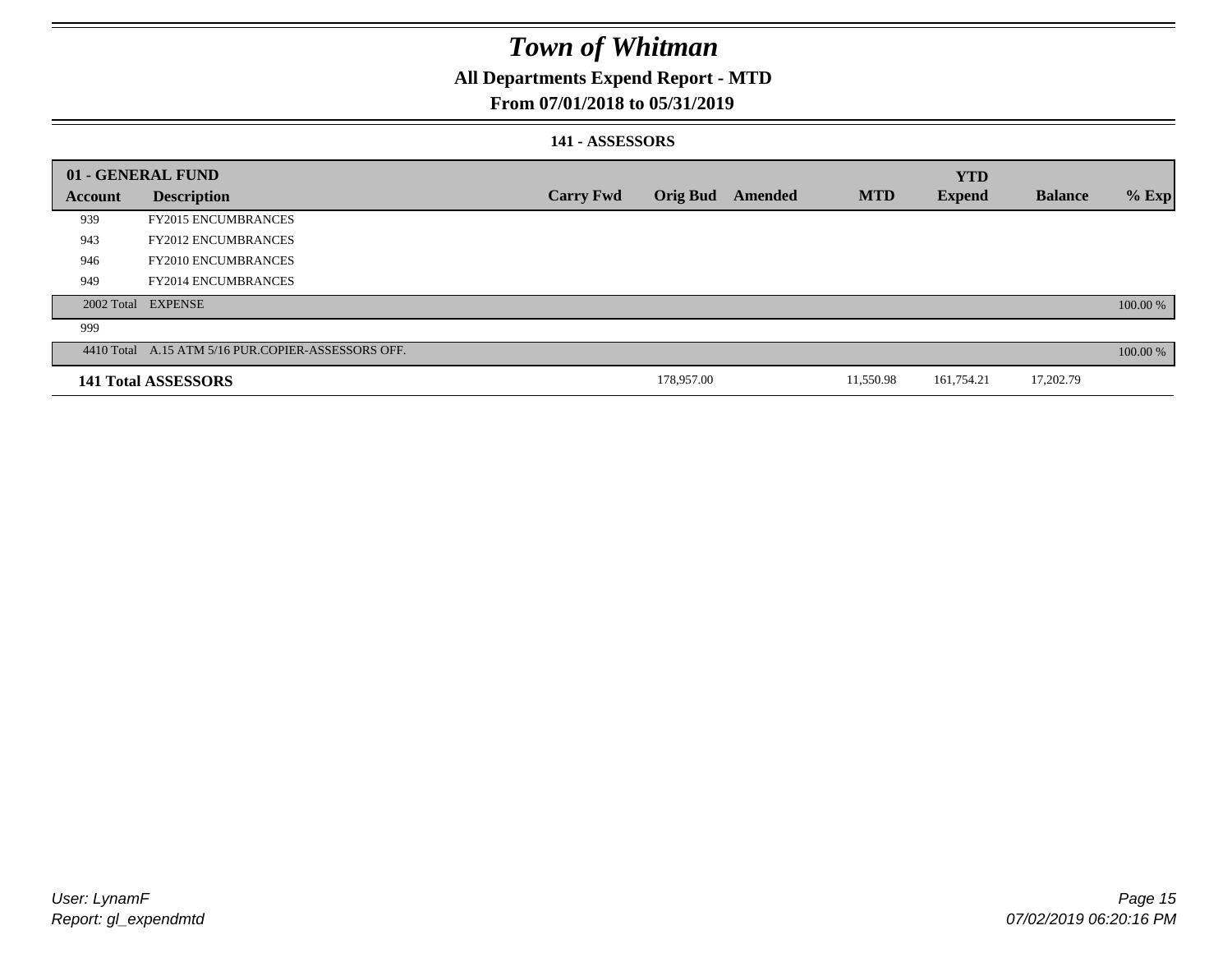## **All Departments Expend Report - MTD**

**From 07/01/2018 to 05/31/2019**

#### **145 - TREASURER**

|                | 01 - GENERAL FUND            |                  |                                       | <b>YTD</b>    |                |          |
|----------------|------------------------------|------------------|---------------------------------------|---------------|----------------|----------|
| <b>Account</b> | <b>Description</b>           | <b>Carry Fwd</b> | <b>Orig Bud</b> Amended<br><b>MTD</b> | <b>Expend</b> | <b>Balance</b> | $%$ Exp  |
| 112            | <b>SALARIES</b>              | 90,492.00        | 6,960.92                              | 81,790.81     | 8,701.19       |          |
| 146            | SALARIES-LONGEVITY           |                  |                                       |               |                |          |
|                | 1000 Total SALARIES          | 90,492.00        | 6,960.92                              | 81,790.81     | 8,701.19       | 90.38%   |
| 116            | <b>CLERICAL</b>              | 37,537.00        | 2,901.60                              | 33,153.26     | 4,383.74       |          |
|                | 1001 Total SALARIES          | 37,537.00        | 2,901.60                              | 33,153.26     | 4,383.74       | 88.32 %  |
| 121            | <b>CLERICAL I</b>            | 32,306.00        | 2,568.10                              | 28,810.30     | 3,495.70       |          |
|                | 1002 Total SALARIES          | 32,306.00        | 2,568.10                              | 28,810.30     | 3,495.70       | 89.17 %  |
| 126            | <b>CLERICAL II</b>           | 41,236.00        | 3,172.00                              | 37,106.30     | 4,129.70       |          |
|                | 1003 Total SALARIES          | 41,236.00        | 3,172.00                              | 37,106.30     | 4,129.70       | 89.98%   |
| 139            | <b>CERTIFICATION STIPEND</b> | 2,000.00         |                                       | 2,000.00      |                |          |
|                | 1004 Total SALARIES          | 2,000.00         |                                       | 2,000.00      |                | 100.00 % |
| 244            | OFFICE EQUIPMENT MAINTENANCE |                  |                                       |               |                |          |
| 310            | NOTE CERTIFICATION           |                  |                                       |               |                |          |
| 311            | <b>COMPUTER SERVICES</b>     |                  | 587.12                                | 7,687.83      | $-7,687.83$    |          |
| 340            | <b>TELEPHONE</b>             |                  |                                       |               |                |          |
| 343            | <b>CELL PHONES</b>           |                  | 51.49                                 | 563.39        | $-563.39$      |          |
| 420            | <b>OFFICE SUPPLIES</b>       |                  | 927.07                                | 3,243.00      | $-3,243.00$    |          |
| 585            | MISCELLANEOUS EXPENSE        | 19,200.00        | 108.46                                | 1,194.45      | 18,005.55      |          |
| 710            | IN STATE TRAVEL              |                  |                                       | 172.04        | $-172.04$      |          |
| 730            | <b>ASSOCIATION DUES</b>      |                  |                                       | 75.00         | $-75.00$       |          |
| 731            | <b>MEETINGS</b>              |                  |                                       |               |                |          |
| 741            | <b>SURETY BONDS</b>          |                  |                                       |               |                |          |
| 870            | OFFICE EQUIPMENT             |                  |                                       |               |                |          |
|                | 2000 Total EXPENSE           | 19,200.00        | 1,674.14                              | 12,935.71     | 6,264.29       | 67.37 %  |
| 308            | <b>BANK CHARGES</b>          | 500.00           |                                       |               | 500.00         |          |
| 953            | <b>FY2009 ENCUMBRANCES</b>   |                  |                                       |               |                |          |
|                | 2001 Total EXPENSE           | 500.00           |                                       |               | 500.00         | 0.00 %   |
| 946            | FY2010 ENCUMBRANCES          |                  |                                       |               |                |          |
| 959            | FY2006 ENCUMBRANCES          |                  |                                       |               |                |          |
|                | 2002 Total EXPENSE           |                  |                                       |               |                | 100.00 % |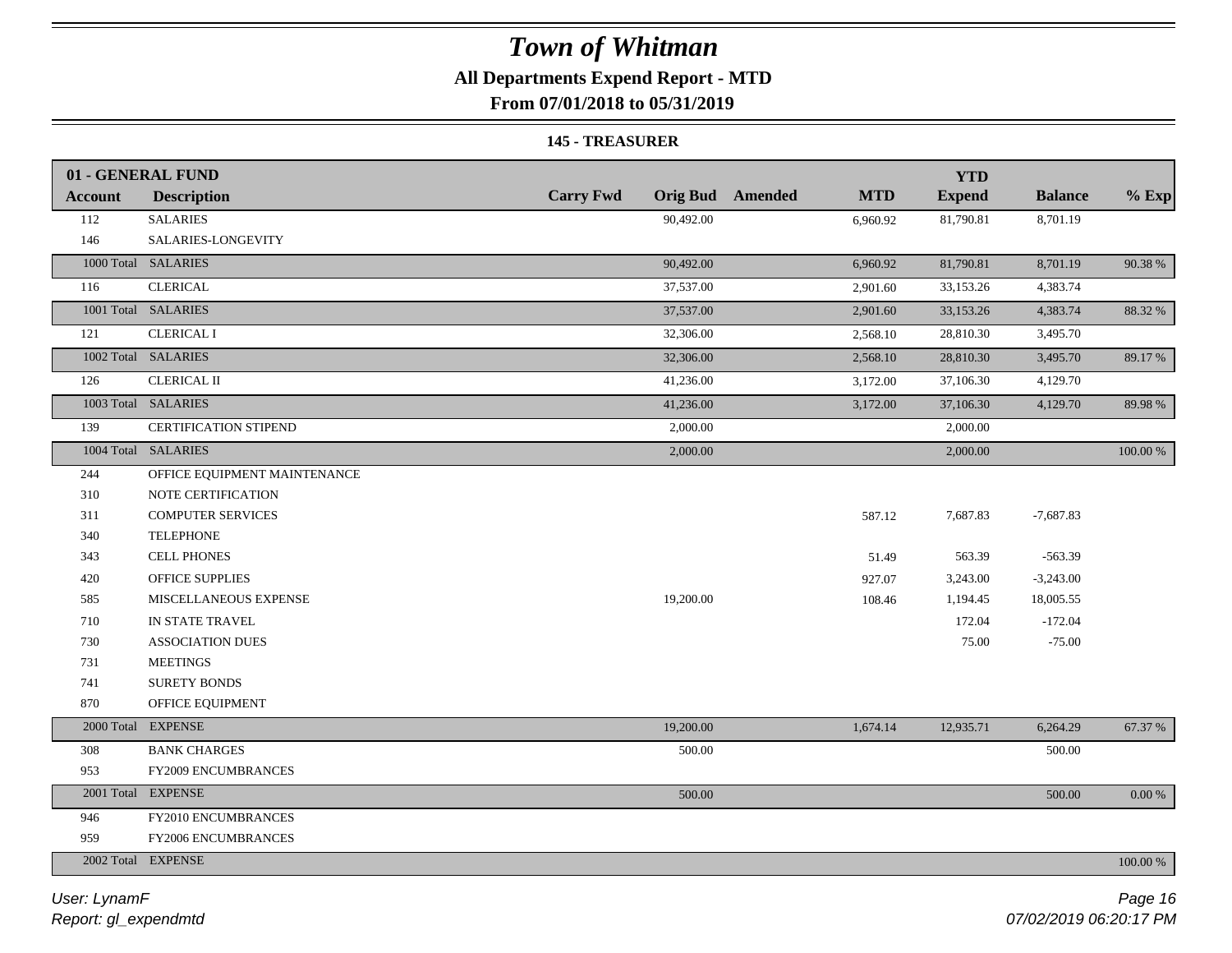## **All Departments Expend Report - MTD**

### **From 07/01/2018 to 05/31/2019**

#### **145 - TREASURER**

|         | 01 - GENERAL FUND                          |                  |            |                         |            | <b>YTD</b>    |                |            |
|---------|--------------------------------------------|------------------|------------|-------------------------|------------|---------------|----------------|------------|
| Account | <b>Description</b>                         | <b>Carry Fwd</b> |            | <b>Orig Bud</b> Amended | <b>MTD</b> | <b>Expend</b> | <b>Balance</b> | $%$ Exp    |
| 744     | PENALTY & INTEREST ON PR TAXES             |                  |            |                         |            |               |                |            |
|         | 2003 Total EXPENSE                         |                  |            |                         |            |               |                | 100.00 %   |
| 999     |                                            |                  |            |                         |            |               |                |            |
|         | 4572 Total A13ATM5/17 GASB45 ACTUARY SERV. |                  |            |                         |            |               |                | $100.00\%$ |
|         | <b>145 Total TREASURER</b>                 |                  | 223,271.00 |                         | 17,276.76  | 195,796.38    | 27,474.62      |            |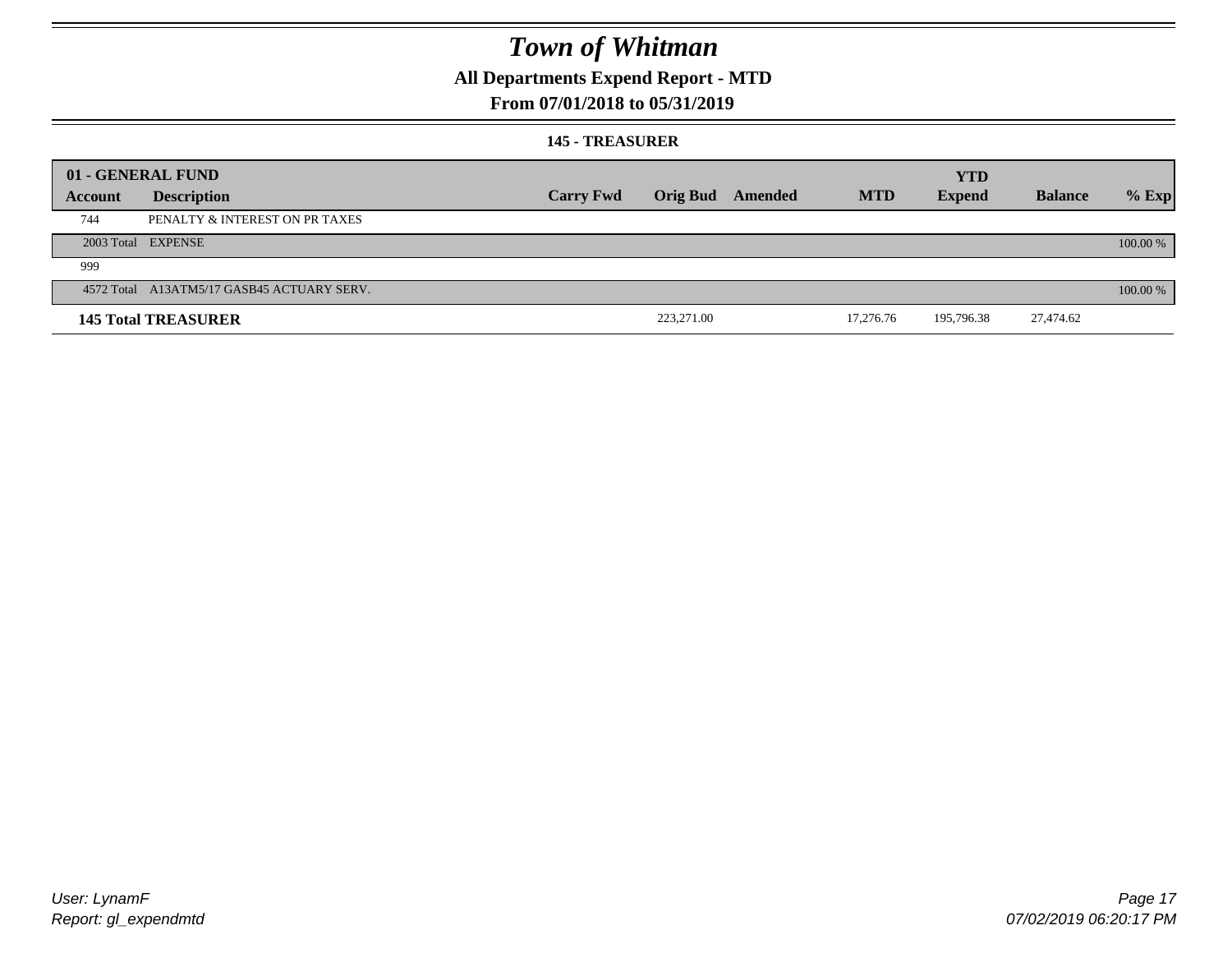## **All Departments Expend Report - MTD**

### **From 07/01/2018 to 05/31/2019**

### **146 - COLLECTOR**

|                | 01 - GENERAL FUND            |                  |           |                         |            | <b>YTD</b>    |                |             |
|----------------|------------------------------|------------------|-----------|-------------------------|------------|---------------|----------------|-------------|
| <b>Account</b> | <b>Description</b>           | <b>Carry Fwd</b> |           | <b>Orig Bud</b> Amended | <b>MTD</b> | <b>Expend</b> | <b>Balance</b> | $%$ Exp     |
| 112            | <b>SALARIES</b>              |                  |           |                         |            |               |                |             |
| 146            | SALARIES-LONGEVITY           |                  |           |                         |            |               |                |             |
|                | 1000 Total SALARIES          |                  |           |                         |            |               |                | $100.00~\%$ |
| 116            | <b>CLERICAL</b>              |                  | 42,453.00 |                         | 3,366.08   | 38,232.64     | 4,220.36       |             |
|                | 1001 Total SALARIES          |                  | 42,453.00 |                         | 3,366.08   | 38,232.64     | 4,220.36       | 90.05 %     |
| 121            | <b>CLERICAL I</b>            |                  | 41,236.00 |                         | 3,184.20   | 37,136.80     | 4,099.20       |             |
|                | 1002 Total SALARIES          |                  | 41,236.00 |                         | 3,184.20   | 37,136.80     | 4,099.20       | 90.05 %     |
| 126            | <b>CLERICAL II</b>           |                  |           |                         |            |               |                |             |
|                | 1003 Total SALARIES          |                  |           |                         |            |               |                | 100.00 %    |
| 130            | <b>SALARIES-OVERTIME</b>     |                  | 2,000.00  |                         |            | 1,997.64      | 2.36           |             |
|                | 1004 Total SALARIES          |                  | 2,000.00  |                         |            | 1,997.64      | 2.36           | 99.88%      |
| 186            | <b>CERTIFICATION STIPEND</b> |                  |           |                         |            |               |                |             |
|                | 1005 Total SALARIES          |                  |           |                         |            |               |                | 100.00 %    |
| 244            | OFFICE EQUIPMENT MAINTENANCE |                  |           |                         |            |               |                |             |
| 340            | <b>TELEPHONE</b>             |                  |           |                         |            |               |                |             |
| 343            | <b>CELL PHONES</b>           |                  |           |                         |            |               |                |             |
| 420            | <b>OFFICE SUPPLIES</b>       |                  |           |                         |            |               |                |             |
| 585            | MISCELLANEOUS EXPENSE        |                  |           |                         |            |               |                |             |
| 710            | IN STATE TRAVEL              |                  |           |                         |            |               |                |             |
| 730            | <b>ASSOCIATION DUES</b>      |                  |           |                         |            |               |                |             |
| 731            | <b>MEETINGS</b>              |                  |           |                         |            |               |                |             |
| 741            | <b>SURETY BONDS</b>          |                  |           |                         |            |               |                |             |
| 870            | OFFICE EQUIPMENT             |                  |           |                         |            |               |                |             |
| 2000 Total     | <b>EXPENSE</b>               |                  |           |                         |            |               |                | $100.00~\%$ |
| 311            | <b>COMPUTER SERVICES</b>     |                  |           |                         |            |               |                |             |
|                | 2001 Total EXPENSE           |                  |           |                         |            |               |                | $100.00~\%$ |
| 958            | FY2005 ENCUMBRANCES          |                  |           |                         |            |               |                |             |
| 939            | <b>FY2015 ENCUMBRANCES</b>   |                  |           |                         |            |               |                |             |
| 943            | FY2012 ENCUMBRANCES          |                  |           |                         |            |               |                |             |
| 948            | FY07 ENCUMBRANCES            |                  |           |                         |            |               |                |             |
|                |                              |                  |           |                         |            |               |                |             |

*Report: gl\_expendmtd User: LynamF*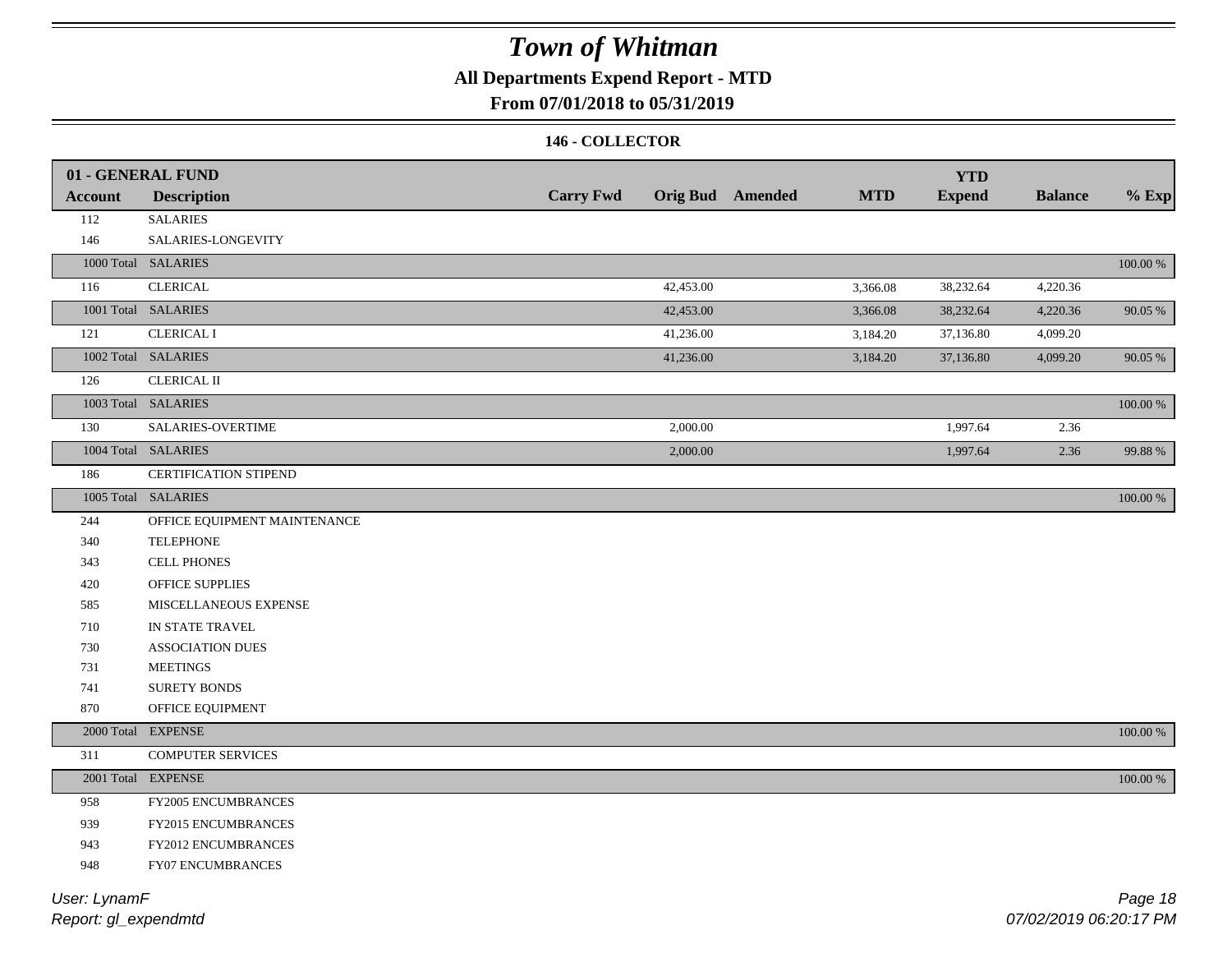## **All Departments Expend Report - MTD**

### **From 07/01/2018 to 05/31/2019**

### **146 - COLLECTOR**

|         | 01 - GENERAL FUND                     |                  |           |                  |            | <b>YTD</b>    |                |          |
|---------|---------------------------------------|------------------|-----------|------------------|------------|---------------|----------------|----------|
| Account | <b>Description</b>                    | <b>Carry Fwd</b> |           | Orig Bud Amended | <b>MTD</b> | <b>Expend</b> | <b>Balance</b> | $%$ Exp  |
| 959     | <b>FY2006 ENCUMBRANCES</b>            |                  |           |                  |            |               |                |          |
|         | 2002 Total EXPENSE                    |                  |           |                  |            |               |                | 100.00 % |
| 999     |                                       |                  |           |                  |            |               |                |          |
|         | 4570 Total A.1 STM 5/07 THEFT REFUNDS |                  |           |                  |            |               |                | 100.00 % |
|         | <b>146 Total COLLECTOR</b>            |                  | 85,689.00 |                  | 6,550.28   | 77,367.08     | 8,321.92       |          |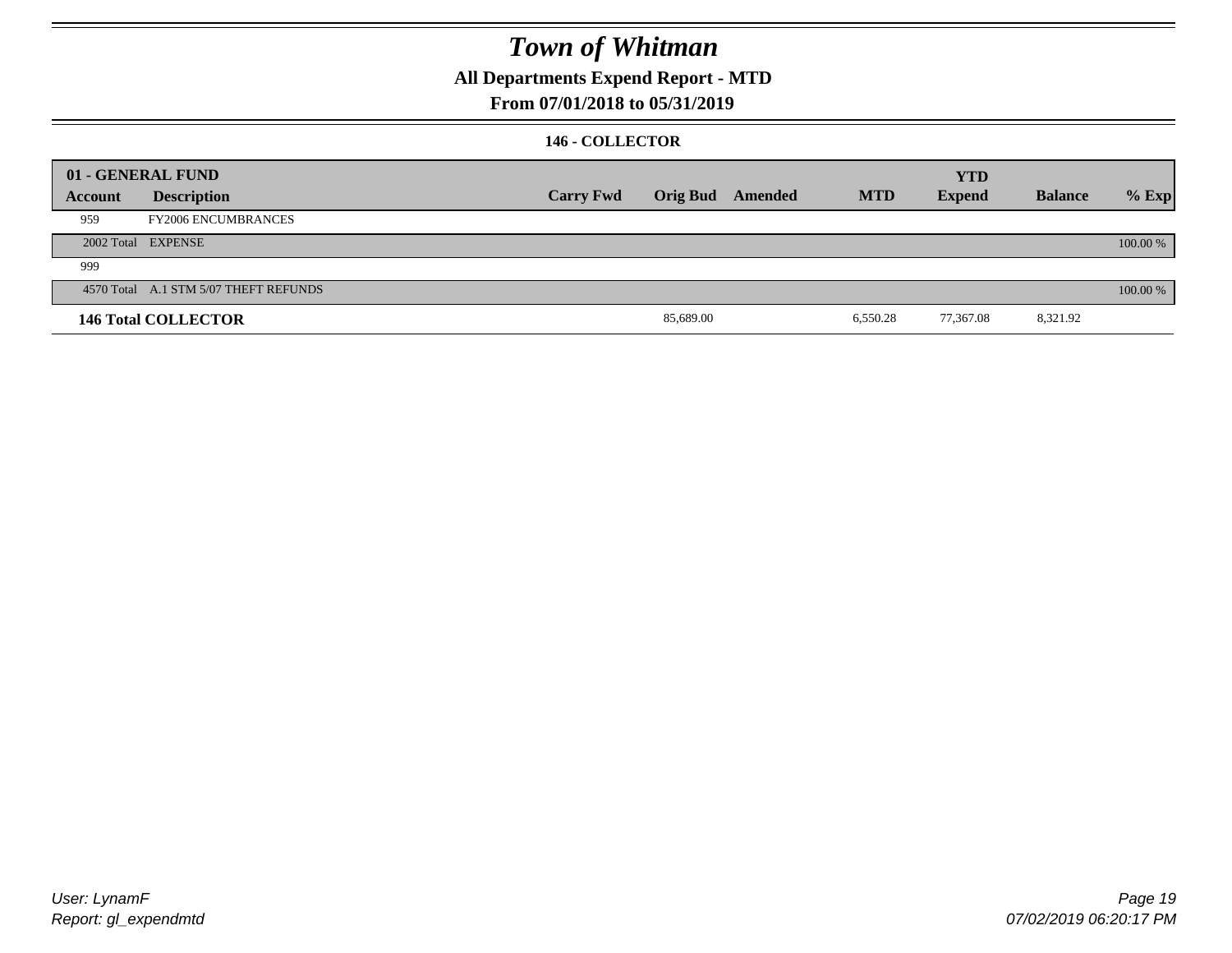### **All Departments Expend Report - MTD**

**From 07/01/2018 to 05/31/2019**

#### **151 - LAW DEPARTMENT**

|         | 01 - GENERAL FUND               |                                     |                       | <b>YTD</b>    |                |          |
|---------|---------------------------------|-------------------------------------|-----------------------|---------------|----------------|----------|
| Account | <b>Description</b>              | <b>Orig Bud</b><br><b>Carry Fwd</b> | <b>MTD</b><br>Amended | <b>Expend</b> | <b>Balance</b> | $%$ Exp  |
| 301     | <b>LEGAL SERVICES</b>           | 145,000.00                          | 9,067.50              | 133,791.50    | 11,208.50      |          |
| 585     | <b>MISCELLANEOUS EXPENSE</b>    | 15,000.00                           |                       | 6,236.55      | 8,763.45       |          |
|         | 2000 Total EXPENSE              | 160,000.00                          | 9,067.50              | 140,028.05    | 19,971.95      | 87.51 %  |
| 302     | <b>CLAIMS SETTLEMENT</b>        | 5,000.00                            | 1,469.00              | 1,469.00      | 3,531.00       |          |
|         | 2001 Total EXPENSE              | 5,000.00                            | 1,469.00              | 1,469.00      | 3,531.00       | 29.38 %  |
| 943     | <b>FY2012 ENCUMBRANCES</b>      |                                     |                       |               |                |          |
| 940     | <b>FY2016 ENCUMBRANCES</b>      |                                     |                       |               |                |          |
| 945     | <b>FY2013 ENCUMBRANCES</b>      |                                     |                       |               |                |          |
|         | 2002 Total EXPENSE              |                                     |                       |               |                | 100.00 % |
|         | <b>151 Total LAW DEPARTMENT</b> | 165,000.00                          | 10,536.50             | 141,497.05    | 23,502.95      |          |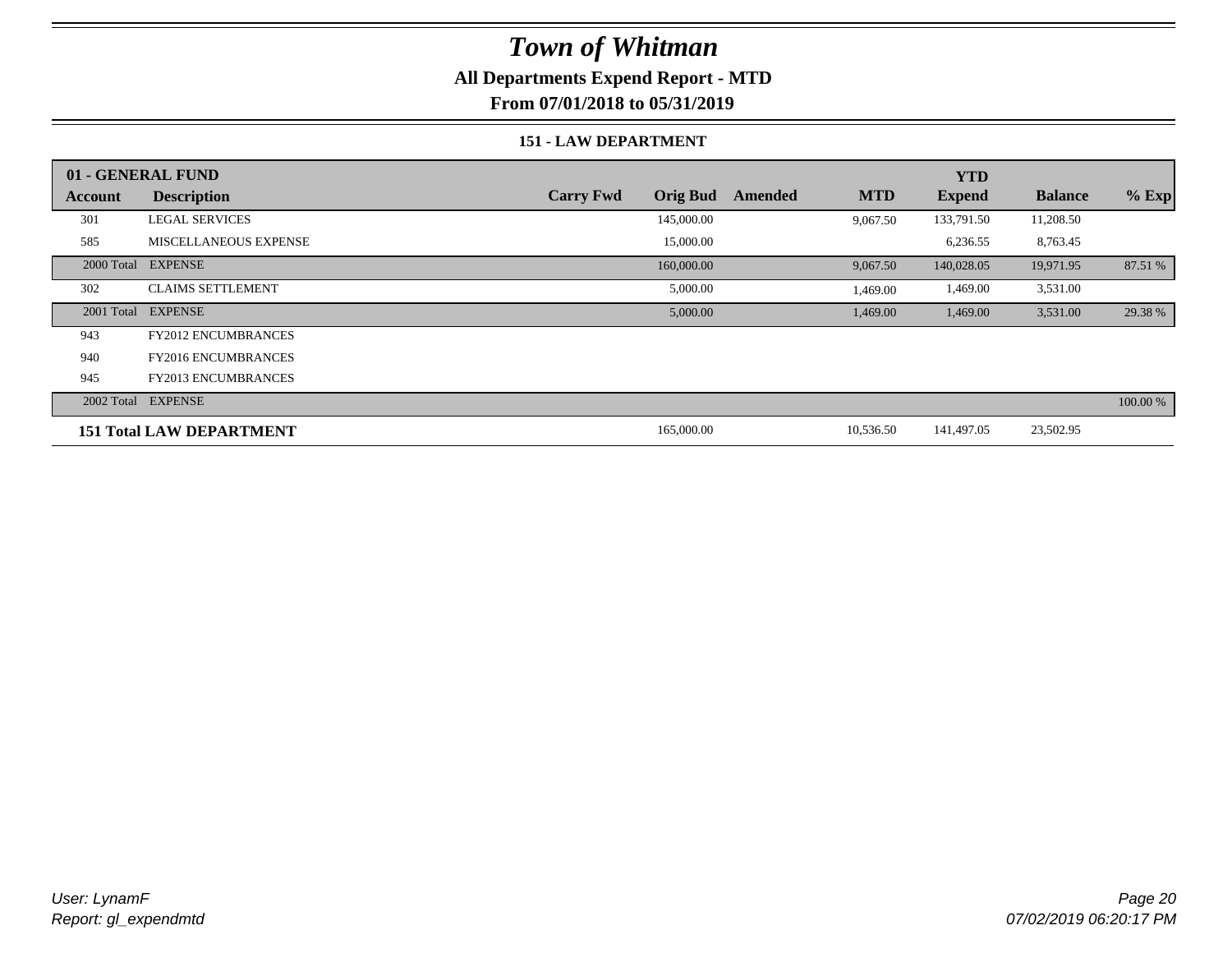## **All Departments Expend Report - MTD**

**From 07/01/2018 to 05/31/2019**

#### **155 - TECHNOLOGY**

|                | 01 - GENERAL FUND                               |                  |            |                         |            | <b>YTD</b>    |                |             |
|----------------|-------------------------------------------------|------------------|------------|-------------------------|------------|---------------|----------------|-------------|
| <b>Account</b> | <b>Description</b>                              | <b>Carry Fwd</b> |            | <b>Orig Bud</b> Amended | <b>MTD</b> | <b>Expend</b> | <b>Balance</b> | $%$ Exp     |
| 112            | <b>SALARIES</b>                                 |                  | 126,327.00 |                         | 9,717.48   | 114,180.39    | 12,146.61      |             |
|                | 1000 Total SALARIES                             |                  | 126,327.00 |                         | 9,717.48   | 114,180.39    | 12,146.61      | 90.38%      |
| 116            | <b>CLERICAL</b>                                 |                  |            |                         |            |               |                |             |
|                | 1001 Total SALARIES                             |                  |            |                         |            |               |                | 100.00 %    |
| 243            | EQUIPMENT MAINTENANCE                           |                  |            |                         |            | 11,973.90     | $-11,973.90$   |             |
| 280            | SUPPORT SERVICES                                |                  |            |                         |            |               |                |             |
| 311            | <b>COMPUTER SERVICES</b>                        |                  |            |                         | 121.90     | 55,396.31     | $-55,396.31$   |             |
| 340            | <b>TELEPHONE</b>                                |                  |            |                         |            |               |                |             |
| 343            | <b>CELL PHONES</b>                              |                  |            |                         | 91.48      | 1,003.38      | $-1,003.38$    |             |
| 420            | OFFICE SUPPLIES                                 |                  |            |                         |            | 69.99         | $-69.99$       |             |
| 585            | MISCELLANEOUS EXPENSE                           |                  | 177,128.00 |                         | 1,011.50   | 9,682.90      | 167,445.10     |             |
| 269            | DATA PROCESSING SOFTWARE                        |                  |            |                         | 1,199.99   | 58,561.93     | $-58,561.93$   |             |
| 276            | DATA PROCESSING EQUIP.                          |                  |            |                         | 3,108.26   | 13,539.03     | $-13,539.03$   |             |
|                | 2000 Total EXPENSE                              |                  | 177,128.00 |                         | 5,533.13   | 150,227.44    | 26,900.56      | 84.81 %     |
| 938            | FY 2018 ENCUMBRANCES                            | 681.98           |            |                         |            | 681.98        |                |             |
| 940            | FY2016 ENCUMBRANCES                             |                  |            |                         |            |               |                |             |
| 941            | FY 2017 ENCUMBRANCES                            |                  |            |                         |            |               |                |             |
| 943            | FY2012 ENCUMBRANCES                             |                  |            |                         |            |               |                |             |
| 948            | <b>FY07 ENCUMBRANCES</b>                        |                  |            |                         |            |               |                |             |
| 949            | FY2014 ENCUMBRANCES                             |                  |            |                         |            |               |                |             |
| 953            | FY2009 ENCUMBRANCES                             |                  |            |                         |            |               |                |             |
| 958            | FY2005 ENCUMBRANCES                             |                  |            |                         |            |               |                |             |
| 945            | FY2013 ENCUMBRANCES                             |                  |            |                         |            |               |                |             |
| 946            | FY2010 ENCUMBRANCES                             |                  |            |                         |            |               |                |             |
|                | 2001 Total EXPENSE                              | 681.98           |            |                         |            | 681.98        |                | 100.00 %    |
| 281            | <b>GIS SYSTEM MAINTENANCE</b>                   |                  | 15,000.00  |                         |            | 11,381.96     | 3,618.04       |             |
| 941            | FY 2017 ENCUMBRANCES                            |                  |            |                         |            |               |                |             |
|                | 2002 Total EXPENSE                              |                  | 15,000.00  |                         |            | 11,381.96     | 3,618.04       | 75.87 %     |
| 999            |                                                 |                  |            |                         |            |               |                |             |
|                | 4402 Total A.16ATM5/16 PUR.WIRELESS NTWK CNTRLR |                  |            |                         |            |               |                | $100.00~\%$ |

*Report: gl\_expendmtd User: LynamF*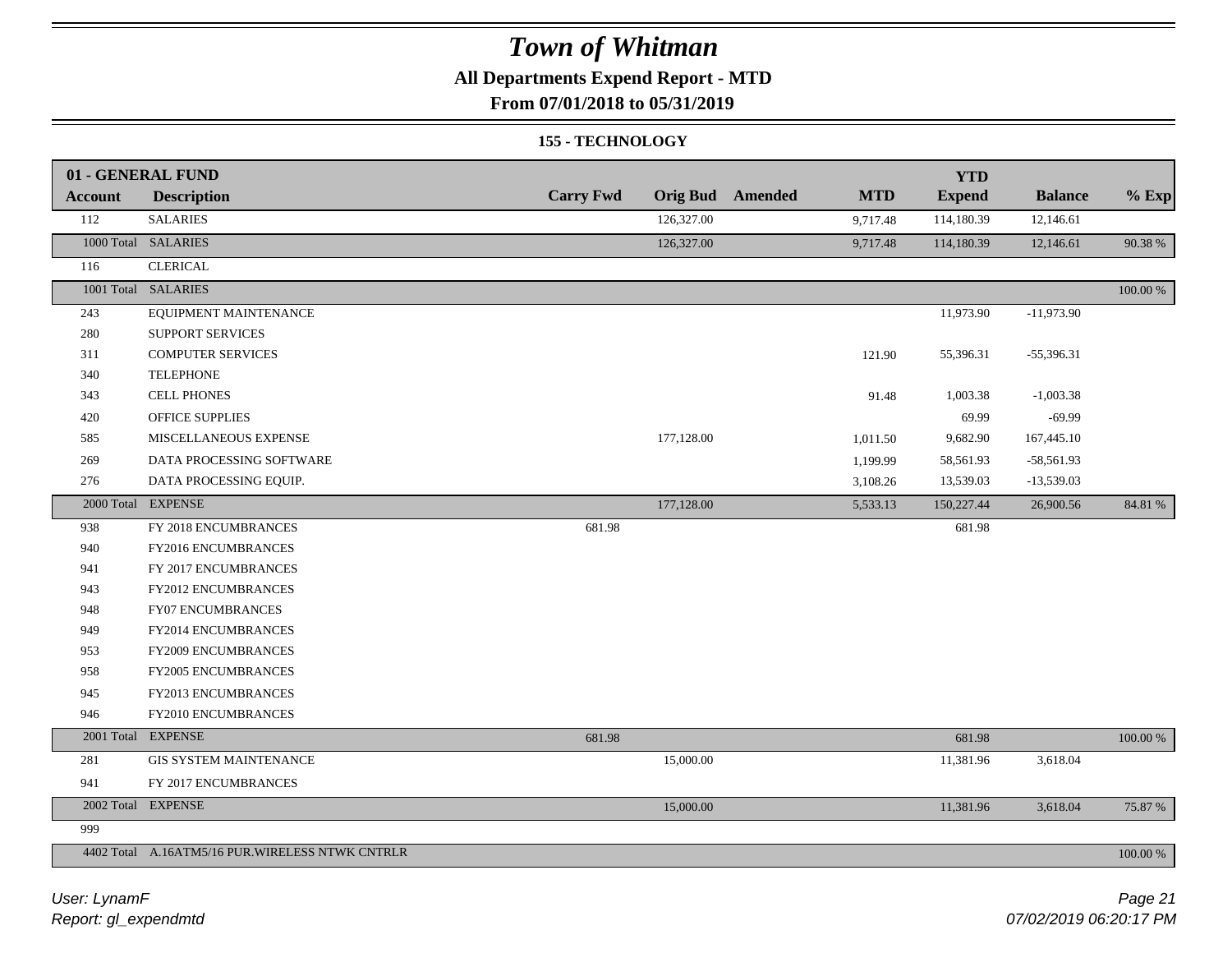## **All Departments Expend Report - MTD**

### **From 07/01/2018 to 05/31/2019**

#### **155 - TECHNOLOGY**

|                | 01 - GENERAL FUND                                   |                  |                         |            | <b>YTD</b>    |                |            |
|----------------|-----------------------------------------------------|------------------|-------------------------|------------|---------------|----------------|------------|
| <b>Account</b> | <b>Description</b>                                  | <b>Carry Fwd</b> | <b>Orig Bud</b> Amended | <b>MTD</b> | <b>Expend</b> | <b>Balance</b> | $%$ Exp    |
| 999            |                                                     | 638.58           |                         |            | 184.50        | 454.08         |            |
|                | 4411 Total A.17ATM5/16 PUR.BATT.-POLICE NTWRK       | 638.58           |                         |            | 184.50        | 454.08         | 28.89 %    |
| 999            |                                                     |                  | 10,000.00               |            | 10,000.00     |                |            |
|                | 4500 Total ART21ATM5/1830MSOFFICE2016LICENSES       |                  | 10,000.00               |            | 10,000.00     |                | 100.00 %   |
| 999            |                                                     |                  | 11,000.00               |            | 11,000.00     |                |            |
|                | 4509 Total ART22ATM5/18PCHMLTIFUNCPRTFORTWNNTWK     |                  | 11,000.00               |            | 11,000.00     |                | 100.00 %   |
| 999            |                                                     |                  | 4,700.00                |            |               | 4,700.00       |            |
|                | 4510 Total A.1STM11/08 CAP.PROJ-BLDGS               |                  | 4,700.00                |            |               | 4,700.00       | $0.00\,\%$ |
| 999            |                                                     |                  |                         |            |               |                |            |
|                | 4512 Total A.37ATM 5/15 PUR.2 COPIERS/TOWN OFFICES  |                  |                         |            |               |                | 100.00 %   |
| 999            |                                                     |                  | 8,500.00                |            |               | 8,500.00       |            |
|                | 4516 Total ART24 ATM5/18 PCH 100 REMOTE DESKTOP USE |                  | 8,500.00                |            |               | 8,500.00       | 0.00 %     |
| 999            |                                                     |                  |                         |            |               |                |            |
|                | 4519 Total A.34ATM 5/17 PUR.MULTI-FUNCTION PRINTER  |                  |                         |            |               |                | 100.00 %   |
| 999            |                                                     |                  |                         |            |               |                |            |
|                | 4520 Total A33ATM 5/17 PUR.FIREWALLS                |                  |                         |            |               |                | 100.00 %   |
| 999            |                                                     |                  | 5,000.00                | 2,600.00   | 2,600.00      | 2,400.00       |            |
|                | 4523 Total ART25 ATM5/18 PCH & INSTALL 6 SURVEILL C |                  | 5,000.00                | 2,600.00   | 2,600.00      | 2,400.00       | 52.00 %    |
| 999            |                                                     | 3,413.38         |                         |            |               | 3,413.38       |            |
|                | 4526 Total A.36 ATM5/15PUR.POW.SUPPLY/NETWK.EQ.     | 3,413.38         |                         |            |               | 3,413.38       | 0.00 %     |
| 999            |                                                     | 1,018.65         |                         |            |               | 1,018.65       |            |
|                | 4527 Total A.14ATM5/16 PUR.SFTWR NET.SECURITY       | 1,018.65         |                         |            |               | 1,018.65       | 0.00 %     |
| 999            |                                                     | 12,300.15        |                         |            | 12,300.15     |                |            |
|                | 4564 Total A36ATM5/17PUR.COMP.EQ.TN.BLDGS           | 12,300.15        |                         |            | 12,300.15     |                | 100.00 %   |
| 999            |                                                     |                  |                         |            |               |                |            |
|                | 4585 Total A.23 ATM5/18 HEADER PKGS P&F WEBSITES    |                  |                         |            |               |                | 100.00 %   |
|                | <b>155 Total TECHNOLOGY</b>                         | 18,052.74        | 357,655.00              | 17,850.61  | 312,556.42    | 63,151.32      |            |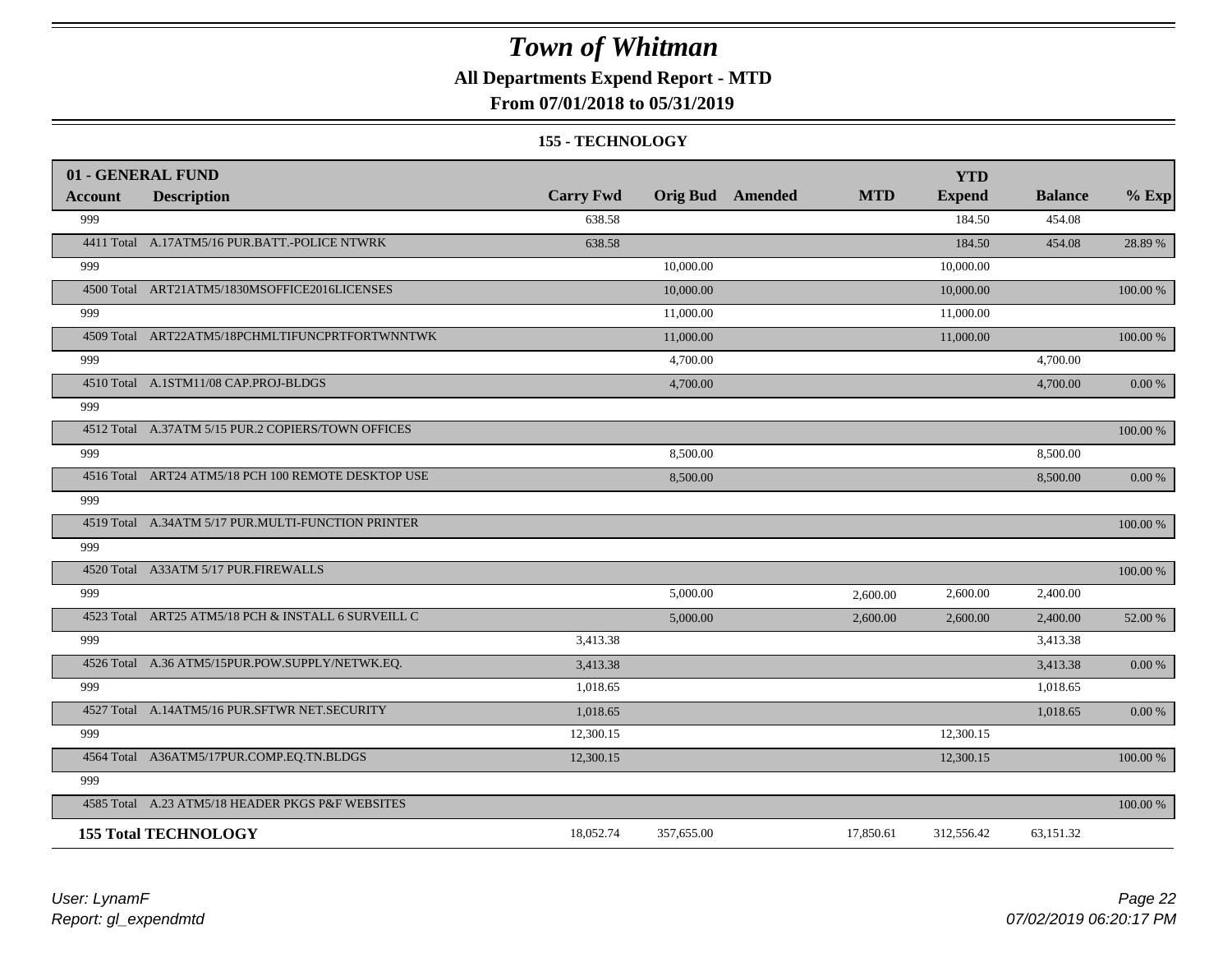**All Departments Expend Report - MTD**

**From 07/01/2018 to 05/31/2019**

### **158 - TAX TITLE FORECLOSURE-TREAS.**

|         | 01 - GENERAL FUND                             |                  |           |         |            | <b>YTD</b>    |                |          |
|---------|-----------------------------------------------|------------------|-----------|---------|------------|---------------|----------------|----------|
| Account | <b>Description</b>                            | <b>Carry Fwd</b> | Orig Bud  | Amended | <b>MTD</b> | <b>Expend</b> | <b>Balance</b> | $%$ Exp  |
| 252     | <b>SERVICES</b>                               |                  | 40,000.00 |         | 3.095.37   | 22,777.06     | 17,222.94      |          |
|         | 2000 Total EXPENSE                            |                  | 40,000,00 |         | 3.095.37   | 22,777.06     | 17.222.94      | 56.94 %  |
| 948     | <b>FY07 ENCUMBRANCES</b>                      |                  |           |         |            |               |                |          |
|         | 2001 Total EXPENSE                            |                  |           |         |            |               |                | 100.00 % |
|         | <b>158 Total TAX TITLE FORECLOSURE-TREAS.</b> |                  | 40,000.00 |         | 3,095.37   | 22,777.06     | 17,222.94      |          |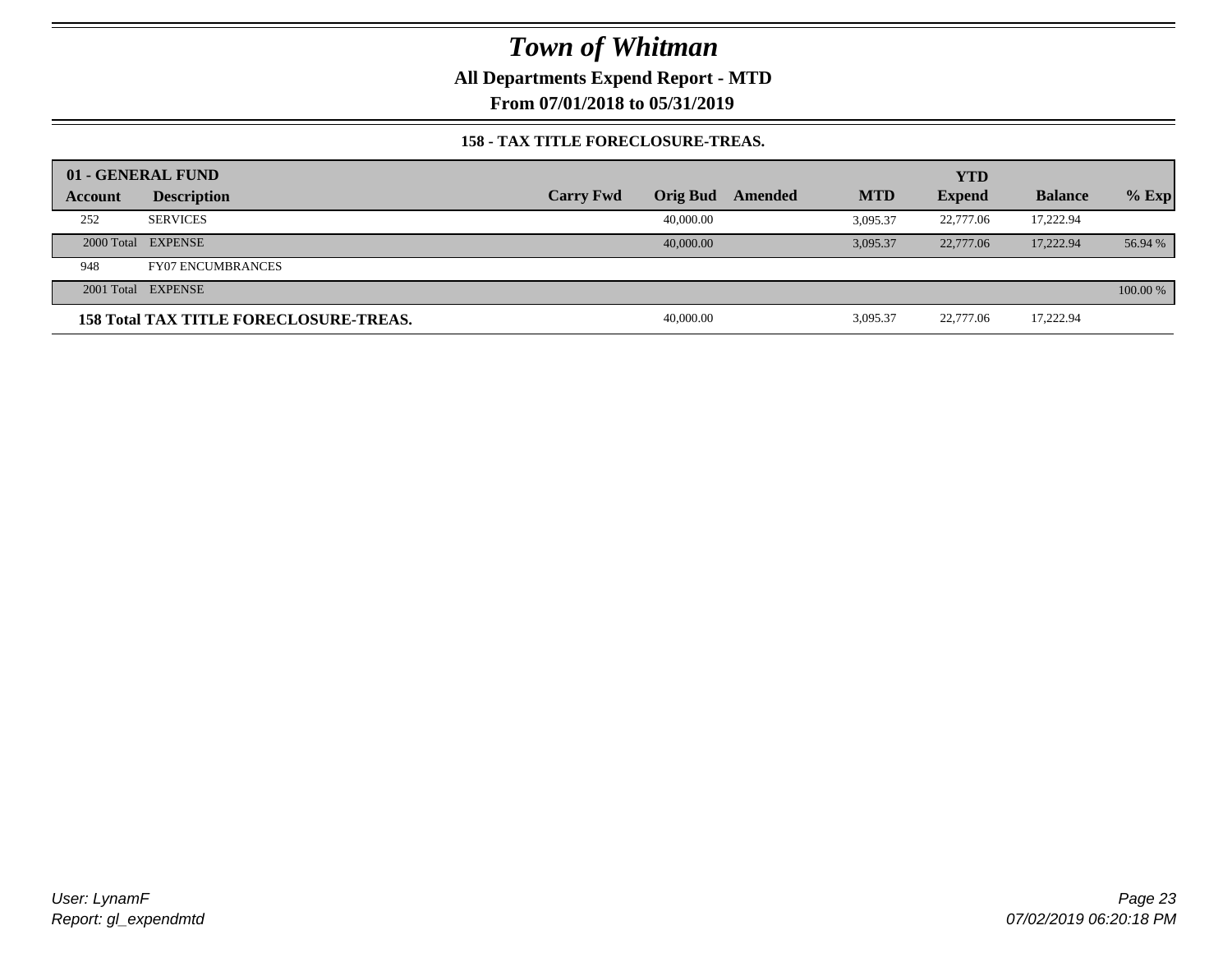**All Departments Expend Report - MTD**

**From 07/01/2018 to 05/31/2019**

### **159 - TAX TITLE EXPENSE-COLLECTOR**

|         | 01 - GENERAL FUND                            |                  |                         |            | YTD           |                |          |
|---------|----------------------------------------------|------------------|-------------------------|------------|---------------|----------------|----------|
| Account | <b>Description</b>                           | <b>Carry Fwd</b> | <b>Orig Bud</b> Amended | <b>MTD</b> | <b>Expend</b> | <b>Balance</b> | $%$ Exp  |
| 252     | <b>SERVICES</b>                              |                  |                         |            |               |                |          |
|         | 2000 Total EXPENSE                           |                  |                         |            |               |                | 100.00 % |
|         | <b>159 Total TAX TITLE EXPENSE-COLLECTOR</b> |                  |                         |            |               |                |          |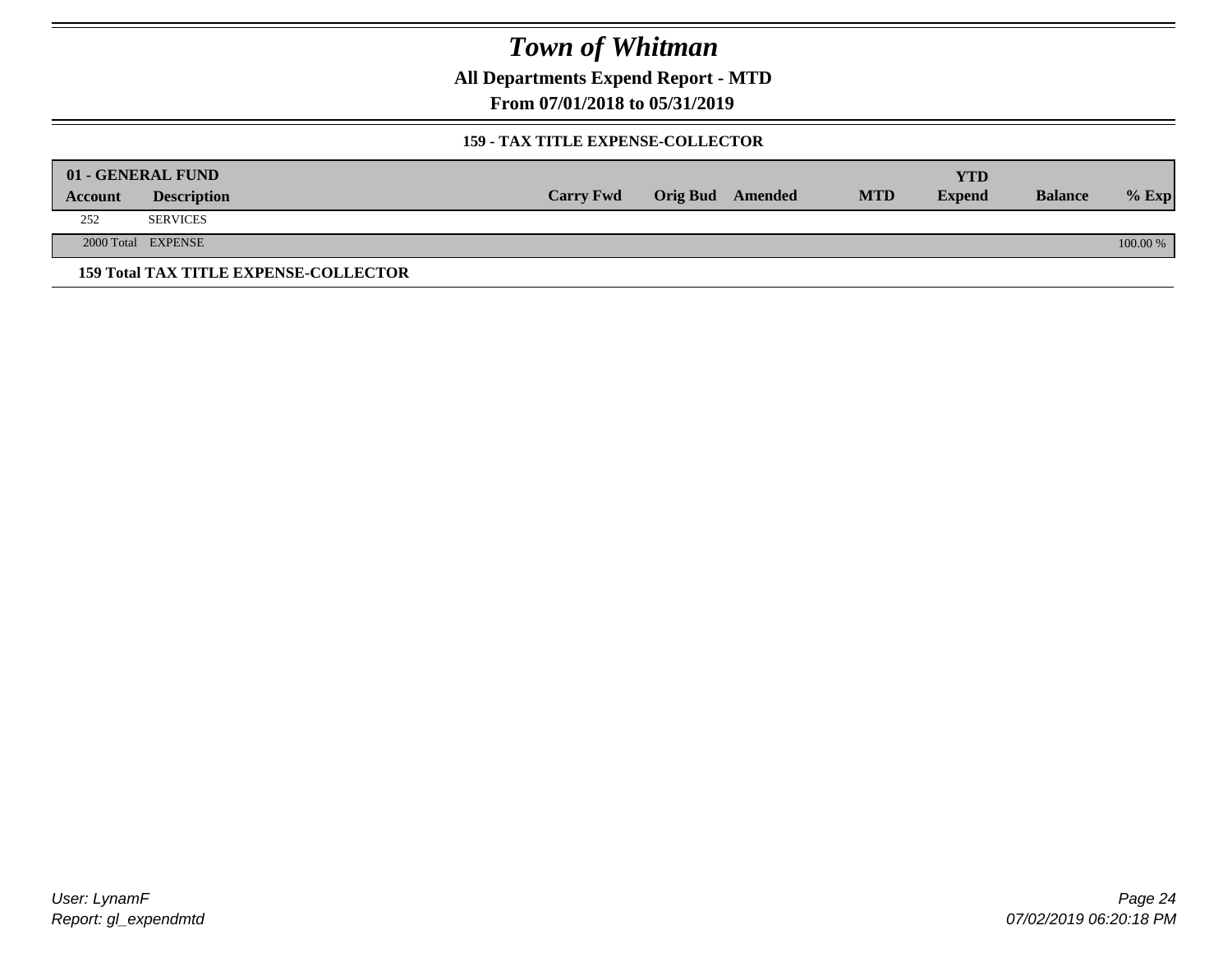## **All Departments Expend Report - MTD**

**From 07/01/2018 to 05/31/2019**

#### **161 - TOWN CLERK**

|                | 01 - GENERAL FUND                  |                  |                                       | <b>YTD</b>    |                |           |
|----------------|------------------------------------|------------------|---------------------------------------|---------------|----------------|-----------|
| <b>Account</b> | <b>Description</b>                 | <b>Carry Fwd</b> | <b>Orig Bud</b> Amended<br><b>MTD</b> | <b>Expend</b> | <b>Balance</b> | $%$ Exp   |
| 112            | <b>SALARIES</b>                    | 67,450.00        | 5,188.48                              | 60,964.64     | 6,485.36       |           |
| 146            | SALARIES-LONGEVITY                 |                  |                                       |               |                |           |
|                | 1000 Total SALARIES                | 67,450.00        | 5,188.48                              | 60,964.64     | 6,485.36       | 90.38%    |
| 116            | <b>CLERICAL</b>                    | 41,220.00        | 3,140.27                              | 37,042.94     | 4,177.06       |           |
|                | 1001 Total SALARIES                | 41,220.00        | 3,140.27                              | 37,042.94     | 4,177.06       | 89.86%    |
| 126            | <b>CLERICAL II</b>                 | 40,037.00        | 3,044.21                              | 35,973.88     | 4,063.12       |           |
|                | 1002 Total SALARIES                | 40,037.00        | 3,044.21                              | 35,973.88     | 4,063.12       | 89.85 %   |
| 130            | SALARIES-OVERTIME                  | 2,000.00         | 348.77                                | 1,436.02      | 563.98         |           |
|                | 1004 Total SALARIES                | 2,000.00         | 348.77                                | 1,436.02      | 563.98         | 71.80 %   |
| 142            | CERTIFICATION STIPEND              | 1,000.00         |                                       | 1,000.00      |                |           |
|                | 1005 Total SALARIES                | 1,000.00         |                                       | 1,000.00      |                | 100.00 %  |
| 244            | OFFICE EQUIPMENT MAINTENANCE       |                  |                                       |               |                |           |
| 306            | <b>BOOKBINDING</b>                 |                  |                                       |               |                |           |
| 314            | MICRO FILM STORAGE                 |                  |                                       | 264.00        | $-264.00$      |           |
| 340            | <b>TELEPHONE</b>                   |                  |                                       |               |                |           |
| 343            | <b>CELL PHONES</b>                 |                  | 25.74                                 | 281.70        | $-281.70$      |           |
| 736            | TOWN RECORDS RESTORATION           |                  |                                       |               |                |           |
| 420            | <b>OFFICE SUPPLIES</b>             |                  |                                       | 620.30        | $-620.30$      |           |
| 585            | MISCELLANEOUS EXPENSE              | 3,950.00         |                                       | 10.00         | 3,940.00       |           |
| 732            | <b>DOG LICENSES &amp; SUPPLIES</b> |                  |                                       | 299.83        | $-299.83$      |           |
| 710            | IN STATE TRAVEL                    |                  |                                       | 198.96        | $-198.96$      |           |
| 730            | <b>ASSOCIATION DUES</b>            |                  |                                       | 385.00        | $-385.00$      |           |
| 731            | <b>MEETINGS</b>                    |                  | 125.00                                | 1,321.11      | $-1,321.11$    |           |
| 741            | <b>SURETY BONDS</b>                |                  |                                       |               |                |           |
| 870            | OFFICE EQUIPMENT                   |                  |                                       |               |                |           |
|                | 2000 Total EXPENSE                 | 3,950.00         | 150.74                                | 3,380.90      | 569.10         | 85.59%    |
| 736            | TOWN RECORDS RESTORATION           | 2,500.00         |                                       |               | 2,500.00       |           |
|                | 2001 Total EXPENSE                 | 2,500.00         |                                       |               | 2,500.00       | $0.00 \%$ |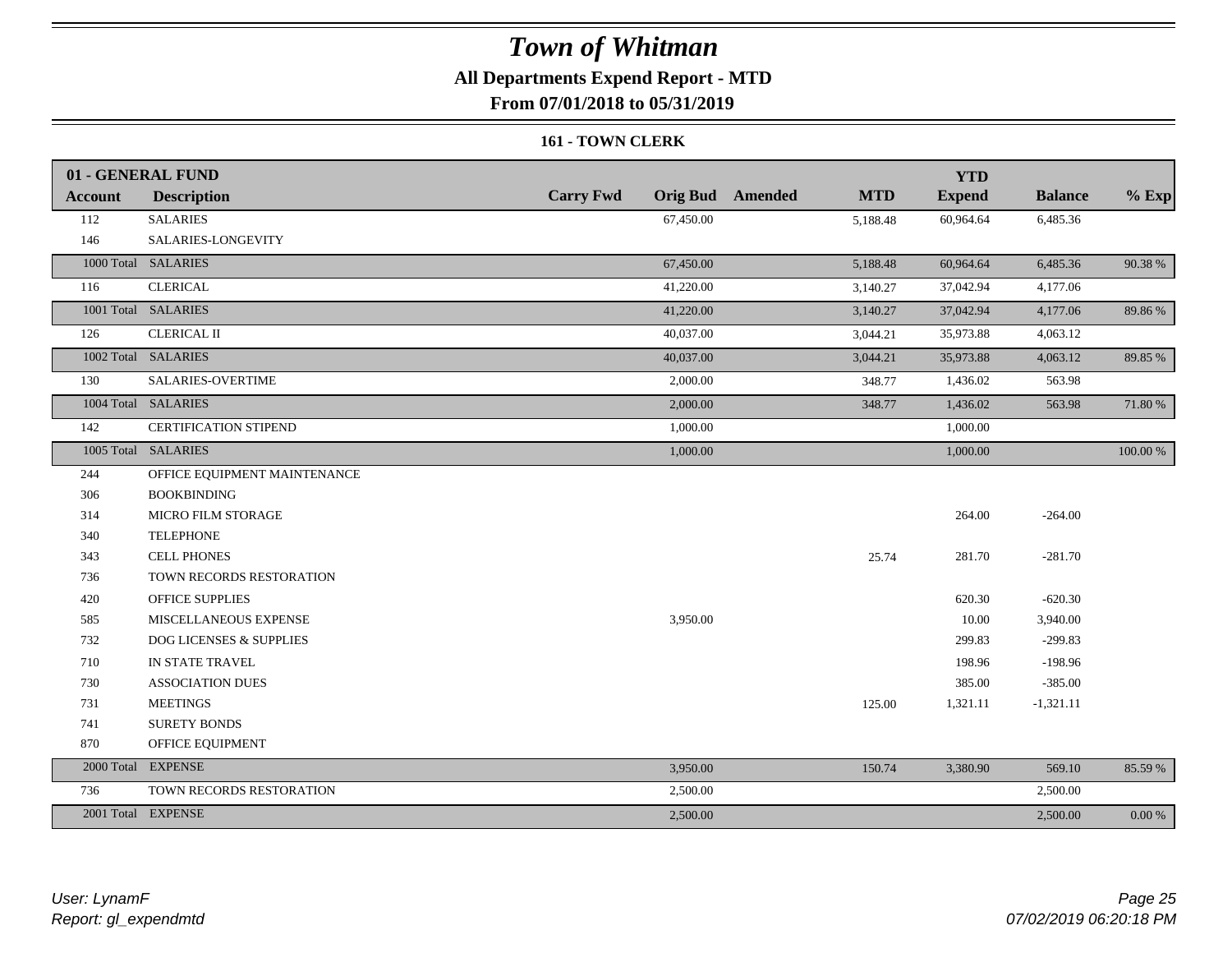## **All Departments Expend Report - MTD**

### **From 07/01/2018 to 05/31/2019**

#### **161 - TOWN CLERK**

|            | 01 - GENERAL FUND                         |                  |                 |         |            | <b>YTD</b>    |                |          |
|------------|-------------------------------------------|------------------|-----------------|---------|------------|---------------|----------------|----------|
| Account    | <b>Description</b>                        | <b>Carry Fwd</b> | <b>Orig Bud</b> | Amended | <b>MTD</b> | <b>Expend</b> | <b>Balance</b> | $%$ Exp  |
| 946        | FY2010 ENCUMBRANCES                       |                  |                 |         |            |               |                |          |
| 953        | <b>FY2009 ENCUMBRANCES</b>                |                  |                 |         |            |               |                |          |
|            | 2002 Total EXPENSE                        |                  |                 |         |            |               |                | 100.00 % |
| 732        | <b>DOG LICENSES &amp; SUPPLIES</b>        |                  |                 |         |            |               |                |          |
| 2003 Total | <b>EXPENSE</b>                            |                  |                 |         |            |               |                | 100.00 % |
| 999        |                                           |                  |                 |         |            |               |                |          |
| 4422 Total | A30ATM5/07PURCHASE PRINTER                |                  |                 |         |            |               |                | 100.00 % |
| 999        |                                           |                  |                 |         |            |               |                |          |
| 4424 Total | ESTABLISH PETTY CASH - TOWN CLERK         |                  |                 |         |            |               |                | 100.00 % |
| 999        |                                           |                  |                 |         |            |               |                |          |
|            | 4425 Total A.36ATM5/06MICROF.TN.REC.93-05 |                  |                 |         |            |               |                | 100.00 % |
|            | <b>161 Total TOWN CLERK</b>               |                  | 158,157.00      |         | 11,872.47  | 139,798.38    | 18,358.62      |          |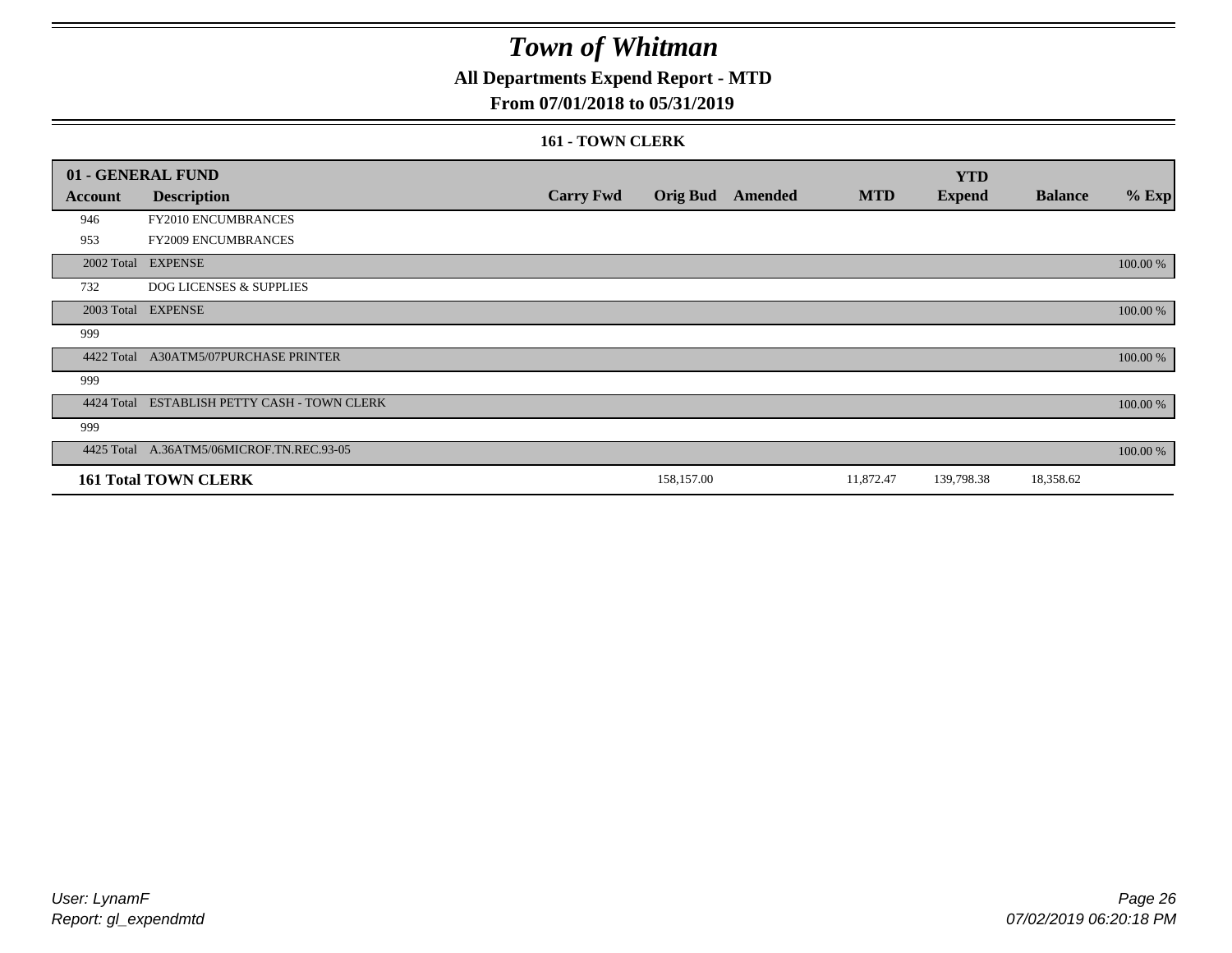## **All Departments Expend Report - MTD**

### **From 07/01/2018 to 05/31/2019**

#### **163 - REGISTRARS**

|                | 01 - GENERAL FUND             |                                     |                       | <b>YTD</b>    |                |          |
|----------------|-------------------------------|-------------------------------------|-----------------------|---------------|----------------|----------|
| <b>Account</b> | <b>Description</b>            | <b>Carry Fwd</b><br><b>Orig Bud</b> | <b>MTD</b><br>Amended | <b>Expend</b> | <b>Balance</b> | $%$ Exp  |
| 110            | <b>SALARIES-BOARD MEMBERS</b> | 3,782.00                            | 315.15                | 3,466.65      | 315.35         |          |
| 128            | <b>TOWN CLERK</b>             | 723.00                              |                       | 723.00        |                |          |
| 1000 Total     | <b>SALARIES</b>               | 4,505.00                            | 315.15                | 4,189.65      | 315.35         | 93.00 %  |
| 121            | <b>CLERICAL I</b>             |                                     |                       |               |                |          |
|                | 1001 Total SALARIES           |                                     |                       |               |                | 100.00 % |
| 122            | <b>CANVAS LIST SERVICES</b>   | 4,178.00                            |                       | 4,178.00      |                |          |
| 1002 Total     | <b>SALARIES</b>               | 4,178.00                            |                       | 4,178.00      |                | 100.00 % |
| 244            | OFFICE EQUIPMENT MAINTENANCE  |                                     |                       |               |                |          |
| 340            | <b>TELEPHONE</b>              |                                     |                       |               |                |          |
| 420            | <b>OFFICE SUPPLIES</b>        | 400.00                              |                       | 120.29        | 279.71         |          |
| 731            | <b>MEETINGS</b>               |                                     |                       | 180.00        | $-180.00$      |          |
| 2000 Total     | <b>EXPENSE</b>                | 400.00                              |                       | 300.29        | 99.71          | 75.07 %  |
| 342            | <b>PRINTING</b>               | 2,000.00                            | 2,000.00              | 2,000.00      |                |          |
|                | 2001 Total EXPENSE            | 2,000.00                            | 2,000.00              | 2,000.00      |                | 100.00 % |
| 590            | <b>CENSUS SUPPLIES</b>        | 1,900.00                            |                       | 1,648.10      | 251.90         |          |
|                | 2002 Total EXPENSE            | 1,900.00                            |                       | 1,648.10      | 251.90         | 86.74 %  |
| 943            | FY2012 ENCUMBRANCES           |                                     |                       |               |                |          |
| 945            | <b>FY2013 ENCUMBRANCES</b>    |                                     |                       |               |                |          |
| 946            | FY2010 ENCUMBRANCES           |                                     |                       |               |                |          |
|                | 2003 Total EXPENSE            |                                     |                       |               |                | 100.00 % |
|                | <b>163 Total REGISTRARS</b>   | 12,983.00                           | 2,315.15              | 12,316.04     | 666.96         |          |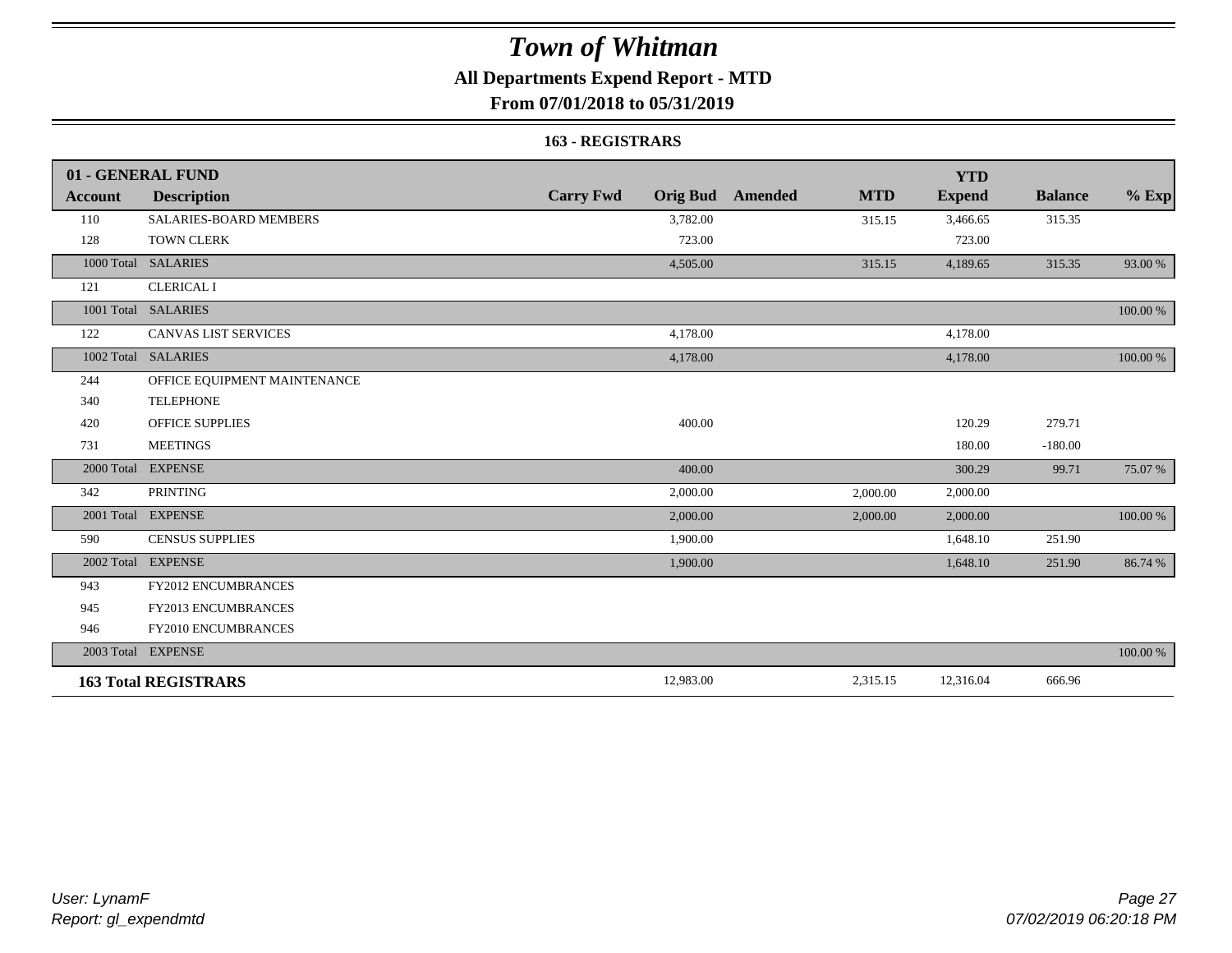**All Departments Expend Report - MTD**

**From 07/01/2018 to 05/31/2019**

### **171 - CONSERVATION COMMISSION**

|                | 01 - GENERAL FUND                              |                  |          |                         |            | <b>YTD</b>    |                |           |
|----------------|------------------------------------------------|------------------|----------|-------------------------|------------|---------------|----------------|-----------|
| <b>Account</b> | <b>Description</b>                             | <b>Carry Fwd</b> |          | <b>Orig Bud</b> Amended | <b>MTD</b> | <b>Expend</b> | <b>Balance</b> | $%$ Exp   |
| 121            | <b>CLERICAL I</b>                              |                  | 1,340.00 |                         | 137.25     | 1,183.40      | 156.60         |           |
| 1000 Total     | <b>SALARIES</b>                                |                  | 1,340.00 |                         | 137.25     | 1,183.40      | 156.60         | 88.31 %   |
| 949            | FY2014 ENCUMBRANCES                            |                  |          |                         |            |               |                |           |
| 1001 Total     | <b>SALARIES</b>                                |                  |          |                         |            |               |                | 100.00 %  |
| 304            | <b>ADVERTISING</b>                             |                  |          |                         |            |               |                |           |
| 307            | ENGINEERING/ARCHITECTURAL                      |                  |          |                         |            |               |                |           |
| 420            | <b>OFFICE SUPPLIES</b>                         |                  |          |                         |            |               |                |           |
| 585            | MISCELLANEOUS EXPENSE                          |                  | 580.00   |                         | 7.90       | 87.88         | 492.12         |           |
| 710            | IN STATE TRAVEL                                |                  |          |                         |            |               |                |           |
| 730            | <b>ASSOCIATION DUES</b>                        |                  |          |                         |            | 417.00        | $-417.00$      |           |
| 731            | <b>MEETINGS</b>                                |                  |          |                         |            |               |                |           |
| 2000 Total     | <b>EXPENSE</b>                                 |                  | 580.00   |                         | 7.90       | 504.88        | 75.12          | 87.04 %   |
| 733            | CONS. N.O.I. FEES APPROPRIATED                 |                  |          |                         |            |               |                |           |
|                | 2001 Total EXPENSE                             |                  |          |                         |            |               |                | 100.00 %  |
| 943            | <b>FY2012 ENCUMBRANCES</b>                     |                  |          |                         |            |               |                |           |
|                | 2002 Total EXPENSE                             |                  |          |                         |            |               |                | 100.00 %  |
| 999            |                                                | 2,100.00         |          |                         |            |               | 2,100.00       |           |
|                | 4401 Total A.12STM12/17PHS1 ASSESS.HOBART POND | 2,100.00         |          |                         |            |               | 2,100.00       | $0.00 \%$ |
|                | 171 Total CONSERVATION COMMISSION              | 2,100.00         | 1,920.00 |                         | 145.15     | 1,688.28      | 2,331.72       |           |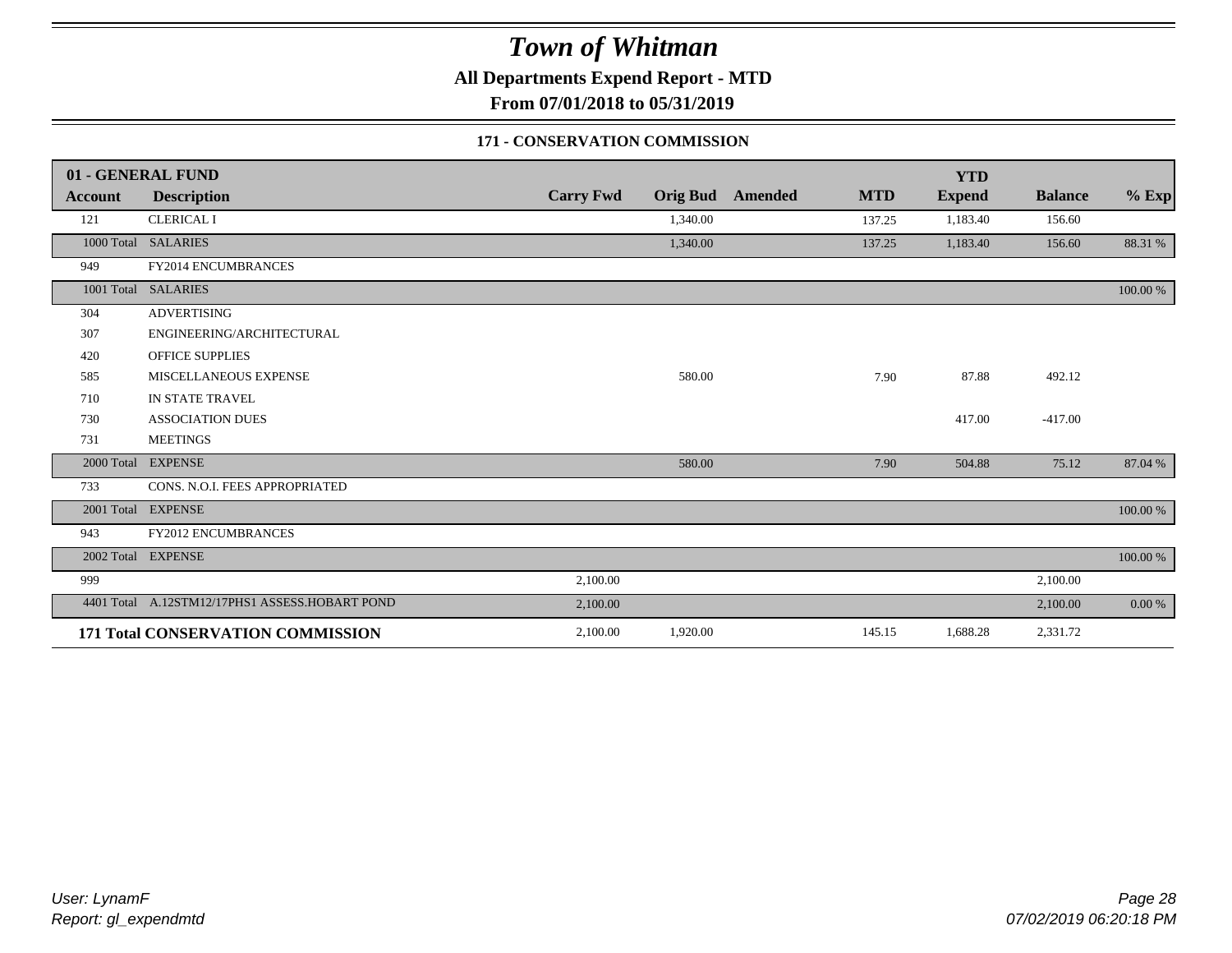**All Departments Expend Report - MTD**

**From 07/01/2018 to 05/31/2019**

#### **175 - PLANNING BOARD**

|                | 01 - GENERAL FUND               |                                     |                       | <b>YTD</b>    |                |          |
|----------------|---------------------------------|-------------------------------------|-----------------------|---------------|----------------|----------|
| <b>Account</b> | <b>Description</b>              | <b>Carry Fwd</b><br><b>Orig Bud</b> | <b>MTD</b><br>Amended | <b>Expend</b> | <b>Balance</b> | $%$ Exp  |
| 121            | <b>CLERICAL I</b>               | 6,805.00                            | 105.30                | 1,939.30      | 4,865.70       |          |
|                | 1000 Total SALARIES             | 6,805.00                            | 105.30                | 1,939.30      | 4,865.70       | 28.49 %  |
| 939            | <b>FY2015 ENCUMBRANCES</b>      |                                     |                       |               |                |          |
| 1001 Total     | <b>SALARIES</b>                 |                                     |                       |               |                | 100.00 % |
| 304            | <b>ADVERTISING</b>              |                                     |                       |               |                |          |
| 420            | <b>OFFICE SUPPLIES</b>          |                                     |                       |               |                |          |
| 585            | MISCELLANEOUS EXPENSE           | 400.00                              |                       | 59.00         | 341.00         |          |
| 730            | <b>ASSOCIATION DUES</b>         |                                     |                       |               |                |          |
| 2000 Total     | <b>EXPENSE</b>                  | 400.00                              |                       | 59.00         | 341.00         | 14.75 %  |
| 121            | <b>CLERICAL I</b>               |                                     |                       |               |                |          |
| 852            | A.21STM11/00 TOWN MASTER PLAN   |                                     |                       |               |                |          |
|                | 2001 Total EXPENSE              |                                     |                       |               |                | 100.00 % |
|                | <b>175 Total PLANNING BOARD</b> | 7,205.00                            | 105.30                | 1,998.30      | 5,206.70       |          |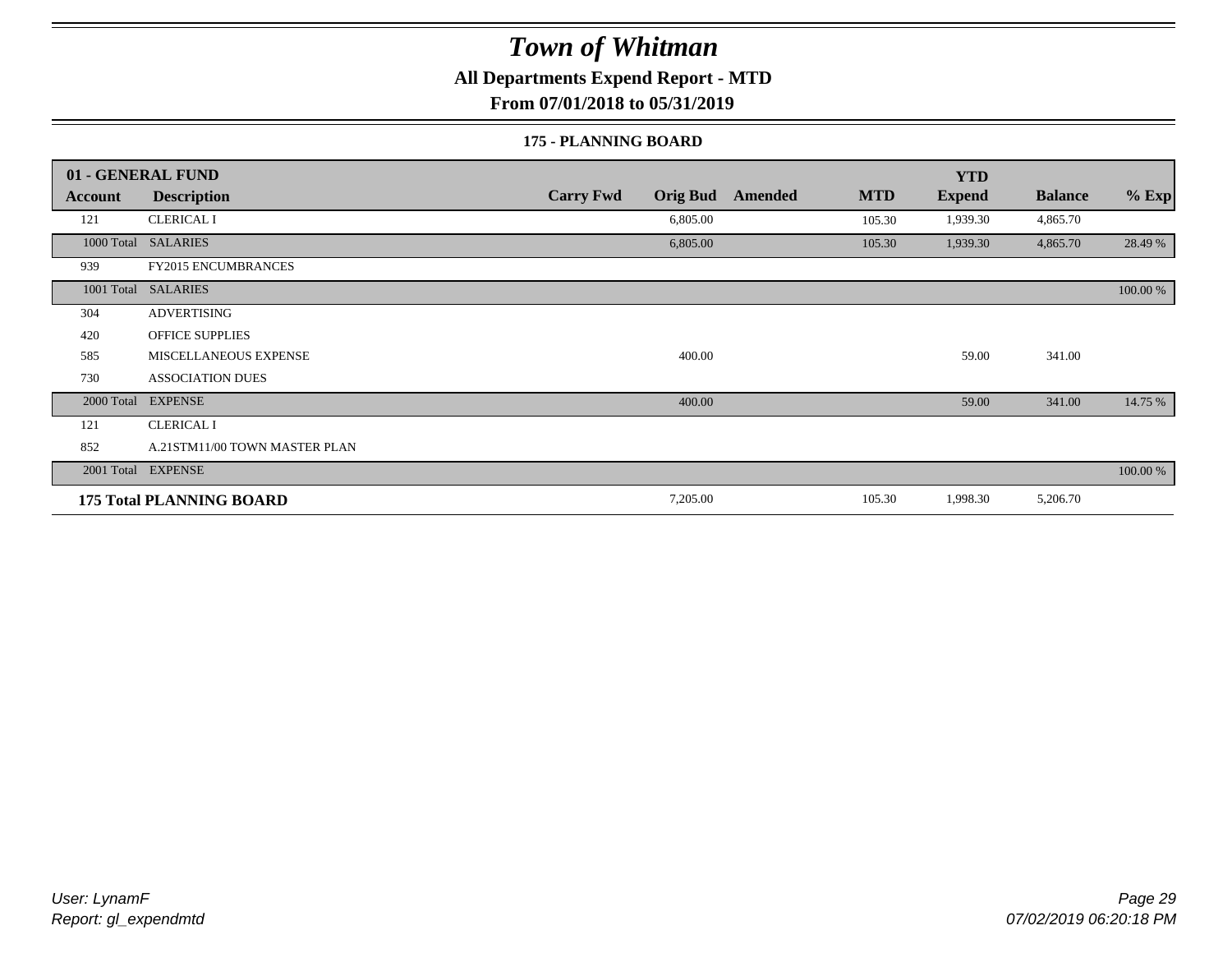**All Departments Expend Report - MTD**

**From 07/01/2018 to 05/31/2019**

### **176 - ZONING BOARD OF APPEALS**

|            | 01 - GENERAL FUND                        |                                     |                       | <b>YTD</b>    |                |          |
|------------|------------------------------------------|-------------------------------------|-----------------------|---------------|----------------|----------|
| Account    | <b>Description</b>                       | <b>Orig Bud</b><br><b>Carry Fwd</b> | <b>MTD</b><br>Amended | <b>Expend</b> | <b>Balance</b> | $%$ Exp  |
| 110        | SALARIES-BOARD MEMBERS                   |                                     |                       |               |                |          |
|            | 1000 Total SALARIES                      |                                     |                       |               |                | 100.00 % |
| 121        | <b>CLERICAL I</b>                        | 5,202.00                            | 221.00                | 3,655.00      | 1,547.00       |          |
| 1001 Total | <b>SALARIES</b>                          | 5,202.00                            | 221.00                | 3,655.00      | 1,547.00       | 70.26 %  |
| 304        | <b>ADVERTISING</b>                       |                                     |                       |               |                |          |
| 420        | OFFICE SUPPLIES                          |                                     | 38.79                 | 167.77        | $-167.77$      |          |
| 585        | <b>MISCELLANEOUS EXPENSE</b>             | 500.00                              |                       |               | 500.00         |          |
| 710        | <b>IN STATE TRAVEL</b>                   |                                     |                       |               |                |          |
| 730        | <b>ASSOCIATION DUES</b>                  |                                     |                       |               |                |          |
| 731        | <b>MEETINGS</b>                          |                                     |                       |               |                |          |
|            | 2000 Total EXPENSE                       | 500.00                              | 38.79                 | 167.77        | 332.23         | 33.55 %  |
|            | <b>176 Total ZONING BOARD OF APPEALS</b> | 5,702.00                            | 259.79                | 3,822.77      | 1,879.23       |          |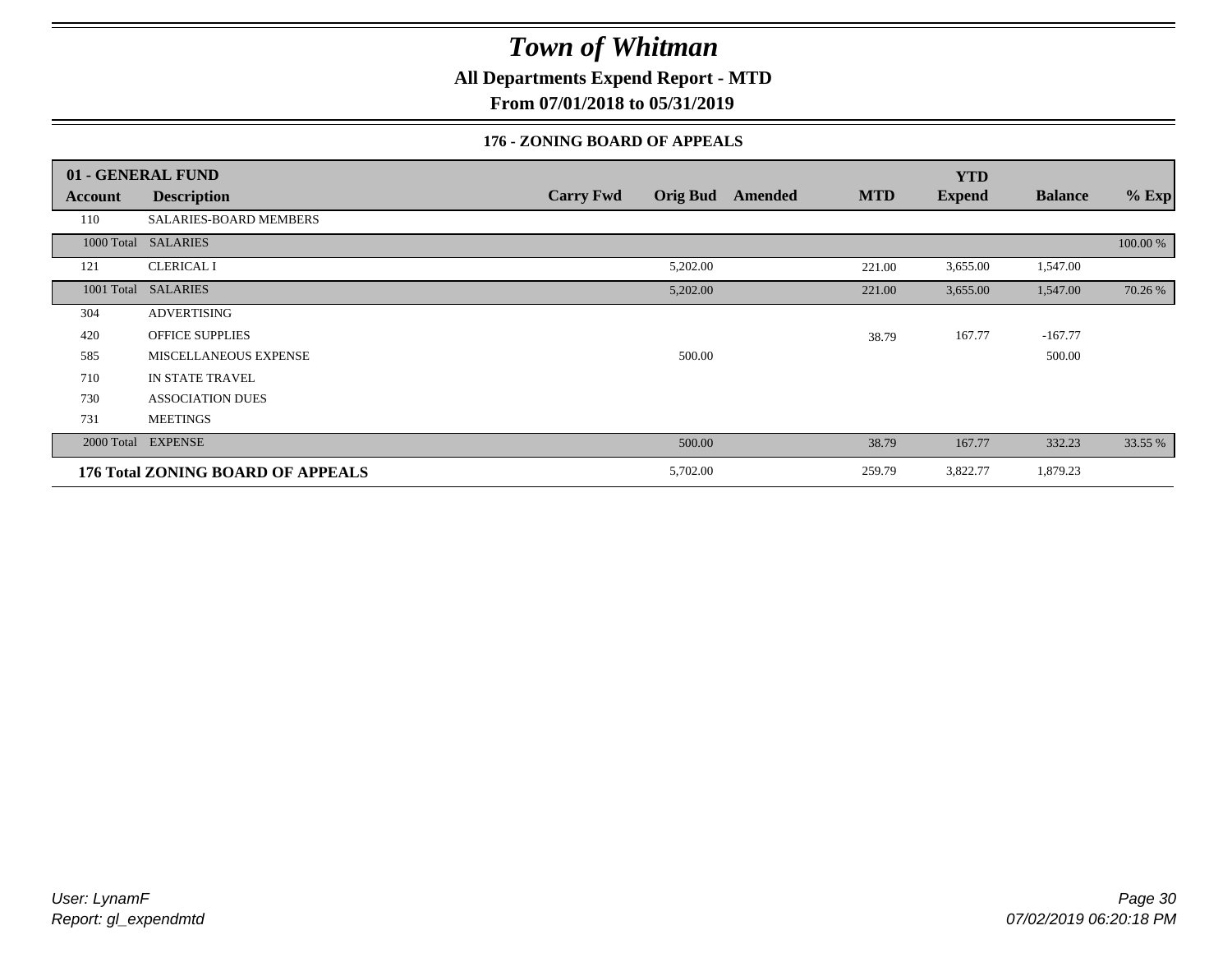**All Departments Expend Report - MTD**

**From 07/01/2018 to 05/31/2019**

### **189 - AFFIRMATIVE ACTION OFFICER**

|         | 01 - GENERAL FUND                           |                  |        |                         |            | <b>YTD</b>    |                |          |
|---------|---------------------------------------------|------------------|--------|-------------------------|------------|---------------|----------------|----------|
| Account | <b>Description</b>                          | <b>Carry Fwd</b> |        | <b>Orig Bud</b> Amended | <b>MTD</b> | <b>Expend</b> | <b>Balance</b> | $%$ Exp  |
| 112     | <b>SALARIES</b>                             |                  |        |                         |            |               |                |          |
| 167     | <b>INTERPRETIVE SERVICES</b>                |                  |        |                         |            |               |                |          |
|         | 1000 Total SALARIES                         |                  |        |                         |            |               |                | 100.00 % |
| 167     | <b>INTERPRETIVE SERVICES</b>                |                  | 500.00 |                         |            |               | 500.00         |          |
|         | 2000 Total EXPENSE                          |                  | 500.00 |                         |            |               | 500.00         | $0.00\%$ |
|         | <b>189 Total AFFIRMATIVE ACTION OFFICER</b> |                  | 500.00 |                         |            |               | 500.00         |          |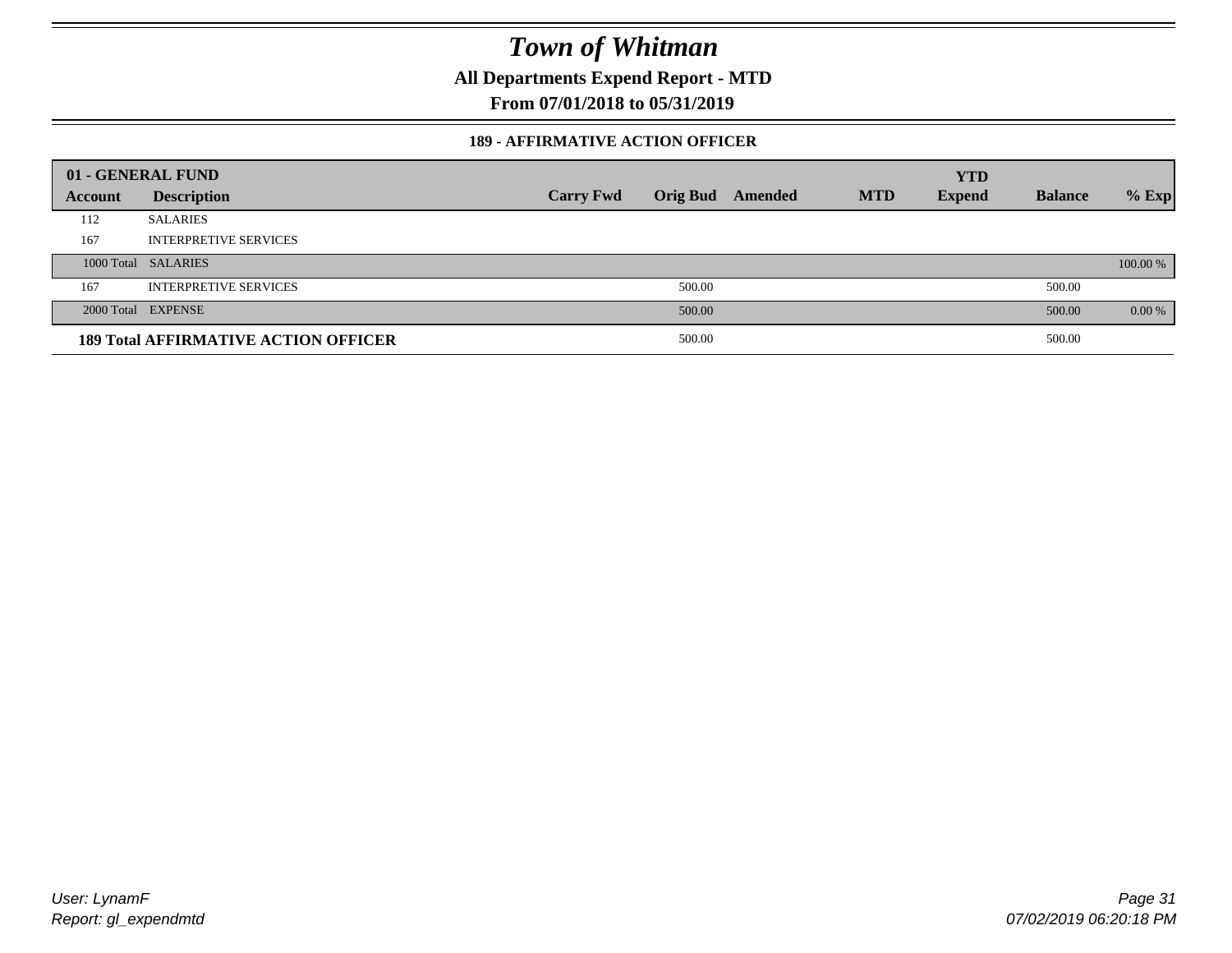**All Departments Expend Report - MTD**

**From 07/01/2018 to 05/31/2019**

### **192 - TOWN HALL MAINTENANCE**

|            | 01 - GENERAL FUND                        |                  |           |                         |            | <b>YTD</b>    |                |             |
|------------|------------------------------------------|------------------|-----------|-------------------------|------------|---------------|----------------|-------------|
| Account    | <b>Description</b>                       | <b>Carry Fwd</b> |           | <b>Orig Bud</b> Amended | <b>MTD</b> | <b>Expend</b> | <b>Balance</b> | $%$ Exp     |
| 112        | <b>SALARIES</b>                          |                  | 51,173.00 |                         | 3,969.60   | 46,210.80     | 4,962.20       |             |
| 117        | <b>CUSTODIAL</b>                         |                  |           |                         |            |               |                |             |
|            | 1000 Total SALARIES                      |                  | 51,173.00 |                         | 3,969.60   | 46,210.80     | 4,962.20       | 90.30 %     |
| 120        | SALARIES-PART TIME                       |                  | 5,000.00  |                         |            | 5,000.00      |                |             |
| 130        | SALARIES-OVERTIME                        |                  | 4,000.00  |                         | 344.29     | 3,302.59      | 697.41         |             |
| 188        | MAINTENANCE TECHNICIAN                   |                  | 23,770.00 |                         | 1,846.40   | 20,312.20     | 3,457.80       |             |
|            | 1001 Total SALARIES                      |                  | 32,770.00 |                         | 2,190.69   | 28,614.79     | 4,155.21       | 87.32 %     |
| 943        | FY2012 ENCUMBRANCES                      |                  |           |                         |            |               |                |             |
|            | 1002 Total SALARIES                      |                  |           |                         |            |               |                | 100.00 %    |
| 130        | SALARIES-OVERTIME                        |                  |           |                         |            |               |                |             |
|            | 1003 Total SALARIES                      |                  |           |                         |            |               |                | $100.00~\%$ |
| 210        | <b>ELECTRICITY</b>                       |                  |           |                         | 3,358.16   | 38,276.92     | $-38,276.92$   |             |
| 212        | <b>GAS (NATURAL)</b>                     |                  |           |                         | 721.71     | 25,414.76     | $-25,414.76$   |             |
| 214        | OIL (HEATING)                            |                  |           |                         |            |               |                |             |
| 243        | EQUIPMENT MAINTENANCE                    |                  |           |                         |            | 881.38        | $-881.38$      |             |
| 340        | <b>TELEPHONE</b>                         |                  |           |                         |            |               |                |             |
| 343        | <b>CELL PHONES</b>                       |                  |           |                         | 51.49      | 563.39        | $-563.39$      |             |
| 430        | <b>BUILDING MAINTENANCE &amp; REPAIR</b> |                  |           |                         | 4,536.25   | 12,446.19     | $-12,446.19$   |             |
| 450        | <b>CUSTODIAL SUPPLIES</b>                |                  |           |                         | 407.19     | 4,490.67      | $-4,490.67$    |             |
| 481        | <b>GASOLINE</b>                          |                  |           |                         |            | 30.21         | $-30.21$       |             |
| 585        | MISCELLANEOUS EXPENSE                    |                  | 90,000.00 | $-237.71$               | 180.35     | 1,837.85      | 87,924.44      |             |
| 2000 Total | <b>EXPENSE</b>                           |                  | 90,000.00 | $-237.71$               | 9,255.15   | 83,941.37     | 5,820.92       | 93.51 %     |
| 221        | <b>CUSTODIAL SERVICES</b>                |                  | 45,320.00 |                         | 4,038.64   | 36,476.63     | 8,843.37       |             |
| 239        | ELEVATOR MAINTENANCE                     |                  | 7,500.00  |                         | 800.00     | 3,400.00      | 4,100.00       |             |
|            | 2001 Total EXPENSE                       |                  | 52,820.00 |                         | 4,838.64   | 39,876.63     | 12,943.37      | 75.49 %     |
| 948        | <b>FY07 ENCUMBRANCES</b>                 |                  |           |                         |            |               |                |             |
| 949        | FY2014 ENCUMBRANCES                      |                  |           |                         |            |               |                |             |
| 941        | FY 2017 ENCUMBRANCES                     |                  |           |                         |            |               |                |             |
| 939        | FY2015 ENCUMBRANCES                      |                  |           |                         |            |               |                |             |
| 940        | FY2016 ENCUMBRANCES                      |                  |           |                         |            |               |                |             |
|            |                                          |                  |           |                         |            |               |                |             |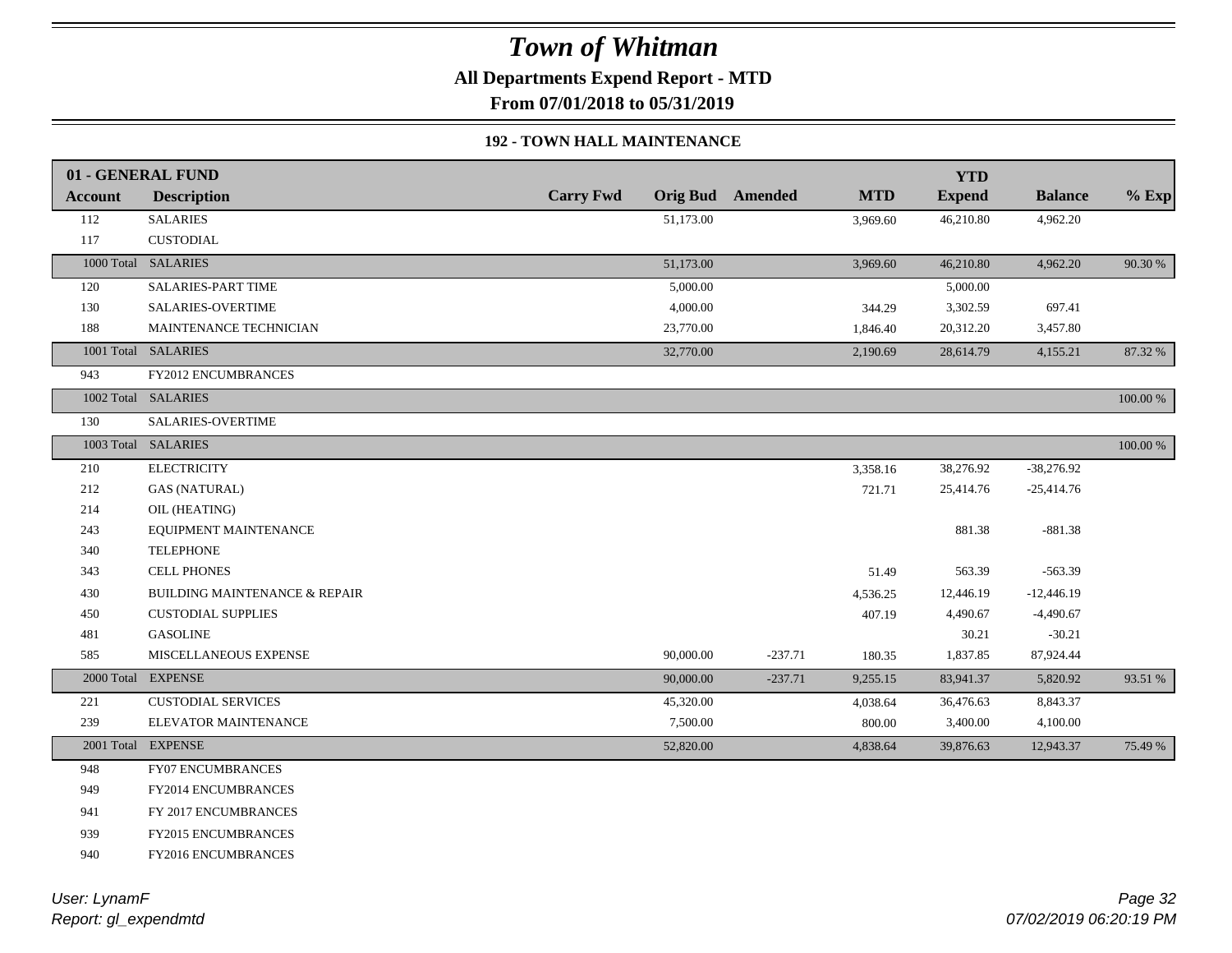**All Departments Expend Report - MTD**

**From 07/01/2018 to 05/31/2019**

#### **192 - TOWN HALL MAINTENANCE**

|         | 01 - GENERAL FUND                                   |                  |                         |           |            | <b>YTD</b>    |                |          |
|---------|-----------------------------------------------------|------------------|-------------------------|-----------|------------|---------------|----------------|----------|
| Account | <b>Description</b>                                  | <b>Carry Fwd</b> | <b>Orig Bud</b> Amended |           | <b>MTD</b> | <b>Expend</b> | <b>Balance</b> | $%$ Exp  |
| 943     | <b>FY2012 ENCUMBRANCES</b>                          |                  |                         |           |            |               |                |          |
|         | 2002 Total EXPENSE                                  |                  |                         |           |            |               |                | 100.00 % |
| 999     |                                                     |                  |                         |           |            |               |                |          |
|         | 4400 Total A.41ATM 5/05T.HALL BRICK REPOI           |                  |                         |           |            |               |                | 100.00 % |
| 999     |                                                     |                  |                         |           |            |               |                |          |
|         | 4415 Total A.15ATM5/17REPLACE T.HALL FIRE PANEL     |                  |                         |           |            |               |                | 100.00 % |
| 999     |                                                     |                  |                         |           |            |               |                |          |
|         | 4417 Total A.5 STM 5/19 ROOFTOP UNIT CONLEY         |                  |                         |           |            |               |                | 100.00 % |
| 999     |                                                     |                  |                         |           |            |               |                |          |
| 999     |                                                     |                  |                         |           |            |               |                |          |
|         | 4418 Total A.2 ATM WHITMAN WILL                     |                  |                         |           |            |               |                | 100.00 % |
| 999     |                                                     |                  |                         |           |            |               |                |          |
|         | 4420 Total A.6 STM 5/19 BOILER STACK WMS            |                  |                         |           |            |               |                | 100.00 % |
| 999     |                                                     |                  |                         |           |            |               |                |          |
|         | 4435 Total A27A ATM5/16TN.KEN.-REP.FLR.INST.FENC    |                  |                         |           |            |               |                | 100.00 % |
| 999     |                                                     |                  |                         |           |            |               |                |          |
|         | 4462 Total S3ATM5/18UPDATEEXISTINGCAMARASDUVALSCHOO |                  |                         |           |            |               |                | 100.00 % |
| 999     |                                                     |                  |                         |           |            |               |                |          |
|         | 4468 Total A.28ATM5/16PUR.DOCMT.STOR.SYS-TN.HALL    |                  |                         |           |            |               |                | 100.00 % |
| 999     |                                                     |                  |                         |           |            |               |                |          |
|         | 4553 Total A.9 STM 5/19 MS4 PERMIT REQS             |                  |                         |           |            |               |                | 100.00 % |
|         | <b>192 Total TOWN HALL MAINTENANCE</b>              |                  | 226,763.00              | $-237.71$ | 20,254.08  | 198,643.59    | 27,881.70      |          |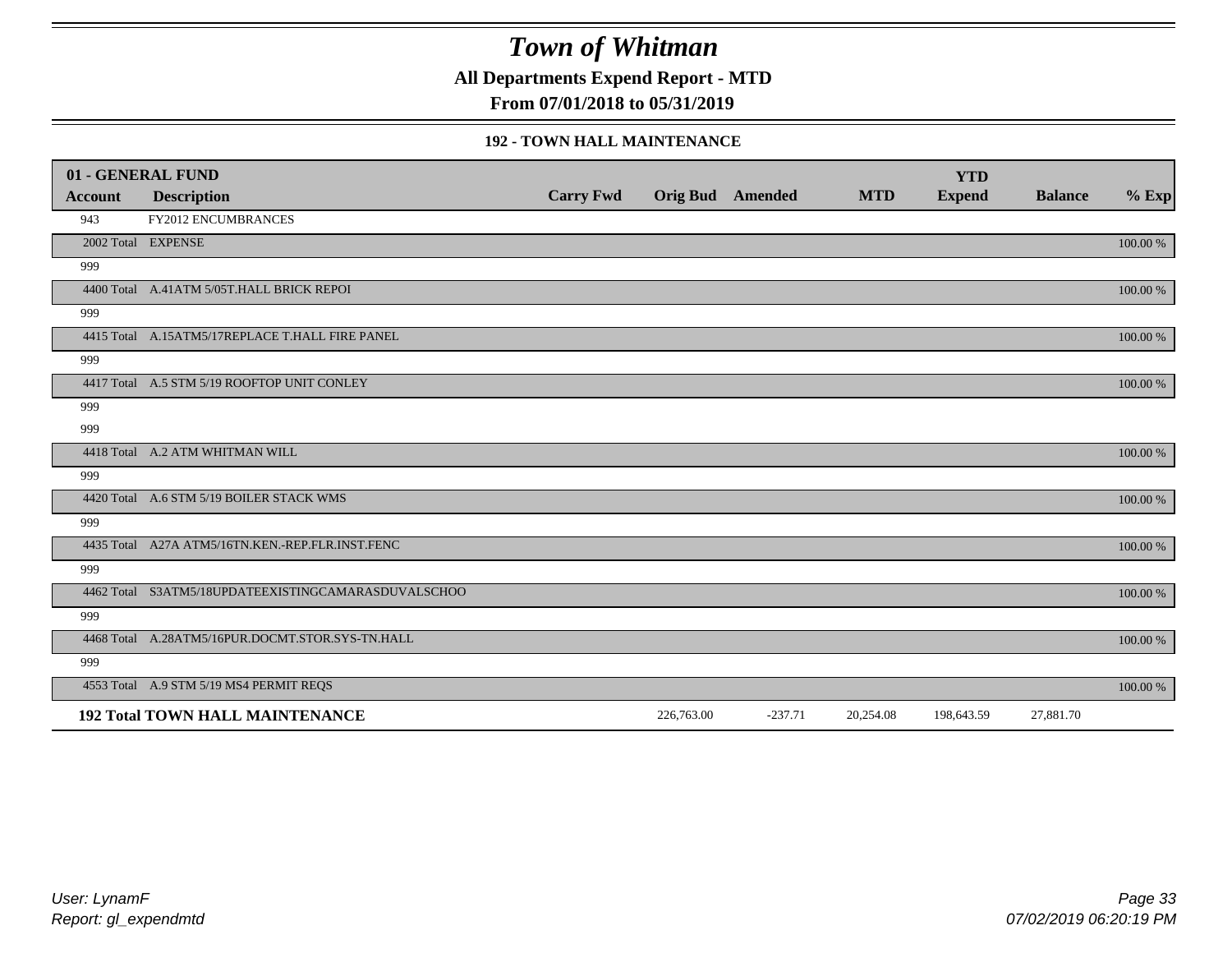## **All Departments Expend Report - MTD**

**From 07/01/2018 to 05/31/2019**

#### **193 - FACILITIES MANAGER**

|         | 01 - GENERAL FUND                   |                  |                 |         |            | <b>YTD</b>    |                |         |
|---------|-------------------------------------|------------------|-----------------|---------|------------|---------------|----------------|---------|
| Account | <b>Description</b>                  | <b>Carry Fwd</b> | <b>Orig Bud</b> | Amended | <b>MTD</b> | <b>Expend</b> | <b>Balance</b> | $%$ Exp |
| 137     | <b>FACILITIES MANAGER</b>           |                  | 13,690.00       |         | 1.053.08   | 12,373.69     | 1,316.31       |         |
|         | 1000 Total SALARIES                 |                  | 13,690.00       |         | 1.053.08   | 12,373.69     | 1,316.31       | 90.38 % |
|         | <b>193 Total FACILITIES MANAGER</b> |                  | 13,690.00       |         | 1,053.08   | 12,373.69     | 1,316.31       |         |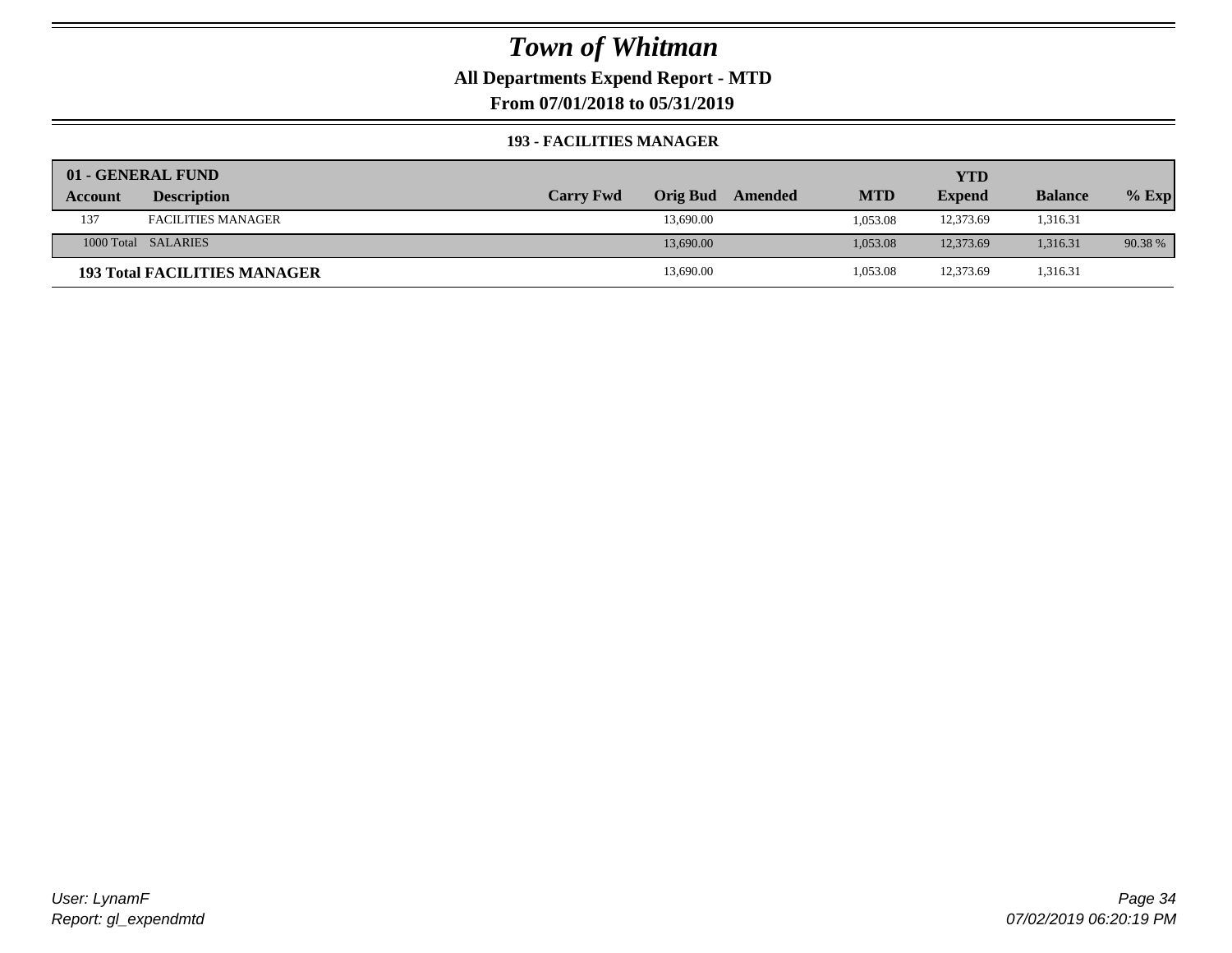## **All Departments Expend Report - MTD**

### **From 07/01/2018 to 05/31/2019**

#### **195 - TOWN REPORTS**

|         | 01 - GENERAL FUND             |                                     |         |            | <b>YTD</b>    |                |          |
|---------|-------------------------------|-------------------------------------|---------|------------|---------------|----------------|----------|
| Account | <b>Description</b>            | <b>Orig Bud</b><br><b>Carry Fwd</b> | Amended | <b>MTD</b> | <b>Expend</b> | <b>Balance</b> | $%$ Exp  |
| 252     | <b>SERVICES</b>               |                                     |         |            |               |                |          |
| 342     | PRINTING                      | 7,000.00                            |         | 483.00     | 4,774.74      | 2,225.26       |          |
|         | 2000 Total EXPENSE            | 7,000.00                            |         | 483.00     | 4,774.74      | 2,225.26       | 68.21 %  |
| 945     | <b>FY2013 ENCUMBRANCES</b>    |                                     |         |            |               |                |          |
| 958     | <b>FY2005 ENCUMBRANCES</b>    |                                     |         |            |               |                |          |
|         | 2001 Total EXPENSE            |                                     |         |            |               |                | 100.00 % |
|         | <b>195 Total TOWN REPORTS</b> | 7,000.00                            |         | 483.00     | 4,774.74      | 2,225.26       |          |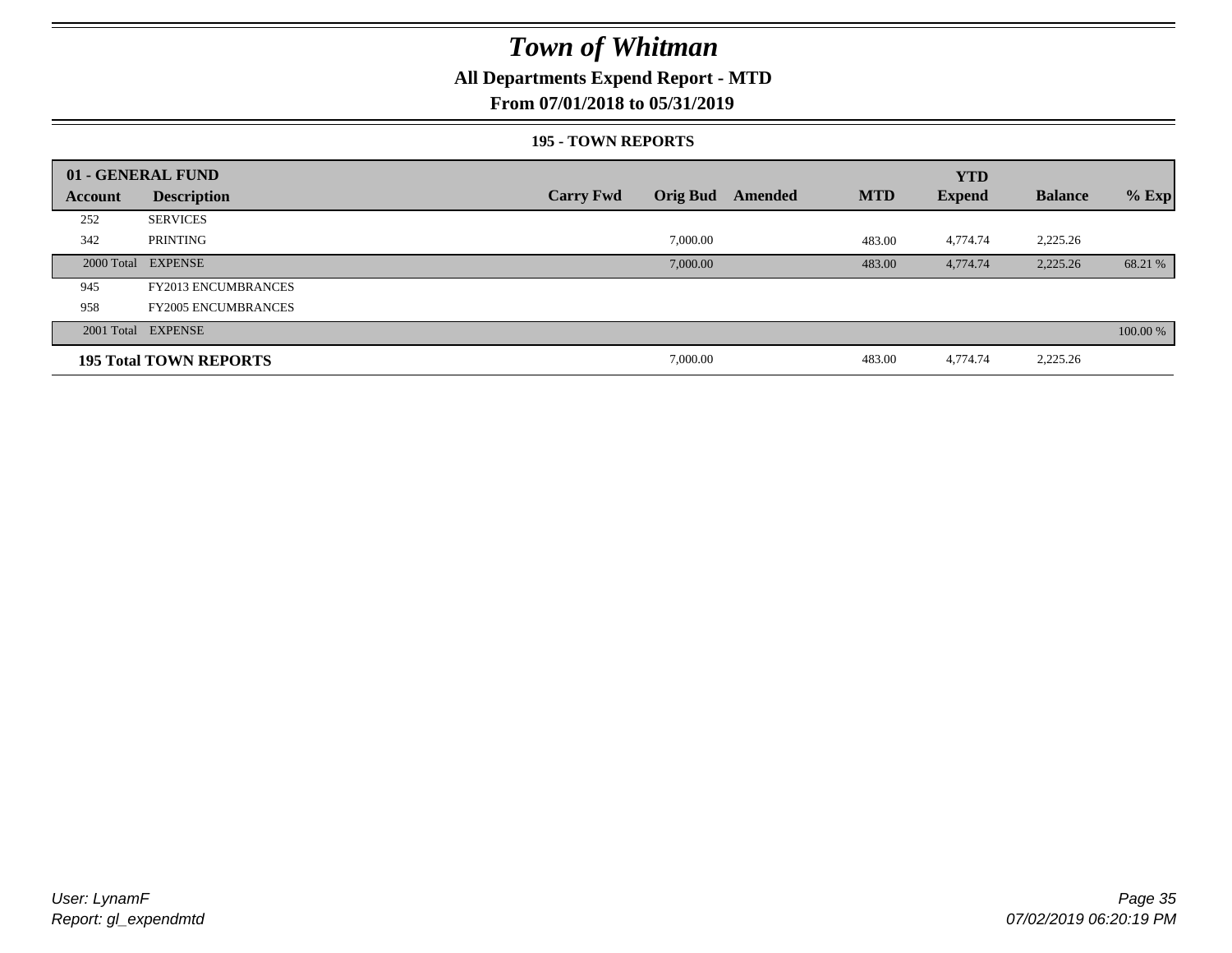### **All Departments Expend Report - MTD**

**From 07/01/2018 to 05/31/2019**

### **196 - MAILING & DUPLICATING**

|            | 01 - GENERAL FUND                          |                  |                 |         |            | <b>YTD</b>    |                |          |
|------------|--------------------------------------------|------------------|-----------------|---------|------------|---------------|----------------|----------|
| Account    | <b>Description</b>                         | <b>Carry Fwd</b> | <b>Orig Bud</b> | Amended | <b>MTD</b> | <b>Expend</b> | <b>Balance</b> | $%$ Exp  |
| 277        | POSTAGE METER RENTAL                       |                  |                 |         |            |               |                |          |
| 279        | MAILING EQUIPMENT MAINTENANCE              |                  | 4,000.00        |         |            | 3,106.95      | 893.05         |          |
| 344        | POSTAGE                                    |                  | 48,000.00       |         | 172.70     | 31,362.81     | 16,637.19      |          |
| 585        | MISCELLANEOUS EXPENSE                      |                  |                 |         |            | 450.90        | $-450.90$      |          |
| 2000 Total | <b>EXPENSE</b>                             |                  | 52,000.00       |         | 172.70     | 34,920.66     | 17,079.34      | 67.15 %  |
| 278        | LEASE/PUR.MAINT.POSTAL METER               |                  |                 |         |            |               |                |          |
| 2001 Total | <b>EXPENSE</b>                             |                  |                 |         |            |               |                | 100.00 % |
| 275        | PHOTOCOPIER MAINTENANCE                    |                  |                 |         |            | 2,922.35      | $-2,922.35$    |          |
| 421        | <b>DUPLICATING SUPPLIES</b>                |                  |                 |         | 119.00     | 3,252.78      | $-3,252.78$    |          |
| 2002 Total | <b>EXPENSE</b>                             |                  |                 |         | 119.00     | 6,175.13      | $-6,175.13$    | 100.00 % |
| 940        | <b>FY2016 ENCUMBRANCES</b>                 |                  |                 |         |            |               |                |          |
| 941        | FY 2017 ENCUMBRANCES                       |                  |                 |         |            |               |                |          |
|            | 2003 Total EXPENSE                         |                  |                 |         |            |               |                | 100.00 % |
|            | <b>196 Total MAILING &amp; DUPLICATING</b> |                  | 52,000.00       |         | 291.70     | 41,095.79     | 10,904.21      |          |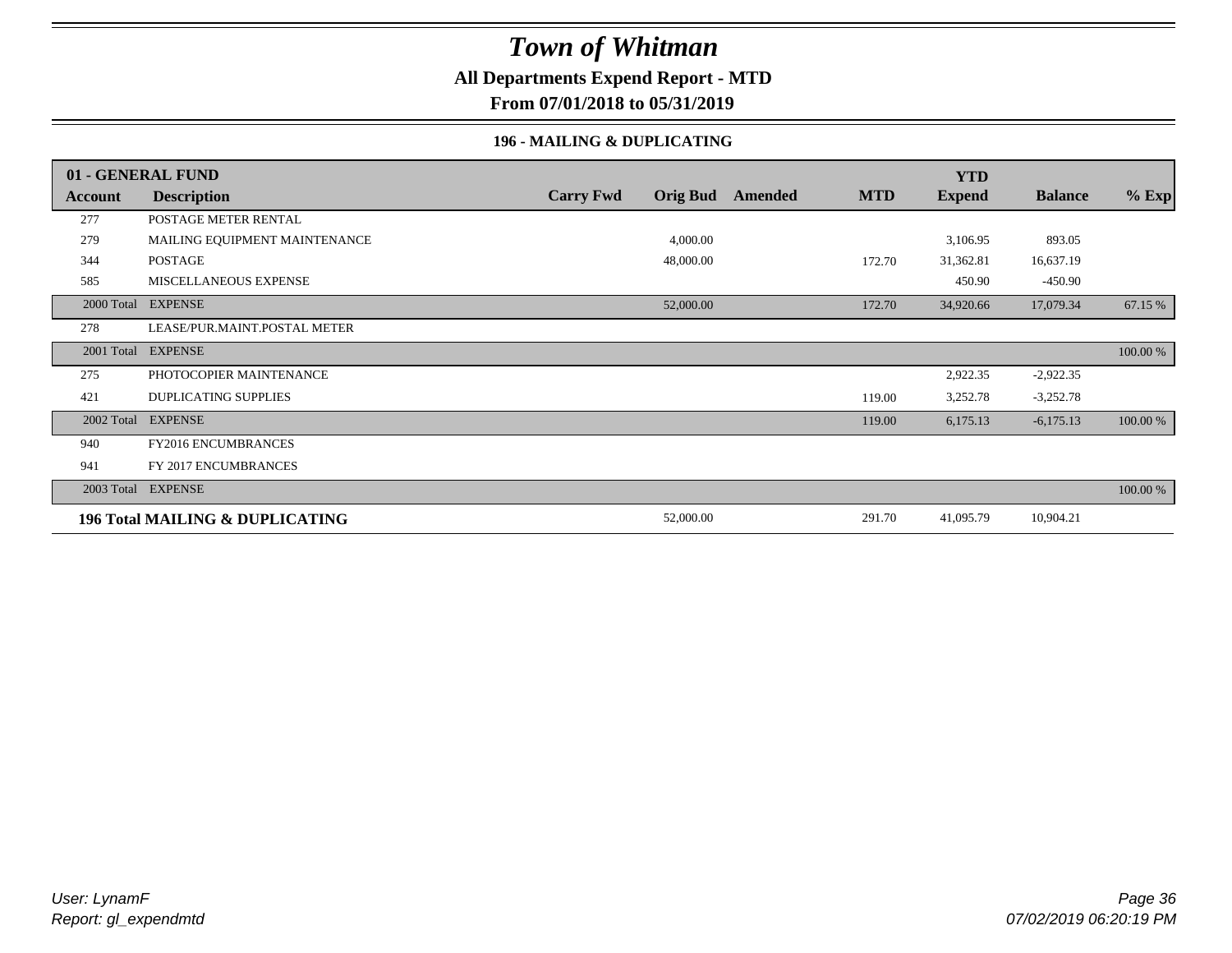**All Departments Expend Report - MTD**

**From 07/01/2018 to 05/31/2019**

### **197 - CENTRAL TELEPHONE SYSTEM**

|            | 01 - GENERAL FUND                         |                  |                 |         |            | <b>YTD</b>    |                |          |
|------------|-------------------------------------------|------------------|-----------------|---------|------------|---------------|----------------|----------|
| Account    | <b>Description</b>                        | <b>Carry Fwd</b> | <b>Orig Bud</b> | Amended | <b>MTD</b> | <b>Expend</b> | <b>Balance</b> | $%$ Exp  |
| 340        | <b>TELEPHONE</b>                          |                  | 36,000.00       |         | 1,279.09   | 21,883.97     | 14,116.03      |          |
| 343        | CELL PHONES                               |                  |                 |         | 141.47     | 2,056.14      | $-2,056.14$    |          |
| 2000 Total | <b>EXPENSE</b>                            |                  | 36,000.00       |         | 1,420.56   | 23,940.11     | 12,059.89      | 66.50 %  |
| 340        | <b>TELEPHONE</b>                          |                  |                 |         |            |               |                |          |
| 939        | FY2015 ENCUMBRANCES                       |                  |                 |         |            |               |                |          |
| 946        | FY2010 ENCUMBRANCES                       |                  |                 |         |            |               |                |          |
|            | 2001 Total EXPENSE                        |                  |                 |         |            |               |                | 100.00 % |
| 939        | FY2015 ENCUMBRANCES                       |                  |                 |         |            |               |                |          |
| 940        | <b>FY2016 ENCUMBRANCES</b>                |                  |                 |         |            |               |                |          |
| 943        | <b>FY2012 ENCUMBRANCES</b>                |                  |                 |         |            |               |                |          |
| 945        | <b>FY2013 ENCUMBRANCES</b>                |                  |                 |         |            |               |                |          |
| 948        | FY07 ENCUMBRANCES                         |                  |                 |         |            |               |                |          |
| 949        | FY2014 ENCUMBRANCES                       |                  |                 |         |            |               |                |          |
| 953        | <b>FY2009 ENCUMBRANCES</b>                |                  |                 |         |            |               |                |          |
| 959        | FY2006 ENCUMBRANCES                       |                  |                 |         |            |               |                |          |
| 941        | FY 2017 ENCUMBRANCES                      |                  |                 |         |            |               |                |          |
|            | 2002 Total EXPENSE                        |                  |                 |         |            |               |                | 100.00 % |
|            | <b>197 Total CENTRAL TELEPHONE SYSTEM</b> |                  | 36,000.00       |         | 1,420.56   | 23,940.11     | 12,059.89      |          |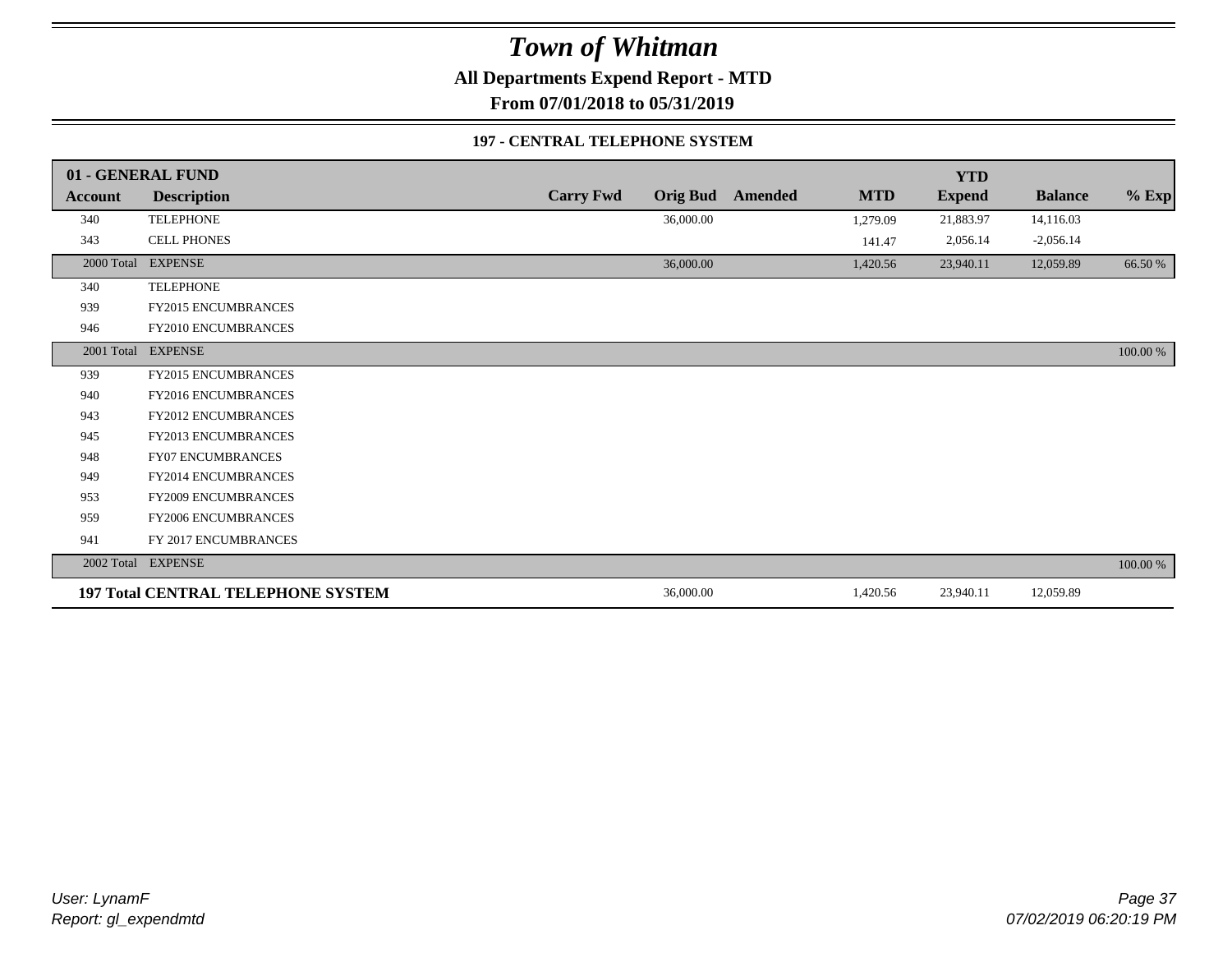**All Departments Expend Report - MTD**

## **From 07/01/2018 to 05/31/2019**

### **199 - FAIR HOUSING COMMITTEE**

|         | 01 - GENERAL FUND                       |                  |                         |            | <b>YTD</b>    |                |          |
|---------|-----------------------------------------|------------------|-------------------------|------------|---------------|----------------|----------|
| Account | <b>Description</b>                      | <b>Carry Fwd</b> | <b>Orig Bud</b> Amended | <b>MTD</b> | <b>Expend</b> | <b>Balance</b> | $%$ Exp  |
| 111     | <b>SALARIES-ADMINSTRATIVE</b>           |                  |                         |            |               |                |          |
|         | 1000 Total SALARIES                     |                  |                         |            |               |                | 100.00 % |
| 121     | <b>CLERICAL I</b>                       |                  |                         |            |               |                |          |
|         | 1001 Total SALARIES                     |                  |                         |            |               |                | 100.00 % |
| 420     | <b>OFFICE SUPPLIES</b>                  |                  |                         |            |               |                |          |
| 585     | MISCELLANEOUS EXPENSE                   |                  |                         |            |               |                |          |
|         | 2000 Total EXPENSE                      |                  |                         |            |               |                | 100.00 % |
|         | <b>199 Total FAIR HOUSING COMMITTEE</b> |                  |                         |            |               |                |          |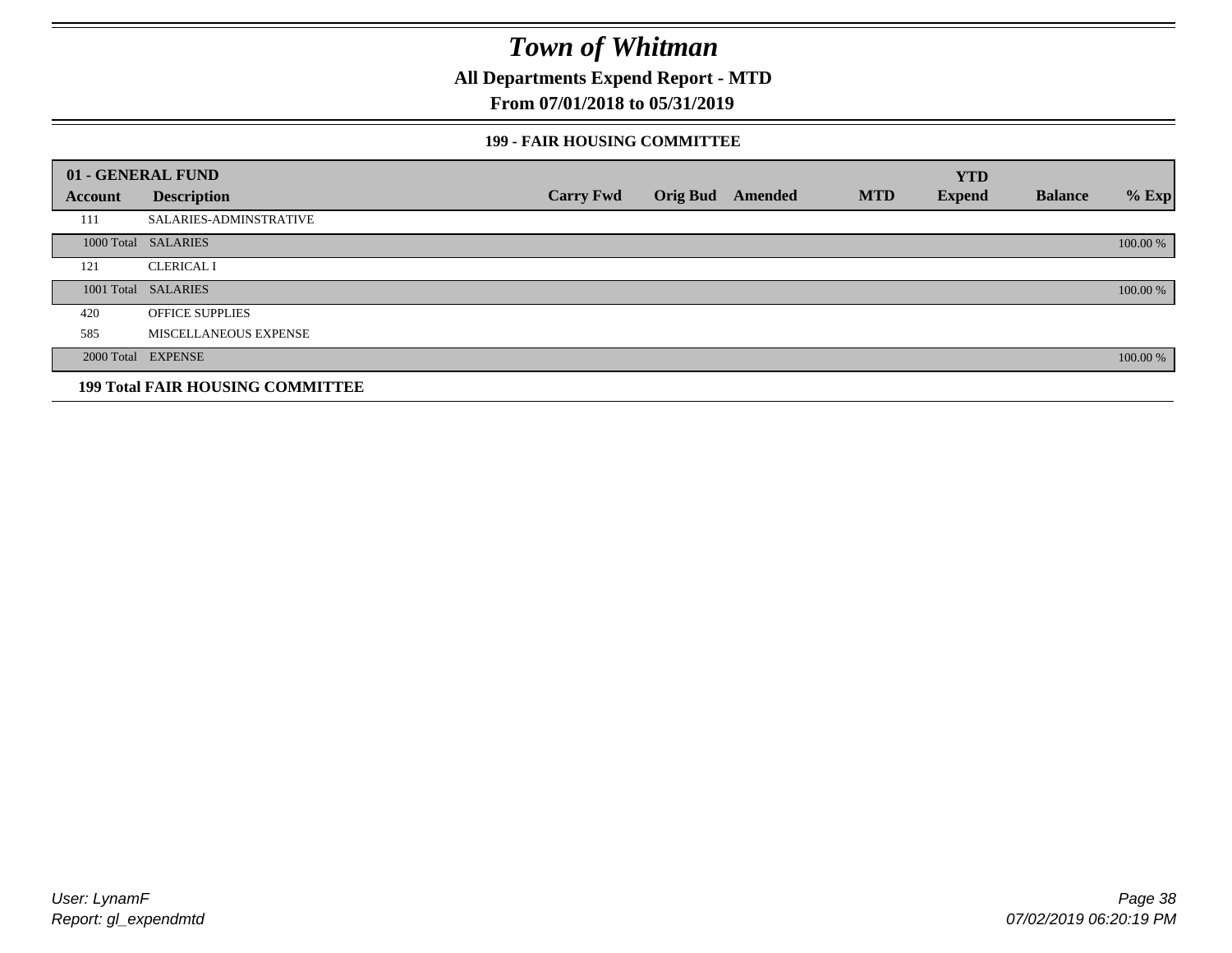## **All Departments Expend Report - MTD**

**From 07/01/2018 to 05/31/2019**

### **241 - BUILDING INSPECTOR**

| 01 - GENERAL FUND |                                                |                  |                 |          |            | YTD           |                |         |
|-------------------|------------------------------------------------|------------------|-----------------|----------|------------|---------------|----------------|---------|
| Account           | <b>Description</b>                             | <b>Carry Fwd</b> | <b>Orig Bud</b> | Amended  | <b>MTD</b> | <b>Expend</b> | <b>Balance</b> | $%$ Exp |
| 999               |                                                |                  |                 | 6,800.00 | 4.400.00   | 4,400.00      | 2,400.00       |         |
|                   | 4586 Total SPEC. PURP. BOARD UP 602 BEDFORD ST |                  |                 | 6,800.00 | 4.400.00   | 4.400.00      | 2,400.00       | 64.70 % |
|                   | 241 Total BUILDING INSPECTOR                   |                  |                 | 6,800.00 | 4.400.00   | 4,400.00      | 2,400.00       |         |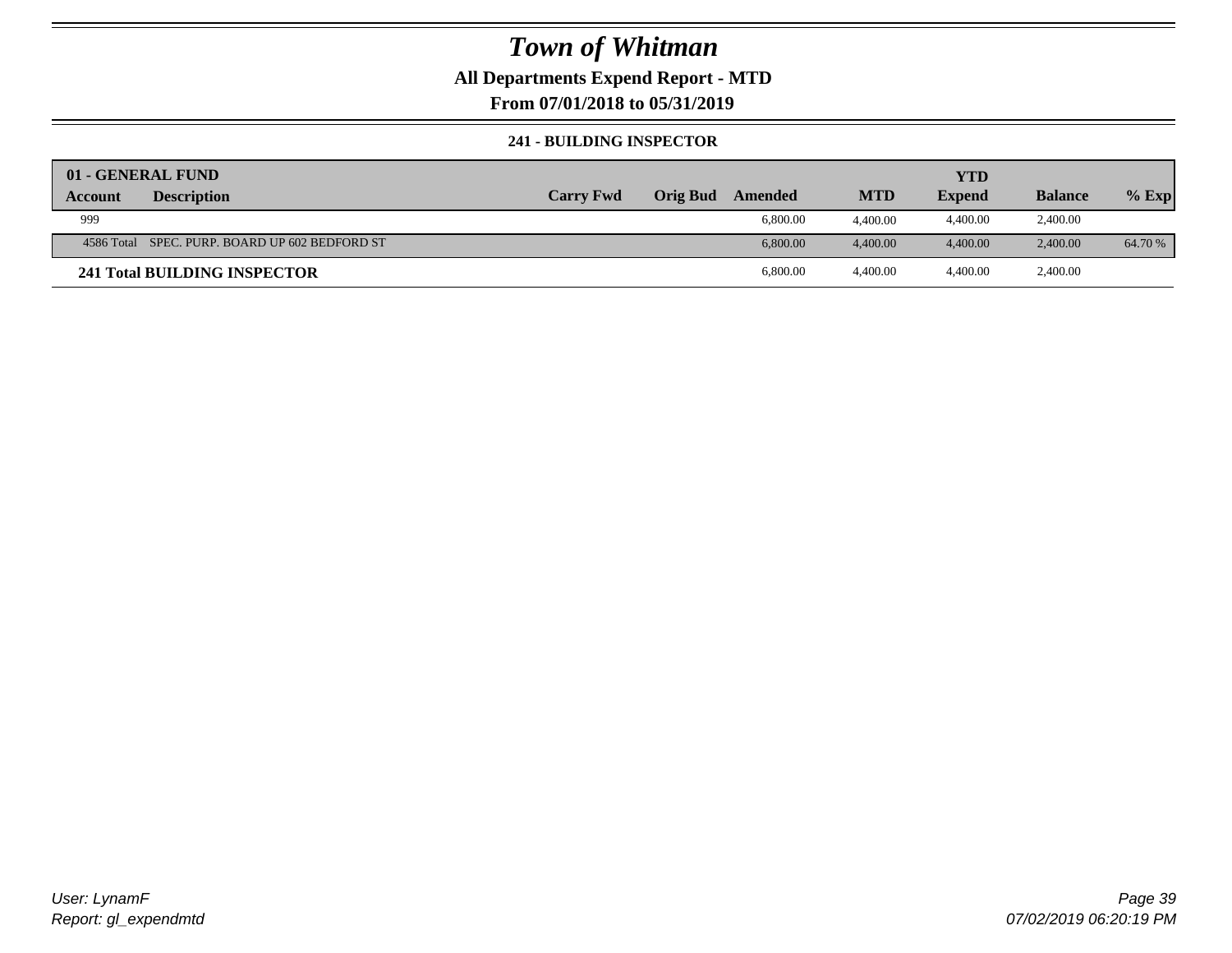# **All Departments Expend Report - MTD**

# **From 07/01/2018 to 05/31/2019**

|                     | 01 - GENERAL FUND              |                  |                                | <b>YTD</b>    |                |          |
|---------------------|--------------------------------|------------------|--------------------------------|---------------|----------------|----------|
| <b>Account</b>      | <b>Description</b>             | <b>Carry Fwd</b> | Orig Bud Amended<br><b>MTD</b> | <b>Expend</b> | <b>Balance</b> | $%$ Exp  |
| 111                 | SALARIES-ADMINSTRATIVE         | 171,658.00       | 13,168.28                      | 154,727.29    | 16,930.71      |          |
| 282                 | DEPUTY CHIEF-SALARY            | 136,222.00       | 10,449.92                      | 122,786.56    | 13,435.44      |          |
|                     | 1000 Total SALARIES            | 307,880.00       | 23,618.20                      | 277,513.85    | 30,366.15      | 90.13 %  |
| 112                 | <b>SALARIES</b>                | 2,582,494.00     | 122, 121.29                    | 1,431,271.47  | 1,151,222.53   |          |
| 130                 | SALARIES-OVERTIME              |                  | 36,324.79                      | 353,680.49    | $-353,680.49$  |          |
| 132                 | SALARIES-RESERVE SERVICES      |                  |                                |               |                |          |
| 134                 | SALARIES-DPW COVERAGE          |                  |                                |               |                |          |
| 135                 | SALARIES-COURT TIME            |                  | 1,894.21                       | 29,640.35     | $-29,640.35$   |          |
| 143                 | SALARIES-COLLEGE INCENTIVE     |                  | 16,927.94                      | 198,845.24    | $-198,845.24$  |          |
| 145                 | SALARIES-HOLIDAY               |                  |                                | 30,432.77     | $-30,432.77$   |          |
| 146                 | SALARIES-LONGEVITY             |                  |                                |               |                |          |
| 147                 | SALARIES-SHIFT DIFFERENTIAL    |                  | 7,360.13                       | 84,586.47     | $-84,586.47$   |          |
| 148                 | <b>SERVICE TRAINING</b>        |                  | 5,992.22                       | 84,765.64     | $-84,765.64$   |          |
| 149                 | SERVICE TRAINING-COLLEGE INCEN |                  |                                |               |                |          |
| 188                 | MAINTENANCE TECHNICIAN         |                  |                                |               |                |          |
|                     | 1001 Total SALARIES            | 2,582,494.00     | 190,620.58                     | 2,213,222.43  | 369,271.57     | 85.70%   |
| 130                 | <b>SALARIES-OVERTIME</b>       |                  |                                |               |                |          |
|                     | 1002 Total SALARIES            |                  |                                |               |                | 100.00 % |
| 132                 | SALARIES-RESERVE SERVICES      |                  |                                |               |                |          |
|                     | 1003 Total SALARIES            |                  |                                |               |                | 100.00 % |
| 134                 | SALARIES-DPW COVERAGE          |                  |                                |               |                |          |
|                     | 1004 Total SALARIES            |                  |                                |               |                | 100.00 % |
| 135                 | SALARIES-COURT TIME            |                  |                                |               |                |          |
|                     | 1005 Total SALARIES            |                  |                                |               |                | 100.00 % |
| 140                 | SALARIES-CHIEF-COLLEGE INCENT. |                  |                                |               |                |          |
| 284                 | DEPUTY CHIEF-COLLEGE INCENTIVE |                  |                                |               |                |          |
|                     | 1006 Total SALARIES            |                  |                                |               |                | 100.00 % |
| 141                 | SALARIES-CHIEF-HOLIDAY         |                  |                                |               |                |          |
| 283                 | DEPUTY CHIEF-HOLIDAY PAY       |                  |                                |               |                |          |
| 1007 Total SALARIES |                                |                  |                                |               |                | 100.00 % |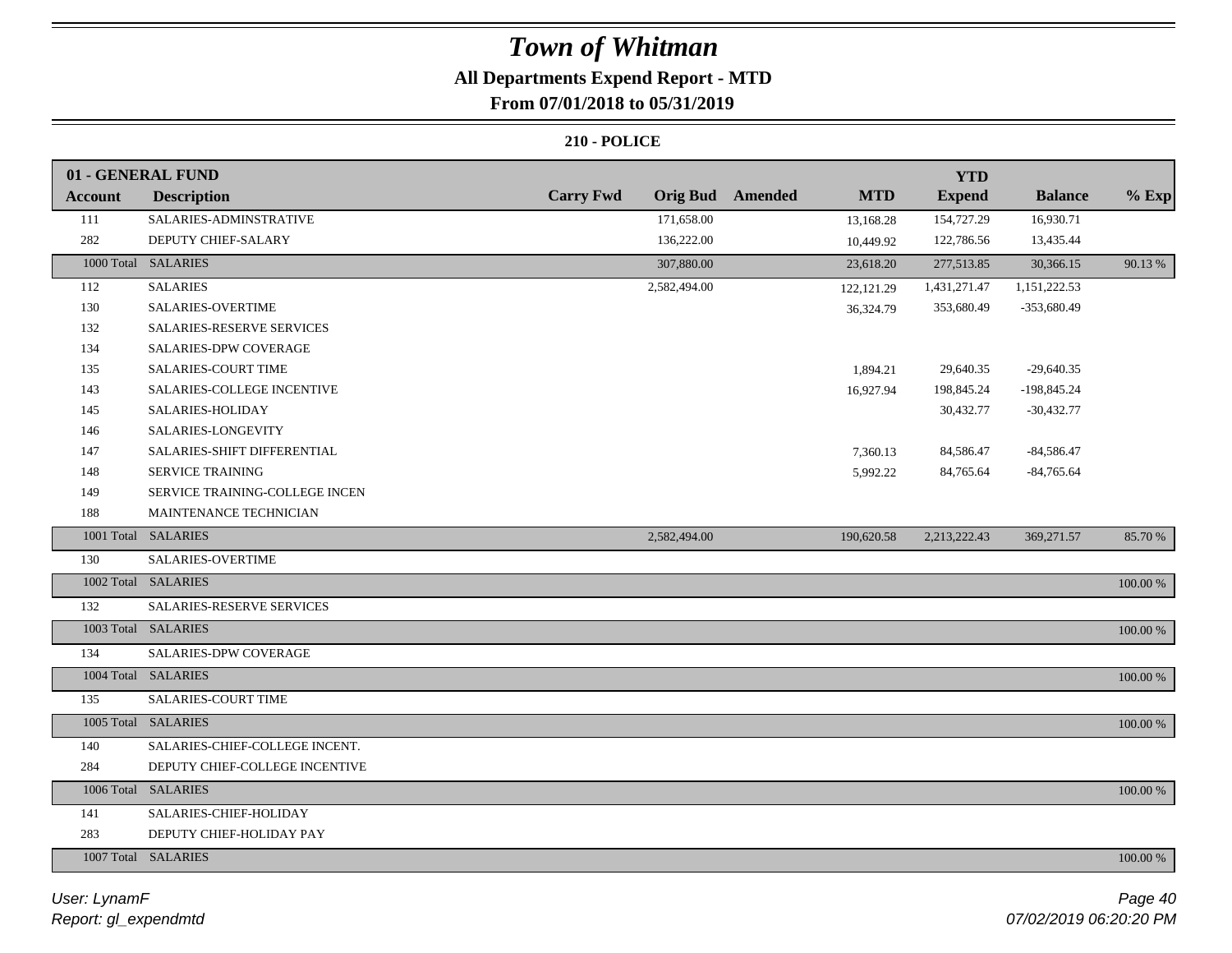# **All Departments Expend Report - MTD**

## **From 07/01/2018 to 05/31/2019**

|                | 01 - GENERAL FUND              |                  |           |                         |            |                             |                |          |
|----------------|--------------------------------|------------------|-----------|-------------------------|------------|-----------------------------|----------------|----------|
| <b>Account</b> | <b>Description</b>             | <b>Carry Fwd</b> |           | <b>Orig Bud</b> Amended | <b>MTD</b> | <b>YTD</b><br><b>Expend</b> | <b>Balance</b> | $%$ Exp  |
| 143            | SALARIES-COLLEGE INCENTIVE     |                  |           |                         |            |                             |                |          |
|                | 1008 Total SALARIES            |                  |           |                         |            |                             |                | 100.00 % |
| 145            | SALARIES-HOLIDAY               |                  |           |                         |            |                             |                |          |
|                |                                |                  |           |                         |            |                             |                |          |
|                | 1009 Total SALARIES            |                  |           |                         |            |                             |                | 100.00 % |
| 146            | SALARIES-LONGEVITY             |                  |           |                         |            |                             |                |          |
|                | 1010 Total SALARIES            |                  |           |                         |            |                             |                | 100.00 % |
| 147            | SALARIES-SHIFT DIFFERENTIAL    |                  |           |                         |            |                             |                |          |
|                | 1011 Total SALARIES            |                  |           |                         |            |                             |                | 100.00 % |
| 148            | <b>SERVICE TRAINING</b>        |                  |           |                         |            |                             |                |          |
|                | 1012 Total SALARIES            |                  |           |                         |            |                             |                | 100.00 % |
| 149            | SERVICE TRAINING-COLLEGE INCEN |                  |           |                         |            |                             |                |          |
|                | 1013 Total SALARIES            |                  |           |                         |            |                             |                | 100.00 % |
| 152            | <b>CELL WATCH</b>              |                  |           |                         |            |                             |                |          |
|                | 1014 Total SALARIES            |                  |           |                         |            |                             |                | 100.00 % |
| 158            | KEEPER OF THE JAILS            |                  |           |                         |            |                             |                |          |
|                | 1015 Total SALARIES            |                  |           |                         |            |                             |                | 100.00 % |
| 116            | <b>CLERICAL</b>                |                  | 48,984.00 |                         | 3,768.00   | 44,274.00                   | 4,710.00       |          |
| 120            | SALARIES-PART TIME             |                  | 22,040.00 |                         | 1,701.28   | 19,841.24                   | 2,198.76       |          |
|                | 1016 Total SALARIES            |                  | 71,024.00 |                         | 5,469.28   | 64,115.24                   | 6,908.76       | 90.27 %  |
| 117            | <b>CUSTODIAL</b>               |                  |           |                         |            |                             |                |          |
|                | 1017 Total SALARIES            |                  |           |                         |            |                             |                | 100.00 % |
| 210            | <b>ELECTRICITY</b>             |                  |           |                         |            |                             |                |          |
| 242            | VEHICLE MAINTENANCE            |                  |           |                         | 218.62     | 22,461.82                   | $-22,461.82$   |          |
| 243            | EQUIPMENT MAINTENANCE          |                  |           |                         | 4,482.69   | 17,373.02                   | $-17,373.02$   |          |
| 275            | PHOTOCOPIER MAINTENANCE        |                  |           |                         |            |                             |                |          |
| 303            | RESERVE OFFICERS - STIPEND     |                  |           |                         |            |                             |                |          |
| 305            | <b>INSTRUCTIONAL</b>           |                  |           |                         |            | 6,362.54                    | $-6,362.54$    |          |
| 311            | <b>COMPUTER SERVICES</b>       |                  |           |                         | 524.60     | 14,232.95                   | $-14,232.95$   |          |
| 340            | <b>TELEPHONE</b>               |                  |           |                         |            |                             |                |          |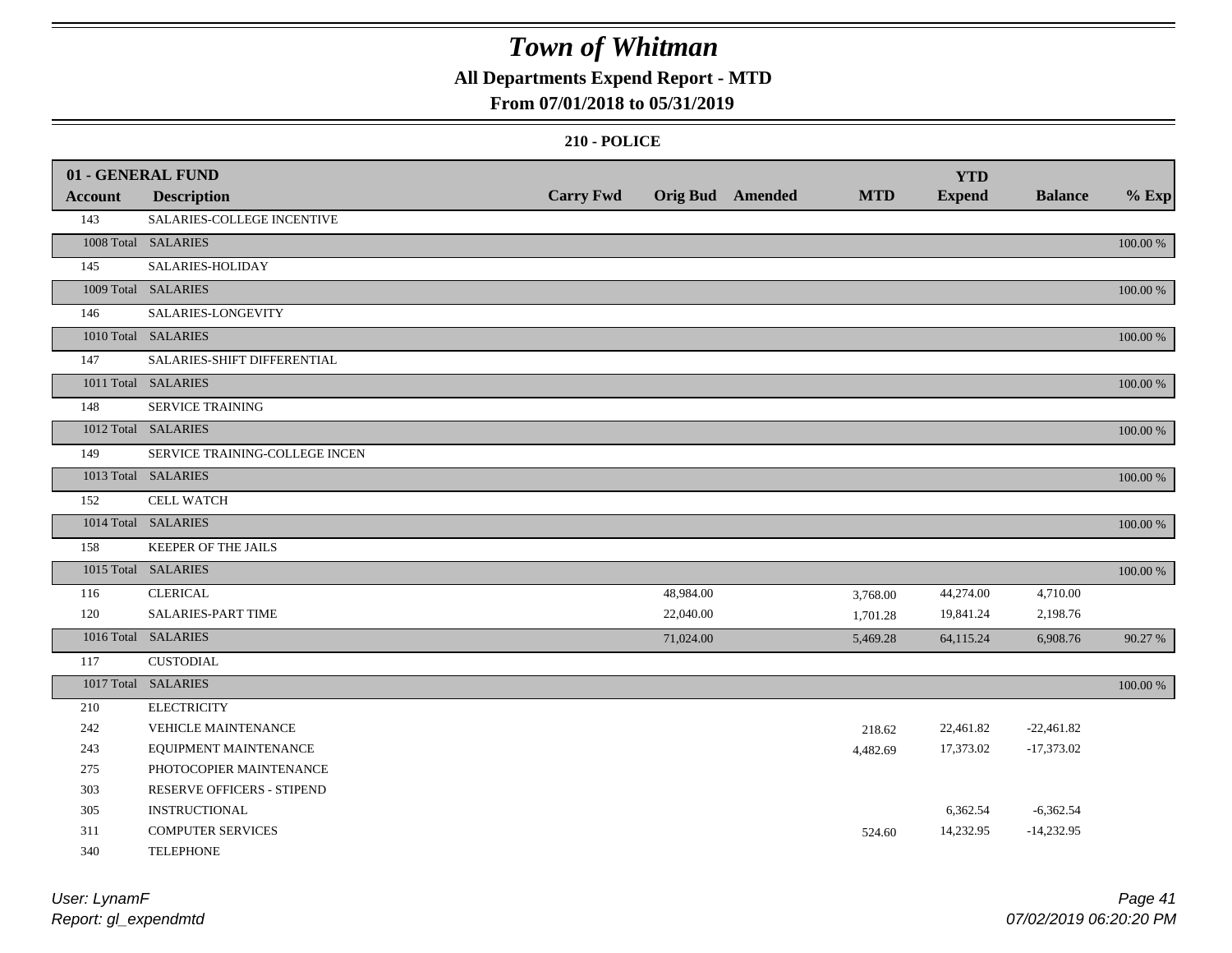# **All Departments Expend Report - MTD**

# **From 07/01/2018 to 05/31/2019**

|                | 01 - GENERAL FUND                                 |                  |            |                         |            | <b>YTD</b>    |                |             |
|----------------|---------------------------------------------------|------------------|------------|-------------------------|------------|---------------|----------------|-------------|
| <b>Account</b> | <b>Description</b>                                | <b>Carry Fwd</b> |            | <b>Orig Bud</b> Amended | <b>MTD</b> | <b>Expend</b> | <b>Balance</b> | $%$ Exp     |
| 343            | <b>CELL PHONES</b>                                |                  |            |                         | 931.79     | 10,985.90     | $-10,985.90$   |             |
| 420            | OFFICE SUPPLIES                                   |                  |            |                         | 201.92     | 2,326.40      | $-2,326.40$    |             |
| 430            | BUILDING MAINTENANCE & REPAIR                     |                  |            |                         |            | 16,908.37     | $-16,908.37$   |             |
| 450            | <b>CUSTODIAL SUPPLIES</b>                         |                  |            |                         | 212.51     | 2,412.08      | $-2,412.08$    |             |
| 481            | <b>GASOLINE</b>                                   |                  |            |                         | 2,940.92   | 32,897.28     | $-32,897.28$   |             |
| 582            | <b>UNIFORMS</b>                                   |                  |            |                         | 2,621.01   | 19,558.65     | $-19,558.65$   |             |
| 583            | <b>CRIME PREVENTION</b>                           |                  |            |                         | 243.00     | 22,848.65     | $-22,848.65$   |             |
| 585            | MISCELLANEOUS EXPENSE                             |                  | 236,500.00 |                         | 8,233.27   | 16,211.37     | 220,288.63     |             |
| 320            | HEALTH CLUB MEMBERSHIPS                           |                  |            |                         | 1,500.00   | 2,599.00      | $-2,599.00$    |             |
| 596            | <b>OCCUPANCY-UTILITIES</b>                        |                  |            |                         |            |               |                |             |
| 730            | <b>ASSOCIATION DUES</b>                           |                  |            |                         | 350.00     | 7,564.00      | $-7,564.00$    |             |
| 731            | <b>MEETINGS</b>                                   |                  |            |                         |            | 418.00        | $-418.00$      |             |
|                | 2000 Total EXPENSE                                |                  | 236,500.00 |                         | 22,460.33  | 195,160.03    | 41,339.97      | 82.52 %     |
| 596            | <b>OCCUPANCY-UTILITIES</b>                        |                  | 57,200.00  |                         | 3,778.08   | 49,706.91     | 7,493.09       |             |
| 595            | DRUG ENFORCEMENT EXPENSE                          |                  |            |                         |            |               |                |             |
|                | 2001 Total EXPENSE                                |                  | 57,200.00  |                         | 3,778.08   | 49,706.91     | 7,493.09       | 86.90 %     |
| 939            | FY2015 ENCUMBRANCES                               |                  |            |                         |            |               |                |             |
| 953            | <b>FY2009 ENCUMBRANCES</b>                        |                  |            |                         |            |               |                |             |
| 958            | FY2005 ENCUMBRANCES                               |                  |            |                         |            |               |                |             |
| 948            | FY07 ENCUMBRANCES                                 |                  |            |                         |            |               |                |             |
| 959            | FY2006 ENCUMBRANCES                               |                  |            |                         |            |               |                |             |
| 949            | FY2014 ENCUMBRANCES                               |                  |            |                         |            |               |                |             |
| 940            | FY2016 ENCUMBRANCES                               |                  |            |                         |            |               |                |             |
| 945            | FY2013 ENCUMBRANCES                               |                  |            |                         |            |               |                |             |
| 2002 Total     | <b>EXPENSE</b>                                    |                  |            |                         |            |               |                | $100.00~\%$ |
| 739            | <b>AUXILIARY POLICE</b>                           |                  | 3,833.00   |                         | 189.99     | 2,689.89      | 1,143.11       |             |
|                | 2003 Total EXPENSE                                |                  | 3,833.00   |                         | 189.99     | 2,689.89      | 1,143.11       | 70.17 %     |
| 999            |                                                   |                  |            |                         |            |               |                |             |
|                | 4426 Total A.20ATM5/17PUR26MOTOROLA POLICE RADIOS |                  |            |                         |            |               |                | 100.00 %    |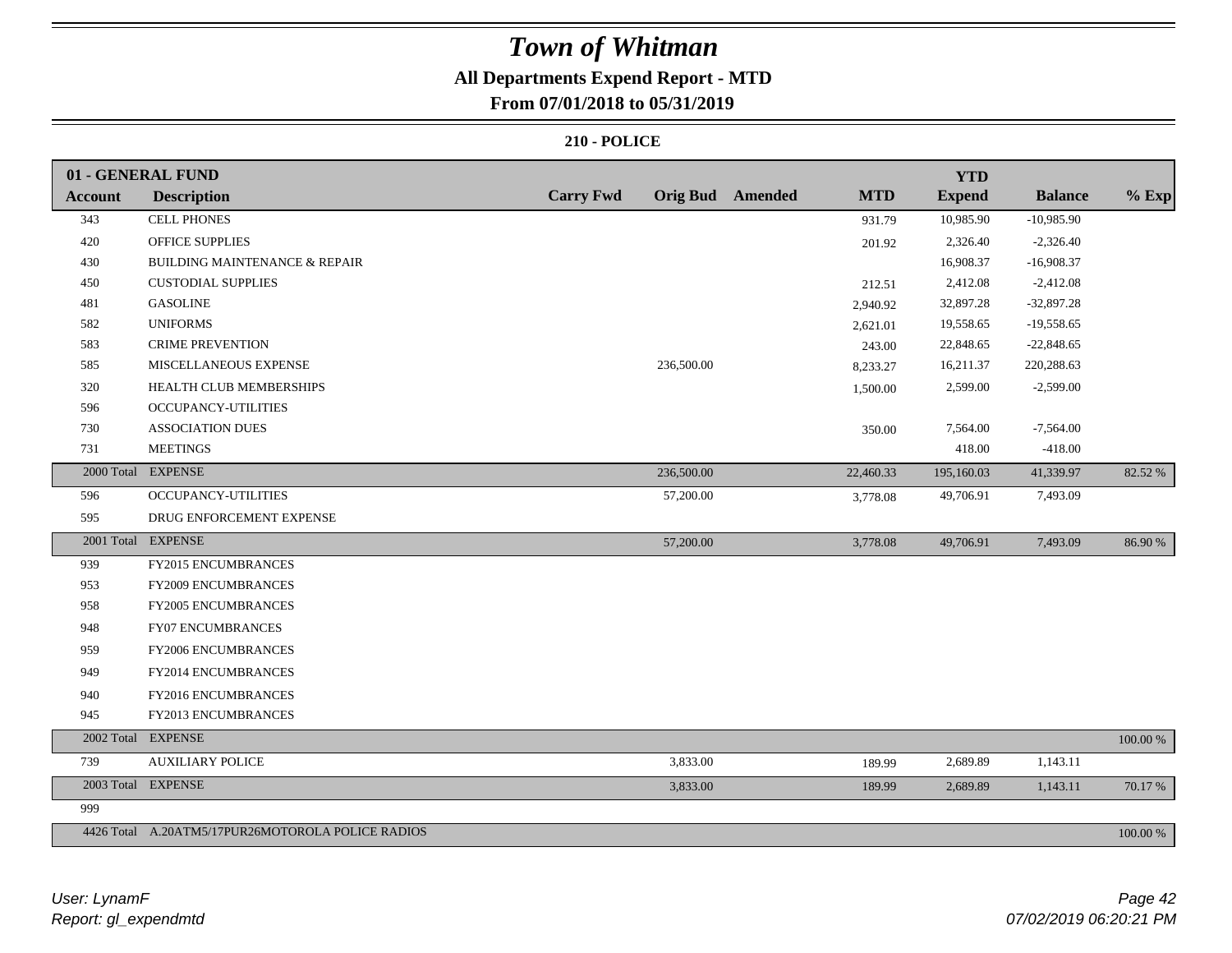# **All Departments Expend Report - MTD**

## **From 07/01/2018 to 05/31/2019**

|                | 01 - GENERAL FUND                                   |                  |                  |            | <b>YTD</b>    |                |             |
|----------------|-----------------------------------------------------|------------------|------------------|------------|---------------|----------------|-------------|
| <b>Account</b> | <b>Description</b>                                  | <b>Carry Fwd</b> | Orig Bud Amended | <b>MTD</b> | <b>Expend</b> | <b>Balance</b> | $%$ Exp     |
| 999            |                                                     |                  |                  |            |               |                |             |
|                | 4427 Total A19ATM5/18 LEASE/PCH 2017 FORD EXPLORER  |                  |                  |            |               |                | 100.00 %    |
| 999            |                                                     |                  |                  |            |               |                |             |
|                | 4428 Total A25ATM5/15 LEA/PUR CRUIS.1OF3            |                  |                  |            |               |                | $100.00~\%$ |
| 999            |                                                     |                  |                  |            |               |                |             |
|                | 4429 Total A34ATM5/16PUR.45 BULLET PROOF VESTS      |                  |                  |            |               |                | 100.00 %    |
| 999            |                                                     |                  |                  |            |               |                |             |
|                | 4430 Total A22ATM5/17 PUR.BODY ARMOR KITS           |                  |                  |            |               |                | 100.00 %    |
| 999            |                                                     |                  | 13,772.42        |            | 13,772.42     |                |             |
|                | 4431 Total ART19 ATM5/18 LEASE/PCH 2017 FORD EXPLOR |                  | 13,772.42        |            | 13,772.42     |                | 100.00 %    |
| 999            |                                                     |                  |                  |            |               |                |             |
|                | 4432 Total A.14ATM5/14PUR.ELECTROSHOCK WEAPONS      |                  |                  |            |               |                | 100.00 %    |
| 999            |                                                     |                  | 16,398.44        |            | 16,398.00     | 0.44           |             |
|                | 4433 Total ART20ATM5/18LEASE/PCH22017FORDINT(1/3)   |                  | 16,398.44        |            | 16,398.00     | 0.44           | 99.99 %     |
| 999            |                                                     |                  | 30,260.57        |            | 30,260.57     |                |             |
|                | 4434 Total ART19 ATM5/18 LEASE/PCH 2016 FORD INTER  |                  | 30,260.57        |            | 30,260.57     |                | 100.00 %    |
| 999            |                                                     |                  |                  |            |               |                |             |
|                | 4444 Total A25 ATM5/14 PUR. VOICE RECORD. SYS.      |                  |                  |            |               |                | 100.00 %    |
| 999            |                                                     |                  |                  |            |               |                |             |
|                | 4445 Total A.21ATM5/17 PUR.6 TASERS-POLICE          |                  |                  |            |               |                | 100.00 %    |
| 999            |                                                     |                  |                  |            |               |                |             |
|                | 4446 Total A12 ATM5/16 PUR.6 POLICE TASERS          |                  |                  |            |               |                | 100.00 %    |
| 999            |                                                     |                  | 4,000.00         |            | 4,000.00      |                |             |
|                | 4513 Total ART19 ATM5/18 LEASE MOTORCYCLE           |                  | 4,000.00         |            | 4,000.00      |                | 100.00 %    |
| 999            |                                                     |                  |                  |            |               |                |             |
|                | 4514 Total A26 ATM 5/15 LEASE MOTORCYCLE            |                  |                  |            |               |                | 100.00 %    |
| 999            |                                                     |                  |                  |            |               |                |             |
|                | 4524 Total A18ATM5/17LEASE / HARLEY-DAV (1YR)       |                  |                  |            |               |                | 100.00 %    |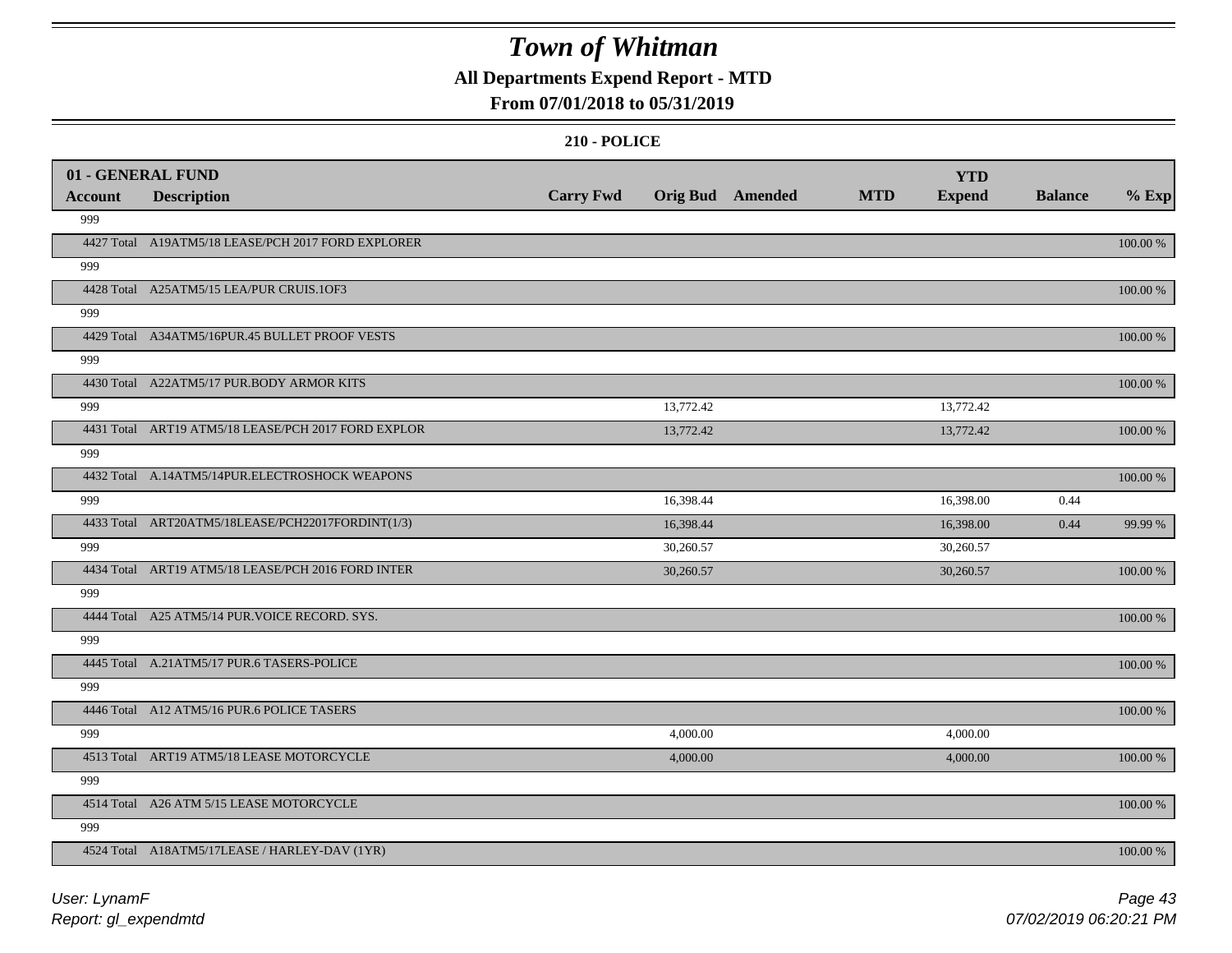# **All Departments Expend Report - MTD**

## **From 07/01/2018 to 05/31/2019**

| 01 - GENERAL FUND       |                                                  |                  |                 |         |            | <b>YTD</b>    |                |          |
|-------------------------|--------------------------------------------------|------------------|-----------------|---------|------------|---------------|----------------|----------|
| Account                 | <b>Description</b>                               | <b>Carry Fwd</b> | <b>Orig Bud</b> | Amended | <b>MTD</b> | <b>Expend</b> | <b>Balance</b> | $%$ Exp  |
| 999                     |                                                  |                  |                 |         |            |               |                |          |
|                         | 4544 Total A.16ATM 5/17L/P 2016 FORD SUV(2)2ND/3 |                  |                 |         |            |               |                | 100.00 % |
| 999                     |                                                  |                  |                 |         |            |               |                |          |
| 4545 Total              | A.33ATM 5/16 L/P 2014CRUIS.3RD/3                 |                  |                 |         |            |               |                | 100.00 % |
| 999                     |                                                  |                  |                 |         |            |               |                |          |
|                         | 4546 Total A13ATM5/16PUR 2 MOBILE DATA TERM      |                  |                 |         |            |               |                | 100.00 % |
| 999                     |                                                  |                  |                 |         |            |               |                |          |
|                         | 4550 Total A.24 ATM 5/15 L/P CRUISER 2ND 0F 3    |                  |                 |         |            |               |                | 100.00 % |
| 999                     |                                                  |                  |                 |         |            |               |                |          |
| 4551 Total              | A.19 ATM 5/17 L/P FORD EXPLORER 1/3              |                  |                 |         |            |               |                | 100.00 % |
| 999                     |                                                  |                  |                 |         |            |               |                |          |
|                         | 4571 Total A.17ATM5/17L/P 2015 CRUIS.3/3         |                  |                 |         |            |               |                | 100.00 % |
| <b>210 Total POLICE</b> |                                                  |                  | 3,323,362.43    |         | 246,136.46 | 2,866,839.34  | 456,523.09     |          |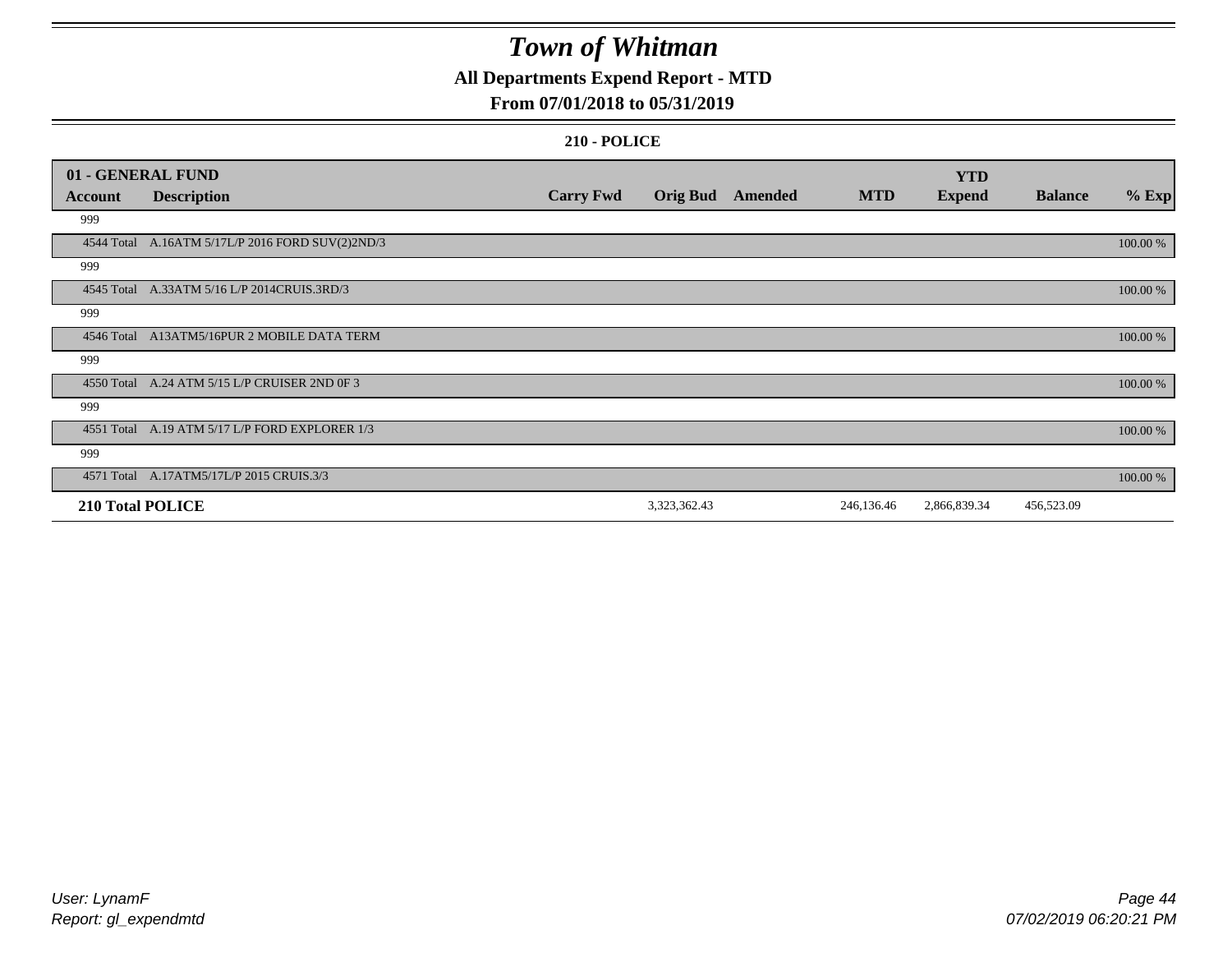# **All Departments Expend Report - MTD**

# **From 07/01/2018 to 05/31/2019**

### **220 - FIRE**

|                | 01 - GENERAL FUND              |                  |              |                         |            | <b>YTD</b>    |                |             |
|----------------|--------------------------------|------------------|--------------|-------------------------|------------|---------------|----------------|-------------|
| <b>Account</b> | <b>Description</b>             | <b>Carry Fwd</b> |              | <b>Orig Bud</b> Amended | <b>MTD</b> | <b>Expend</b> | <b>Balance</b> | $%$ Exp     |
| 111            | SALARIES-ADMINSTRATIVE         |                  | 159,075.00   |                         | 12,203.00  | 143,385.25    | 15,689.75      |             |
|                | 1000 Total SALARIES            |                  | 159,075.00   |                         | 12,203.00  | 143,385.25    | 15,689.75      | 90.13 %     |
| 112            | <b>SALARIES</b>                |                  | 3,055,609.00 |                         | 147,391.40 | 1,732,167.01  | 1,323,441.99   |             |
| 130            | SALARIES-OVERTIME              |                  |              |                         | 77,916.27  | 702,570.50    | -702,570.50    |             |
| 138            | SICK LEAVE BUY-BACK            |                  |              |                         |            |               |                |             |
| 143            | SALARIES-COLLEGE INCENTIVE     |                  |              |                         |            |               |                |             |
| 145            | SALARIES-HOLIDAY               |                  |              |                         |            | 38,973.24     | $-38,973.24$   |             |
| 146            | SALARIES-LONGEVITY             |                  |              |                         |            |               |                |             |
| 938            | FY 2018 ENCUMBRANCES           | 24,734.90        |              |                         | 291.60     | 24,035.06     | 699.84         |             |
| 940            | FY2016 ENCUMBRANCES            |                  |              |                         |            |               |                |             |
| 941            | FY 2017 ENCUMBRANCES           |                  |              |                         |            |               |                |             |
| 949            | FY2014 ENCUMBRANCES            |                  |              |                         |            |               |                |             |
| 959            | FY2006 ENCUMBRANCES            |                  |              |                         |            |               |                |             |
|                | 1001 Total SALARIES            | 24,734.90        | 3,055,609.00 |                         | 225,599.27 | 2,497,745.81  | 582,598.09     | 81.08%      |
| 140            | SALARIES-CHIEF-COLLEGE INCENT. |                  |              |                         |            |               |                |             |
|                | 1002 Total SALARIES            |                  |              |                         |            |               |                | $100.00~\%$ |
| 141            | SALARIES-CHIEF-HOLIDAY         |                  |              |                         |            |               |                |             |
|                | 1003 Total SALARIES            |                  |              |                         |            |               |                | 100.00 %    |
| 121            | <b>CLERICAL I</b>              |                  | 41,248.00    |                         | 3,171.84   | 37,269.12     | 3,978.88       |             |
|                | 1004 Total SALARIES            |                  | 41,248.00    |                         | 3,171.84   | 37,269.12     | 3,978.88       | 90.35 %     |
| 130            | SALARIES-OVERTIME              |                  |              |                         |            |               |                |             |
|                | 1005 Total SALARIES            |                  |              |                         |            |               |                | 100.00 %    |
| 138            | SICK LEAVE BUY-BACK            |                  |              |                         |            |               |                |             |
| 1007 Total     | <b>SALARIES</b>                |                  |              |                         |            |               |                | 100.00 %    |
| 210            | <b>ELECTRICITY</b>             |                  |              |                         | 1,395.73   | 17,212.53     | $-17,212.53$   |             |
| 212            | <b>GAS (NATURAL)</b>           |                  |              |                         | 377.37     | 7,787.41      | $-7,787.41$    |             |
| 214            | OIL (HEATING)                  |                  |              |                         |            |               |                |             |
| 242            | VEHICLE MAINTENANCE            |                  |              |                         | 469.52     | 56,226.21     | $-56,226.21$   |             |
| 243            | EQUIPMENT MAINTENANCE          |                  |              |                         | 37.00      | 9,033.69      | $-9,033.69$    |             |
| 271            | <b>VEHICLE RENTAL</b>          |                  |              |                         |            |               |                |             |

*Report: gl\_expendmtd User: LynamF*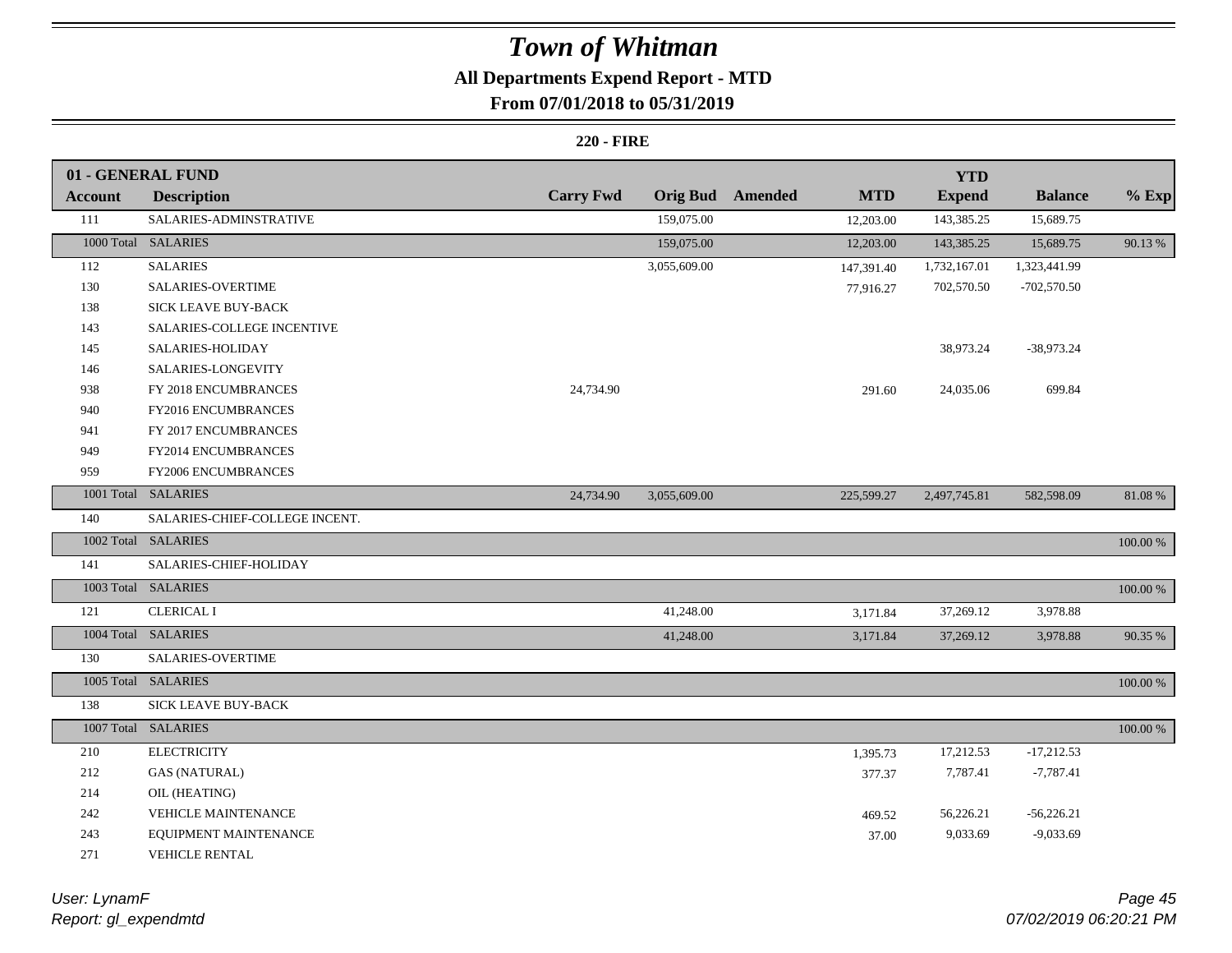# **All Departments Expend Report - MTD**

## **From 07/01/2018 to 05/31/2019**

### **220 - FIRE**

|                | 01 - GENERAL FUND                        |                  |                         |            | <b>YTD</b>    |                |          |
|----------------|------------------------------------------|------------------|-------------------------|------------|---------------|----------------|----------|
| <b>Account</b> | <b>Description</b>                       | <b>Carry Fwd</b> | <b>Orig Bud</b> Amended | <b>MTD</b> | <b>Expend</b> | <b>Balance</b> | $%$ Exp  |
| 305            | <b>INSTRUCTIONAL</b>                     |                  |                         | 601.66     | 13,062.45     | $-13,062.45$   |          |
| 340            | <b>TELEPHONE</b>                         |                  |                         |            |               |                |          |
| 341            | AMBULANCE LICENSES                       |                  |                         |            | 4,195.00      | $-4,195.00$    |          |
| 343            | <b>CELL PHONES</b>                       |                  |                         | 365.57     | 4,164.97      | $-4,164.97$    |          |
| 420            | <b>OFFICE SUPPLIES</b>                   |                  |                         | 198.26     | 368.25        | $-368.25$      |          |
| 430            | <b>BUILDING MAINTENANCE &amp; REPAIR</b> |                  |                         | 1,113.59   | 14,279.43     | $-14,279.43$   |          |
| 481            | <b>GASOLINE</b>                          |                  |                         | 1,591.09   | 16,055.18     | $-16,055.18$   |          |
| 580            | FIRE SUPPLIES/PROTECT GEAR               |                  |                         |            | 3,600.87      | $-3,600.87$    |          |
| 581            | AMBULANCE SUPPLIES & EXPENSE             |                  |                         | 2,601.27   | 8,350.29      | $-8,350.29$    |          |
| 582            | <b>UNIFORMS</b>                          |                  |                         |            | 28,550.00     | $-28,550.00$   |          |
| 585            | MISCELLANEOUS EXPENSE                    |                  | 220,000.00              | 1,300.44   | 16,673.28     | 203,326.72     |          |
| 320            | HEALTH CLUB MEMBERSHIPS                  |                  |                         |            |               |                |          |
| $717\,$        | FIRE/SPRINKLER ALARM SYS.MAINT           |                  |                         |            |               |                |          |
| 730            | <b>ASSOCIATION DUES</b>                  |                  |                         |            | 2,074.00      | $-2,074.00$    |          |
| 731            | <b>MEETINGS</b>                          |                  |                         |            | 631.44        | $-631.44$      |          |
|                | 2000 Total EXPENSE                       |                  | 220,000.00              | 10,051.50  | 202,265.00    | 17,735.00      | 91.93%   |
| 354            | FIRE / SPRINKLER ALARM SYSTEM            |                  | 12,500.00               |            | 5,568.08      | 6,931.92       |          |
|                | 2001 Total EXPENSE                       |                  | 12,500.00               |            | 5,568.08      | 6,931.92       | 44.54 %  |
| 948            | <b>FY07 ENCUMBRANCES</b>                 |                  |                         |            |               |                |          |
| 939            | FY2015 ENCUMBRANCES                      |                  |                         |            |               |                |          |
| 940            | FY2016 ENCUMBRANCES                      |                  |                         |            |               |                |          |
| 941            | FY 2017 ENCUMBRANCES                     |                  |                         |            |               |                |          |
| 943            | <b>FY2012 ENCUMBRANCES</b>               |                  |                         |            |               |                |          |
| 945            | FY2013 ENCUMBRANCES                      |                  |                         |            |               |                |          |
| 946            | FY2010 ENCUMBRANCES                      |                  |                         |            |               |                |          |
| 949            | FY2014 ENCUMBRANCES                      |                  |                         |            |               |                |          |
| 953            | FY2009 ENCUMBRANCES                      |                  |                         |            |               |                |          |
| 958            | FY2005 ENCUMBRANCES                      |                  |                         |            |               |                |          |
| 959            | FY2006 ENCUMBRANCES                      |                  |                         |            |               |                |          |
|                | 2002 Total EXPENSE                       |                  |                         |            |               |                | 100.00 % |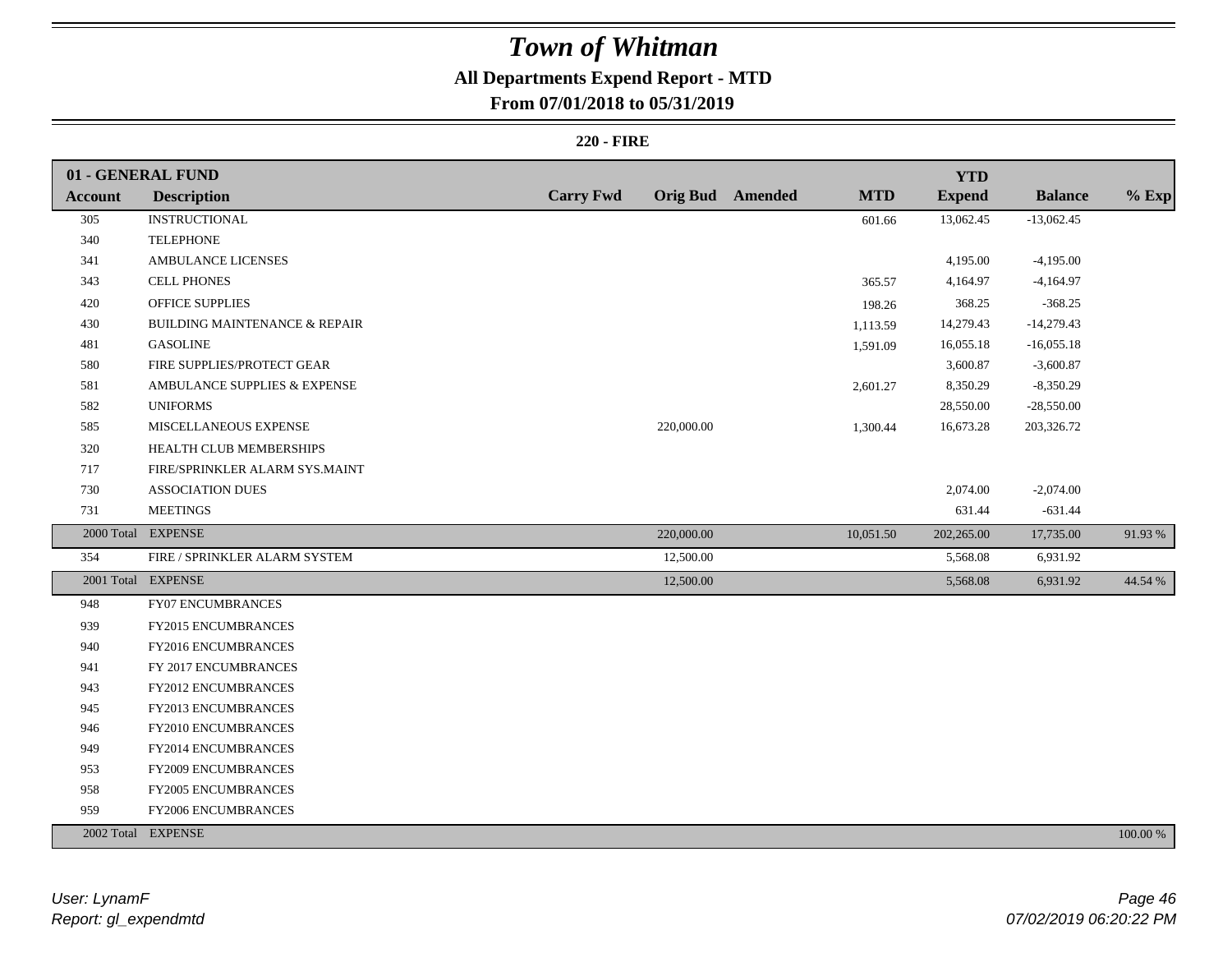# **All Departments Expend Report - MTD**

## **From 07/01/2018 to 05/31/2019**

### **220 - FIRE**

|         | 01 - GENERAL FUND                                   |                  |                 |         |            | <b>YTD</b>    |                |             |
|---------|-----------------------------------------------------|------------------|-----------------|---------|------------|---------------|----------------|-------------|
| Account | <b>Description</b>                                  | <b>Carry Fwd</b> | <b>Orig Bud</b> | Amended | <b>MTD</b> | <b>Expend</b> | <b>Balance</b> | $%$ Exp     |
| 382     | ARMORY BUILDING MAINTENANCE                         |                  | 10,000.00       |         | 120.83     | 5,927.48      | 4,072.52       |             |
|         | 2003 Total EXPENSE                                  |                  | 10,000.00       |         | 120.83     | 5,927.48      | 4,072.52       | 59.27 %     |
| 353     | REGIONAL DISPATCH                                   |                  | 54,105.00       |         |            | 42,203.75     | 11,901.25      |             |
|         | 2004 Total EXPENSE                                  |                  | 54,105.00       |         |            | 42,203.75     | 11,901.25      | 78.00 %     |
| 999     |                                                     |                  |                 |         |            |               |                |             |
|         | 4436 Total A.2 STM 5/4/15 PUR.FIRE/CHF AUTO         |                  |                 |         |            |               |                | 100.00 %    |
| 999     |                                                     |                  |                 |         |            |               |                |             |
|         | 4437 Total A20ATM5/15LEA/PUR2015PUMP.ENG.1/8        |                  |                 |         |            |               |                | $100.00~\%$ |
| 580     | FIRE SUPPLIES/PROTECT GEAR                          |                  |                 |         |            |               |                |             |
|         | 4438 Total A.23ATM 5/17EQUIP NEW FIREFIGHTERS       |                  |                 |         |            |               |                | 100.00 %    |
| 999     |                                                     |                  |                 |         |            |               |                |             |
|         | 4439 Total A24ATM5/17L/P 2015 PUMP.ENG.3/8          |                  |                 |         |            |               |                | $100.00~\%$ |
| 999     |                                                     |                  |                 |         |            |               |                |             |
|         | 4440 Total A21ATM 5/09 PUR.FIRE/CHF AUTO            |                  |                 |         |            |               |                | $100.00~\%$ |
| 999     |                                                     |                  |                 |         |            |               |                |             |
|         | 4441 Total A11ATM5/16 FUND REGIONAL DISPATCH        |                  |                 |         |            |               |                | 100.00 %    |
| 999     |                                                     |                  |                 |         |            |               |                |             |
|         | 4442 Total A.42 ATM5/16 PUR.PROT.EQ./FIRE DEPT      |                  |                 |         |            |               |                | 100.00 %    |
| 999     |                                                     |                  |                 |         |            |               |                |             |
|         | 4443 Total A27ATM5/17 SELF CONT.BR.APPAR.10%MTCH    |                  |                 |         |            |               |                | 100.00 %    |
| 999     |                                                     |                  |                 |         |            |               |                |             |
|         | 4458 Total A.16STM12/17REPL.ROOFTOP UNITS-FIRE STA. |                  |                 |         |            |               |                | 100.00 %    |
| 999     |                                                     |                  | 50,000.00       |         |            | 50,000.00     |                |             |
|         | 4502 Total A15ATM5/18 PURCHASE SUV FOR FIRE DEPT    |                  | 50,000.00       |         |            | 50,000.00     |                | 100.00 %    |
| 999     |                                                     |                  | 70,926.90       |         |            | 70,926.90     |                |             |
|         | 4517 Total A13 ATM 5/18 - LEASE/PCH 2015 PUMP ENG 5 |                  | 70,926.90       |         |            | 70,926.90     |                | 100.00 %    |
| 999     |                                                     |                  | 30,000.00       |         |            | 30,000.00     |                |             |
|         | 4518 Total A17ATM5/18 NEW PPE FOR FIREFIGHTERS      |                  | 30,000.00       |         |            | 30,000.00     |                | 100.00 %    |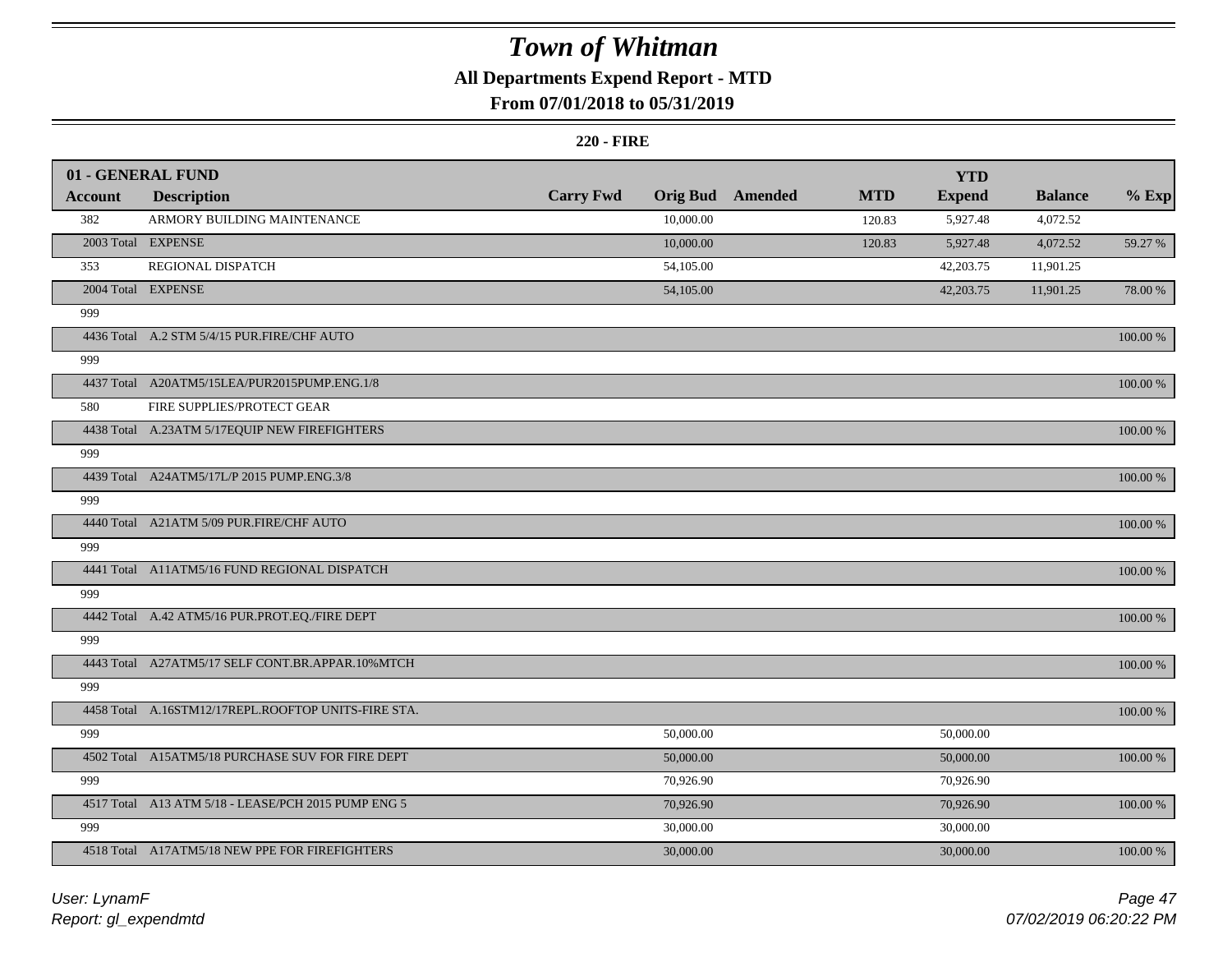# **All Departments Expend Report - MTD**

## **From 07/01/2018 to 05/31/2019**

#### **220 - FIRE**

|                | 01 - GENERAL FUND                                   |                  |                 |         |            | <b>YTD</b>    |                |             |
|----------------|-----------------------------------------------------|------------------|-----------------|---------|------------|---------------|----------------|-------------|
| Account        | <b>Description</b>                                  | <b>Carry Fwd</b> | <b>Orig Bud</b> | Amended | <b>MTD</b> | <b>Expend</b> | <b>Balance</b> | $%$ Exp     |
| 999            |                                                     | 63,167.93        |                 |         |            | 63,167.93     |                |             |
|                | 4528 Total A25ATM5/17&19STM12/17REFURB1990PUMP.ENG  | 63,167.93        |                 |         |            | 63,167.93     |                | 100.00 %    |
| 999            |                                                     |                  | 17,947.00       |         |            | 17,947.00     |                |             |
|                | 4530 Total A18ATM5/18 5% MATCH - SCBA GEAR          |                  | 17,947.00       |         |            | 17,947.00     |                | 100.00 %    |
| 999            |                                                     |                  |                 |         |            |               |                |             |
|                | 4547 Total A.22 ATM 5/19 LEA/PUR. 2017 AMB. 3/5     |                  |                 |         |            |               |                | $100.00~\%$ |
| 999            |                                                     |                  | 39,599.50       |         |            | 39,599.50     |                |             |
|                | 4554 Total A16ATM5/18 LEASE PMT 2 OF 5 2016 AMBULAN |                  | 39,599.50       |         |            | 39,599.50     |                | 100.00 %    |
| 999            |                                                     |                  |                 |         |            |               |                |             |
|                | 4558 Total A19ATM5/14 REPL. FIRE STA.HEAT UNITS     |                  |                 |         |            |               |                | 100.00 %    |
| 999            |                                                     |                  |                 |         |            |               |                |             |
|                | 4559 Total A.40ATM5/16LEA/PUR&EQ.2012.AMB.4/4       |                  |                 |         |            |               |                | 100.00 %    |
| 999            |                                                     | 30,608.86        |                 |         |            | 30,608.86     |                |             |
|                | 4566 Total A.18STM12/17RADIO SYSTEM-FIRE DEPT       | 30,608.86        |                 |         |            | 30,608.86     |                | $100.00~\%$ |
| 999            |                                                     |                  |                 |         |            |               |                |             |
|                | 4567 Total A.37ATM 5/16PUR2.AMB.STRCHS&STRUC.SYS    |                  |                 |         |            |               |                | 100.00 %    |
| 999            |                                                     |                  |                 |         |            |               |                |             |
|                | 4568 Total A.18ATM 5/14 PUR/EQ.FIRE COMMAND VEH.    |                  |                 |         |            |               |                | 100.00 %    |
| 220 Total FIRE |                                                     | 118,511.69       | 3,761,010.40    |         | 251,146.44 | 3,236,614.68  | 642,907.41     |             |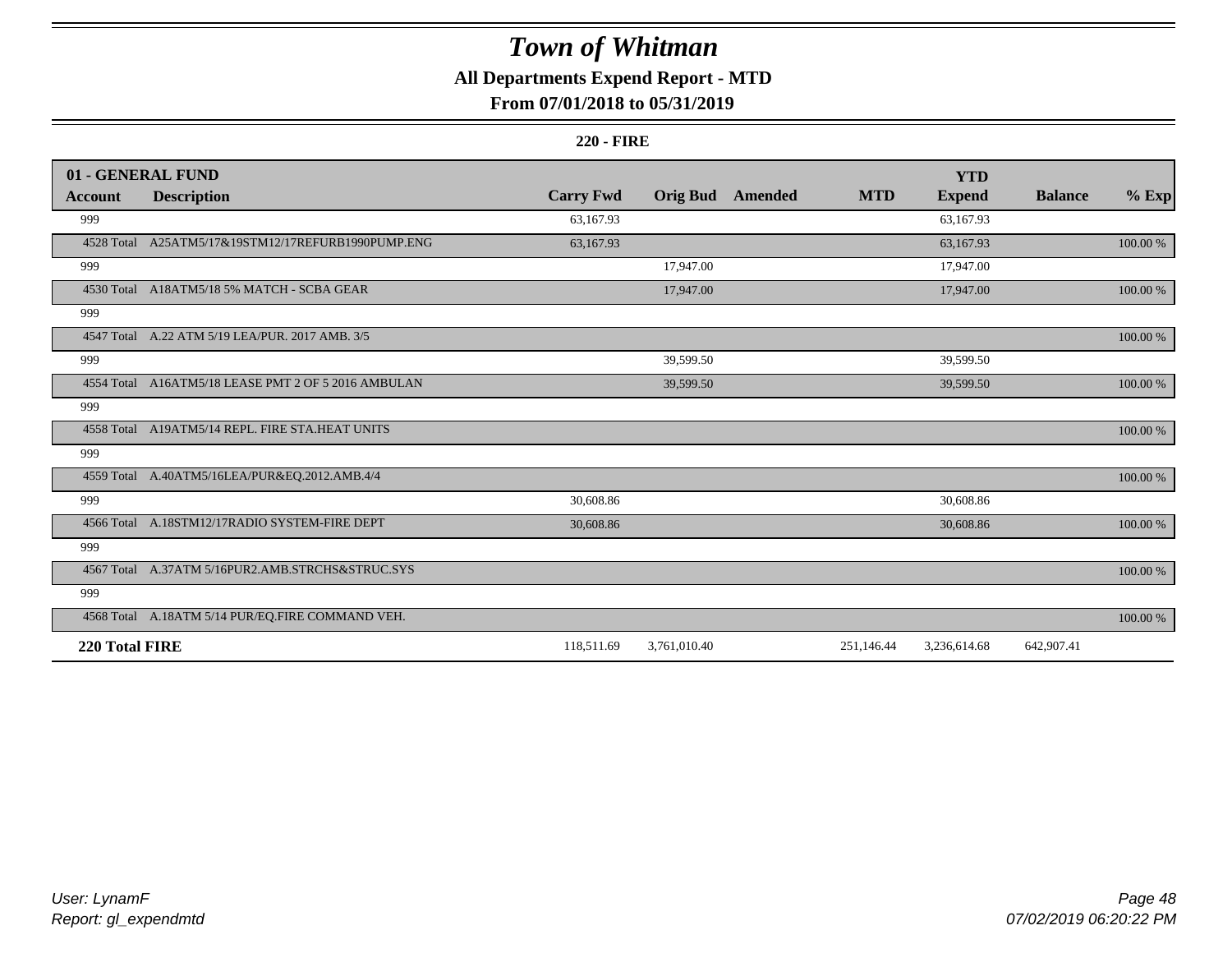**All Departments Expend Report - MTD**

## **From 07/01/2018 to 05/31/2019**

### **221 - FIRE ALARM MAINTENANCE**

|         | 01 - GENERAL FUND                         |                  |                 |         |            | <b>YTD</b>    |                |          |
|---------|-------------------------------------------|------------------|-----------------|---------|------------|---------------|----------------|----------|
| Account | <b>Description</b>                        | <b>Carry Fwd</b> | <b>Orig Bud</b> | Amended | <b>MTD</b> | <b>Expend</b> | <b>Balance</b> | $%$ Exp  |
| 585     | MISCELLANEOUS EXPENSE                     |                  |                 |         |            |               |                |          |
|         | 2000 Total EXPENSE                        |                  |                 |         |            |               |                | 100.00 % |
| 945     | <b>FY2013 ENCUMBRANCES</b>                |                  |                 |         |            |               |                |          |
| 946     | <b>FY2010 ENCUMBRANCES</b>                |                  |                 |         |            |               |                |          |
| 949     | <b>FY2014 ENCUMBRANCES</b>                |                  |                 |         |            |               |                |          |
|         | 2001 Total EXPENSE                        |                  |                 |         |            |               |                | 100.00 % |
| 999     |                                           |                  |                 |         |            |               |                |          |
|         | 4423 Total A.4STM5/6/02FIRE ALMS.TN.BLDGS |                  |                 |         |            |               |                | 100.00 % |
|         | <b>221 Total FIRE ALARM MAINTENANCE</b>   |                  |                 |         |            |               |                |          |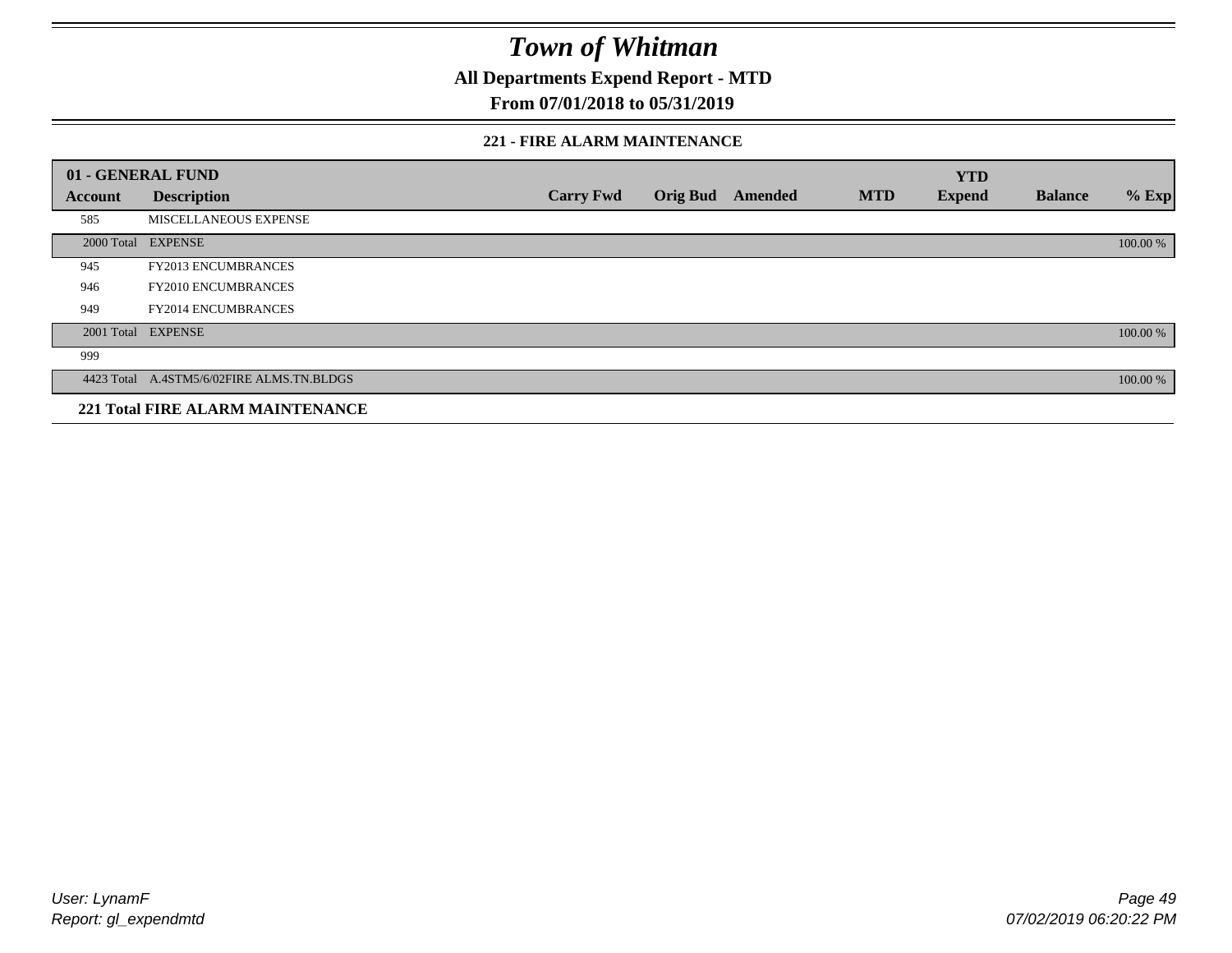# **All Departments Expend Report - MTD**

## **From 07/01/2018 to 05/31/2019**

### **222 - FOREST FIRES**

|         | 01 - GENERAL FUND             |                  |          |                  |            | <b>YTD</b>    |                |          |
|---------|-------------------------------|------------------|----------|------------------|------------|---------------|----------------|----------|
| Account | <b>Description</b>            | <b>Carry Fwd</b> |          | Orig Bud Amended | <b>MTD</b> | <b>Expend</b> | <b>Balance</b> | $%$ Exp  |
| 112     | <b>SALARIES</b>               |                  |          |                  |            |               |                |          |
|         | 1000 Total SALARIES           |                  |          |                  |            |               |                | 100.00 % |
| 585     | MISCELLANEOUS EXPENSE         |                  | 2,000.00 |                  |            | 828.73        | 1,171.27       |          |
|         | 2000 Total EXPENSE            |                  | 2,000.00 |                  |            | 828.73        | 1,171.27       | 41.43 %  |
| 943     | <b>FY2012 ENCUMBRANCES</b>    |                  |          |                  |            |               |                |          |
| 945     | <b>FY2013 ENCUMBRANCES</b>    |                  |          |                  |            |               |                |          |
| 946     | <b>FY2010 ENCUMBRANCES</b>    |                  |          |                  |            |               |                |          |
|         | 2001 Total EXPENSE            |                  |          |                  |            |               |                | 100.00 % |
|         | <b>222 Total FOREST FIRES</b> |                  | 2,000.00 |                  |            | 828.73        | 1,171.27       |          |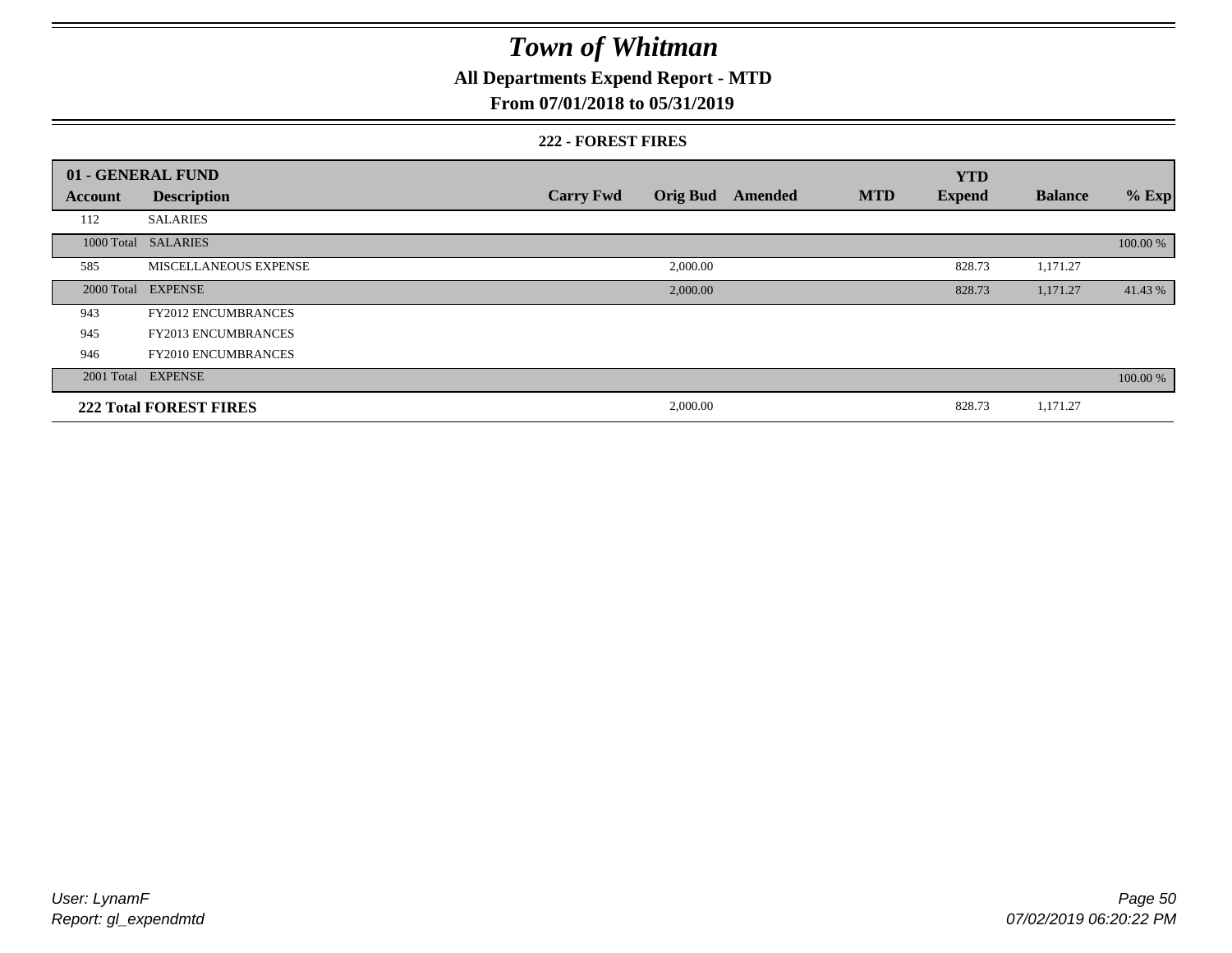**All Departments Expend Report - MTD**

**From 07/01/2018 to 05/31/2019**

## **230 - RIGHT TO KNOW LAW BUDGET**

|         | 01 - GENERAL FUND                  |                  |                         |            | YTD           |                |            |
|---------|------------------------------------|------------------|-------------------------|------------|---------------|----------------|------------|
| Account | <b>Description</b>                 | <b>Carry Fwd</b> | <b>Orig Bud</b> Amended | <b>MTD</b> | <b>Expend</b> | <b>Balance</b> | $%$ Exp    |
| 585     | MISCELLANEOUS EXPENSE              |                  |                         |            |               |                |            |
|         | 2000 Total EXPENSE                 |                  |                         |            |               |                | $100.00\%$ |
|         | 230 Total RIGHT TO KNOW LAW BUDGET |                  |                         |            |               |                |            |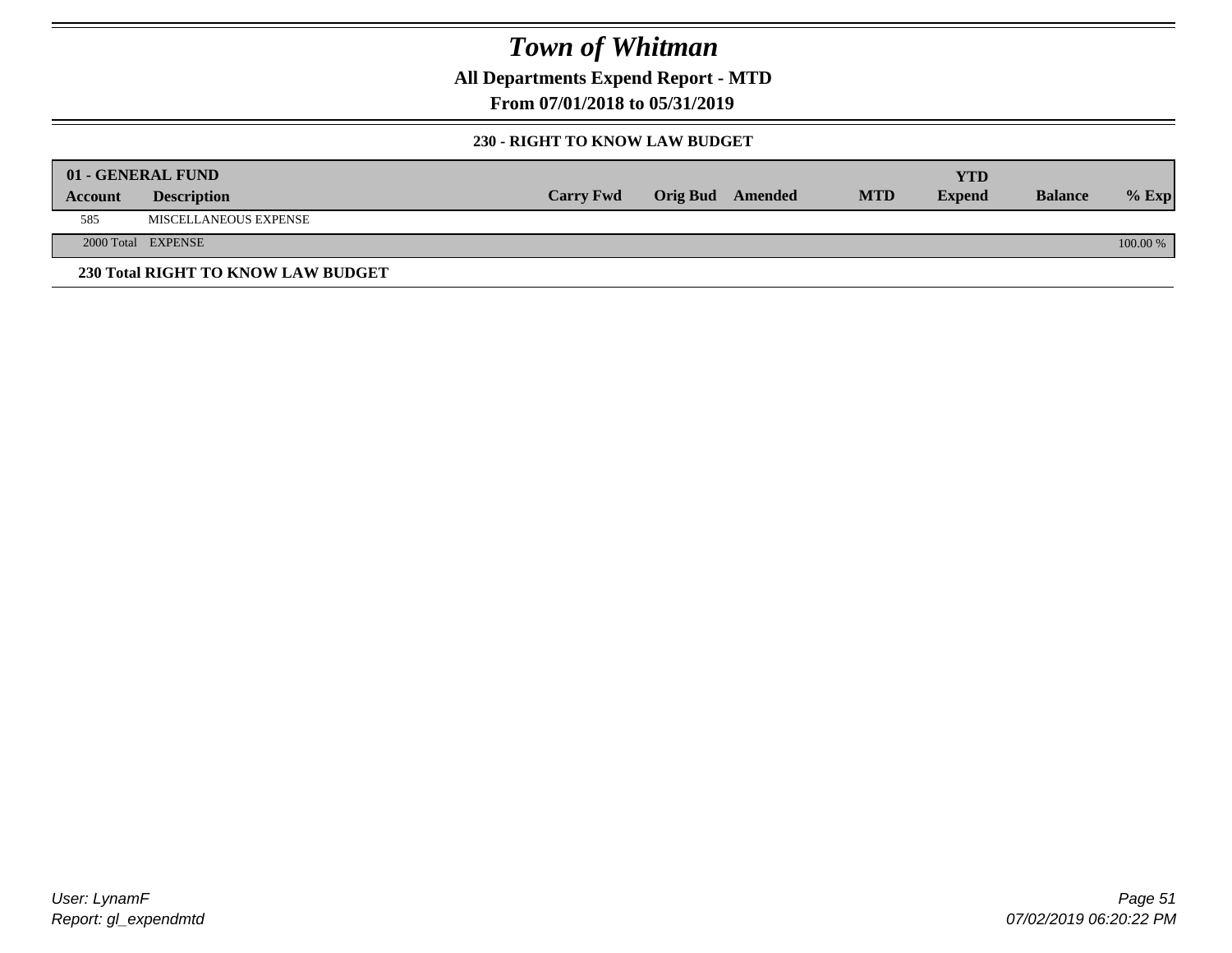## **All Departments Expend Report - MTD**

## **From 07/01/2018 to 05/31/2019**

### **231 - AMBULANCE REPAIR**

| 01 - GENERAL FUND |                                   |                  |                 |         |            | <b>YTD</b>    |                |          |
|-------------------|-----------------------------------|------------------|-----------------|---------|------------|---------------|----------------|----------|
| Account           | <b>Description</b>                | <b>Carry Fwd</b> | <b>Orig Bud</b> | Amended | <b>MTD</b> | <b>Expend</b> | <b>Balance</b> | $%$ Exp  |
| 585               | MISCELLANEOUS EXPENSE             |                  | 25,000.00       |         |            | 24,994.84     | 5.16           |          |
|                   | 2000 Total EXPENSE                |                  | 25,000.00       |         |            | 24,994.84     | 5.16           | 99.97 %  |
| 939               | <b>FY2015 ENCUMBRANCES</b>        |                  |                 |         |            |               |                |          |
|                   | 2001 Total EXPENSE                |                  |                 |         |            |               |                | 100.00 % |
|                   | <b>231 Total AMBULANCE REPAIR</b> |                  | 25,000.00       |         |            | 24,994.84     | 5.16           |          |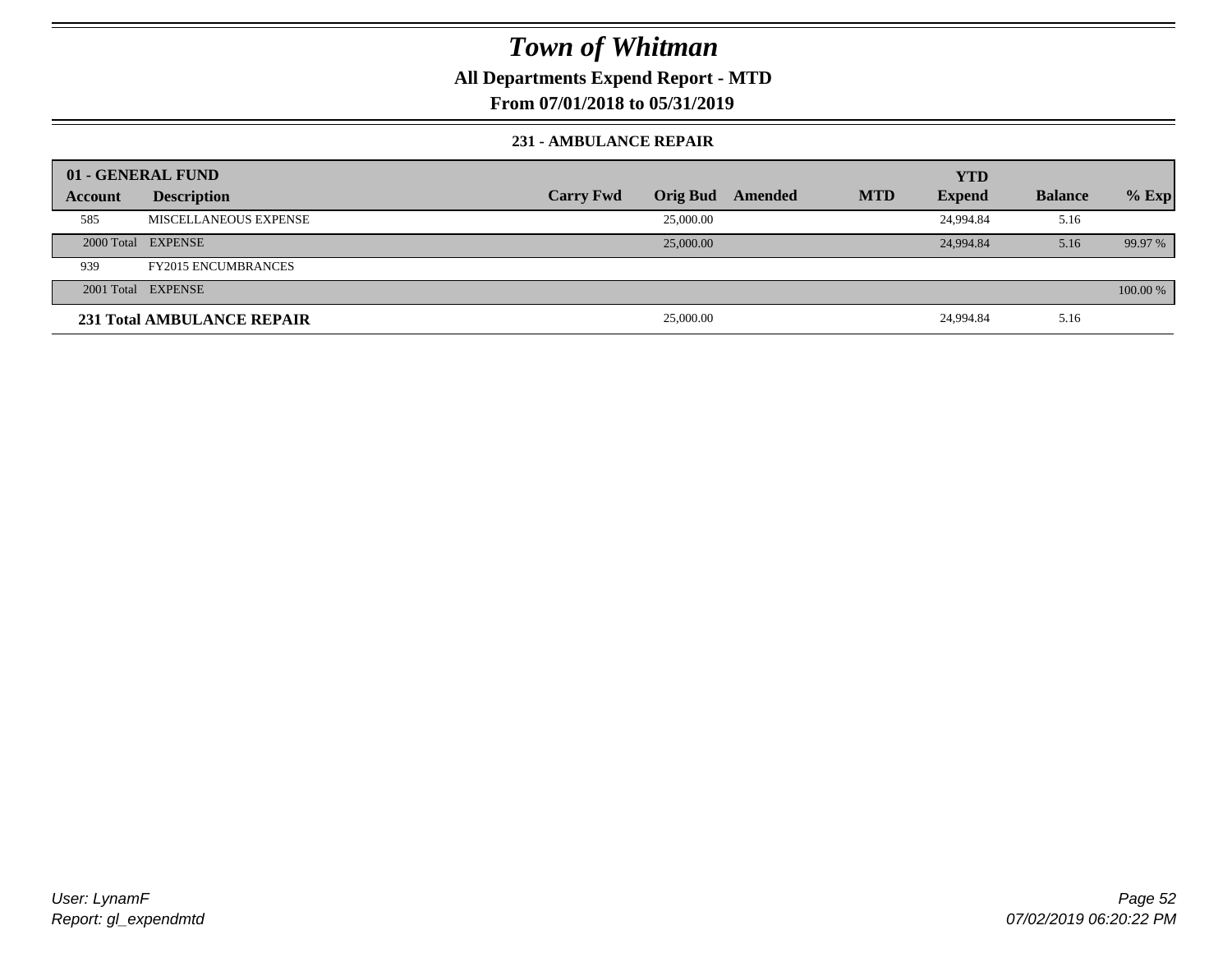**All Departments Expend Report - MTD**

**From 07/01/2018 to 05/31/2019**

### **233 - AMBULANCE BILLING**

|         | 01 - GENERAL FUND                  |                  |                 |         |            | <b>YTD</b>    |                |          |
|---------|------------------------------------|------------------|-----------------|---------|------------|---------------|----------------|----------|
| Account | <b>Description</b>                 | <b>Carry Fwd</b> | <b>Orig Bud</b> | Amended | <b>MTD</b> | <b>Expend</b> | <b>Balance</b> | $%$ Exp  |
| 252     | <b>SERVICES</b>                    |                  | 35,000.00       |         | 4,297.26   | 34,946.96     | 53.04          |          |
|         | 2000 Total EXPENSE                 |                  | 35,000.00       |         | 4,297.26   | 34,946.96     | 53.04          | 99.84 %  |
| 941     | FY 2017 ENCUMBRANCES               |                  |                 |         |            |               |                |          |
| 943     | <b>FY2012 ENCUMBRANCES</b>         |                  |                 |         |            |               |                |          |
| 945     | <b>FY2013 ENCUMBRANCES</b>         |                  |                 |         |            |               |                |          |
| 946     | <b>FY2010 ENCUMBRANCES</b>         |                  |                 |         |            |               |                |          |
| 949     | <b>FY2014 ENCUMBRANCES</b>         |                  |                 |         |            |               |                |          |
| 959     | <b>FY2006 ENCUMBRANCES</b>         |                  |                 |         |            |               |                |          |
| 938     | <b>FY 2018 ENCUMBRANCES</b>        | 3,229.36         |                 |         |            | 3,229.36      |                |          |
|         | 2001 Total EXPENSE                 | 3,229.36         |                 |         |            | 3,229.36      |                | 100.00 % |
|         | <b>233 Total AMBULANCE BILLING</b> | 3,229.36         | 35,000.00       |         | 4,297.26   | 38,176.32     | 53.04          |          |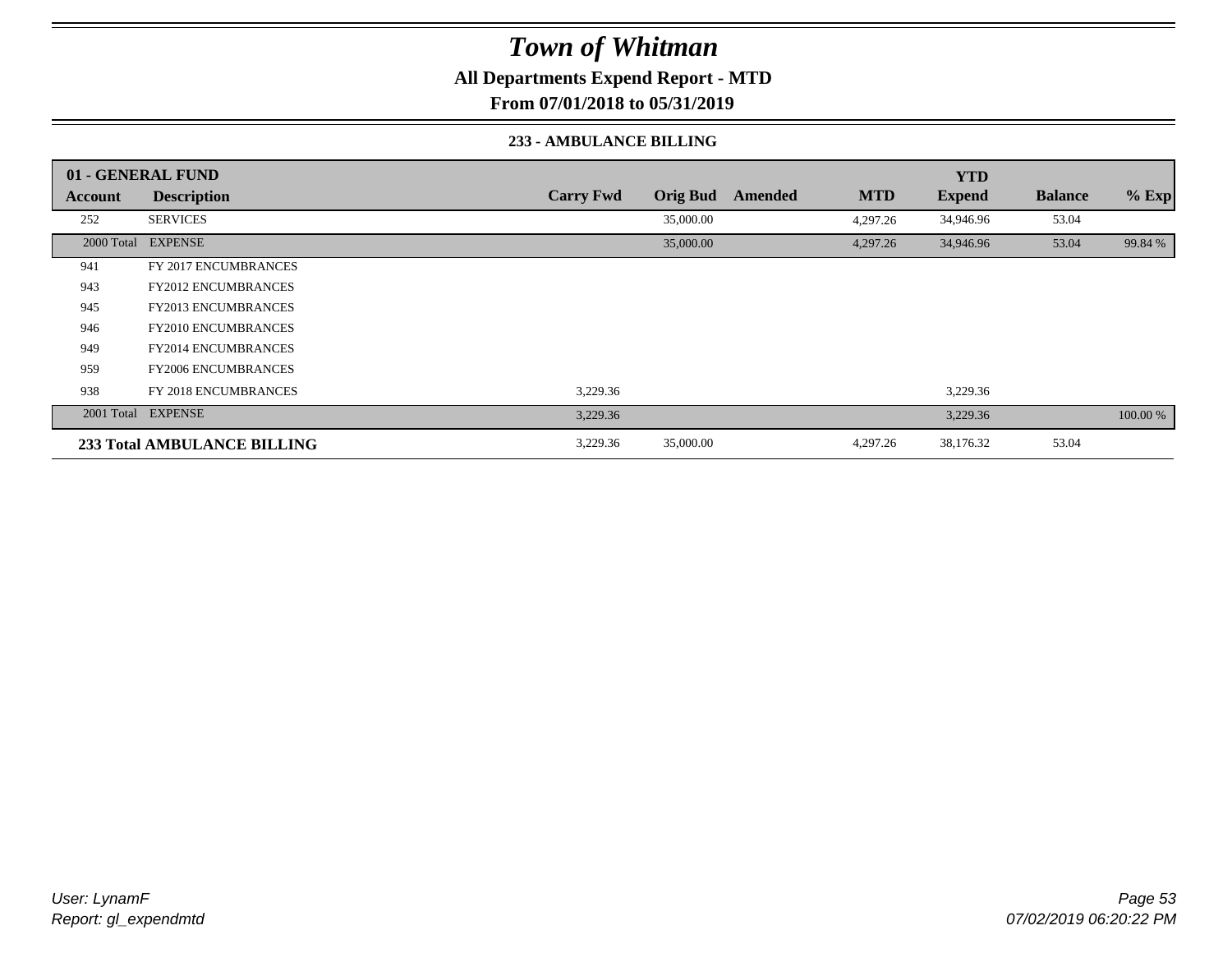# **All Departments Expend Report - MTD**

**From 07/01/2018 to 05/31/2019**

### **241 - BUILDING INSPECTOR**

|                | 01 - GENERAL FUND                   |                  |                                       | <b>YTD</b>    |                |          |
|----------------|-------------------------------------|------------------|---------------------------------------|---------------|----------------|----------|
| <b>Account</b> | <b>Description</b>                  | <b>Carry Fwd</b> | <b>Orig Bud</b> Amended<br><b>MTD</b> | <b>Expend</b> | <b>Balance</b> | $%$ Exp  |
| 120            | SALARIES-PART TIME                  | 68,760.00        | 5,289.24                              | 62,148.57     | 6,611.43       |          |
|                | 1000 Total SALARIES                 | 68,760.00        | 5,289.24                              | 62,148.57     | 6,611.43       | 90.38%   |
| 121            | <b>CLERICAL I</b>                   | 49,147.00        | 2,818.40                              | 39,299.68     | 9,847.32       |          |
|                | 1001 Total SALARIES                 | 49,147.00        | 2,818.40                              | 39,299.68     | 9,847.32       | 79.96%   |
| 126            | <b>CLERICAL II</b>                  |                  |                                       |               |                |          |
|                | 1002 Total SALARIES                 |                  |                                       |               |                | 100.00 % |
| 133            | <b>ASSISTANT</b>                    | 1,700.00         |                                       | 75.00         | 1,625.00       |          |
|                | 1003 Total SALARIES                 | 1,700.00         |                                       | 75.00         | 1,625.00       | 4.41 %   |
| 242            | VEHICLE MAINTENANCE                 |                  |                                       |               |                |          |
| 340            | <b>TELEPHONE</b>                    |                  |                                       |               |                |          |
| 343            | <b>CELL PHONES</b>                  |                  | 51.49                                 | 563.39        | $-563.39$      |          |
| 420            | <b>OFFICE SUPPLIES</b>              |                  |                                       | 763.48        | $-763.48$      |          |
| 481            | <b>GASOLINE</b>                     |                  |                                       |               |                |          |
| 585            | MISCELLANEOUS EXPENSE               | 5,000.00         |                                       | 724.74        | 4,275.26       |          |
| 730            | <b>ASSOCIATION DUES</b>             |                  | 135.00                                | 205.00        | $-205.00$      |          |
| 731            | <b>MEETINGS</b>                     |                  |                                       | 295.00        | $-295.00$      |          |
| 746            | <b>AUTO EXPENSE</b>                 |                  | 84.67                                 | 1,037.17      | $-1,037.17$    |          |
|                | 2000 Total EXPENSE                  | 5,000.00         | 271.16                                | 3,588.78      | 1,411.22       | 71.77 %  |
| 710            | IN STATE TRAVEL                     |                  |                                       |               |                |          |
| 746            | <b>AUTO EXPENSE</b>                 | 800.00           |                                       | 800.00        |                |          |
|                | 2001 Total EXPENSE                  | 800.00           |                                       | 800.00        |                | 100.00 % |
| 940            | FY2016 ENCUMBRANCES                 |                  |                                       |               |                |          |
| 943            | FY2012 ENCUMBRANCES                 |                  |                                       |               |                |          |
| 939            | FY2015 ENCUMBRANCES                 |                  |                                       |               |                |          |
| 949            | FY2014 ENCUMBRANCES                 |                  |                                       |               |                |          |
|                | 2002 Total EXPENSE                  |                  |                                       |               |                | 100.00 % |
| 750            | RS.FD.-DEMO.BARN-655 WASHINGTON ST. |                  |                                       |               |                |          |
|                | 2003 Total EXPENSE                  |                  |                                       |               |                | 100.00 % |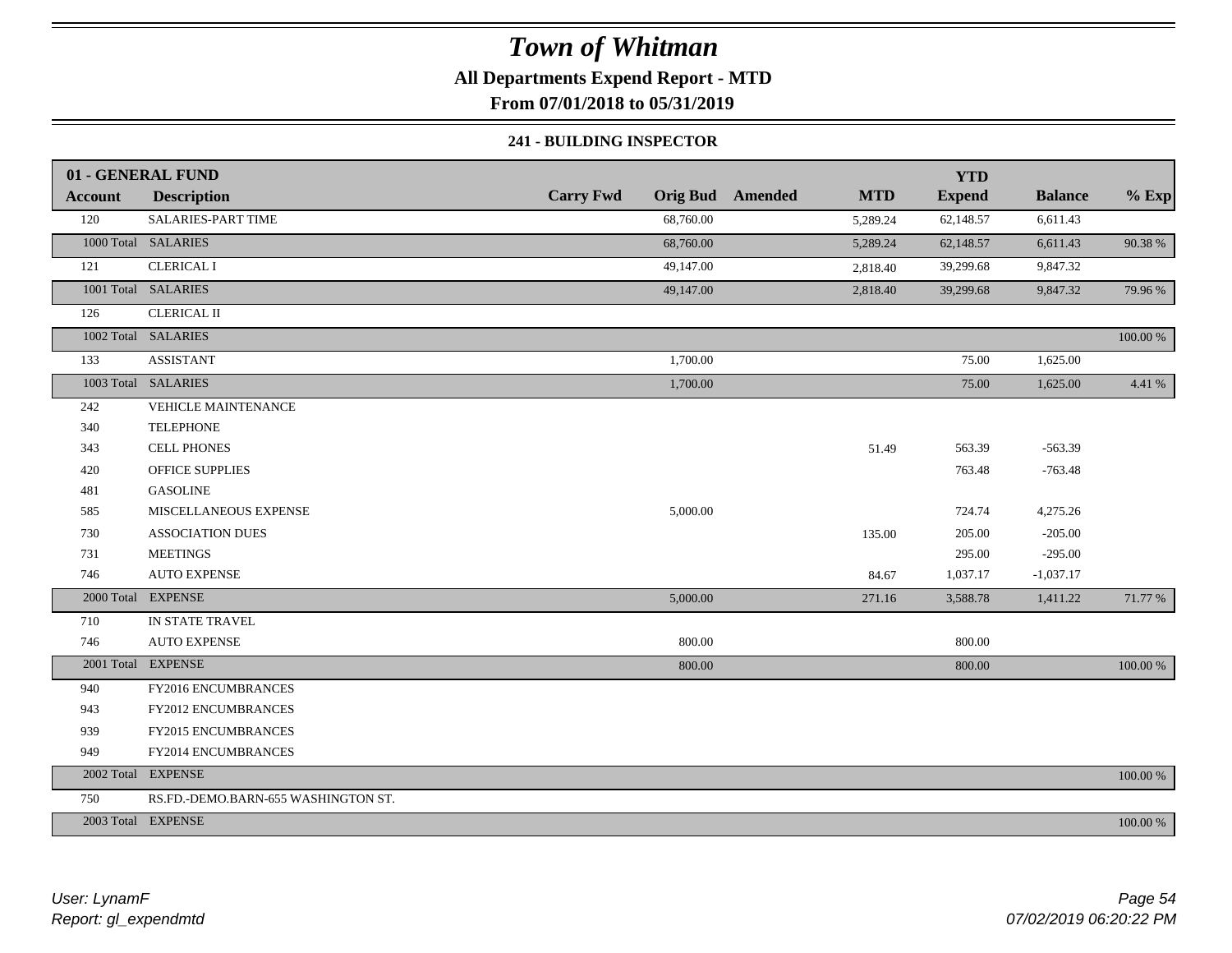## **All Departments Expend Report - MTD**

## **From 07/01/2018 to 05/31/2019**

### **241 - BUILDING INSPECTOR**

|         | 01 - GENERAL FUND                 |                  |                 |         |            | <b>YTD</b>    |                |          |
|---------|-----------------------------------|------------------|-----------------|---------|------------|---------------|----------------|----------|
| Account | <b>Description</b>                | <b>Carry Fwd</b> | <b>Orig Bud</b> | Amended | <b>MTD</b> | <b>Expend</b> | <b>Balance</b> | $%$ Exp  |
| 753     | RS.FD.-COND.PROP.- 64 STAR ST.    |                  |                 |         |            |               |                |          |
| 754     | RES.FND.TR.-BOARD UP 35 EAST AVE. |                  |                 |         |            |               |                |          |
|         | 2004 Total EXPENSE                |                  |                 |         |            |               |                | 100.00 % |
|         | 241 Total BUILDING INSPECTOR      |                  | 125,407.00      |         | 8.378.80   | 105.912.03    | 19,494.97      |          |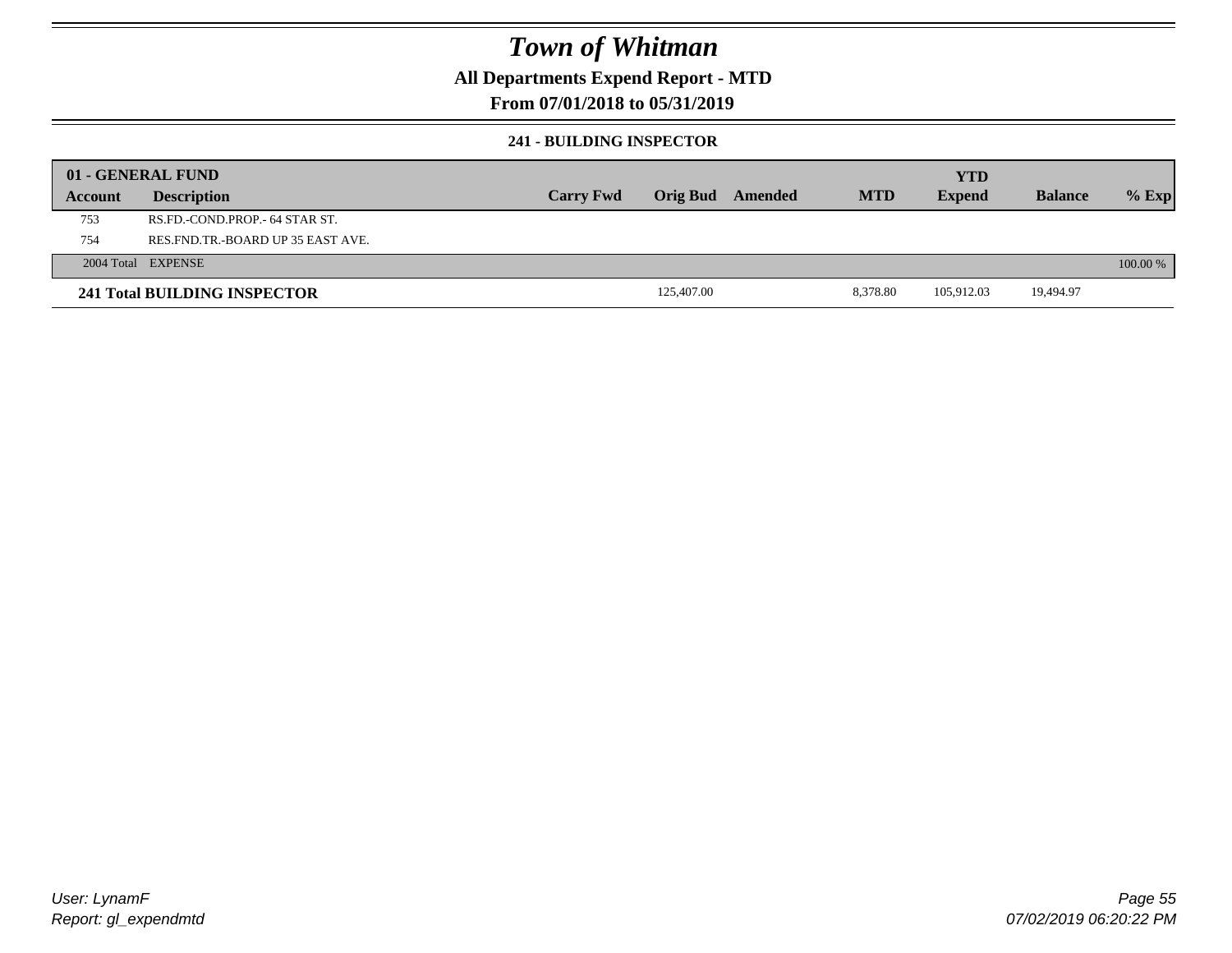# **All Departments Expend Report - MTD**

**From 07/01/2018 to 05/31/2019**

### **242 - GAS INSPECTOR**

|         | 01 - GENERAL FUND              |                                     |                       | <b>YTD</b>    |                |          |
|---------|--------------------------------|-------------------------------------|-----------------------|---------------|----------------|----------|
| Account | <b>Description</b>             | <b>Orig Bud</b><br><b>Carry Fwd</b> | <b>MTD</b><br>Amended | <b>Expend</b> | <b>Balance</b> | $%$ Exp  |
| 120     | <b>SALARIES-PART TIME</b>      | 4,663.00                            | 388.58                | 4,274.38      | 388.62         |          |
|         | 1000 Total SALARIES            | 4,663.00                            | 388.58                | 4,274.38      | 388.62         | 91.66 %  |
| 420     | <b>OFFICE SUPPLIES</b>         |                                     |                       |               |                |          |
| 585     | MISCELLANEOUS EXPENSE          | 400.00                              |                       |               | 400.00         |          |
| 710     | IN STATE TRAVEL                |                                     |                       |               |                |          |
| 731     | <b>MEETINGS</b>                |                                     | 160.00                | 400.00        | $-400.00$      |          |
|         | 2000 Total EXPENSE             | 400.00                              | 160.00                | 400.00        |                | 100.00 % |
|         | <b>242 Total GAS INSPECTOR</b> | 5,063.00                            | 548.58                | 4,674.38      | 388.62         |          |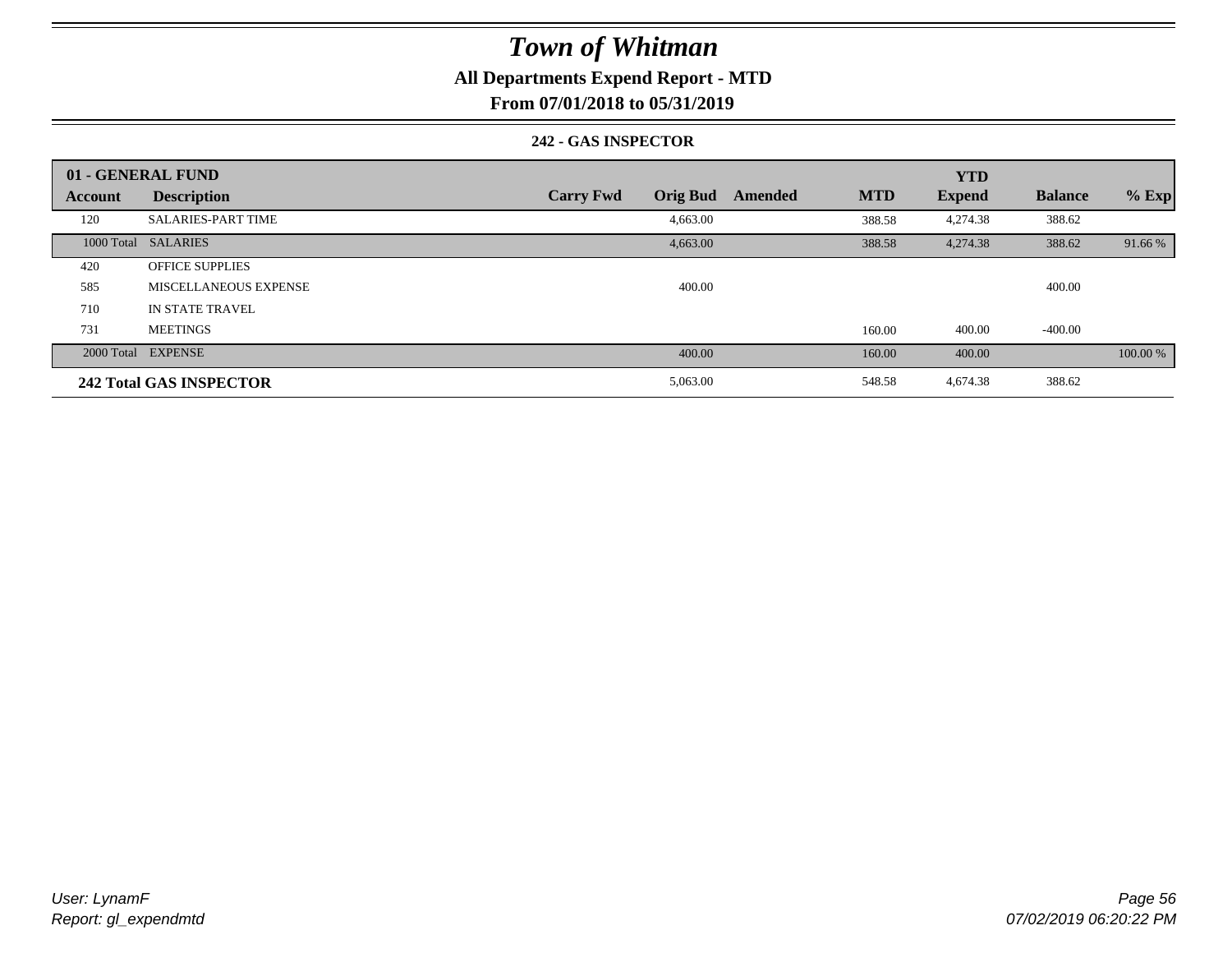# **All Departments Expend Report - MTD**

**From 07/01/2018 to 05/31/2019**

### **243 - PLUMBING INSPECTOR**

|                | 01 - GENERAL FUND                   |                                     |                       | <b>YTD</b>    |                |         |
|----------------|-------------------------------------|-------------------------------------|-----------------------|---------------|----------------|---------|
| <b>Account</b> | <b>Description</b>                  | <b>Orig Bud</b><br><b>Carry Fwd</b> | <b>MTD</b><br>Amended | <b>Expend</b> | <b>Balance</b> | $%$ Exp |
| 120            | <b>SALARIES-PART TIME</b>           | 11,329.00                           | 944.08                | 10,384.88     | 944.12         |         |
|                | 1000 Total SALARIES                 | 11,329.00                           | 944.08                | 10,384.88     | 944.12         | 91.66 % |
| 420            | <b>OFFICE SUPPLIES</b>              |                                     |                       |               |                |         |
| 585            | MISCELLANEOUS EXPENSE               | 500.00                              |                       |               | 500.00         |         |
| 710            | IN STATE TRAVEL                     |                                     | 19.72                 | 170.65        | $-170.65$      |         |
| 731            | <b>MEETINGS</b>                     |                                     | 40.00                 | 40.00         | $-40.00$       |         |
|                | 2000 Total EXPENSE                  | 500.00                              | 59.72                 | 210.65        | 289.35         | 42.13 % |
|                | <b>243 Total PLUMBING INSPECTOR</b> | 11,829.00                           | 1,003.80              | 10,595.53     | 1,233.47       |         |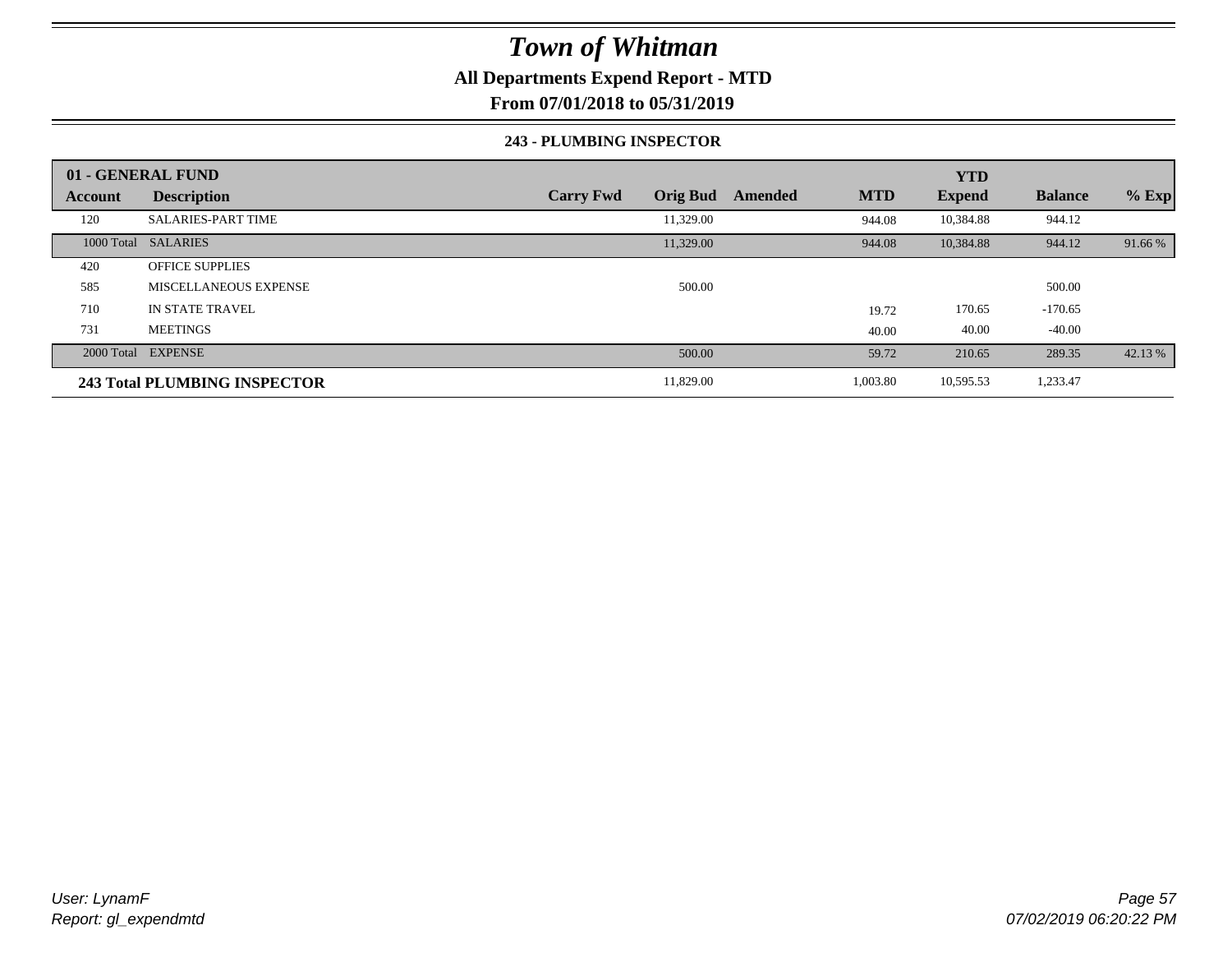**All Departments Expend Report - MTD**

**From 07/01/2018 to 05/31/2019**

### **244 - SEALER OF WEIGHTS & MEASURES**

|                | 01 - GENERAL FUND                        |                                     |        |         |            | <b>YTD</b>    |                |          |
|----------------|------------------------------------------|-------------------------------------|--------|---------|------------|---------------|----------------|----------|
| <b>Account</b> | <b>Description</b>                       | <b>Carry Fwd</b><br><b>Orig Bud</b> |        | Amended | <b>MTD</b> | <b>Expend</b> | <b>Balance</b> | $%$ Exp  |
| 120            | <b>SALARIES-PART TIME</b>                | 4,617.00                            |        |         | 384.75     | 4,232.25      | 384.75         |          |
|                | 1000 Total SALARIES                      | 4,617.00                            |        |         | 384.75     | 4,232.25      | 384.75         | 91.66 %  |
| 420            | <b>OFFICE SUPPLIES</b>                   |                                     |        |         |            |               |                |          |
| 585            | MISCELLANEOUS EXPENSE                    |                                     | 800.00 |         |            |               | 800.00         |          |
| 710            | IN STATE TRAVEL                          |                                     |        |         |            |               |                |          |
| 730            | <b>ASSOCIATION DUES</b>                  |                                     |        |         |            |               |                |          |
| 731            | <b>MEETINGS</b>                          |                                     |        |         |            |               |                |          |
|                | 2000 Total EXPENSE                       |                                     | 800.00 |         |            |               | 800.00         | 0.00 %   |
| 243            | EQUIPMENT MAINTENANCE                    |                                     | 125.00 |         |            |               | 125.00         |          |
|                | 2001 Total EXPENSE                       |                                     | 125.00 |         |            |               | 125.00         | 0.00 %   |
| 949            | <b>FY2014 ENCUMBRANCES</b>               |                                     |        |         |            |               |                |          |
|                | 2002 Total EXPENSE                       |                                     |        |         |            |               |                | 100.00 % |
| 999            |                                          |                                     |        |         |            |               |                |          |
|                | 3801 Total RESERVE FND.TRAN. - EQUIPMENT |                                     |        |         |            |               |                | 100.00 % |
|                | 244 Total SEALER OF WEIGHTS & MEASURES   | 5,542.00                            |        |         | 384.75     | 4,232.25      | 1,309.75       |          |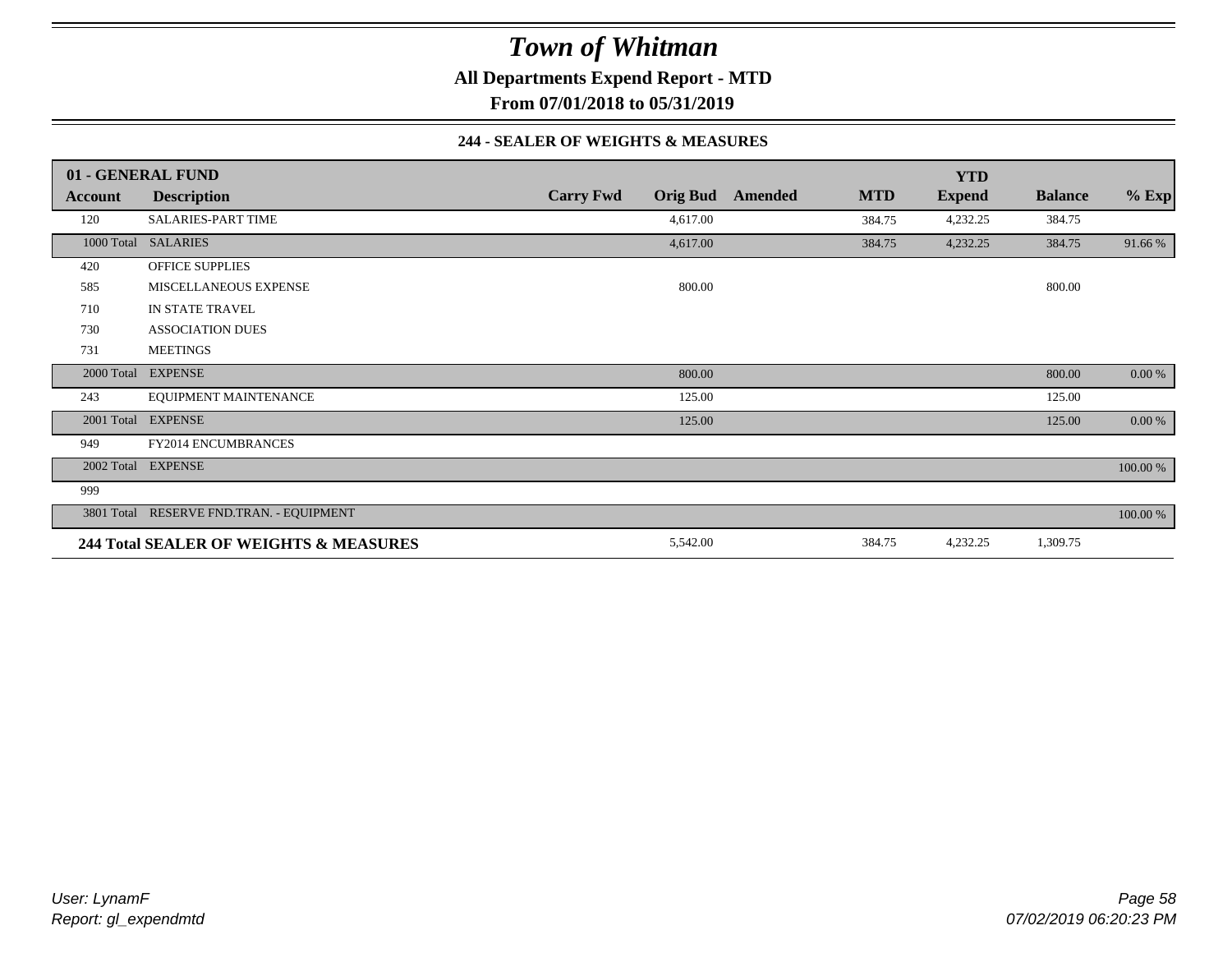**All Departments Expend Report - MTD**

**From 07/01/2018 to 05/31/2019**

### **245 - ELECTRICAL INSPECTOR**

|         | 01 - GENERAL FUND              |                                     |                       | <b>YTD</b>    |                |          |
|---------|--------------------------------|-------------------------------------|-----------------------|---------------|----------------|----------|
| Account | <b>Description</b>             | <b>Carry Fwd</b><br><b>Orig Bud</b> | <b>MTD</b><br>Amended | <b>Expend</b> | <b>Balance</b> | $%$ Exp  |
| 120     | <b>SALARIES-PART TIME</b>      | 16,784.00                           | 1,398.67              | 15,385.37     | 1,398.63       |          |
| 219     | <b>EMERGENCY RESPONSE</b>      | 1,200.00                            |                       | 480.00        | 720.00         |          |
|         | 1000 Total SALARIES            | 17,984.00                           | 1,398.67              | 15,865.37     | 2,118.63       | 88.21 %  |
| 340     | <b>TELEPHONE</b>               |                                     |                       |               |                |          |
| 343     | <b>CELL PHONES</b>             |                                     |                       |               |                |          |
| 420     | <b>OFFICE SUPPLIES</b>         |                                     |                       | 328.30        | $-328.30$      |          |
| 585     | MISCELLANEOUS EXPENSE          | 2,600.00                            | 79.83                 | 79.83         | 2,520.17       |          |
| 710     | IN STATE TRAVEL                |                                     | 175.00                | 204.00        | $-204.00$      |          |
| 948     | <b>FY07 ENCUMBRANCES</b>       |                                     |                       |               |                |          |
|         | 2000 Total EXPENSE             | 2,600.00                            | 254.83                | 612.13        | 1,987.87       | 23.54 %  |
| 948     | <b>FY07 ENCUMBRANCES</b>       |                                     |                       |               |                |          |
|         | 2001 Total EXPENSE             |                                     |                       |               |                | 100.00 % |
|         | 245 Total ELECTRICAL INSPECTOR | 20,584.00                           | 1,653.50              | 16,477.50     | 4,106.50       |          |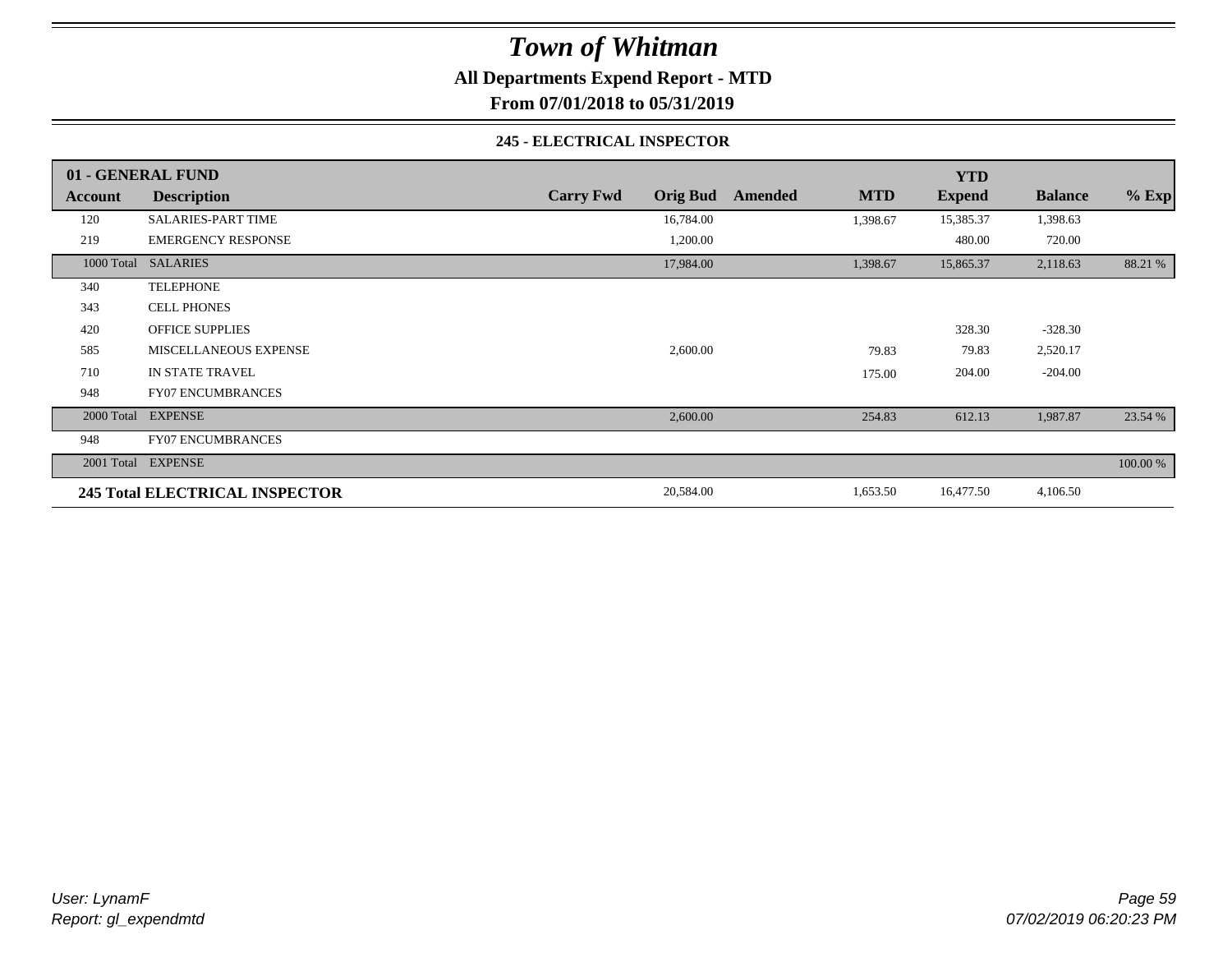**All Departments Expend Report - MTD**

## **From 07/01/2018 to 05/31/2019**

### **291 - CIVIL DEFENSE**

|         | 01 - GENERAL FUND              |                  |           |                         |            | <b>YTD</b>    |                |          |
|---------|--------------------------------|------------------|-----------|-------------------------|------------|---------------|----------------|----------|
| Account | <b>Description</b>             | <b>Carry Fwd</b> |           | <b>Orig Bud</b> Amended | <b>MTD</b> | <b>Expend</b> | <b>Balance</b> | $%$ Exp  |
| 112     | <b>SALARIES</b>                |                  |           |                         |            |               |                |          |
|         | 1000 Total SALARIES            |                  |           |                         |            |               |                | 100.00 % |
| 116     | <b>CLERICAL</b>                |                  | 3,817.00  |                         |            | 2,862.75      | 954.25         |          |
|         | 1001 Total SALARIES            |                  | 3,817.00  |                         |            | 2,862.75      | 954.25         | 75.00 %  |
| 242     | VEHICLE MAINTENANCE            |                  |           |                         |            |               |                |          |
| 243     | EQUIPMENT MAINTENANCE          |                  |           |                         |            |               |                |          |
| 311     | <b>COMPUTER SERVICES</b>       |                  |           |                         |            |               |                |          |
| 340     | <b>TELEPHONE</b>               |                  |           |                         |            |               |                |          |
| 343     | <b>CELL PHONES</b>             |                  |           |                         | 39.99      | 439.89        | -439.89        |          |
| 748     | <b>GENERATOR MAINTENANCE</b>   |                  |           |                         |            |               |                |          |
| 420     | <b>OFFICE SUPPLIES</b>         |                  |           |                         |            |               |                |          |
| 582     | <b>UNIFORMS</b>                |                  |           |                         |            |               |                |          |
| 585     | MISCELLANEOUS EXPENSE          |                  | 3,500.00  |                         | 28.20      | 3,028.55      | 471.45         |          |
| 730     | <b>ASSOCIATION DUES</b>        |                  |           |                         |            |               |                |          |
| 740     | <b>INSURANCE PREMIUMS</b>      |                  |           |                         |            |               |                |          |
|         | 2000 Total EXPENSE             |                  | 3,500.00  |                         | 68.19      | 3,468.44      | 31.56          | 99.09 %  |
| 311     | <b>COMPUTER SERVICES</b>       |                  |           |                         |            |               |                |          |
| 343     | <b>CELL PHONES</b>             |                  |           |                         |            |               |                |          |
| 739     | <b>AUXILIARY POLICE</b>        |                  |           |                         |            |               |                |          |
|         | 2001 Total EXPENSE             |                  |           |                         |            |               |                | 100.00 % |
| 943     | FY2012 ENCUMBRANCES            |                  |           |                         |            |               |                |          |
| 946     | FY2010 ENCUMBRANCES            |                  |           |                         |            |               |                |          |
| 949     | FY2014 ENCUMBRANCES            |                  |           |                         |            |               |                |          |
|         | 2002 Total EXPENSE             |                  |           |                         |            |               |                | 100.00 % |
| 748     | GENERATOR MAINTENANCE          |                  | 7,500.00  |                         |            | 6,950.50      | 549.50         |          |
|         | 2003 Total EXPENSE             |                  | 7,500.00  |                         |            | 6,950.50      | 549.50         | 92.67 %  |
|         | <b>291 Total CIVIL DEFENSE</b> |                  | 14,817.00 |                         | 68.19      | 13,281.69     | 1,535.31       |          |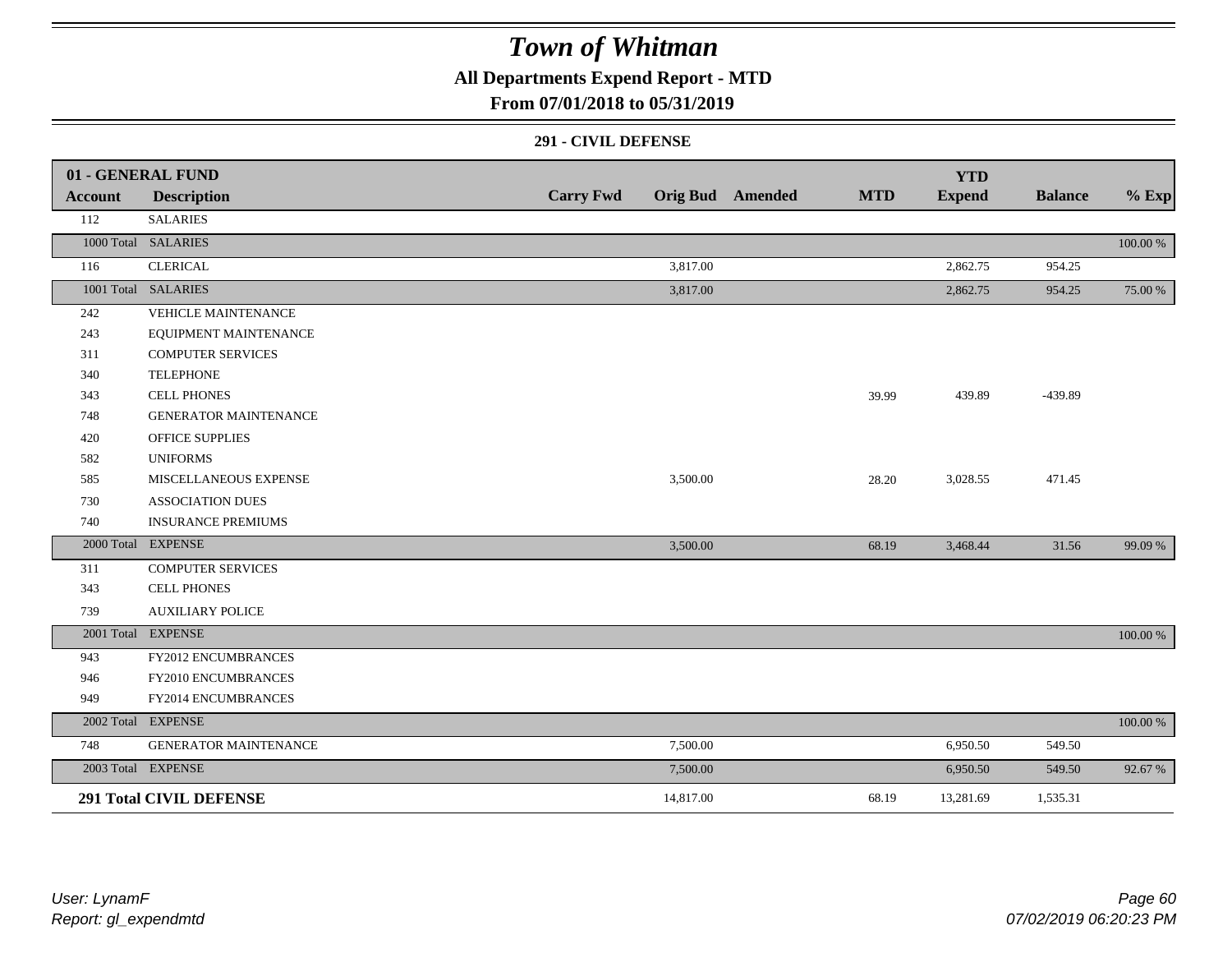**All Departments Expend Report - MTD**

**From 07/01/2018 to 05/31/2019**

## **292 - SMALL ANIMAL CONTROL**

|         | 01 - GENERAL FUND                                 |                  |           |                         |            | <b>YTD</b>    |                |          |
|---------|---------------------------------------------------|------------------|-----------|-------------------------|------------|---------------|----------------|----------|
| Account | <b>Description</b>                                | <b>Carry Fwd</b> |           | <b>Orig Bud</b> Amended | <b>MTD</b> | <b>Expend</b> | <b>Balance</b> | $%$ Exp  |
| 112     | <b>SALARIES</b>                                   |                  | 45,734.00 |                         | 3,442.60   | 40,450.55     | 5,283.45       |          |
|         | 1000 Total SALARIES                               |                  | 45,734.00 |                         | 3,442.60   | 40,450.55     | 5,283.45       | 88.44 %  |
| 120     | SALARIES-PART TIME                                |                  |           |                         |            |               |                |          |
|         | 1001 Total SALARIES                               |                  |           |                         |            |               |                | 100.00 % |
| 210     | <b>ELECTRICITY</b>                                |                  |           |                         |            | 1,643.41      | $-1,643.41$    |          |
| 212     | <b>GAS (NATURAL)</b>                              |                  |           |                         |            | 2,446.17      | $-2,446.17$    |          |
| 242     | <b>VEHICLE MAINTENANCE</b>                        |                  |           |                         |            |               |                |          |
| 340     | <b>TELEPHONE</b>                                  |                  |           |                         |            |               |                |          |
| 343     | <b>CELL PHONES</b>                                |                  |           |                         | 51.49      | 563.39        | $-563.39$      |          |
| 430     | <b>BUILDING MAINTENANCE &amp; REPAIR</b>          |                  |           |                         |            | 52.31         | $-52.31$       |          |
| 481     | <b>GASOLINE</b>                                   |                  |           |                         | 40.10      | 366.83        | $-366.83$      |          |
| 585     | MISCELLANEOUS EXPENSE                             |                  | 10,234.00 |                         | 519.06     | 728.76        | 9,505.24       |          |
| 586     | <b>CARE OF ANIMALS</b>                            |                  |           |                         |            | 281.66        | $-281.66$      |          |
| 730     | <b>ASSOCIATION DUES</b>                           |                  |           |                         |            |               |                |          |
|         | 2000 Total EXPENSE                                |                  | 10,234.00 |                         | 610.65     | 6,082.53      | 4,151.47       | 59.43 %  |
| 200     | <b>BURIAL OF DEAD ANIMALS</b>                     |                  | 4,088.00  |                         |            | 300.00        | 3,788.00       |          |
|         | 2001 Total EXPENSE                                |                  | 4,088.00  |                         |            | 300.00        | 3,788.00       | 7.33 %   |
| 941     | FY 2017 ENCUMBRANCES                              |                  |           |                         |            |               |                |          |
| 945     | FY2013 ENCUMBRANCES                               |                  |           |                         |            |               |                |          |
| 940     | FY2016 ENCUMBRANCES                               |                  |           |                         |            |               |                |          |
|         | 2002 Total EXPENSE                                |                  |           |                         |            |               |                | 100.00 % |
| 999     |                                                   |                  |           |                         |            |               |                |          |
|         | 4433 Total ART20ATM5/18LEASE/PCH22017FORDINT(1/3) |                  |           |                         |            |               |                | 100.00 % |
| 999     |                                                   | 11,300.00        |           |                         |            | 8,065.15      | 3,234.85       |          |
|         | 4435 Total A27A ATM5/16TN.KEN.-REP.FLR.INST.FENC  | 11,300.00        |           |                         |            | 8,065.15      | 3,234.85       | 71.37 %  |
| 999     |                                                   |                  |           |                         |            |               |                |          |
|         | 4463 Total S4ATM5/18INSTALL2ROOF-TOPUNITSWMS      |                  |           |                         |            |               |                | 100.00 % |
| 999     |                                                   |                  |           |                         |            |               |                |          |
|         | 4464 Total S5ATM5/18REPLACE2UNIVENTSATWMS         |                  |           |                         |            |               |                | 100.00 % |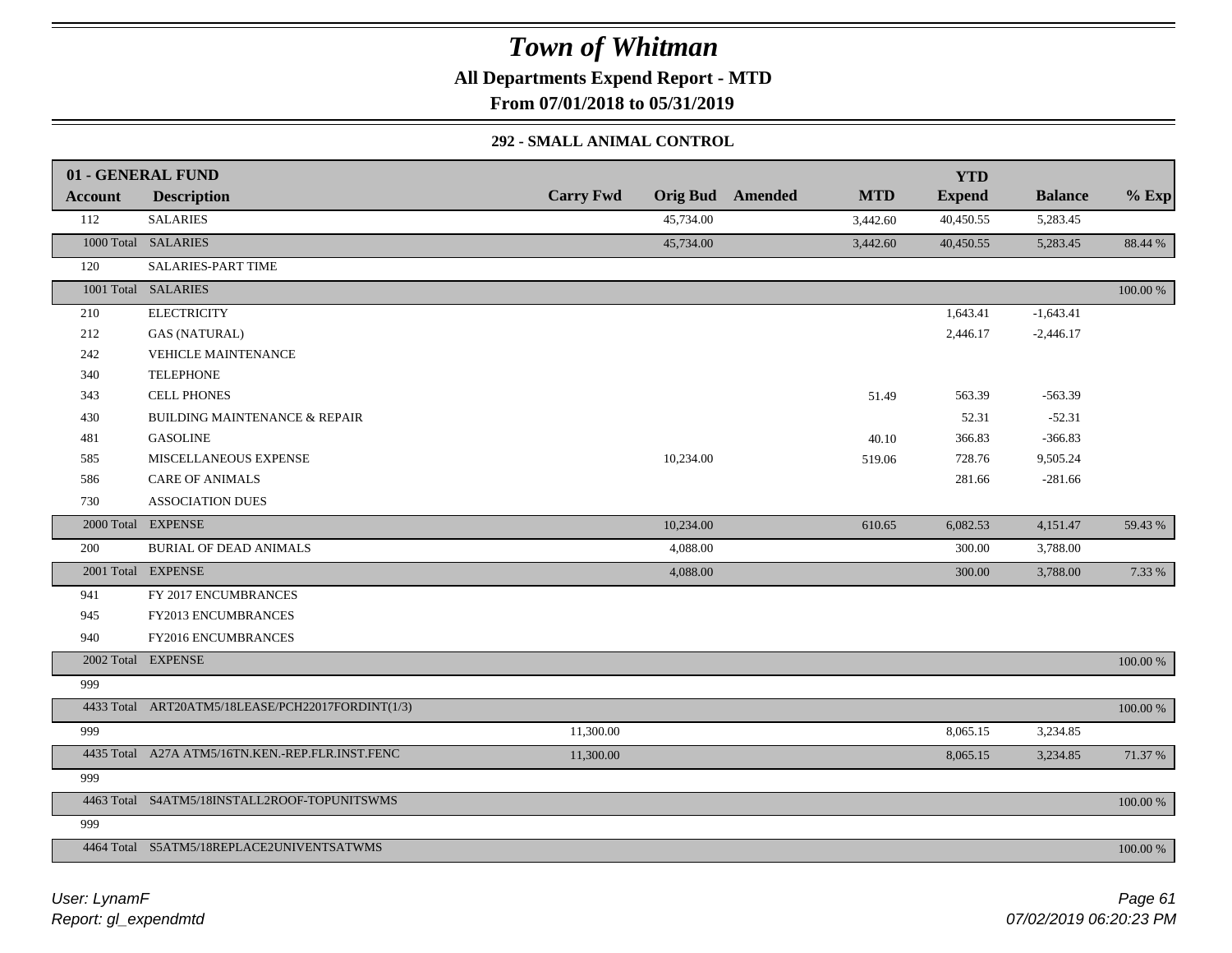**All Departments Expend Report - MTD**

**From 07/01/2018 to 05/31/2019**

## **292 - SMALL ANIMAL CONTROL**

| 01 - GENERAL FUND                     |                  |                     |            | YTD           |                |         |
|---------------------------------------|------------------|---------------------|------------|---------------|----------------|---------|
| <b>Description</b><br><b>Account</b>  | <b>Carry Fwd</b> | Orig Bud<br>Amended | <b>MTD</b> | <b>Expend</b> | <b>Balance</b> | $%$ Exp |
| <b>292 Total SMALL ANIMAL CONTROL</b> | 1.300.00         | 60.056.00           | 4.053.25   | 54,898.23     | 16.457.77      |         |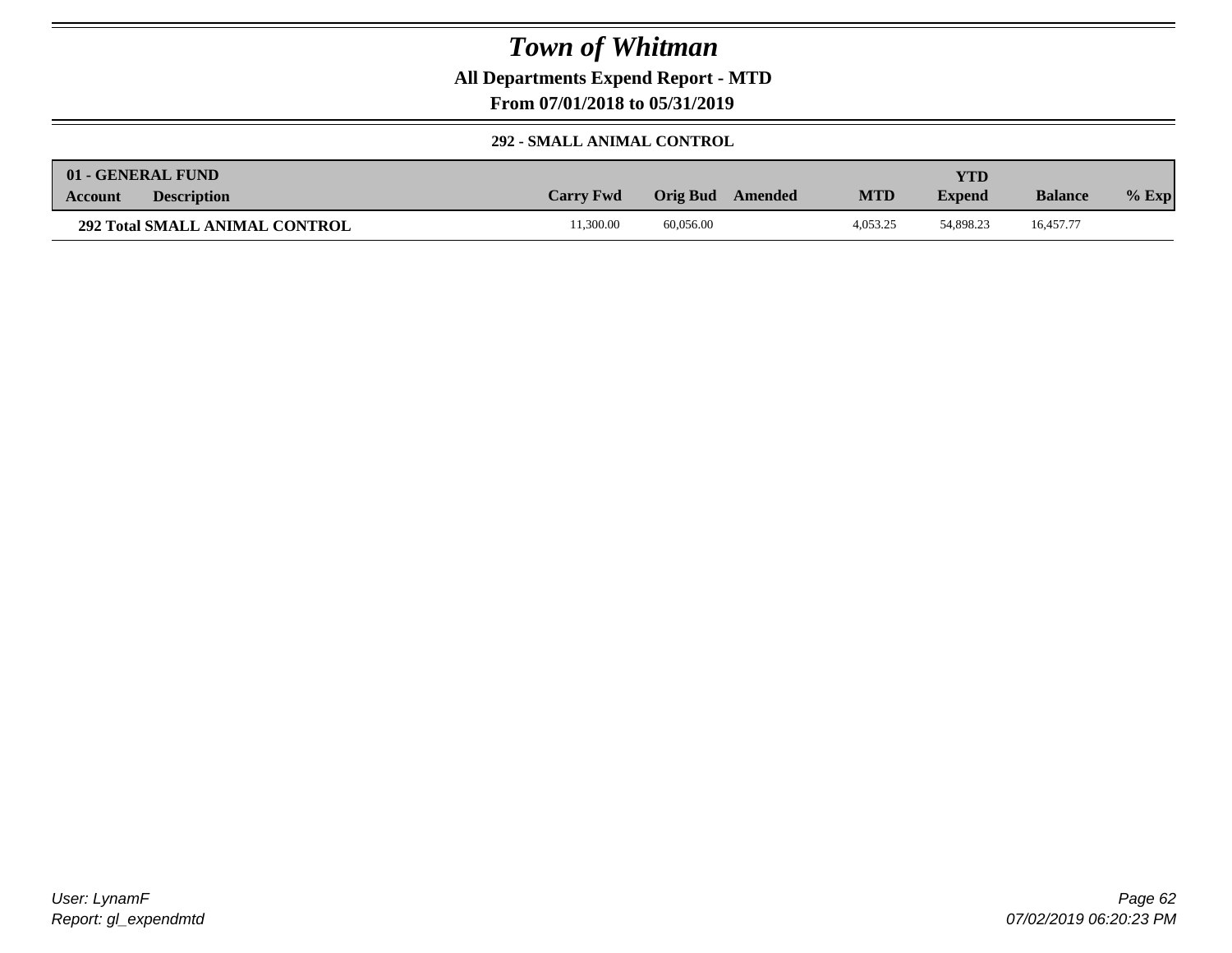**All Departments Expend Report - MTD**

## **From 07/01/2018 to 05/31/2019**

#### **300 - SCHOOL DEPARTMENT**

|                | 01 - GENERAL FUND                                   |                  |           |                         |            | <b>YTD</b>    |                |             |
|----------------|-----------------------------------------------------|------------------|-----------|-------------------------|------------|---------------|----------------|-------------|
| <b>Account</b> | <b>Description</b>                                  | <b>Carry Fwd</b> |           | <b>Orig Bud</b> Amended | <b>MTD</b> | <b>Expend</b> | <b>Balance</b> | $%$ Exp     |
| 718            | HOLT SCHOOL-MAINTENANCE & EXP.                      |                  |           |                         |            |               |                |             |
|                | 2000 Total EXPENSE                                  |                  |           |                         |            |               |                | 100.00 %    |
| 940            | FY2016 ENCUMBRANCES                                 |                  |           |                         |            |               |                |             |
| 945            | <b>FY2013 ENCUMBRANCES</b>                          |                  |           |                         |            |               |                |             |
|                | 2001 Total EXPENSE                                  |                  |           |                         |            |               |                | 100.00 %    |
| 999            |                                                     |                  | 7,898.65  |                         |            |               | 7,898.65       |             |
|                | 4417 Total A.5 STM 5/19 ROOFTOP UNIT CONLEY         |                  | 7,898.65  |                         |            |               | 7,898.65       | 0.00 %      |
| 999            |                                                     |                  | 11,716.00 |                         |            |               | 11,716.00      |             |
|                | 4420 Total A.6 STM 5/19 BOILER STACK WMS            |                  | 11,716.00 |                         |            |               | 11,716.00      | 0.00 %      |
| 999            |                                                     | 544,721.25       |           |                         |            |               | 544,721.25     |             |
|                | 4447 Total A46BATM5/16&A15STM12/17REP.DUVAL ROOF    | 544,721.25       |           |                         |            |               | 544,721.25     | $0.00\ \%$  |
| 999            |                                                     | 5,142.25         |           |                         |            | 3,905.00      | 1,237.25       |             |
|                | 4449 Total A46A ATM5/16ENG.&DESIGN DUVAL ROOF       | 5,142.25         |           |                         |            | 3,905.00      | 1,237.25       | 75.93 %     |
| 999            |                                                     |                  |           |                         |            |               |                |             |
|                | 4450 Total A.51ATM5/16 PUR.ACOUST.MAT.CON&DUV       |                  |           |                         |            |               |                | $100.00~\%$ |
| 999            |                                                     |                  | 35,000.00 |                         |            | 34,388.78     | 611.22         |             |
|                | 4454 Total S1ATM5/18SECURITYIMPDUVALSCHOOL          |                  | 35,000.00 |                         |            | 34,388.78     | 611.22         | 98.25 %     |
| 999            |                                                     |                  | 35,000.00 |                         |            | 34,745.13     | 254.87         |             |
|                | 4456 Total S2ATM5/18SECURITYIMPCONLEYSCHOOL         |                  | 35,000.00 |                         |            | 34,745.13     | 254.87         | 99.27 %     |
| 999            |                                                     | 8,000.00         |           |                         |            |               | 8,000.00       |             |
|                | 4458 Total A.16STM12/17REPL.ROOFTOP UNITS-FIRE STA. | 8,000.00         |           |                         |            |               | 8,000.00       | 0.00 %      |
| 999            |                                                     | 3,371.00         |           |                         |            | 3,301.41      | 69.59          |             |
|                | 4461 Total A.13STM12/17REPL2ROOFTOP UNITS-MID.SCH   | 3,371.00         |           |                         |            | 3,301.41      | 69.59          | 97.93%      |
| 999            |                                                     |                  | 35,000.00 |                         |            | 30,806.91     | 4,193.09       |             |
|                | 4462 Total S3ATM5/18UPDATEEXISTINGCAMARASDUVALSCHOO |                  | 35,000.00 |                         |            | 30,806.91     | 4,193.09       | 88.01 %     |
| 999            |                                                     |                  | 5,600.00  |                         |            |               | 5,600.00       |             |
|                | 4464 Total S5ATM5/18REPLACE2UNIVENTSATWMS           |                  | 5,600.00  |                         |            |               | 5,600.00       | $0.00\ \%$  |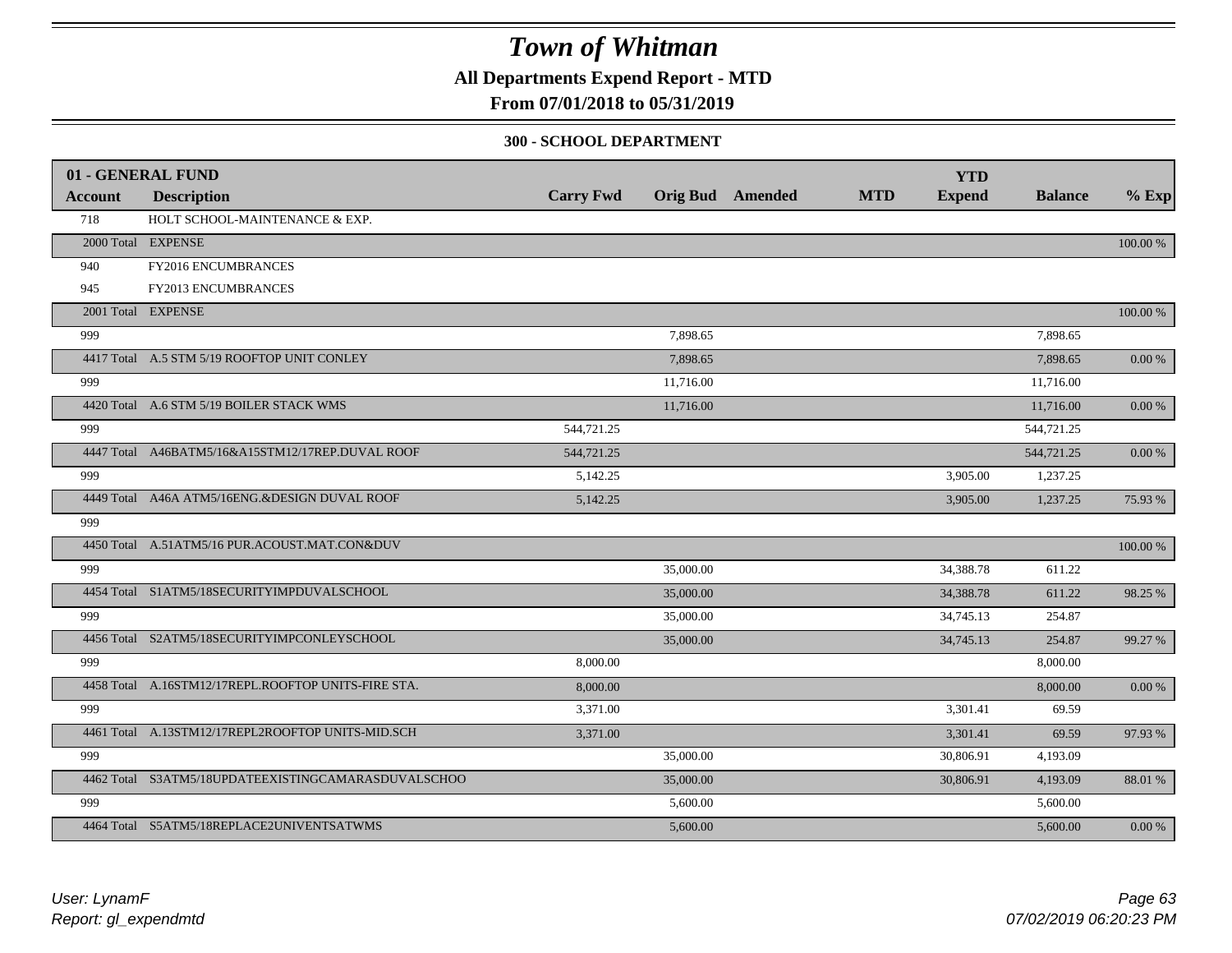**All Departments Expend Report - MTD**

**From 07/01/2018 to 05/31/2019**

#### **300 - SCHOOL DEPARTMENT**

|         | 01 - GENERAL FUND                                   |                  |                 |         |            | <b>YTD</b>    |                |          |
|---------|-----------------------------------------------------|------------------|-----------------|---------|------------|---------------|----------------|----------|
| Account | <b>Description</b>                                  | <b>Carry Fwd</b> | <b>Orig Bud</b> | Amended | <b>MTD</b> | <b>Expend</b> | <b>Balance</b> | $%$ Exp  |
| 999     |                                                     |                  | 15,000.00       |         |            | 363.20        | 14,636.80      |          |
|         | 4469 Total S4 ATM5/18 INSTALL 2 ROOF-TOP UNITS - WM |                  | 15,000.00       |         |            | 363.20        | 14,636.80      | 2.42 %   |
| 999     |                                                     |                  |                 |         |            |               |                |          |
|         | 4470 Total S6ATM5/18INT&EXTSECURITYCAMERAS-H.S.     |                  |                 |         |            |               |                | 100.00 % |
| 999     |                                                     |                  |                 |         |            |               |                |          |
|         | 4540 Total A.50ATM5/16REPLACE CARPETS CONL&MID.     |                  |                 |         |            |               |                | 100.00 % |
| 999     |                                                     |                  |                 |         |            |               |                |          |
|         | 4574 Total A.S2 ATM5/17 MIDDLE SCH.GYM FLOOR        |                  |                 |         |            |               |                | 100.00 % |
| 999     |                                                     | 2,006.00         |                 |         |            |               | 2,006.00       |          |
|         | 4580 Total A.S3ATM5/17PHS.ED.CURT.&PORT.BLCH.MID.SC | 2,006.00         |                 |         |            |               | 2,006.00       | 0.00 %   |
| 999     |                                                     | 1,645.00         |                 |         |            | 1,645.00      |                |          |
|         | 4581 Total A.S4ATM5/17EXT.DOORS-DUV,CON.MID.        | 1,645.00         |                 |         |            | 1,645.00      |                | 100.00 % |
| 999     |                                                     |                  |                 |         |            |               |                |          |
|         | 4582 Total A.S6ATM5/17 SEAL PLAYGRDS.DUV,CON,MID.   |                  |                 |         |            |               |                | 100.00 % |
| 999     |                                                     | 4,570.00         |                 |         |            | 4,570.00      |                |          |
|         | 4583 Total A.S7ATM5/17REPAIR SIDEWALKS-DUVAL        | 4,570.00         |                 |         |            | 4,570.00      |                | 100.00 % |
|         | <b>300 Total SCHOOL DEPARTMENT</b>                  | 569,455.50       | 145,214.65      |         |            | 113,725.43    | 600,944.72     |          |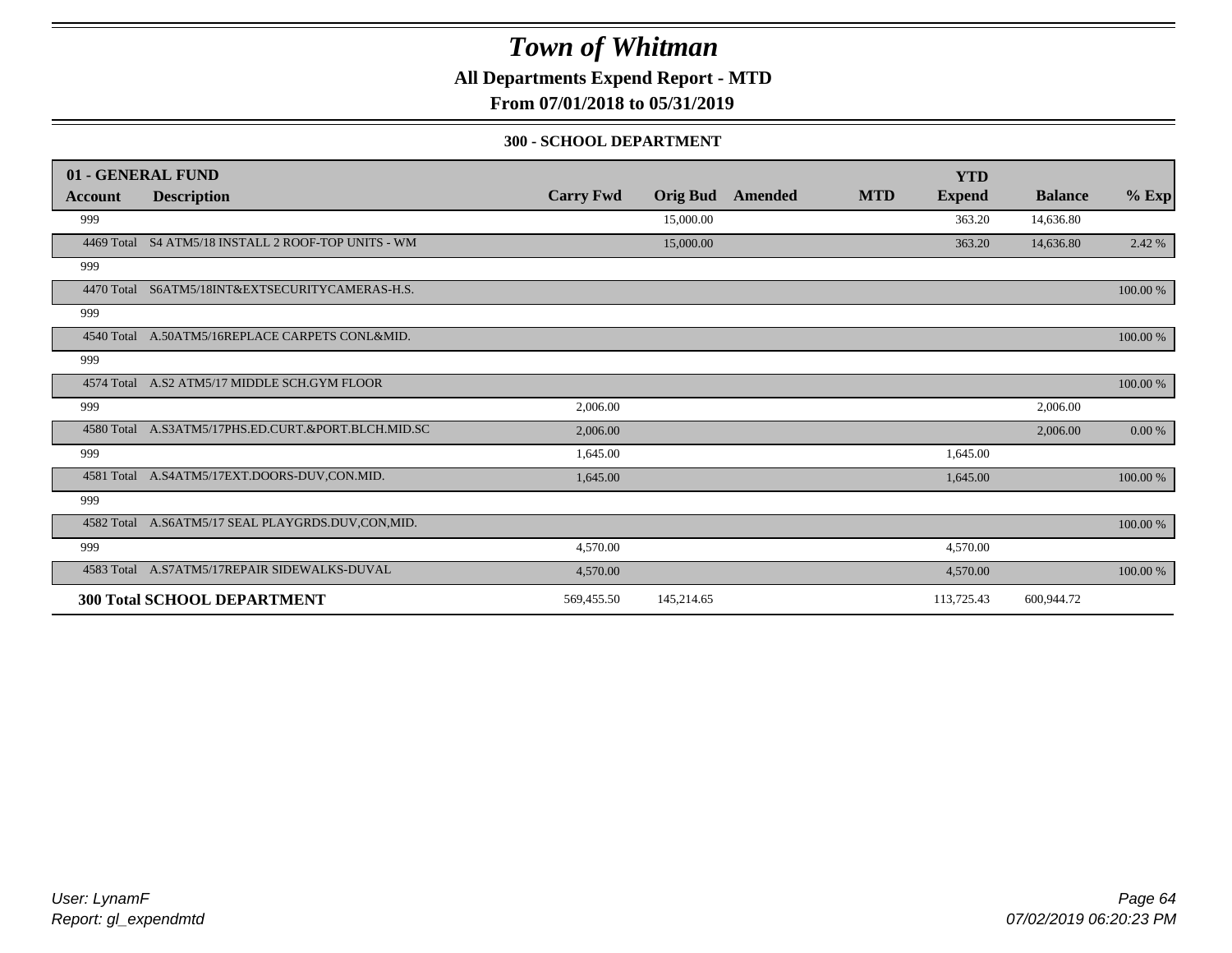## **All Departments Expend Report - MTD**

**From 07/01/2018 to 05/31/2019**

### **301 - VOCATIONAL TRAINING**

|         | 01 - GENERAL FUND                    |                  |                 |         |            | <b>YTD</b>    |                |          |
|---------|--------------------------------------|------------------|-----------------|---------|------------|---------------|----------------|----------|
| Account | <b>Description</b>                   | <b>Carry Fwd</b> | <b>Orig Bud</b> | Amended | <b>MTD</b> | <b>Expend</b> | <b>Balance</b> | $%$ Exp  |
| 319     | SO.SH.VO.TEC.ADD'L APP.              |                  |                 |         |            |               |                |          |
| 321     | SOUTH SHORE VOCATIONAL-TECH.         |                  | 1,556,704.00    |         | 389,176.00 | 1,556,704.00  |                |          |
|         | 2000 Total EXPENSE                   |                  | 1,556,704.00    |         | 389,176.00 | 1,556,704.00  |                | 100.00 % |
| 112     | <b>SALARIES</b>                      |                  |                 |         |            |               |                |          |
| 322     | OTHER VOCATIONAL TUITION             |                  | 294,174.00      |         |            | 223,726.67    | 70,447.33      |          |
|         | 2001 Total EXPENSE                   |                  | 294,174.00      |         |            | 223,726.67    | 70,447.33      | 76.05 %  |
| 710     | <b>IN STATE TRAVEL</b>               |                  | 49,000.00       |         | 1,512.00   | 37,363.40     | 11,636.60      |          |
|         | 2002 Total EXPENSE                   |                  | 49,000.00       |         | 1,512.00   | 37,363.40     | 11,636.60      | 76.25 %  |
| 946     | <b>FY2010 ENCUMBRANCES</b>           |                  |                 |         |            |               |                |          |
|         | 2003 Total EXPENSE                   |                  |                 |         |            |               |                | 100.00 % |
|         | <b>301 Total VOCATIONAL TRAINING</b> |                  | 1,899,878.00    |         | 390,688.00 | 1,817,794.07  | 82,083.93      |          |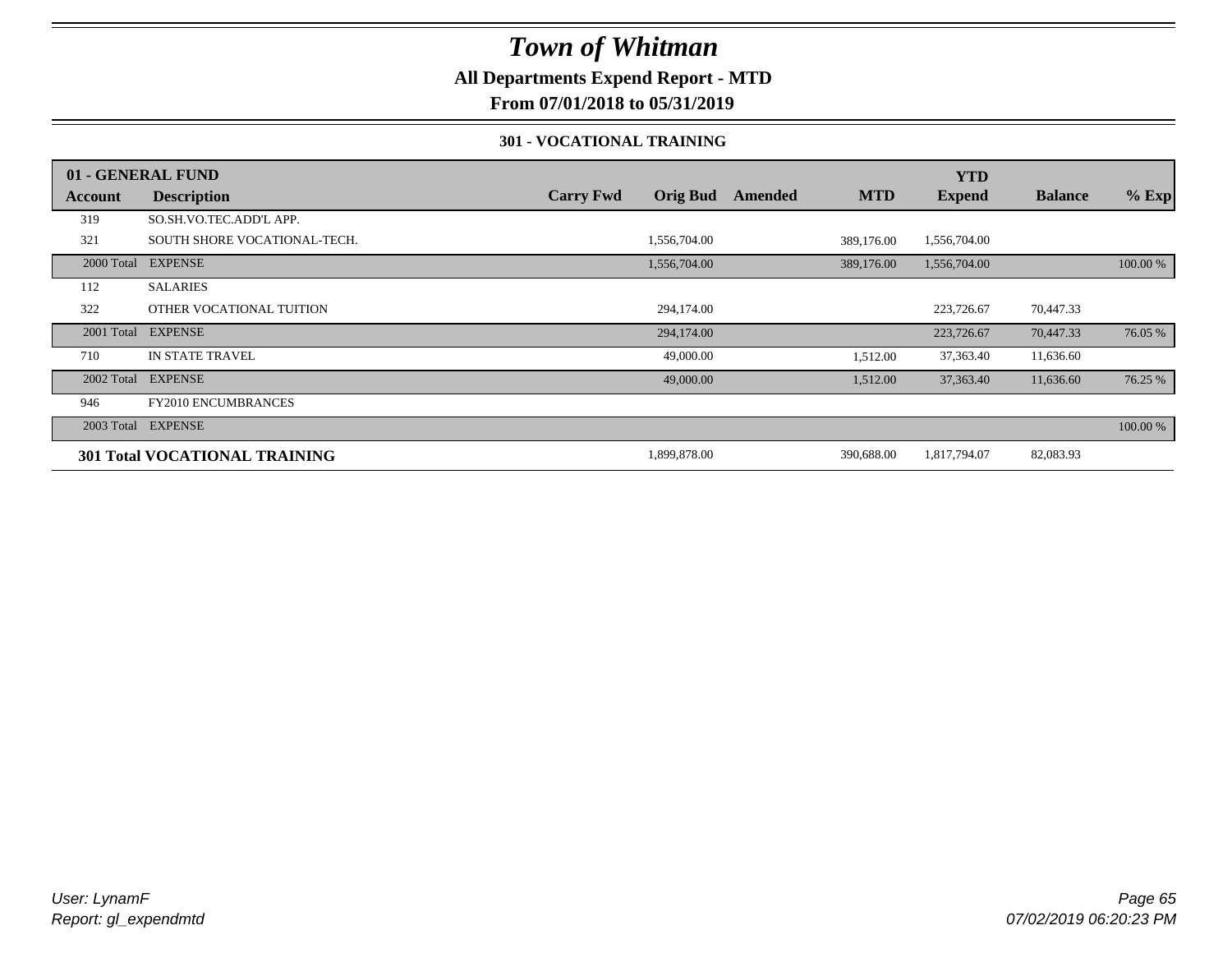# *Town of Whitman* **All Departments Expend Report - MTD From 07/01/2018 to 05/31/2019**

#### **320 - WHITMAN-HANSON REGIONAL**

|         | 01 - GENERAL FUND                                |                  |                 |                |            | <b>YTD</b>    |                |             |
|---------|--------------------------------------------------|------------------|-----------------|----------------|------------|---------------|----------------|-------------|
| Account | <b>Description</b>                               | <b>Carry Fwd</b> | <b>Orig Bud</b> | <b>Amended</b> | <b>MTD</b> | <b>Expend</b> | <b>Balance</b> | $%$ Exp     |
| 324     | <b>CROSSING GUARDS</b>                           |                  | 39,027.00       |                | 4,511.36   | 35,182.10     | 3,844.90       |             |
|         | 1000 Total SALARIES                              |                  | 39,027.00       |                | 4,511.36   | 35,182.10     | 3,844.90       | 90.14 %     |
| 305     | <b>INSTRUCTIONAL</b>                             |                  | 13,270,185.00   |                |            | 13,270,185.00 |                |             |
|         | 2000 Total EXPENSE                               |                  | 13,270,185.00   |                |            | 13,270,185.00 |                | 100.00 %    |
| 323     | NON-MANDATED BUSSING                             |                  | 381,357.00      |                |            | 381,357.00    |                |             |
| 943     | FY2012 ENCUMBRANCES                              |                  |                 |                |            |               |                |             |
|         | 2001 Total EXPENSE                               |                  | 381,357.00      |                |            | 381,357.00    |                | 100.00 %    |
| 324     | <b>CROSSING GUARDS</b>                           |                  |                 |                |            | 385.47        | $-385.47$      |             |
|         | 2002 Total EXPENSE                               |                  |                 |                |            | 385.47        | $-385.47$      | 100.00 %    |
| 999     |                                                  |                  |                 |                |            |               |                |             |
|         | 4452 Total A.53ATM5/16REPAIR WALKWAYS -WHRS      |                  |                 |                |            |               |                | $100.00~\%$ |
| 999     |                                                  | 15,525.00        |                 |                |            |               | 15,525.00      |             |
|         | 4453 Total A54ATM5/16REPL.BLCHER CHAIR LIFT WHRS | 15,525.00        |                 |                |            |               | 15,525.00      | 0.00 %      |
| 999     |                                                  |                  |                 |                |            |               |                |             |
|         | 4455 Total A7STM 5/16 REPL.HOT WTR. SYS.WHRHS    |                  |                 |                |            |               |                | 100.00 %    |
| 999     |                                                  |                  |                 |                |            |               |                |             |
|         | 4457 Total A.14STM12/17MOVING P-K PROG.TO W-H    |                  |                 |                |            |               |                | 100.00 %    |
| 999     |                                                  |                  |                 |                |            |               |                |             |
|         | 4459 Total A.8STM5/17 PUR.W.H.R.SCHL LUNCH VAN   |                  |                 |                |            |               |                | 100.00 %    |
| 999     |                                                  |                  |                 |                |            |               |                |             |
|         | 4460 Total A.52ATM5/16RECONSTR.TENNIS CTS.WHRS   |                  |                 |                |            |               |                | $100.00~\%$ |
| 999     |                                                  |                  | 468,058.00      |                |            | 466,058.00    | 2,000.00       |             |
|         | 4465 Total ART.5 ATM5/18 DEBT SERV.HIGH SCH.     |                  | 468,058.00      |                |            | 466,058.00    | 2,000.00       | 99.57 %     |
| 999     |                                                  |                  |                 |                |            |               |                |             |
|         | 4466 Total A.9 ATM 5/17 DEBT SERV. HIGH SCHOOL   |                  |                 |                |            |               |                | 100.00 %    |
| 999     |                                                  |                  |                 |                |            |               |                |             |
|         | 4467 Total A.6 ATM5/15 DEBT SERV. HIGH SCH       |                  |                 |                |            |               |                | 100.00 %    |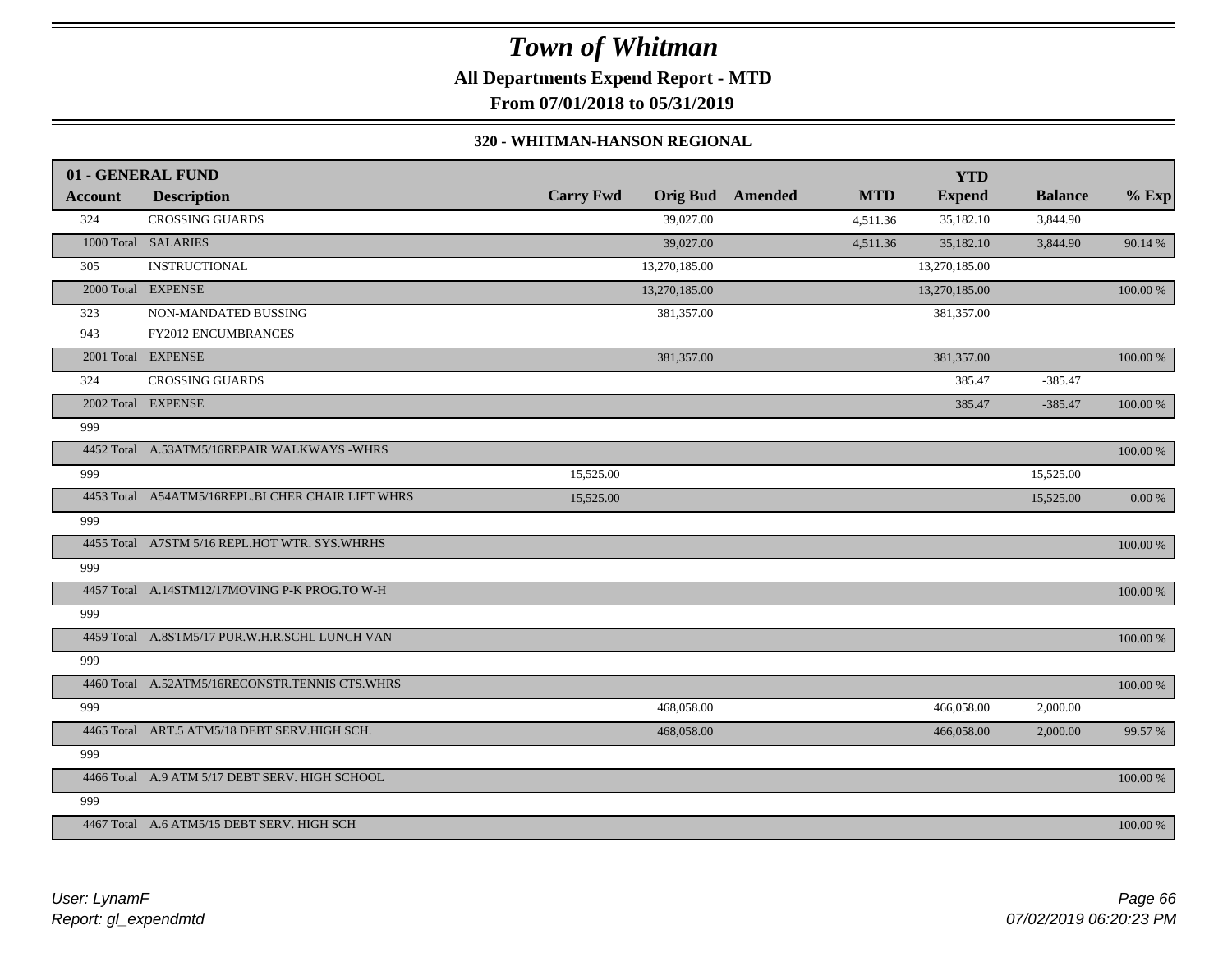**All Departments Expend Report - MTD**

**From 07/01/2018 to 05/31/2019**

### **320 - WHITMAN-HANSON REGIONAL**

|            | 01 - GENERAL FUND                               |                  |                 |         |            | <b>YTD</b>    |                |          |
|------------|-------------------------------------------------|------------------|-----------------|---------|------------|---------------|----------------|----------|
| Account    | <b>Description</b>                              | <b>Carry Fwd</b> | <b>Orig Bud</b> | Amended | <b>MTD</b> | <b>Expend</b> | <b>Balance</b> | $%$ Exp  |
| 999        |                                                 |                  | 35,892.00       |         |            | 35,692.65     | 199.35         |          |
| 4470 Total | S6ATM5/18INT&EXTSECURITYCAMERAS-H.S.            |                  | 35,892.00       |         |            | 35,692.65     | 199.35         | 99.44 %  |
| 999        |                                                 | 227,866.56       |                 |         |            | 227,162.37    | 704.19         |          |
|            | 4584 Total A1STM3/18 Mov.P-K Fr.Maquan to WHRHS | 227,866.56       |                 |         |            | 227,162.37    | 704.19         | 99.69 %  |
| 999        |                                                 |                  |                 |         |            |               |                |          |
| 4590 Total | A.S8ATM5/17 RESTORE TURF-HIGH SCHOOL            |                  |                 |         |            |               |                | 100.00 % |
| 999        |                                                 | 3,037.00         |                 |         |            | 2,952.49      | 84.51          |          |
|            | 4591 Total A.S10ATM 5/17REP.POTHOLES&CRAKS-H.S. | 3,037.00         |                 |         |            | 2,952.49      | 84.51          | 97.21 %  |
| 999        |                                                 |                  |                 |         |            |               |                |          |
| 4592 Total | A.S11ATM5/17CROSSING LIGHTS-H.S.                |                  |                 |         |            |               |                | 100.00 % |
| 999        |                                                 |                  |                 |         |            |               |                |          |
|            | 4593 Total A.S13ATM5/17ENVELOPE REPAIRS-H.S.    |                  |                 |         |            |               |                | 100.00 % |
| 999        |                                                 | 14,887.00        |                 |         |            |               | 14,887.00      |          |
| 4594 Total | A.S14ATM5/17 HOT WATER HEATER -H.S.             | 14,887.00        |                 |         |            |               | 14,887.00      | 0.00 %   |
|            | 320 Total WHITMAN-HANSON REGIONAL               | 261,315.56       | 14,194,519.00   |         | 4,511.36   | 14,418,975.08 | 36,859.48      |          |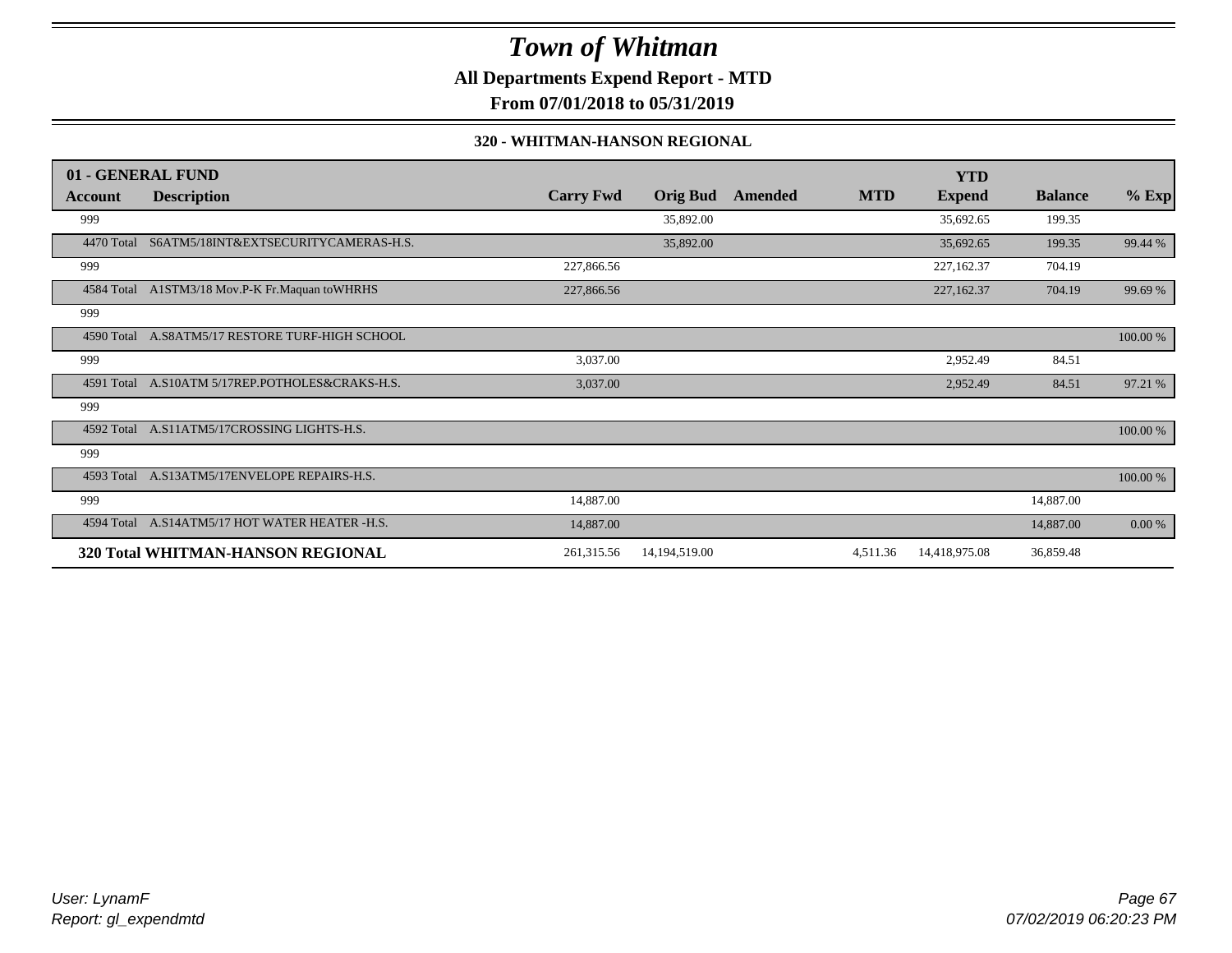## **All Departments Expend Report - MTD**

## **From 07/01/2018 to 05/31/2019**

### **294 - DPW-TREE DEPARTMENT**

|         | 01 - GENERAL FUND              |                  |                  |            | <b>YTD</b>    |                |          |
|---------|--------------------------------|------------------|------------------|------------|---------------|----------------|----------|
| Account | <b>Description</b>             | <b>Carry Fwd</b> | Orig Bud Amended | <b>MTD</b> | <b>Expend</b> | <b>Balance</b> | $%$ Exp  |
| 247     | <b>INSECT CONTROL</b>          |                  |                  |            |               |                |          |
| 460     | <b>GROUNDSKEEPING SUPPLIES</b> |                  |                  |            |               |                |          |
| 585     | MISCELLANEOUS EXPENSE          |                  |                  |            |               |                |          |
|         | 2000 Total EXPENSE             |                  |                  |            |               |                | 100.00 % |
|         | 294 Total DPW-TREE DEPARTMENT  |                  |                  |            |               |                |          |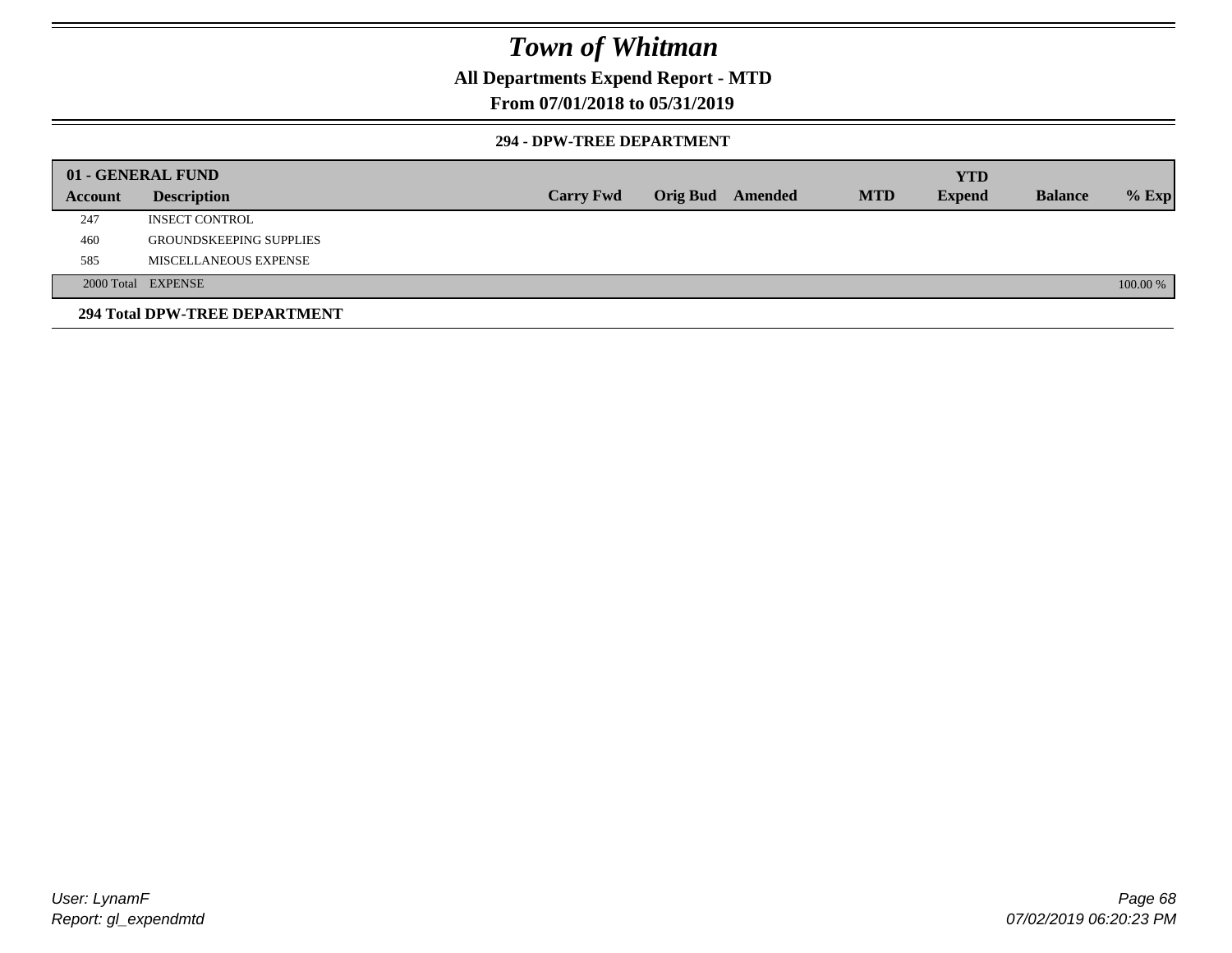## **All Departments Expend Report - MTD From 07/01/2018 to 05/31/2019**

#### **400 - DPW SALARIES**

|         | 01 - GENERAL FUND                             |                                     |                       | <b>YTD</b>    |                |          |
|---------|-----------------------------------------------|-------------------------------------|-----------------------|---------------|----------------|----------|
| Account | <b>Description</b>                            | <b>Carry Fwd</b><br><b>Orig Bud</b> | <b>MTD</b><br>Amended | <b>Expend</b> | <b>Balance</b> | $%$ Exp  |
| 113     | DIVISIONAL LABOR-REGULAR                      | 474,011.00                          | 32,297.92             | 355,965.04    | 118,045.96     |          |
| 114     | DIVISIONAL LABOR-O.T.                         |                                     | 3,010.85              | 20,819.41     | $-20,819.41$   |          |
| 116     | <b>CLERICAL</b>                               | 43,680.00                           | 3,360.00              | 39,480.00     | 4,200.00       |          |
| 123     | <b>RECORDING SECRETARY</b>                    | 1,620.00                            | 101.25                | 1,221.75      | 398.25         |          |
| 144     | <b>EDUCATION INCENTIVE</b>                    |                                     |                       |               |                |          |
| 146     | SALARIES-LONGEVITY                            | 1,900.00                            |                       | 1,075.00      | 825.00         |          |
| 222     | CDL LIC. / STIPEND                            |                                     |                       |               |                |          |
| 939     | <b>FY2015 ENCUMBRANCES</b>                    |                                     |                       |               |                |          |
|         | 1000 Total SALARIES                           | 521,211.00                          | 38,770.02             | 418,561.20    | 102,649.80     | 80.30 %  |
| 119     | SALARY-ASSIST.SUPERINTENDENT                  | 98,387.00                           | 7,547.48              | 88,682.89     | 9,704.11       |          |
| 222     | CDL LIC. / STIPEND                            | 983.00                              |                       | 983.00        |                |          |
| 234     | <b>SALARIES - UNUSED SICK &amp; VAC. TIME</b> |                                     |                       |               |                |          |
|         | 1001 Total SALARIES                           | 99,370.00                           | 7,547.48              | 89,665.89     | 9,704.11       | 90.23 %  |
| 138     | SICK LEAVE BUY-BACK                           |                                     |                       |               |                |          |
|         | 1002 Total SALARIES                           |                                     |                       |               |                | 100.00 % |
|         | <b>400 Total DPW SALARIES</b>                 | 620,581.00                          | 46,317.50             | 508,227.09    | 112,353.91     |          |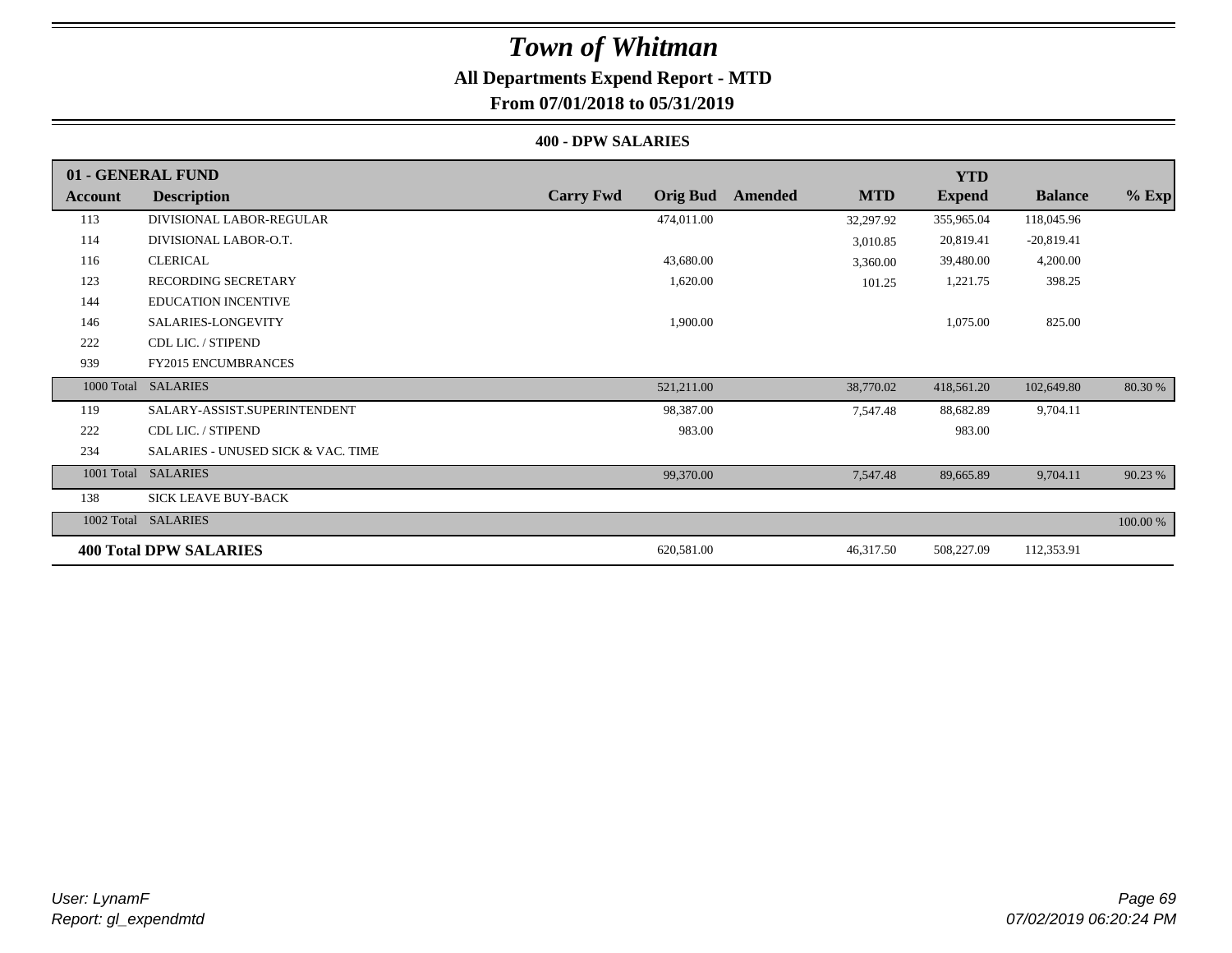## **All Departments Expend Report - MTD**

**From 07/01/2018 to 05/31/2019**

### **402 - DPW-DIVISIONAL EXPENSE**

|                | 01 - GENERAL FUND             |                  |                  |            | <b>YTD</b>    |                |             |
|----------------|-------------------------------|------------------|------------------|------------|---------------|----------------|-------------|
| <b>Account</b> | <b>Description</b>            | <b>Carry Fwd</b> | Orig Bud Amended | <b>MTD</b> | <b>Expend</b> | <b>Balance</b> | $%$ Exp     |
| 247            | <b>INSECT CONTROL</b>         |                  |                  |            |               |                |             |
| 460            | GROUNDSKEEPING SUPPLIES       |                  |                  | 238.00     | 238.00        | $-238.00$      |             |
| 582            | <b>UNIFORMS</b>               |                  |                  | 201.43     | 727.39        | $-727.39$      |             |
| 585            | MISCELLANEOUS EXPENSE         |                  | 176,100.00       | 22.00      | 3,170.50      | 172,929.50     |             |
| 2294 Total     | DPW-TREE DEPARTMENT           |                  | 176,100.00       | 461.43     | 4,135.89      | 171,964.11     | 2.34 %      |
| 144            | EDUCATION INCENTIVE           |                  |                  |            |               |                |             |
| 244            | OFFICE EQUIPMENT MAINTENANCE  |                  |                  | 129.78     | 299.78        | $-299.78$      |             |
| 340            | <b>TELEPHONE</b>              |                  |                  | 38.80      | 388.00        | $-388.00$      |             |
| 343            | <b>CELL PHONES</b>            |                  |                  | 373.92     | 4,313.57      | $-4,313.57$    |             |
| 948            | FY07 ENCUMBRANCES             |                  |                  |            |               |                |             |
| 949            | FY2014 ENCUMBRANCES           |                  |                  |            |               |                |             |
| 420            | OFFICE SUPPLIES               |                  |                  | 208.38     | 1,253.60      | $-1,253.60$    |             |
| 422            | <b>COPY EXPENSE</b>           |                  |                  |            |               |                |             |
| 582            | <b>UNIFORMS</b>               |                  |                  |            | 2,100.44      | $-2,100.44$    |             |
| 585            | MISCELLANEOUS EXPENSE         |                  |                  |            | 2,851.68      | $-2,851.68$    |             |
| 939            | <b>FY2015 ENCUMBRANCES</b>    |                  |                  |            |               |                |             |
| 730            | <b>ASSOCIATION DUES</b>       |                  |                  |            |               |                |             |
| 870            | OFFICE EQUIPMENT              |                  |                  |            |               |                |             |
|                | 2405 Total DPW-ADMINISTRATION |                  |                  | 750.88     | 11,207.07     | $-11,207.07$   | 100.00 %    |
| 530            | <b>CHEMICALS</b>              |                  |                  |            |               |                |             |
| 582            | <b>UNIFORMS</b>               |                  |                  |            |               |                |             |
| 585            | MISCELLANEOUS EXPENSE         |                  |                  |            |               |                |             |
| 730            | <b>ASSOCIATION DUES</b>       |                  |                  |            |               |                |             |
| 731            | <b>MEETINGS</b>               |                  |                  |            |               |                |             |
| 943            | FY2012 ENCUMBRANCES           |                  |                  |            |               |                |             |
|                | 2411 Total DPW-ENGINEERING    |                  |                  |            |               |                | $100.00~\%$ |
| 245            | ROADWAY MAINTENANCE           |                  |                  | 8,234.40   | 23,022.23     | $-23,022.23$   |             |
| 248            | STREET SIGNS & MARKINGS       |                  |                  | 360.00     | 2,021.30      | $-2,021.30$    |             |
| 250            | <b>DRAINAGE</b>               |                  |                  |            |               |                |             |
| 272            | EQUIPMENT RENTAL              |                  |                  |            | 3,421.96      | $-3,421.96$    |             |
| 582            | <b>UNIFORMS</b>               |                  |                  | 936.50     | 4,662.48      | $-4,662.48$    |             |
|                |                               |                  |                  |            |               |                |             |

*Report: gl\_expendmtd User: LynamF*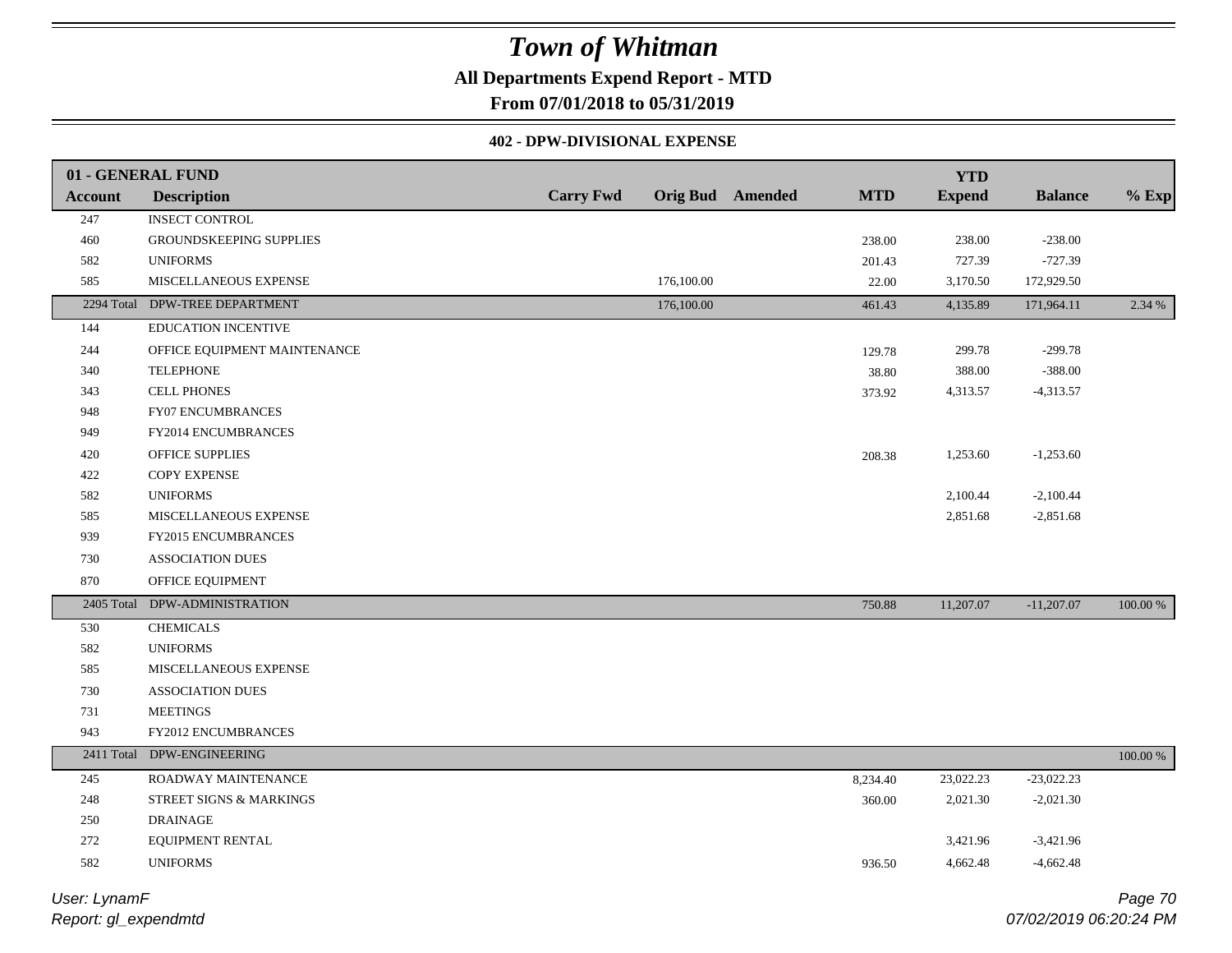**All Departments Expend Report - MTD**

**From 07/01/2018 to 05/31/2019**

### **402 - DPW-DIVISIONAL EXPENSE**

|                | 01 - GENERAL FUND                        |                  |                         |             | <b>YTD</b>    |                |            |
|----------------|------------------------------------------|------------------|-------------------------|-------------|---------------|----------------|------------|
| <b>Account</b> | <b>Description</b>                       | <b>Carry Fwd</b> | <b>Orig Bud</b> Amended | <b>MTD</b>  | <b>Expend</b> | <b>Balance</b> | $%$ Exp    |
| 585            | MISCELLANEOUS EXPENSE                    |                  |                         | 2,750.35    | 8,675.11      | $-8,675.11$    |            |
| 938            | FY 2018 ENCUMBRANCES                     | 120.00           |                         |             | 120.00        |                |            |
| 2422 Total     | DPW-HIGHWAY CONSTRUCT. & MAINT           | 120.00           |                         | 12,281.25   | 41,923.08     | $-41,803.08$   | * *** ** % |
| 582            | <b>UNIFORMS</b>                          |                  |                         |             |               |                |            |
| 585            | MISCELLANEOUS EXPENSE                    |                  |                         |             |               |                |            |
|                | 2427 Total FUEL DEPOT MAINTENANCE        |                  |                         |             |               |                | 100.00 %   |
| 210            | <b>ELECTRICITY</b>                       |                  |                         | 789.50      | 9,006.43      | $-9,006.43$    |            |
| 212            | <b>GAS (NATURAL)</b>                     |                  |                         | 145.20      | 7,098.52      | $-7,098.52$    |            |
| 214            | OIL (HEATING)                            |                  |                         |             |               |                |            |
| 430            | <b>BUILDING MAINTENANCE &amp; REPAIR</b> |                  |                         |             | 3,465.89      | $-3,465.89$    |            |
| 530            | <b>CHEMICALS</b>                         |                  |                         |             |               |                |            |
| 582            | <b>UNIFORMS</b>                          |                  |                         |             |               |                |            |
| 585            | MISCELLANEOUS EXPENSE                    |                  |                         | 177.97      | 2,096.89      | $-2,096.89$    |            |
| 2428 Total     | DPW-BUILDING & YARD MAINT.               |                  |                         | 1,112.67    | 21,667.73     | $-21,667.73$   | 100.00 %   |
| 242            | VEHICLE MAINTENANCE                      |                  |                         | 2,037.44    | 30,431.07     | $-30,431.07$   |            |
| 481            | <b>GASOLINE</b>                          |                  |                         | $-6,314.62$ | 34,241.18     | $-34,241.18$   |            |
| 582            | <b>UNIFORMS</b>                          |                  |                         |             |               |                |            |
| 585            | MISCELLANEOUS EXPENSE                    |                  |                         | 745.23      | 4,463.15      | $-4,463.15$    |            |
| 945            | FY2013 ENCUMBRANCES                      |                  |                         |             |               |                |            |
| 2429 Total     | DPW-EQUIPMENT MAINTENANCE                |                  |                         | $-3,531.95$ | 69,135.40     | $-69,135.40$   | 100.00 %   |
| 272            | <b>EQUIPMENT RENTAL</b>                  |                  |                         |             |               |                |            |
| 311            | <b>COMPUTER SERVICES</b>                 |                  |                         |             |               |                |            |
|                | 2450 Total DPW-WATER                     |                  |                         |             |               |                | 100.00 %   |
| 241            | RECREATIONAL FACILITIES MAINT.           |                  |                         |             | 2,246.04      | $-2,246.04$    |            |
| 460            | <b>GROUNDSKEEPING SUPPLIES</b>           |                  |                         | 761.62      | 5,063.45      | $-5,063.45$    |            |
| 582            | <b>UNIFORMS</b>                          |                  |                         | 40.17       | 700.38        | $-700.38$      |            |
| 585            | MISCELLANEOUS EXPENSE                    |                  |                         | 506.64      | 2,801.55      | $-2,801.55$    |            |
| 2650 Total     | DPW-PARK MAINTENANCE                     |                  |                         | 1,308.43    | 10,811.42     | $-10,811.42$   | 100.00 %   |
|                | <b>402 Total DPW-DIVISIONAL EXPENSE</b>  | 120.00           | 176,100.00              | 12,382.71   | 158,880.59    | 17,339.41      |            |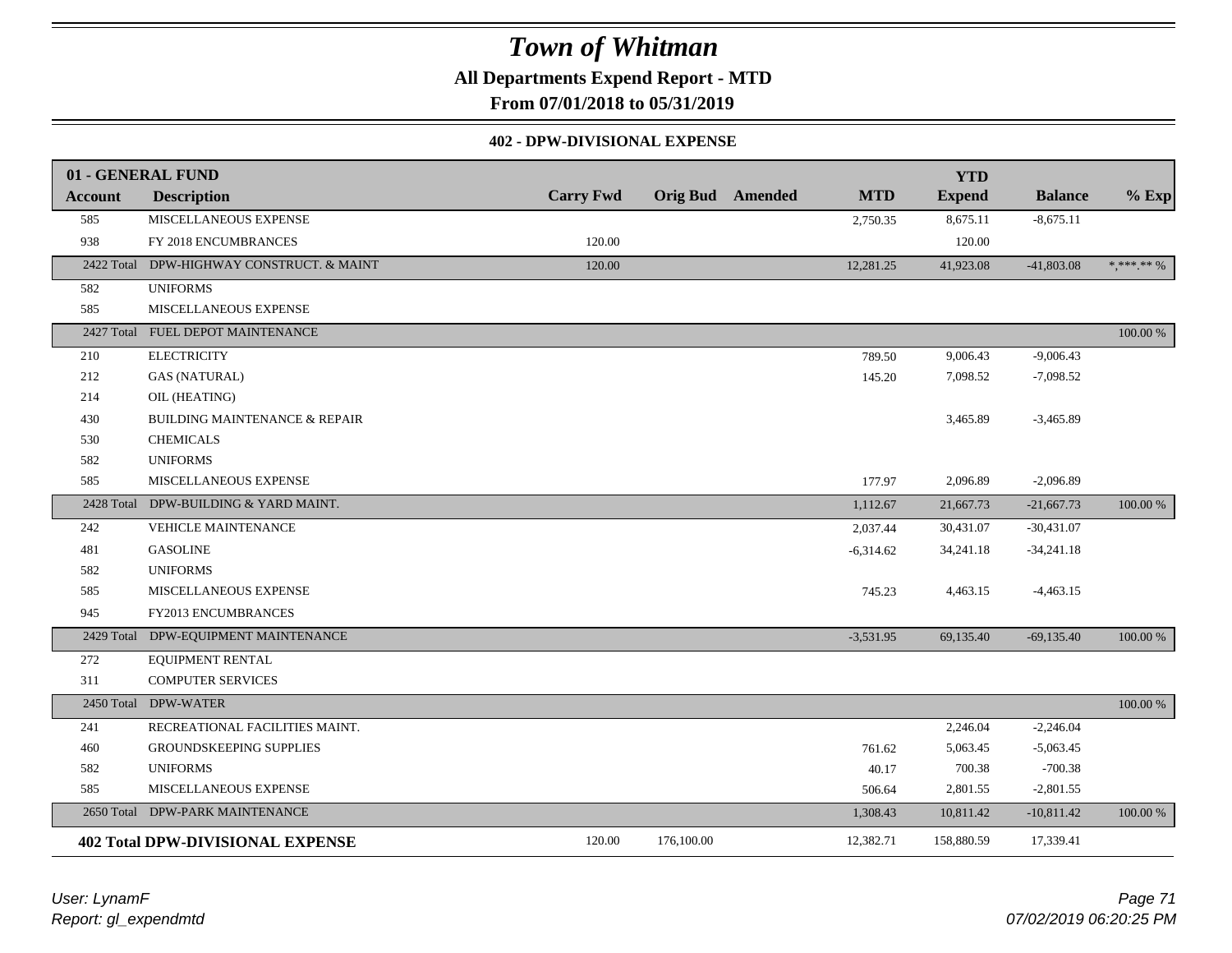**All Departments Expend Report - MTD**

**From 07/01/2018 to 05/31/2019**

### **403 - DPW - SPECIAL ARTICLES**

|                | 01 - GENERAL FUND                                   |                  |           |                         |            | <b>YTD</b>    |                |            |
|----------------|-----------------------------------------------------|------------------|-----------|-------------------------|------------|---------------|----------------|------------|
| <b>Account</b> | <b>Description</b>                                  | <b>Carry Fwd</b> |           | <b>Orig Bud</b> Amended | <b>MTD</b> | <b>Expend</b> | <b>Balance</b> | $%$ Exp    |
| 999            |                                                     |                  | 52,000.00 |                         |            |               | 52,000.00      |            |
|                | 4489 Total A.8 STM 5/19 PHASE II DAM ASSESSMENT     |                  | 52,000.00 |                         |            |               | 52,000.00      | 0.00 %     |
| 999            |                                                     |                  |           |                         |            |               |                |            |
|                | 4498 Total A.32ATM5/17LEA/PUR.2017SDWALK PLOW       |                  |           |                         |            |               |                | 100.00 %   |
| 999            |                                                     |                  | 42,105.55 |                         |            | 42,105.55     |                |            |
|                | 4503 Total ART9ATM5/18 LEASE PMT #2OF4 SIDEWALK PLO |                  | 42,105.55 |                         |            | 42,105.55     |                | 100.00 %   |
| 999            |                                                     |                  |           |                         |            |               |                |            |
|                | 4504 Total A14ATM 5/15 INSTALL TRAFFIC CNTRL.SIGNAL |                  |           |                         |            |               |                | 100.00 %   |
| 999            |                                                     |                  |           |                         |            |               |                |            |
|                | 4505 Total A11 ATM 5/19 PUR FERRIS LAWN MOWER       |                  |           |                         |            |               |                | $100.00\%$ |
| 999            |                                                     |                  |           |                         |            |               |                |            |
|                | 4506 Total ART24ATM5/18PCH100REMOTEDSKTOPUSERLICENS |                  |           |                         |            |               |                | 100.00 %   |
| 999            |                                                     |                  |           |                         |            |               |                |            |
|                | 4507 Total A10ATM5/16Pur&instdump trk.body&lift     |                  |           |                         |            |               |                | 100.00 %   |
| 999            |                                                     |                  |           |                         |            |               |                |            |
|                | 4508 Total A.23ATM5/14PUR.3 SOLAR TRAFIC BEACONS    |                  |           |                         |            |               |                | 100.00 %   |
| 999            |                                                     |                  |           |                         |            |               |                |            |
|                | 4509 Total ART22ATM5/18PCHMLTIFUNCPRTFORTWNNTWK     |                  |           |                         |            |               |                | 100.00 %   |
| 999            |                                                     |                  |           |                         |            |               |                |            |
|                | 4525 Total A.12 ATM 5/19 REPAIR STREETS & SIDEWALKS |                  |           |                         |            |               |                | 100.00 %   |
| 999            |                                                     |                  |           |                         |            |               |                |            |
|                | 4529 Total A31ATM 5/17CH90 REPAIR STS.& S/WALKS     |                  |           |                         |            |               |                | 100.00 %   |
| 999            |                                                     |                  |           |                         |            |               |                |            |
|                | 4531 Total A13 ATM 5/15 CH90 REPAIR STS.& S/WALKS   |                  |           |                         |            |               |                | $100.00\%$ |
| 999            |                                                     |                  |           |                         |            |               |                |            |
|                | 4535 Total A24ATM5/10CH90PUR.PRE-MIX HEATER TRAILER |                  |           |                         |            |               |                | $100.00\%$ |
| 999            |                                                     |                  |           |                         |            |               |                |            |
|                | 4537 Total A15 ATM 5/15 CH 90 REPAIR STS.& S/WALKS  |                  |           |                         |            |               |                | 100.00 %   |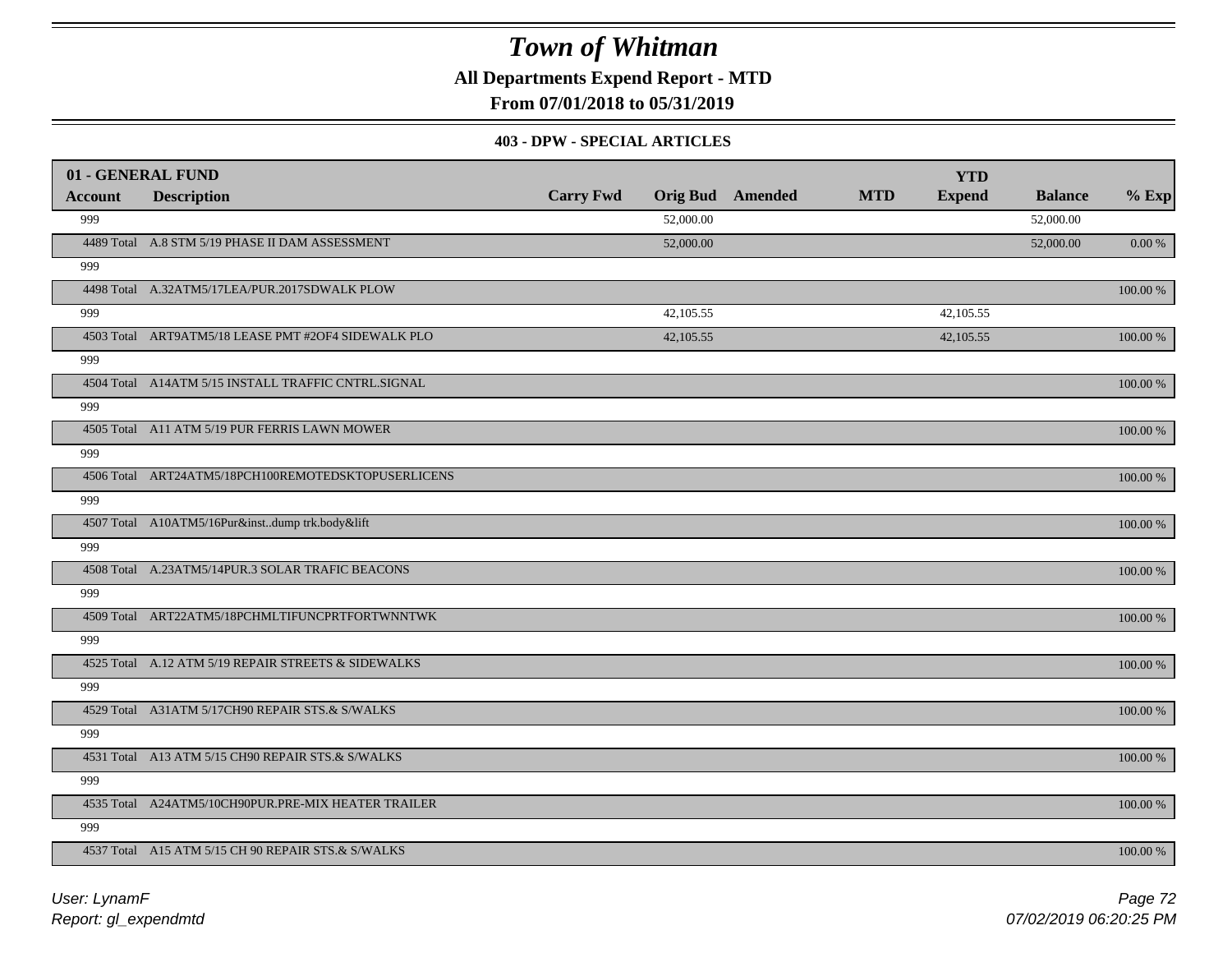**All Departments Expend Report - MTD**

## **From 07/01/2018 to 05/31/2019**

### **403 - DPW - SPECIAL ARTICLES**

|            | 01 - GENERAL FUND                         |                  |                 |         |            | <b>YTD</b>    |                |          |
|------------|-------------------------------------------|------------------|-----------------|---------|------------|---------------|----------------|----------|
| Account    | <b>Description</b>                        | <b>Carry Fwd</b> | <b>Orig Bud</b> | Amended | <b>MTD</b> | <b>Expend</b> | <b>Balance</b> | $%$ Exp  |
| 999        |                                           |                  |                 |         |            |               |                |          |
|            | 4541 Total A.39 ATM 5/04STS -WHIT.WDS     |                  |                 |         |            |               |                | 100.00 % |
| 999        |                                           |                  |                 |         |            |               |                |          |
|            | 4542 Total A.40ATM5/04 PREP.STS.FOR ACCEP |                  |                 |         |            |               |                | 100.00 % |
| 999        |                                           |                  | 61,000.00       |         |            |               | 61,000.00      |          |
|            | 4553 Total A.9 STM 5/19 MS4 PERMIT REQS   |                  | 61,000.00       |         |            |               | 61,000.00      | 0.00 %   |
| 999        |                                           | 15,690.50        |                 |         |            |               | 15,690.50      |          |
| 4561 Total | A.27B ATM 5/16 DPW SITE EVAL.             | 15,690.50        |                 |         |            |               | 15,690.50      | 0.00 %   |
| 999        |                                           |                  |                 |         |            |               |                |          |
|            | 4569 Total A6 STM12/17INSTALL GEN.@ DPW   |                  |                 |         |            |               |                | 100.00 % |
| 999        |                                           |                  |                 |         |            |               |                |          |
| 4576 Total | <b>ESTABLISH PETTY CASH-DPW</b>           |                  |                 |         |            |               |                | 100.00 % |
|            | <b>403 Total DPW - SPECIAL ARTICLES</b>   | 15,690.50        | 155,105.55      |         |            | 42,105.55     | 128,690.50     |          |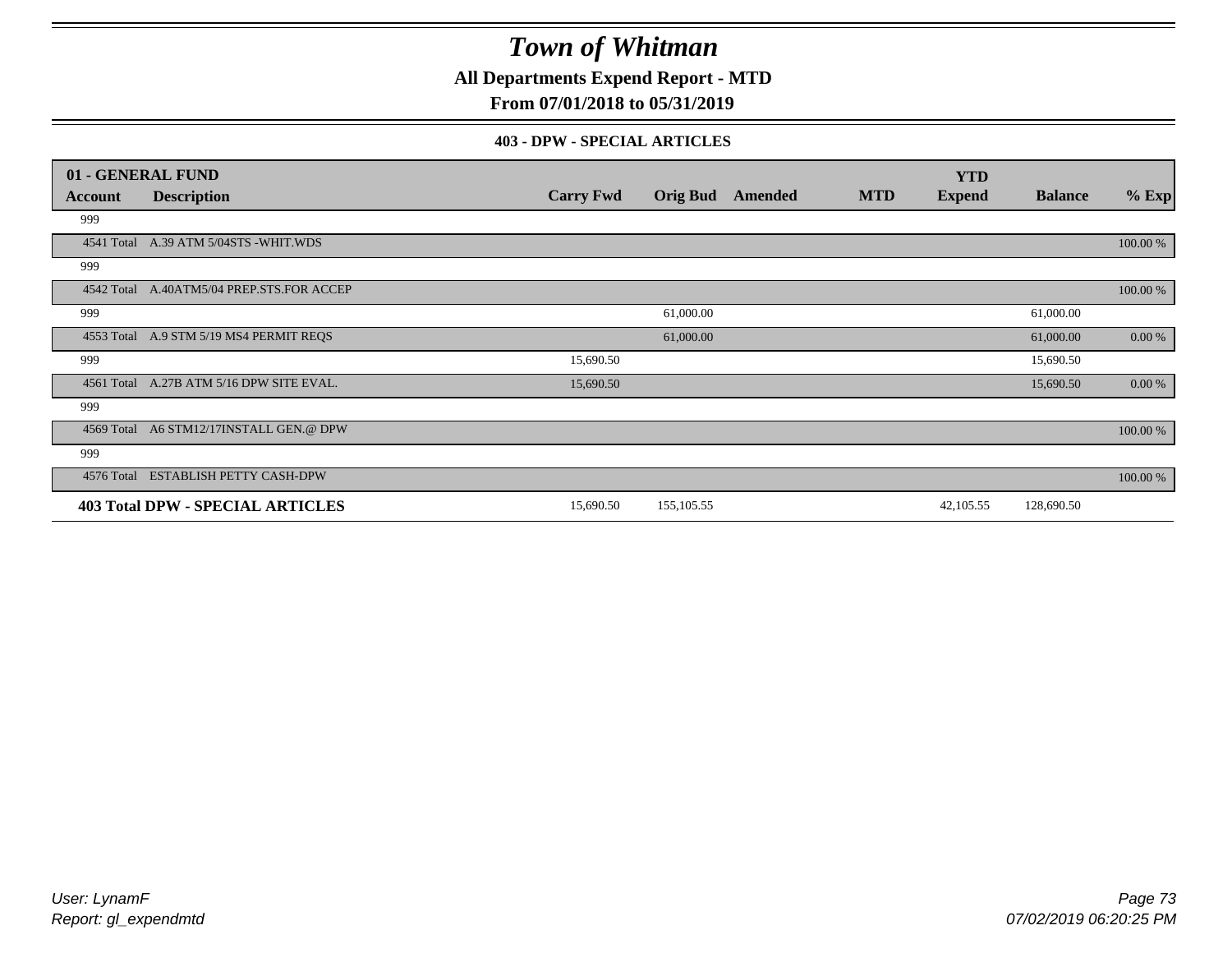**All Departments Expend Report - MTD**

## **From 07/01/2018 to 05/31/2019**

#### **405 - DPW-ADMINSTRATION**

|         | 01 - GENERAL FUND                  |                  |  |                         |            | <b>YTD</b>    |                |          |  |
|---------|------------------------------------|------------------|--|-------------------------|------------|---------------|----------------|----------|--|
| Account | <b>Description</b>                 | <b>Carry Fwd</b> |  | <b>Orig Bud</b> Amended | <b>MTD</b> | <b>Expend</b> | <b>Balance</b> | $%$ Exp  |  |
| 111     | SALARIES-ADMINSTRATIVE             |                  |  |                         |            |               |                |          |  |
|         | 1000 Total SALARIES                |                  |  |                         |            |               |                | 100.00 % |  |
| 244     | OFFICE EQUIPMENT MAINTENANCE       |                  |  |                         |            |               |                |          |  |
| 340     | <b>TELEPHONE</b>                   |                  |  |                         |            |               |                |          |  |
| 871     | OPERATING EQUIPMENT                |                  |  |                         |            |               |                |          |  |
| 877     | DEP ADMINISTRATIVE ASSESSMENT      |                  |  |                         |            |               |                |          |  |
| 420     | <b>OFFICE SUPPLIES</b>             |                  |  |                         |            |               |                |          |  |
| 422     | <b>COPY EXPENSE</b>                |                  |  |                         |            |               |                |          |  |
| 585     | MISCELLANEOUS EXPENSE              |                  |  |                         |            |               |                |          |  |
| 730     | <b>ASSOCIATION DUES</b>            |                  |  |                         |            |               |                |          |  |
| 870     | OFFICE EQUIPMENT                   |                  |  |                         |            |               |                |          |  |
|         | 2000 Total EXPENSE                 |                  |  |                         |            |               |                | 100.00 % |  |
|         | <b>405 Total DPW-ADMINSTRATION</b> |                  |  |                         |            |               |                |          |  |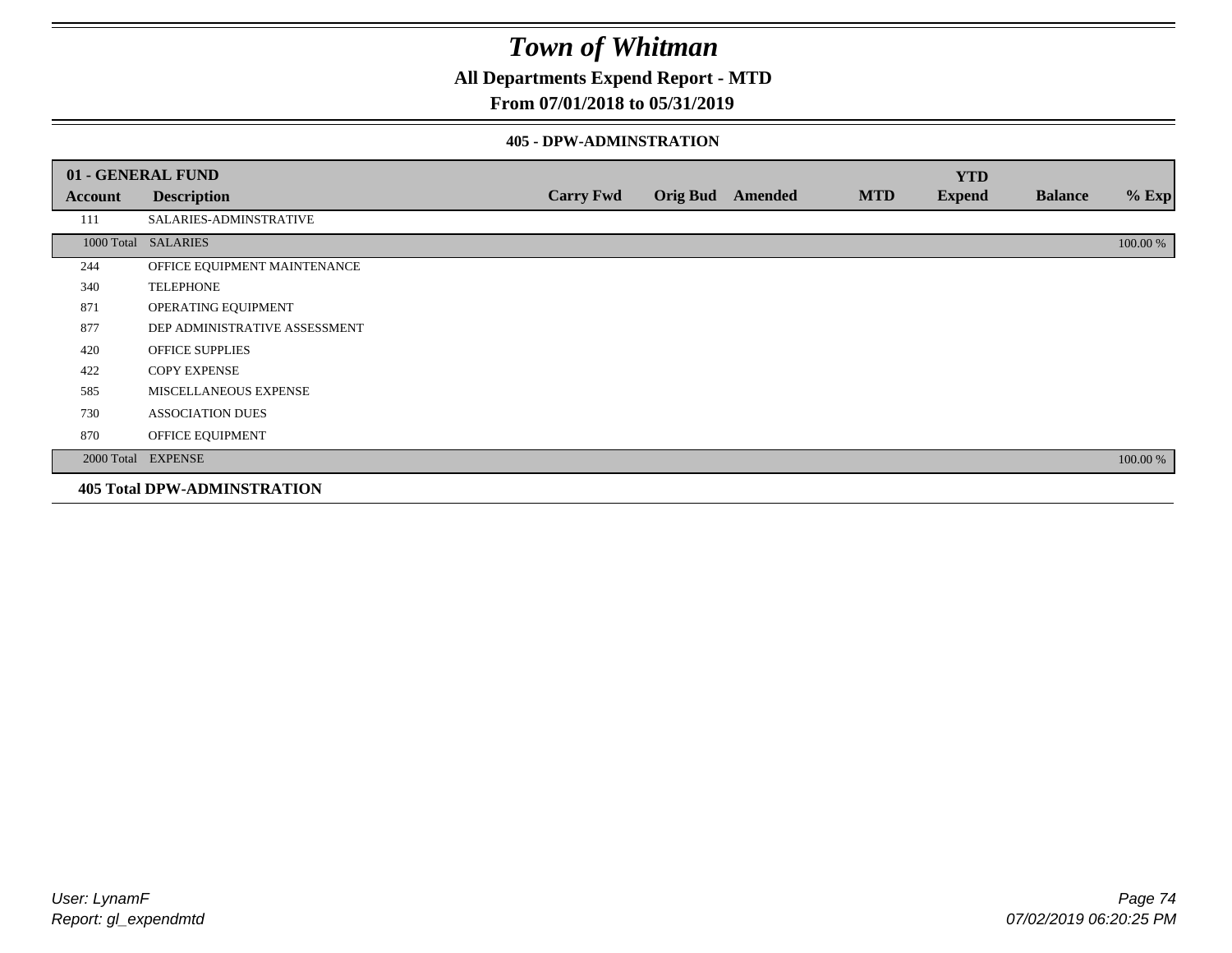**All Departments Expend Report - MTD**

**From 07/01/2018 to 05/31/2019**

### **414 - DPW-POLICE COVERAGE**

|         | 01 - GENERAL FUND             |                  |                 |         |            | <b>YTD</b>    |                |          |
|---------|-------------------------------|------------------|-----------------|---------|------------|---------------|----------------|----------|
| Account | <b>Description</b>            | <b>Carry Fwd</b> | <b>Orig Bud</b> | Amended | <b>MTD</b> | <b>Expend</b> | <b>Balance</b> | $%$ Exp  |
| 134     | <b>SALARIES-DPW COVERAGE</b>  |                  | 19,000.00       |         | 1.779.92   | 19,000.00     |                |          |
|         | 1000 Total SALARIES           |                  | 19,000.00       |         | 1,779.92   | 19,000.00     |                | 100.00 % |
| 941     | FY 2017 ENCUMBRANCES          |                  |                 |         |            |               |                |          |
|         | 2001 Total EXPENSE            |                  |                 |         |            |               |                | 100.00 % |
|         | 414 Total DPW-POLICE COVERAGE |                  | 19,000.00       |         | 1,779.92   | 19,000.00     |                |          |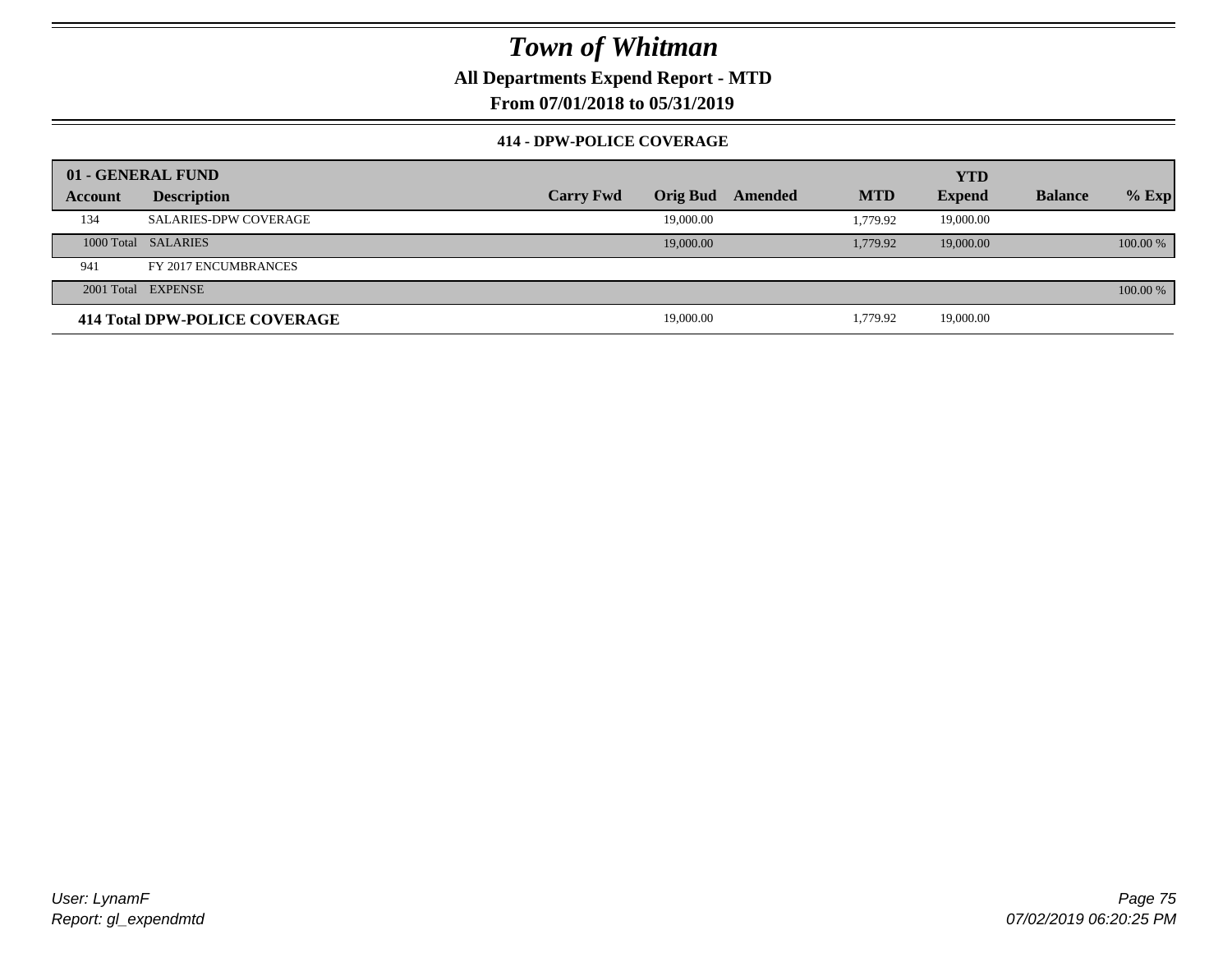## **All Departments Expend Report - MTD**

**From 07/01/2018 to 05/31/2019**

### **423 - SNOW & ICE CONTROL**

|         | 01 - GENERAL FUND            |                  |                 |         |            | <b>YTD</b>    |                |          |
|---------|------------------------------|------------------|-----------------|---------|------------|---------------|----------------|----------|
| Account | <b>Description</b>           | <b>Carry Fwd</b> | <b>Orig Bud</b> | Amended | <b>MTD</b> | <b>Expend</b> | <b>Balance</b> | $%$ Exp  |
| 114     | DIVISIONAL LABOR-O.T.        |                  |                 |         |            | 46,915.11     | $-46,915.11$   |          |
|         | 1000 Total SALARIES          |                  |                 |         |            | 46.915.11     | $-46.915.11$   | 100.00 % |
| 272     | <b>EQUIPMENT RENTAL</b>      |                  |                 |         |            | 42,660.71     | $-42,660.71$   |          |
| 530     | <b>CHEMICALS</b>             |                  |                 |         |            | 70,505.33     | $-70,505.33$   |          |
| 585     | MISCELLANEOUS EXPENSE        |                  | 120,000.00      |         |            | 20,834.93     | 99,165.07      |          |
|         | 2000 Total EXPENSE           |                  | 120,000.00      |         |            | 134,000.97    | $-14,000.97$   | 111.66 % |
|         | 423 Total SNOW & ICE CONTROL |                  | 120,000.00      |         |            | 180,916.08    | $-60,916.08$   |          |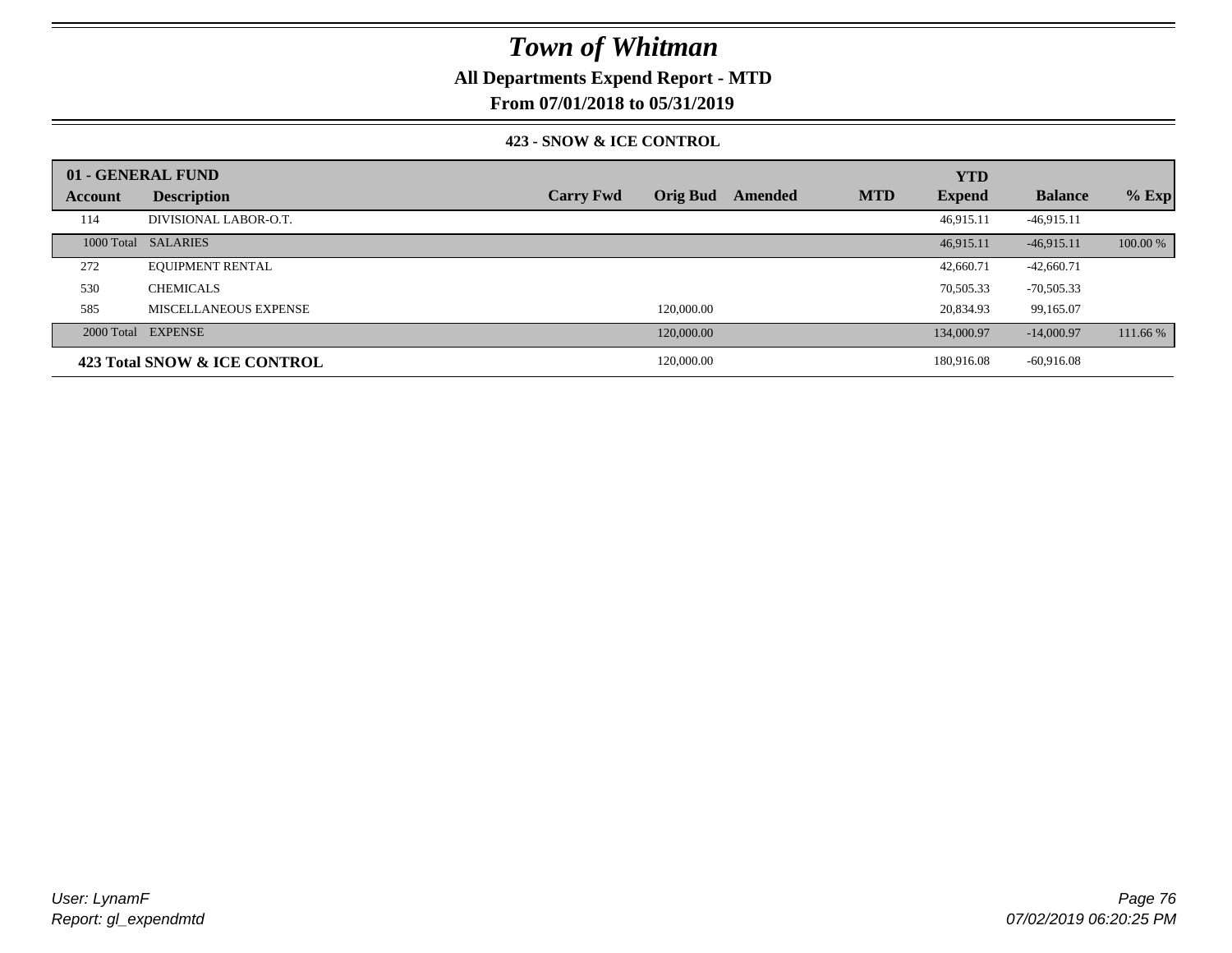## **All Departments Expend Report - MTD**

## **From 07/01/2018 to 05/31/2019**

### **424 - STREET LIGHTS**

|         | 01 - GENERAL FUND          |                  |                 |         |            | <b>YTD</b>    |                |          |
|---------|----------------------------|------------------|-----------------|---------|------------|---------------|----------------|----------|
| Account | <b>Description</b>         | <b>Carry Fwd</b> | <b>Orig Bud</b> | Amended | <b>MTD</b> | <b>Expend</b> | <b>Balance</b> | $%$ Exp  |
| 210     | <b>ELECTRICITY</b>         |                  | 143,000.00      | 974.63  | 13.692.12  | 143,974.63    |                |          |
|         | 2000 Total EXPENSE         |                  | 143,000.00      | 974.63  | 13,692.12  | 143,974.63    |                | 100.00 % |
| 940     | <b>FY2016 ENCUMBRANCES</b> |                  |                 |         |            |               |                |          |
| 945     | <b>FY2013 ENCUMBRANCES</b> |                  |                 |         |            |               |                |          |
| 953     | <b>FY2009 ENCUMBRANCES</b> |                  |                 |         |            |               |                |          |
|         | 2001 Total EXPENSE         |                  |                 |         |            |               |                | 100.00 % |
|         | 424 Total STREET LIGHTS    |                  | 143,000.00      | 974.63  | 13.692.12  | 143,974.63    |                |          |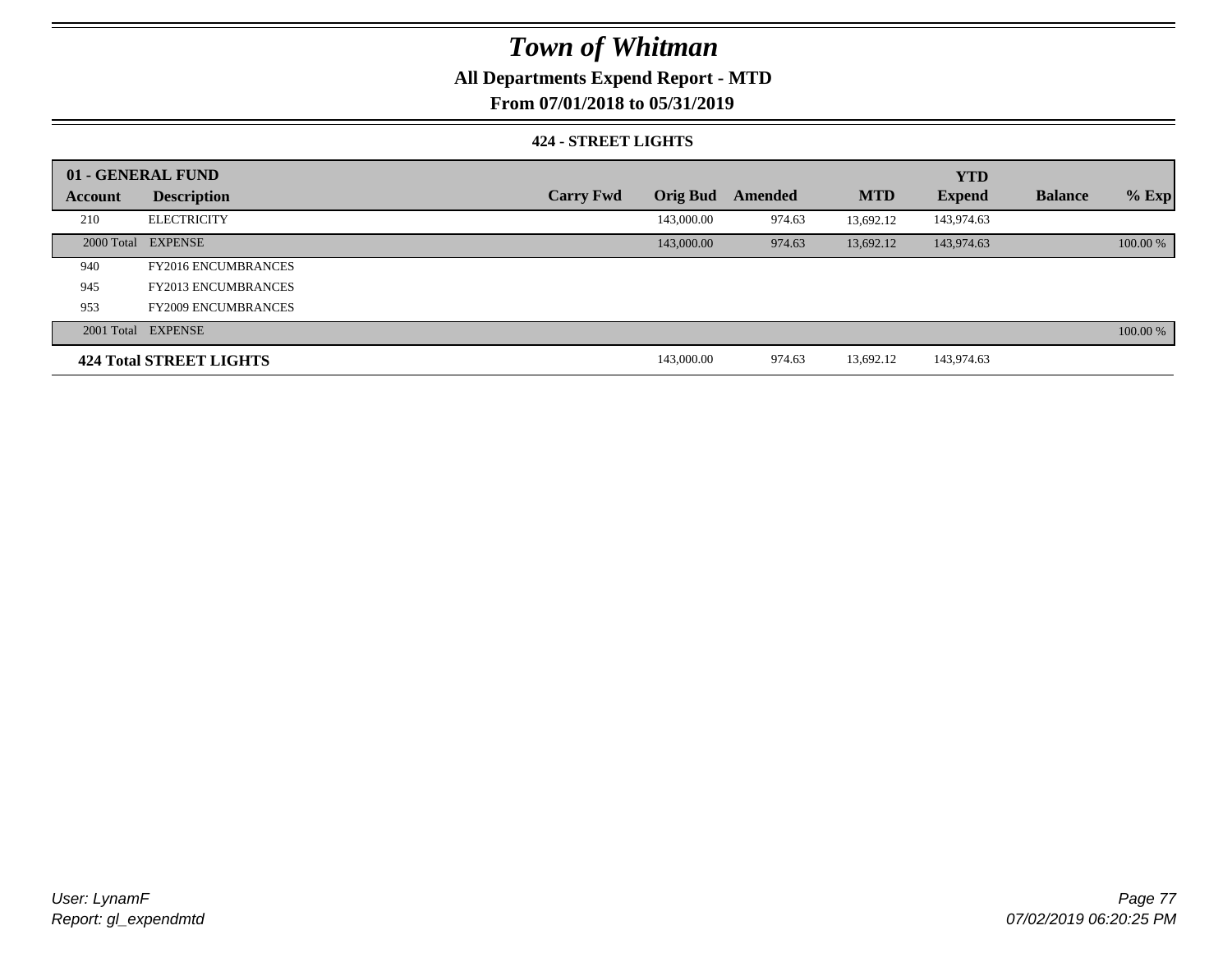**All Departments Expend Report - MTD**

**From 07/01/2018 to 05/31/2019**

### **433 - DPW-WASTE COLLECTION & DISP.**

|            | 01 - GENERAL FUND                         |                  |                 |         |            | <b>YTD</b>    |                |          |
|------------|-------------------------------------------|------------------|-----------------|---------|------------|---------------|----------------|----------|
| Account    | <b>Description</b>                        | <b>Carry Fwd</b> | <b>Orig Bud</b> | Amended | <b>MTD</b> | <b>Expend</b> | <b>Balance</b> | $%$ Exp  |
| 112        | <b>SALARIES</b>                           |                  |                 |         |            |               |                |          |
| 380        | <b>DISPOSAL COSTS</b>                     |                  | 1,199,800.00    |         | 99,180.46  | 939,843.02    | 259,956.98     |          |
| 585        | MISCELLANEOUS EXPENSE                     |                  |                 |         |            | 17,077.95     | $-17,077.95$   |          |
| 2000 Total | <b>EXPENSE</b>                            |                  | 1,199,800.00    |         | 99,180.46  | 956,920.97    | 242,879.03     | 79.75 %  |
| 939        | <b>FY2015 ENCUMBRANCES</b>                |                  |                 |         |            |               |                |          |
| 943        | <b>FY2012 ENCUMBRANCES</b>                |                  |                 |         |            |               |                |          |
| 945        | <b>FY2013 ENCUMBRANCES</b>                |                  |                 |         |            |               |                |          |
| 938        | FY 2018 ENCUMBRANCES                      | 62,146.95        |                 |         |            | 62,146.95     |                |          |
|            | 2001 Total EXPENSE                        | 62,146.95        |                 |         |            | 62,146.95     |                | 100.00 % |
| 999        |                                           |                  |                 |         |            |               |                |          |
|            | 4496 Total A.9STM6/5/97PUR.RECYCLING BINS |                  |                 |         |            |               |                | 100.00 % |
|            | 433 Total DPW-WASTE COLLECTION & DISP.    | 62,146.95        | 1,199,800.00    |         | 99,180.46  | 1,019,067.92  | 242,879.03     |          |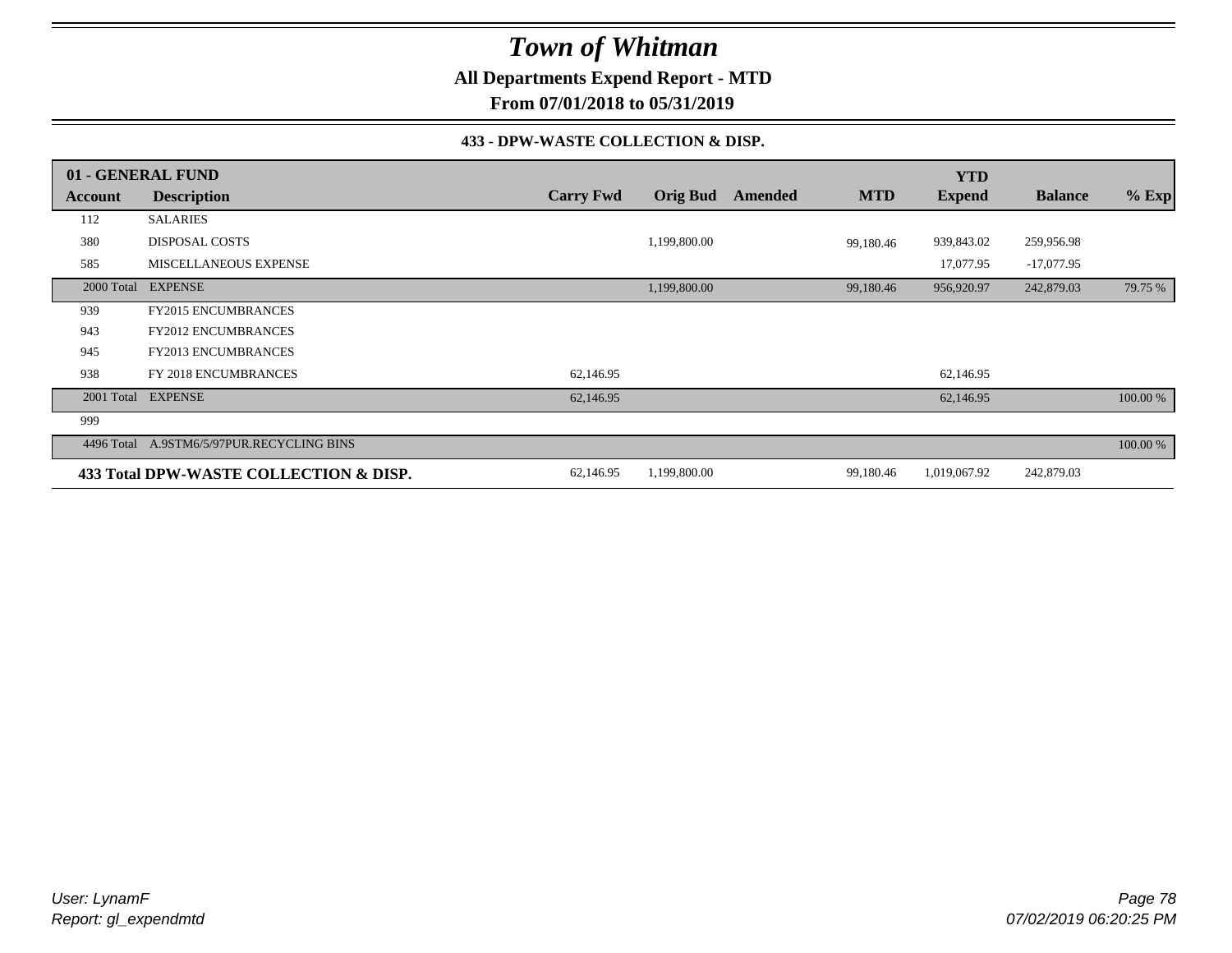## **All Departments Expend Report - MTD**

## **From 07/01/2018 to 05/31/2019**

### **452 - WATER PURCHASE**

|                | 01 - GENERAL FUND               |                  |                  |            | <b>YTD</b>    |                |          |
|----------------|---------------------------------|------------------|------------------|------------|---------------|----------------|----------|
| <b>Account</b> | <b>Description</b>              | <b>Carry Fwd</b> | Orig Bud Amended | <b>MTD</b> | <b>Expend</b> | <b>Balance</b> | $%$ Exp  |
| 230            | <b>WATER PURCHASE</b>           |                  |                  |            |               |                |          |
| 585            | MISCELLANEOUS EXPENSE           |                  |                  |            |               |                |          |
|                | 2000 Total EXPENSE              |                  |                  |            |               |                | 100.00 % |
| 940            | <b>FY2016 ENCUMBRANCES</b>      |                  |                  |            |               |                |          |
| 949            | <b>FY2014 ENCUMBRANCES</b>      |                  |                  |            |               |                |          |
|                | 2001 Total EXPENSE              |                  |                  |            |               |                | 100.00 % |
|                | <b>452 Total WATER PURCHASE</b> |                  |                  |            |               |                |          |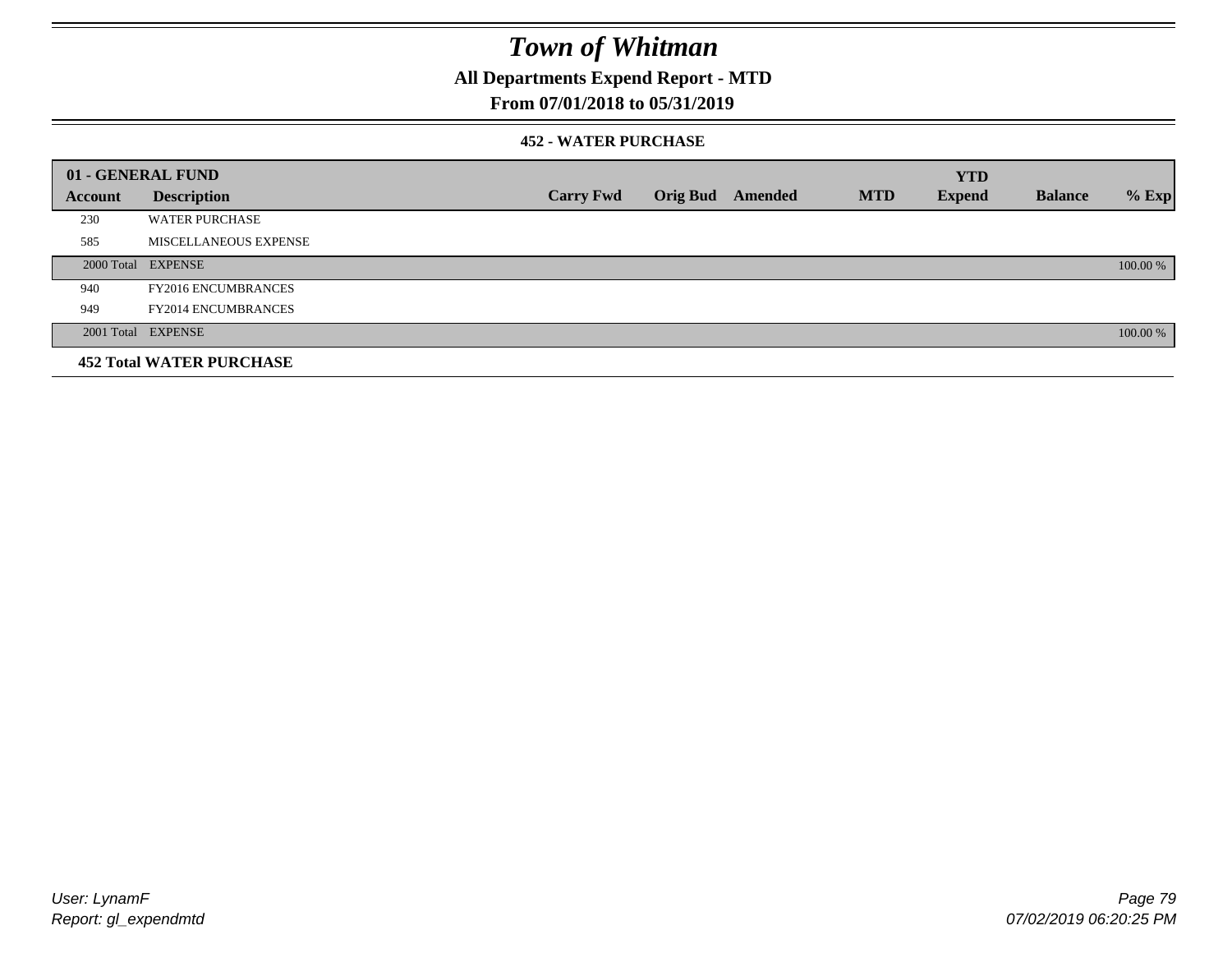**All Departments Expend Report - MTD**

**From 07/01/2018 to 05/31/2019**

### **492 - CARE OF SOLDIERS GRAVES**

|                | 01 - GENERAL FUND                    |                  |          |         |            | YTD           |                |          |
|----------------|--------------------------------------|------------------|----------|---------|------------|---------------|----------------|----------|
| <b>Account</b> | <b>Description</b>                   | <b>Carry Fwd</b> | Orig Bud | Amended | <b>MTD</b> | <b>Expend</b> | <b>Balance</b> | $%$ Exp  |
| 240            | <b>BUILDING &amp; GROUNDS MAINT.</b> |                  | 1,500.00 |         |            | 1,500.00      |                |          |
|                | 2000 Total EXPENSE                   |                  | 1,500.00 |         |            | 1,500.00      |                | 100.00 % |
|                | 492 Total CARE OF SOLDIERS GRAVES    |                  | 1,500.00 |         |            | 1,500.00      |                |          |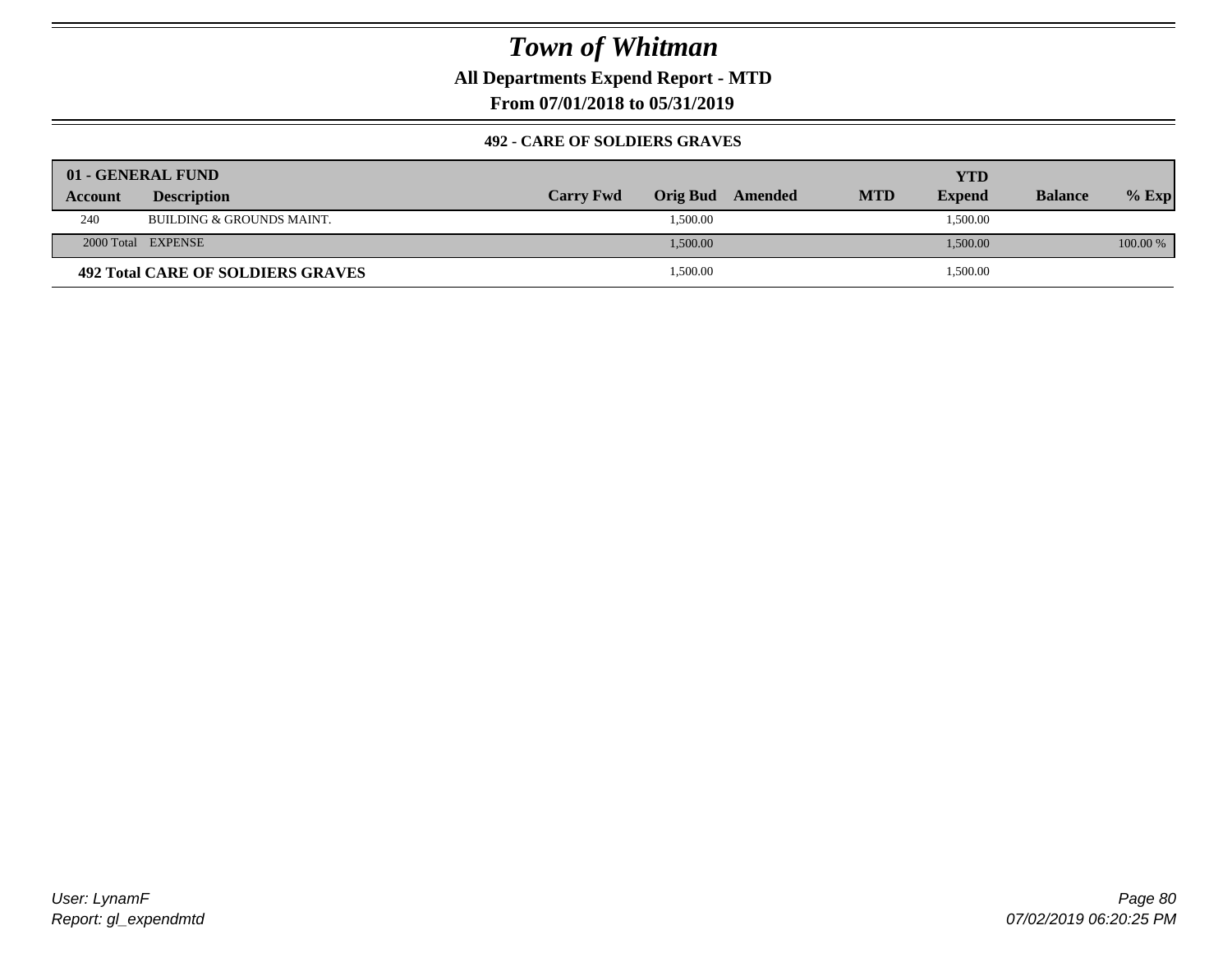## **All Departments Expend Report - MTD**

**From 07/01/2018 to 05/31/2019**

### **510 - BOARD OF HEALTH**

|         | 01 - GENERAL FUND            |                  |                         |            | <b>YTD</b>    |                |          |
|---------|------------------------------|------------------|-------------------------|------------|---------------|----------------|----------|
| Account | <b>Description</b>           | <b>Carry Fwd</b> | <b>Orig Bud</b> Amended | <b>MTD</b> | <b>Expend</b> | <b>Balance</b> | $%$ Exp  |
| 110     | SALARIES-BOARD MEMBERS       |                  |                         |            |               |                |          |
|         | 1001 Total SALARIES          |                  |                         |            |               |                | 100.00 % |
| 120     | <b>SALARIES-PART TIME</b>    | 66,127.00        |                         | 5,086.68   | 59,768.49     | 6,358.51       |          |
|         | 1002 Total SALARIES          | 66,127.00        |                         | 5,086.68   | 59,768.49     | 6,358.51       | 90.38%   |
| 121     | <b>CLERICAL I</b>            | 25,366.00        |                         | 1,981.69   | 22,951.02     | 2,414.98       |          |
|         | 1003 Total SALARIES          | 25,366.00        |                         | 1,981.69   | 22,951.02     | 2,414.98       | 90.47 %  |
| 123     | RECORDING SECRETARY          | 3,571.00         |                         | 97.50      | 1,885.00      | 1,686.00       |          |
|         | 1004 Total SALARIES          | 3,571.00         |                         | 97.50      | 1,885.00      | 1,686.00       | 52.78 %  |
| 133     | <b>ASSISTANT</b>             |                  | 1,800.00                | 26.52      | 344.76        | 1,455.24       |          |
|         | 1005 Total SALARIES          |                  | 1,800.00                | 26.52      | 344.76        | 1,455.24       | 19.15 %  |
| 126     | <b>CLERICAL II</b>           | 1,400.00         |                         |            | 341.46        | 1,058.54       |          |
|         | 1006 Total SALARIES          | 1,400.00         |                         |            | 341.46        | 1,058.54       | 24.39 %  |
| 482     | RESERVE FUND TRANS.-SALARIES |                  |                         |            |               |                |          |
| 483     | RESERVE FUND TRANS.-VACATION |                  |                         |            |               |                |          |
|         | 1019 Total SALARIES          |                  |                         |            |               |                | 100.00 % |
| 150     | ANIMAL INSPECTOR             | 990.00           | 600.00                  | 30.00      | 990.00        | 600.00         |          |
| 151     | <b>BURIAL DEAD ANIMALS</b>   |                  |                         |            |               |                |          |
| 315     | <b>BURIAL AGENT</b>          | 275.00           |                         |            | 137.50        | 137.50         |          |
| 316     | <b>LABORATORY FEES</b>       |                  |                         |            |               |                |          |
| 340     | <b>TELEPHONE</b>             |                  |                         |            |               |                |          |
| 343     | CELL PHONES                  |                  |                         |            |               |                |          |
| 420     | OFFICE SUPPLIES              |                  |                         | 140.90     | 1,073.93      | $-1,073.93$    |          |
| 501     | PREMIUM ON SALE OF BONDS     |                  |                         |            |               |                |          |
| 585     | MISCELLANEOUS EXPENSE        | 2,500.00         |                         |            | 263.61        | 2,236.39       |          |
| 730     | <b>ASSOCIATION DUES</b>      |                  |                         |            | 270.00        | $-270.00$      |          |
| 731     | <b>MEETINGS</b>              |                  |                         |            |               |                |          |
| 737     | RABID ANIMAL EXPENSE         | 200.00           |                         |            |               | 200.00         |          |
| 738     | HOUSEHOLD HAZARDOUS WASTE    | 3,500.00         |                         |            | 575.70        | 2,924.30       |          |
|         | 2000 Total EXPENSE           | 7,465.00         | 600.00                  | 170.90     | 3,310.74      | 4,754.26       | 41.05 %  |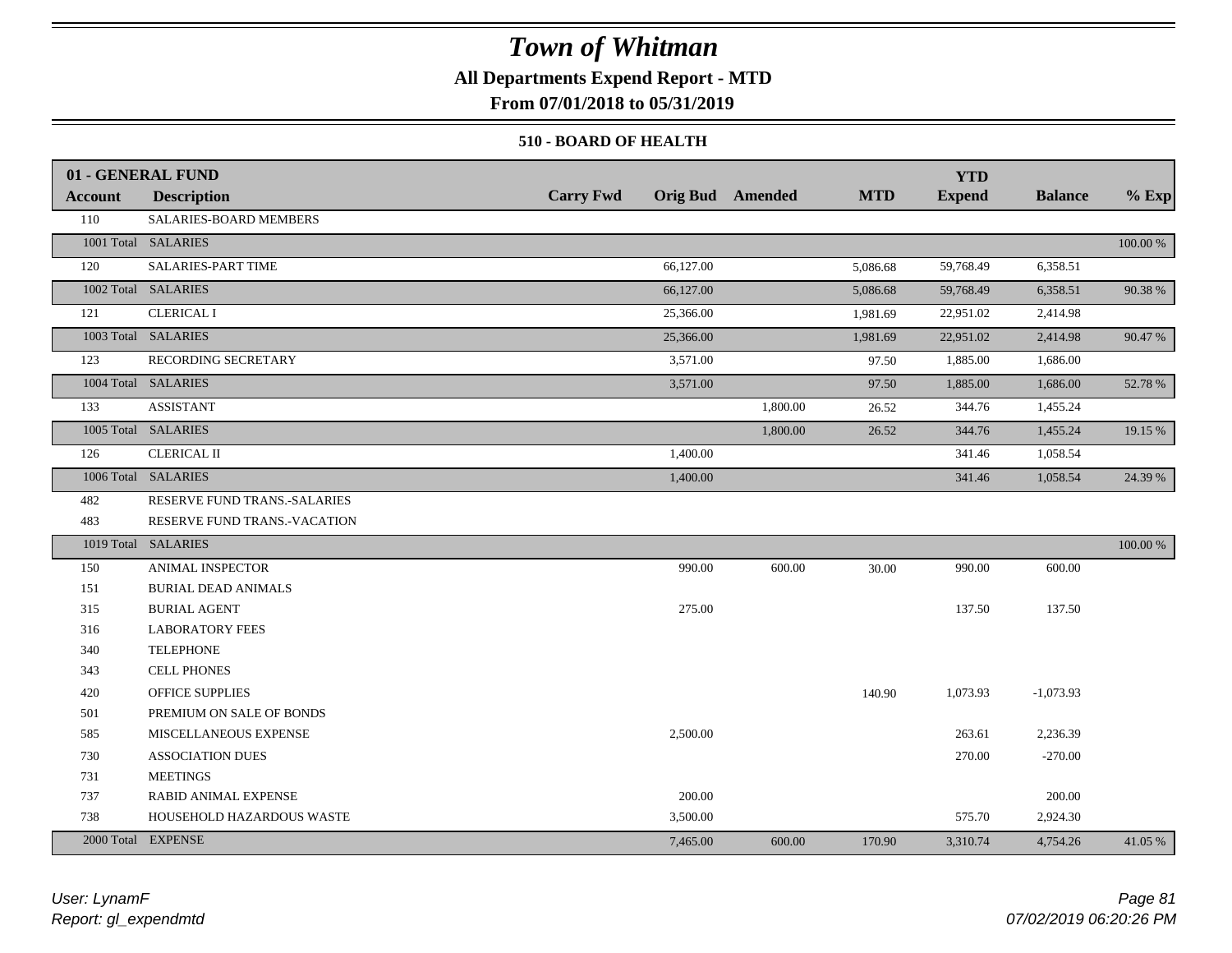## **All Departments Expend Report - MTD**

**From 07/01/2018 to 05/31/2019**

### **510 - BOARD OF HEALTH**

|            | 01 - GENERAL FUND                           |                  |                 |          |            | <b>YTD</b>    |                |             |
|------------|---------------------------------------------|------------------|-----------------|----------|------------|---------------|----------------|-------------|
| Account    | <b>Description</b>                          | <b>Carry Fwd</b> | <b>Orig Bud</b> | Amended  | <b>MTD</b> | <b>Expend</b> | <b>Balance</b> | $%$ Exp     |
| 710        | <b>IN STATE TRAVEL</b>                      |                  | 1,443.00        |          | 29.46      | 324.00        | 1,119.00       |             |
| 938        | FY 2018 ENCUMBRANCES                        | 131.50           |                 |          |            | 131.50        |                |             |
| 2001 Total | <b>EXPENSE</b>                              | 131.50           | 1,443.00        |          | 29.46      | 455.50        | 1,119.00       | 28.92 %     |
| 940        | FY2016 ENCUMBRANCES                         |                  |                 |          |            |               |                |             |
|            | 2002 Total EXPENSE                          |                  |                 |          |            |               |                | $100.00~\%$ |
| 999        |                                             |                  | 3,000.00        |          |            |               | 3,000.00       |             |
| 4448 Total | ART12 ATM5/18 SHARPS COLLECTION KIOSK       |                  | 3,000.00        |          |            |               | 3,000.00       | $0.00 \%$   |
| 999        |                                             | 904.30           |                 |          |            | 904.30        |                |             |
|            | 4451 Total A.6 ATM 5/16 HAZ.WASTE.DAY       | 904.30           |                 |          |            | 904.30        |                | 100.00 %    |
| 999        |                                             |                  |                 |          |            |               |                |             |
|            | 4456 Total S2ATM5/18SECURITYIMPCONLEYSCHOOL |                  |                 |          |            |               |                | 100.00 %    |
| 999        |                                             | 1,500.00         |                 |          |            |               | 1,500.00       |             |
|            | 4543 Total A.14 ATM5/17 B.O.H.SITE TRAINING | 1,500.00         |                 |          |            |               | 1,500.00       | 0.00 %      |
|            | 510 Total BOARD OF HEALTH                   | 2,535.80         | 108,372.00      | 2,400.00 | 7,392.75   | 89,961.27     | 23,346.53      |             |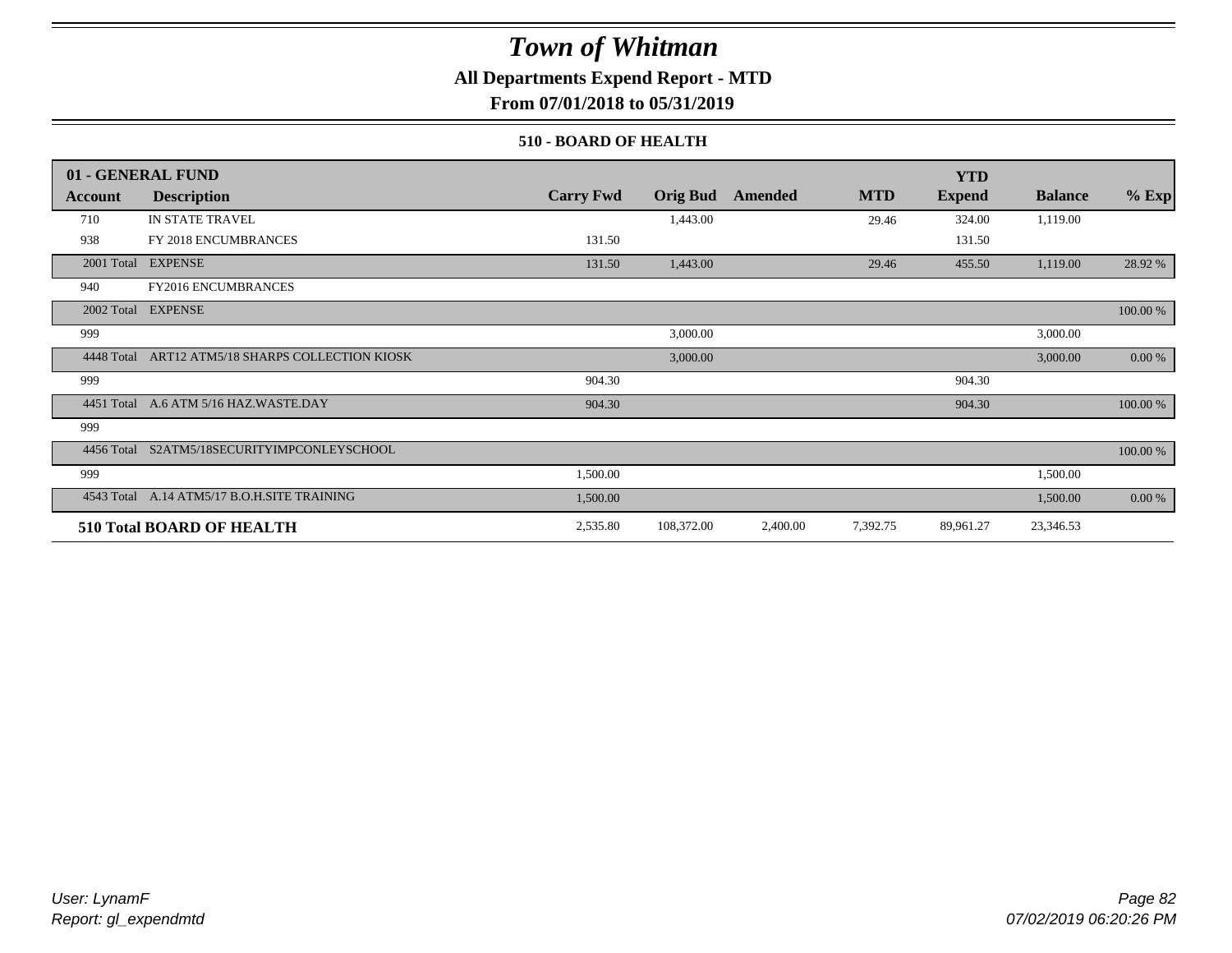**All Departments Expend Report - MTD**

**From 07/01/2018 to 05/31/2019**

### **519 - BOH-SEWER HOOK-UP INSPECTORS**

|         | 01 - GENERAL FUND                      |                  |                         |            | YTD           |                |          |
|---------|----------------------------------------|------------------|-------------------------|------------|---------------|----------------|----------|
| Account | <b>Description</b>                     | <b>Carry Fwd</b> | <b>Orig Bud</b> Amended | <b>MTD</b> | <b>Expend</b> | <b>Balance</b> | $%$ Exp  |
| 120     | SALARIES-PART TIME                     |                  |                         |            |               |                |          |
|         | 1000 Total SALARIES                    |                  |                         |            |               |                | 100.00 % |
|         | 519 Total BOH-SEWER HOOK-UP INSPECTORS |                  |                         |            |               |                |          |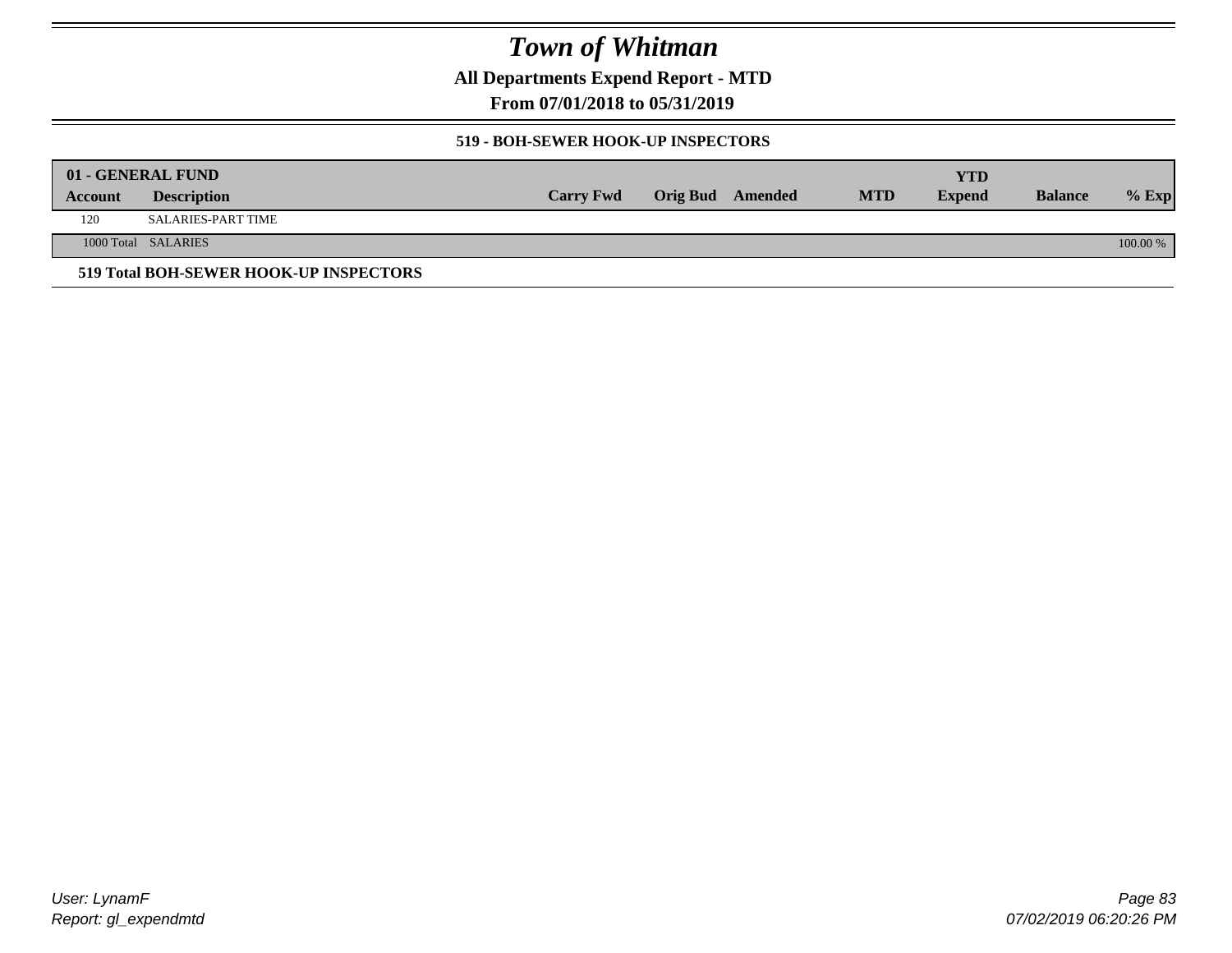## **All Departments Expend Report - MTD**

## **From 07/01/2018 to 05/31/2019**

### **522 - VISITING NURSE**

|         | 01 - GENERAL FUND                   |                  |                 |         |            | <b>YTD</b>    |                |          |
|---------|-------------------------------------|------------------|-----------------|---------|------------|---------------|----------------|----------|
| Account | <b>Description</b>                  | <b>Carry Fwd</b> | <b>Orig Bud</b> | Amended | <b>MTD</b> | <b>Expend</b> | <b>Balance</b> | $%$ Exp  |
| 300     | <b>MEDICAL &amp; DENTAL EXPENSE</b> |                  | 15,000.00       |         | 1.642.84   | 8,214.20      | 6,785.80       |          |
|         | 2000 Total EXPENSE                  |                  | 15,000.00       |         | 1.642.84   | 8.214.20      | 6,785.80       | 54.76 %  |
| 946     | <b>FY2010 ENCUMBRANCES</b>          |                  |                 |         |            |               |                |          |
|         | 2001 Total EXPENSE                  |                  |                 |         |            |               |                | 100.00 % |
|         | 522 Total VISITING NURSE            |                  | 15,000.00       |         | 1,642.84   | 8,214.20      | 6,785.80       |          |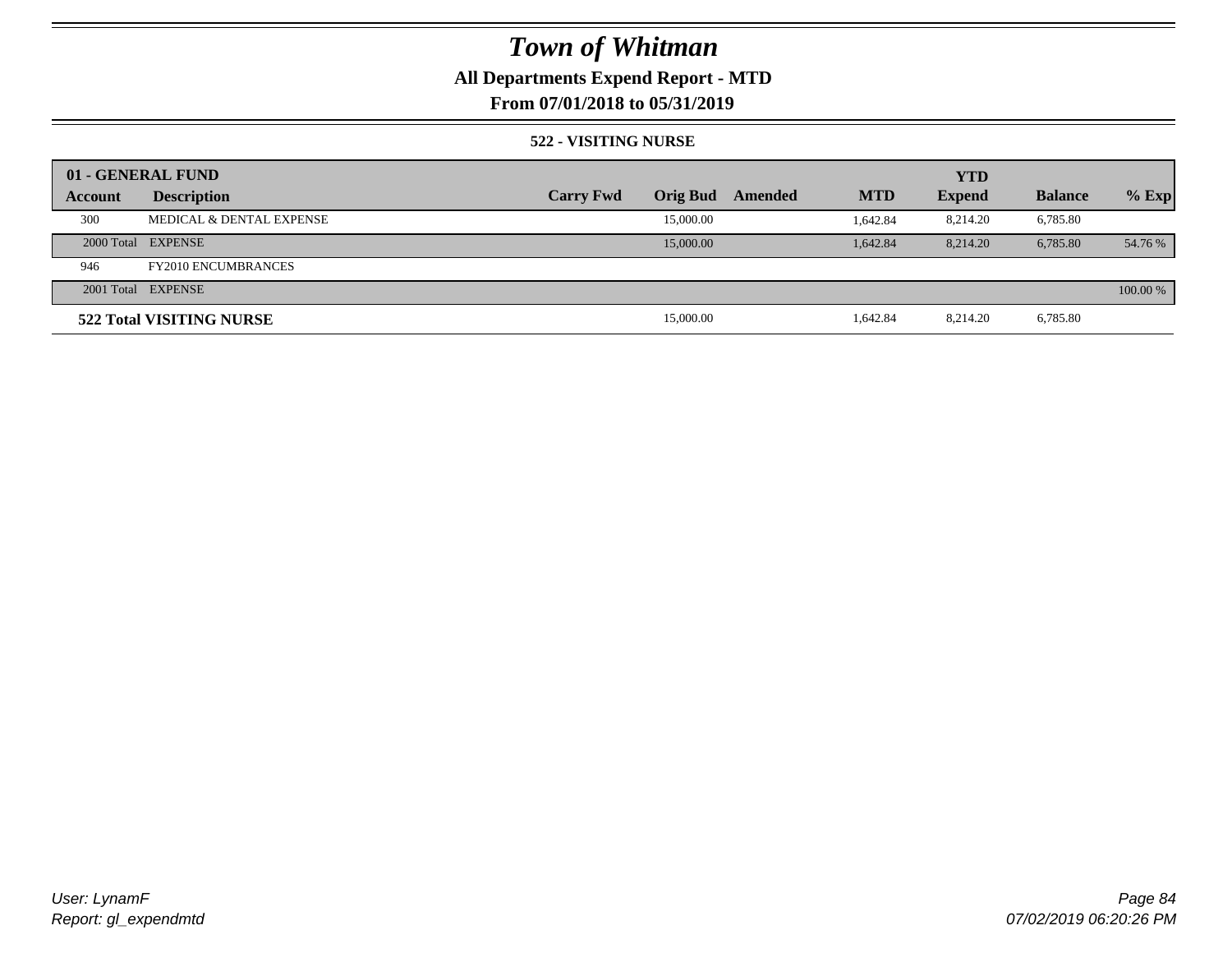## **All Departments Expend Report - MTD**

## **From 07/01/2018 to 05/31/2019**

### **524 - DENTAL**

|         | 01 - GENERAL FUND       |                  |                  |            | <b>YTD</b>    |                |          |
|---------|-------------------------|------------------|------------------|------------|---------------|----------------|----------|
| Account | <b>Description</b>      | <b>Carry Fwd</b> | Orig Bud Amended | <b>MTD</b> | <b>Expend</b> | <b>Balance</b> | $%$ Exp  |
| 730     | <b>ASSOCIATION DUES</b> |                  |                  |            |               |                |          |
|         | 2000 Total EXPENSE      |                  |                  |            |               |                | 100.00 % |
|         | <b>524 Total DENTAL</b> |                  |                  |            |               |                |          |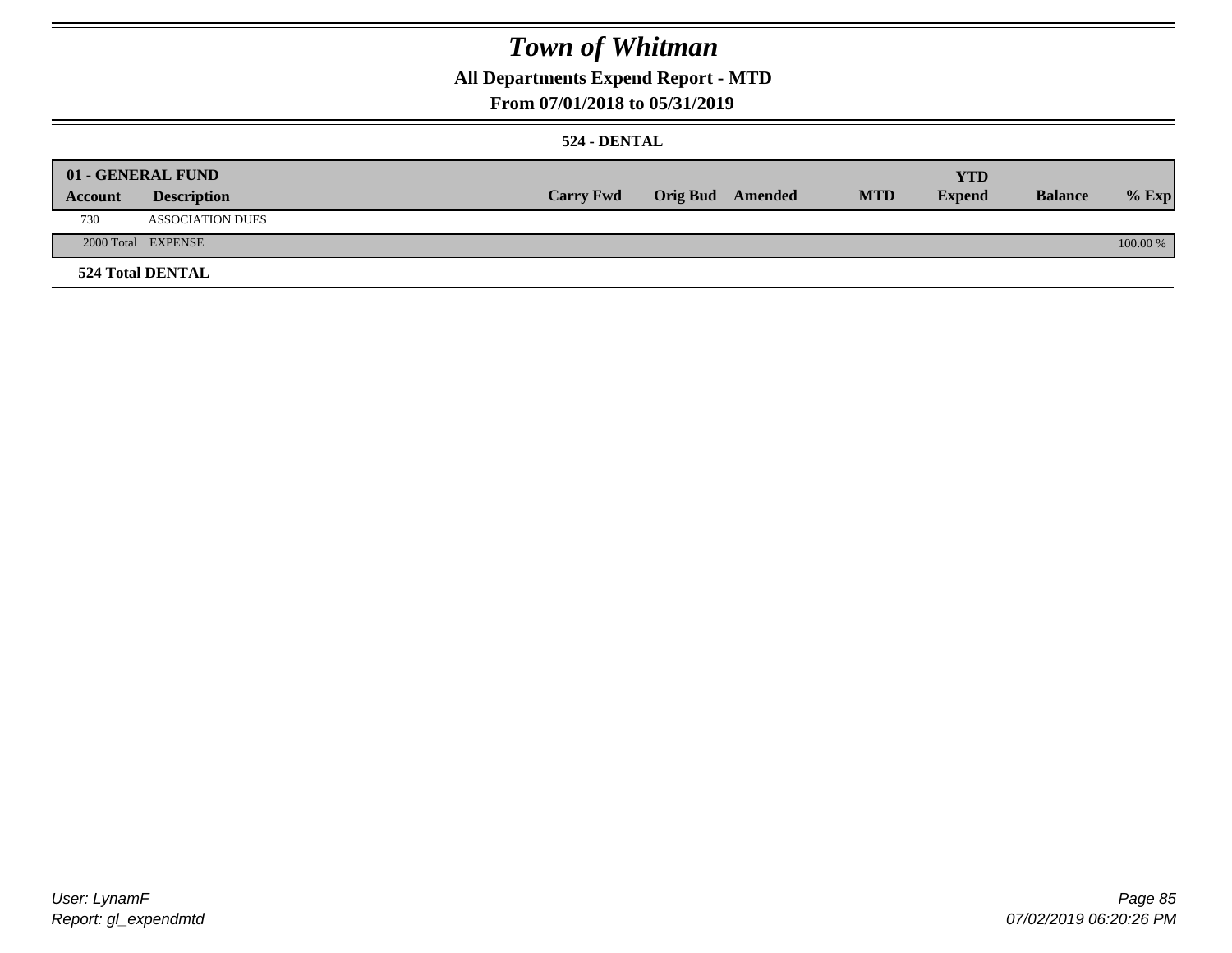## **All Departments Expend Report - MTD**

**From 07/01/2018 to 05/31/2019**

### **541 - COUNCIL ON AGING**

|         | 01 - GENERAL FUND                        |                  |                                       | <b>YTD</b>    |                |          |
|---------|------------------------------------------|------------------|---------------------------------------|---------------|----------------|----------|
| Account | <b>Description</b>                       | <b>Carry Fwd</b> | <b>Orig Bud</b> Amended<br><b>MTD</b> | <b>Expend</b> | <b>Balance</b> | $%$ Exp  |
| 111     | SALARIES-ADMINSTRATIVE                   | 67,449.00        | 5,188.40                              | 60,963.70     | 6,485.30       |          |
| 138     | SICK LEAVE BUY-BACK                      |                  |                                       |               |                |          |
| 146     | SALARIES-LONGEVITY                       |                  |                                       |               |                |          |
|         | 1000 Total SALARIES                      | 67,449.00        | 5,188.40                              | 60,963.70     | 6,485.30       | 90.38 %  |
| 121     | <b>CLERICAL I</b>                        | 41,828.00        | 3,217.52                              | 37,675.42     | 4,152.58       |          |
|         | 1001 Total SALARIES                      | 41,828.00        | 3,217.52                              | 37,675.42     | 4,152.58       | 90.07 %  |
| 117     | <b>CUSTODIAL</b>                         |                  |                                       |               |                |          |
|         | 1002 Total SALARIES                      |                  |                                       |               |                | 100.00 % |
| 157     | <b>BUS DRIVER</b>                        | 35,924.00        | 2,249.78                              | 25,479.29     | 10,444.71      |          |
|         | 1003 Total SALARIES                      | 35,924.00        | 2,249.78                              | 25,479.29     | 10,444.71      | 70.92 %  |
| 129     | ADDITIONAL CLERICAL                      | 33,634.00        | 2,587.20                              | 30,399.60     | 3,234.40       |          |
|         | 1004 Total SALARIES                      | 33,634.00        | 2,587.20                              | 30,399.60     | 3,234.40       | 90.38 %  |
| 131     | SOCIAL WORKER                            | 33,109.00        | 2,546.04                              | 29,915.97     | 3,193.03       |          |
|         | 1005 Total SALARIES                      | 33,109.00        | 2,546.04                              | 29,915.97     | 3,193.03       | 90.35 %  |
| 210     | <b>ELECTRICITY</b>                       |                  | 243.66                                | 3,318.28      | $-3,318.28$    |          |
| 212     | <b>GAS (NATURAL)</b>                     |                  | 110.02                                | 1,784.51      | $-1,784.51$    |          |
| 242     | <b>VEHICLE MAINTENANCE</b>               |                  |                                       |               |                |          |
| 340     | <b>TELEPHONE</b>                         |                  |                                       |               |                |          |
| 343     | <b>CELL PHONES</b>                       |                  | 102.98                                | 1,126.78      | $-1,126.78$    |          |
| 420     | <b>OFFICE SUPPLIES</b>                   |                  |                                       | 1,339.15      | $-1,339.15$    |          |
| 481     | <b>GASOLINE</b>                          |                  |                                       |               |                |          |
| 585     | MISCELLANEOUS EXPENSE                    | 15,157.00        | 52.46                                 | 452.10        | 14,704.90      |          |
| 430     | <b>BUILDING MAINTENANCE &amp; REPAIR</b> |                  |                                       | 3,320.48      | $-3,320.48$    |          |
| 710     | IN STATE TRAVEL                          |                  | 31.32                                 | 114.58        | $-114.58$      |          |
| 730     | <b>ASSOCIATION DUES</b>                  |                  |                                       |               |                |          |
| 731     | <b>MEETINGS</b>                          |                  |                                       |               |                |          |
| 870     | OFFICE EQUIPMENT                         |                  |                                       |               |                |          |
|         | 2000 Total EXPENSE                       | 15,157.00        | 540.44                                | 11,455.88     | 3,701.12       | 75.58 %  |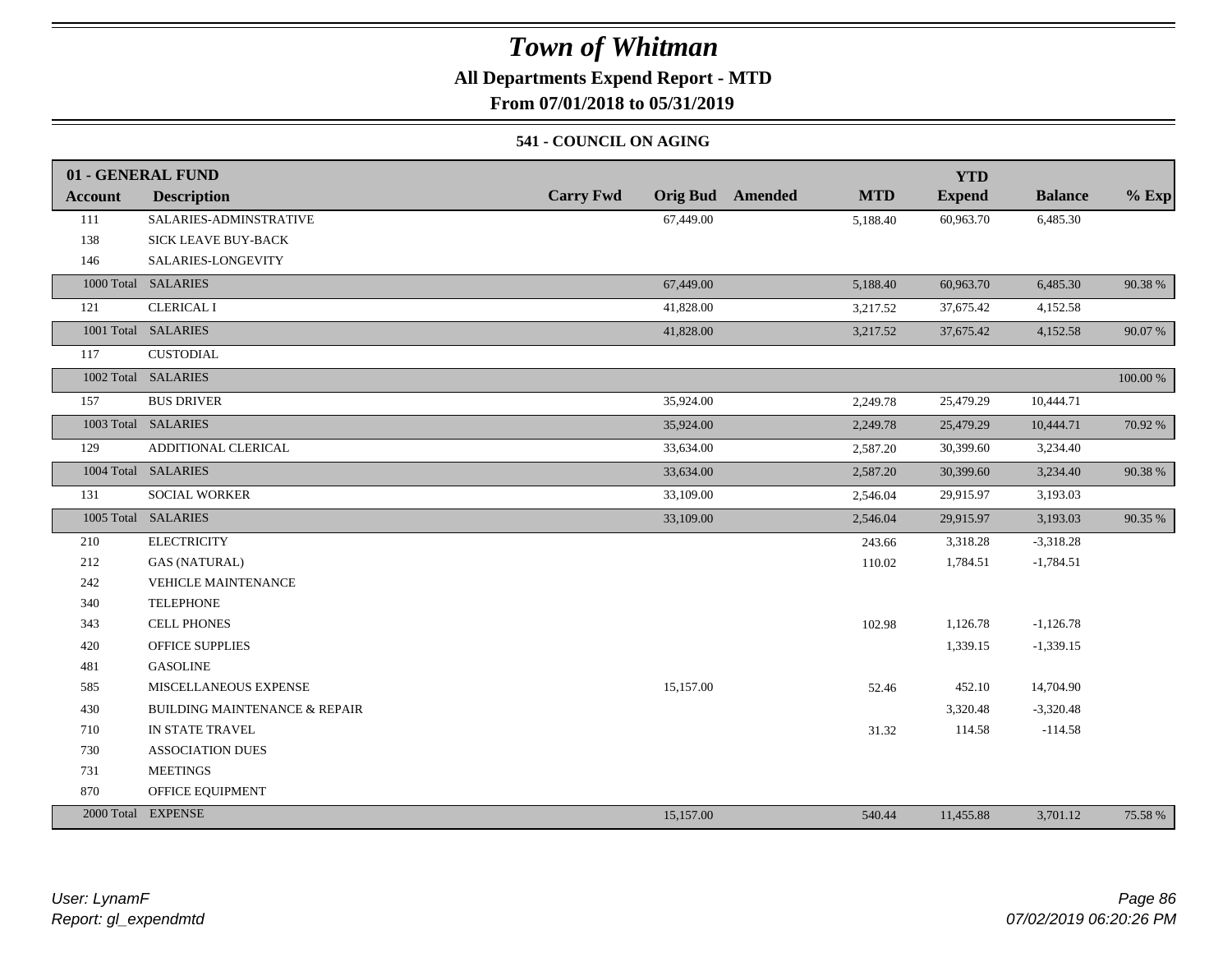## **All Departments Expend Report - MTD**

## **From 07/01/2018 to 05/31/2019**

### **541 - COUNCIL ON AGING**

|         | 01 - GENERAL FUND                                |                  |                 |         |            | <b>YTD</b>    |                |          |
|---------|--------------------------------------------------|------------------|-----------------|---------|------------|---------------|----------------|----------|
| Account | <b>Description</b>                               | <b>Carry Fwd</b> | <b>Orig Bud</b> | Amended | <b>MTD</b> | <b>Expend</b> | <b>Balance</b> | $%$ Exp  |
| 940     | <b>FY2016 ENCUMBRANCES</b>                       |                  |                 |         |            |               |                |          |
| 941     | FY 2017 ENCUMBRANCES                             |                  |                 |         |            |               |                |          |
| 943     | FY2012 ENCUMBRANCES                              |                  |                 |         |            |               |                |          |
| 945     | <b>FY2013 ENCUMBRANCES</b>                       |                  |                 |         |            |               |                |          |
|         | 2002 Total EXPENSE                               |                  |                 |         |            |               |                | 100.00 % |
| 999     |                                                  |                  |                 |         |            |               |                |          |
|         | 4492 Total A.6 STM 5/7/12 PUR.CHAIRS-SENIOR CTR. |                  |                 |         |            |               |                | 100.00 % |
| 999     |                                                  |                  |                 |         |            |               |                |          |
|         | 4493 Total A19 ATM 5/12 C.O.A. BUILDING REPAIRS  |                  |                 |         |            |               |                | 100.00 % |
| 999     |                                                  |                  |                 |         |            |               |                |          |
|         | 4494 Total A.5STM5/17TOWN SHR.WHL CHR.EQ.BUS     |                  |                 |         |            |               |                | 100.00 % |
| 999     |                                                  |                  |                 |         |            |               |                |          |
|         | 4557 Total A.17 ATM 5/13 REPAVE COA PARKING LOT  |                  |                 |         |            |               |                | 100.00 % |
| 999     |                                                  |                  |                 |         |            |               |                |          |
|         | 4563 Total A.27A ATM 5/16 AIR COND. SEN.CTR.     |                  |                 |         |            |               |                | 100.00 % |
|         | 541 Total COUNCIL ON AGING                       |                  | 227,101.00      |         | 16,329.38  | 195,889.86    | 31,211.14      |          |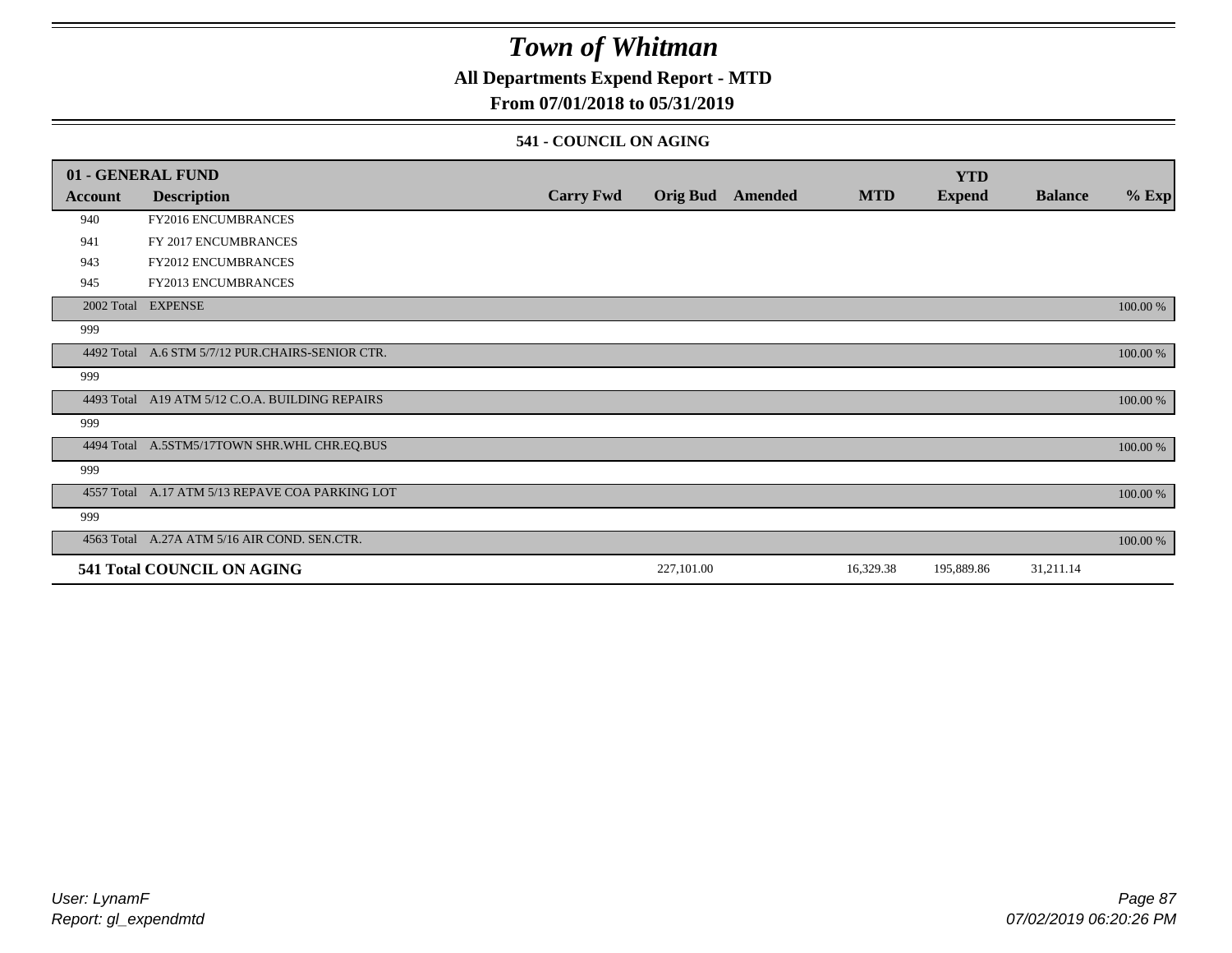**All Departments Expend Report - MTD**

## **From 07/01/2018 to 05/31/2019**

#### **543 - VETERANS SERVICES**

|            | 01 - GENERAL FUND                  |                  |                 |         |            | <b>YTD</b>    |                |          |
|------------|------------------------------------|------------------|-----------------|---------|------------|---------------|----------------|----------|
| Account    | <b>Description</b>                 | <b>Carry Fwd</b> | <b>Orig Bud</b> | Amended | <b>MTD</b> | <b>Expend</b> | <b>Balance</b> | $%$ Exp  |
| 112        | <b>SALARIES</b>                    |                  |                 |         |            |               |                |          |
|            | 1000 Total SALARIES                |                  |                 |         |            |               |                | 100.00 % |
| 120        | <b>SALARIES-PART TIME</b>          |                  |                 |         |            |               |                |          |
|            | 1001 Total SALARIES                |                  |                 |         |            |               |                | 100.00 % |
| 330        | <b>DISTRICT SERVICES</b>           |                  | 50,000.00       |         | 8,959.55   | 26,865.21     | 23,134.79      |          |
| 340        | <b>TELEPHONE</b>                   |                  |                 |         |            |               |                |          |
| 343        | <b>CELL PHONES</b>                 |                  |                 |         | 51.49      | 563.39        | $-563.39$      |          |
| 420        | <b>OFFICE SUPPLIES</b>             |                  |                 |         |            |               |                |          |
| 585        | MISCELLANEOUS EXPENSE              |                  | 1,500.00        |         |            |               | 1,500.00       |          |
| 730        | <b>ASSOCIATION DUES</b>            |                  |                 |         |            |               |                |          |
| 731        | <b>MEETINGS</b>                    |                  |                 |         |            |               |                |          |
| 2000 Total | <b>EXPENSE</b>                     |                  | 51,500.00       |         | 9,011.04   | 27,428.60     | 24,071.40      | 53.25 %  |
| 710        | IN STATE TRAVEL                    |                  | 1,000.00        |         |            |               | 1,000.00       |          |
| 2001 Total | <b>EXPENSE</b>                     |                  | 1,000.00        |         |            |               | 1,000.00       | 0.00 %   |
| 999        |                                    |                  |                 |         |            |               |                |          |
| 4412 Total | <b>TRI-TOWN PARADE</b>             |                  |                 |         |            |               |                | 100.00 % |
|            | <b>543 Total VETERANS SERVICES</b> |                  | 52,500.00       |         | 9,011.04   | 27,428.60     | 25,071.40      |          |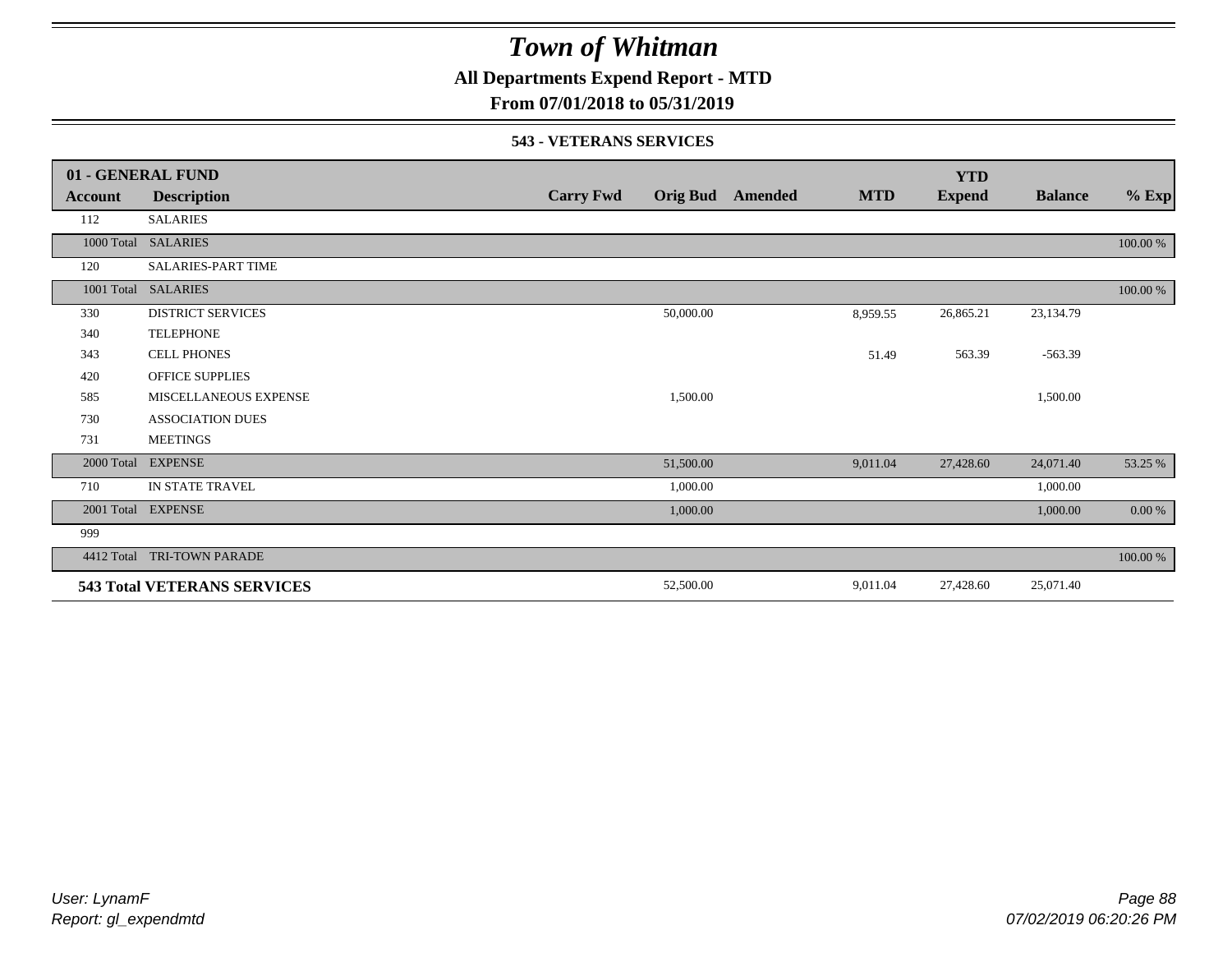## **All Departments Expend Report - MTD**

**From 07/01/2018 to 05/31/2019**

### **544 - VETERANS BENEFITS**

|         | 01 - GENERAL FUND                  |                  |                 |         |            | <b>YTD</b>    |                |         |
|---------|------------------------------------|------------------|-----------------|---------|------------|---------------|----------------|---------|
| Account | <b>Description</b>                 | <b>Carry Fwd</b> | <b>Orig Bud</b> | Amended | <b>MTD</b> | <b>Expend</b> | <b>Balance</b> | $%$ Exp |
| 585     | MISCELLANEOUS EXPENSE              |                  |                 |         |            | 6,400.00      | $-6,400.00$    |         |
| 770     | <b>SUBSISTENCE</b>                 |                  | 180,000.00      |         | 17,105.53  | 168,562.72    | 11,437.28      |         |
| 771     | <b>FOOD</b>                        |                  |                 |         |            |               |                |         |
| 772     | <b>FUEL</b>                        |                  |                 |         |            |               |                |         |
| 773     | <b>HOSPITAL</b>                    |                  |                 |         |            |               |                |         |
| 774     | <b>MEDICAL CARE</b>                |                  |                 |         |            |               |                |         |
| 775     | <b>MEDICAL SUPPLIES</b>            |                  |                 |         |            |               |                |         |
| 776     | <b>HOUSING</b>                     |                  |                 |         |            |               |                |         |
|         | 2000 Total EXPENSE                 |                  | 180,000.00      |         | 17,105.53  | 174,962.72    | 5,037.28       | 97.20 % |
|         | <b>544 Total VETERANS BENEFITS</b> |                  | 180,000.00      |         | 17,105.53  | 174,962.72    | 5,037.28       |         |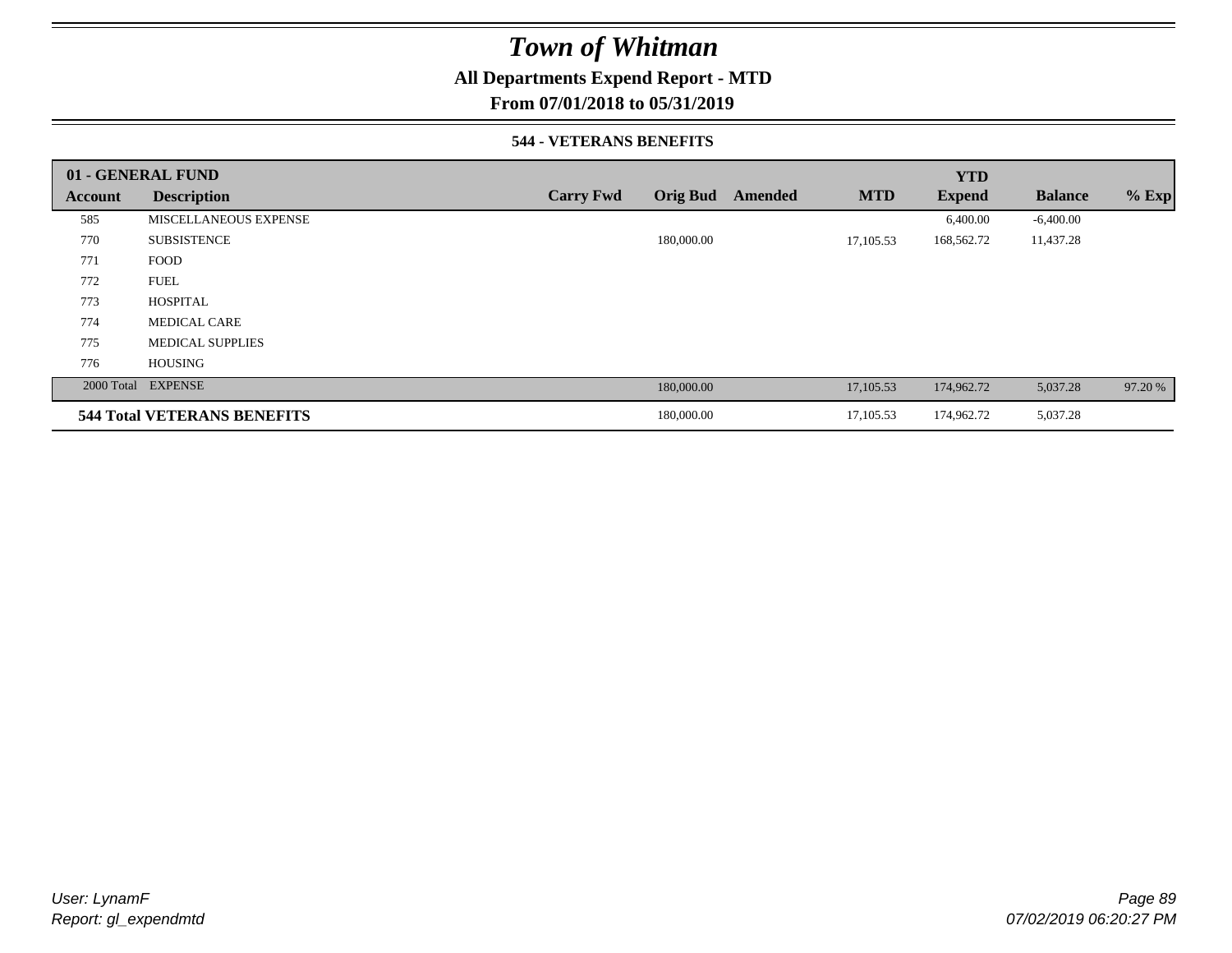**All Departments Expend Report - MTD**

## **From 07/01/2018 to 05/31/2019**

### **545 - DAV RENTAL**

|         | 01 - GENERAL FUND           |                  |                  |            | <b>YTD</b>    |                |          |
|---------|-----------------------------|------------------|------------------|------------|---------------|----------------|----------|
| Account | <b>Description</b>          | <b>Carry Fwd</b> | Orig Bud Amended | <b>MTD</b> | <b>Expend</b> | <b>Balance</b> | $%$ Exp  |
| 270     | <b>BUILDING RENTAL</b>      |                  |                  |            |               |                |          |
|         | 2000 Total EXPENSE          |                  |                  |            |               |                | 100.00 % |
|         | <b>545 Total DAV RENTAL</b> |                  |                  |            |               |                |          |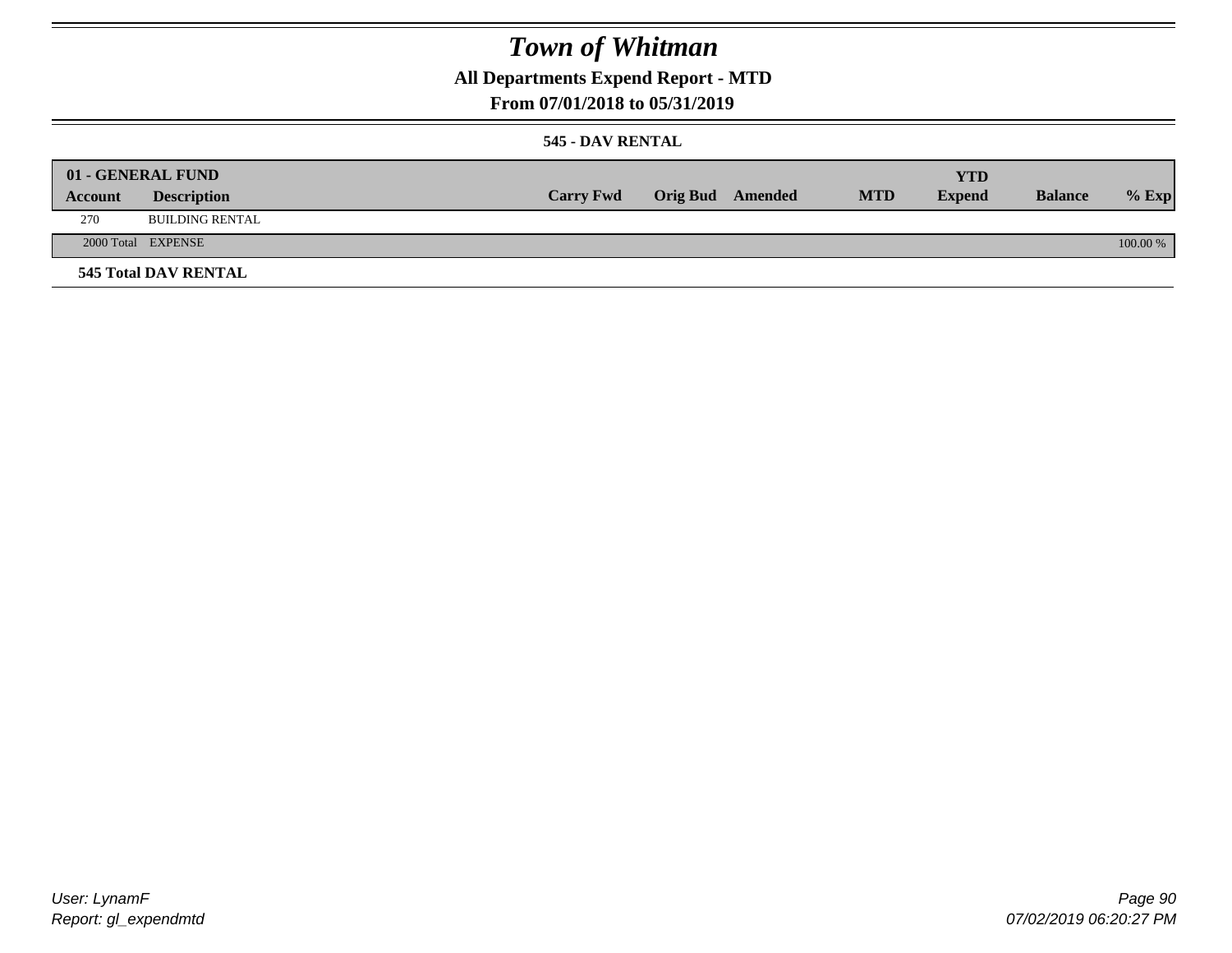**All Departments Expend Report - MTD**

**From 07/01/2018 to 05/31/2019**

### **550 - MISC. HUMAN SERVICES**

|            | 01 - GENERAL FUND                     |                  |                 |         |            | <b>YTD</b>    |                |          |
|------------|---------------------------------------|------------------|-----------------|---------|------------|---------------|----------------|----------|
| Account    | <b>Description</b>                    | <b>Carry Fwd</b> | <b>Orig Bud</b> | Amended | <b>MTD</b> | <b>Expend</b> | <b>Balance</b> | $%$ Exp  |
| 939        | <b>FY2015 ENCUMBRANCES</b>            |                  |                 |         |            |               |                |          |
| 943        | <b>FY2012 ENCUMBRANCES</b>            |                  |                 |         |            |               |                |          |
| 945        | FY2013 ENCUMBRANCES                   |                  |                 |         |            |               |                |          |
| 999        |                                       |                  | 6,000.00        |         |            | 4,500.00      | 1,500.00       |          |
| 4414 Total | A.2 ATM WHITMAN COUNSELING            |                  | 6,000.00        |         |            | 4,500.00      | 1,500.00       | 75.00 %  |
| 999        |                                       | 500.00           | 500.00          |         | 500.00     | 500.00        | 500.00         |          |
| 4416 Total | PLYMOUTH COUNTY COOP EXTENSION        | 500.00           | 500.00          |         | 500.00     | 500.00        | 500.00         | 50.00 %  |
| 999        |                                       |                  | 6,000.00        |         |            | 6,000.00      |                |          |
| 4418 Total | A.2 ATM WHITMAN WILL                  |                  | 6,000.00        |         |            | 6,000.00      |                | 100.00 % |
| 999        |                                       |                  |                 |         |            |               |                |          |
| 4522 Total | <b>COMPLETE STREETS GRANT -TIER 2</b> |                  |                 |         |            |               |                | 100.00 % |
|            | 550 Total MISC. HUMAN SERVICES        | 500.00           | 12,500.00       |         | 500.00     | 11,000.00     | 2,000.00       |          |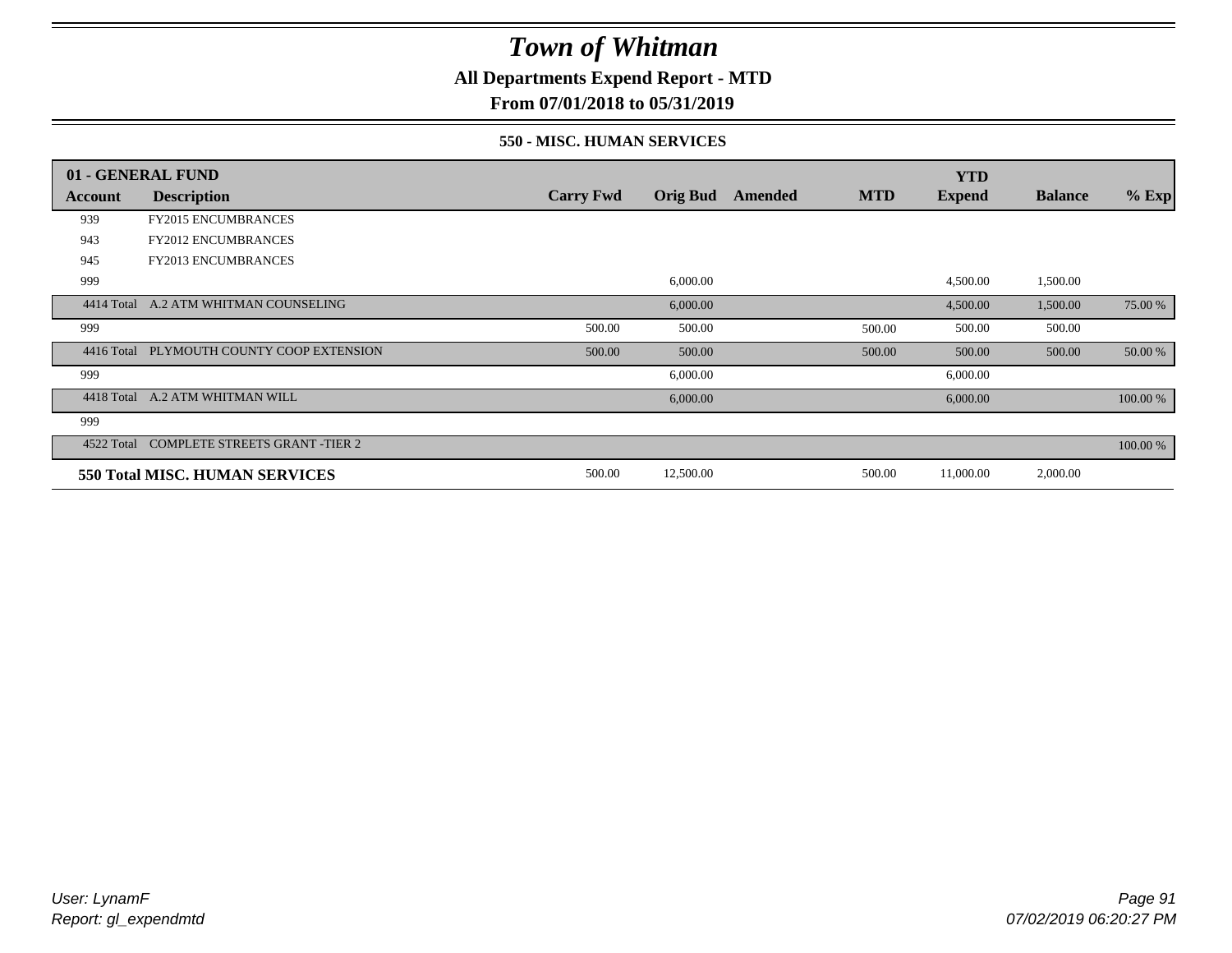## **All Departments Expend Report - MTD**

## **From 07/01/2018 to 05/31/2019**

#### **610 - LIBRARY**

|                | 01 - GENERAL FUND                        |                  |           |                         |            | <b>YTD</b>    |                |          |
|----------------|------------------------------------------|------------------|-----------|-------------------------|------------|---------------|----------------|----------|
| <b>Account</b> | <b>Description</b>                       | <b>Carry Fwd</b> |           | <b>Orig Bud</b> Amended | <b>MTD</b> | <b>Expend</b> | <b>Balance</b> | $%$ Exp  |
| 111            | SALARIES-ADMINSTRATIVE                   |                  | 68,437.00 |                         | 5,264.40   | 60,175.44     | 8,261.56       |          |
| 138            | SICK LEAVE BUY-BACK                      |                  |           |                         |            |               |                |          |
| 146            | SALARIES-LONGEVITY                       |                  | 1,375.00  |                         |            | 1,250.00      | 125.00         |          |
|                | 1000 Total SALARIES                      |                  | 69,812.00 |                         | 5,264.40   | 61,425.44     | 8,386.56       | 87.98%   |
| 153            | SALARY-REF.LIBRARIAN-P.T.                |                  |           |                         |            |               |                |          |
|                | 1001 Total SALARIES                      |                  |           |                         |            |               |                | 100.00 % |
| 154            | SALARY-ASSISTANT DIRECTOR                |                  | 51,736.00 |                         | 3,979.68   | 40,791.72     | 10,944.28      |          |
|                | 1002 Total SALARIES                      |                  | 51,736.00 |                         | 3,979.68   | 40,791.72     | 10,944.28      | 78.84 %  |
| 155            | SALARY-CIRCULATION SUPERVISOR            |                  | 49,540.00 |                         | 3,810.80   | 44,776.90     | 4,763.10       |          |
|                | 1003 Total SALARIES                      |                  | 49,540.00 |                         | 3,810.80   | 44,776.90     | 4,763.10       | 90.38%   |
| 156            | SALARY-YOUTH SERV. LIBRARIAN             |                  | 47,014.00 |                         | 1,274.49   | 40,094.74     | 6,919.26       |          |
|                | 1004 Total SALARIES                      |                  | 47,014.00 |                         | 1,274.49   | 40,094.74     | 6,919.26       | 85.28 %  |
| 159            | SALARY-LIBRARY TECHNICIANS-P.T.          |                  | 76,300.00 |                         | 6,360.24   | 67,918.92     | 8,381.08       |          |
|                | 1005 Total SALARIES                      |                  | 76,300.00 |                         | 6,360.24   | 67,918.92     | 8,381.08       | 89.01 %  |
| 117            | <b>CUSTODIAL</b>                         |                  |           |                         |            |               |                |          |
|                | 1006 Total SALARIES                      |                  |           |                         |            |               |                | 100.00 % |
| 220            | SENIOR LIBRARY TECHNICIAN                |                  | 42,260.00 |                         | 3,250.80   | 38,196.90     | 4,063.10       |          |
|                | 1007 Total SALARIES                      |                  | 42,260.00 |                         | 3,250.80   | 38,196.90     | 4,063.10       | 90.38 %  |
| 949            | FY2014 ENCUMBRANCES                      |                  |           |                         |            |               |                |          |
|                | 1008 Total SALARIES                      |                  |           |                         |            |               |                | 100.00 % |
| 210            | <b>ELECTRICITY</b>                       |                  |           |                         |            |               |                |          |
| 212            | <b>GAS (NATURAL)</b>                     |                  |           |                         |            |               |                |          |
| 244            | OFFICE EQUIPMENT MAINTENANCE             |                  |           |                         | 60.13      | 3,411.82      | $-3,411.82$    |          |
| 311            | <b>COMPUTER SERVICES</b>                 |                  |           |                         |            |               |                |          |
| 340            | <b>TELEPHONE</b>                         |                  |           |                         |            |               |                |          |
| 589            | CATALOGING                               |                  |           |                         |            |               |                |          |
| 420            | <b>OFFICE SUPPLIES</b>                   |                  |           |                         | 1,409.16   | 2,777.88      | $-2,777.88$    |          |
| 430            | <b>BUILDING MAINTENANCE &amp; REPAIR</b> |                  |           |                         | 128.47     | 163.47        | $-163.47$      |          |
| 585            | MISCELLANEOUS EXPENSE                    |                  | 45.637.00 |                         | 19.45      | 2,488.05      | 43,148.95      |          |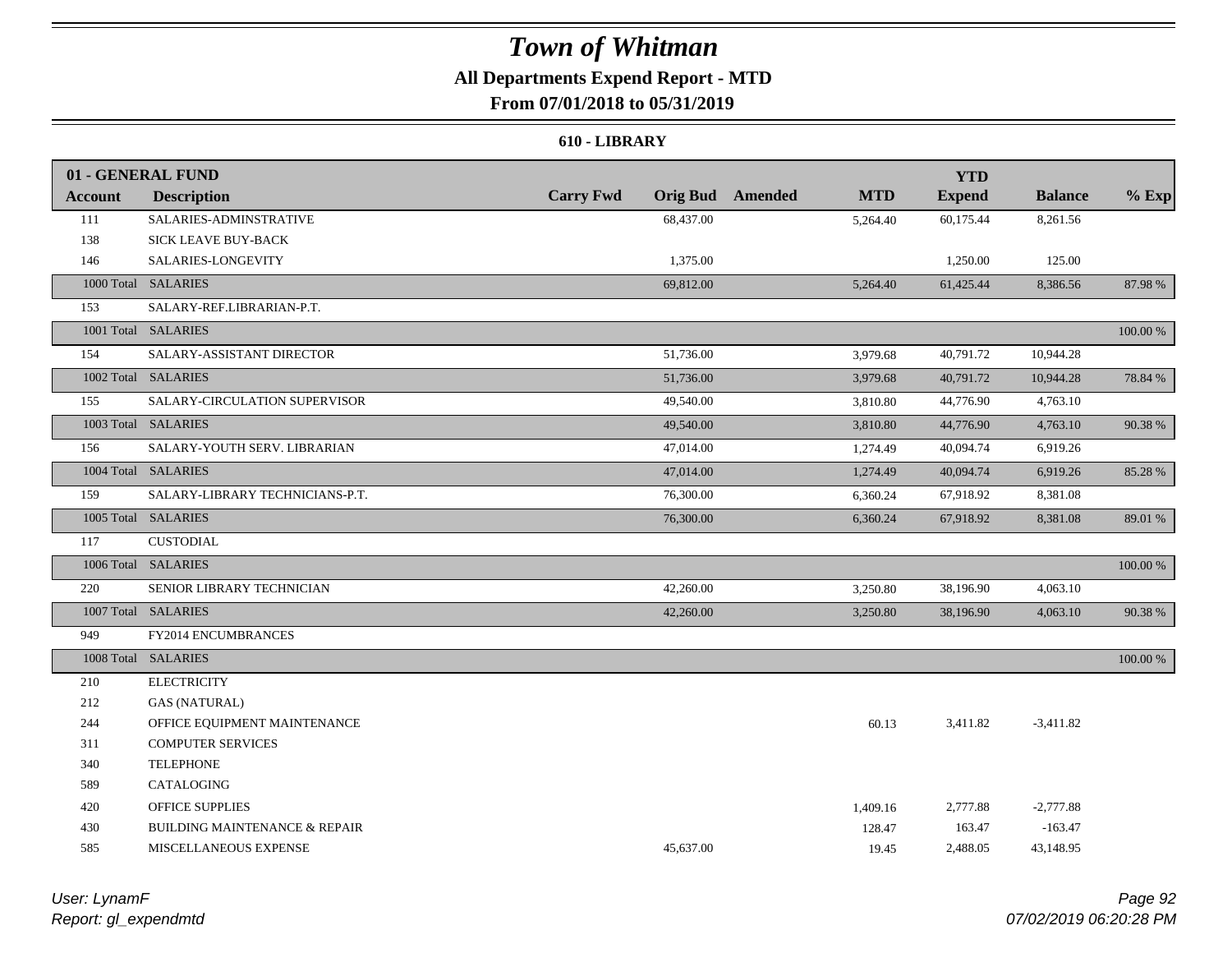## **All Departments Expend Report - MTD**

## **From 07/01/2018 to 05/31/2019**

### **610 - LIBRARY**

|         | 01 - GENERAL FUND                               |                  |           |                         |            | <b>YTD</b>    |                |          |
|---------|-------------------------------------------------|------------------|-----------|-------------------------|------------|---------------|----------------|----------|
| Account | <b>Description</b>                              | <b>Carry Fwd</b> |           | <b>Orig Bud</b> Amended | <b>MTD</b> | <b>Expend</b> | <b>Balance</b> | $%$ Exp  |
| 587     | <b>BOOKS</b>                                    |                  |           |                         |            | 29,414.60     | $-29,414.60$   |          |
| 588     | <b>PERIODICALS</b>                              |                  |           |                         |            | 4,543.27      | $-4,543.27$    |          |
| 939     | FY2015 ENCUMBRANCES                             |                  |           |                         |            |               |                |          |
| 710     | IN STATE TRAVEL                                 |                  |           |                         | 25.87      | 162.91        | $-162.91$      |          |
| 730     | <b>ASSOCIATION DUES</b>                         |                  |           |                         | 90.00      | 90.00         | $-90.00$       |          |
| 731     | <b>MEETINGS</b>                                 |                  |           |                         | 314.00     | 583.00        | $-583.00$      |          |
|         | 2000 Total EXPENSE                              |                  | 45,637.00 |                         | 2,047.08   | 43,635.00     | 2,002.00       | 95.61 %  |
| 210     | <b>ELECTRICITY</b>                              |                  | 24,284.00 |                         | 1,217.38   | 12,986.24     | 11,297.76      |          |
| 212     | <b>GAS (NATURAL)</b>                            |                  |           |                         | 837.81     | 4,855.72      | $-4,855.72$    |          |
| 213     | MAINTENANCE CONTRACTS                           |                  |           |                         |            |               |                |          |
| 240     | BUILDING & GROUNDS MAINT.                       |                  |           |                         | 479.32     | 6,287.43      | $-6,287.43$    |          |
|         | 2001 Total EXPENSE                              |                  | 24,284.00 |                         | 2,534.51   | 24,129.39     | 154.61         | 99.36 %  |
| 940     | FY2016 ENCUMBRANCES                             |                  |           |                         |            |               |                |          |
| 946     | FY2010 ENCUMBRANCES                             |                  |           |                         |            |               |                |          |
|         | 2002 Total EXPENSE                              |                  |           |                         |            |               |                | 100.00 % |
| 940     | FY2016 ENCUMBRANCES                             |                  |           |                         |            |               |                |          |
|         | 2003 Total EXPENSE                              |                  |           |                         |            |               |                | 100.00 % |
| 215     | <b>OCLN MEMBERSHIP</b>                          |                  | 22,053.00 |                         |            | 22,022.00     | 31.00          |          |
| 943     | FY2012 ENCUMBRANCES                             |                  |           |                         |            |               |                |          |
|         | 2004 Total EXPENSE                              |                  | 22,053.00 |                         |            | 22,022.00     | 31.00          | 99.85 %  |
| 949     | FY2014 ENCUMBRANCES                             |                  |           |                         |            |               |                |          |
| 943     | FY2012 ENCUMBRANCES                             |                  |           |                         |            |               |                |          |
| 945     | FY2013 ENCUMBRANCES                             |                  |           |                         |            |               |                |          |
|         | 2009 Total EXPENSE                              |                  |           |                         |            |               |                | 100.00 % |
| 999     |                                                 |                  |           |                         |            |               |                |          |
|         | 4490 Total A19 ATM 5/12 REPAIR&PAINT LIBRARY    |                  |           |                         |            |               |                | 100.00 % |
| 999     |                                                 |                  |           |                         |            |               |                |          |
|         | 4501 Total A.17 ATM 5/13 PAINT & REPAIR LIBRARY |                  |           |                         |            |               |                | 100.00 % |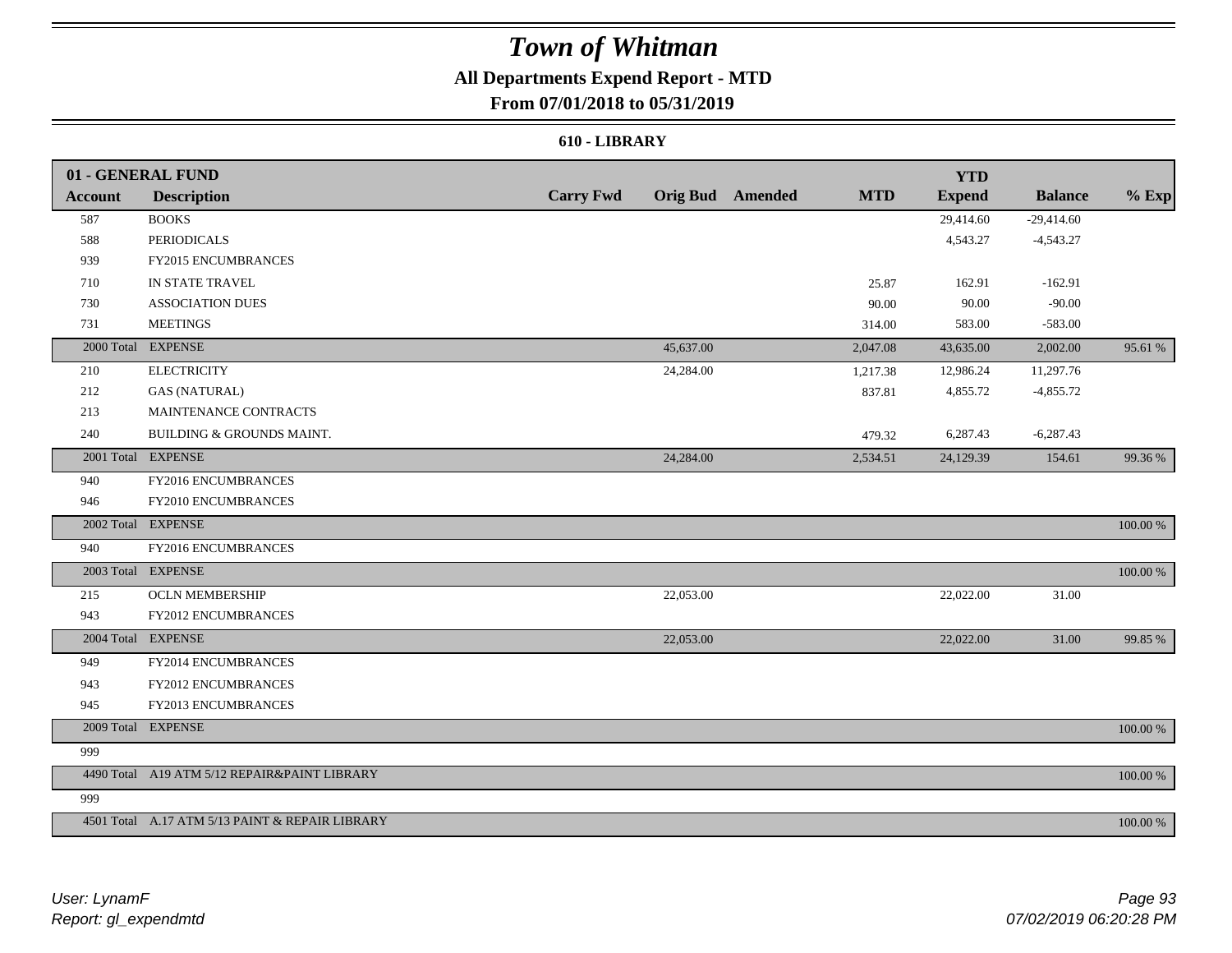## **All Departments Expend Report - MTD**

## **From 07/01/2018 to 05/31/2019**

#### **610 - LIBRARY**

| 01 - GENERAL FUND |                                                     |                  |                 |         |            | <b>YTD</b>    |                |          |
|-------------------|-----------------------------------------------------|------------------|-----------------|---------|------------|---------------|----------------|----------|
| Account           | <b>Description</b>                                  | <b>Carry Fwd</b> | <b>Orig Bud</b> | Amended | <b>MTD</b> | <b>Expend</b> | <b>Balance</b> | $%$ Exp  |
| 999               |                                                     |                  |                 |         |            |               |                |          |
|                   | 4523 Total ART25 ATM5/18 PCH & INSTALL 6 SURVEILL C |                  |                 |         |            |               |                | 100.00 % |
| 999               |                                                     |                  |                 |         |            |               |                |          |
|                   | 4573 Total A.10ATM5/14 PAVE LIB. PARKING LOT        |                  |                 |         |            |               |                | 100.00 % |
|                   | <b>610 Total LIBRARY</b>                            |                  | 428,636.00      |         | 28,522.00  | 382,991.01    | 45,644.99      |          |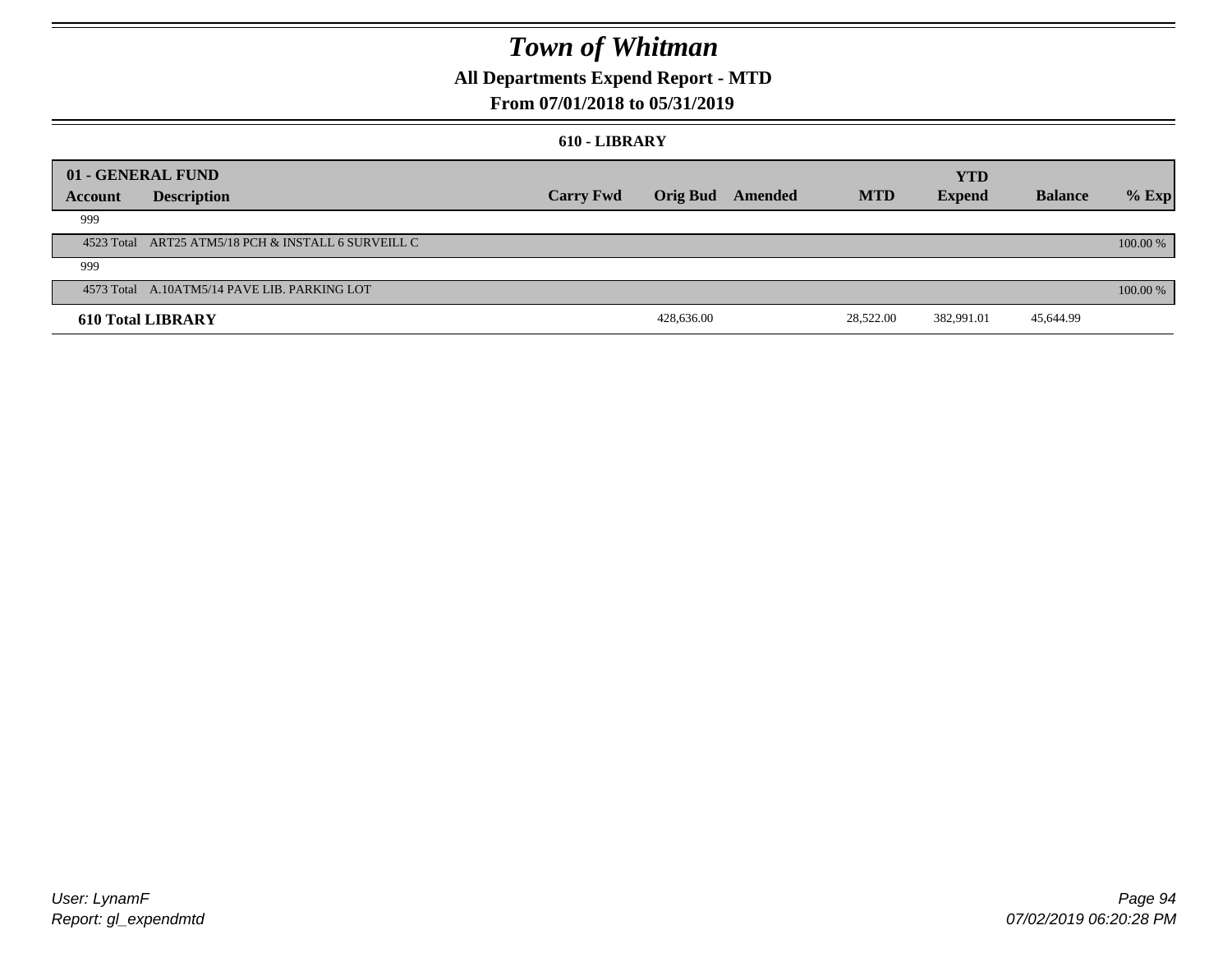## **All Departments Expend Report - MTD**

## **From 07/01/2018 to 05/31/2019**

#### **630 - RECREATION**

|                | 01 - GENERAL FUND                        |                  |           |                         |            | <b>YTD</b>    |                |          |
|----------------|------------------------------------------|------------------|-----------|-------------------------|------------|---------------|----------------|----------|
| <b>Account</b> | <b>Description</b>                       | <b>Carry Fwd</b> |           | <b>Orig Bud</b> Amended | <b>MTD</b> | <b>Expend</b> | <b>Balance</b> | $%$ Exp  |
| 111            | SALARIES-ADMINSTRATIVE                   |                  | 21,360.00 |                         | 1,780.00   | 19,580.00     | 1,780.00       |          |
|                | 1000 Total SALARIES                      |                  | 21,360.00 |                         | 1,780.00   | 19,580.00     | 1,780.00       | 91.66%   |
| 124            | SALARIES-POOL                            |                  | 8,000.00  |                         |            | 8,000.00      |                |          |
|                | 1001 Total SALARIES                      |                  | 8,000.00  |                         |            | 8,000.00      |                | 100.00 % |
| 120            | <b>SALARIES-PART TIME</b>                |                  |           |                         |            |               |                |          |
|                | 1002 Total SALARIES                      |                  |           |                         |            |               |                | 100.00 % |
| 125            | SALARIES-WINTER PROGRAM                  |                  |           |                         |            |               |                |          |
|                | 1003 Total SALARIES                      |                  |           |                         |            |               |                | 100.00 % |
| 127            | PARK PROGRAM                             |                  |           |                         |            |               |                |          |
|                | 1004 Total SALARIES                      |                  |           |                         |            |               |                | 100.00 % |
| 210            | <b>ELECTRICITY</b>                       |                  |           |                         |            | 851.24        | $-851.24$      |          |
| 340            | <b>TELEPHONE</b>                         |                  |           |                         |            | 167.36        | $-167.36$      |          |
| 430            | <b>BUILDING MAINTENANCE &amp; REPAIR</b> |                  |           |                         |            |               |                |          |
| 584            | RECREATIONAL SUPPLIES                    |                  |           |                         |            |               |                |          |
| 585            | MISCELLANEOUS EXPENSE                    |                  | 6,100.00  |                         |            | 750.13        | 5,349.87       |          |
| 591            | FOURTH OF JULY                           |                  |           |                         |            | 2,287.50      | $-2,287.50$    |          |
| 710            | IN STATE TRAVEL                          |                  |           |                         |            |               |                |          |
| 730            | <b>ASSOCIATION DUES</b>                  |                  |           |                         |            |               |                |          |
| 731            | <b>MEETINGS</b>                          |                  |           |                         |            |               |                |          |
| 749            | POOL MAINTENANCE                         |                  |           |                         |            | 2,043.77      | $-2,043.77$    |          |
|                | 2000 Total EXPENSE                       |                  | 6,100.00  |                         |            | 6,100.00      |                | 100.00 % |
| 939            | FY2015 ENCUMBRANCES                      |                  |           |                         |            |               |                |          |
| 948            | FY07 ENCUMBRANCES                        |                  |           |                         |            |               |                |          |
| 959            | FY2006 ENCUMBRANCES                      |                  |           |                         |            |               |                |          |
|                | 2001 Total EXPENSE                       |                  |           |                         |            |               |                | 100.00 % |
| 999            |                                          |                  |           |                         |            |               |                |          |
|                | 4412 Total TRI-TOWN PARADE               |                  |           |                         |            |               |                | 100.00 % |
| 999            |                                          |                  |           |                         |            |               |                |          |
|                | 4413 Total RES.FD.TR.POOL FILTER REPAIRS |                  |           |                         |            |               |                | 100.00 % |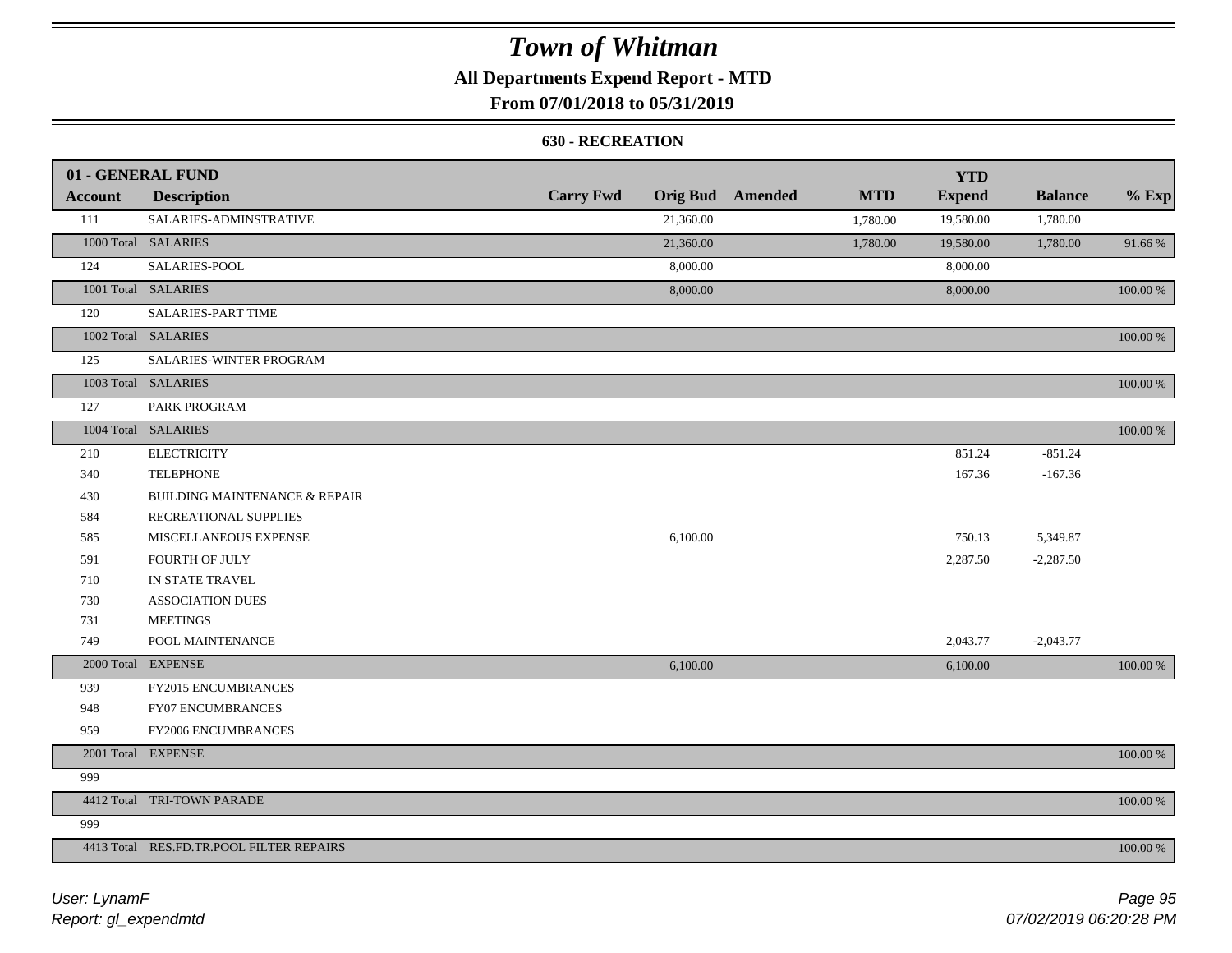## **All Departments Expend Report - MTD**

## **From 07/01/2018 to 05/31/2019**

#### **630 - RECREATION**

|            | 01 - GENERAL FUND                               |                  |                 |         |            | <b>YTD</b>    |                |          |
|------------|-------------------------------------------------|------------------|-----------------|---------|------------|---------------|----------------|----------|
| Account    | <b>Description</b>                              | <b>Carry Fwd</b> | <b>Orig Bud</b> | Amended | <b>MTD</b> | <b>Expend</b> | <b>Balance</b> | $%$ Exp  |
| 999        |                                                 |                  |                 |         |            |               |                |          |
|            | 4489 Total A.8 STM 5/19 PHASE II DAM ASSESSMENT |                  |                 |         |            |               |                | 100.00 % |
| 999        |                                                 |                  |                 |         |            |               |                |          |
| 4491 Total | A14STM5/6/13REP/UPGR.POOL FILTRATION SYS        |                  |                 |         |            |               |                | 100.00 % |
| 999        |                                                 |                  |                 |         |            |               |                |          |
|            | 4555 Total ESTABLISH PETTY CASH-PARK PROGRAM    |                  |                 |         |            |               |                | 100.00 % |
| 999        |                                                 |                  |                 |         |            |               |                |          |
|            | 4556 Total ESTABLISH PETTY CASH-POOL PROGRAM    |                  |                 |         |            |               |                | 100.00 % |
|            | <b>630 Total RECREATION</b>                     |                  | 35,460.00       |         | 1,780.00   | 33,680.00     | 1,780.00       |          |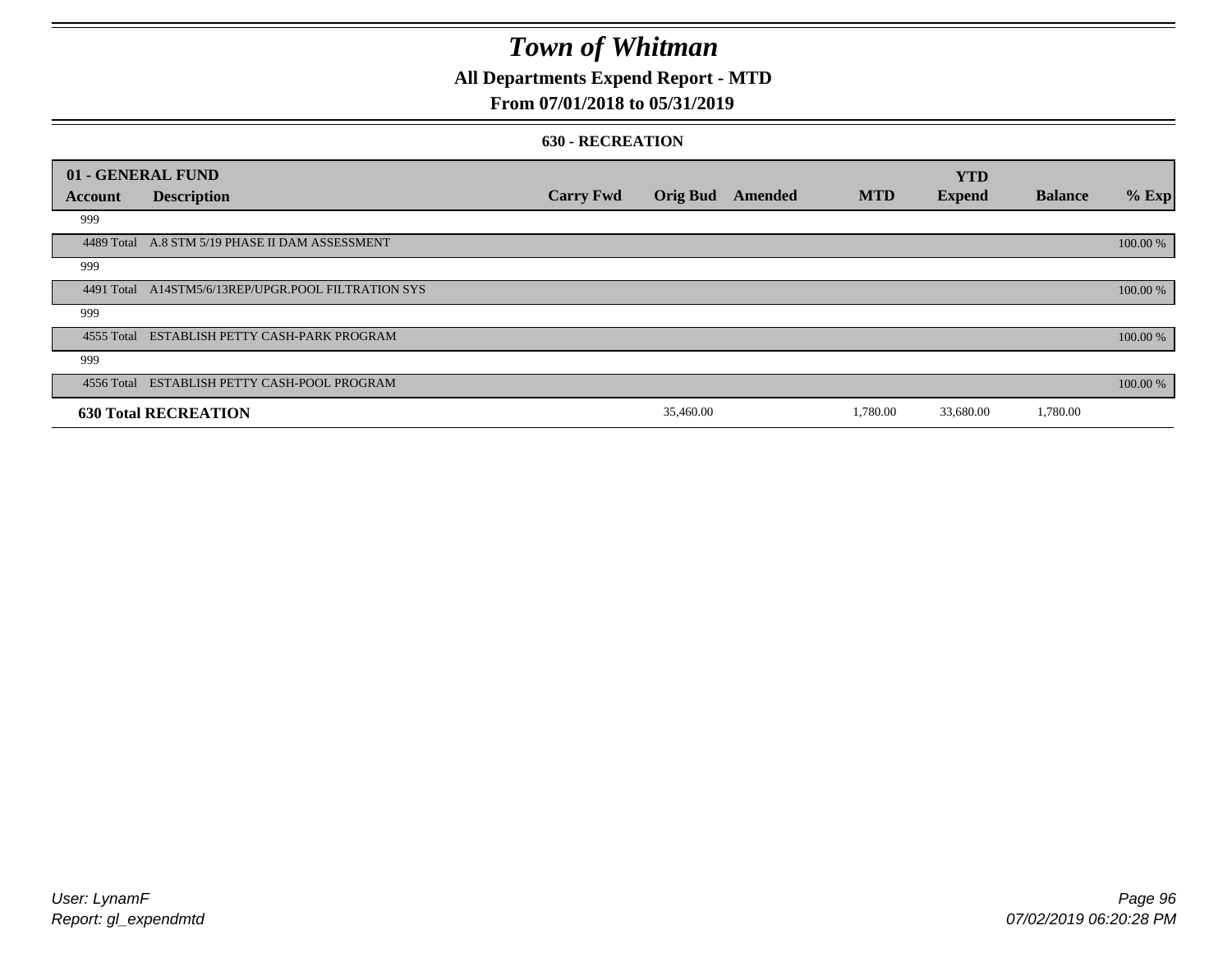**All Departments Expend Report - MTD**

**From 07/01/2018 to 05/31/2019**

### **650 - DPW-BANDSTAND & PARK MAINTENANCE**

|            | 01 - GENERAL FUND                          |                  |                 |         |            | <b>YTD</b>    |                |          |
|------------|--------------------------------------------|------------------|-----------------|---------|------------|---------------|----------------|----------|
| Account    | <b>Description</b>                         | <b>Carry Fwd</b> | <b>Orig Bud</b> | Amended | <b>MTD</b> | <b>Expend</b> | <b>Balance</b> | $%$ Exp  |
| 241        | RECREATIONAL FACILITIES MAINT.             |                  |                 |         |            |               |                |          |
| 460        | <b>GROUNDSKEEPING SUPPLIES</b>             |                  |                 |         |            |               |                |          |
| 585        | MISCELLANEOUS EXPENSE                      |                  | 2,000.00        |         |            |               | 2,000.00       |          |
|            | 2000 Total EXPENSE                         |                  | 2,000.00        |         |            |               | 2,000.00       | 0.00 %   |
| 999        |                                            | 21,089.00        |                 |         |            |               | 21,089.00      |          |
| 4485 Total | A.40ATM05/07PARK GRTS-TN.MATCH             | 21,089.00        |                 |         |            |               | 21,089.00      | 0.00 %   |
| 999        |                                            | 34,915.67        |                 |         | 1,206.00   | 1,206.00      | 33,709.67      |          |
| 4486 Total | A6 STM5/17 TOWN PARK UPGRADES              | 34,915.67        |                 |         | 1,206.00   | 1,206.00      | 33,709.67      | 3.45 %   |
| 999        |                                            |                  |                 |         |            |               |                |          |
| 4487 Total | A.19STM11/00 MSTR PLAN-TN.PARK             |                  |                 |         |            |               |                | 100.00 % |
| 999        |                                            |                  |                 |         |            |               |                |          |
| 4488 Total | A10STM5/14TOWN PARK ADA IMPROVE            |                  |                 |         |            |               |                | 100.00 % |
|            | 650 Total DPW-BANDSTAND & PARK MAINTENANCE | 56,004.67        | 2,000.00        |         | 1,206.00   | 1,206.00      | 56,798.67      |          |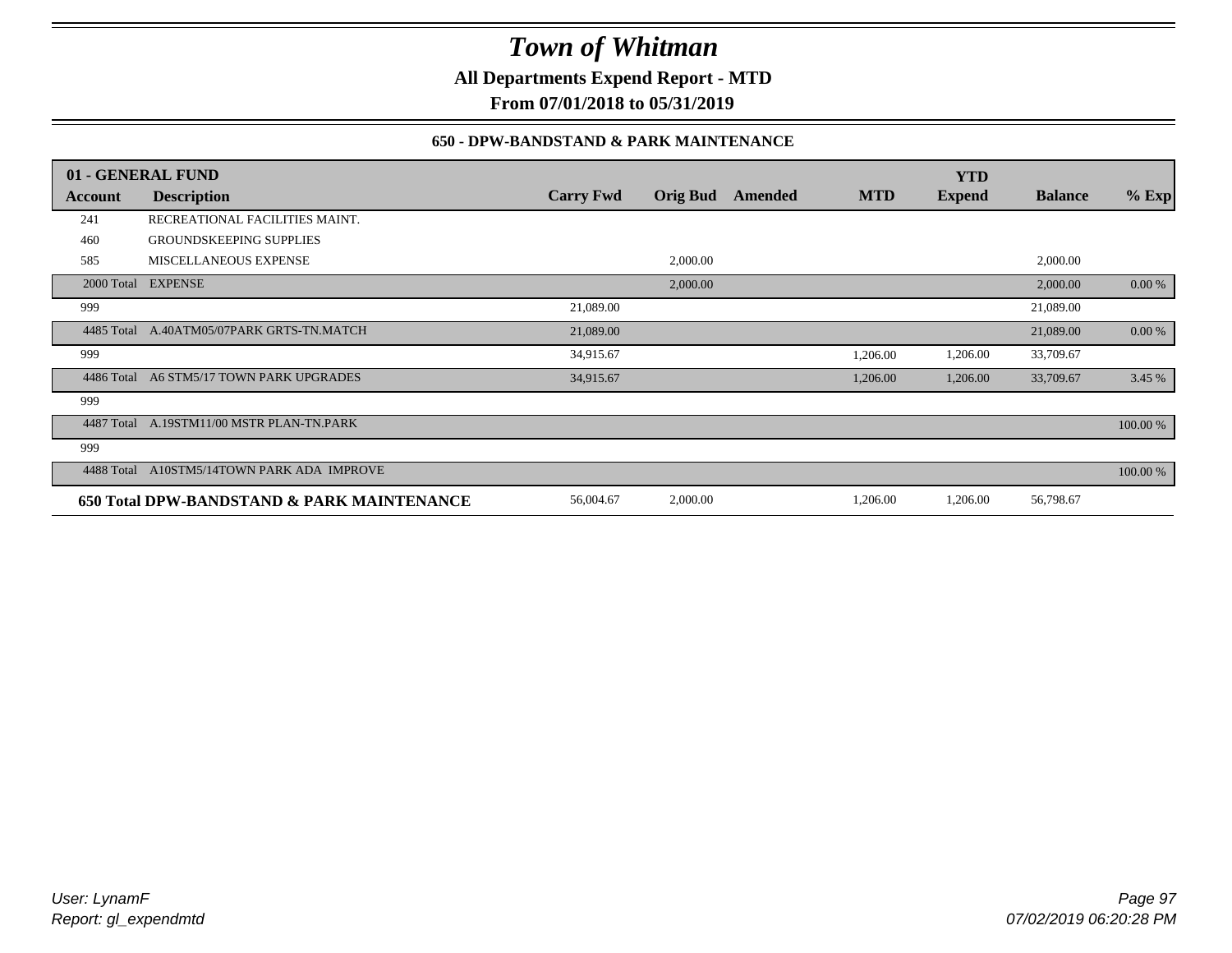**All Departments Expend Report - MTD**

**From 07/01/2018 to 05/31/2019**

### **651 - BANDSTAND MAINTENANCE**

| 01 - GENERAL FUND |                                            |                  |                         |            | <b>YTD</b>    |                |          |
|-------------------|--------------------------------------------|------------------|-------------------------|------------|---------------|----------------|----------|
| <b>Account</b>    | <b>Description</b>                         | <b>Carry Fwd</b> | <b>Orig Bud</b> Amended | <b>MTD</b> | <b>Expend</b> | <b>Balance</b> | $%$ Exp  |
| 585               | MISCELLANEOUS EXPENSE                      |                  |                         |            |               |                |          |
|                   | 2000 Total EXPENSE                         |                  |                         |            |               |                | 100.00 % |
| 999               |                                            |                  |                         |            |               |                |          |
|                   | 4488 Total A10STM5/14TOWN PARK ADA IMPROVE |                  |                         |            |               |                | 100.00 % |
|                   | <b>651 Total BANDSTAND MAINTENANCE</b>     |                  |                         |            |               |                |          |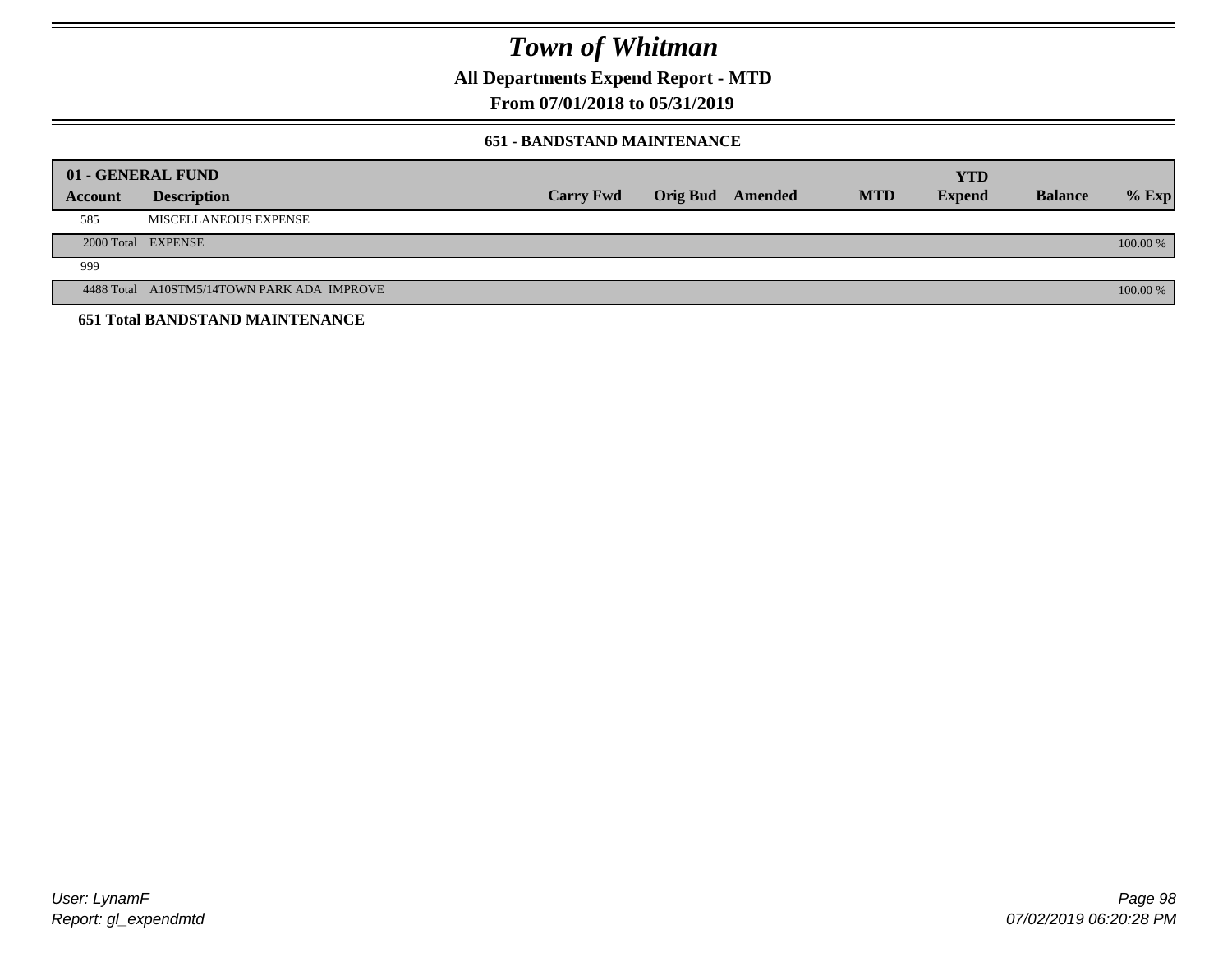## **All Departments Expend Report - MTD**

### **From 07/01/2018 to 05/31/2019**

### **691 - HISTORICAL COMMISSION**

|                | 01 - GENERAL FUND                               |                  |        |                  |            | <b>YTD</b>    |                |          |
|----------------|-------------------------------------------------|------------------|--------|------------------|------------|---------------|----------------|----------|
| <b>Account</b> | <b>Description</b>                              | <b>Carry Fwd</b> |        | Orig Bud Amended | <b>MTD</b> | <b>Expend</b> | <b>Balance</b> | $%$ Exp  |
| 420            | OFFICE SUPPLIES                                 |                  |        |                  |            |               |                |          |
| 585            | <b>MISCELLANEOUS EXPENSE</b>                    |                  | 500.00 |                  |            |               | 500.00         |          |
| 730            | <b>ASSOCIATION DUES</b>                         |                  |        |                  |            |               |                |          |
| 731            | <b>MEETINGS</b>                                 |                  |        |                  |            |               |                |          |
|                | 2000 Total EXPENSE                              |                  | 500.00 |                  |            |               | 500.00         | 0.00 %   |
| 945            | FY2013 ENCUMBRANCES                             |                  |        |                  |            |               |                |          |
| 953            | <b>FY2009 ENCUMBRANCES</b>                      |                  |        |                  |            |               |                |          |
|                | 2001 Total EXPENSE                              |                  |        |                  |            |               |                | 100.00 % |
| 999            |                                                 |                  |        |                  |            |               |                |          |
|                | 4484 Total A.3STM5/13TN.HALL HIST.REG.MTCH.FNDS |                  |        |                  |            |               |                | 100.00 % |
|                | 691 Total HISTORICAL COMMISSION                 |                  | 500.00 |                  |            |               | 500.00         |          |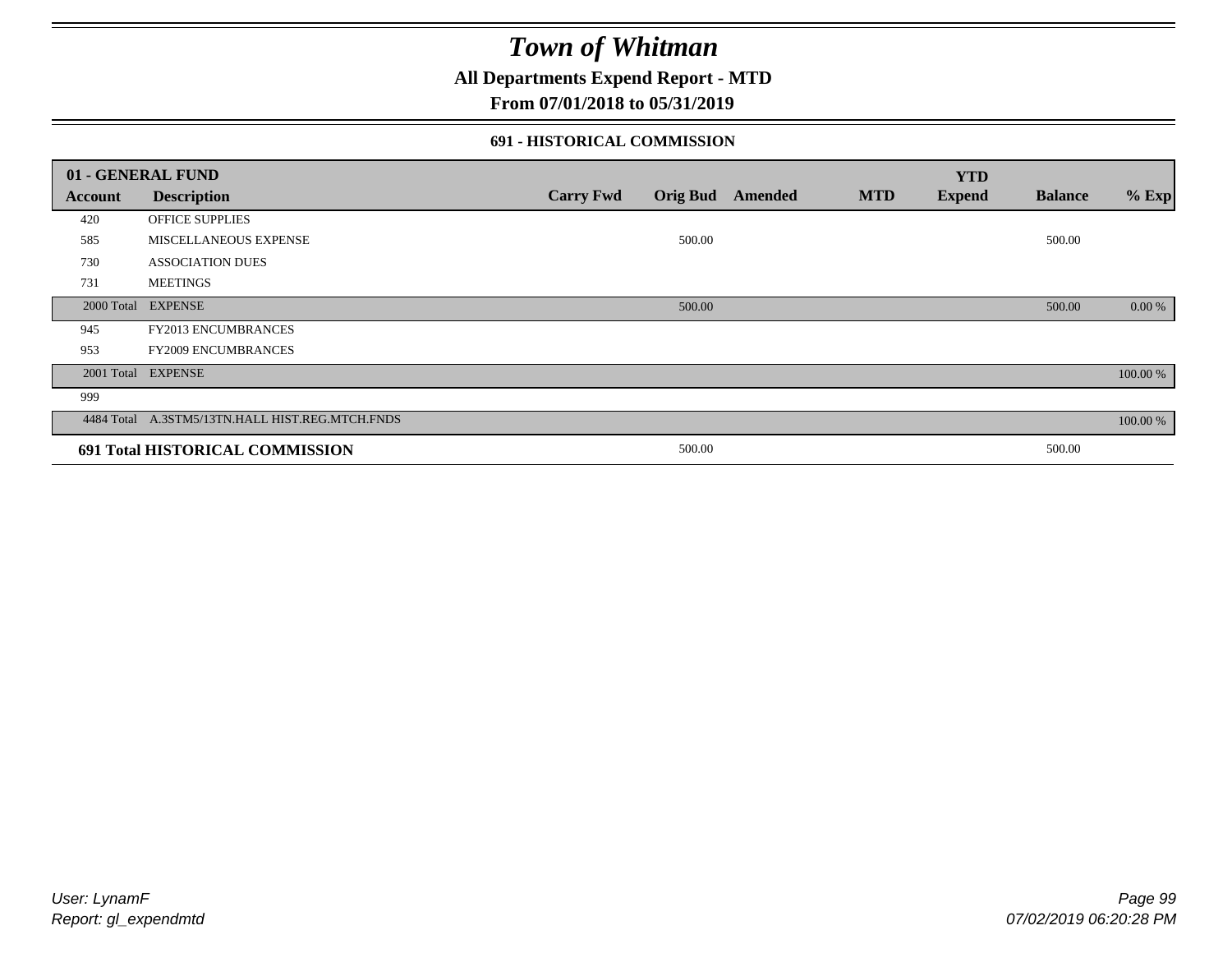## **All Departments Expend Report - MTD**

**From 07/01/2018 to 05/31/2019**

### **692 - MEMORIAL DAY**

|         | 01 - GENERAL FUND             |                  |                 |         |            | <b>YTD</b>    |                |          |
|---------|-------------------------------|------------------|-----------------|---------|------------|---------------|----------------|----------|
| Account | <b>Description</b>            | <b>Carry Fwd</b> | <b>Orig Bud</b> | Amended | <b>MTD</b> | <b>Expend</b> | <b>Balance</b> | $%$ Exp  |
| 585     | MISCELLANEOUS EXPENSE         |                  | 2.200.00        |         | 1.151.94   | 1.151.94      | 1,048.06       |          |
|         | 2000 Total EXPENSE            |                  | 2,200,00        |         | 1.151.94   | 1.151.94      | 1,048.06       | 52.36 %  |
| 945     | <b>FY2013 ENCUMBRANCES</b>    |                  |                 |         |            |               |                |          |
|         | 2001 Total EXPENSE            |                  |                 |         |            |               |                | 100.00 % |
|         | <b>692 Total MEMORIAL DAY</b> |                  | 2,200.00        |         | 1,151.94   | 1,151.94      | 1,048.06       |          |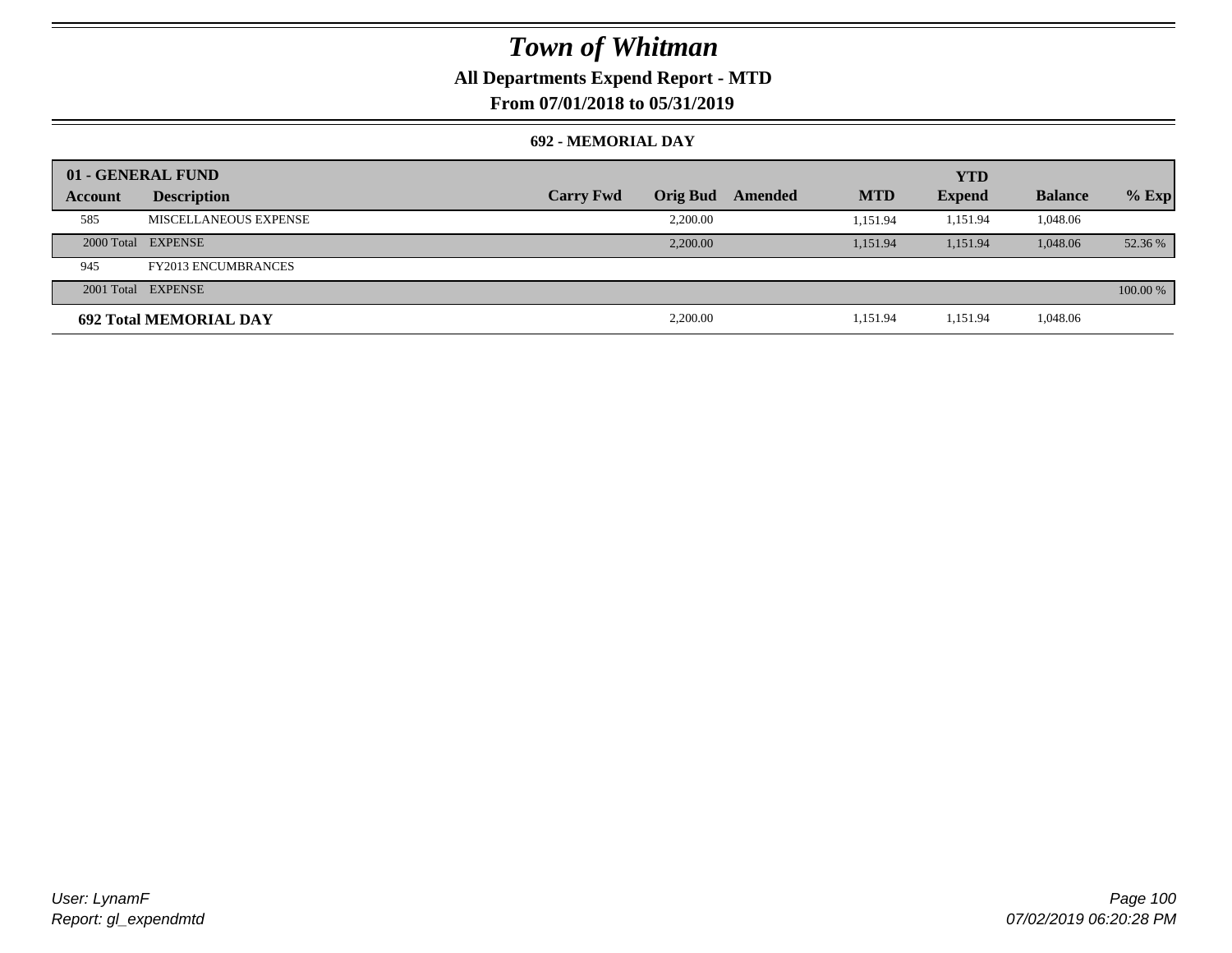**All Departments Expend Report - MTD**

**From 07/01/2018 to 05/31/2019**

### **693 - 125TH ANNIVERSARY CELEBRATION**

|         | 01 - GENERAL FUND                       |                  |                         |            | YTD           |                |          |
|---------|-----------------------------------------|------------------|-------------------------|------------|---------------|----------------|----------|
| Account | <b>Description</b>                      | <b>Carry Fwd</b> | <b>Orig Bud</b> Amended | <b>MTD</b> | <b>Expend</b> | <b>Balance</b> | $%$ Exp  |
| 585     | MISCELLANEOUS EXPENSE                   |                  |                         |            |               |                |          |
|         | 2000 Total EXPENSE                      |                  |                         |            |               |                | 100.00 % |
|         | 693 Total 125TH ANNIVERSARY CELEBRATION |                  |                         |            |               |                |          |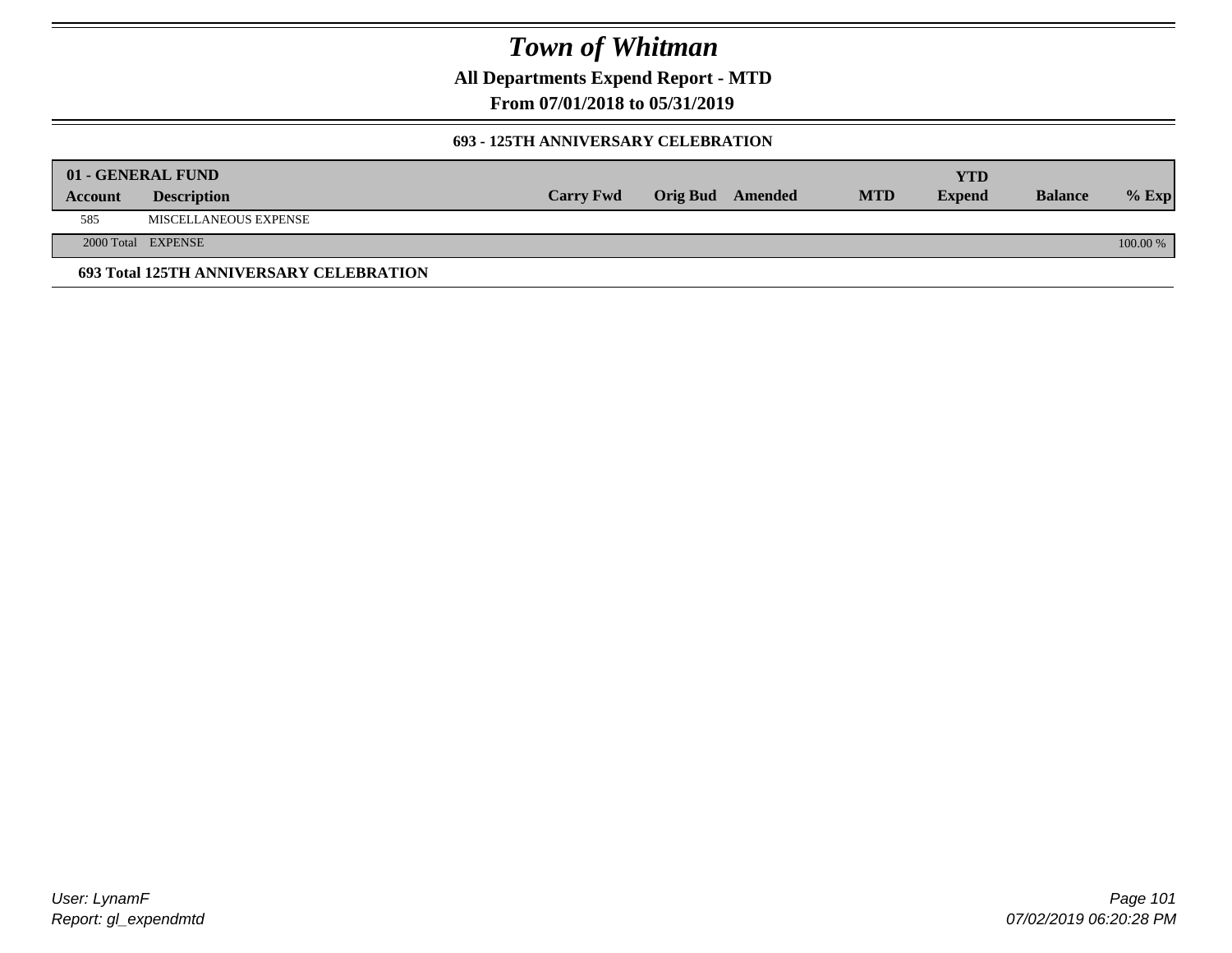## **All Departments Expend Report - MTD**

## **From 07/01/2018 to 05/31/2019**

#### **710 - RETIREMENT OF DEBT**

|            | 01 - GENERAL FUND                                |                  |            |                         |            | <b>YTD</b>    |                |          |
|------------|--------------------------------------------------|------------------|------------|-------------------------|------------|---------------|----------------|----------|
| Account    | <b>Description</b>                               | <b>Carry Fwd</b> |            | <b>Orig Bud</b> Amended | <b>MTD</b> | <b>Expend</b> | <b>Balance</b> | $%$ Exp  |
| 910        | MAT.PRIN.L.T.DEBT 6/1/2008                       |                  |            |                         |            |               |                |          |
| 911        | INT.LONG TERM DEBT WTR/SWR                       |                  |            |                         |            |               |                |          |
| 912        | MAT.PRIN.-L.TERM DEBT TN.BLDGS                   |                  |            |                         |            |               |                |          |
| 919        | <b>INT.LONG TERM DEBT - WATER</b>                |                  |            |                         |            |               |                |          |
| 921        | MAT.PRIN.-REVENUE ANT.NOTES                      |                  |            |                         |            |               |                |          |
| 2000 Total | <b>EXPENSE</b>                                   |                  |            |                         |            |               |                | 100.00 % |
| 912        | MAT.PRIN.-L.TERM DEBT TN.BLDGS                   |                  |            |                         |            |               |                |          |
| 922        | MAT.PRIN.-BANS-TH/POL/FIRE STA                   |                  |            |                         |            |               |                |          |
| 923        | PRINCIPAL LONG TERM - SEWER                      |                  |            |                         |            |               |                |          |
| 925        | <b>INTEREST TEMPORARY LOANS</b>                  |                  |            |                         |            |               |                |          |
|            | 2001 Total EXPENSE                               |                  |            |                         |            |               |                | 100.00 % |
| 924        | DEBT MISCELLANEOUS - WATER                       |                  |            |                         |            |               |                |          |
|            | 2002 Total EXPENSE                               |                  |            |                         |            |               |                | 100.00 % |
| 907        | A.6 ATM 5/19 TITLE V DEBT SERVICE                |                  |            |                         |            |               |                |          |
| 928        | A. 8 ATM 5/14 TITLE V LOAN PMT.                  |                  |            |                         |            |               |                |          |
| 929        | A.7 ATM 5/16 TITLE V LOAN PMN                    |                  |            |                         |            |               |                |          |
| 934        | ART.8 ATM 5/18 - TITLE V DEBT SERVICE            |                  | 6,714.29   |                         |            | 5,873.20      | 841.09         |          |
| 936        | A.10 ATM 5/15 TITLE V LOAN PMN                   |                  |            |                         |            |               |                |          |
|            | 2003 Total EXPENSE                               |                  | 6,714.29   |                         |            | 5,873.20      | 841.09         | 87.47 %  |
| 912        | MAT.PRIN.-L.TERM DEBT TN.BLDGS                   |                  |            | 525,000.00              | 525,000.00 | 525,000.00    |                |          |
| 916        | <b>INTEREST LONG TERM DEBT</b>                   |                  |            | 237,562.50              | 118,781.26 | 237,562.52    | $-0.02$        |          |
|            | 4601 Total A.7 ATM 5/18 DEBT TN.BLDGS.POLICE STA |                  |            | 762,562.50              | 643,781.26 | 762,562.52    | $-0.02$        | 100.00 % |
| 912        | MAT.PRIN.-L.TERM DEBT TN.BLDGS                   |                  | 100,000.00 | 60,000.00               |            | 160,000.00    |                |          |
| 916        | <b>INTEREST LONG TERM DEBT</b>                   |                  |            | 3,180.00                | 1,050.00   | 3,180.00      |                |          |
|            | 4602 Total A.6 ATM 5/18 DEBT SERV. TN.BLDGS.     |                  | 100,000.00 | 63,180.00               | 1,050.00   | 163,180.00    |                | 100.00 % |
| 908        | A.7 STM 5/19 PRIN. PAYM. STREETLIGHTS            |                  |            | 100,000.00              | 100,000.00 | 100,000.00    |                |          |
| 909        | A.7 STM 5/19 INT. PAYM. STREETLIGHTS             |                  |            | 5,261.67                | 5,261.67   | 5,261.67      |                |          |
| 912        | MAT.PRIN.-L.TERM DEBT TN.BLDGS                   |                  |            |                         |            |               |                |          |
| 916        | <b>INTEREST LONG TERM DEBT</b>                   |                  |            |                         |            |               |                |          |
|            | 4603 Total A.7 STM5/19 DEBT.SERV. STREETLIGHTS   |                  |            | 105,261.67              | 105,261.67 | 105,261.67    |                | 100.00 % |
|            |                                                  |                  |            |                         |            |               |                |          |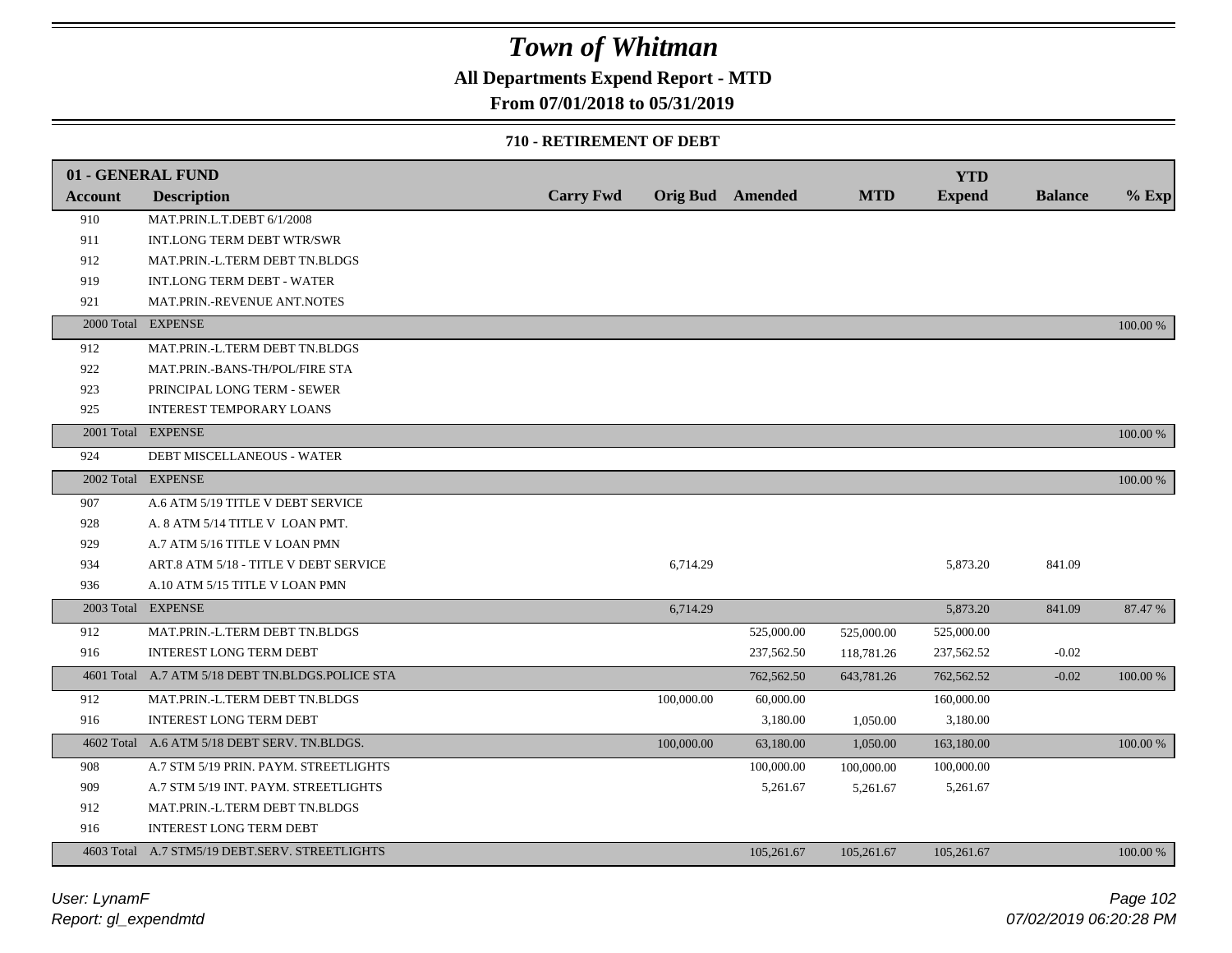**All Departments Expend Report - MTD**

**From 07/01/2018 to 05/31/2019**

#### **710 - RETIREMENT OF DEBT**

|            | 01 - GENERAL FUND                              |                  |                 |               |              | <b>YTD</b>    |                |          |
|------------|------------------------------------------------|------------------|-----------------|---------------|--------------|---------------|----------------|----------|
| Account    | <b>Description</b>                             | <b>Carry Fwd</b> | <b>Orig Bud</b> | Amended       | <b>MTD</b>   | <b>Expend</b> | <b>Balance</b> | $%$ Exp  |
| 912        | MAT.PRIN.-L.TERM DEBT TN.BLDGS                 |                  | 100,000.00      | $-100,000.00$ |              |               |                |          |
| 916        | <b>INTEREST LONG TERM DEBT</b>                 |                  |                 |               |              |               |                |          |
| 4604 Total | A.10 ATM5/17 DEBT TN.BLDGS.                    |                  | 100,000.00      | $-100,000,00$ |              |               |                | 100.00 % |
| 912        | MAT.PRIN.-L.TERM DEBT TN.BLDGS                 |                  |                 |               |              |               |                |          |
| 916        | <b>INTEREST LONG TERM DEBT</b>                 |                  |                 |               |              |               |                |          |
| 4605 Total | A.12ATM5/17DEBT SERV.TN.BLDGS-POL.STA          |                  |                 |               |              |               |                | 100.00 % |
| 912        | MAT.PRIN.-L.TERM DEBT TN.BLDGS                 |                  |                 | 5,775,000.00  | 5,775,000.00 | 5,775,000.00  |                |          |
|            | 4619 Total A.7 ATM 5/18 REFUNDED BOND PROCEEDS |                  |                 | 5,775,000.00  | 5,775,000.00 | 5,775,000.00  |                | 100.00 % |
|            | <b>710 Total RETIREMENT OF DEBT</b>            |                  | 206,714.29      | 6,606,004.17  | 6,525,092.93 | 6,811,877.39  | 841.07         |          |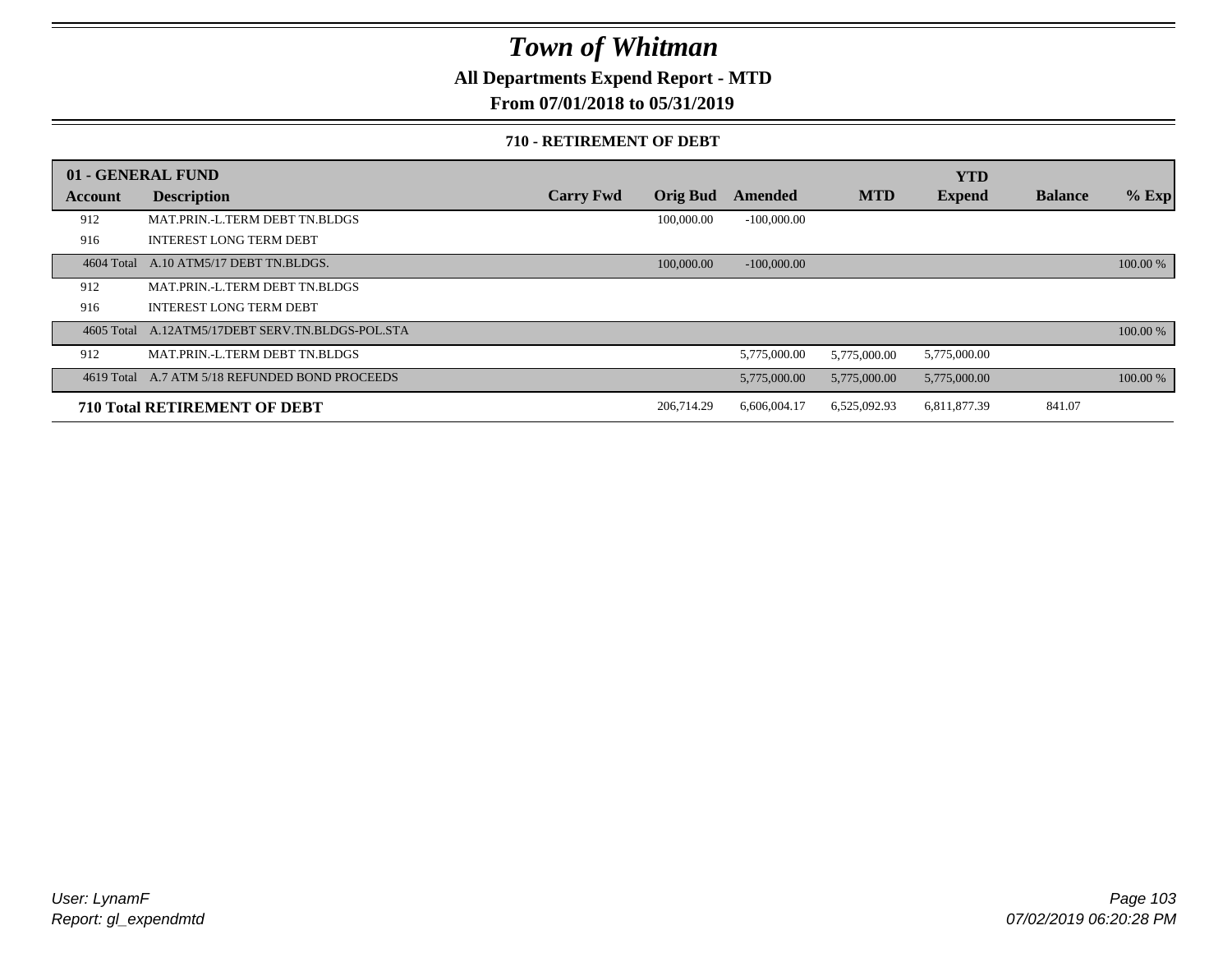## **All Departments Expend Report - MTD**

## **From 07/01/2018 to 05/31/2019**

### **751 - INTEREST-LONG TERM DEBT**

|         | 01 - GENERAL FUND                 |                  |                         |            | <b>YTD</b>    |                |          |
|---------|-----------------------------------|------------------|-------------------------|------------|---------------|----------------|----------|
| Account | <b>Description</b>                | <b>Carry Fwd</b> | <b>Orig Bud</b> Amended | <b>MTD</b> | <b>Expend</b> | <b>Balance</b> | $%$ Exp  |
| 916     | <b>INTEREST LONG TERM DEBT</b>    |                  |                         |            |               |                |          |
| 917     | INTEREST LONG TERM DEBT-T.HALL    |                  |                         |            |               |                |          |
| 918     | INT.LONG TERM DEBT-LIBRARY        |                  |                         |            |               |                |          |
|         | 2000 Total EXPENSE                |                  |                         |            |               |                | 100.00 % |
|         | 751 Total INTEREST-LONG TERM DEBT |                  |                         |            |               |                |          |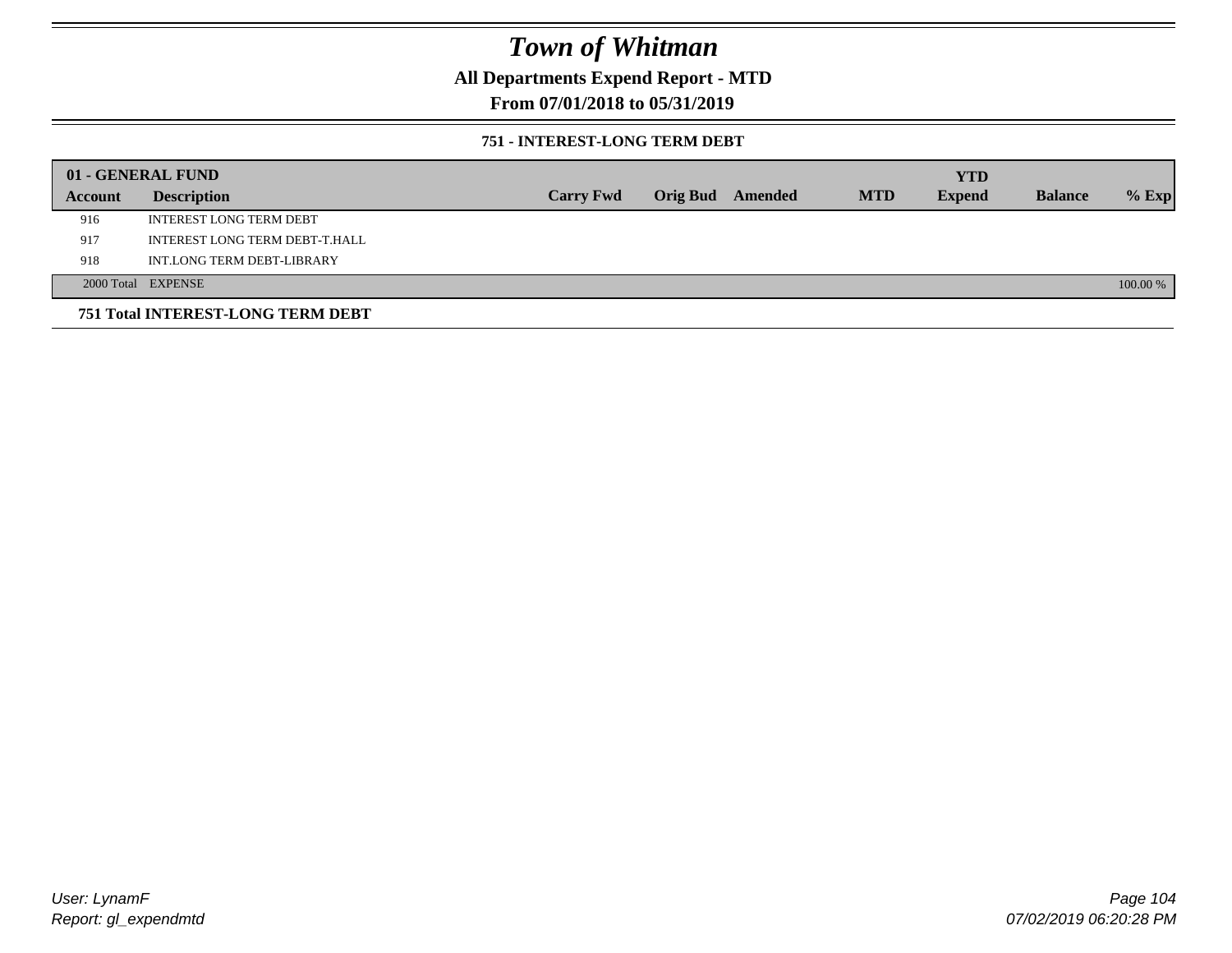## **All Departments Expend Report - MTD**

## **From 07/01/2018 to 05/31/2019**

### **752 - INTEREST-SHORT TERM DEBT**

|         | 01 - GENERAL FUND                  |                  |                 |         |            | <b>YTD</b>    |                |          |
|---------|------------------------------------|------------------|-----------------|---------|------------|---------------|----------------|----------|
| Account | <b>Description</b>                 | <b>Carry Fwd</b> | <b>Orig Bud</b> | Amended | <b>MTD</b> | <b>Expend</b> | <b>Balance</b> | $%$ Exp  |
| 925     | <b>INTEREST TEMPORARY LOANS</b>    |                  |                 |         |            |               |                |          |
| 927     | <b>INTEREST ON TAX ABATEMENTS</b>  |                  |                 |         |            |               |                |          |
| 951     | <b>DEBT ISSUANCE EXPENSE</b>       |                  |                 |         |            |               |                |          |
|         | 2000 Total EXPENSE                 |                  |                 |         |            |               |                | 100.00 % |
|         | 752 Total INTEREST-SHORT TERM DEBT |                  |                 |         |            |               |                |          |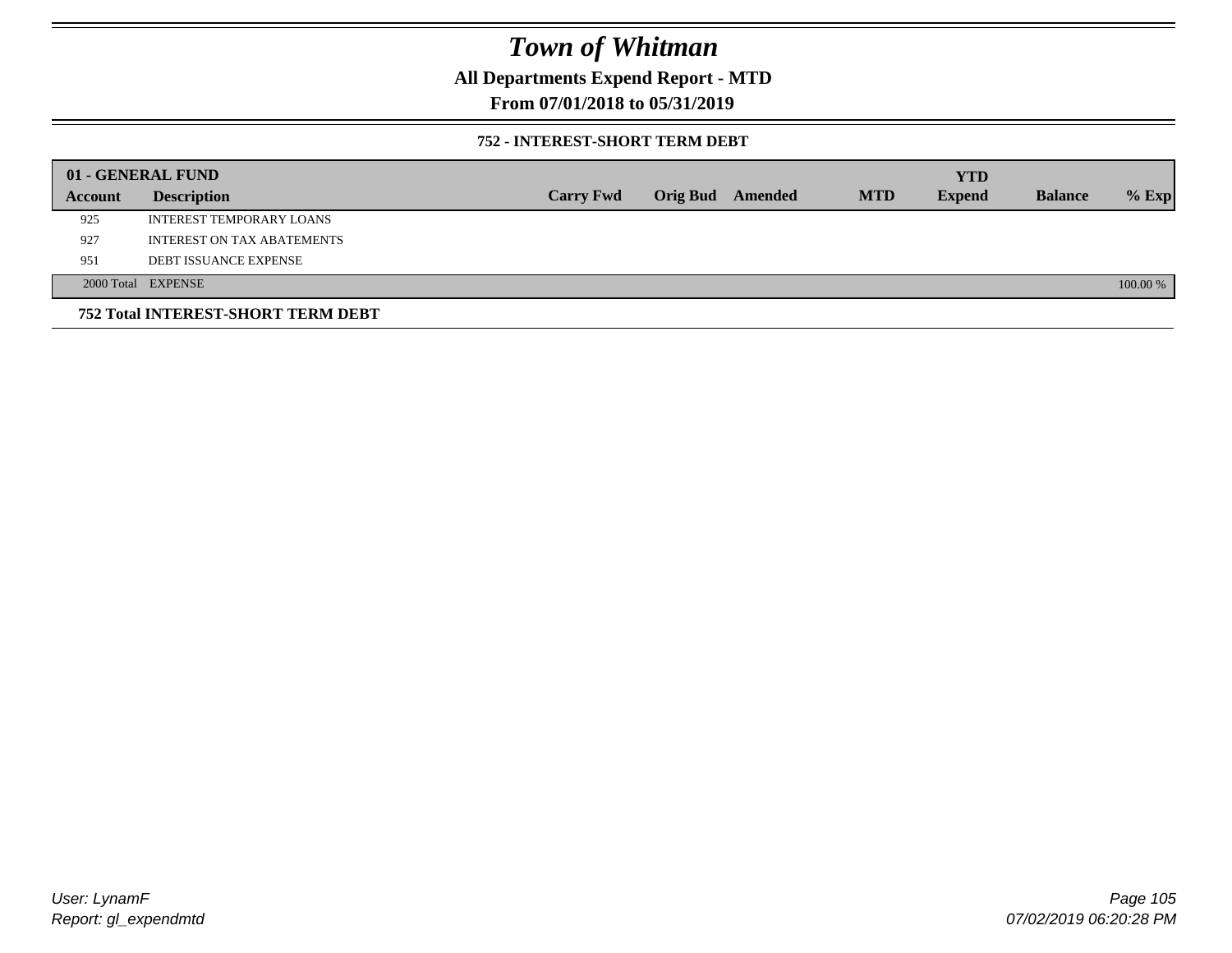**All Departments Expend Report - MTD**

**From 07/01/2018 to 05/31/2019**

### **760 - AGENCY & REGISTRATION FEES**

|         | 01 - GENERAL FUND                    |                  |                         |            | YTD           |                |          |
|---------|--------------------------------------|------------------|-------------------------|------------|---------------|----------------|----------|
| Account | <b>Description</b>                   | <b>Carry Fwd</b> | <b>Orig Bud</b> Amended | <b>MTD</b> | <b>Expend</b> | <b>Balance</b> | $%$ Exp  |
| 252     | <b>SERVICES</b>                      |                  |                         |            |               |                |          |
|         | 2000 Total EXPENSE                   |                  |                         |            |               |                | 100.00 % |
|         | 760 Total AGENCY & REGISTRATION FEES |                  |                         |            |               |                |          |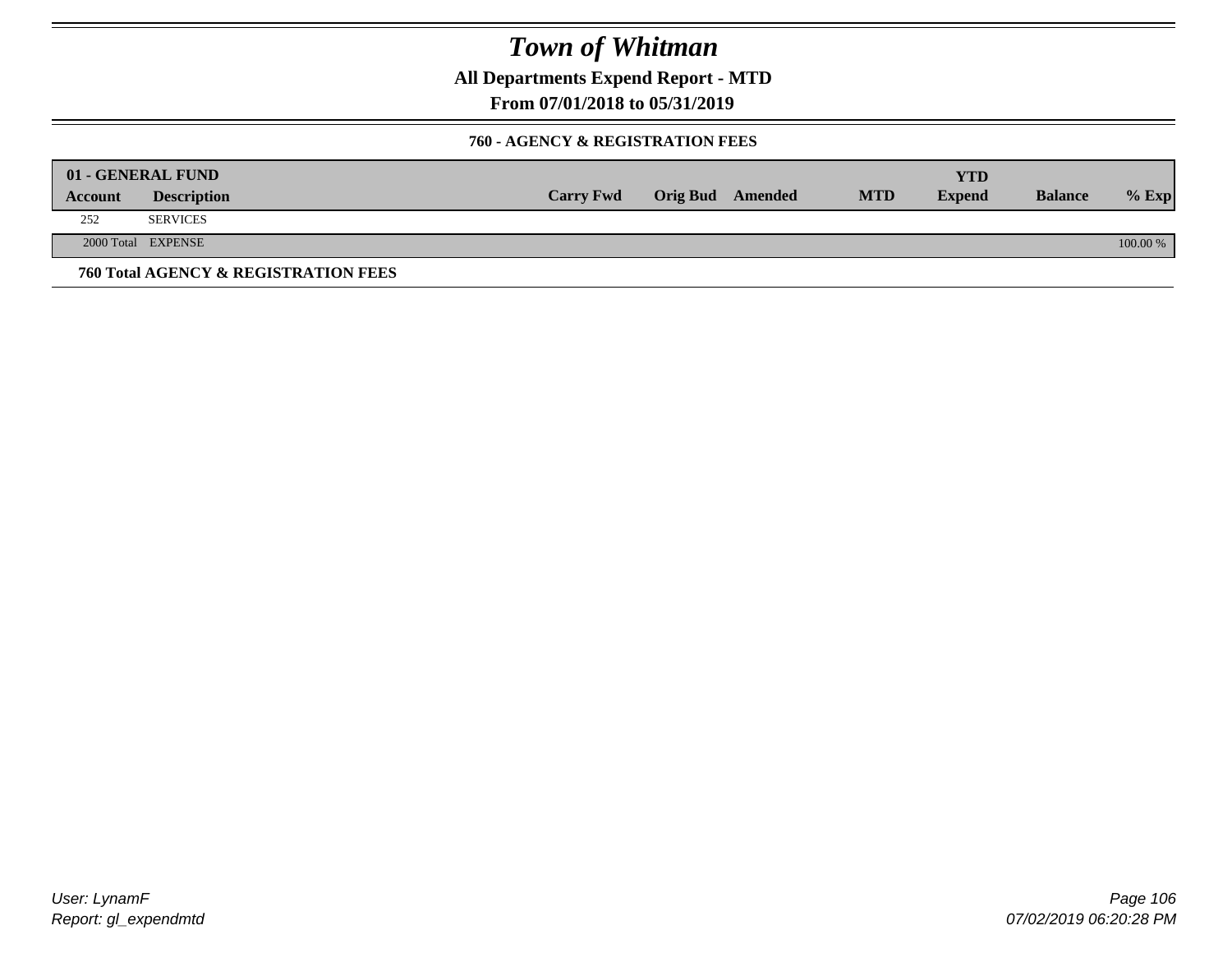## **All Departments Expend Report - MTD**

## **From 07/01/2018 to 05/31/2019**

### **761 - DEBT ISSUE EXPENSE**

|         | 01 - GENERAL FUND                       |                  |                 |         |            | <b>YTD</b>    |                |         |
|---------|-----------------------------------------|------------------|-----------------|---------|------------|---------------|----------------|---------|
| Account | <b>Description</b>                      | <b>Carry Fwd</b> | <b>Orig Bud</b> | Amended | <b>MTD</b> | <b>Expend</b> | <b>Balance</b> | $%$ Exp |
| 252     | <b>SERVICES</b>                         |                  | 2,000.00        |         | 716.66     | 716.66        | 1,283.34       |         |
| 255     | PRIOR YEAR ADJUSTMENT                   |                  |                 |         |            |               |                |         |
| 298     | RES. FND. TRAN. TITLE V DEBT ISSUE EXP. |                  |                 |         |            |               |                |         |
|         | 2000 Total EXPENSE                      |                  | 2,000.00        |         | 716.66     | 716.66        | 1,283.34       | 35.83 % |
|         | <b>761 Total DEBT ISSUE EXPENSE</b>     |                  | 2,000.00        |         | 716.66     | 716.66        | 1,283.34       |         |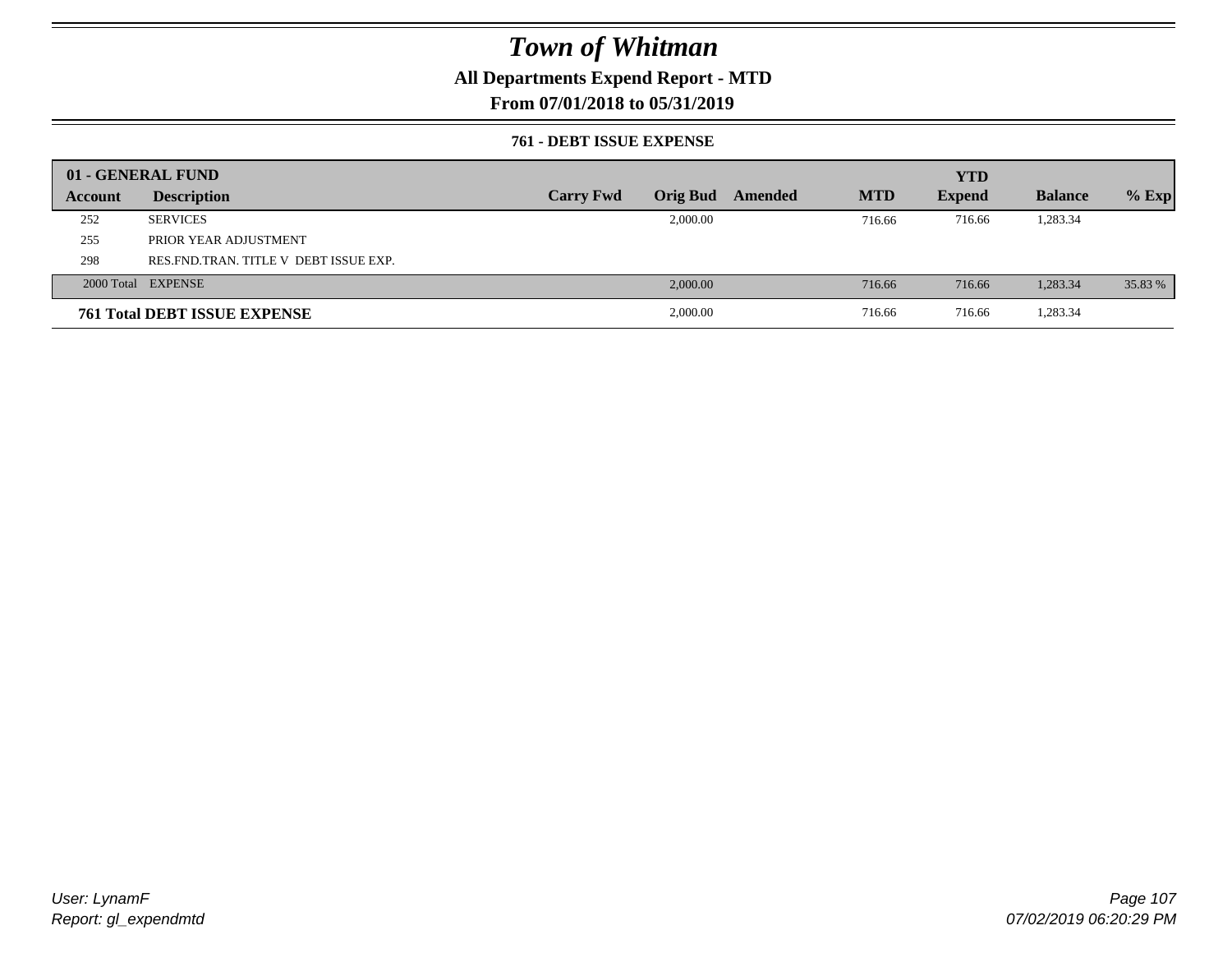## **All Departments Expend Report - MTD**

**From 07/01/2018 to 05/31/2019**

### **820 - STATE ASSESSMENTS**

|            | 01 - GENERAL FUND                  |                                     |                       | <b>YTD</b>    |                |         |
|------------|------------------------------------|-------------------------------------|-----------------------|---------------|----------------|---------|
| Account    | <b>Description</b>                 | <b>Carry Fwd</b><br><b>Orig Bud</b> | <b>MTD</b><br>Amended | <b>Expend</b> | <b>Balance</b> | $%$ Exp |
| 640        | AIR POLLUTION CONTROL DISTRICT     | 4,061.00                            | 339.00                | 3,729.00      | 332.00         |         |
| 2002 Total | <b>EXPENSE</b>                     | 4,061.00                            | 339.00                | 3,729.00      | 332.00         | 91.82 % |
| 642        | OLD COLONY PLANNING COUNCIL        | 5,695.00                            | 451.00                | 5,057.00      | 638.00         |         |
| 2003 Total | <b>EXPENSE</b>                     | 5,695.00                            | 451.00                | 5,057.00      | 638.00         | 88.79 % |
| 644        | REGIONAL TRANSPORTATION AUTH.      | 25,013.00                           | 2,085.00              | 22,935.00     | 2,078.00       |         |
| 2005 Total | <b>EXPENSE</b>                     | 25,013.00                           | 2,085.00              | 22,935.00     | 2,078.00       | 91.69 % |
| 645        | RMV NON-RENEWAL SURCHARGE          | 21,820.00                           | 1,819.00              | 20,009.00     | 1,811.00       |         |
| 2006 Total | <b>EXPENSE</b>                     | 21,820.00                           | 1,819.00              | 20,009.00     | 1,811.00       | 91.70 % |
| 646        | MOSOUITO CONTROL                   | 28,597.00                           | 2,383.00              | 26,216.00     | 2,381.00       |         |
| 2007 Total | <b>EXPENSE</b>                     | 28,597.00                           | 2,383.00              | 26,216.00     | 2,381.00       | 91.67 % |
| 647        | <b>MBTA</b>                        | 74,166.00                           | 6,181.00              | 67,991.00     | 6,175.00       |         |
| 2009 Total | <b>EXPENSE</b>                     | 74,166.00                           | 6,181.00              | 67,991.00     | 6,175.00       | 91.67 % |
|            | <b>820 Total STATE ASSESSMENTS</b> | 159,352.00                          | 13,258.00             | 145,937.00    | 13,415.00      |         |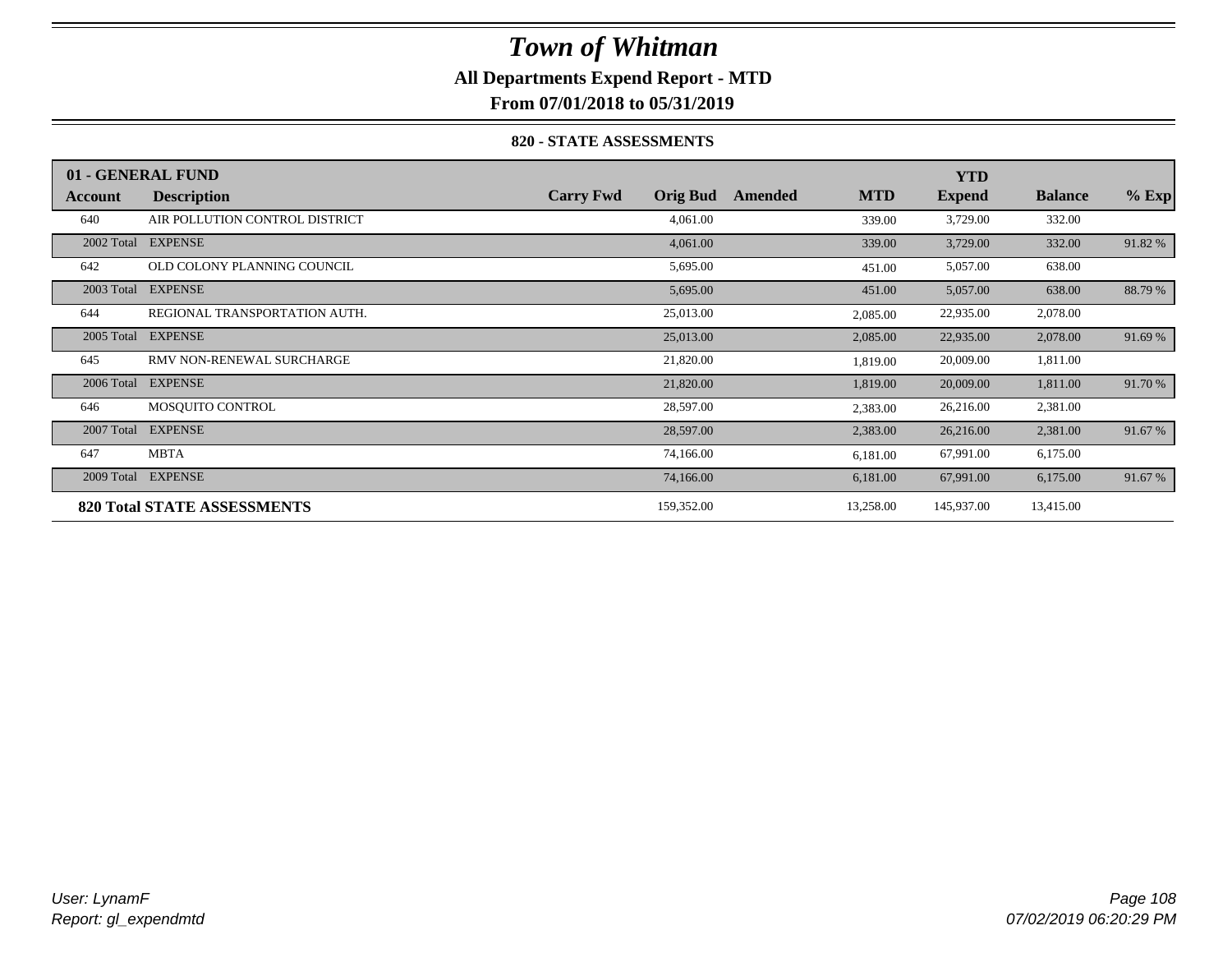**All Departments Expend Report - MTD**

**From 07/01/2018 to 05/31/2019**

#### **830 - COUNTY ASSESSMENT**

|                | 01 - GENERAL FUND                  |                  |                  |            | YTD           |                |         |
|----------------|------------------------------------|------------------|------------------|------------|---------------|----------------|---------|
| <b>Account</b> | <b>Description</b>                 | <b>Carry Fwd</b> | Orig Bud Amended | <b>MTD</b> | <b>Expend</b> | <b>Balance</b> | $%$ Exp |
| 622            | <b>COUNTY TAX</b>                  | 32,046.00        |                  |            | 32,045.59     | 0.41           |         |
|                | 2000 Total EXPENSE                 | 32,046.00        |                  |            | 32,045.59     | 0.41           | 99.99 % |
|                | <b>830 Total COUNTY ASSESSMENT</b> | 32,046.00        |                  |            | 32,045.59     | 0.41           |         |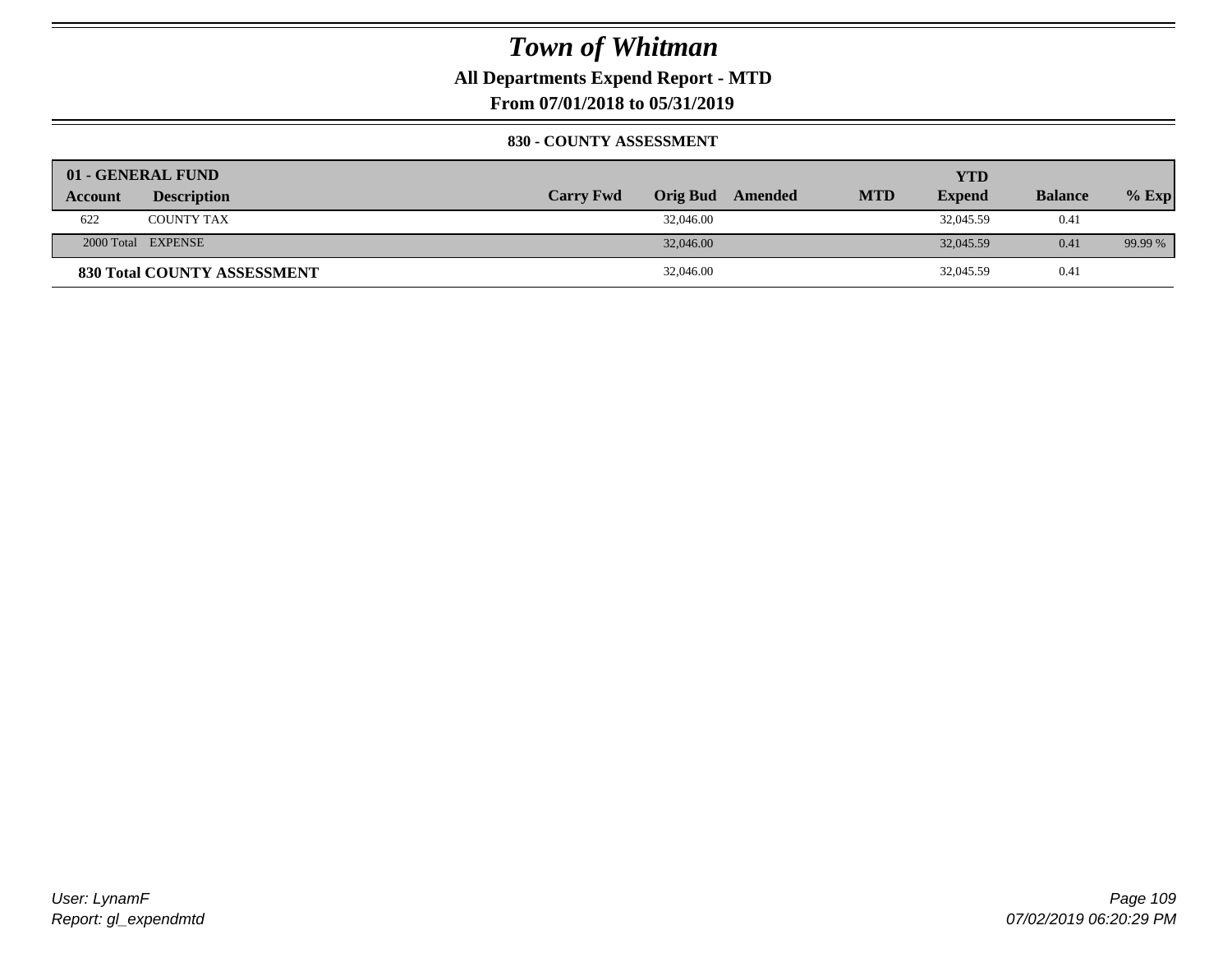### **All Departments Expend Report - MTD**

#### **From 07/01/2018 to 05/31/2019**

#### **870 - AGENCY**

| Account | 01 - GENERAL FUND<br><b>Description</b> | <b>Carry Fwd</b> | <b>Orig Bud</b> Amended | <b>MTD</b> | <b>YTD</b><br><b>Expend</b> | <b>Balance</b> | $%$ Exp  |
|---------|-----------------------------------------|------------------|-------------------------|------------|-----------------------------|----------------|----------|
| 899     | EXCHANGE ACCOUNT                        |                  |                         |            |                             |                |          |
|         | 2002 Total EXPENSE                      |                  |                         |            |                             |                | 100.00 % |
|         | <b>870 Total AGENCY</b>                 |                  |                         |            |                             |                |          |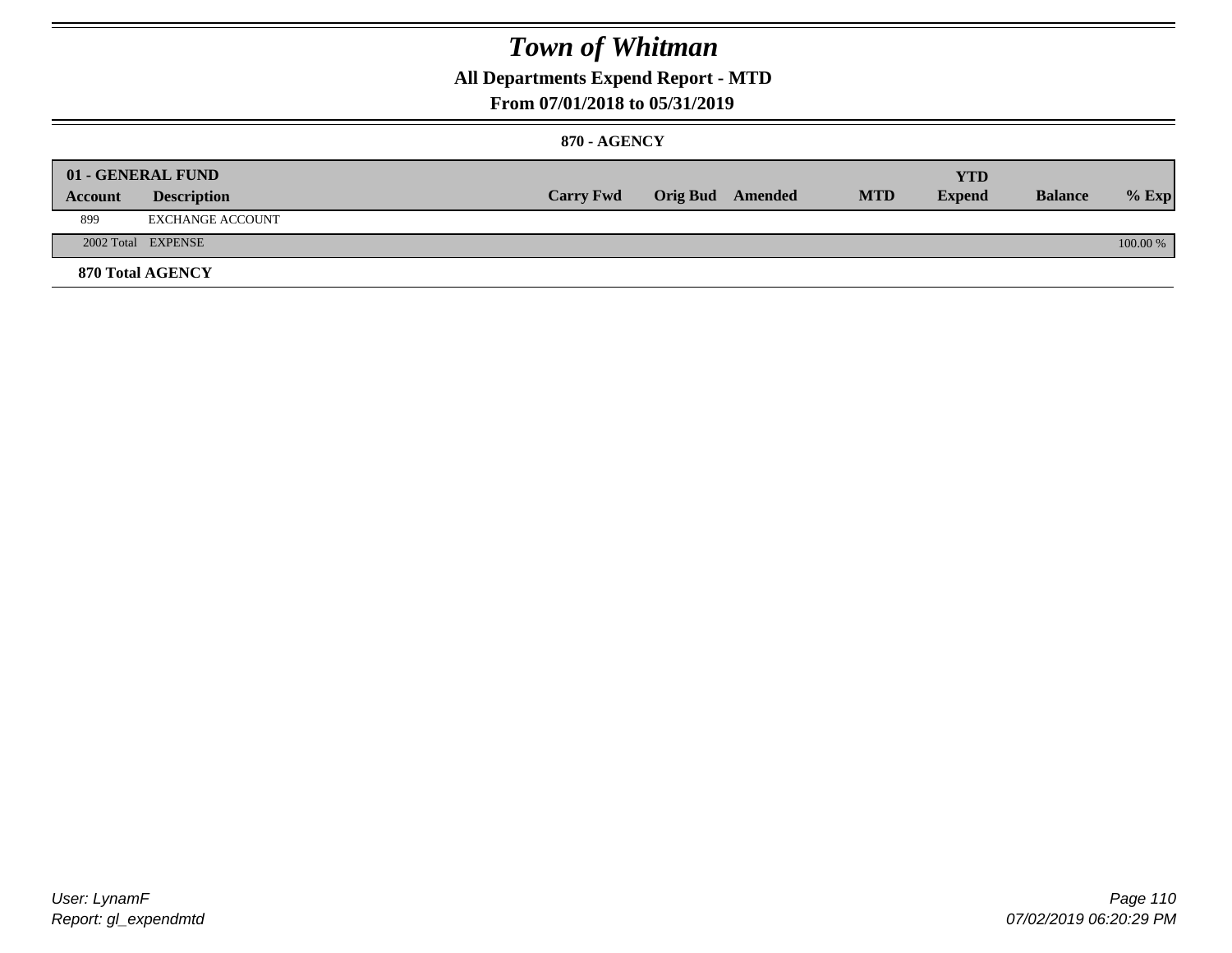**All Departments Expend Report - MTD**

**From 07/01/2018 to 05/31/2019**

#### **877 - OFF-SITE STOR.RECORDS RETENT.**

|         | 01 - GENERAL FUND                       |                  |                         |            | YTD           |                |          |
|---------|-----------------------------------------|------------------|-------------------------|------------|---------------|----------------|----------|
| Account | <b>Description</b>                      | <b>Carry Fwd</b> | <b>Orig Bud</b> Amended | <b>MTD</b> | <b>Expend</b> | <b>Balance</b> | $%$ Exp  |
| 585     | MISCELLANEOUS EXPENSE                   |                  |                         |            |               |                |          |
|         | 2000 Total EXPENSE                      |                  |                         |            |               |                | 100.00 % |
|         | 877 Total OFF-SITE STOR.RECORDS RETENT. |                  |                         |            |               |                |          |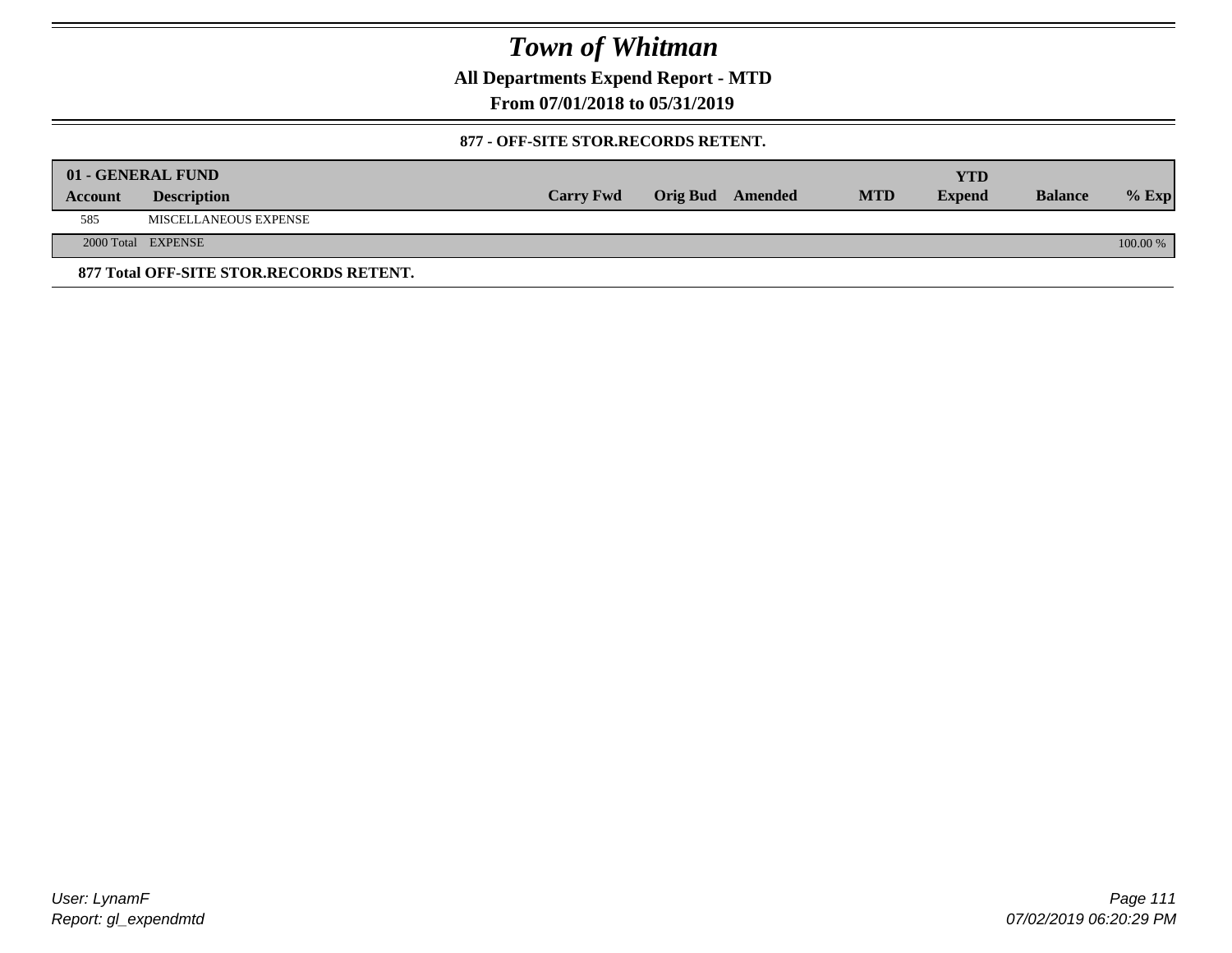### **All Departments Expend Report - MTD**

#### **From 07/01/2018 to 05/31/2019**

#### **878 - OTHER FINANCING USES**

|         | 01 - GENERAL FUND                     |                  |                 |         |            | <b>YTD</b>    |                |          |
|---------|---------------------------------------|------------------|-----------------|---------|------------|---------------|----------------|----------|
| Account | <b>Description</b>                    | <b>Carry Fwd</b> | <b>Orig Bud</b> | Amended | <b>MTD</b> | <b>Expend</b> | <b>Balance</b> | $%$ Exp  |
| 401     | WTR/SWR CAPITAL PROJ. FUND            |                  |                 |         |            |               |                |          |
| 403     | CAPITAL PROJECT FUND                  |                  |                 |         |            |               |                |          |
| 404     | <b>SPECIAL REVENUE FUND</b>           |                  |                 |         |            |               |                |          |
| 405     | WATER/SEWER ENTERPRISE FUND           |                  |                 |         |            |               |                |          |
| 406     | <b>TRUST FUNDS</b>                    |                  | 140,000.00      |         |            | 140,000.00    |                |          |
| 407     | <b>AGENCY FUND</b>                    |                  |                 |         |            |               |                |          |
|         | 2100 Total INTERFUND TRANSFERS        |                  | 140,000.00      |         |            | 140,000.00    |                | 100.00 % |
|         | <b>878 Total OTHER FINANCING USES</b> |                  | 140,000.00      |         |            | 140,000.00    |                |          |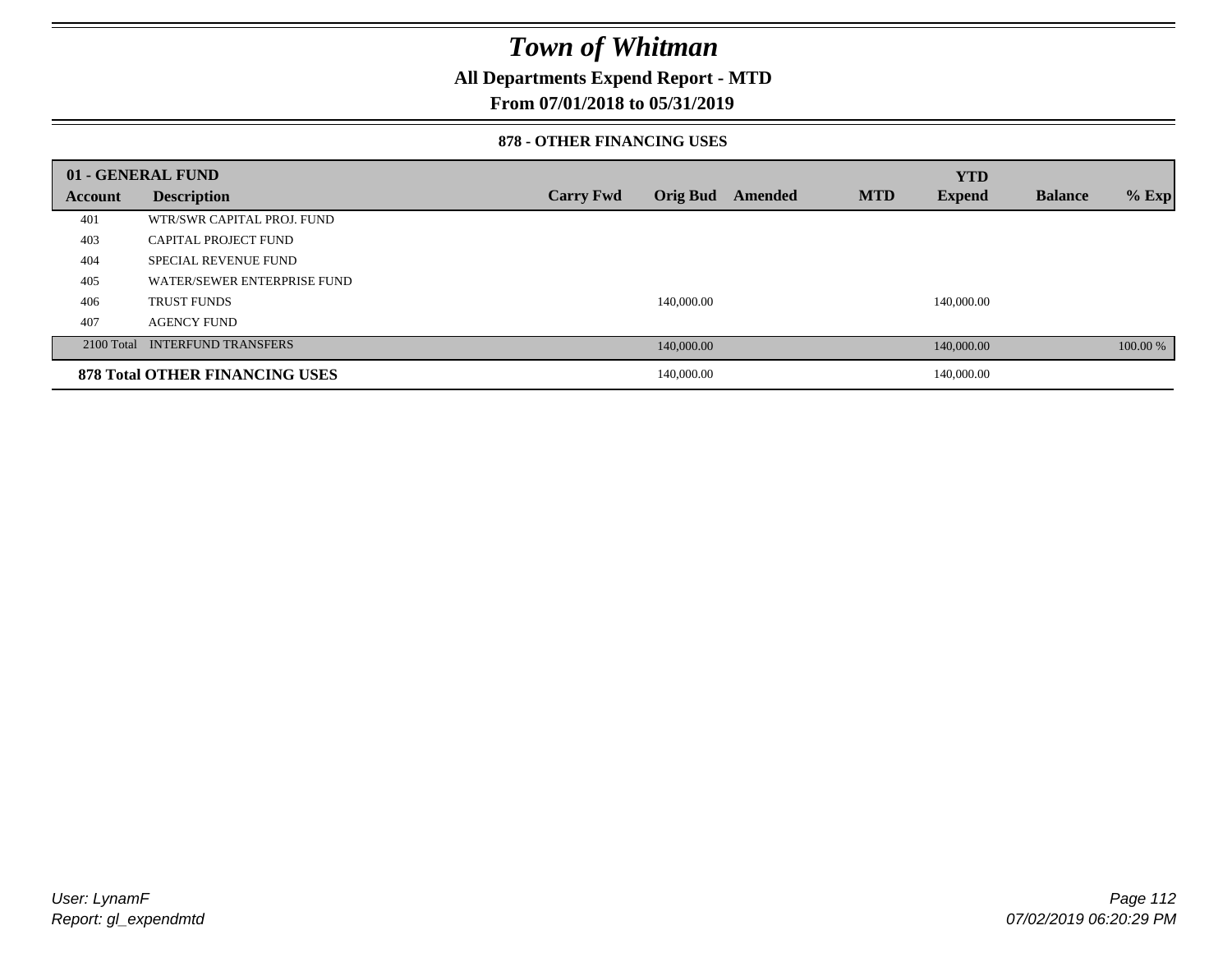### **All Departments Expend Report - MTD**

#### **From 07/01/2018 to 05/31/2019**

#### **910 - UNPAID BILLS**

|         | 01 - GENERAL FUND          |                  |                  |            | <b>YTD</b>    |                |          |
|---------|----------------------------|------------------|------------------|------------|---------------|----------------|----------|
| Account | <b>Description</b>         | <b>Carry Fwd</b> | Orig Bud Amended | <b>MTD</b> | <b>Expend</b> | <b>Balance</b> | $%$ Exp  |
| 112     | <b>SALARIES</b>            |                  |                  |            |               |                |          |
|         | 1000 Total SALARIES        |                  |                  |            |               |                | 100.00 % |
| 585     | MISCELLANEOUS EXPENSE      |                  | 237.71           |            |               | 237.71         |          |
|         | 2000 Total EXPENSE         |                  | 237.71           |            |               | 237.71         | 0.00 %   |
| 945     | <b>FY2013 ENCUMBRANCES</b> |                  |                  |            |               |                |          |
|         | 2001 Total EXPENSE         |                  |                  |            |               |                | 100.00 % |
|         | 910 Total UNPAID BILLS     |                  | 237.71           |            |               | 237.71         |          |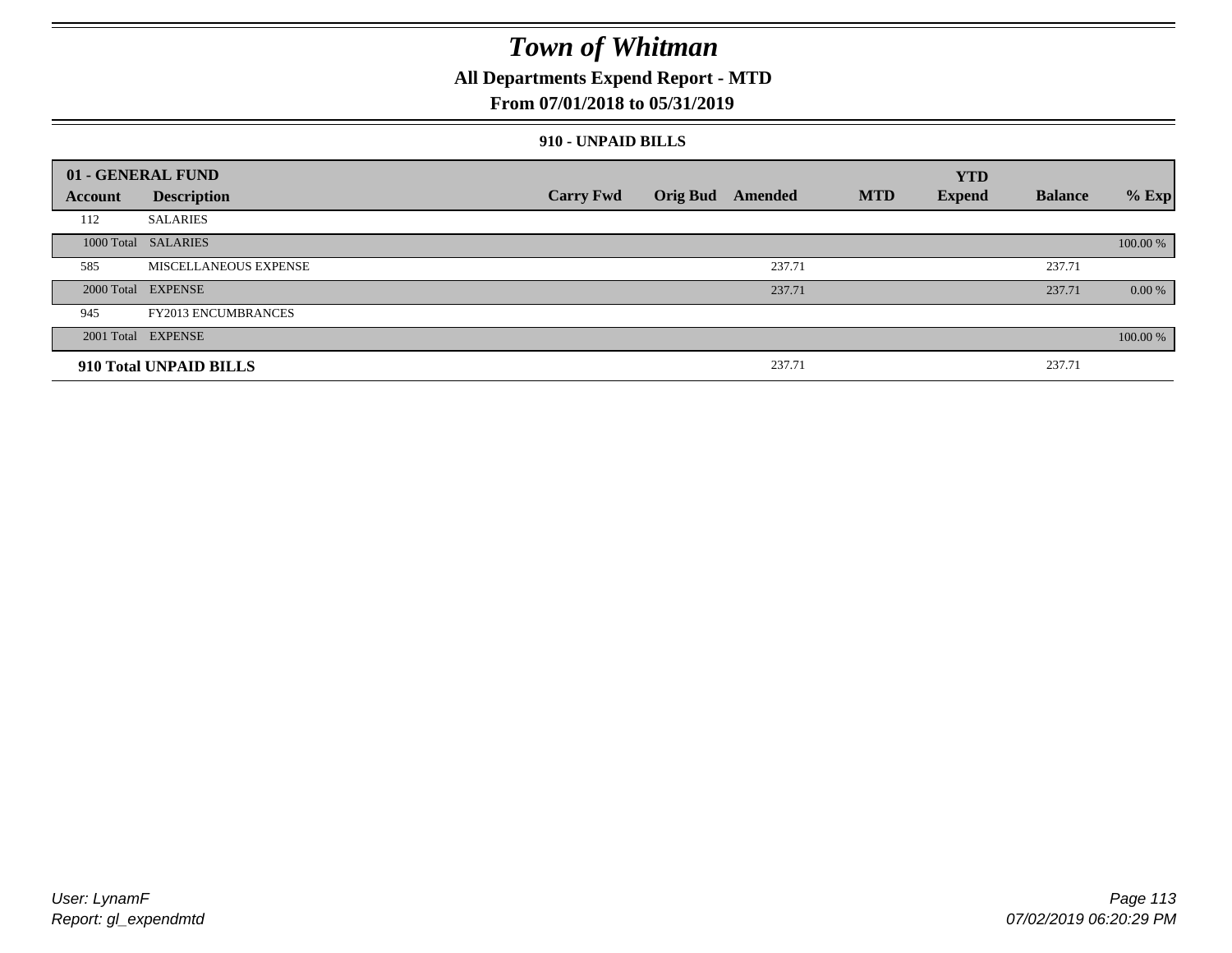### **All Departments Expend Report - MTD**

#### **From 07/01/2018 to 05/31/2019**

#### **911 - RETIREMENT**

|         | 01 - GENERAL FUND          |                  |                 |         |            | <b>YTD</b>    |                |          |
|---------|----------------------------|------------------|-----------------|---------|------------|---------------|----------------|----------|
| Account | <b>Description</b>         | <b>Carry Fwd</b> | <b>Orig Bud</b> | Amended | <b>MTD</b> | <b>Expend</b> | <b>Balance</b> | $%$ Exp  |
| 170     | <b>COUNTY RETIREMENT</b>   |                  | 1,933,377.00    |         |            | 1,933,377.00  |                |          |
|         | 2000 Total EXPENSE         |                  | 1,933,377.00    |         |            | 1,933,377.00  |                | 100.00 % |
| 169     | STATE RETIREMENT-SECT.59A  |                  |                 |         |            |               |                |          |
|         | 2001 Total EXPENSE         |                  |                 |         |            |               |                | 100.00 % |
| 943     | <b>FY2012 ENCUMBRANCES</b> |                  |                 |         |            |               |                |          |
|         | 2002 Total EXPENSE         |                  |                 |         |            |               |                | 100.00 % |
|         | 911 Total RETIREMENT       |                  | 1,933,377.00    |         |            | 1,933,377.00  |                |          |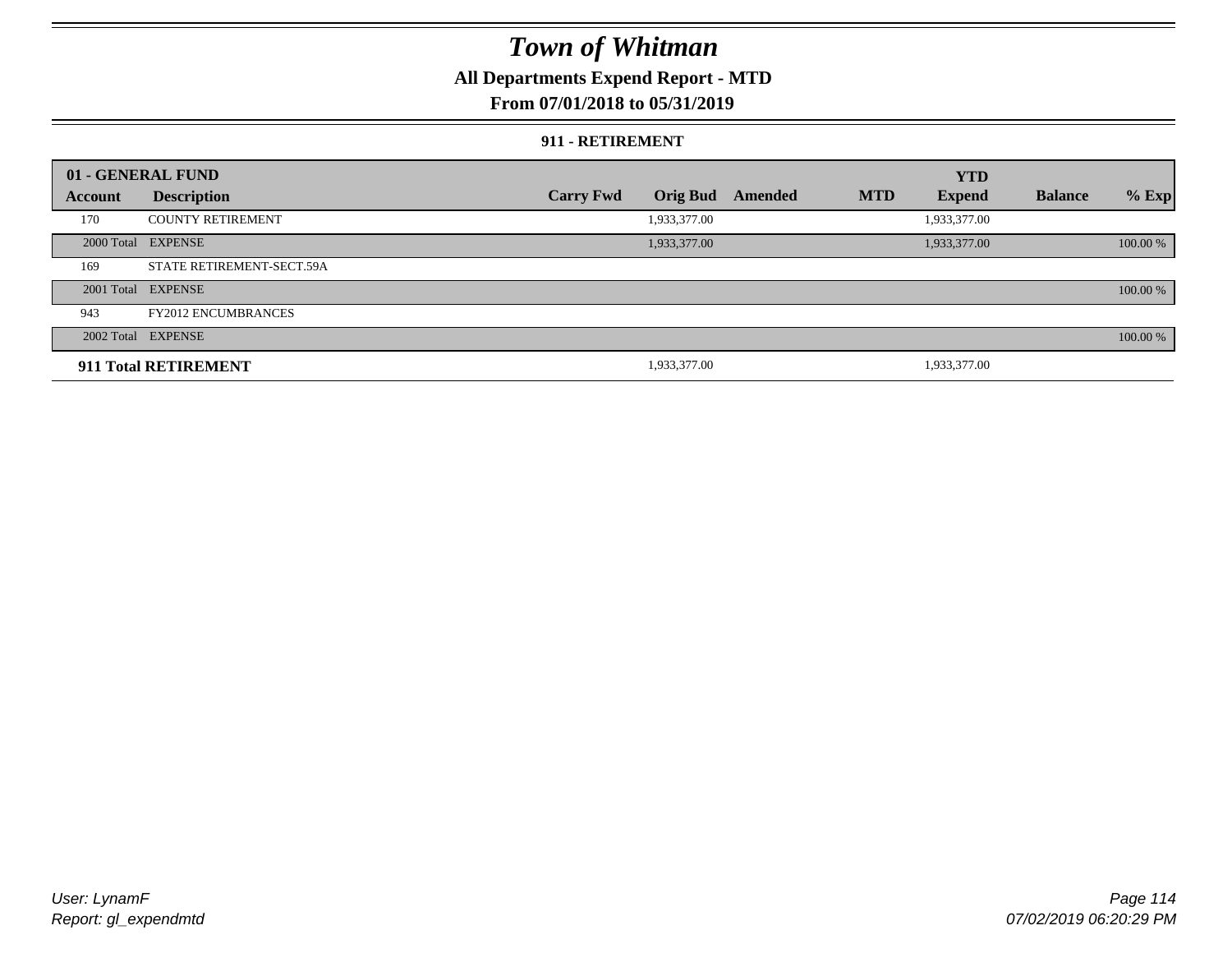**All Departments Expend Report - MTD**

### **From 07/01/2018 to 05/31/2019**

#### **912 - WORKER'S COMPENSATION**

|         | 01 - GENERAL FUND               |                  |                         |            | YTD           |                |            |
|---------|---------------------------------|------------------|-------------------------|------------|---------------|----------------|------------|
| Account | <b>Description</b>              | <b>Carry Fwd</b> | <b>Orig Bud</b> Amended | <b>MTD</b> | <b>Expend</b> | <b>Balance</b> | $%$ Exp    |
| 171     | <b>WORKER'S COMPENSATION</b>    |                  |                         |            |               |                |            |
|         | 2000 Total EXPENSE              |                  |                         |            |               |                | $100.00\%$ |
|         | 912 Total WORKER'S COMPENSATION |                  |                         |            |               |                |            |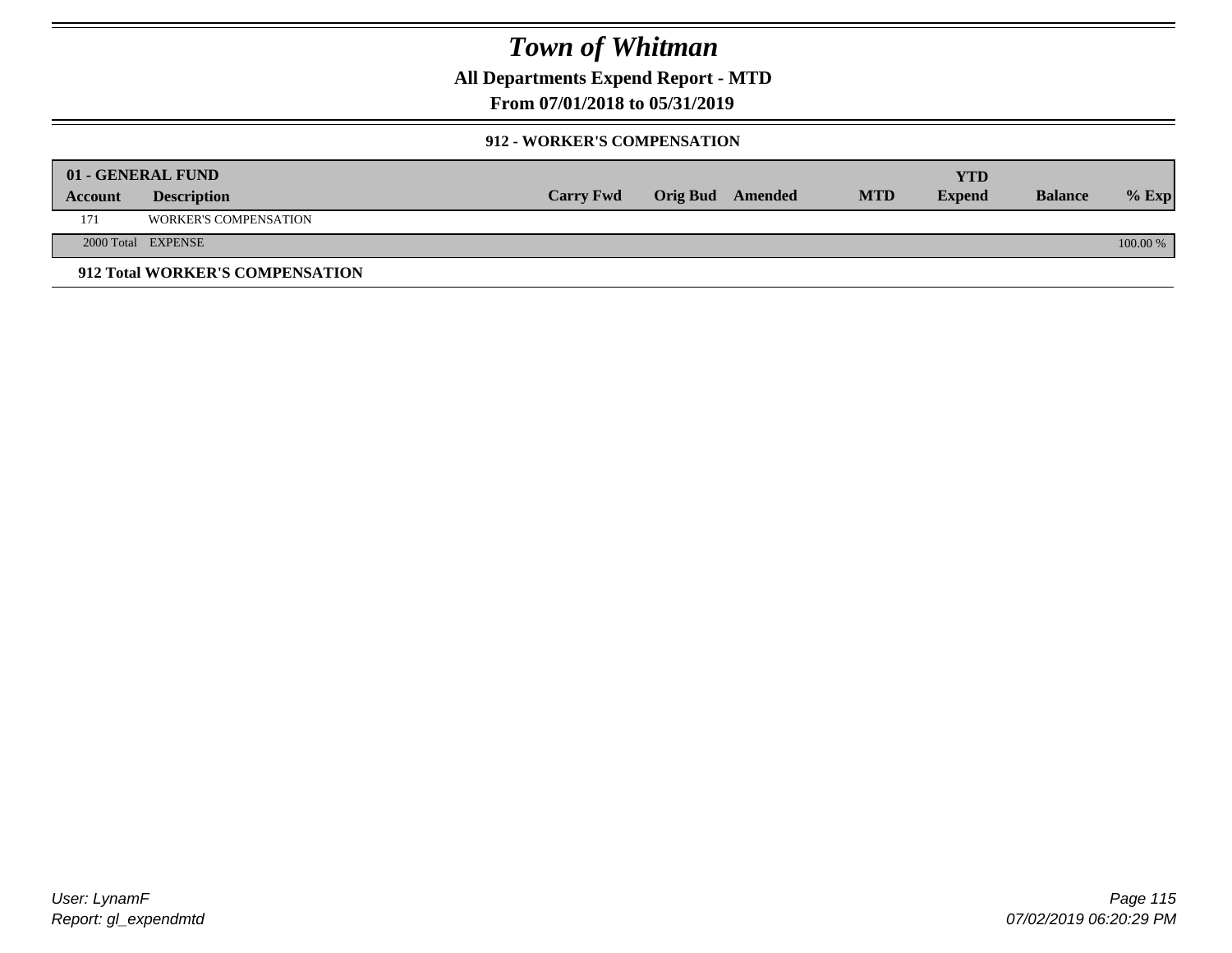**All Departments Expend Report - MTD**

**From 07/01/2018 to 05/31/2019**

#### **913 - UNEMPLOYMENT COMPENSATION**

|         | 01 - GENERAL FUND                   |                  |                 |         |            | <b>YTD</b>    |                |          |
|---------|-------------------------------------|------------------|-----------------|---------|------------|---------------|----------------|----------|
| Account | <b>Description</b>                  | <b>Carry Fwd</b> | <b>Orig Bud</b> | Amended | <b>MTD</b> | <b>Expend</b> | <b>Balance</b> | % Exp    |
| 172     | UNEMPLOYMENT INSURANCE              |                  | 8,000.00        |         |            |               | 8,000.00       |          |
|         | 2000 Total EXPENSE                  |                  | 8,000.00        |         |            |               | 8,000.00       | 0.00 %   |
| 939     | <b>FY2015 ENCUMBRANCES</b>          |                  |                 |         |            |               |                |          |
| 940     | <b>FY2016 ENCUMBRANCES</b>          |                  |                 |         |            |               |                |          |
| 948     | <b>FY07 ENCUMBRANCES</b>            |                  |                 |         |            |               |                |          |
| 958     | <b>FY2005 ENCUMBRANCES</b>          |                  |                 |         |            |               |                |          |
| 959     | <b>FY2006 ENCUMBRANCES</b>          |                  |                 |         |            |               |                |          |
| 943     | <b>FY2012 ENCUMBRANCES</b>          |                  |                 |         |            |               |                |          |
|         | 2001 Total EXPENSE                  |                  |                 |         |            |               |                | 100.00 % |
|         | 913 Total UNEMPLOYMENT COMPENSATION |                  | 8,000.00        |         |            |               | 8,000.00       |          |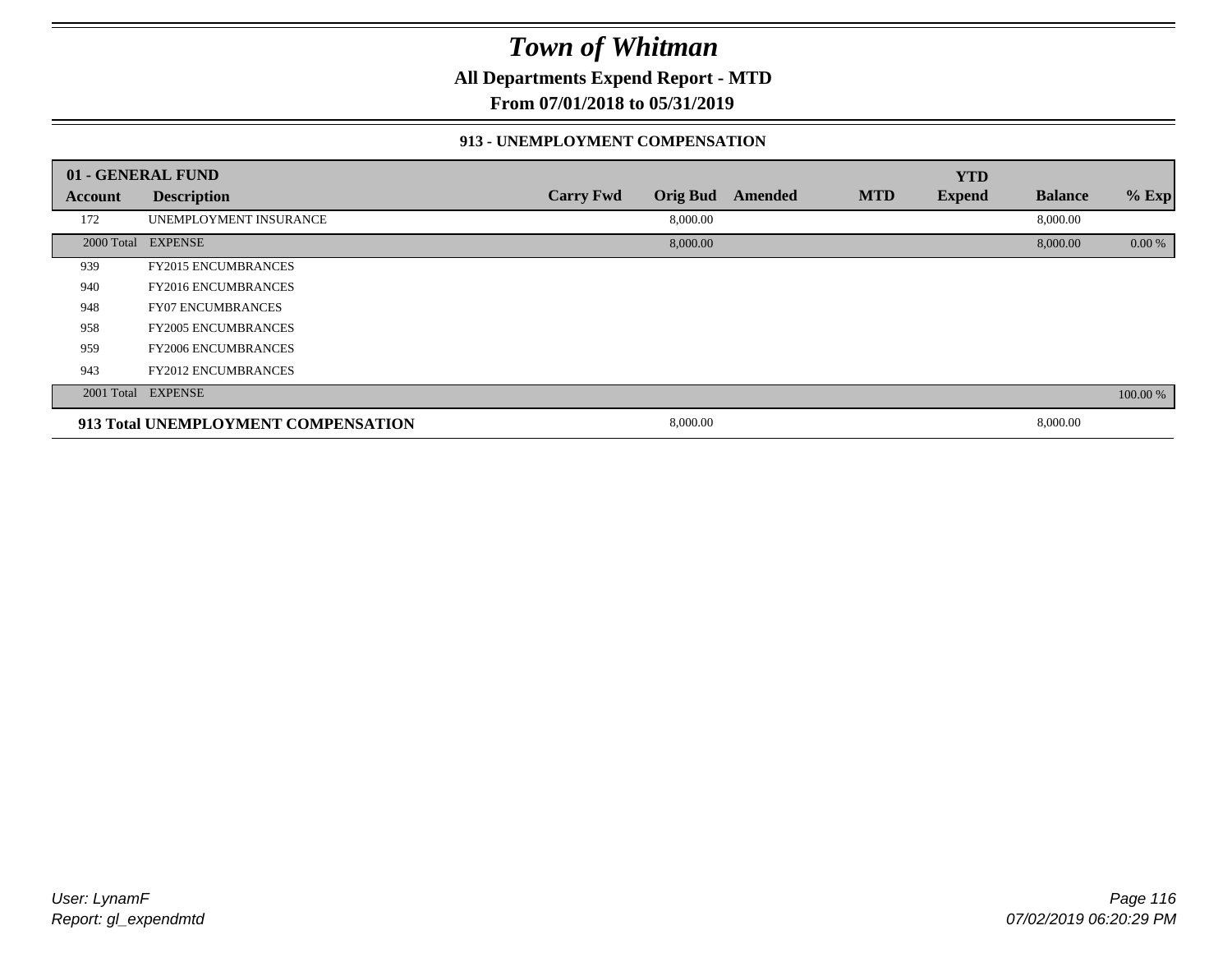**All Departments Expend Report - MTD**

**From 07/01/2018 to 05/31/2019**

#### **914 - HEALTH/LIFE INSURANCE-TOWN MATCH**

|            | 01 - GENERAL FUND                          |                  |                 |         |            | <b>YTD</b>    |                |         |
|------------|--------------------------------------------|------------------|-----------------|---------|------------|---------------|----------------|---------|
| Account    | <b>Description</b>                         | <b>Carry Fwd</b> | <b>Orig Bud</b> | Amended | <b>MTD</b> | <b>Expend</b> | <b>Balance</b> | $%$ Exp |
| 175        | LIFE INSURANCE                             |                  |                 |         | 731.93     | 8,842.06      | $-8,842.06$    |         |
| 180        | <b>FLEX BENEFITS FEES</b>                  |                  |                 |         | 270.00     | 1,345.00      | $-1,345.00$    |         |
| 181        | MANDATORY DEF.COMP.EXP.                    |                  |                 |         |            |               |                |         |
| 174        | <b>HEALTH INSURANCE</b>                    |                  | 1,595,370.00    |         | 120,363.45 | 1,456,065.32  | 139,304.68     |         |
| 2000 Total | <b>EXPENSE</b>                             |                  | 1,595,370.00    |         | 121,365.38 | 1,466,252.38  | 129,117.62     | 91.90 % |
| 941        | FY 2017 ENCUMBRANCES                       |                  |                 |         |            |               |                |         |
| 945        | <b>FY2013 ENCUMBRANCES</b>                 |                  |                 |         |            |               |                |         |
| 949        | <b>FY2014 ENCUMBRANCES</b>                 |                  |                 |         |            |               |                |         |
| 953        | FY2009 ENCUMBRANCES                        |                  |                 |         |            |               |                |         |
| 958        | <b>FY2005 ENCUMBRANCES</b>                 |                  |                 |         |            |               |                |         |
| 943        | <b>FY2012 ENCUMBRANCES</b>                 |                  |                 |         |            |               |                |         |
| 938        | FY 2018 ENCUMBRANCES                       | 350.00           |                 |         |            |               | 350.00         |         |
| 2001 Total | <b>EXPENSE</b>                             | 350.00           |                 |         |            |               | 350.00         | 0.00 %  |
|            | 914 Total HEALTH/LIFE INSURANCE-TOWN MATCH | 350.00           | 1,595,370.00    |         | 121,365.38 | 1,466,252.38  | 129,467.62     |         |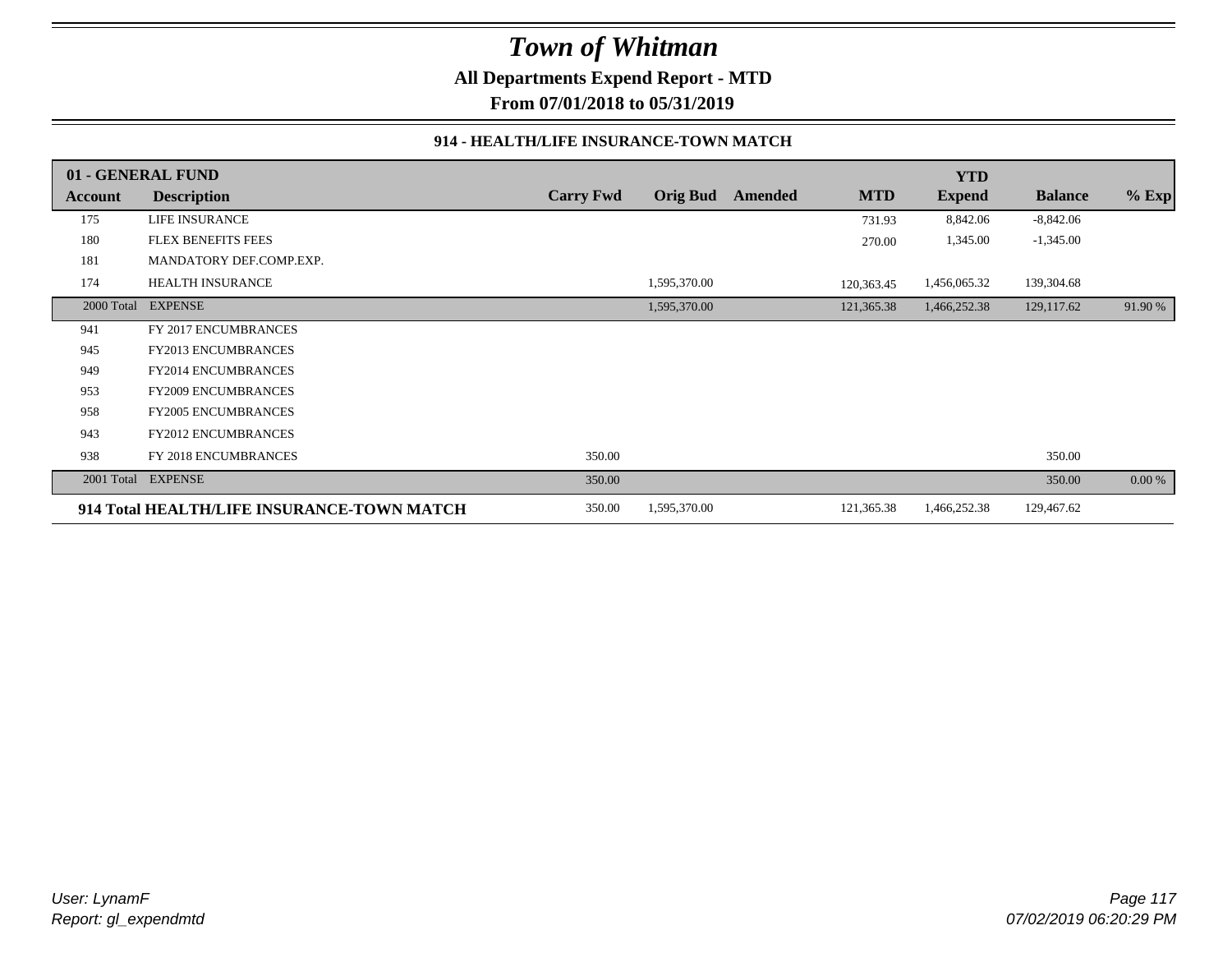**All Departments Expend Report - MTD**

**From 07/01/2018 to 05/31/2019**

#### **915 - OPEIU SICK LEAVE BUY-OUT**

|         | 01 - GENERAL FUND                  |                  |                         |            | YTD           |                |            |
|---------|------------------------------------|------------------|-------------------------|------------|---------------|----------------|------------|
| Account | <b>Description</b>                 | <b>Carry Fwd</b> | <b>Orig Bud</b> Amended | <b>MTD</b> | <b>Expend</b> | <b>Balance</b> | $%$ Exp    |
| 112     | <b>SALARIES</b>                    |                  |                         |            |               |                |            |
|         | 1000 Total SALARIES                |                  |                         |            |               |                | $100.00\%$ |
|         | 915 Total OPEIU SICK LEAVE BUY-OUT |                  |                         |            |               |                |            |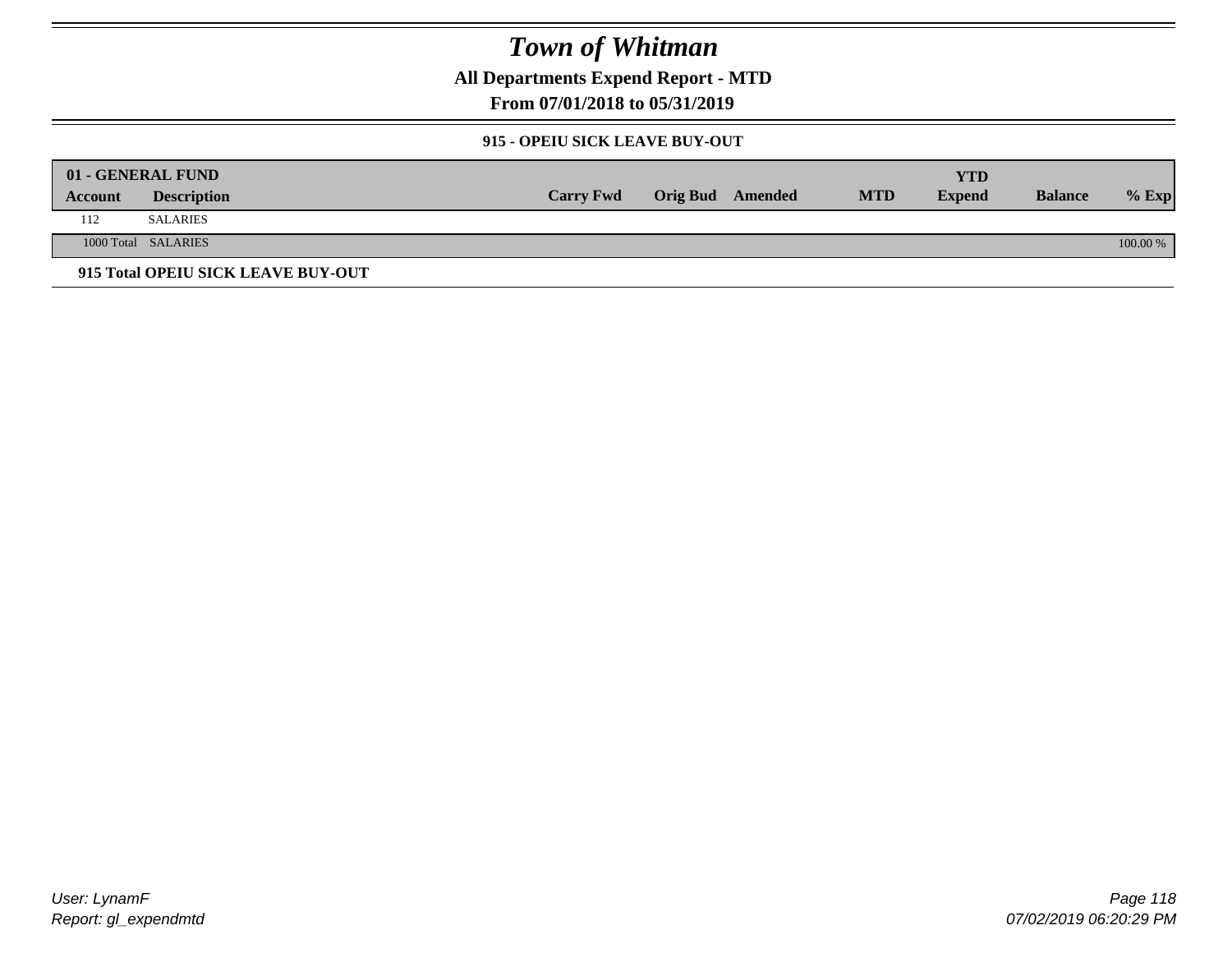**All Departments Expend Report - MTD**

**From 07/01/2018 to 05/31/2019**

#### **916 - OPEIU FY01 RETROACTIVE**

|         | 01 - GENERAL FUND                |                  |                         |            | YTD           |                |          |
|---------|----------------------------------|------------------|-------------------------|------------|---------------|----------------|----------|
| Account | <b>Description</b>               | <b>Carry Fwd</b> | <b>Orig Bud</b> Amended | <b>MTD</b> | <b>Expend</b> | <b>Balance</b> | $%$ Exp  |
| 112     | <b>SALARIES</b>                  |                  |                         |            |               |                |          |
|         | 1000 Total SALARIES              |                  |                         |            |               |                | 100.00 % |
|         | 916 Total OPEIU FY01 RETROACTIVE |                  |                         |            |               |                |          |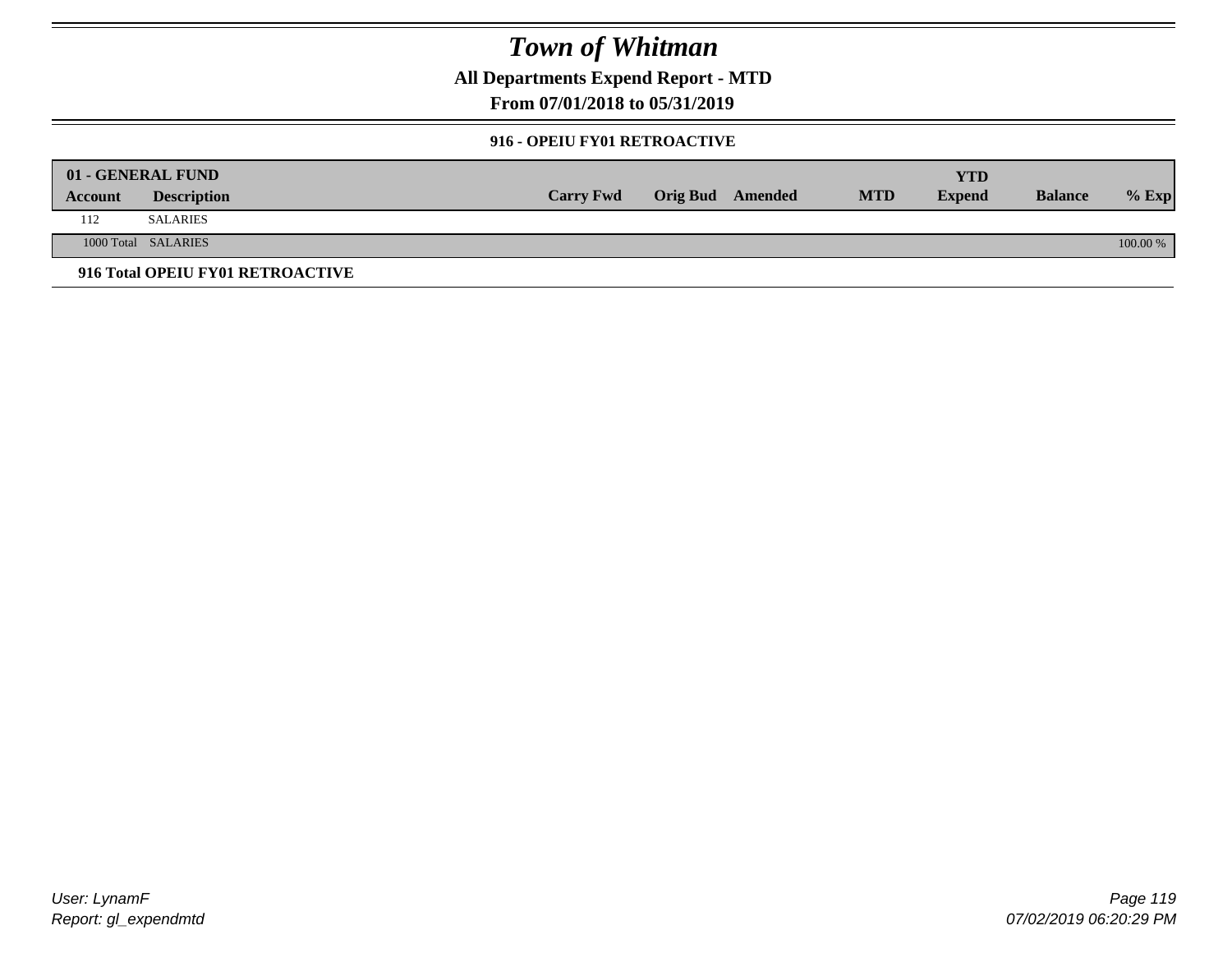**All Departments Expend Report - MTD**

**From 07/01/2018 to 05/31/2019**

#### **917 - OPEIU DEPARTMENT HEAD COVERAGE**

|         | 01 - GENERAL FUND                        |                  |                  |            | YTD           |                |            |
|---------|------------------------------------------|------------------|------------------|------------|---------------|----------------|------------|
| Account | <b>Description</b>                       | <b>Carry Fwd</b> | Orig Bud Amended | <b>MTD</b> | <b>Expend</b> | <b>Balance</b> | $%$ Exp    |
| 112     | SALARIES                                 |                  |                  |            |               |                |            |
|         | 1000 Total SALARIES                      |                  |                  |            |               |                | $100.00\%$ |
|         | 917 Total OPEIU DEPARTMENT HEAD COVERAGE |                  |                  |            |               |                |            |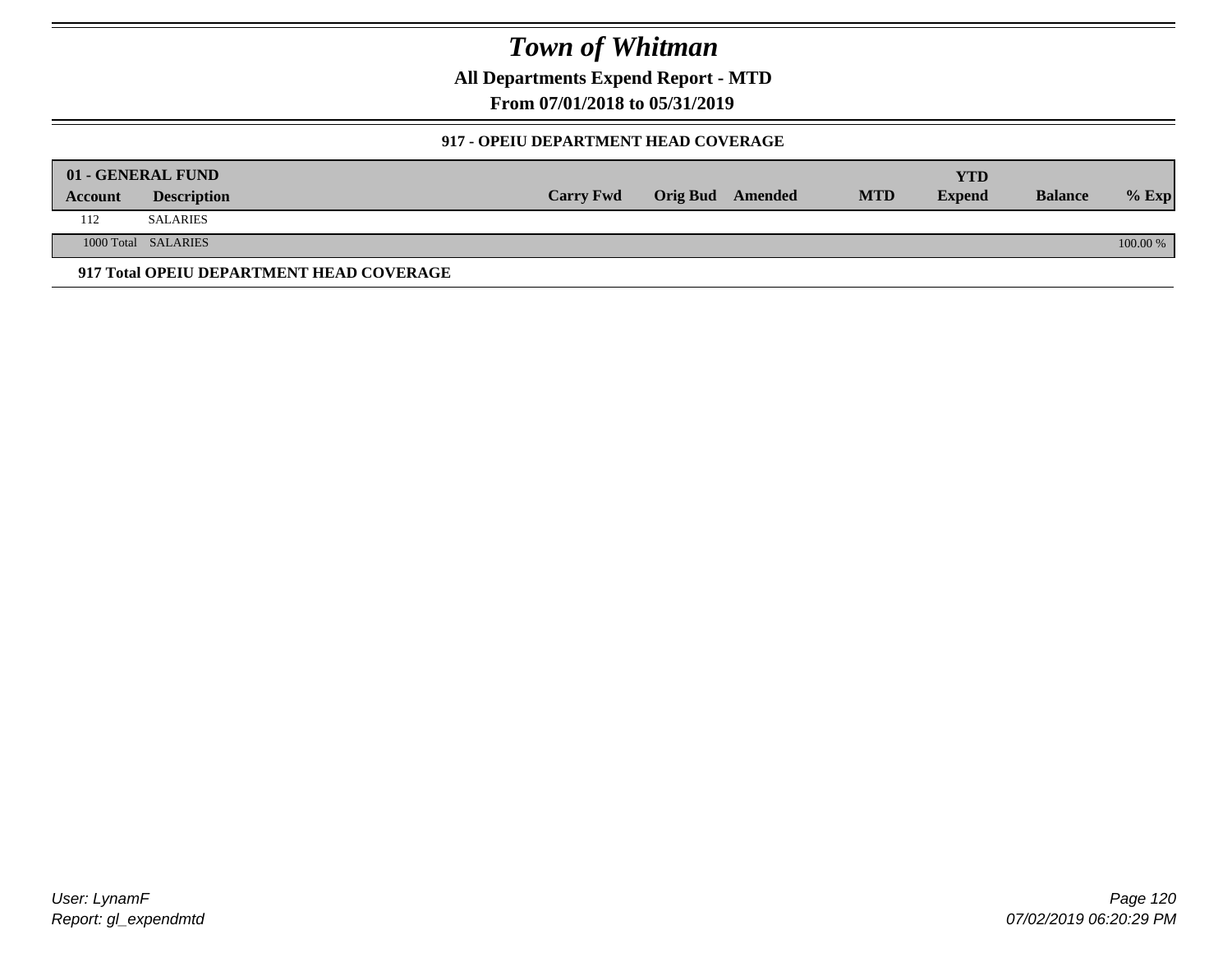### **All Departments Expend Report - MTD**

**From 07/01/2018 to 05/31/2019**

#### **919 - PAYROLL TAXES - TOWN MATCH**

|         | 01 - GENERAL FUND                    |                  |                 |         |            | <b>YTD</b>    |                |          |
|---------|--------------------------------------|------------------|-----------------|---------|------------|---------------|----------------|----------|
| Account | <b>Description</b>                   | <b>Carry Fwd</b> | <b>Orig Bud</b> | Amended | <b>MTD</b> | <b>Expend</b> | <b>Balance</b> | $%$ Exp  |
| 177     | F.I.C.A.                             |                  |                 |         |            |               |                |          |
| 181     | MANDATORY DEF.COMP.EXP.              |                  |                 |         |            | 1,260.00      | $-1,260.00$    |          |
| 176     | MEDICARE TAX                         |                  | 132,250.00      |         | 10.221.47  | 117.451.19    | 14.798.81      |          |
|         | 2000 Total EXPENSE                   |                  | 132,250.00      |         | 10.221.47  | 118,711.19    | 13,538.81      | 89.76 %  |
| 941     | FY 2017 ENCUMBRANCES                 |                  |                 |         |            |               |                |          |
|         | 2001 Total EXPENSE                   |                  |                 |         |            |               |                | 100.00 % |
|         | 919 Total PAYROLL TAXES - TOWN MATCH |                  | 132,250.00      |         | 10,221.47  | 118,711.19    | 13,538.81      |          |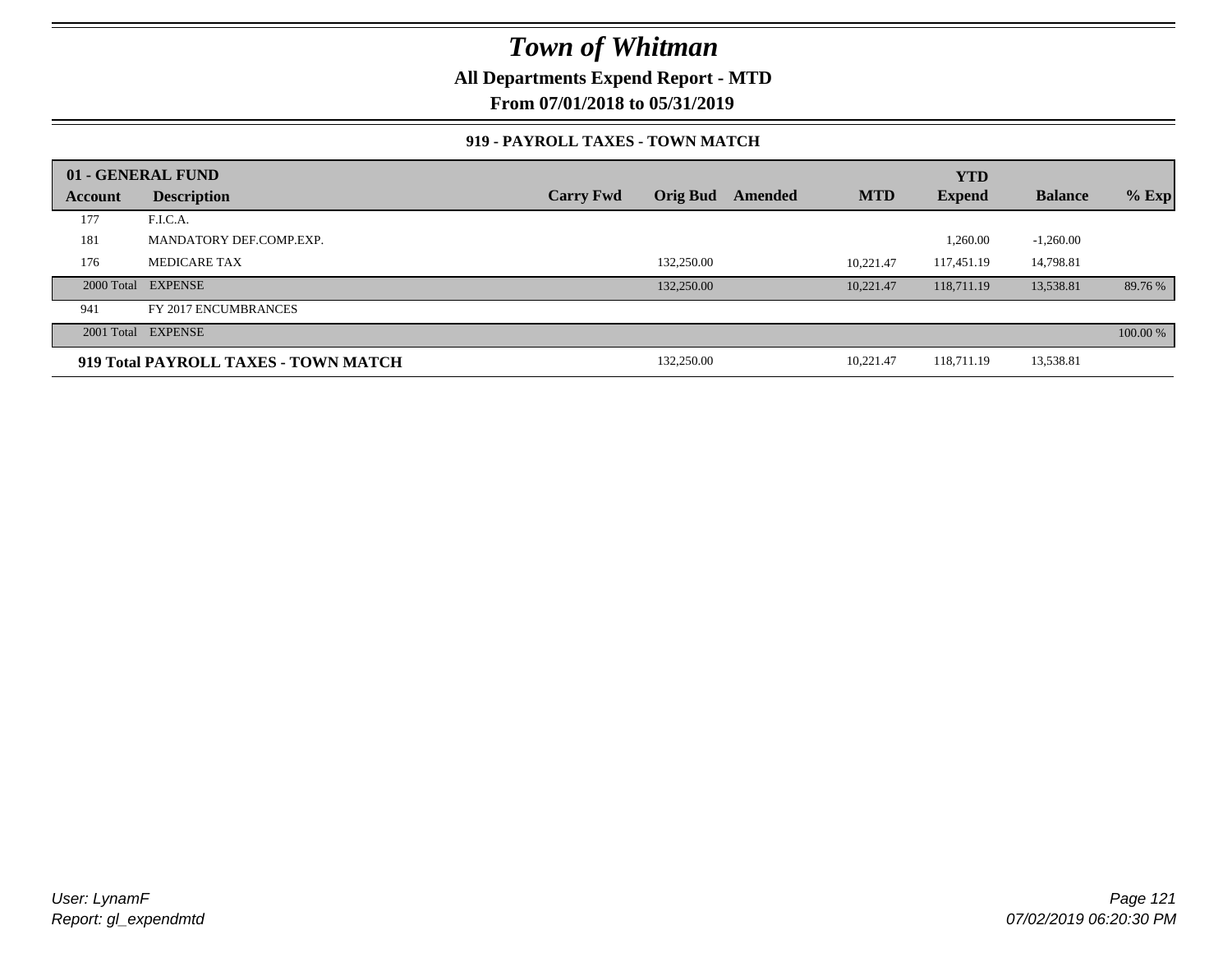### **All Departments Expend Report - MTD**

#### **From 07/01/2018 to 05/31/2019**

#### **945 - LIABILITY INSURANCE**

|         | 01 - GENERAL FUND                |                  |                 |         |            | <b>YTD</b>    |                |          |
|---------|----------------------------------|------------------|-----------------|---------|------------|---------------|----------------|----------|
| Account | <b>Description</b>               | <b>Carry Fwd</b> | <b>Orig Bud</b> | Amended | <b>MTD</b> | <b>Expend</b> | <b>Balance</b> | $%$ Exp  |
| 740     | <b>INSURANCE PREMIUMS</b>        |                  | 354,900.00      |         | 1.476.77   | 299,475.40    | 55,424.60      |          |
| 742     | <b>INSURANCE SEMINARS</b>        |                  |                 |         |            |               |                |          |
| 743     | <b>INSURANCE-BID ADVERTISING</b> |                  |                 |         |            |               |                |          |
|         | 2000 Total EXPENSE               |                  | 354,900.00      |         | 1,476.77   | 299,475.40    | 55,424.60      | 84.38 %  |
| 939     | <b>FY2015 ENCUMBRANCES</b>       |                  |                 |         |            |               |                |          |
| 943     | <b>FY2012 ENCUMBRANCES</b>       |                  |                 |         |            |               |                |          |
| 945     | <b>FY2013 ENCUMBRANCES</b>       |                  |                 |         |            |               |                |          |
|         | 2001 Total EXPENSE               |                  |                 |         |            |               |                | 100.00 % |
|         | 945 Total LIABILITY INSURANCE    |                  | 354,900.00      |         | 1,476.77   | 299,475.40    | 55,424.60      |          |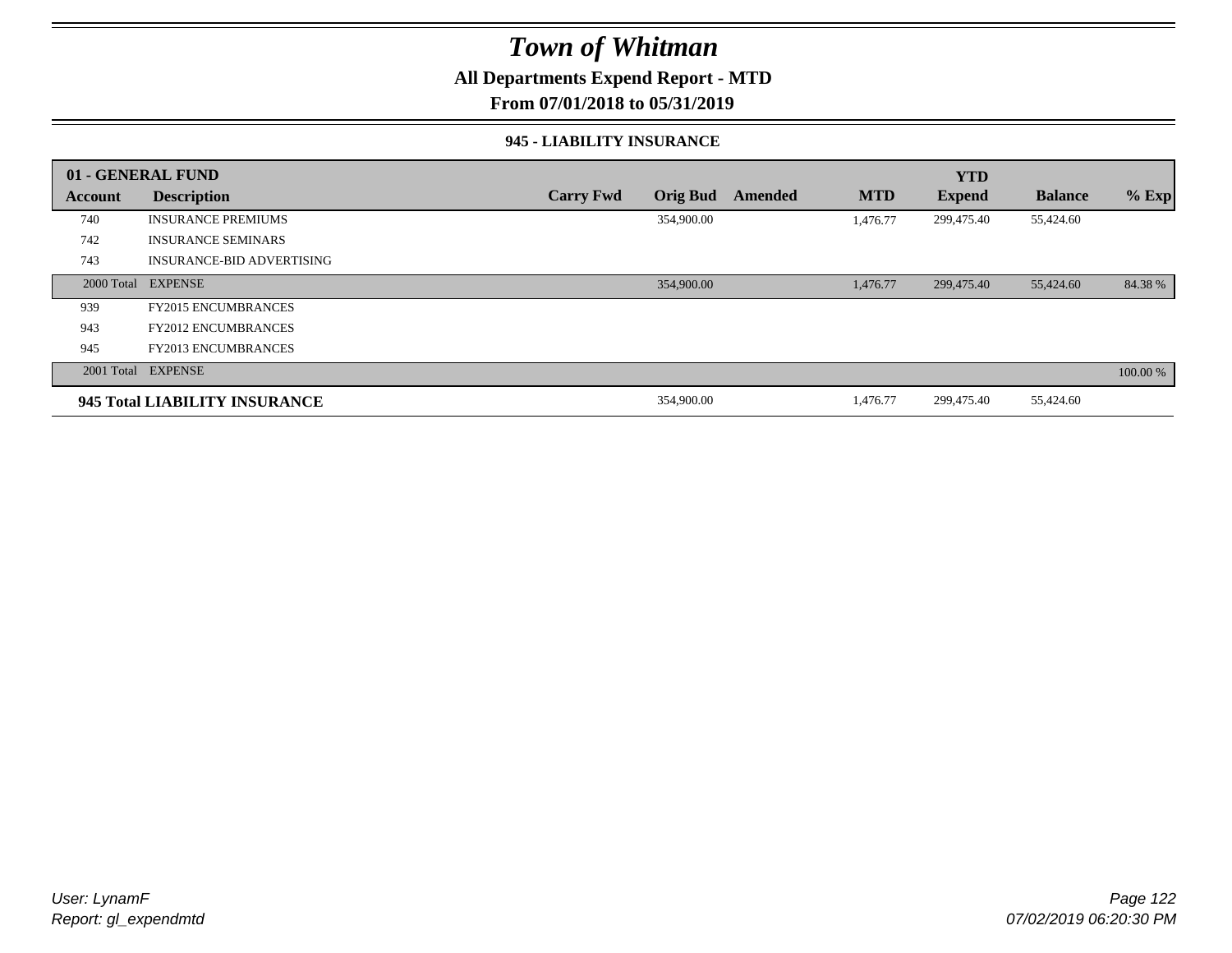**All Departments Expend Report - MTD**

### **From 07/01/2018 to 05/31/2019**

#### **996 - TRANSFERS TO TRUST FUNDS**

|         | 01 - GENERAL FUND                         |                  |                 |         |            | <b>YTD</b>    |                |            |
|---------|-------------------------------------------|------------------|-----------------|---------|------------|---------------|----------------|------------|
| Account | <b>Description</b>                        | <b>Carry Fwd</b> | <b>Orig Bud</b> | Amended | <b>MTD</b> | <b>Expend</b> | <b>Balance</b> | $%$ Exp    |
| 999     |                                           |                  |                 |         |            |               |                |            |
|         | 4001 Total A8 ATM 5/16 O.P.E.B.TRUST FUND |                  |                 |         |            |               |                | $100.00\%$ |
| 999     |                                           |                  |                 |         |            |               |                |            |
|         | 4002 Total ART.1 STM 1/17/95              |                  |                 |         |            |               |                | 100.00 %   |
|         | 996 Total TRANSFERS TO TRUST FUNDS        |                  |                 |         |            |               |                |            |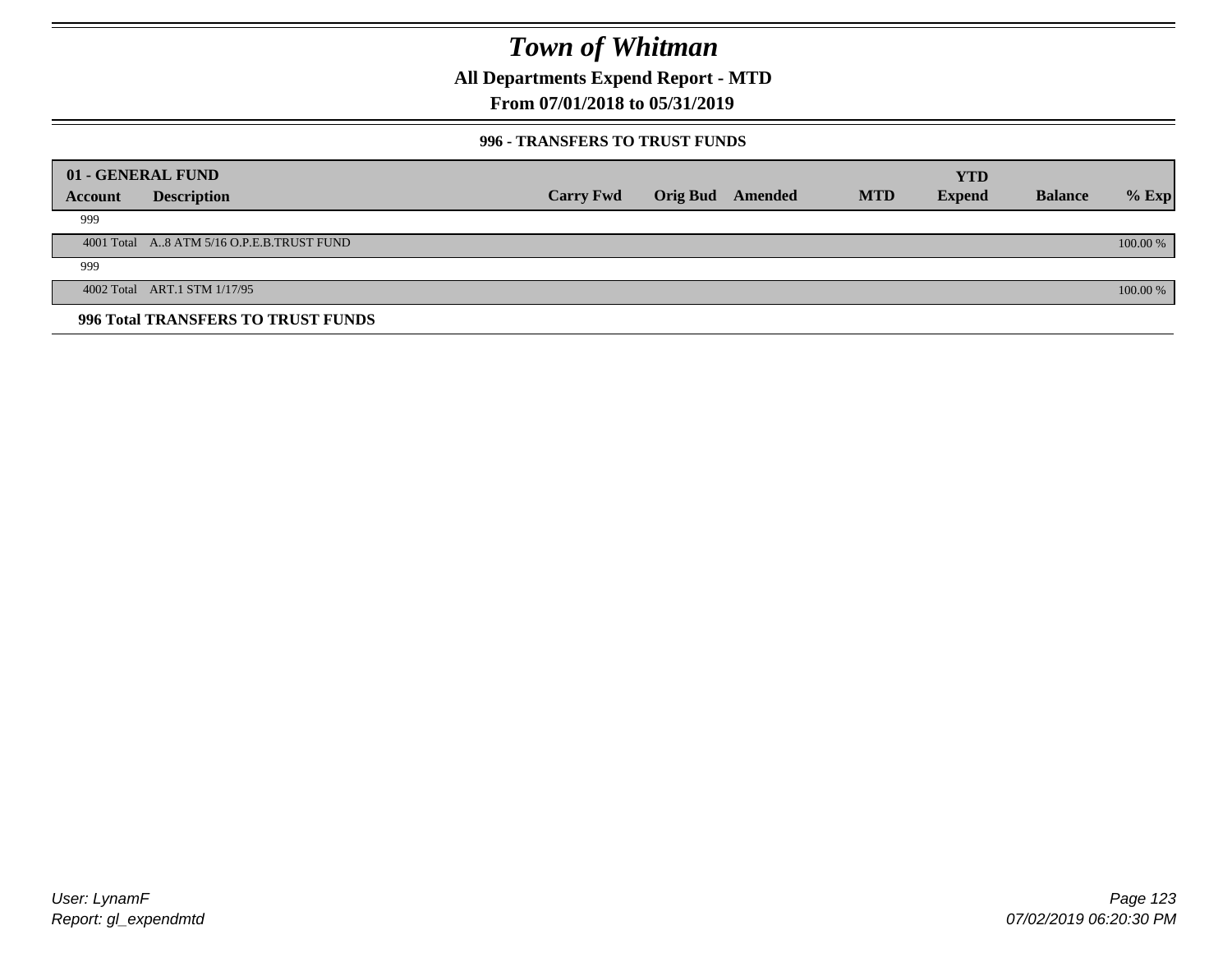**All Departments Expend Report - MTD**

**From 07/01/2018 to 05/31/2019**

#### **997 - TRANSFERS TO AGENCY FUND**

| Account | 01 - GENERAL FUND<br><b>Description</b> | <b>Carry Fwd</b> | <b>Orig Bud</b> | Amended      | <b>MTD</b>   | <b>YTD</b><br><b>Expend</b> | <b>Balance</b> | $%$ Exp  |
|---------|-----------------------------------------|------------------|-----------------|--------------|--------------|-----------------------------|----------------|----------|
| 999     |                                         |                  |                 |              |              |                             |                |          |
|         | 4003 Total PRIOR YEAR ADJUSTMENT        |                  |                 |              |              |                             |                | 100.00 % |
|         | 997 Total TRANSFERS TO AGENCY FUND      |                  |                 |              |              |                             |                |          |
|         | 01 Total GENERAL FUND                   | 1,167,921.62     | 33,838,116.32   | 6,606,004.17 | 7,994,696.61 | 38,476,400.26               | 3,135,641.85   |          |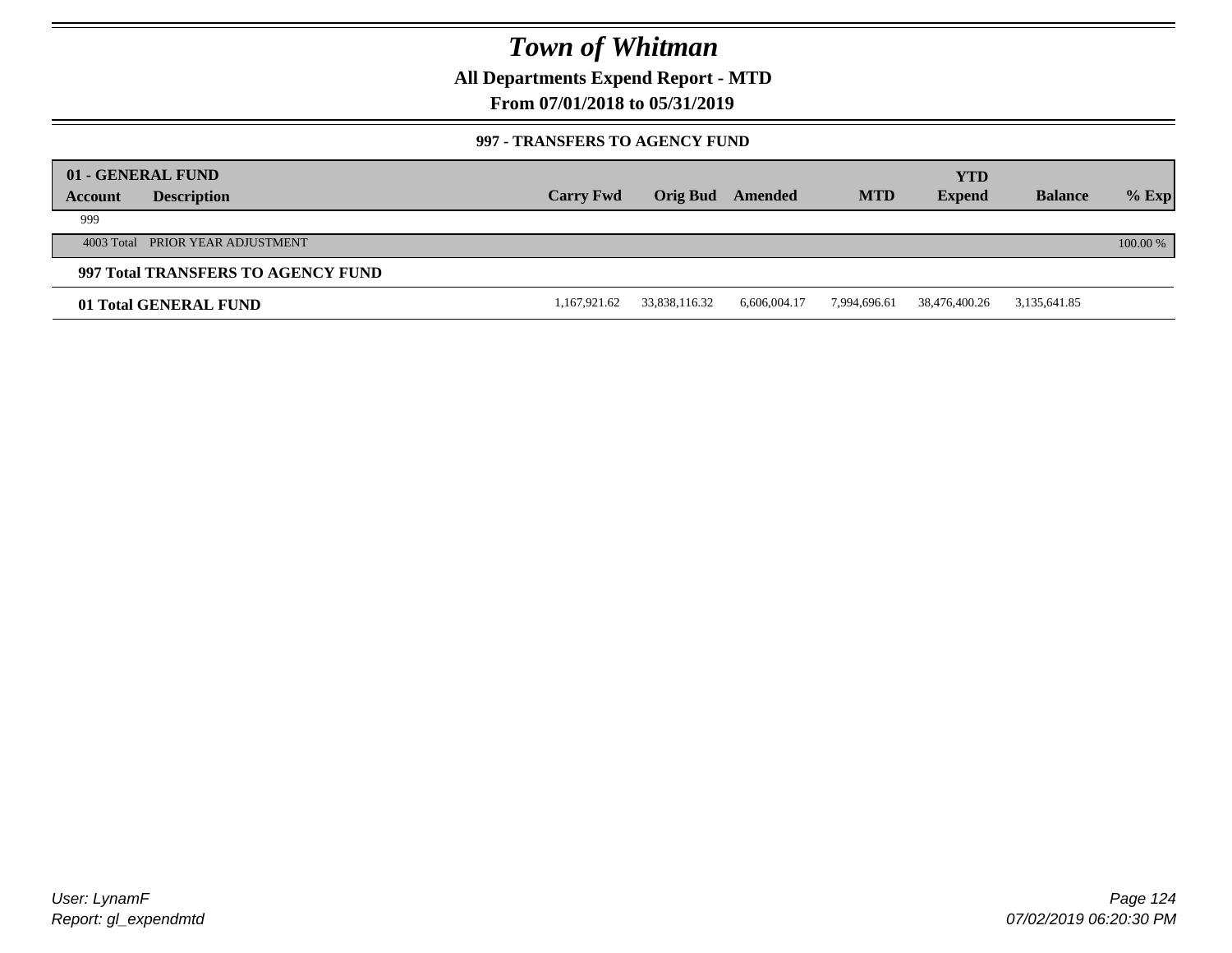**All Departments Expend Report - MTD**

**From 07/01/2018 to 05/31/2019**

#### **853 - PLANNING BOARD REVOLVING CH53G**

|                | <b>05 - SPECIAL REVENUE FUND</b>         |                  |                  |            | <b>YTD</b>    |                |          |
|----------------|------------------------------------------|------------------|------------------|------------|---------------|----------------|----------|
| <b>Account</b> | <b>Description</b>                       | <b>Carry Fwd</b> | Orig Bud Amended | <b>MTD</b> | <b>Expend</b> | <b>Balance</b> | $%$ Exp  |
| 359            | PL.BD.REV.WINDSOR EST.C44S53G            |                  |                  |            |               |                |          |
|                | 2004 Total EXPENSE                       |                  |                  |            |               |                | 100.00 % |
| 360            | PL.BD.REV. DANECCA EST.C44S53G           |                  |                  |            |               |                |          |
|                | 2005 Total EXPENSE                       |                  |                  |            |               |                | 100.00 % |
| 361            | PL.BD.REV.BUTTERNUT CH44 S53G            |                  |                  |            |               |                |          |
|                | 2007 Total EXPENSE                       |                  |                  |            |               |                | 100.00 % |
| 362            | PL.BD.REV.OAKDALE FM.I C44S53G           |                  |                  |            |               |                |          |
|                | 2008 Total EXPENSE                       |                  |                  |            |               |                | 100.00 % |
| 358            | PLANNG.BD.REV.R.R.AVE.CH44S53G           |                  |                  |            |               |                |          |
|                | 2009 Total EXPENSE                       |                  |                  |            |               |                | 100.00 % |
| 364            | PLANNING BOARD                           |                  |                  |            |               |                |          |
|                | 2010 Total EXPENSE                       |                  |                  |            |               |                | 100.00 % |
| 365            | PL.BD.RV.VICTORIA EST.CH44S53G           |                  |                  |            |               |                |          |
|                | 2011 Total EXPENSE                       |                  |                  |            |               |                | 100.00 % |
| 369            | PL.BD.REV.MEADOWBROOK CH44S53G           |                  |                  |            |               |                |          |
|                | 2016 Total EXPENSE                       |                  |                  |            |               |                | 100.00 % |
| 370            | PL.BD.RV.CATHERINE RD.CH44S53G           |                  |                  |            |               |                |          |
|                | 2017 Total EXPENSE                       |                  |                  |            |               |                | 100.00 % |
| 371            | PL.BD.RV.J.YOUNG EST.CH44S53G            |                  |                  |            |               |                |          |
|                | 2018 Total EXPENSE                       |                  |                  |            |               |                | 100.00 % |
| 372            | PL.BD.REV.ERIN ST.EXT.C44S53G            |                  |                  |            |               |                |          |
|                | 2019 Total EXPENSE                       |                  |                  |            |               |                | 100.00 % |
| 373            | PL.BD.RV.HIGHLND ST.EX.C44S53G           |                  |                  |            |               |                |          |
|                | 2020 Total EXPENSE                       |                  |                  |            |               |                | 100.00 % |
| 357            | PLANNG.BD.REV.HARV.LN.CH44S53G           |                  |                  |            |               |                |          |
|                | 2021 Total EXPENSE                       |                  |                  |            |               |                | 100.00 % |
|                | 853 Total PLANNING BOARD REVOLVING CH53G |                  |                  |            |               |                |          |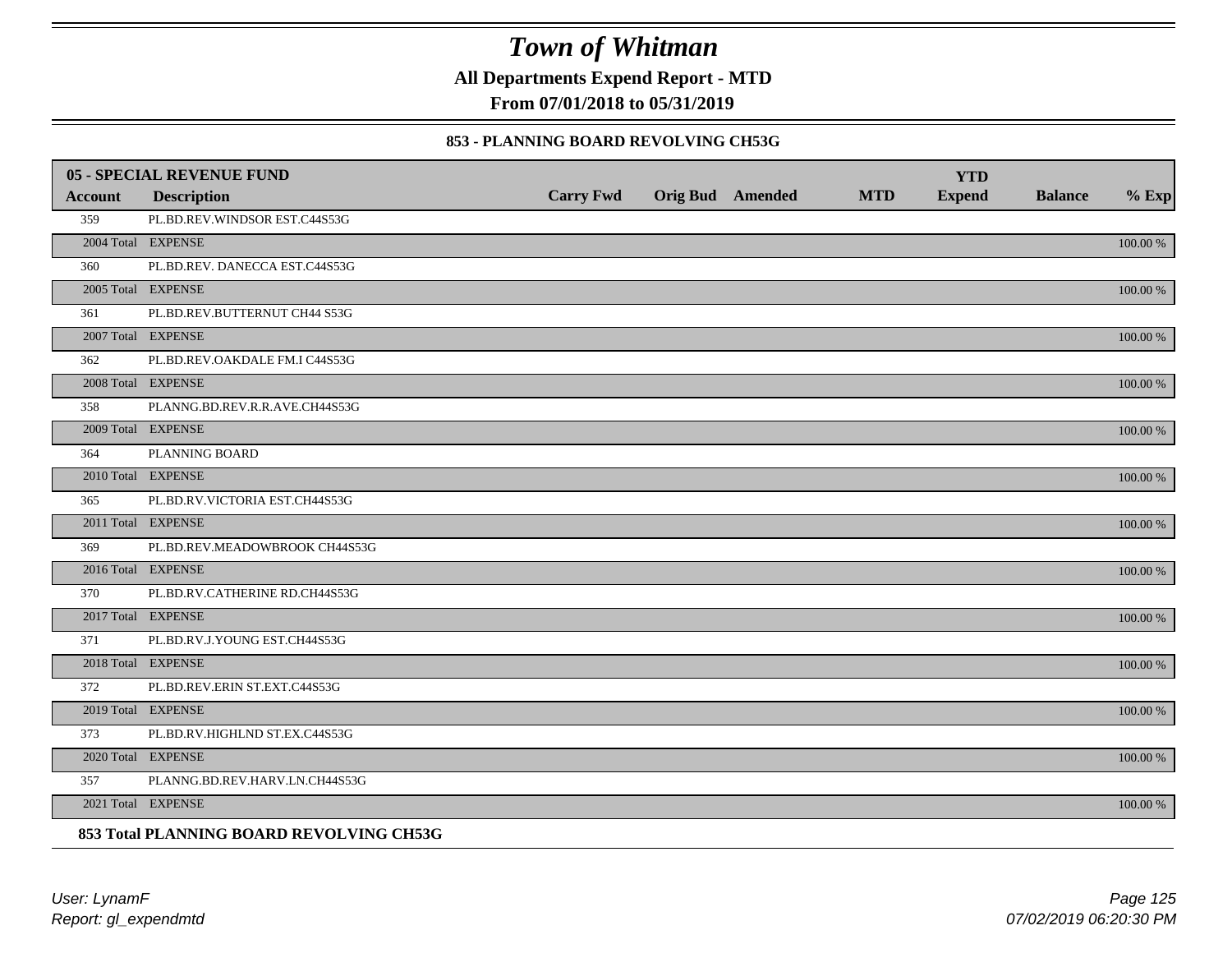## *Town of Whitman* **All Departments Expend Report - MTD**

### **From 07/01/2018 to 05/31/2019**

#### **855 - REVOLVING ACCOUNTS CH53E 1/2**

|            | 05 - SPECIAL REVENUE FUND              |                  |                            |            | <b>YTD</b>    |                |          |
|------------|----------------------------------------|------------------|----------------------------|------------|---------------|----------------|----------|
| Account    | <b>Description</b>                     | <b>Carry Fwd</b> | <b>Orig Bud</b><br>Amended | <b>MTD</b> | <b>Expend</b> | <b>Balance</b> | $%$ Exp  |
| 355        | C.O.A.PROGRAM REV. CH 53E 1/2          | 12,112.45        | 7,280.00                   | 431.48     | 5,724.68      | 13,667.77      |          |
|            | 2000 Total EXPENSE                     | 12,112.45        | 7,280.00                   | 431.48     | 5,724.68      | 13,667.77      | 29.52 %  |
| 356        | LIB.FINES & FEES REV.CH53E1/2          | 1,078.30         | 13,045.80                  | 2,270.82   | 12,073.16     | 2,050.94       |          |
| 2001 Total | <b>EXPENSE</b>                         | 1,078.30         | 13,045.80                  | 2,270.82   | 12,073.16     | 2,050.94       | 85.47 %  |
| 363        | CROSS CONN.TESTING EXPENSE             |                  |                            |            |               |                |          |
| 2002 Total | <b>EXPENSE</b>                         |                  |                            |            |               |                | 100.00 % |
| 350        | SEMLAC REV.CH44S53E1/2 (POLICE)        | 1,607.79         | 1,680.00                   | 1,792.35   | 3,072.98      | 214.81         |          |
| 351        | ANIMAL CONTROL REV.CH44 S53E1/2        |                  | 283.00                     |            |               | 283.00         |          |
| 374        | PLANNING BOARD REV.C44 S53E1/2         | 86,853.87        | 18,976.00                  |            | 9,145.00      | 96,684.87      |          |
| 377        | PASSPORT PHOTO REV.CH44S53E1/2         | 4,371.01         | 805.00                     | 29.95      | 263.08        | 4,912.93       |          |
| 378        | FIRE ALARM REV.CH44S53E1/2             | 150.00           |                            |            |               | 150.00         |          |
| 379        | <b>MARIHUANA FINES CH44S53E1/2</b>     | 100.00           |                            |            |               | 100.00         |          |
| 2003 Total | <b>EXPENSE</b>                         | 93,082.67        | 21,744.00                  | 1,822.30   | 12,481.06     | 102,345.61     | 10.86 %  |
|            | 855 Total REVOLVING ACCOUNTS CH53E 1/2 | 106,273.42       | 42,069.80                  | 4,524.60   | 30,278.90     | 118,064.32     |          |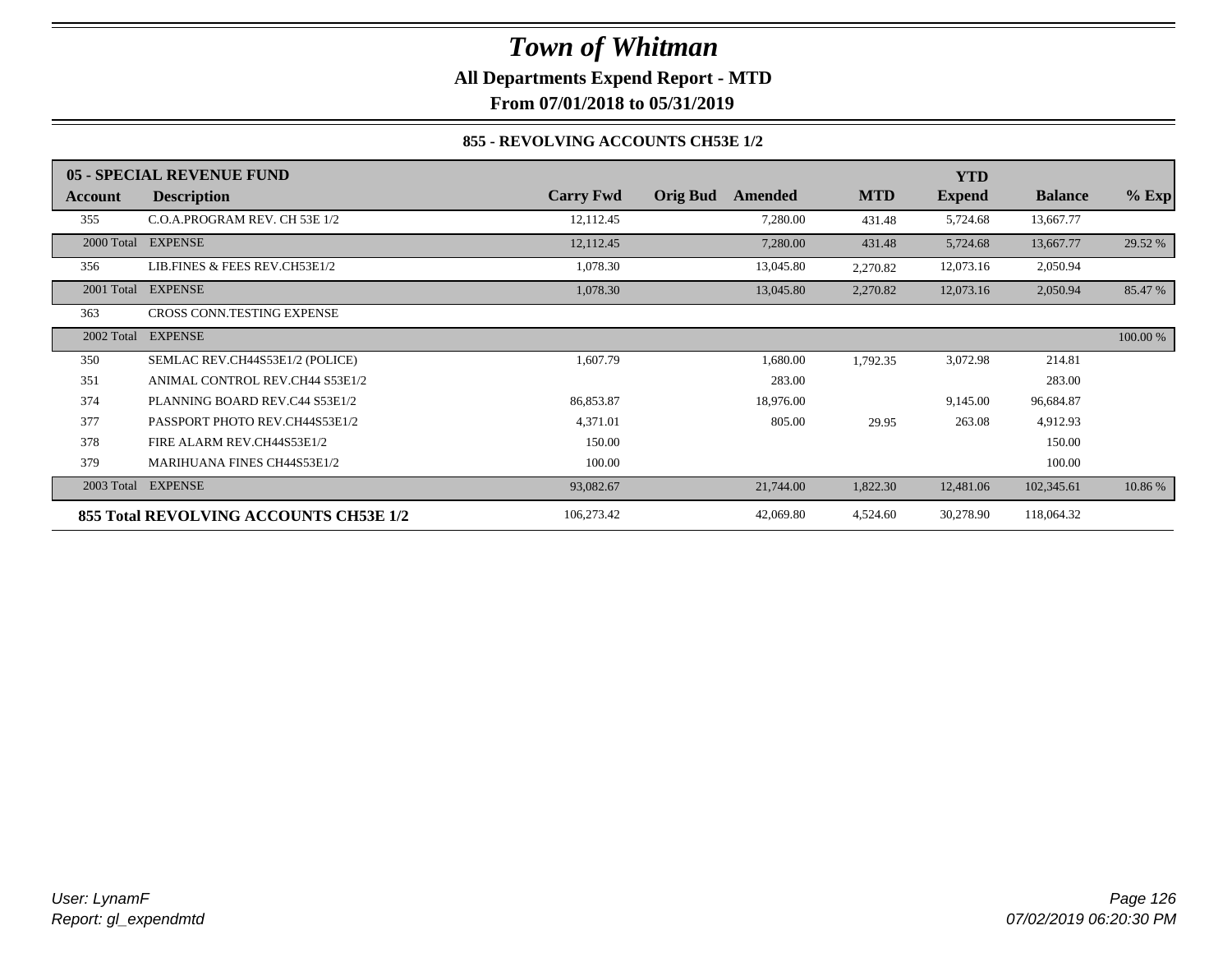### **All Departments Expend Report - MTD**

**From 07/01/2018 to 05/31/2019**

#### **857 - REVOLVING ACCOUNTS - MISC.**

|         | 05 - SPECIAL REVENUE FUND            |                  |                     |            | YTD           |                |         |
|---------|--------------------------------------|------------------|---------------------|------------|---------------|----------------|---------|
| Account | <b>Description</b>                   | <b>Carry Fwd</b> | Orig Bud<br>Amended | <b>MTD</b> | <b>Expend</b> | <b>Balance</b> | $%$ Exp |
| 376     | WETLANDS PROT.FND.CH43S218A.97       | 37,379.60        | 11.276.00           |            | 3.743.41      | 44.912.19      |         |
|         | 2023 Total EXPENSE                   | 37,379.60        | 11.276.00           |            | 3.743.41      | 44,912.19      | 7.69 %  |
|         | 857 Total REVOLVING ACCOUNTS - MISC. | 37,379.60        | 11.276.00           |            | 3.743.41      | 44,912.19      |         |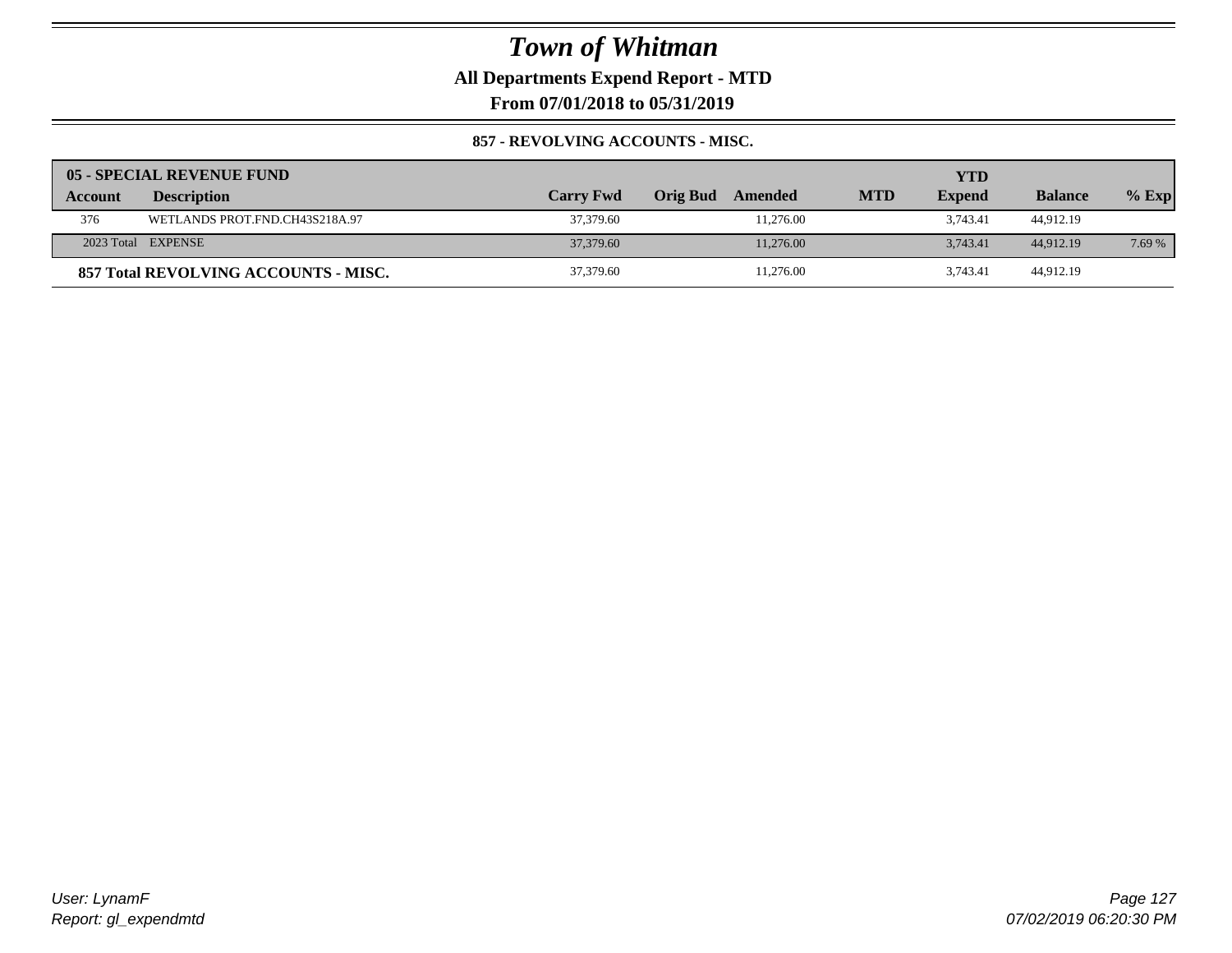**All Departments Expend Report - MTD**

**From 07/01/2018 to 05/31/2019**

#### **858 - APPEALS BD.REVOLVING S53G**

|         | 05 - SPECIAL REVENUE FUND           |                  |                  |            | YTD           |                |            |
|---------|-------------------------------------|------------------|------------------|------------|---------------|----------------|------------|
| Account | <b>Description</b>                  | <b>Carry Fwd</b> | Orig Bud Amended | <b>MTD</b> | <b>Expend</b> | <b>Balance</b> | $\%$ Exp   |
| 367     | APPEALS BD.-TWOCAN PROP. S53G       |                  |                  |            |               |                |            |
|         | 2014 Total EXPENSE                  |                  |                  |            |               |                | $100.00\%$ |
|         | 858 Total APPEALS BD.REVOLVING S53G |                  |                  |            |               |                |            |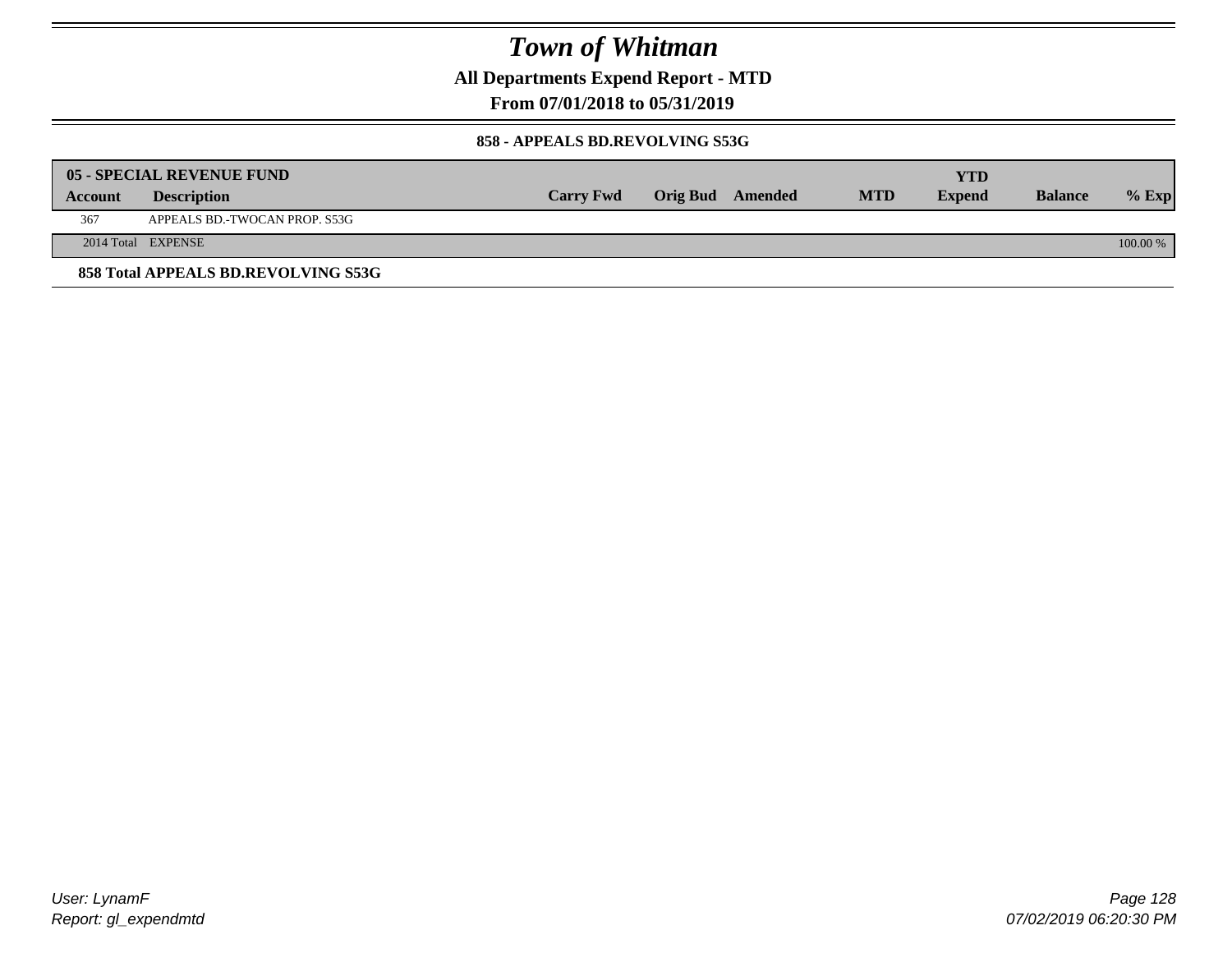**All Departments Expend Report - MTD**

### **From 07/01/2018 to 05/31/2019**

#### **862 - RECREATION REVOLVING**

|                | <b>05 - SPECIAL REVENUE FUND</b>   |                  |                  |            | <b>YTD</b>    |                |             |
|----------------|------------------------------------|------------------|------------------|------------|---------------|----------------|-------------|
| <b>Account</b> | <b>Description</b>                 | <b>Carry Fwd</b> | Orig Bud Amended | <b>MTD</b> | <b>Expend</b> | <b>Balance</b> | $%$ Exp     |
| 010            | <b>BASKETBALL</b>                  |                  |                  |            |               |                |             |
|                | 2000 Total EXPENSE                 |                  |                  |            |               |                | $100.00~\%$ |
| 011            | <b>FIELD TRIP</b>                  |                  |                  |            |               |                |             |
|                | 2001 Total EXPENSE                 |                  |                  |            |               |                | 100.00 %    |
| 012            | GOLF                               |                  |                  |            |               |                |             |
|                | 2002 Total EXPENSE                 |                  |                  |            |               |                | 100.00 %    |
| 013            | <b>RECREATION</b>                  | 17,805.14        | 41,823.97        | 376.41     | 40,800.91     | 18,828.20      |             |
|                | 2003 Total EXPENSE                 | 17,805.14        | 41,823.97        | 376.41     | 40,800.91     | 18,828.20      | 68.42 %     |
| 014            | PRESCHOOL                          |                  |                  |            |               |                |             |
|                | 2004 Total EXPENSE                 |                  |                  |            |               |                | 100.00 %    |
| 015            | <b>TENNIS</b>                      |                  |                  |            |               |                |             |
|                | 2005 Total EXPENSE                 |                  |                  |            |               |                | 100.00 %    |
| 016            | TAI CHI                            |                  |                  |            |               |                |             |
|                | 2006 Total EXPENSE                 |                  |                  |            |               |                | 100.00 %    |
| 017            | <b>WOMENS GYM</b>                  |                  |                  |            |               |                |             |
|                | 2007 Total EXPENSE                 |                  |                  |            |               |                | $100.00~\%$ |
| 018            | <b>FIELD MAINT</b>                 | 1,805.89         | 6,790.00         | 400.00     | 3,574.03      | 5,021.86       |             |
|                | 2008 Total EXPENSE                 | 1,805.89         | 6,790.00         | 400.00     | 3,574.03      | 5,021.86       | 41.57 %     |
| 019            | <b>ARTS &amp; CRAFTS REVOLVING</b> |                  |                  |            |               |                |             |
|                | 2009 Total EXPENSE                 |                  |                  |            |               |                | $100.00~\%$ |
| 020            | FIELD LIGHTING                     | 1.65             |                  |            |               | 1.65           |             |
|                | 2010 Total EXPENSE                 | 1.65             |                  |            |               | 1.65           | $0.00\,\%$  |
| 009            | PLAYGROUND                         |                  |                  |            |               |                |             |
|                | 2013 Total EXPENSE                 |                  |                  |            |               |                | $100.00~\%$ |
| 033            | DANCE PROGRAMS                     |                  |                  |            |               |                |             |
|                | 2014 Total EXPENSE                 |                  |                  |            |               |                | 100.00 %    |
| 056            | GUARANTEE DEP.REFND.-J. KELLEHER   |                  |                  |            |               |                |             |
|                | 2015 Total EXPENSE                 |                  |                  |            |               |                | 100.00 %    |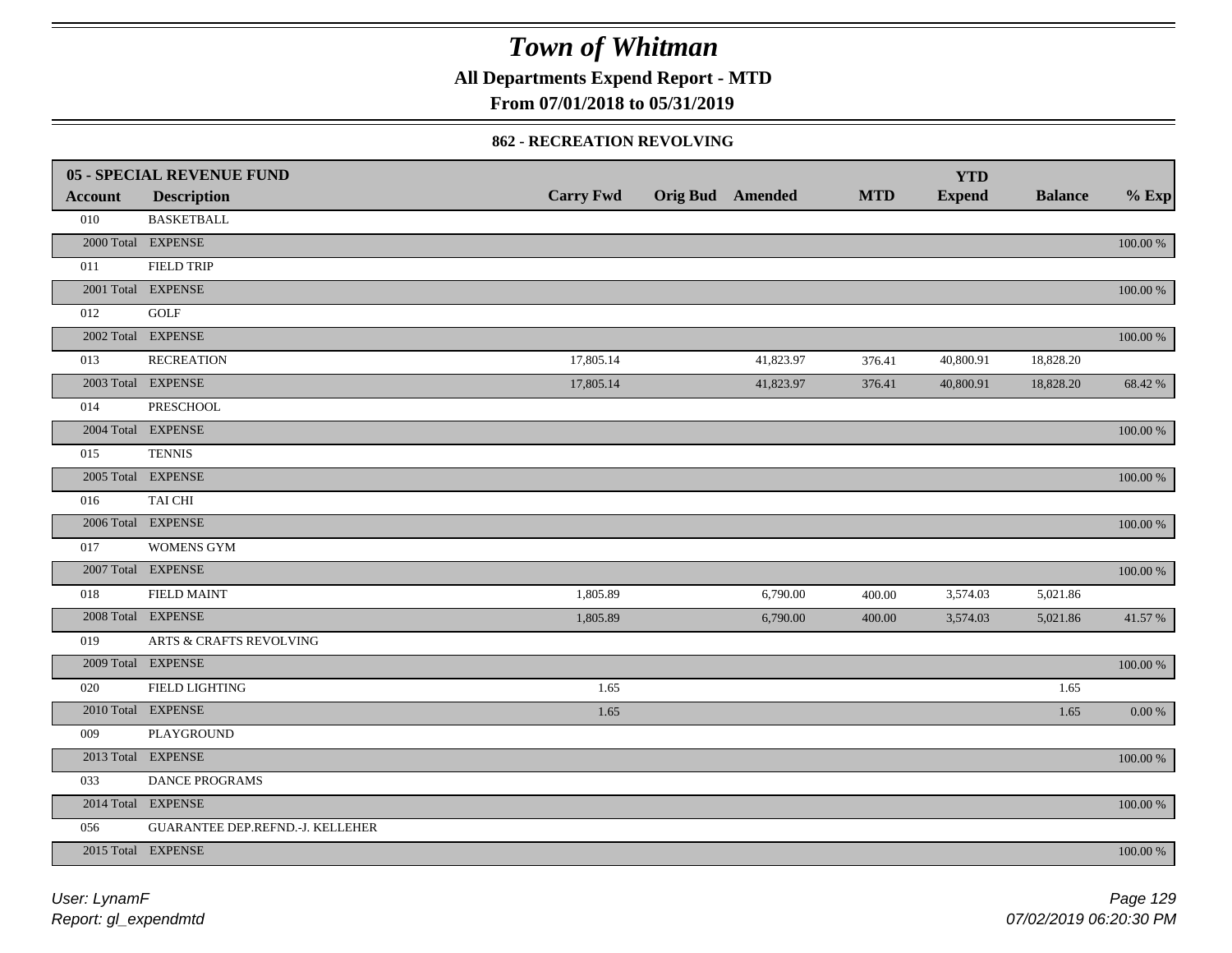**All Departments Expend Report - MTD**

### **From 07/01/2018 to 05/31/2019**

#### **862 - RECREATION REVOLVING**

|         | 05 - SPECIAL REVENUE FUND             |                  |                 |           |            | <b>YTD</b>    |                |            |
|---------|---------------------------------------|------------------|-----------------|-----------|------------|---------------|----------------|------------|
| Account | <b>Description</b>                    | <b>Carry Fwd</b> | <b>Orig Bud</b> | Amended   | <b>MTD</b> | <b>Expend</b> | <b>Balance</b> | $%$ Exp    |
| 216     | RECREATION-SUMMER PROGRAMS            |                  |                 |           |            |               |                |            |
|         | 2024 Total EXPENSE                    |                  |                 |           |            |               |                | $100.00\%$ |
| 217     | RECREATION-WINTER PROGRAMS            |                  |                 |           |            |               |                |            |
|         | 2025 Total EXPENSE                    |                  |                 |           |            |               |                | 100.00 %   |
|         | <b>862 Total RECREATION REVOLVING</b> | 19,612.68        |                 | 48.613.97 | 776.41     | 44,374.94     | 23,851.71      |            |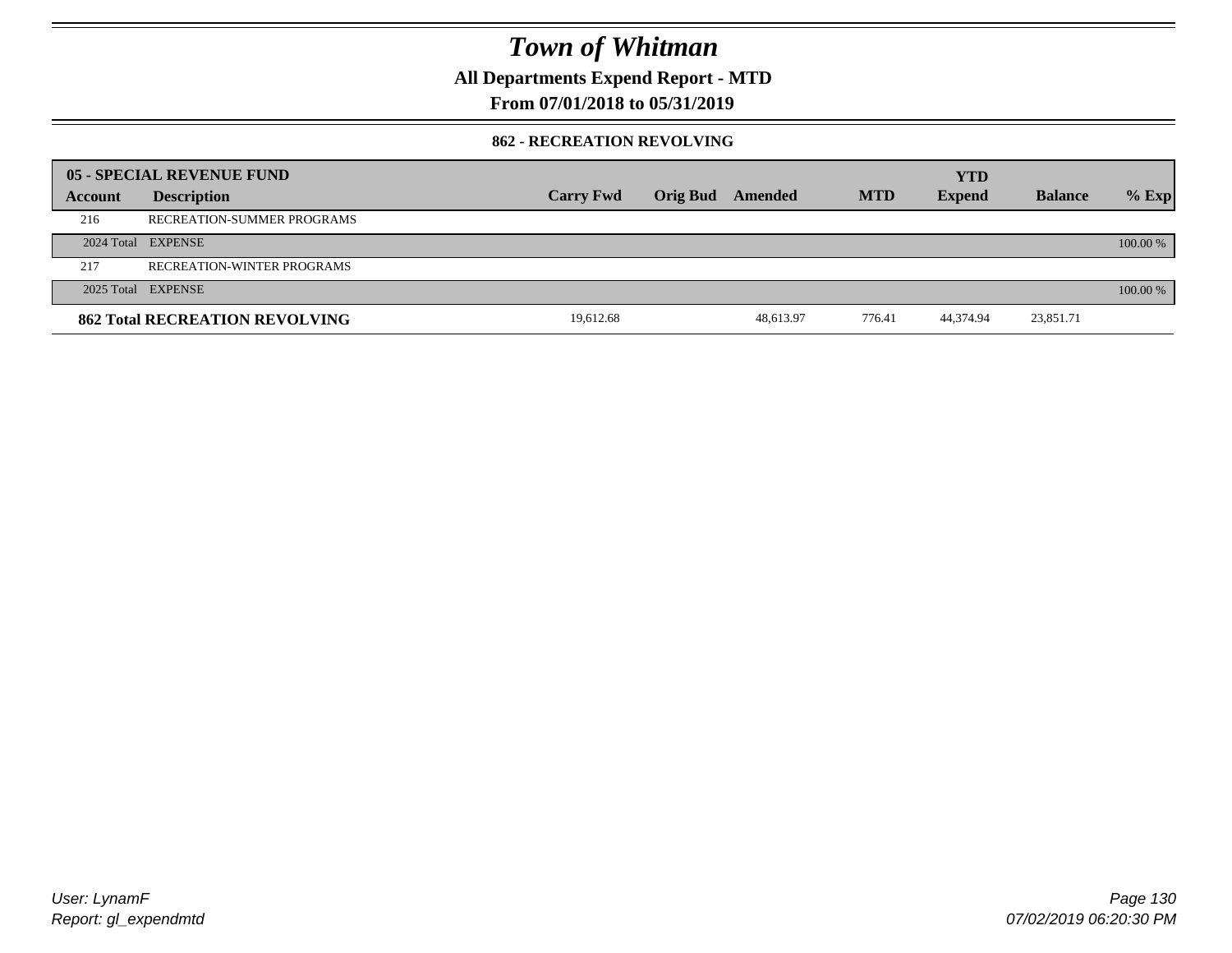### **All Departments Expend Report - MTD**

**From 07/01/2018 to 05/31/2019**

#### **875 - MISCELLANEOUS**

|                | 05 - SPECIAL REVENUE FUND                |                  |                 |          |            | <b>YTD</b>    |                |             |
|----------------|------------------------------------------|------------------|-----------------|----------|------------|---------------|----------------|-------------|
| <b>Account</b> | <b>Description</b>                       | <b>Carry Fwd</b> | <b>Orig Bud</b> | Amended  | <b>MTD</b> | <b>Expend</b> | <b>Balance</b> | $%$ Exp     |
| 022            | POLICE DEPT.RESTITUTION                  | 426.30           |                 | 75.00    |            | 501.30        |                |             |
| 023            | FIRE DEPT. RESTITUTION                   |                  |                 |          |            |               |                |             |
| 025            | <b>DPW - RESTITUTION</b>                 | 29.42            |                 |          |            |               | 29.42          |             |
| 047            | <b>LIBRARY RESTITUTION</b>               | 994.30           |                 | 636.28   |            | 622.14        | 1,008.44       |             |
|                | 2000 Total EXPENSE                       | 1,450.02         |                 | 711.28   |            | 1,123.44      | 1,037.86       | 51.97 %     |
| 041            | <b>AMBULANCE REFUNDS</b>                 |                  |                 |          |            | 500.00        | $-500.00$      |             |
|                | 2001 Total EXPENSE                       |                  |                 |          |            | 500.00        | $-500.00$      | 100.00 %    |
| 045            | PARKING TICKET REFUNDS                   |                  |                 |          |            |               |                |             |
|                | 2002 Total EXPENSE                       |                  |                 |          |            |               |                | 100.00 %    |
| 049            | <b>INSURANCE PROCEEDS</b>                |                  |                 |          |            | 11,666.52     | $-11,666.52$   |             |
|                | 2003 Total EXPENSE                       |                  |                 |          |            | 11,666.52     | $-11,666.52$   | 100.00 %    |
| 259            | LIBRARY AWARD-HEALTH ACCESS 2009         | 28.88            |                 |          |            |               | 28.88          |             |
|                | 2004 Total EXPENSE                       | 28.88            |                 |          |            |               | 28.88          | 0.00 %      |
| 262            | FRIENDS OF WHITMAN PARK GRANT            | 244.99           |                 |          |            |               | 244.99         |             |
| 265            | NESTLE MATCH.GR.-WHITMAN PARK            | 1,420.55         |                 |          |            |               | 1,420.55       |             |
|                | 2005 Total EXPENSE                       | 1,665.54         |                 |          |            |               | 1,665.54       | $0.00\,\%$  |
| 264            | MAYFL.MUN.HLTH.-WELLNESS GRANT           | 5.72             |                 | 400.00   |            | 50.00         | 355.72         |             |
|                | 2006 Total EXPENSE                       | 5.72             |                 | 400.00   |            | 50.00         | 355.72         | 12.32 %     |
| 266            | FIRE DEPT-ARSON REWARD PROGRAM           |                  |                 |          |            |               |                |             |
|                | 2007 Total EXPENSE                       |                  |                 |          |            |               |                | $100.00~\%$ |
| 267            | TOWN ADM - MIIA ACCESS CARD SYSTEM       |                  |                 |          |            |               |                |             |
| 268            | REC RESV FOR APPROP - DPW TRNSPRT INFRAS | 1,295.00         |                 |          |            |               | 1,295.00       |             |
| 331            | MIIA THERMOGRAPHY CAMERA                 |                  |                 |          |            | $-20.97$      | 20.97          |             |
|                | 2008 Total EXPENSE                       | 1,295.00         |                 |          |            | $-20.97$      | 1,315.97       | $-1.61%$    |
|                | <b>875 Total MISCELLANEOUS</b>           | 4,445.16         |                 | 1,111.28 |            | 13,318.99     | $-7,762.55$    |             |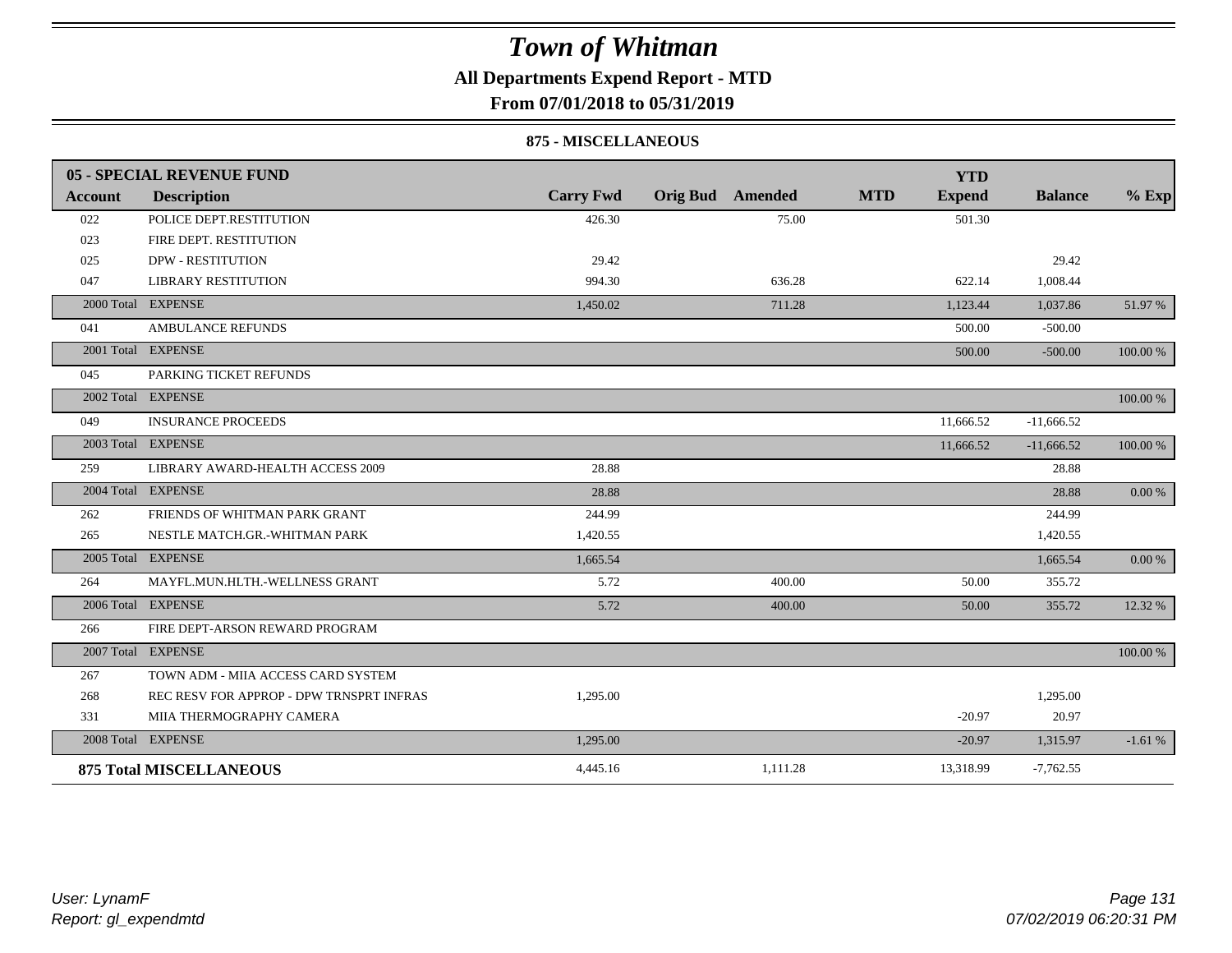**All Departments Expend Report - MTD**

**From 07/01/2018 to 05/31/2019**

#### **878 - OTHER FINANCING USES**

|         | 05 - SPECIAL REVENUE FUND      |                  |                  |            | YTD           |                |          |
|---------|--------------------------------|------------------|------------------|------------|---------------|----------------|----------|
| Account | <b>Description</b>             | <b>Carry Fwd</b> | Orig Bud Amended | <b>MTD</b> | <b>Expend</b> | <b>Balance</b> | $%$ Exp  |
| 400     | GENERAL FUND                   |                  | 1,740,730.85     | 105.261.67 | 1,740,730.85  |                |          |
|         | 2100 Total INTERFUND TRANSFERS |                  | 1.740.730.85     | 105,261.67 | 1,740,730.85  |                | 100.00 % |
|         | 878 Total OTHER FINANCING USES |                  | 1,740,730.85     | 105.261.67 | 1,740,730.85  |                |          |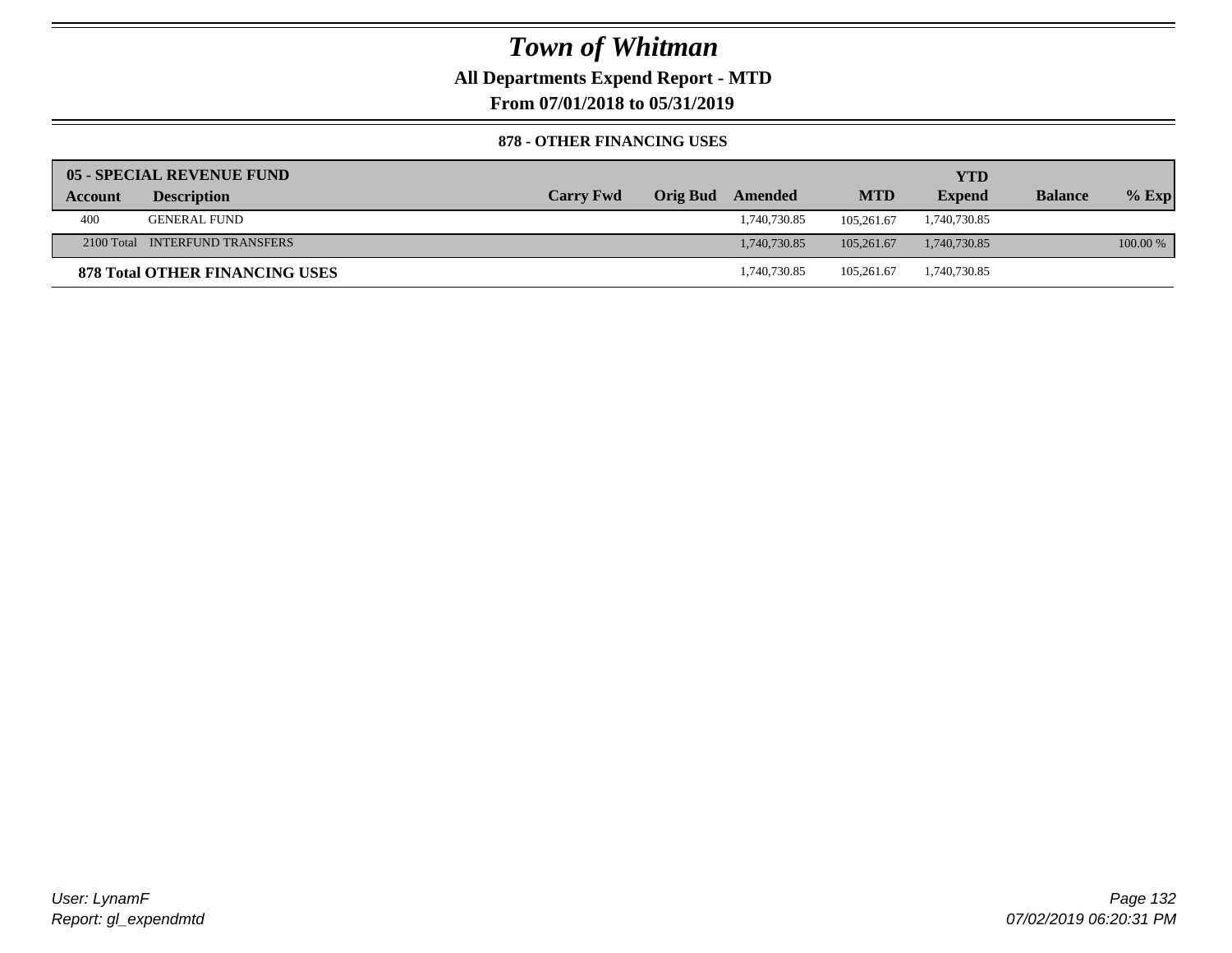**All Departments Expend Report - MTD**

**From 07/01/2018 to 05/31/2019**

#### **880 - FEDERAL GRANTS-TOWN**

|                | <b>05 - SPECIAL REVENUE FUND</b>         |                  |                         |            | <b>YTD</b>    |                |          |
|----------------|------------------------------------------|------------------|-------------------------|------------|---------------|----------------|----------|
| <b>Account</b> | <b>Description</b>                       | <b>Carry Fwd</b> | <b>Orig Bud</b> Amended | <b>MTD</b> | <b>Expend</b> | <b>Balance</b> | $%$ Exp  |
| 218            | FED.GRANT-POL. CLICKIT OR TICK           | 12.60            |                         |            |               | 12.60          |          |
| 026            | FED.GRANT-COPS MORE                      |                  |                         |            |               |                |          |
| 057            | FED.GRANT-COPS IN SCHOOL                 |                  |                         |            |               |                |          |
| 084            | FED.GRANT-COPS FAST                      |                  |                         |            |               |                |          |
| 086            | FED.EQUIT.SHARING FNDS-DEPT.OF JUSTICE   | 0.14             |                         |            |               | 0.14           |          |
|                | 2002 Total EXPENSE                       | 12.74            |                         |            |               | 12.74          | 0.00 %   |
| 075            | LSTA HEALTH INFORMATION GRANT            |                  |                         |            |               |                |          |
| 207            | FED.GRANT THRU ST.- HIGHWAY SAFETY       |                  |                         |            |               |                |          |
|                | 2005 Total EXPENSE                       |                  |                         |            |               |                | 100.00 % |
| 099            | FED.GRANT TITLE IIIE OCPC                |                  |                         |            |               |                |          |
|                | 2006 Total EXPENSE                       |                  |                         |            |               |                | 100.00 % |
| 600            | FED.GR.-THRU STATE-CERT FY09             |                  |                         |            |               |                |          |
| 601            | FY05 EMA-CITIZEN CORP/CERT GRA           |                  |                         |            |               |                |          |
| 607            | FED.GR-THRU ST.FFY13EMA-CIT.CORP/CERT    |                  |                         |            |               |                |          |
| 610            | FED.GRNT.-THRU ST.FY14 CIT.CORP.PROG.    |                  |                         |            |               |                |          |
|                | 2007 Total EXPENSE                       |                  |                         |            |               |                | 100.00 % |
| 602            | LIB.EQUAL ACCESS GRANT                   |                  |                         |            |               |                |          |
| 606            | <b>FY11LIBRARIES FOR JOB SEEKERS GR.</b> | 27.71            |                         |            |               | 27.71          |          |
| 615            | <b>FAIR GR.-MA HUMANITIES</b>            | 17.02            |                         |            |               | 17.02          |          |
| 616            | LIBRARY-FULL STEAM AHEAD GRANT           |                  |                         |            |               |                |          |
|                | 2008 Total EXPENSE                       | 44.73            |                         |            |               | 44.73          | $0.00\%$ |
| 349            | FEMA GRANT - ASST TO FIREFIGHTERS        |                  | 233,144.00              | 7,151.50   | 232,988.72    | 155.28         |          |
| 603            | FED.GRANT LOCAL PREP.GR.FY05             |                  |                         |            |               |                |          |
| 609            | FED.GRANT LOCAL PREP.GRNT.FY06           |                  |                         |            |               |                |          |
|                | 2009 Total EXPENSE                       |                  | 233,144.00              | 7,151.50   | 232,988.72    | 155.28         | 99.93 %  |
| 604            | FED.GR.-FY04ASST.TO FIREFIGHTE           |                  |                         |            |               |                |          |
|                | 2010 Total EXPENSE                       |                  |                         |            |               |                | 100.00 % |
| 608            | FED.GRANT-(SRAC)HOMELAND SECUR           |                  |                         |            |               |                |          |
| 612            | FED.GRNT-THRU STATE FY11 EMPG            |                  |                         |            |               |                |          |
| 613            | FED.GRNT-THRU STATE FY10 EMPG            |                  |                         |            |               |                |          |
|                |                                          |                  |                         |            |               |                |          |

*Report: gl\_expendmtd User: LynamF*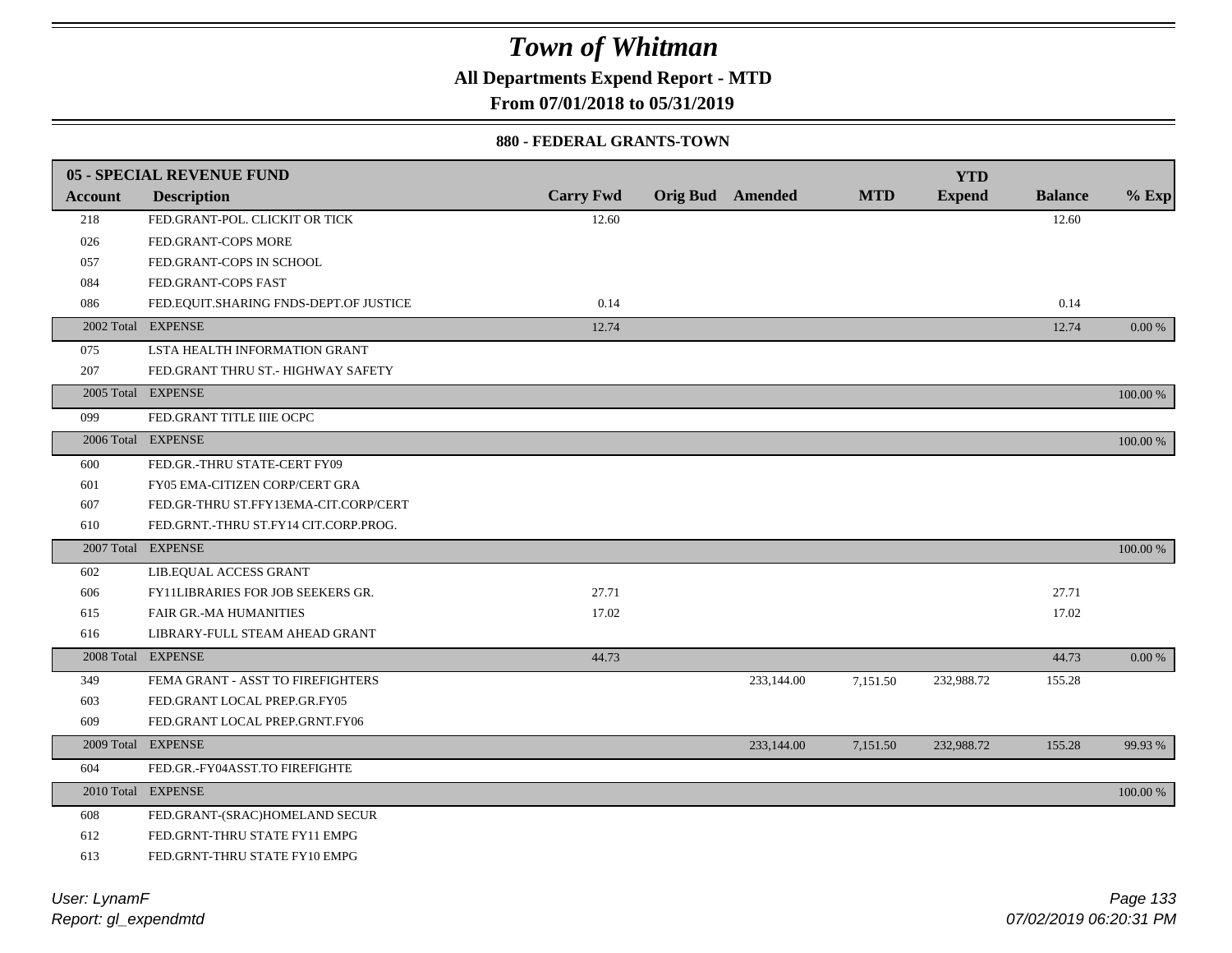**All Departments Expend Report - MTD**

**From 07/01/2018 to 05/31/2019**

#### **880 - FEDERAL GRANTS-TOWN**

|                | 05 - SPECIAL REVENUE FUND            |                  |                            |            | YTD           |                |          |
|----------------|--------------------------------------|------------------|----------------------------|------------|---------------|----------------|----------|
| <b>Account</b> | <b>Description</b>                   | <b>Carry Fwd</b> | <b>Orig Bud</b><br>Amended | <b>MTD</b> | <b>Expend</b> | <b>Balance</b> | $%$ Exp  |
| 614            | FED.GRNT-THRU STATE EMPG             | $-3.220.00$      | 3.220.00                   |            | 1.449.99      | $-1.449.99$    |          |
|                | 2011 Total EXPENSE                   | $-3.220.00$      | 3.220.00                   |            | 1.449.99      | $-1,449.99$    | 100.00 % |
|                | <b>880 Total FEDERAL GRANTS-TOWN</b> | $-3,162.53$      | 236,364.00                 | 7,151.50   | 234,438.71    | $-1,237.24$    |          |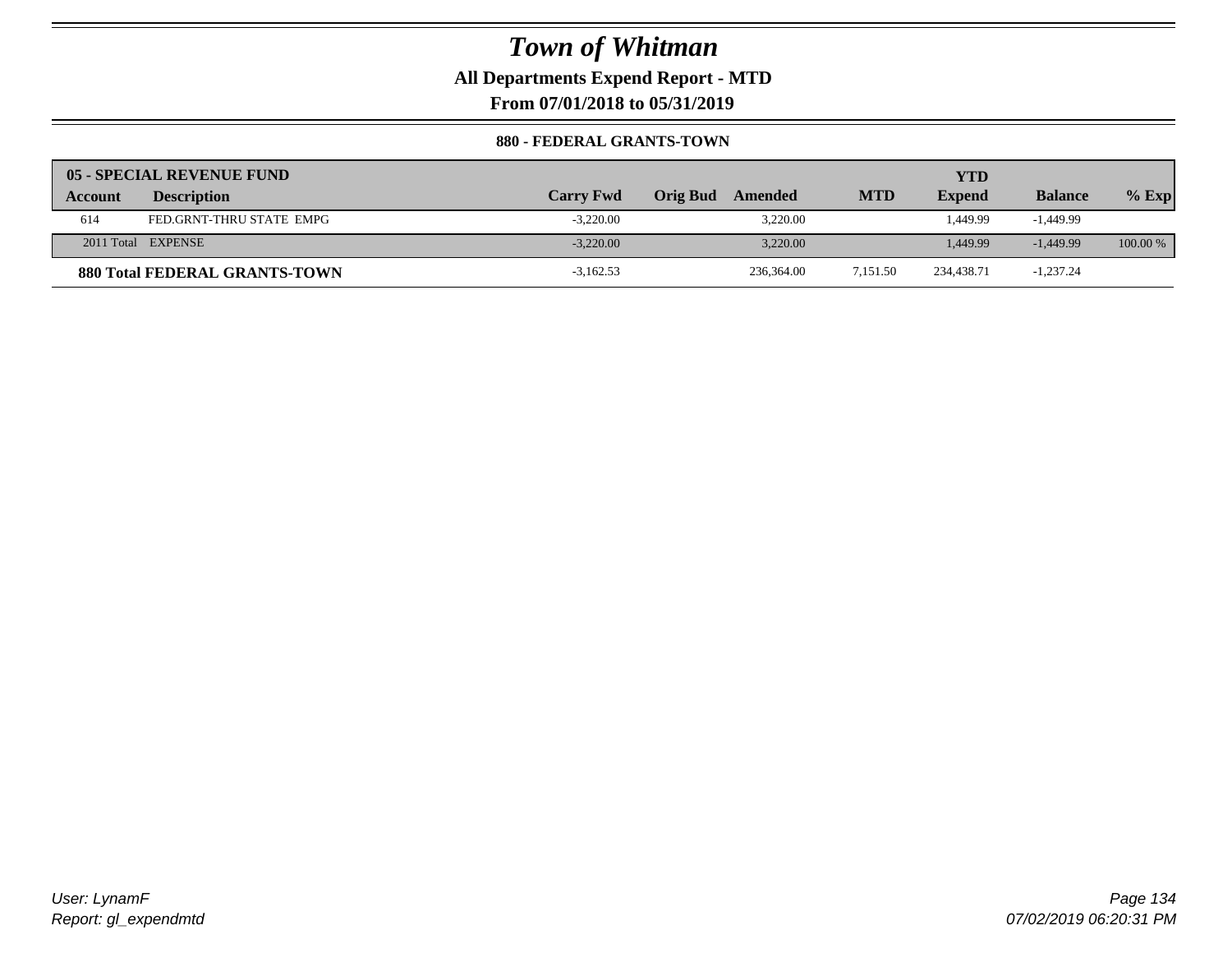**All Departments Expend Report - MTD**

**From 07/01/2018 to 05/31/2019**

#### **881 - FEDERAL REVENUE DIRECT**

|         | <b>05 - SPECIAL REVENUE FUND</b>        |                  |                  |            | YTD           |                |          |
|---------|-----------------------------------------|------------------|------------------|------------|---------------|----------------|----------|
| Account | <b>Description</b>                      | <b>Carry Fwd</b> | Orig Bud Amended | <b>MTD</b> | <b>Expend</b> | <b>Balance</b> | $%$ Exp  |
| 086     | FED.EQUIT.SHARING FNDS-DEPT.OF JUSTICE  |                  |                  |            |               |                |          |
|         | 2002 Total EXPENSE                      |                  |                  |            |               |                | 100.00 % |
|         | <b>881 Total FEDERAL REVENUE DIRECT</b> |                  |                  |            |               |                |          |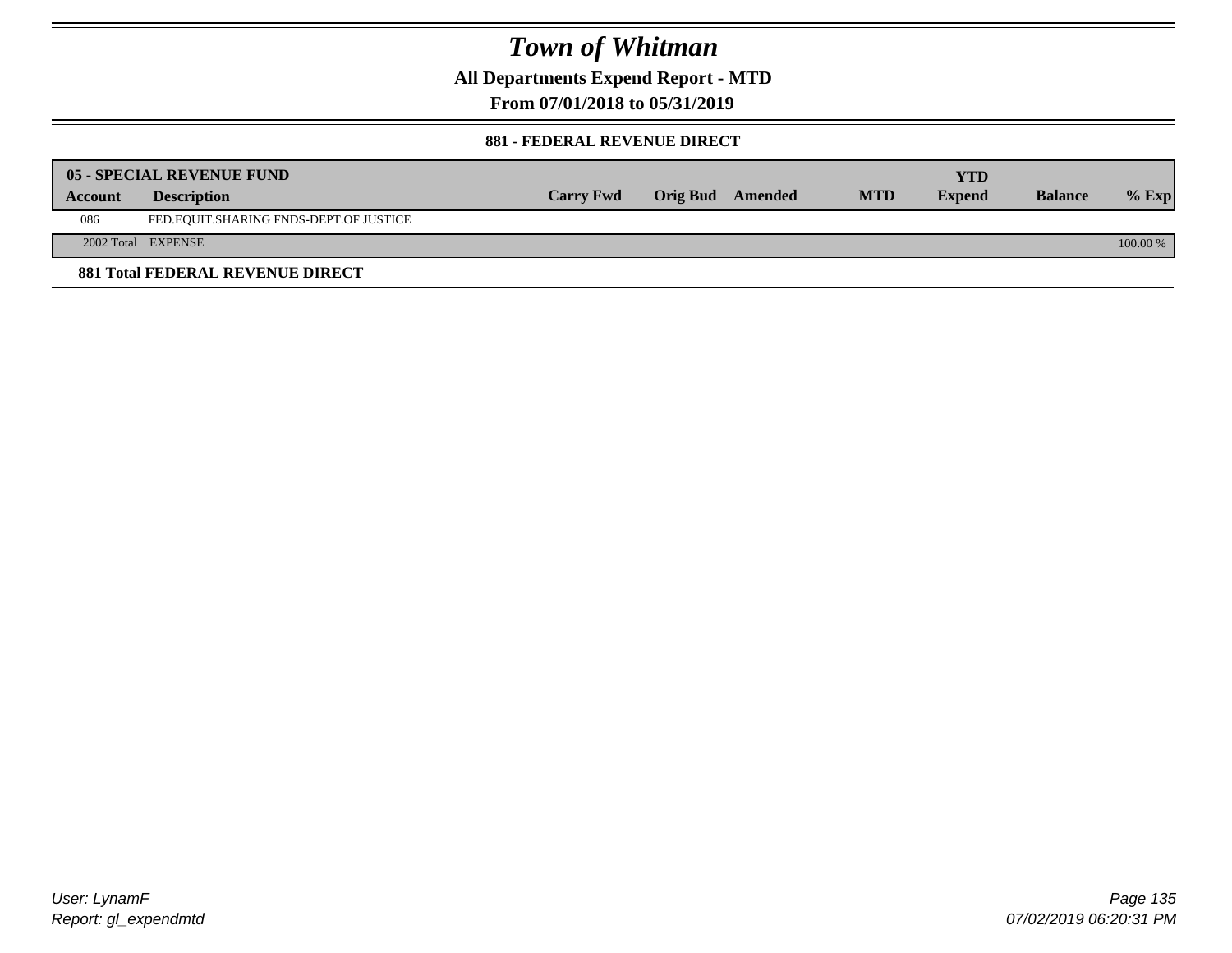### **All Departments Expend Report - MTD**

**From 07/01/2018 to 05/31/2019**

#### **882 - STATE GRANTS-TOWN**

|                | 05 - SPECIAL REVENUE FUND         |                  |                         |            | <b>YTD</b>    |                |          |
|----------------|-----------------------------------|------------------|-------------------------|------------|---------------|----------------|----------|
| <b>Account</b> | <b>Description</b>                | <b>Carry Fwd</b> | <b>Orig Bud</b> Amended | <b>MTD</b> | <b>Expend</b> | <b>Balance</b> | $%$ Exp  |
| 061            | STATE MANDATE - POLLING HOURS     | 24,402.85        | 9,425.98                | 942.03     | 21,242.03     | 12,586.80      |          |
|                | 2000 Total EXPENSE                | 24,402.85        | 9,425.98                | 942.03     | 21,242.03     | 12,586.80      | 62.79 %  |
| 069            | <b>CHAPTER 90</b>                 |                  |                         |            |               |                |          |
| 070            | <b>CHAPTER 811</b>                |                  |                         |            |               |                |          |
|                | 2001 Total EXPENSE                |                  |                         |            |               |                | 100.00 % |
| 065            | WHITMAN CULTURAL COUNCIL          | 4,580.67         | 7,502.88                | 360.00     | 5,255.00      | 6,828.55       |          |
|                | 2002 Total EXPENSE                | 4,580.67         | 7,502.88                | 360.00     | 5,255.00      | 6,828.55       | 43.48 %  |
| 073            | LIB. INCENTIVE/MUN. EQUAL.        | 47.94            | 21,142.14               | 8,164.07   | 18,370.45     | 2,819.63       |          |
|                | 2003 Total EXPENSE                | 47.94            | 21,142.14               | 8,164.07   | 18,370.45     | 2,819.63       | 86.69%   |
| 074            | C.O.A.SERV.INCENT.GR(ELDER AFF    |                  |                         |            |               |                |          |
| 076            | SENIOR CIT.FORMULA GRANT          | 14,161.03        | 14,842.97               | 120.96     | 6,860.99      | 22,143.01      |          |
| 197            | <b>OCES NUTRITION GRANT</b>       | 2,330.87         |                         |            |               | 2,330.87       |          |
|                | 2004 Total EXPENSE                | 16,491.90        | 14,842.97               | 120.96     | 6,860.99      | 24,473.88      | 21.89 %  |
| 077            | D.A.R.E.                          |                  |                         |            |               |                |          |
| 078            | <b>BULLET-PROOF VESTS</b>         |                  |                         |            |               |                |          |
| 079            | CCJ-POLICE PUBLIC SFTY.EQUIP.     |                  |                         |            |               |                |          |
| 082            | <b>COMMUNITY POLICING</b>         |                  |                         |            |               |                |          |
| 083            | GOV.ALLIANCE AGAINST DRUGS        |                  |                         |            |               |                |          |
| 2005 Total     | <b>EXPENSE</b>                    |                  |                         |            |               |                | 100.00 % |
| 085            | WPAT TITLE 5 PROGRAM              | 12,304.78        |                         |            |               | 12,304.78      |          |
| 194            | SP.REV.WPAT TITLE 5 PROG.LOAN     | 5.00             |                         |            |               | 5.00           |          |
| 325            | ST.GRANT - B.O.H. PHEP FUNDS      | 2,152.57         | 745.36                  | 91.48      | 1,003.28      | 1,894.65       |          |
| 326            | ST.GRANT - B.O.H. PHER 3          |                  |                         |            |               |                |          |
| 329            | ST.GR.LOCAL PUB.HLTH.MINI GR.2013 |                  |                         |            |               |                |          |
|                | 2006 Total EXPENSE                | 14,462.35        | 745.36                  | 91.48      | 1,003.28      | 14,204.43      | 6.59 %   |
| 087            | MHC-HISTORICAL PROPERTIES         |                  |                         |            |               |                |          |
| 198            | CIVIL WAR MONUMENT                |                  |                         |            |               |                |          |
|                | 2007 Total EXPENSE                |                  |                         |            |               |                | 100.00 % |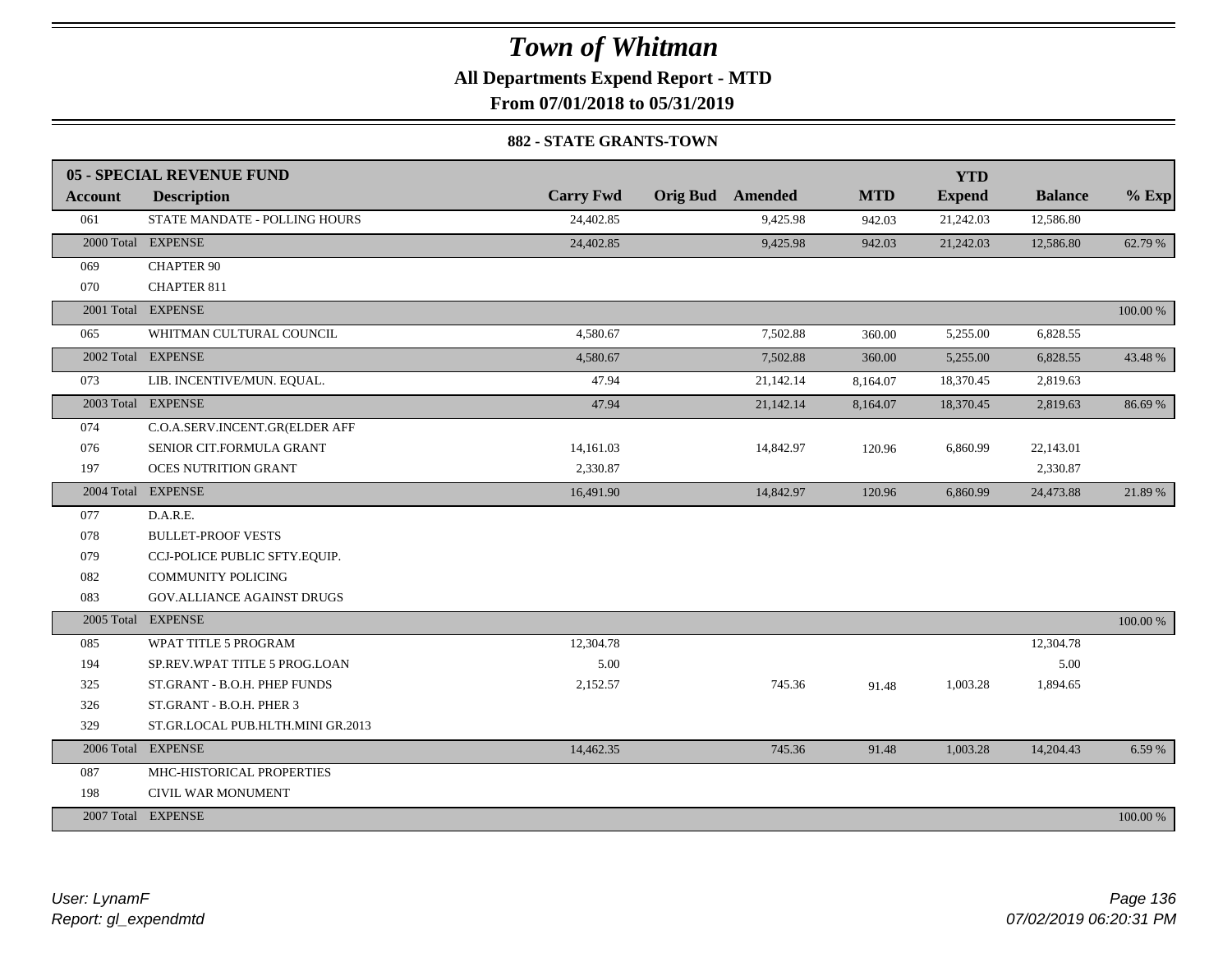### *Town of Whitman* **All Departments Expend Report - MTD From 07/01/2018 to 05/31/2019**

#### **882 - STATE GRANTS-TOWN**

|                | <b>05 - SPECIAL REVENUE FUND</b>   |                  |                         |            | <b>YTD</b>    |                |             |
|----------------|------------------------------------|------------------|-------------------------|------------|---------------|----------------|-------------|
| <b>Account</b> | <b>Description</b>                 | <b>Carry Fwd</b> | <b>Orig Bud</b> Amended | <b>MTD</b> | <b>Expend</b> | <b>Balance</b> | $%$ Exp     |
| 089            | FIRE DEPT. S.A.F.E. GRANT          | 2,208.41         | 6,154.00                | 287.25     | 3,519.51      | 4,842.90       |             |
| 189            | ST.GRANT-CCJ-FIRE EQUIPMENT        |                  |                         |            |               |                |             |
|                | 2008 Total EXPENSE                 | 2,208.41         | 6,154.00                | 287.25     | 3,519.51      | 4,842.90       | 42.08 %     |
| 190            | ST.GR-GREEN COMMUNITIES-ENRGY GR.  | 80.00            | 144,738.33              |            | 93,026.00     | 51,792.33      |             |
| 191            | SUST.MAT.RECYC.GR.- CARTS          | 3,850.00         | 5,400.00                |            | 1,360.02      | 7,889.98       |             |
| 192            | COMM.COMPACT-WAGE &CLASS STUDY     |                  |                         |            |               |                |             |
| 193            | COMM.COMPACT--SOLAR DEVELPMENT     | 9,520.00         |                         |            | 600.00        | 8,920.00       |             |
| 199            | COMM.COMPACT-MFG.SITE DEVELOPMENT  | 5,260.00         |                         |            |               | 5,260.00       |             |
| 345            | ST.GR-COMM COMPACT BUDGET DOCUMENT |                  | 10,000.00               |            |               | 10,000.00      |             |
| 346            | ST.GR.-COMM COMPACT CAP IMP PLAN   |                  | 20,000.00               |            | 10,000.00     | 10,000.00      |             |
| 347            | ST.GR.-COMM COMPACT IT GRANT       |                  | 199,601.00              |            | 34,709.50     | 164,891.50     |             |
| 348            | ST.GR.-MASS DOER META GRANT        |                  | 1,029.96                |            | 1,029.98      | $-0.02$        |             |
|                | 2009 Total EXPENSE                 | 18,710.00        | 380,769.29              |            | 140,725.50    | 258,753.79     | 35.22 %     |
| 195            | PLYM.CNTY.GRNT.OPER.SAFE PROM      |                  |                         |            |               |                |             |
|                | 2010 Total EXPENSE                 |                  |                         |            |               |                | $100.00~\%$ |
| 196            | FIRE-PUBLIC SAFETY EQUIPMENT       |                  |                         |            |               |                |             |
|                | 2011 Total EXPENSE                 |                  |                         |            |               |                | 100.00 %    |
| 201            | ST.GRANT - FIREFIGHTING EQUIPM     |                  |                         |            |               |                |             |
|                | 2013 Total EXPENSE                 |                  |                         |            |               |                | 100.00 %    |
| 202            | ST.GRANT-HOMELAND SECURITY         |                  |                         |            |               |                |             |
| 203            | MDPH-AMB.TASK FORCE GRANT          |                  |                         |            |               |                |             |
|                | 2014 Total EXPENSE                 |                  |                         |            |               |                | 100.00 %    |
| 225            | ST.GR.MA.HIST.PRES.PARK LIGHT.     |                  |                         |            |               |                |             |
|                | 2015 Total EXPENSE                 |                  |                         |            |               |                | 100.00 %    |
| 227            | ST.GRANT-MC/VFA EMA GRANT          |                  |                         |            |               |                |             |
|                | 2016 Total EXPENSE                 |                  |                         |            |               |                | 100.00 %    |
|                | <b>882 Total STATE GRANTS-TOWN</b> | 80,904.12        | 440,582.62              | 9,965.79   | 196,976.76    | 324,509.98     |             |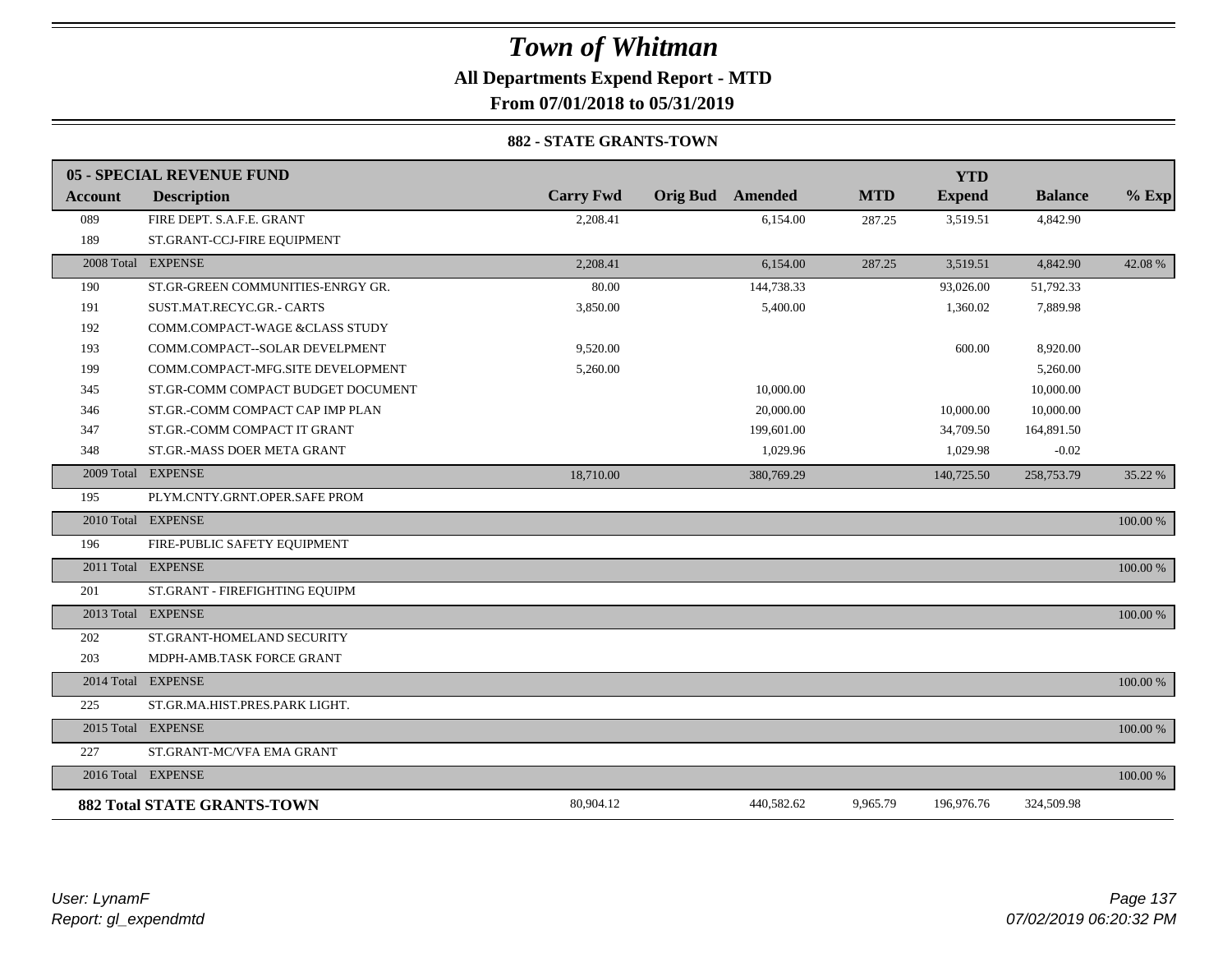### **All Departments Expend Report - MTD**

### **From 07/01/2018 to 05/31/2019**

#### **895 - GIFTS**

|         | <b>05 - SPECIAL REVENUE FUND</b> |                  |                         | <b>YTD</b>                  |                |            |
|---------|----------------------------------|------------------|-------------------------|-----------------------------|----------------|------------|
| Account | <b>Description</b>               | <b>Carry Fwd</b> | <b>Orig Bud</b> Amended | <b>MTD</b><br><b>Expend</b> | <b>Balance</b> | $%$ Exp    |
| 100     | <b>GIFT-COUNCIL ON AGING</b>     | 23,544.43        | 337.00                  | 1,425.00                    | 22,456.43      |            |
|         | 2000 Total EXPENSE               | 23,544.43        | 337.00                  | 1,425.00                    | 22,456.43      | 5.96 %     |
| 101     | GIFT-RECREATION-POOL             | 26.28            |                         |                             | 26.28          |            |
|         | 2001 Total EXPENSE               | 26.28            |                         |                             | 26.28          | $0.00\,\%$ |
| 102     | <b>GIFT-TOWN HALL</b>            | 0.36             |                         |                             | 0.36           |            |
|         | 2003 Total EXPENSE               | 0.36             |                         |                             | 0.36           | 0.00 %     |
| 103     | <b>GIFTS-DARE PROGRAM</b>        |                  |                         |                             |                |            |
|         | 2004 Total EXPENSE               |                  |                         |                             |                | 100.00 %   |
| 108     | <b>GIFT-FIRE DEPT</b>            | 1,136.77         | 275.00                  | 461.97                      | 949.80         |            |
| 256     | GIFT-EMERGENCY MANAGEMENT        | 615.36           | 250.00                  | 79.60                       | 785.76         |            |
|         | 2005 Total EXPENSE               | 1,752.13         | 525.00                  | 541.57                      | 1,735.56       | 23.78 %    |
| 104     | GIFT-RECREATION COMMISSION       | 20.45            |                         |                             | 20.45          |            |
|         | 2006 Total EXPENSE               | 20.45            |                         |                             | 20.45          | $0.00\,\%$ |
| 098     | GIFT-GOLD STAR SIGN PROJECT      | 788.27           |                         | 205.50                      | 582.77         |            |
| 105     | GIFT-HISTORICAL COMMISSION       | 289.52           | 200.00                  |                             | 489.52         |            |
|         | 2007 Total EXPENSE               | 1,077.79         | 200.00                  | 205.50                      | 1,072.29       | 16.08 %    |
| 107     | <b>GIFT-LEARN NOT TO BURN</b>    |                  |                         |                             |                |            |
|         | 2008 Total EXPENSE               |                  |                         |                             |                | 100.00 %   |
| 160     | GIFT-DARE,CLASSROOM EDUCATION    | 7,218.48         | 5,000.00                | 4,450.77                    | 7,767.71       |            |
| 208     | POLICE DEPT.LOJACK GIFT ACCT.    | 1,060.00         |                         |                             | 1,060.00       |            |
| 238     | GIFT-POLICE DEPT.                | 100.00           |                         |                             | 100.00         |            |
|         | 2009 Total EXPENSE               | 8,378.48         | 5,000.00                | 4,450.77                    | 8,927.71       | 33.26 %    |
| 161     | <b>GIFT-YOUTH CENTER</b>         | 39.66            |                         |                             | 39.66          |            |
|         | 2010 Total EXPENSE               | 39.66            |                         |                             | 39.66          | $0.00\ \%$ |
| 162     | GIFT-SMALL ANIMAL CONTROL        | 7,197.04         | 8,617.11                | 877.30                      | 14,936.85      |            |
| 185     | GIFT-SMALL ANIMAL CONT.-CAT US   |                  |                         |                             |                |            |
|         | 2011 Total EXPENSE               | 7,197.04         | 8,617.11                | 877.30                      | 14,936.85      | 5.54 %     |
| 163     | GIFT-PLAYGROUND RESTORATION      | 1,477.01         |                         | 1,477.01                    |                |            |
|         | 2013 Total EXPENSE               | 1,477.01         |                         | 1,477.01                    |                | 100.00 %   |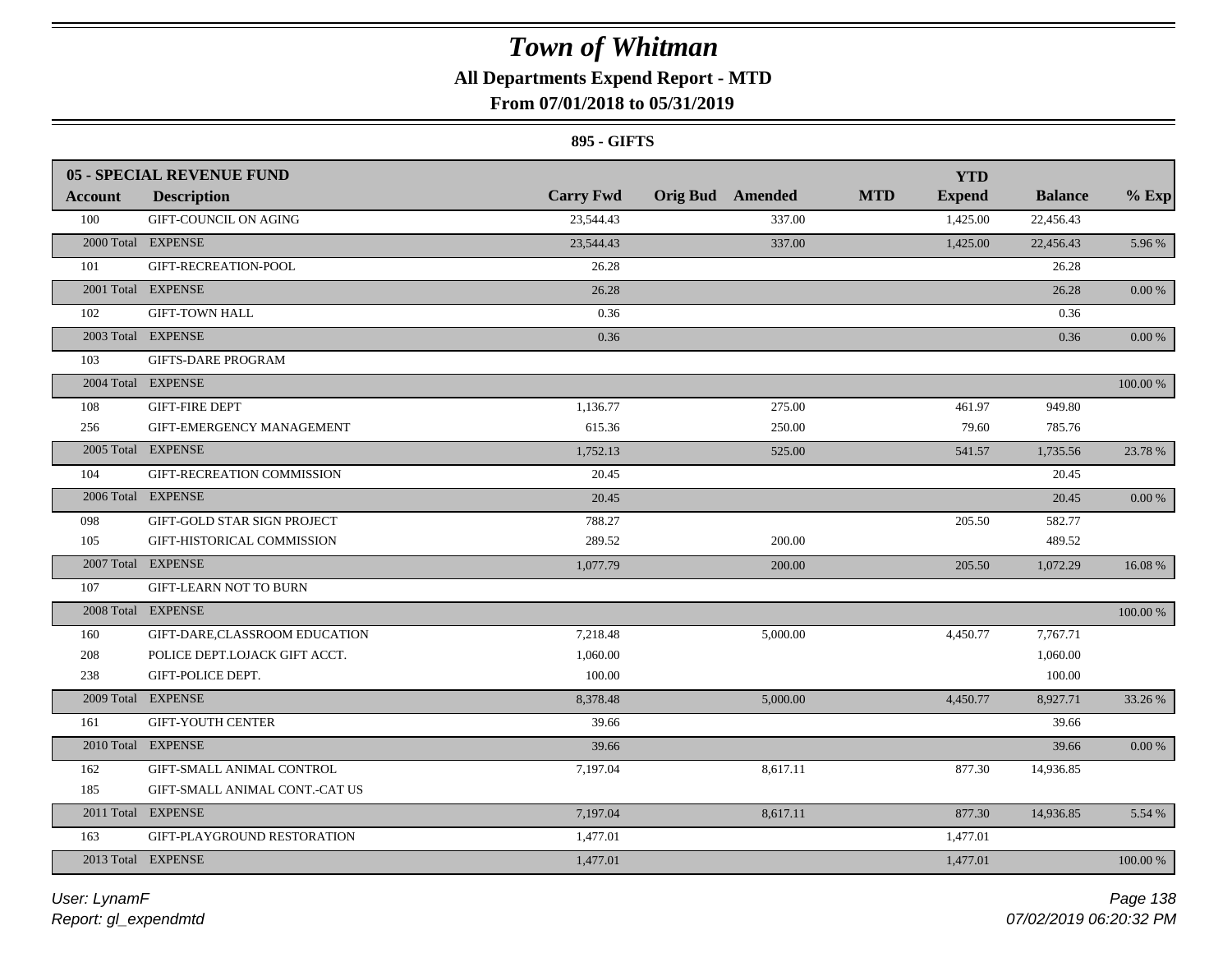### **All Departments Expend Report - MTD**

### **From 07/01/2018 to 05/31/2019**

#### **895 - GIFTS**

|                        | 05 - SPECIAL REVENUE FUND             |                  |                 |              |            | <b>YTD</b>    |                |          |
|------------------------|---------------------------------------|------------------|-----------------|--------------|------------|---------------|----------------|----------|
| <b>Account</b>         | <b>Description</b>                    | <b>Carry Fwd</b> | <b>Orig Bud</b> | Amended      | <b>MTD</b> | <b>Expend</b> | <b>Balance</b> | $%$ Exp  |
| 106                    | <b>GIFT-LIBRARY GIFT FUND</b>         | 1,392.80         |                 | 4,765.94     | 918.97     | 4,615.78      | 1,542.96       |          |
| 166                    | <b>GIFT-LIBRARY LARGE PRINT BOOKS</b> |                  |                 |              |            |               |                |          |
|                        | 2014 Total EXPENSE                    | 1,392.80         |                 | 4,765.94     | 918.97     | 4,615.78      | 1,542.96       | 74.94 %  |
| 164                    | GIFT-RECREATION-BASKETBALL            |                  |                 |              |            |               |                |          |
|                        | 2015 Total EXPENSE                    |                  |                 |              |            |               |                | 100.00 % |
| 165                    | GIFT-R.ROSEN-POOL & BASKETBALL        |                  |                 |              |            |               |                |          |
|                        | 2016 Total EXPENSE                    |                  |                 |              |            |               |                | 100.00 % |
| 168                    | GIFT - NESTLE PLAYGROUND ACCT.        |                  |                 |              |            |               |                |          |
|                        | 2017 Total EXPENSE                    |                  |                 |              |            |               |                | 100.00 % |
| 109                    | GIFT-CONSERVATION COMMISSION          | 1,388.74         |                 | 1,000.00     |            |               | 2,388.74       |          |
| 205                    | <b>GIFT - PARK RESTORATION</b>        | 25.00            |                 |              |            |               | 25.00          |          |
|                        | 2018 Total EXPENSE                    | 1,413.74         |                 | 1,000.00     |            |               | 2,413.74       | 0.00 %   |
| 224                    | <b>GIFT - CULTURAL COUNCIL</b>        | 2,041.71         |                 |              |            | 690.00        | 1,351.71       |          |
|                        | 2019 Total EXPENSE                    | 2,041.71         |                 |              |            | 690.00        | 1,351.71       | 33.79 %  |
| 233                    | GIFT - PUB.LIB.MTCHG.INCENT.GR        | 142.41           |                 |              |            |               | 142.41         |          |
|                        | 2020 Total EXPENSE                    | 142.41           |                 |              |            |               | 142.41         | 0.00 %   |
| 235                    | GIFT - FIRE / HARVARD PILG. HEALTH    |                  |                 |              |            |               |                |          |
|                        | 2021 Total EXPENSE                    |                  |                 |              |            |               |                | 100.00 % |
| <b>895 Total GIFTS</b> |                                       | 48,504.29        |                 | 20,445.05    | 918.97     | 14,282.93     | 54,666.41      |          |
|                        | <b>05 Total SPECIAL REVENUE FUND</b>  | 293,956.74       |                 | 2,541,193.57 | 128,598.94 | 2,278,145.49  | 557,004.82     |          |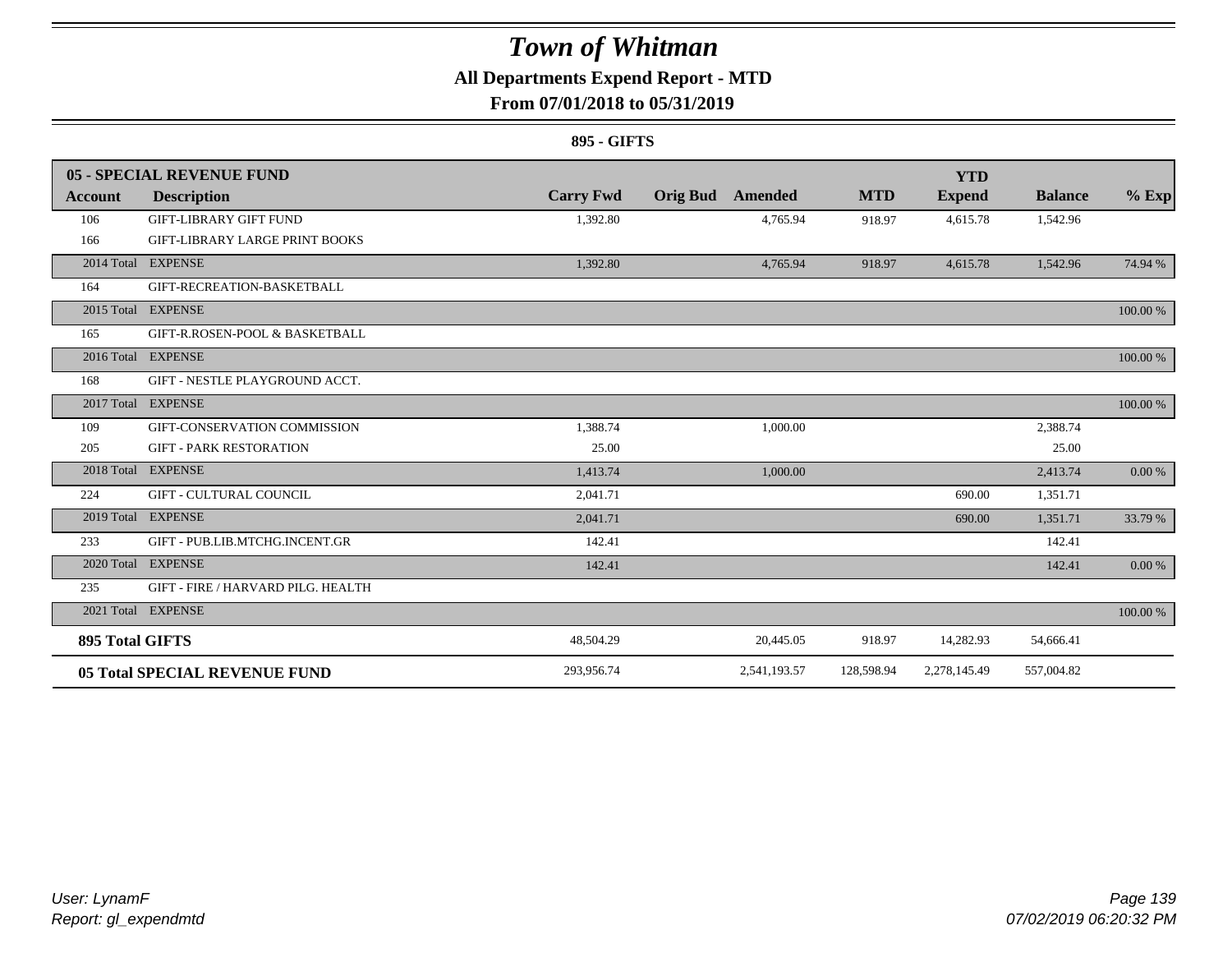**All Departments Expend Report - MTD**

### **From 07/01/2018 to 05/31/2019**

#### **710 - RETIREMENT OF DEBT**

|         | <b>06 - CAPITAL PROJECTS FUND</b> |                  |                  |            | YTD           |                |            |
|---------|-----------------------------------|------------------|------------------|------------|---------------|----------------|------------|
| Account | <b>Description</b>                | <b>Carry Fwd</b> | Orig Bud Amended | <b>MTD</b> | <b>Expend</b> | <b>Balance</b> | $%$ Exp    |
| 922     | MAT.PRIN.-BANS-TH/POL/FIRE STA    |                  |                  |            |               |                |            |
|         | 2001 Total EXPENSE                |                  |                  |            |               |                | $100.00\%$ |
|         | 710 Total RETIREMENT OF DEBT      |                  |                  |            |               |                |            |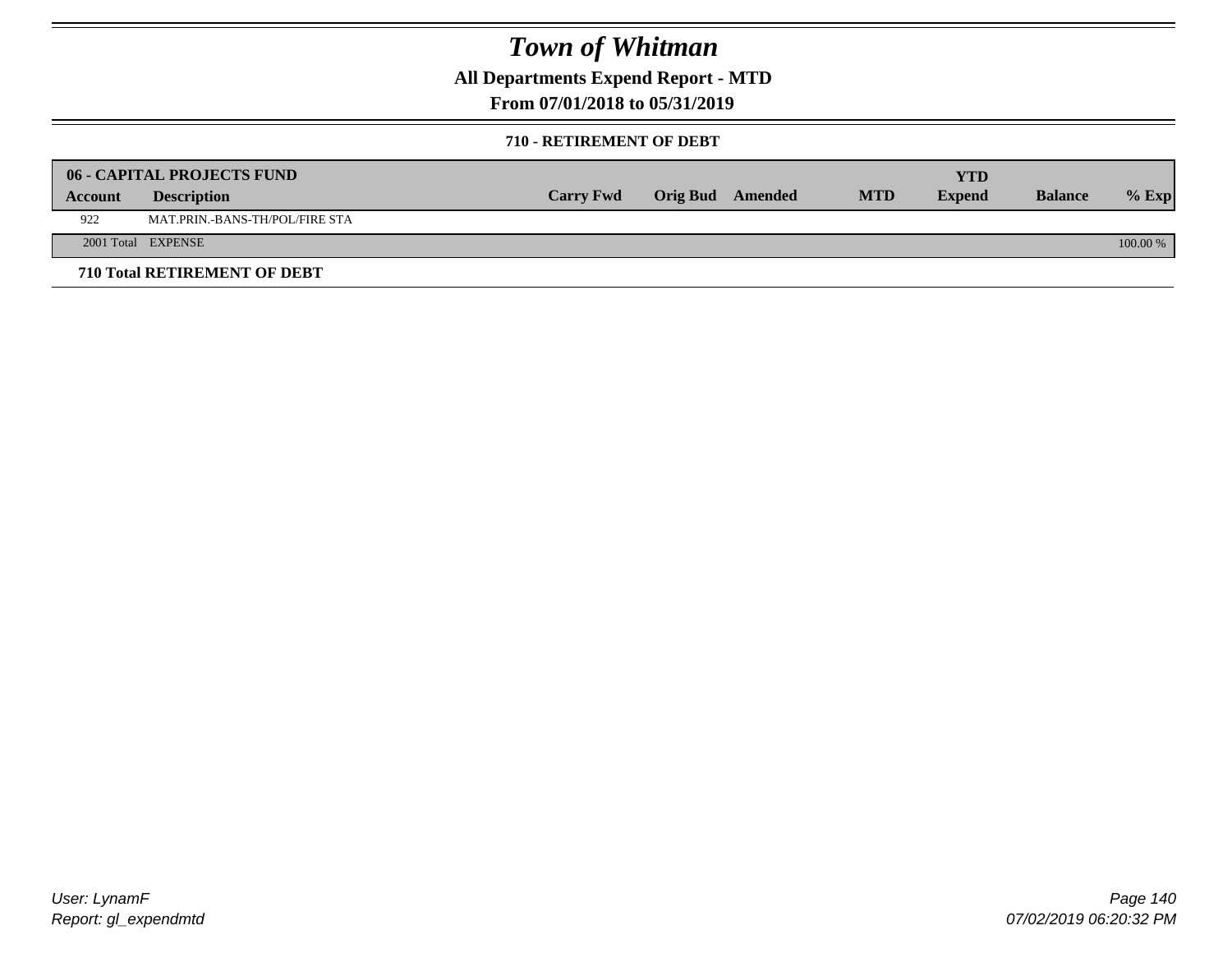### **All Departments Expend Report - MTD**

#### **From 07/01/2018 to 05/31/2019**

#### **930 - CAPITAL PROJECTS**

|                | 06 - CAPITAL PROJECTS FUND                   |                  |                 |            |            | <b>YTD</b>    |                |          |
|----------------|----------------------------------------------|------------------|-----------------|------------|------------|---------------|----------------|----------|
| <b>Account</b> | <b>Description</b>                           | <b>Carry Fwd</b> | <b>Orig Bud</b> | Amended    | <b>MTD</b> | <b>Expend</b> | <b>Balance</b> | $%$ Exp  |
| 832            | PROJECT MANAGEMENT SERVICES                  |                  |                 |            |            |               |                |          |
| 833            | <b>EQUIPMENT &amp; FURNISHINGS</b>           |                  |                 |            |            |               |                |          |
| 834            | <b>ISSUANCE COSTS</b>                        |                  |                 |            |            |               |                |          |
| 835            | CAP.PROJ.-BUDGET ONLY                        |                  |                 |            |            |               |                |          |
| 836            | <b>FIRE STATION</b>                          |                  |                 |            |            |               |                |          |
| 837            | TOWN HALL - AIR CONDITIONING                 |                  |                 |            |            |               |                |          |
| 839            | POLICE STATION                               |                  |                 |            |            |               |                |          |
| 4510 Total     | A.1STM11/08 CAP.PROJ-BLDGS                   |                  |                 |            |            |               |                | 100.00 % |
| 837            | TOWN HALL - AIR CONDITIONING                 |                  |                 |            |            |               |                |          |
|                | 4511 Total A.4 STM11/13 AIR COND. TOWN HALL  |                  |                 |            |            |               |                | 100.00 % |
| 837            | TOWN HALL - AIR CONDITIONING                 | 39,897.53        |                 |            |            |               | 39,897.53      |          |
|                | 4578 Total A.1 STM1/12/15 AIR COND.TOWN HALL | 39,897.53        |                 |            |            |               | 39,897.53      | 0.00 %   |
| 850            | ADDITIONAL EQUIPMENT                         | 280,000.00       |                 | 180,000.00 | 87,976.75  | 338,271.82    | 121,728.18     |          |
| 4617 Total     | ART 2 STM 5_7_18: PURCHASE & UPDATE STRE     | 280,000.00       |                 | 180,000.00 | 87,976.75  | 338,271.82    | 121,728.18     | 73.53 %  |
|                | 930 Total CAPITAL PROJECTS                   | 319,897.53       |                 | 180,000.00 | 87,976.75  | 338,271.82    | 161,625.71     |          |
|                | 06 Total CAPITAL PROJECTS FUND               | 319,897.53       |                 | 180,000.00 | 87,976.75  | 338,271.82    | 161,625.71     |          |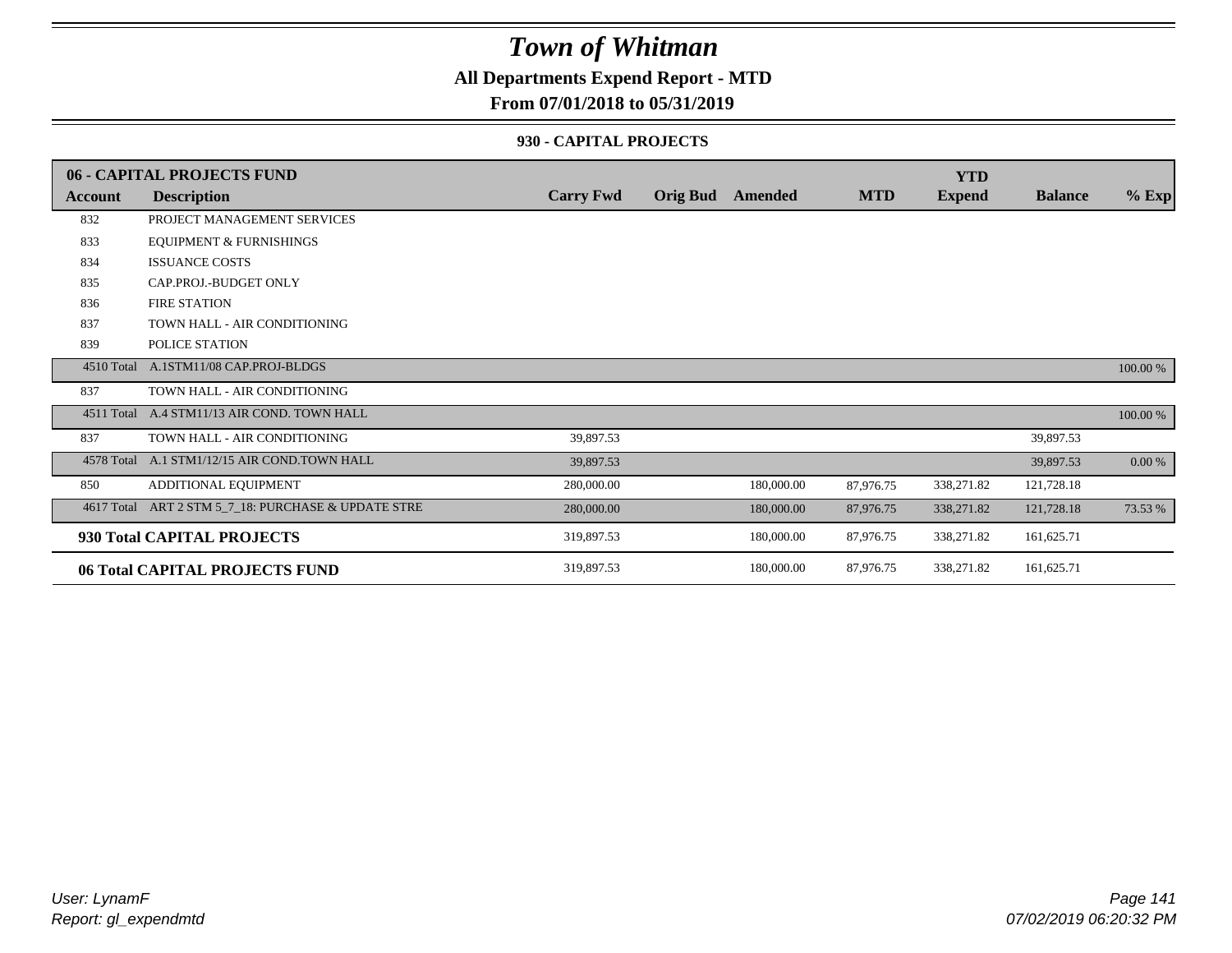**All Departments Expend Report - MTD**

**From 07/01/2018 to 05/31/2019**

#### **403 - DPW - SPECIAL ARTICLES**

|         | 07 - CHAPTER 90 HIGHWAY FUND                        |                  |            |                         |            | <b>YTD</b>    |                |           |
|---------|-----------------------------------------------------|------------------|------------|-------------------------|------------|---------------|----------------|-----------|
| Account | <b>Description</b>                                  | <b>Carry Fwd</b> |            | <b>Orig Bud</b> Amended | <b>MTD</b> | <b>Expend</b> | <b>Balance</b> | $%$ Exp   |
| 069     | <b>CHAPTER 90</b>                                   | 643.15           |            | 0.50                    |            |               | 643.65         |           |
| 070     | <b>CHAPTER 811</b>                                  |                  |            |                         |            |               |                |           |
|         | 2001 Total EXPENSE                                  | 643.15           |            | 0.50                    |            |               | 643.65         | 0.00 %    |
| 999     |                                                     |                  |            |                         |            |               |                |           |
|         | 4504 Total A14ATM 5/15 INSTALL TRAFFIC CNTRL.SIGNAL |                  |            |                         |            |               |                | 100.00 %  |
| 999     |                                                     |                  |            |                         |            |               |                |           |
|         | 4506 Total ART24ATM5/18PCH100REMOTEDSKTOPUSERLICENS |                  |            |                         |            |               |                | 100.00 %  |
| 999     |                                                     |                  |            |                         |            |               |                |           |
|         | 4521 Total WINTER RECOVERY ASSIST.FY15 MDOT         |                  |            |                         |            |               |                | 100.00 %  |
| 999     |                                                     | $-25,123.14$     |            | 25,123.14               |            |               |                |           |
|         | 4522 Total COMPLETE STREETS GRANT -TIER 2           | $-25,123.14$     |            | 25,123.14               |            |               |                | 100.00 %  |
| 999     |                                                     |                  |            |                         |            |               |                |           |
|         | 4525 Total A.12 ATM 5/19 REPAIR STREETS & SIDEWALKS |                  |            |                         |            |               |                | 100.00 %  |
| 999     |                                                     |                  |            |                         |            |               |                |           |
|         | 4529 Total A31ATM 5/17CH90 REPAIR STS.& S/WALKS     |                  |            |                         |            |               |                | 100.00 %  |
| 999     |                                                     |                  |            |                         |            |               |                |           |
|         | 4531 Total A13 ATM 5/15 CH90 REPAIR STS.& S/WALKS   |                  |            |                         |            |               |                | 100.00 %  |
| 999     |                                                     | 34,045.61        |            |                         |            |               | 34,045.61      |           |
|         | 4533 Total A.32ATM5/16 CH90 PUR.6 WHEEL DMP.TRK.    | 34,045.61        |            |                         |            |               | 34,045.61      | $0.00~\%$ |
| 999     |                                                     |                  |            |                         |            |               |                |           |
|         | 4534 Total A.3 STM 11/13 CH90 REPAIR STS.& S/WALKS  |                  |            |                         |            |               |                | 100.00 %  |
| 999     |                                                     |                  |            |                         |            |               |                |           |
|         | 4535 Total A24ATM5/10CH90PUR.PRE-MIX HEATER TRAILER |                  |            |                         |            |               |                | 100.00 %  |
| 999     |                                                     |                  |            |                         |            |               |                |           |
|         | 4537 Total A15 ATM 5/15 CH 90 REPAIR STS.& S/WALKS  |                  |            |                         |            |               |                | 100.00 %  |
| 999     |                                                     |                  | 323,364.00 |                         | 167,728.29 | 191,308.29    | 132,055.71     |           |
|         | 4618 Total ART. 10 ATM 5/18 CH 90 REPAIR STS & SIDE |                  | 323,364.00 |                         | 167,728.29 | 191,308.29    | 132,055.71     | 59.16 %   |
|         | <b>403 Total DPW - SPECIAL ARTICLES</b>             | 9,565.62         | 323,364.00 | 25,123.64               | 167,728.29 | 191,308.29    | 166,744.97     |           |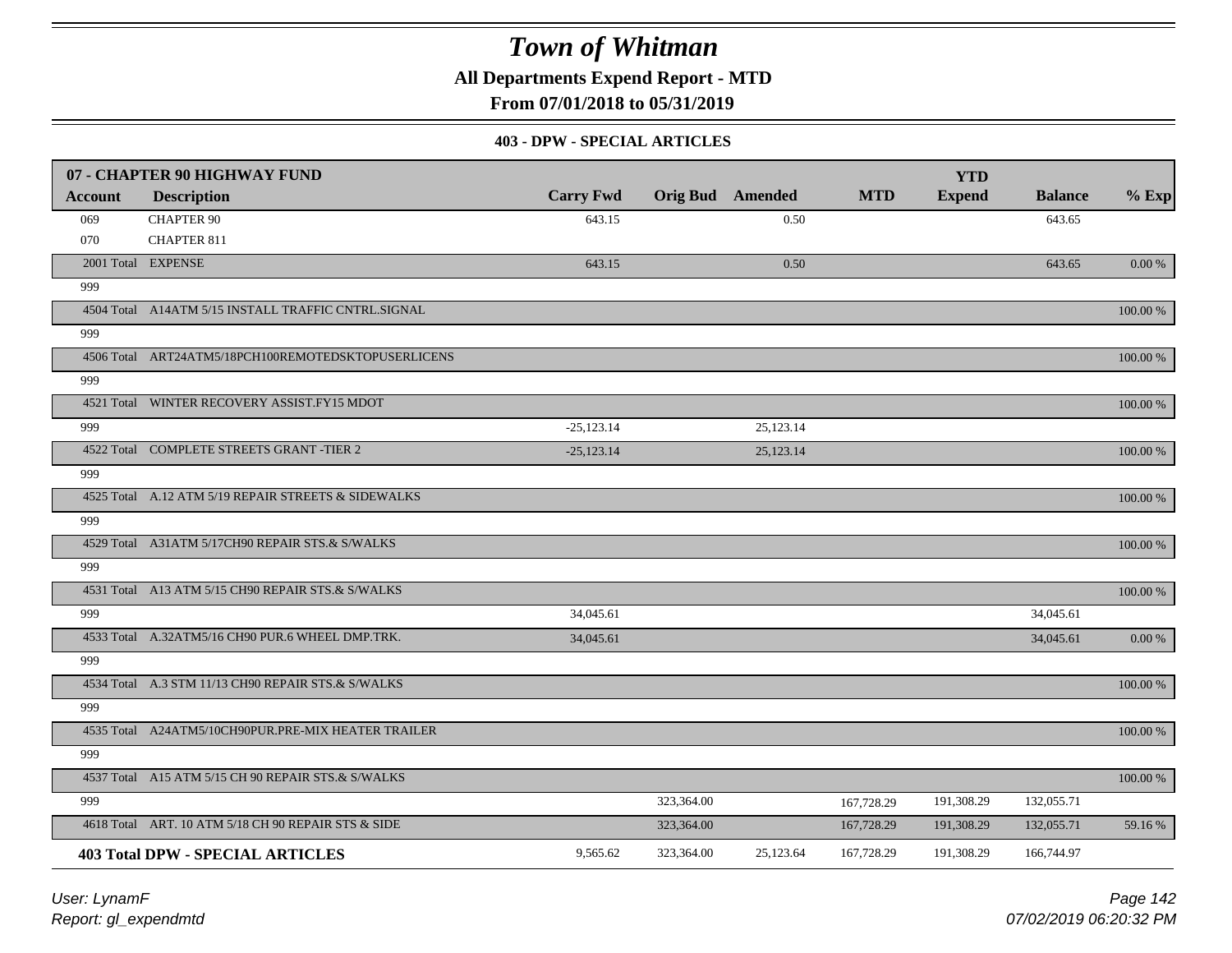**All Departments Expend Report - MTD**

**From 07/01/2018 to 05/31/2019**

#### **403 - DPW - SPECIAL ARTICLES**

| 07 - CHAPTER 90 HIGHWAY FUND         |                  |            |           |            | YTD           |                |         |
|--------------------------------------|------------------|------------|-----------|------------|---------------|----------------|---------|
| <b>Description</b><br><b>Account</b> | <b>Carry Fwd</b> | Orig Bud   | Amended   | <b>MTD</b> | <b>Expend</b> | <b>Balance</b> | $%$ Exp |
| 07 Total CHAPTER 90 HIGHWAY FUND     | 9.565.62         | 323.364.00 | 25,123.64 | 167,728.29 | 191.308.29    | 166,744.97     |         |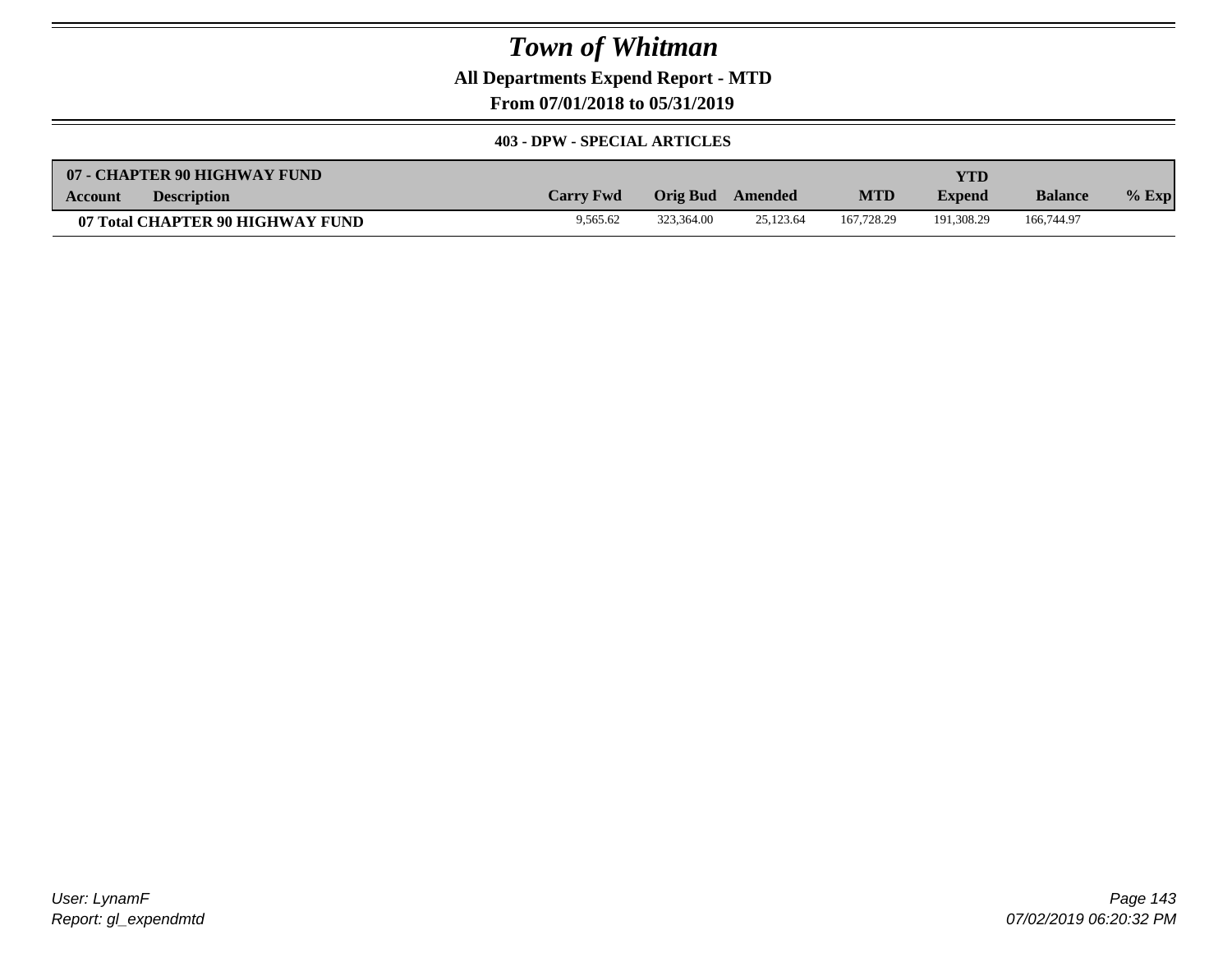### **All Departments Expend Report - MTD**

**From 07/01/2018 to 05/31/2019**

#### **852 - POLICE REVOLVING**

| 09 - AGENCY FUND |                                   |                  |          |         |            | YTD           |                |            |
|------------------|-----------------------------------|------------------|----------|---------|------------|---------------|----------------|------------|
| Account          | <b>Description</b>                | <b>Carry Fwd</b> | Orig Bud | Amended | <b>MTD</b> | <b>Expend</b> | <b>Balance</b> | $%$ Exp    |
| 007              | <b>REGULAR DETAILS</b>            |                  |          |         | 32,860.00  | 211,305.00    | -211.305.00    |            |
|                  | 1000 Total SALARIES               |                  |          |         | 32,860.00  | 211,305,00    | $-211,305,00$  | $100.00\%$ |
|                  | <b>852 Total POLICE REVOLVING</b> |                  |          |         | 32,860.00  | 211.305.00    | $-211,305.00$  |            |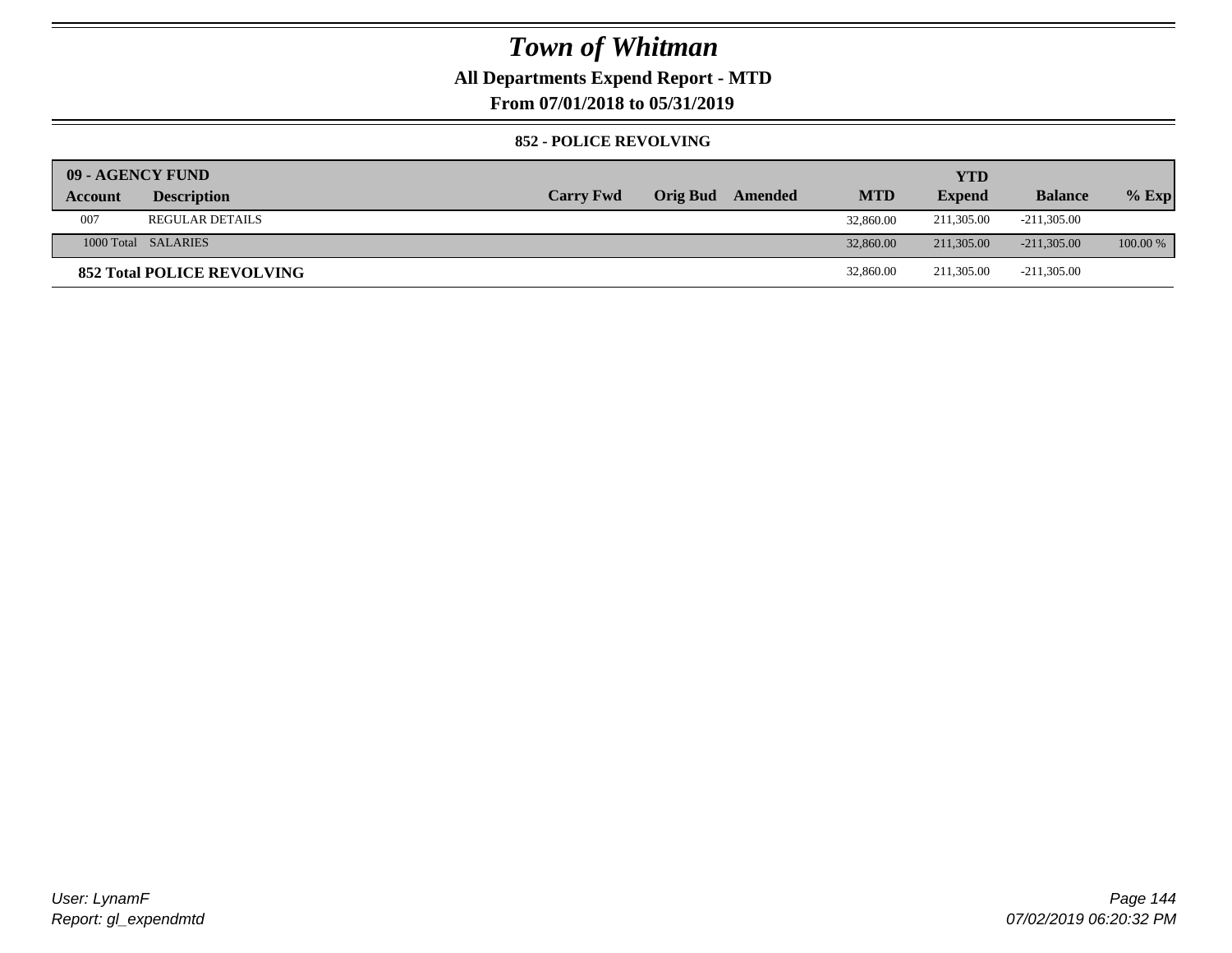**All Departments Expend Report - MTD**

**From 07/01/2018 to 05/31/2019**

### **853 - PLANNING BOARD REVOLVING CH53G**

| 09 - AGENCY FUND |                                          |                  |                         |            | <b>YTD</b>    |                |             |
|------------------|------------------------------------------|------------------|-------------------------|------------|---------------|----------------|-------------|
| <b>Account</b>   | <b>Description</b>                       | <b>Carry Fwd</b> | <b>Orig Bud</b> Amended | <b>MTD</b> | <b>Expend</b> | <b>Balance</b> | $%$ Exp     |
| 359              | PL.BD.REV.WINDSOR EST.C44S53G            |                  |                         |            |               |                |             |
|                  | 2004 Total EXPENSE                       |                  |                         |            |               |                | 100.00 %    |
| 360              | PL.BD.REV. DANECCA EST.C44S53G           |                  |                         |            |               |                |             |
|                  | 2005 Total EXPENSE                       |                  |                         |            |               |                | 100.00 %    |
| 361              | PL.BD.REV.BUTTERNUT CH44 S53G            |                  |                         |            |               |                |             |
|                  | 2007 Total EXPENSE                       |                  |                         |            |               |                | $100.00~\%$ |
| 362              | PL.BD.REV.OAKDALE FM.I C44S53G           |                  |                         |            |               |                |             |
|                  | 2008 Total EXPENSE                       |                  |                         |            |               |                | 100.00 %    |
| 358              | PLANNG.BD.REV.R.R.AVE.CH44S53G           | 1,324.73         | 1.09                    |            |               | 1,325.82       |             |
|                  | 2009 Total EXPENSE                       | 1,324.73         | 1.09                    |            |               | 1,325.82       | 0.00 %      |
| 365              | PL.BD.RV.VICTORIA EST.CH44S53G           |                  |                         |            |               |                |             |
|                  | 2011 Total EXPENSE                       |                  |                         |            |               |                | $100.00~\%$ |
| 369              | PL.BD.REV.MEADOWBROOK CH44S53G           |                  |                         |            |               |                |             |
|                  | 2016 Total EXPENSE                       |                  |                         |            |               |                | 100.00 %    |
| 370              | PL.BD.RV.CATHERINE RD.CH44S53G           |                  |                         |            |               |                |             |
|                  | 2017 Total EXPENSE                       |                  |                         |            |               |                | 100.00 %    |
| 371              | PL.BD.RV.J.YOUNG EST.CH44S53G            |                  |                         |            |               |                |             |
|                  | 2018 Total EXPENSE                       |                  |                         |            |               |                | 100.00 %    |
| 372              | PL.BD.REV.ERIN ST.EXT.C44S53G            |                  |                         |            |               |                |             |
|                  | 2019 Total EXPENSE                       |                  |                         |            |               |                | 100.00 %    |
| 373              | PL.BD.RV.HIGHLND ST.EX.C44S53G           |                  |                         |            |               |                |             |
|                  | 2020 Total EXPENSE                       |                  |                         |            |               |                | 100.00 %    |
| 357              | PLANNG.BD.REV.HARV.LN.CH44S53G           |                  |                         |            |               |                |             |
|                  | 2021 Total EXPENSE                       |                  |                         |            |               |                | 100.00 %    |
|                  | 853 Total PLANNING BOARD REVOLVING CH53G | 1,324.73         | 1.09                    |            |               | 1,325.82       |             |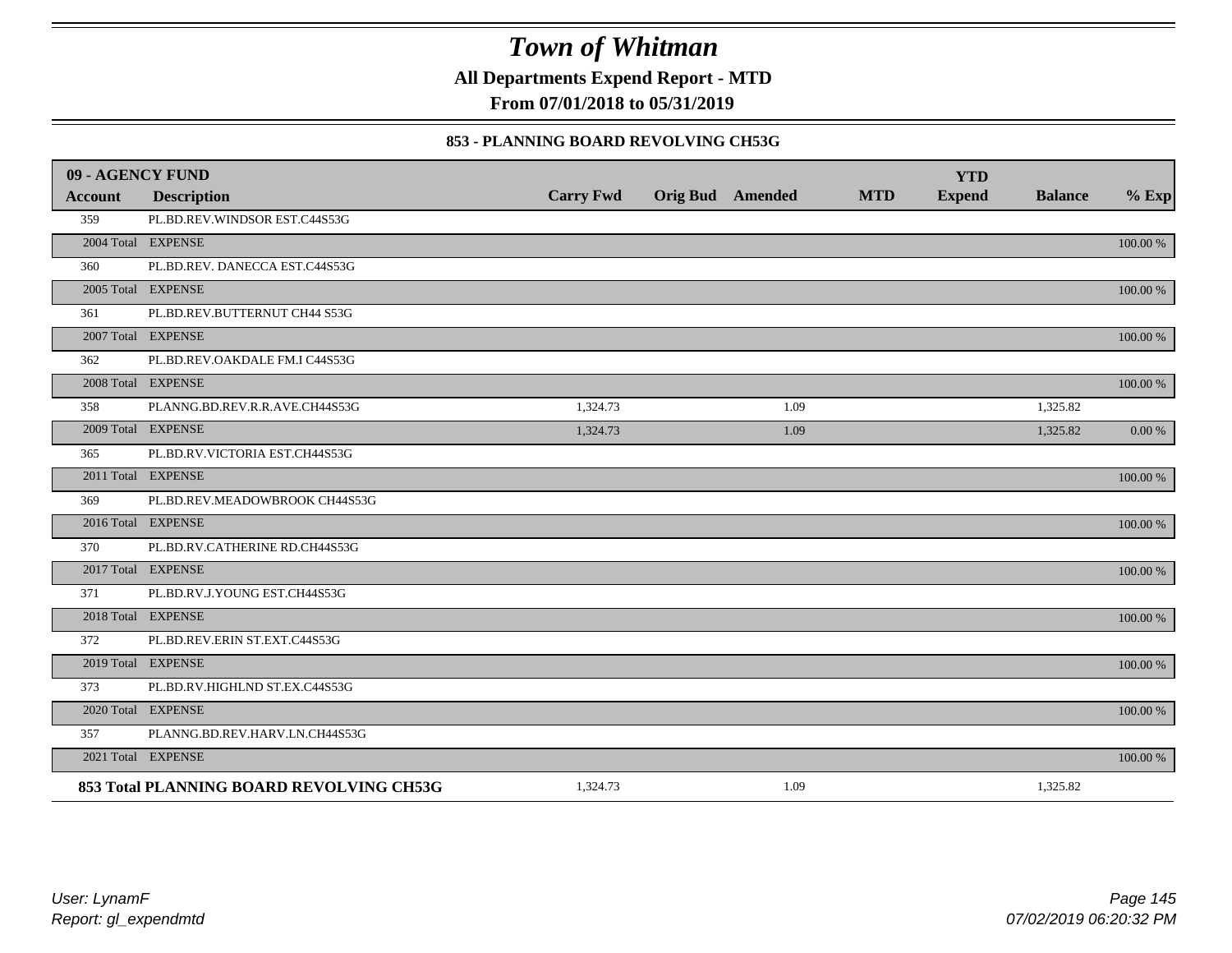**All Departments Expend Report - MTD**

### **From 07/01/2018 to 05/31/2019**

#### **854 - DPW DETAILS**

|         | <b>09 - AGENCY FUND</b> |                  |                         |            | <b>YTD</b>    |                |          |
|---------|-------------------------|------------------|-------------------------|------------|---------------|----------------|----------|
| Account | <b>Description</b>      | <b>Carry Fwd</b> | <b>Orig Bud</b> Amended | <b>MTD</b> | <b>Expend</b> | <b>Balance</b> | $%$ Exp  |
| 007     | REGULAR DETAILS         |                  |                         |            |               |                |          |
|         | 1000 Total SALARIES     |                  |                         |            |               |                | 100.00 % |
|         | 854 Total DPW DETAILS   |                  |                         |            |               |                |          |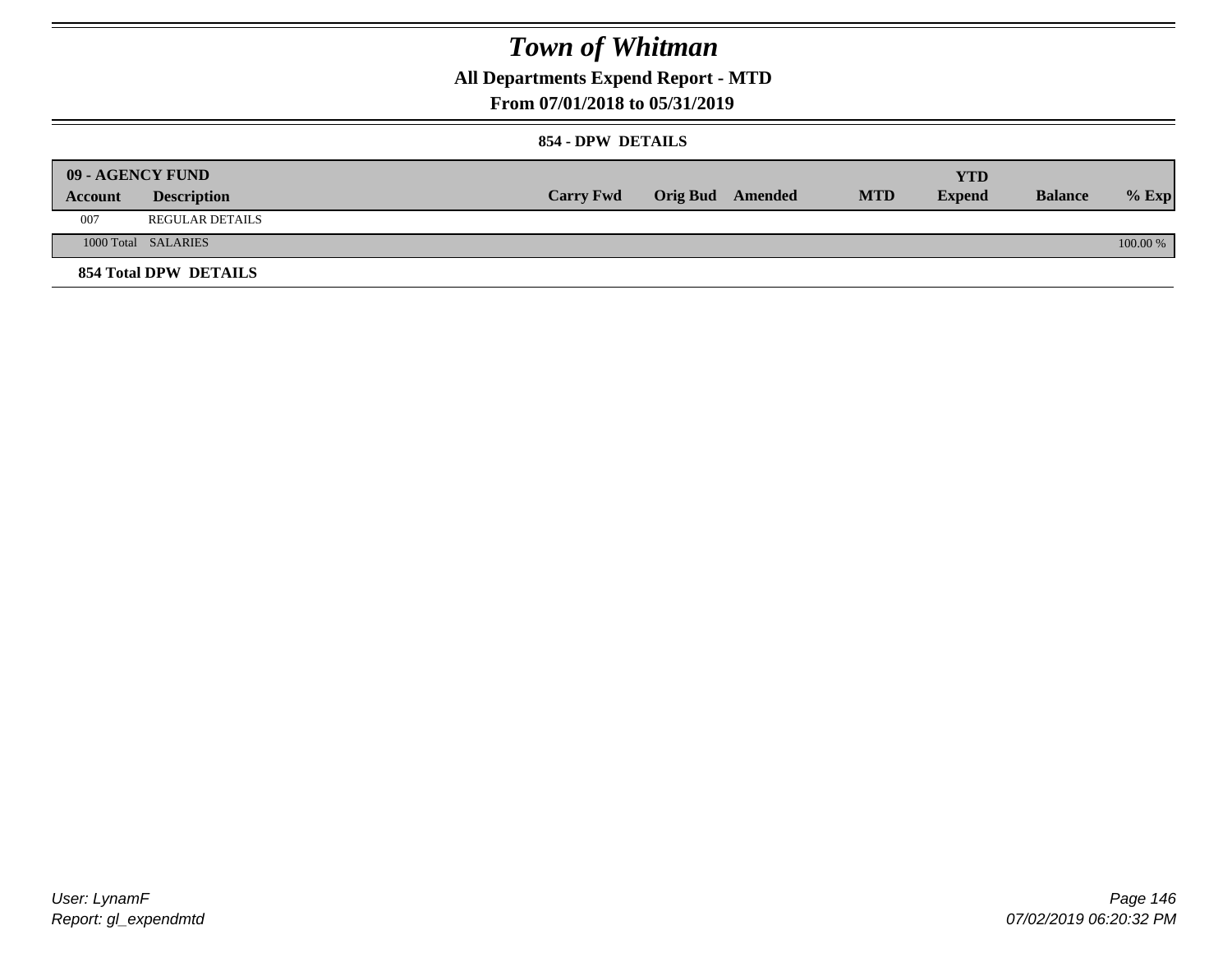## **All Departments Expend Report - MTD**

**From 07/01/2018 to 05/31/2019**

### **856 - FIRE DETAILS**

|         | 09 - AGENCY FUND       |                  |                 |         |            | <b>YTD</b>    |                |            |
|---------|------------------------|------------------|-----------------|---------|------------|---------------|----------------|------------|
| Account | <b>Description</b>     | <b>Carry Fwd</b> | <b>Orig Bud</b> | Amended | <b>MTD</b> | <b>Expend</b> | <b>Balance</b> | $%$ Exp    |
| 007     | <b>REGULAR DETAILS</b> |                  |                 |         | 3.936.00   | 51,936.00     | -51,936.00     |            |
|         | 1000 Total SALARIES    |                  |                 |         | 3.936.00   | 51,936,00     | $-51.936.00$   | $100.00\%$ |
|         | 856 Total FIRE DETAILS |                  |                 |         | 3,936.00   | 51,936.00     | $-51,936.00$   |            |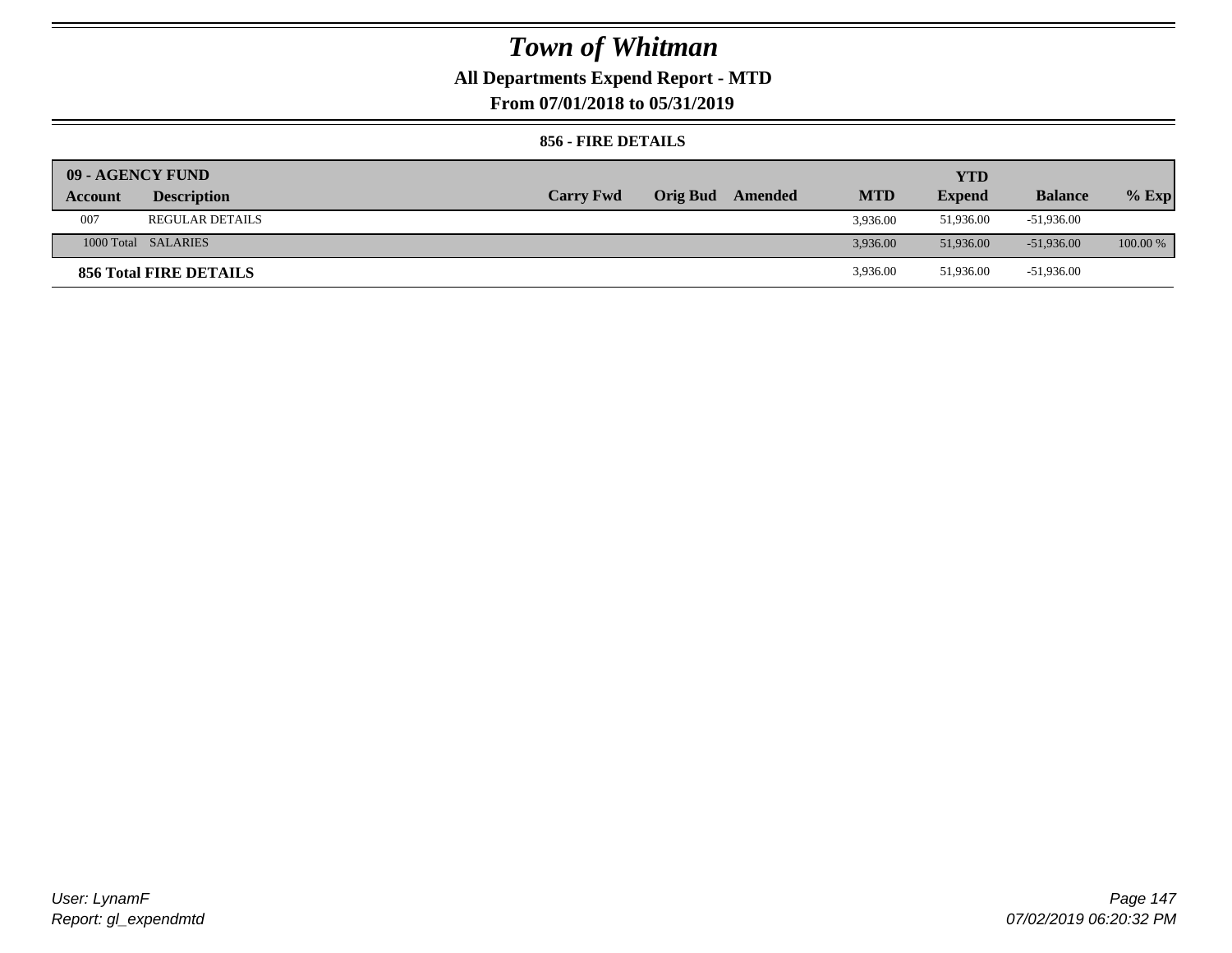**All Departments Expend Report - MTD**

**From 07/01/2018 to 05/31/2019**

#### **858 - APPEALS BD.REVOLVING S53G**

|         | 09 - AGENCY FUND                    |                  |                         |            | YTD           |                |            |
|---------|-------------------------------------|------------------|-------------------------|------------|---------------|----------------|------------|
| Account | <b>Description</b>                  | <b>Carry Fwd</b> | <b>Orig Bud</b> Amended | <b>MTD</b> | <b>Expend</b> | <b>Balance</b> | $%$ Exp    |
| 367     | APPEALS BD.-TWOCAN PROP. S53G       |                  |                         |            |               |                |            |
|         | 2014 Total EXPENSE                  |                  |                         |            |               |                | $100.00\%$ |
|         | 858 Total APPEALS BD.REVOLVING S53G |                  |                         |            |               |                |            |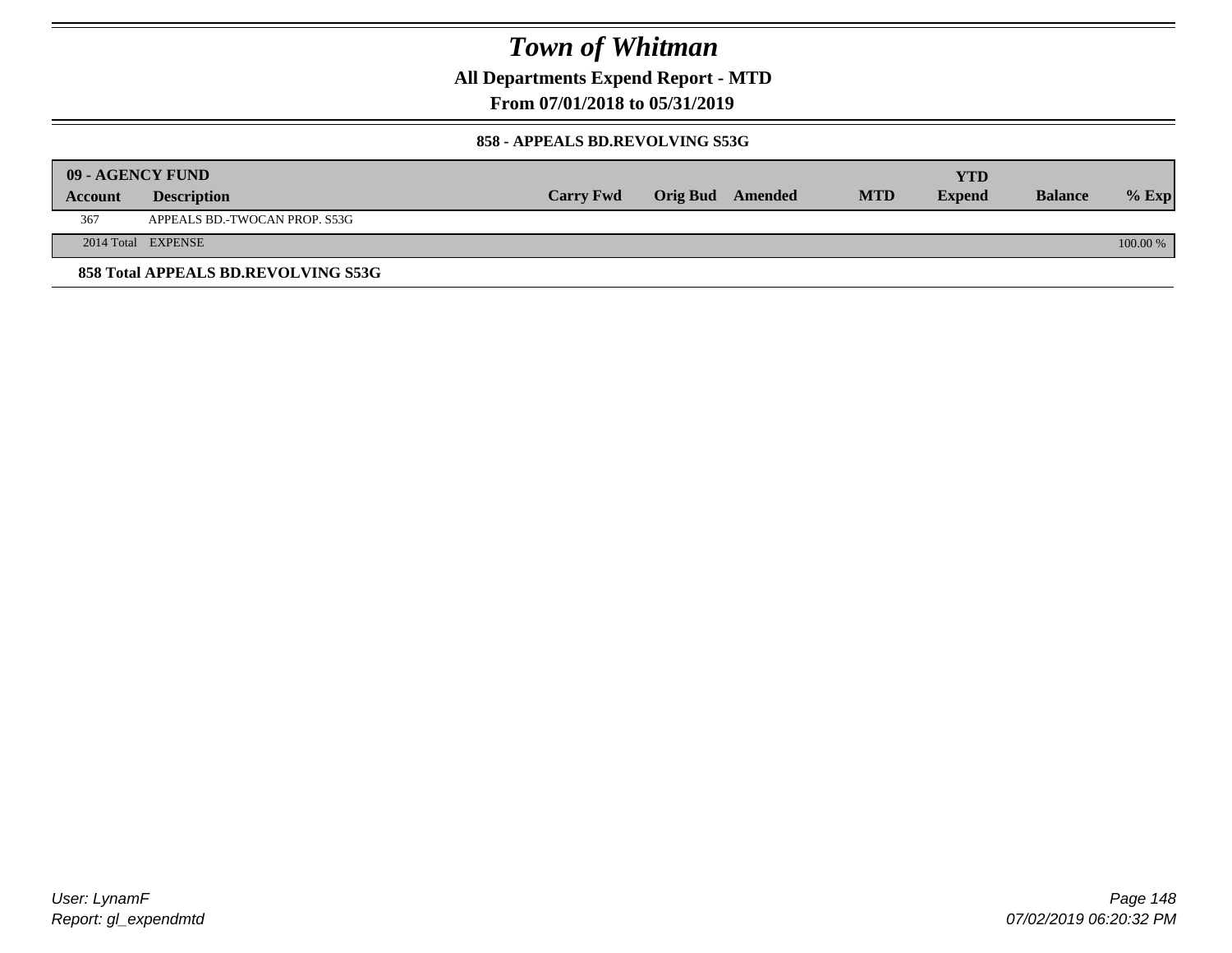### **All Departments Expend Report - MTD**

**From 07/01/2018 to 05/31/2019**

#### **870 - AGENCY**

| 09 - AGENCY FUND |                                   |                  |                         |            | <b>YTD</b>    |                |          |
|------------------|-----------------------------------|------------------|-------------------------|------------|---------------|----------------|----------|
| Account          | <b>Description</b>                | <b>Carry Fwd</b> | <b>Orig Bud</b> Amended | <b>MTD</b> | <b>Expend</b> | <b>Balance</b> | $%$ Exp  |
| 030              | DEPUTY COLLECTOR'S FEES           |                  |                         | 1,868.00   | 48,623.00     | $-48,623.00$   |          |
|                  | 2000 Total EXPENSE                |                  |                         | 1,868.00   | 48,623.00     | $-48,623.00$   | 100.00 % |
| 031              | SPORTING LICENSES STATE           |                  |                         |            |               |                |          |
| 032              | DUE TO STATE-GUN PERMITS          |                  |                         |            | 14,387.50     | $-14,387.50$   |          |
|                  | 2001 Total EXPENSE                |                  |                         |            | 14,387.50     | $-14,387.50$   | 100.00 % |
| 780              | F.I.C.A. WITHHOLDING              |                  |                         |            |               |                |          |
| 781              | FEDERAL WITHHOLDING               |                  |                         | 83,123.20  | 890,468.67    | $-890,468.67$  |          |
| 782              | STATE WITHHOLDING                 |                  |                         | 32,905.77  | 372,984.35    | $-372,984.35$  |          |
| 783              | <b>COUNTY RETIREMENT</b>          |                  |                         | 71,195.76  | 620, 627. 74  | $-620,627.74$  |          |
| 785              | MEDICARE TAX WITHHOLDING          |                  |                         | 10,221.47  | 117,114.79    | $-117, 114.79$ |          |
| 786              | <b>CREDIT UNION-TOWN</b>          |                  |                         | 51,480.00  | 559,550.66    | -559,550.66    |          |
| 788              | DEFERRED COMPENSATION-TOWN        |                  |                         | 23,130.00  | 266,984.00    | $-266,984.00$  |          |
| 790              | COURT ORDERED DEDUCTIONS          |                  |                         | 440.00     | 4,711.25      | $-4,711.25$    |          |
| 791              | <b>DUES-POLICE</b>                |                  |                         | 1,470.00   | 12,936.00     | $-12,936.00$   |          |
| 792              | <b>DUES-FIRE</b>                  |                  |                         | 2,400.00   | 24,000.00     | $-24,000.00$   |          |
| 793              | <b>DUES-DPW</b>                   |                  |                         | 635.20     | 6,964.89      | $-6,964.89$    |          |
| 794              | DUES-T.H.EMPLOYEES UNION          |                  |                         | 397.00     | 3,986.00      | $-3,986.00$    |          |
| 795              | DUES-T.H. EMPLOYEES-VOLUNTARY     |                  |                         |            |               |                |          |
| 796              | <b>INSURANCE 1</b>                |                  |                         | 567.32     | 6,866.39      | $-6,866.39$    |          |
| 797              | <b>INSURANCE 2</b>                |                  |                         | 1,592.37   | 19,401.02     | $-19,401.02$   |          |
| 799              | <b>WAGE GARNISHMENTS</b>          |                  |                         |            |               |                |          |
| 800              | BLUE CARE-PREF.PROVIDER OPTION    |                  |                         | 4,454.45   | 54,368.30     | $-54,368.30$   |          |
| 801              | MASTER HEALTH PLUS-TOWN           |                  |                         |            |               |                |          |
| 802              | <b>MASTER HEALTH PLUS-PENSION</b> |                  |                         |            |               |                |          |
| 803              | <b>MEDEX</b>                      |                  |                         | 13,133.04  | 161,466.04    | $-161,466.04$  |          |
| 804              | PILGRIM-TOWN                      |                  |                         | 12,782.00  | 154,081.90    | $-154,081.90$  |          |
| 805              | TEFRA-TOWM                        |                  |                         |            |               |                |          |
| 806              | CARVE OUT GROUPS-MEDICARE         |                  |                         |            |               |                |          |
| 811              | <b>BLUE 20/20 VISION</b>          |                  |                         | 294.51     | 1,805.16      | $-1,805.16$    |          |
| 812              | MANDATORY DEFFR'D COMPENSATION    |                  |                         | 1,653.65   | 17,738.13     | $-17,738.13$   |          |
| 813              | DELTA DENTAL PLAN                 |                  |                         | 6,078.06   | 72,157.72     | $-72,157.72$   |          |
| 816              | CAFETERIA PLAN-FSA CARD FEE       |                  |                         | 31.05      | 271.63        | $-271.63$      |          |
|                  |                                   |                  |                         |            |               |                |          |

*Report: gl\_expendmtd User: LynamF*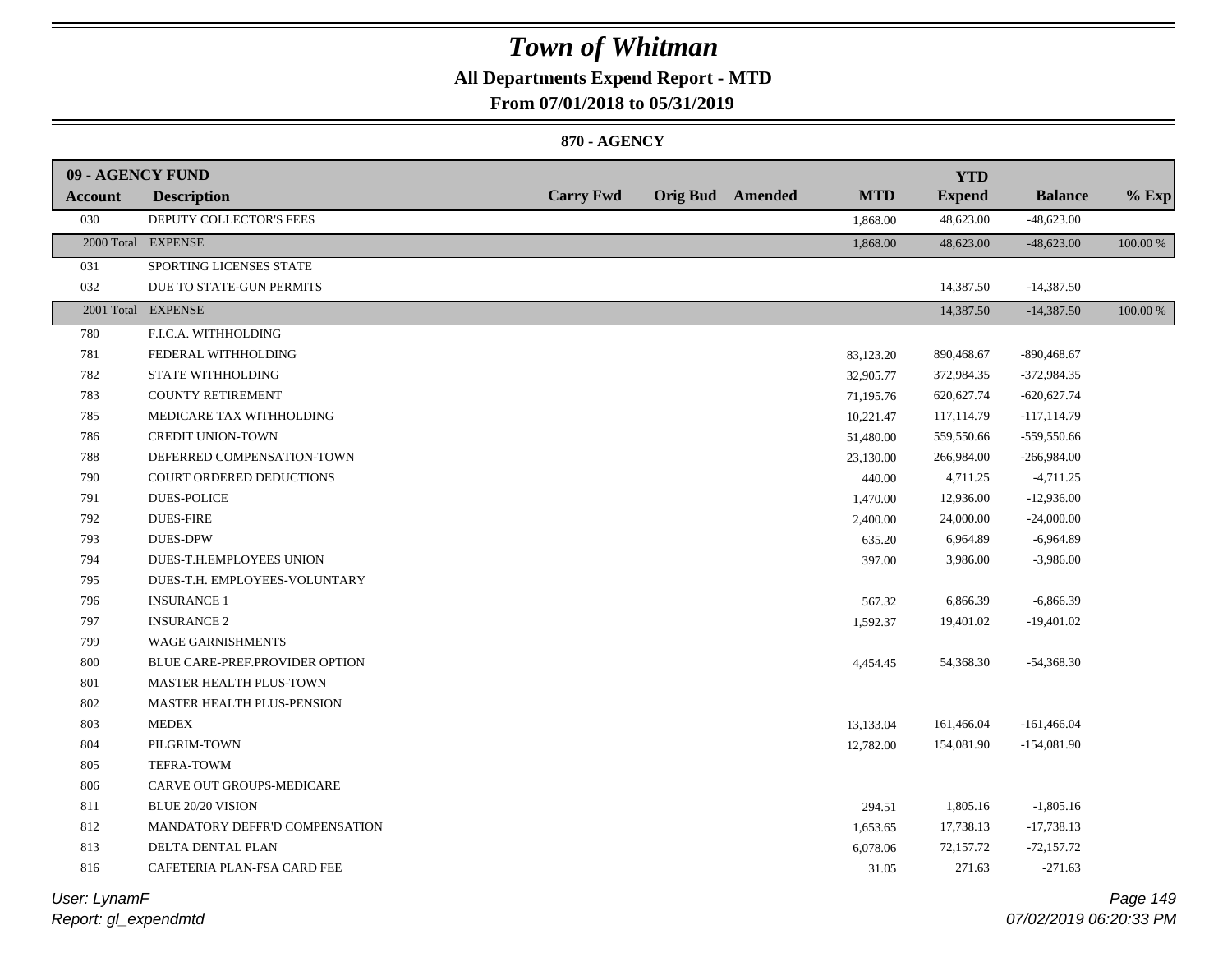# **All Departments Expend Report - MTD**

## **From 07/01/2018 to 05/31/2019**

### **870 - AGENCY**

| 09 - AGENCY FUND |                                 |                  |                 |         |            | <b>YTD</b>    |                 |          |
|------------------|---------------------------------|------------------|-----------------|---------|------------|---------------|-----------------|----------|
| Account          | <b>Description</b>              | <b>Carry Fwd</b> | <b>Orig Bud</b> | Amended | <b>MTD</b> | <b>Expend</b> | <b>Balance</b>  | $%$ Exp  |
| 818              | <b>CAFETERIA BENEFITS-TOWN</b>  |                  |                 |         | 3,249.48   | 38,118.83     | $-38,118.83$    |          |
| 819              | <b>TAXABLE FRINGE BENEFITS</b>  |                  |                 |         | 1,296.68   | 7,493.00      | $-7,493.00$     |          |
| 821              | <b>NETWORK BLUE</b>             |                  |                 |         | 25,665.15  | 310,898.35    | -310,898.35     |          |
| 823              | <b>HPHC MEDICARE ENHANCE</b>    |                  |                 |         |            |               |                 |          |
| 824              | MPA - LEGAL DEFENSE FUND        |                  |                 |         |            |               |                 |          |
| 827              | <b>DUES - LIBRARY</b>           |                  |                 |         | 330.72     | 2,888.11      | $-2,888.11$     |          |
| 828              | NETWORK BLUE-RATE SAVER         |                  |                 |         | 7,839.30   | 95,620.00     | $-95,620.00$    |          |
| 829              | HARVARD PILGRIM-RATE SAVER      |                  |                 |         | 837.55     | 5,969.25      | $-5,969.25$     |          |
| 831              | <b>BLUE CARE PPO RATE SAVER</b> |                  |                 |         |            |               |                 |          |
| 881              | DIRECT DEPOSIT-PAYROLL          |                  |                 |         |            |               |                 |          |
| 899              | <b>EXCHANGE ACCOUNT</b>         |                  |                 |         | 6,329.00   | 35,447.29     | $-35,447.29$    |          |
| 2002 Total       | <b>EXPENSE</b>                  |                  |                 |         | 363,532.73 | 3,864,919.47  | $-3,864,919.47$ | 100.00 % |
|                  | 870 Total AGENCY                |                  |                 |         | 365,400.73 | 3,927,929.97  | -3,927,929.97   |          |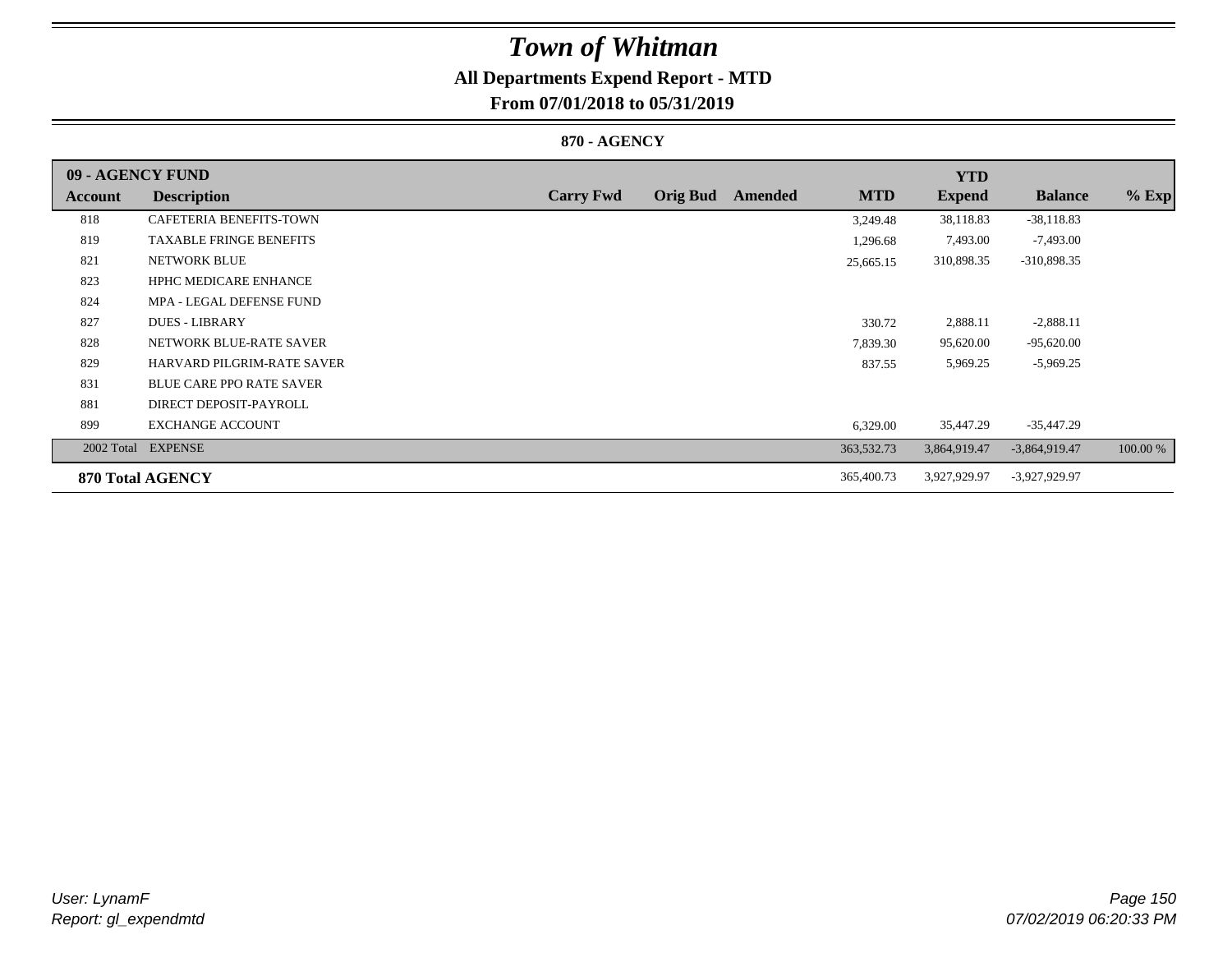**All Departments Expend Report - MTD**

### **From 07/01/2018 to 05/31/2019**

#### **980 - PERFORMANCE BONDS**

|         | 09 - AGENCY FUND            |                  |                         |            | <b>YTD</b>      |                |          |
|---------|-----------------------------|------------------|-------------------------|------------|-----------------|----------------|----------|
| Account | <b>Description</b>          | <b>Carry Fwd</b> | <b>Orig Bud</b> Amended | <b>MTD</b> | <b>Expend</b>   | <b>Balance</b> | $%$ Exp  |
| 364     | PLANNING BOARD              |                  |                         |            |                 |                |          |
|         | 2004 Total EXPENSE          |                  |                         |            |                 |                | 100.00 % |
|         | 980 Total PERFORMANCE BONDS |                  |                         |            |                 |                |          |
|         | 09 Total AGENCY FUND        | 1,324.73         | 1.09                    | 402.196.73 | 4, 191, 170. 97 | -4,189,845.15  |          |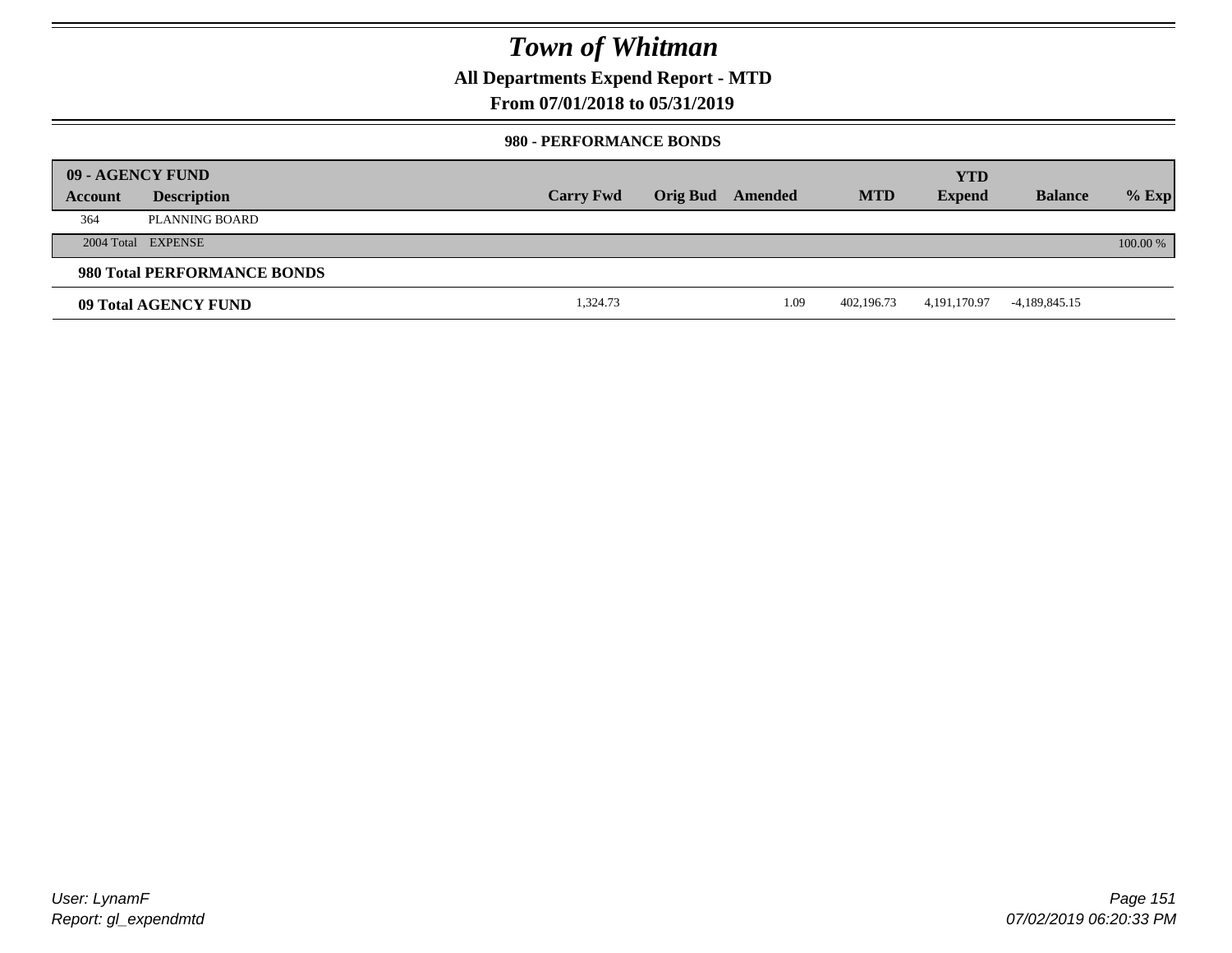**All Departments Expend Report - MTD**

**From 07/01/2018 to 05/31/2019**

| 60 - WATER/SEWER ENTERPRISE FUND                    |                  |                     |            | <b>YTD</b>    |                |            |
|-----------------------------------------------------|------------------|---------------------|------------|---------------|----------------|------------|
| <b>Description</b><br>Account                       | <b>Carry Fwd</b> | Orig Bud<br>Amended | <b>MTD</b> | <b>Expend</b> | <b>Balance</b> | $%$ Exp    |
| 999                                                 | 323,144.58       |                     |            | 323,144.57    | 0.01           |            |
| 4615 Total ART. 3 STM MAY 7, 2018: FY 19 WATER DEBT | 323,144.58       |                     |            | 323,144.57    | 0.01           | $100.00\%$ |
| 440 Total WATER/SEWER                               | 323,144.58       |                     |            | 323,144.57    | 0.01           |            |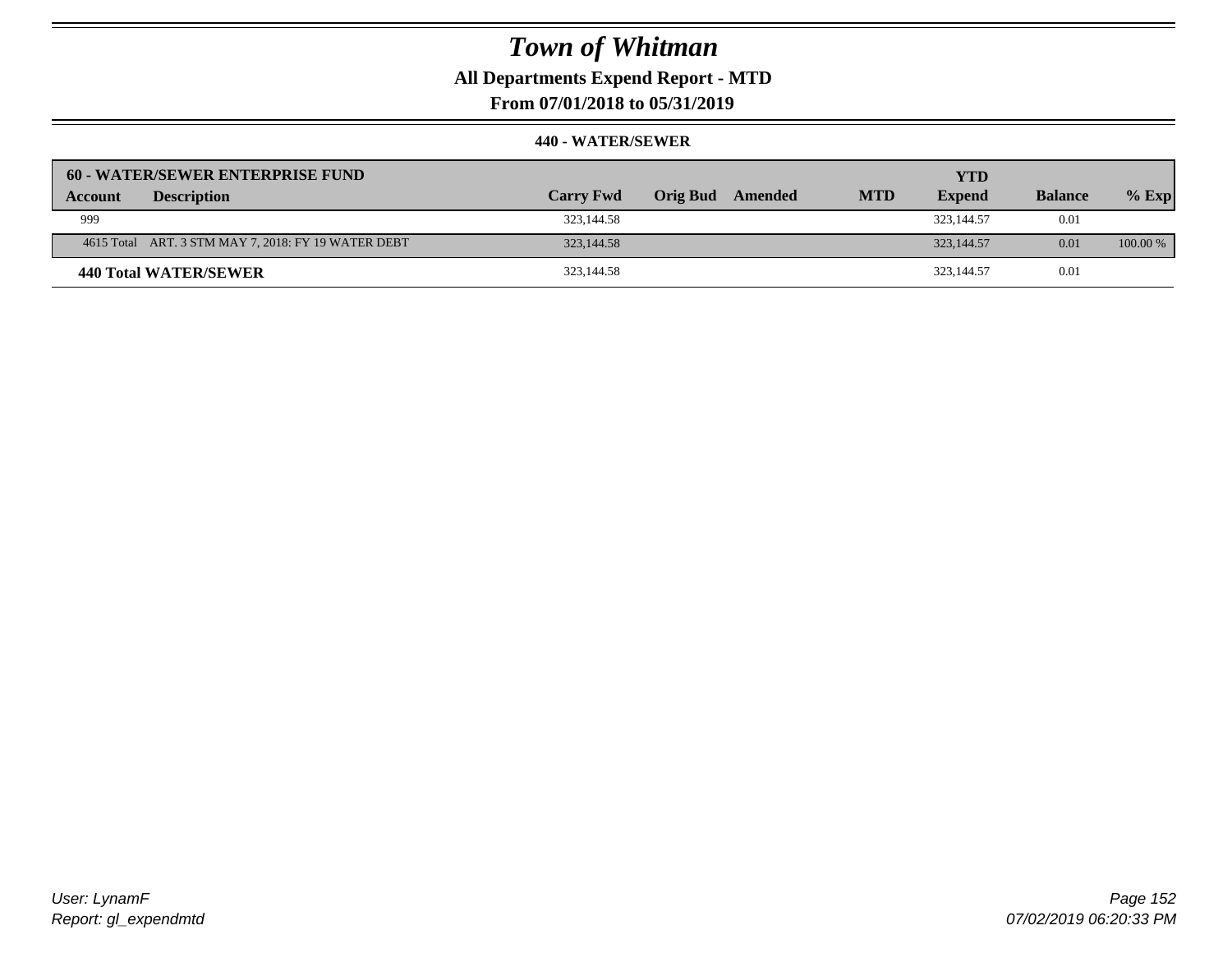# **All Departments Expend Report - MTD**

## **From 07/01/2018 to 05/31/2019**

|                | 60 - WATER/SEWER ENTERPRISE FUND         |                  |                         |            | <b>YTD</b>    |                |          |
|----------------|------------------------------------------|------------------|-------------------------|------------|---------------|----------------|----------|
| <b>Account</b> | <b>Description</b>                       | <b>Carry Fwd</b> | <b>Orig Bud</b> Amended | <b>MTD</b> | <b>Expend</b> | <b>Balance</b> | $%$ Exp  |
| 111            | SALARIES-ADMINSTRATIVE                   | 109,650.00       | 21,663.83               | 6,414.36   | 123,295.88    | 8,017.95       |          |
| 112            | <b>SALARIES</b>                          |                  |                         |            |               |                |          |
| 113            | DIVISIONAL LABOR-REGULAR                 | 463,539.00       |                         | 26,520.00  | 327,853.13    | 135,685.87     |          |
| 114            | DIVISIONAL LABOR-O.T.                    |                  |                         | 4,882.11   | 32,794.72     | $-32,794.72$   |          |
| 116            | <b>CLERICAL</b>                          | 49,560.00        |                         | 3,150.00   | 44,920.40     | 4,639.60       |          |
| 119            | SALARY-ASSIST.SUPERINTENDENT             |                  |                         |            |               |                |          |
| 136            | POLICE DETAILS                           | 16,000.00        |                         | 311.80     | 6,120.60      | 9,879.40       |          |
| 144            | <b>EDUCATION INCENTIVE</b>               |                  |                         |            |               |                |          |
| 146            | SALARIES-LONGEVITY                       | 2,925.00         |                         | 375.00     | 2,150.00      | 775.00         |          |
| 222            | CDL LIC. / STIPEND                       | 1,645.00         |                         |            | 1,645.00      |                |          |
| 228            | <b>CDL STIPEND - UNION</b>               |                  |                         |            |               |                |          |
| 234            | SALARIES - UNUSED SICK & VAC. TIME       |                  |                         |            |               |                |          |
|                | 1000 Total SALARIES                      | 643,319.00       | 21,663.83               | 41,653.27  | 538,779.73    | 126,203.10     | 81.02 %  |
| 949            | FY2014 ENCUMBRANCES                      |                  |                         |            |               |                |          |
|                | 1003 Total SALARIES                      |                  |                         |            |               |                | 100.00 % |
| 210            | <b>ELECTRICITY</b>                       | 70,000.00        |                         | 3,470.50   | 66,756.69     | 3,243.31       |          |
| 212            | <b>GAS (NATURAL)</b>                     | 15,000.00        |                         | 353.55     | 7,714.11      | 7,285.89       |          |
| 230            | <b>WATER PURCHASE</b>                    | 1,400,000.00     | 104,000.00              |            | 1,072,718.29  | 431,281.71     |          |
| 243            | EQUIPMENT MAINTENANCE                    |                  |                         |            |               |                |          |
| 309            | <b>TECHNICAL SERVICES</b>                |                  |                         |            |               |                |          |
| 340            | <b>TELEPHONE</b>                         | 8,000.00         |                         | 122.99     | 4,325.38      | 3,674.62       |          |
| 380            | <b>DISPOSAL COSTS</b>                    | 900,000.00       |                         |            |               | 900,000.00     |          |
| 381            | PRIOR YEAR USER FEE                      |                  |                         |            |               |                |          |
| 420            | <b>OFFICE SUPPLIES</b>                   |                  |                         |            |               |                |          |
| 430            | <b>BUILDING MAINTENANCE &amp; REPAIR</b> | 50,000.00        |                         | 5,222.97   | 28,735.93     | 21,264.07      |          |
| 481            | <b>GASOLINE</b>                          | 1,500.00         |                         |            |               | 1,500.00       |          |
| 530            | <b>CHEMICALS</b>                         | 80,000.00        |                         | 8,563.03   | 40,440.90     | 39,559.10      |          |
| 582            | <b>UNIFORMS</b>                          |                  |                         |            | 389.01        | $-389.01$      |          |
| 585            | MISCELLANEOUS EXPENSE                    | 15,000.00        |                         | 2,700.15   | 8,258.63      | 6,741.37       |          |
| 363            | CROSS CONN.TESTING EXPENSE               | 3,500.00         |                         |            | 1,200.00      | 2,300.00       |          |
| 710            | IN STATE TRAVEL                          |                  |                         |            |               |                |          |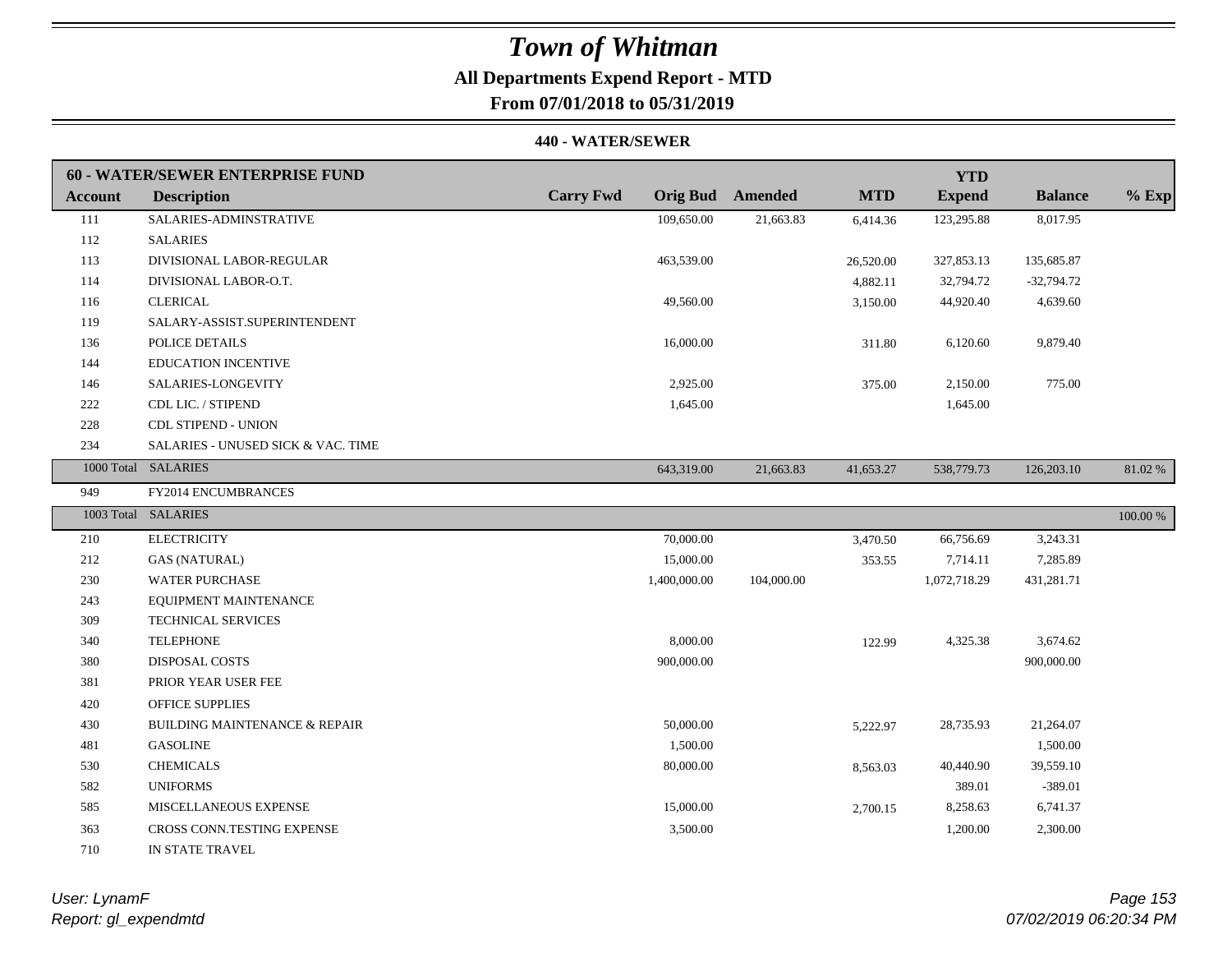## **All Departments Expend Report - MTD**

### **From 07/01/2018 to 05/31/2019**

|         | 60 - WATER/SEWER ENTERPRISE FUND     |                  |                         |              |            | <b>YTD</b>    |                |         |
|---------|--------------------------------------|------------------|-------------------------|--------------|------------|---------------|----------------|---------|
| Account | <b>Description</b>                   | <b>Carry Fwd</b> | <b>Orig Bud</b> Amended |              | <b>MTD</b> | <b>Expend</b> | <b>Balance</b> | $%$ Exp |
| 720     | OUT OF STATE TRAVEL                  |                  |                         |              |            |               |                |         |
| 730     | <b>ASSOCIATION DUES</b>              |                  |                         |              |            |               |                |         |
| 734     | AGENCY AND REGISTRATION FEES         |                  |                         |              |            |               |                |         |
| 735     | <b>BANK CHARGES</b>                  |                  | 3,800.00                |              |            | 483.78        | 3,316.22       |         |
| 924     | DEBT MISCELLANEOUS - WATER           |                  | 33,150.00               |              | 333.34     | 3,638.03      | 29,511.97      |         |
| 926     | DEBT MISCELLANEOUS-SEWER             |                  |                         |              |            |               |                |         |
| 777     | <b>BUDGET RESERVE</b>                |                  | 52,928.00               | $-10,438.70$ |            |               | 42,489.30      |         |
| 825     | <b>LAND</b>                          |                  |                         |              |            |               |                |         |
| 826     | <b>BUILDINGS</b>                     |                  |                         |              |            |               |                |         |
| 830     | <b>PLANT</b>                         |                  |                         |              |            |               |                |         |
| 840     | SITE IMPROVEMENT                     |                  |                         |              |            |               |                |         |
| 850     | ADDITIONAL EQUIPMENT                 |                  |                         |              |            |               |                |         |
| 875     | REPLACE EQUIPMENT                    |                  |                         |              |            |               |                |         |
| 890     | CAPITAL PROJECT                      |                  |                         |              |            |               |                |         |
| 910     | MAT.PRIN.L.T.DEBT 6/1/2008           |                  |                         |              |            |               |                |         |
| 911     | INT.LONG TERM DEBT WTR/SWR           |                  |                         |              |            |               |                |         |
| 913     | PRIN.-L.T. DEBT WTR.RE-FUNDED 3/8/12 |                  |                         |              |            |               |                |         |
| 914     | PRINCIPAL LONG TERM-WATER            |                  |                         |              |            |               |                |         |
| 915     | <b>INT.LONG TERM DEBT-SEWER</b>      |                  | 119,000.00              |              | 43,143.75  | 116,990.56    | 2,009.44       |         |
| 916     | INTEREST LONG TERM DEBT              |                  |                         |              |            |               |                |         |
| 919     | INT.LONG TERM DEBT - WATER           |                  |                         |              |            |               |                |         |
| 925     | <b>INTEREST TEMPORARY LOANS</b>      |                  |                         |              |            |               |                |         |
| 942     | SEWER PRIN.-L.T.DEBT 2030            |                  | 533,000.00              |              | 150,000.00 | 529,636.80    | 3,363.20       |         |
| 944     | PRIN.LONG TERM-WTR/SWR               |                  |                         |              |            |               |                |         |
| 950     | <b>REPAYMENT OF BANS</b>             |                  |                         |              |            |               |                |         |
| 951     | DEBT ISSUANCE EXPENSE                |                  |                         |              |            |               |                |         |
| 955     | REPAYMENT OF GANS-PRINCIPAL          |                  |                         |              |            |               |                |         |
| 957     | MAT.PRIN.-L.T.DEBT 1/15/2013         |                  |                         |              |            |               |                |         |
| 960     | INDIRECT COSTS-TO GENERAL FUND       |                  | 509,003.00              |              |            | 509,003.00    |                |         |
| 961     | INDIRECT COSTS-TO WATER ENT.FD       |                  |                         |              |            |               |                |         |
|         | 2000 Total EXPENSE                   |                  | 3,793,881.00            | 93,561.30    | 213,910.28 | 2,390,291.11  | 1,497,151.19   | 61.48%  |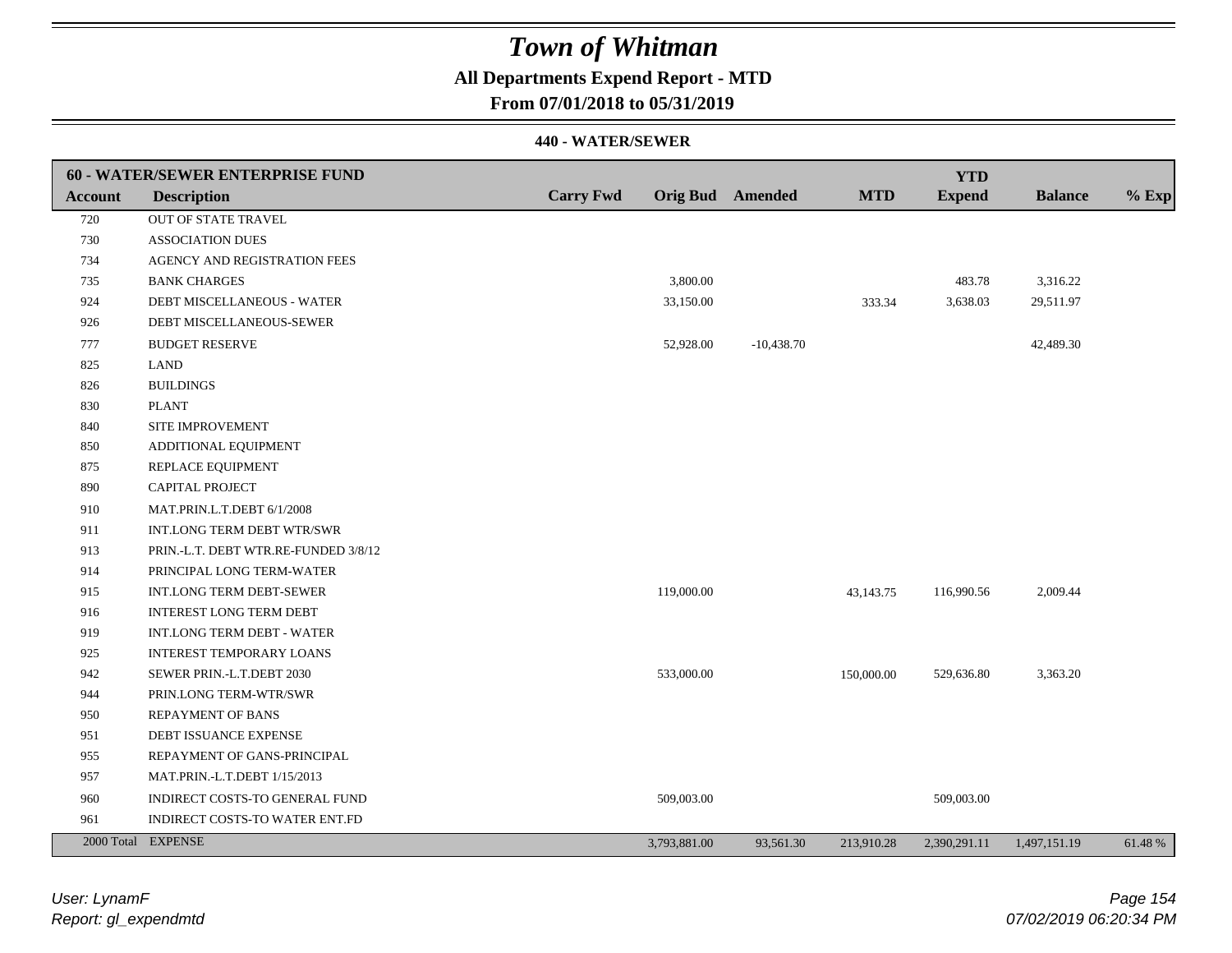## **All Departments Expend Report - MTD**

### **From 07/01/2018 to 05/31/2019**

|                | 60 - WATER/SEWER ENTERPRISE FUND                    |                  |           |                         |            | <b>YTD</b>    |                |            |
|----------------|-----------------------------------------------------|------------------|-----------|-------------------------|------------|---------------|----------------|------------|
| <b>Account</b> | <b>Description</b>                                  | <b>Carry Fwd</b> |           | <b>Orig Bud</b> Amended | <b>MTD</b> | <b>Expend</b> | <b>Balance</b> | $%$ Exp    |
| 956            | REPAYMENT OF BANS-PRINCIPAL                         |                  |           |                         |            |               |                |            |
|                | 2004 Total EXPENSE                                  |                  |           |                         |            |               |                | 100.00 %   |
| 962            | SEWER BOND REFUNDING EXPENSE                        |                  |           |                         |            |               |                |            |
|                | 2005 Total EXPENSE                                  |                  |           |                         |            |               |                | 100.00 %   |
| 311            | <b>COMPUTER SERVICES</b>                            |                  | 12,000.00 |                         |            | 10,606.09     | 1,393.91       |            |
| 344            | <b>POSTAGE</b>                                      |                  |           |                         |            | 393.56        | $-393.56$      |            |
|                | 2050 Total DATA PROCESSING AND MAILING              |                  | 12,000.00 |                         |            | 10,999.65     | 1,000.35       | 91.66%     |
| 272            | EQUIPMENT RENTAL                                    |                  |           |                         |            |               |                |            |
| 317            | <b>WATER TESTING</b>                                |                  |           |                         | 985.00     | 20,029.00     | $-20,029.00$   |            |
| 251            | <b>WATER MAINS</b>                                  |                  |           |                         | 1,027.97   | 6,702.98      | $-6,702.98$    |            |
| 253            | <b>HYDRANTS</b>                                     |                  |           |                         |            | 633.91        | $-633.91$      |            |
| 254            | <b>METERS</b>                                       |                  |           |                         | 1,008.90   | 5,643.10      | $-5,643.10$    |            |
| 582            | <b>UNIFORMS</b>                                     |                  |           |                         | 618.86     | 6,228.68      | $-6,228.68$    |            |
| 585            | MISCELLANEOUS EXPENSE                               |                  | 65,300.00 |                         | 1,688.84   | 15,241.82     | 50,058.18      |            |
|                | 2200 Total DIVISIONAL EXPENSE                       |                  | 65,300.00 |                         | 5,329.57   | 54,479.49     | 10,820.51      | 83.42 %    |
| 286            | <b>WATER LEAK DETECTION</b>                         |                  | 8,000.00  |                         |            |               | 8,000.00       |            |
|                | 2201 Total EXPENSE                                  |                  | 8,000.00  |                         |            |               | 8,000.00       | 0.00 %     |
| 999            |                                                     |                  |           |                         |            |               |                |            |
|                | 4469 Total S4 ATM5/18 INSTALL 2 ROOF-TOP UNITS - WM |                  |           |                         |            |               |                | 100.00 %   |
| 911            | INT.LONG TERM DEBT WTR/SWR                          |                  |           |                         |            |               |                |            |
| 944            | PRIN.LONG TERM-WTR/SWR                              |                  |           |                         |            |               |                |            |
| 999            |                                                     |                  |           |                         |            |               |                |            |
|                | 4472 Total A.6STM5/15DEBT SER.FY16 1ST PMT.BNDS.R.E |                  |           |                         |            |               |                | 100.00 %   |
| 999            |                                                     | 25,000.00        |           |                         |            |               | 25,000.00      |            |
|                | 4473 Total A10STM5/15ENG.SERV.UNIDIR.FLSH.PR.R.E.   | 25,000.00        |           |                         |            |               | 25,000.00      | $0.00\ \%$ |
| 999            |                                                     |                  |           |                         |            |               |                |            |
|                | 4480 Total A31ATM5/16PUR2016CHEV.4W/D PICKUP W/PLOW |                  |           |                         |            |               |                | 100.00 %   |
| 999            |                                                     |                  |           |                         |            |               |                |            |
|                | 4482 Total A5STM5/15 DEBT SER.-TEMP.BORROWING-R.E.  |                  |           |                         |            |               |                | 100.00 %   |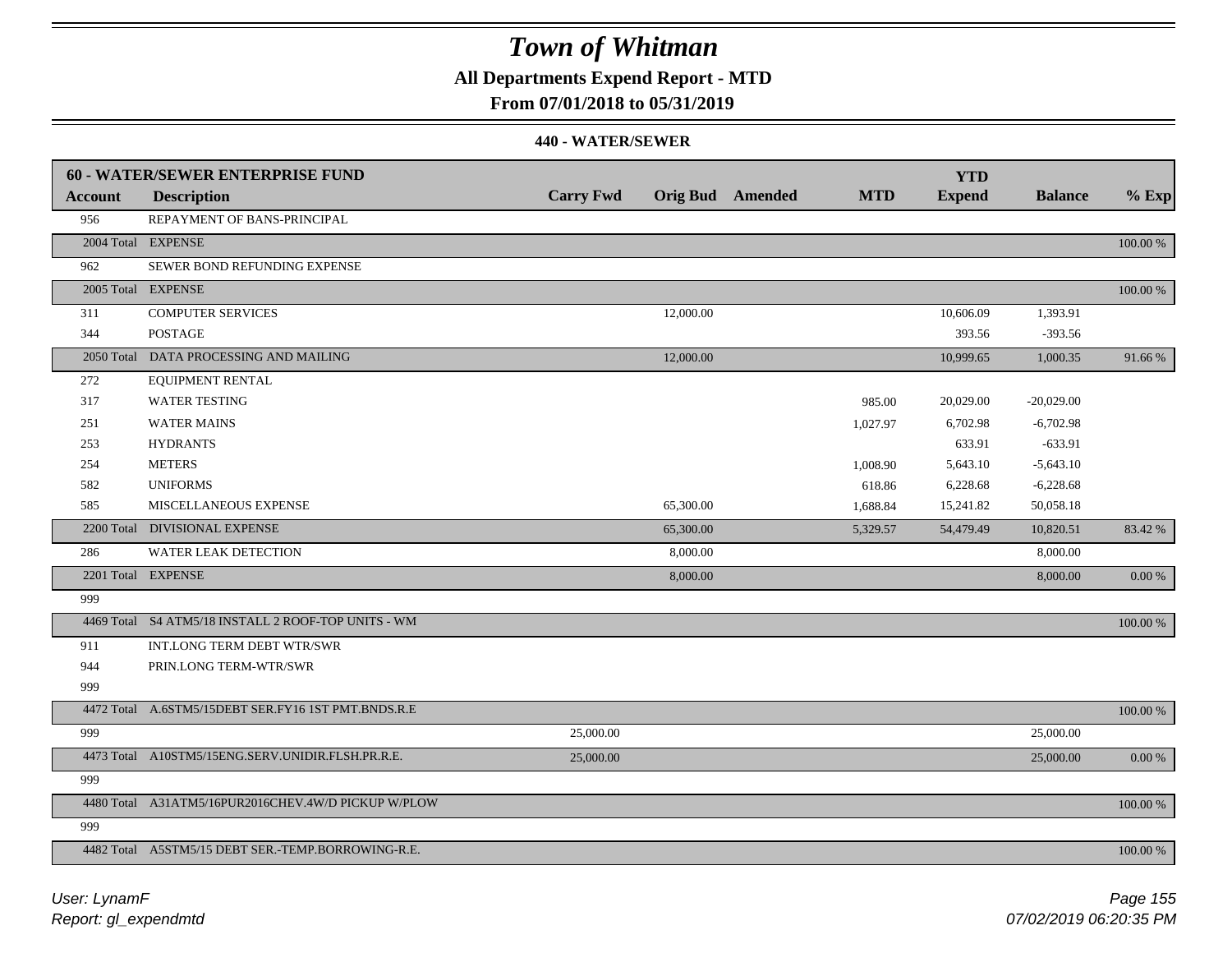### **All Departments Expend Report - MTD**

### **From 07/01/2018 to 05/31/2019**

|                | <b>60 - WATER/SEWER ENTERPRISE FUND</b>              |                  |           |                         |            | <b>YTD</b>    |                |             |
|----------------|------------------------------------------------------|------------------|-----------|-------------------------|------------|---------------|----------------|-------------|
| <b>Account</b> | <b>Description</b>                                   | <b>Carry Fwd</b> |           | <b>Orig Bud</b> Amended | <b>MTD</b> | <b>Expend</b> | <b>Balance</b> | $%$ Exp     |
| 999            |                                                      |                  | 21,000.00 |                         | 228.34     | 21,000.00     |                |             |
|                | 4483 Total A.11 ATM 5/18 PURCH FLAIL BRUSH MOWER     |                  | 21,000.00 |                         | 228.34     | 21,000.00     |                | 100.00 %    |
| 999            |                                                      | 59,587.24        |           |                         |            |               | 59,587.24      |             |
|                | 4532 Total A.20ATM5/12FR.R.EARN.TO REP.SEW.SYS       | 59,587.24        |           |                         |            |               | 59,587.24      | 0.00 %      |
| 999            |                                                      |                  |           |                         |            |               |                |             |
|                | 4538 Total A.31 ATM 5/10 50% PUR.E350 FORD CARGO VAN |                  |           |                         |            |               |                | 100.00 %    |
| 999            |                                                      |                  |           |                         |            |               |                |             |
|                | 4539 Total A13STM5/15FR.R.E.SEW.SERV.BROCK-PR.YRS    |                  |           |                         |            |               |                | 100.00 %    |
| 999            |                                                      |                  |           |                         |            |               |                |             |
|                | 4548 Total A.25ATM5/11FR.R.E. TO REP. WSTEWTR PUMPS  |                  |           |                         |            |               |                | 100.00 %    |
| 999            |                                                      |                  |           |                         |            |               |                |             |
|                | 4560 Total A.13 ATM 5/19 PUR MINI EXCAVATOR          |                  |           |                         |            |               |                | 100.00 %    |
| 999            |                                                      |                  |           |                         |            |               |                |             |
|                | 4562 Total A.30ATM5/16 REPLACE TRUCK BODY            |                  |           |                         |            |               |                | 100.00 %    |
| 999            |                                                      |                  |           |                         |            |               |                |             |
|                | 4565 Total A.4STM5/2/11 FY10 UNPAID BILL             |                  |           |                         |            |               |                | $100.00~\%$ |
| 999            |                                                      |                  |           |                         |            |               |                |             |
|                | 4577 Total DPW-SITE WORK & PERMIT/FACILITY IMPROV.   |                  |           |                         |            |               |                | 100.00 %    |
| 999            |                                                      | 18,301.96        |           |                         |            |               | 18,301.96      |             |
|                | 4579 Total A.5STM12/17 SWR.F.MAIN REP.& BY-PASS      | 18,301.96        |           |                         |            |               | 18,301.96      | $0.00~\%$   |
| 999            |                                                      | 2,000.00         |           |                         |            |               | 2,000.00       |             |
|                | 4606 Total Res.Fnd. Trans.-Engin.Costs Rte.18 & 27   | 2,000.00         |           |                         |            |               | 2,000.00       | 0.00 %      |
| 999            |                                                      |                  |           |                         |            |               |                |             |
|                | 4608 Total A.21ATM5/12 FR.R.EARN.TO LEAK DETECT.     |                  |           |                         |            |               |                | 100.00 %    |
| 999            |                                                      |                  |           |                         |            |               |                |             |
|                | 4609 Total A.21 ATM5/14 FR.R.E.PUR&INST.BACK-UP GEN  |                  |           |                         |            |               |                | 100.00 %    |
| 999            |                                                      |                  |           |                         |            |               |                |             |
|                | 4610 Total A.22ATM5/14FR.R.E.REP.&REPL.EQ@PUMP STA.  |                  |           |                         |            |               |                | 100.00 %    |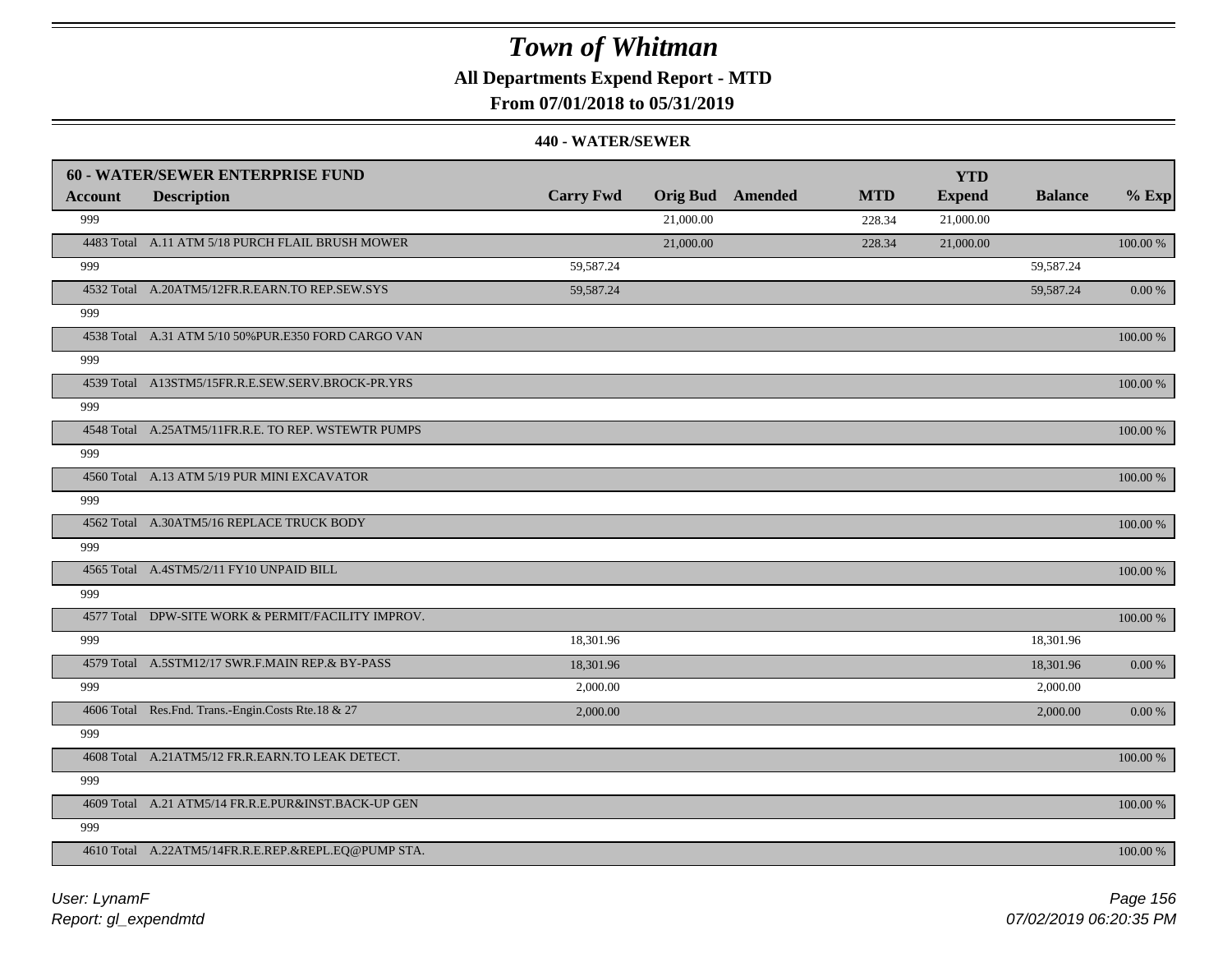**All Departments Expend Report - MTD**

### **From 07/01/2018 to 05/31/2019**

|            | <b>60 - WATER/SEWER ENTERPRISE FUND</b>        |                  |                 |            |            | <b>YTD</b>    |                |          |
|------------|------------------------------------------------|------------------|-----------------|------------|------------|---------------|----------------|----------|
| Account    | <b>Description</b>                             | <b>Carry Fwd</b> | <b>Orig Bud</b> | Amended    | <b>MTD</b> | <b>Expend</b> | <b>Balance</b> | $%$ Exp  |
| 999        |                                                |                  |                 |            |            |               |                |          |
| 4611 Total | A2 STM 5/17 PRIOR YEAR BILL                    |                  |                 |            |            |               |                | 100.00 % |
| 999        |                                                |                  |                 |            |            |               |                |          |
|            | 4612 Total A.3STM 12/17 PUR.WATER METERS       |                  |                 |            |            |               |                | 100.00 % |
| 999        |                                                | 411,152.20       |                 |            | 136,999.08 | 224,361.78    | 186,790.42     |          |
|            | 4613 Total A.4STM12/17 SWR.EASEMNT SURVEYG ETC | 411,152.20       |                 |            | 136,999.08 | 224,361.78    | 186,790.42     | 54.56 %  |
| 999        |                                                |                  |                 |            |            |               |                |          |
|            | 4614 Total A.30ATM 5/10 WASTEWTR.UPGRADES FY06 |                  |                 |            |            |               |                | 100.00 % |
|            | <b>440 Total WATER/SEWER</b>                   | 516,041.40       | 4,543,500.00    | 115,225.13 | 398,120.54 | 3,239,911.76  | 1,934,854.77   |          |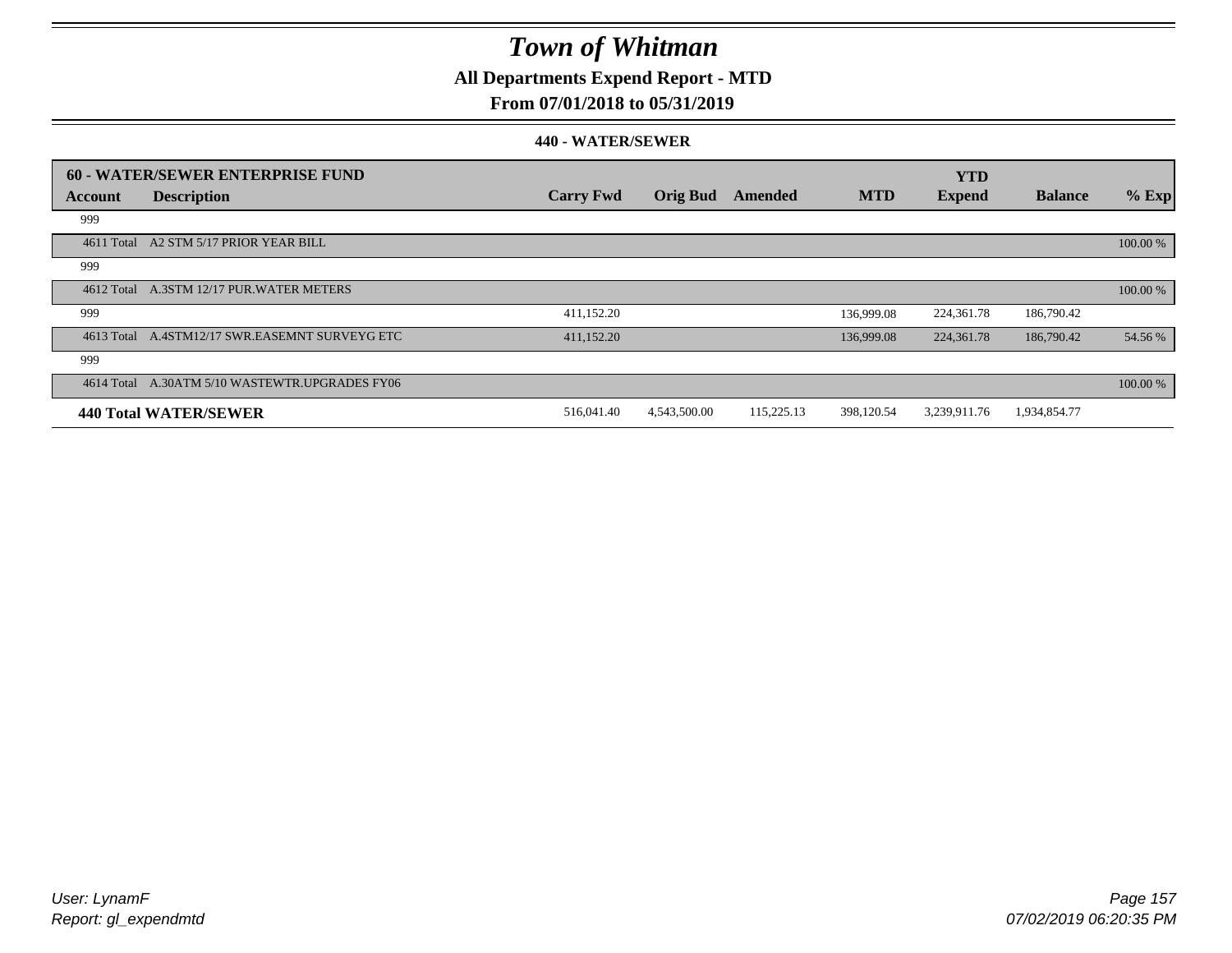**All Departments Expend Report - MTD**

### **From 07/01/2018 to 05/31/2019**

#### **441 - SEWER ENCUMBRANCE**

|                | <b>60 - WATER/SEWER ENTERPRISE FUND</b> |                  |                         |            | <b>YTD</b>    |                |          |
|----------------|-----------------------------------------|------------------|-------------------------|------------|---------------|----------------|----------|
| <b>Account</b> | <b>Description</b>                      | <b>Carry Fwd</b> | <b>Orig Bud</b> Amended | <b>MTD</b> | <b>Expend</b> | <b>Balance</b> | $%$ Exp  |
| 380            | <b>DISPOSAL COSTS</b>                   |                  |                         |            |               |                |          |
|                | 2000 Total EXPENSE                      |                  |                         |            |               |                | 100.00 % |
| 938            | FY 2018 ENCUMBRANCES                    | 850,000.00       |                         |            |               | 850,000.00     |          |
| 939            | FY2015 ENCUMBRANCES                     |                  |                         |            |               |                |          |
| 940            | FY2016 ENCUMBRANCES                     |                  |                         |            |               |                |          |
| 943            | <b>FY2012 ENCUMBRANCES</b>              |                  |                         |            |               |                |          |
| 945            | FY2013 ENCUMBRANCES                     |                  |                         |            |               |                |          |
| 946            | FY2010 ENCUMBRANCES                     |                  |                         |            |               |                |          |
| 948            | <b>FY07 ENCUMBRANCES</b>                |                  |                         |            |               |                |          |
| 949            | FY2014 ENCUMBRANCES                     |                  |                         |            |               |                |          |
| 953            | FY2009 ENCUMBRANCES                     |                  |                         |            |               |                |          |
| 958            | FY2005 ENCUMBRANCES                     |                  |                         |            |               |                |          |
| 959            | <b>FY2006 ENCUMBRANCES</b>              |                  |                         |            |               |                |          |
| 965            | SEWER FY13 DISPOSAL COSTS ENCUMBERED    |                  |                         |            |               |                |          |
| 966            | SEWER FY14 DISPOSAL COSTS ENCUMBERED    |                  |                         |            |               |                |          |
| 967            | SEWER FY15 DISPOSAL COSTS ENCUMBERED    |                  |                         |            |               |                |          |
| 941            | FY 2017 ENCUMBRANCES                    |                  |                         |            |               |                |          |
|                | 2001 Total EXPENSE                      | 850,000.00       |                         |            |               | 850,000.00     | 0.00 %   |
| 765            | INDIR.COSTS DUE TO GEN.FD.FY95          |                  |                         |            |               |                |          |
| 766            | INDIR.COSTS DUE TO GEN.FD.FY96          |                  |                         |            |               |                |          |
| 767            | INDIR.COSTS DUE TO GEN.FD FY97          |                  |                         |            |               |                |          |
| 768            | INDIR.COSTS DUE TO GEN.FD.FY98          |                  |                         |            |               |                |          |
| 769            | INDIR.COSTS DUE TO GEN.FD.FY99          |                  |                         |            |               |                |          |
| 2002 Total     | <b>EXPENSE</b>                          |                  |                         |            |               |                | 100.00 % |
| 863            | IND.COSTS FY00 DUE TO GF-PR.YR          |                  |                         |            |               |                |          |
| 869            | INDIR.COSTS DUE TO G.FND-PR.YR          |                  |                         |            |               |                |          |
|                | 2003 Total EXPENSE                      |                  |                         |            |               |                | 100.00 % |
|                | <b>441 Total SEWER ENCUMBRANCE</b>      | 850,000.00       |                         |            |               | 850,000.00     |          |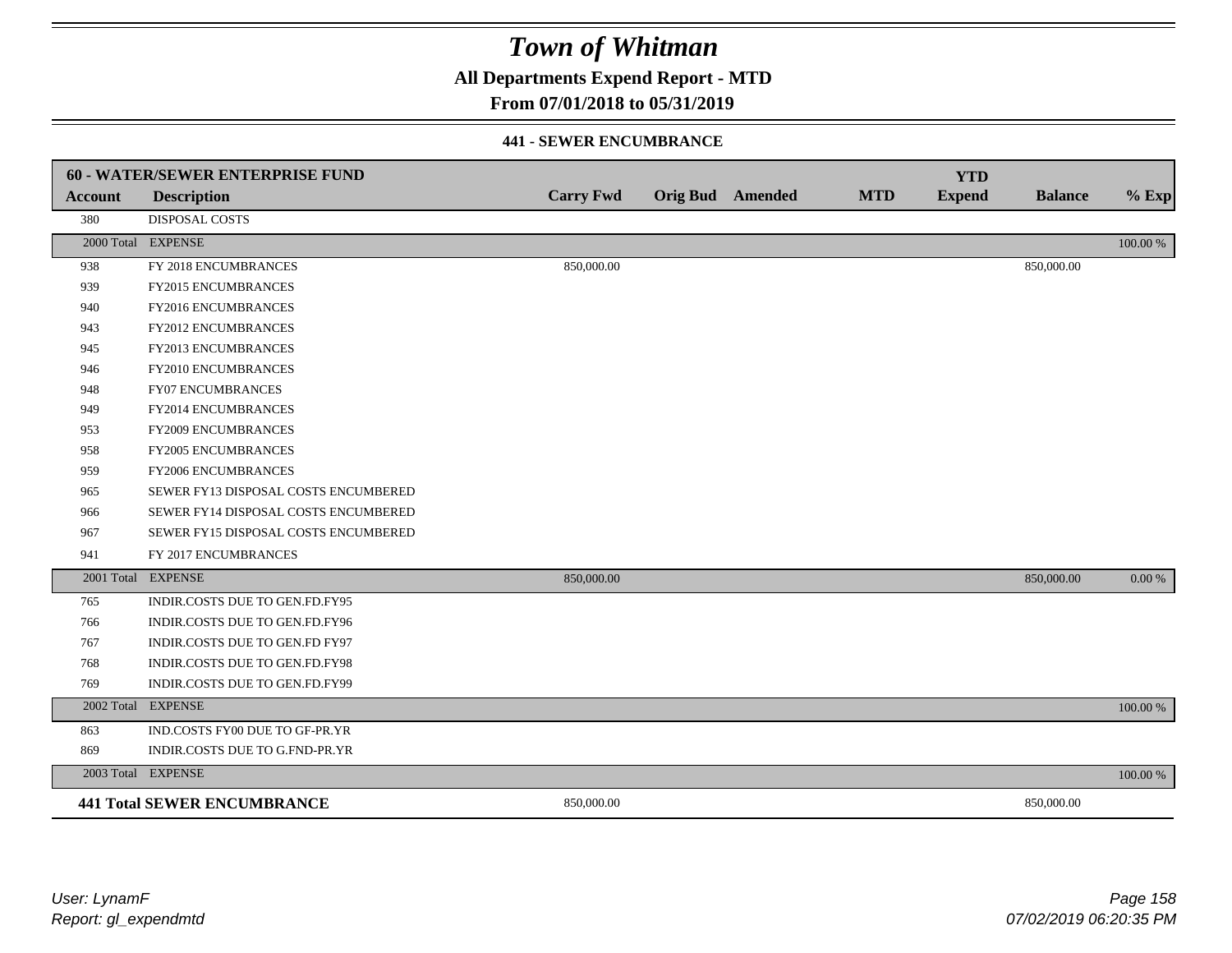**All Departments Expend Report - MTD**

### **From 07/01/2018 to 05/31/2019**

#### **451 - WATER ENCUMBRANCE**

|         | <b>60 - WATER/SEWER ENTERPRISE FUND</b> |                  |                 |         |            | <b>YTD</b>    |                |          |
|---------|-----------------------------------------|------------------|-----------------|---------|------------|---------------|----------------|----------|
| Account | <b>Description</b>                      | <b>Carry Fwd</b> | <b>Orig Bud</b> | Amended | <b>MTD</b> | <b>Expend</b> | <b>Balance</b> | $%$ Exp  |
| 941     | FY 2017 ENCUMBRANCES                    |                  |                 |         |            |               |                |          |
|         | 2000 Total EXPENSE                      |                  |                 |         |            |               |                | 100.00 % |
| 938     | FY 2018 ENCUMBRANCES                    | 22,174.78        |                 |         |            | 22,174.78     |                |          |
| 939     | <b>FY2015 ENCUMBRANCES</b>              |                  |                 |         |            |               |                |          |
| 940     | <b>FY2016 ENCUMBRANCES</b>              |                  |                 |         |            |               |                |          |
| 949     | <b>FY2014 ENCUMBRANCES</b>              |                  |                 |         |            |               |                |          |
|         | 2001 Total EXPENSE                      | 22,174.78        |                 |         |            | 22,174.78     |                | 100.00 % |
|         | <b>451 Total WATER ENCUMBRANCE</b>      | 22,174.78        |                 |         |            | 22,174.78     |                |          |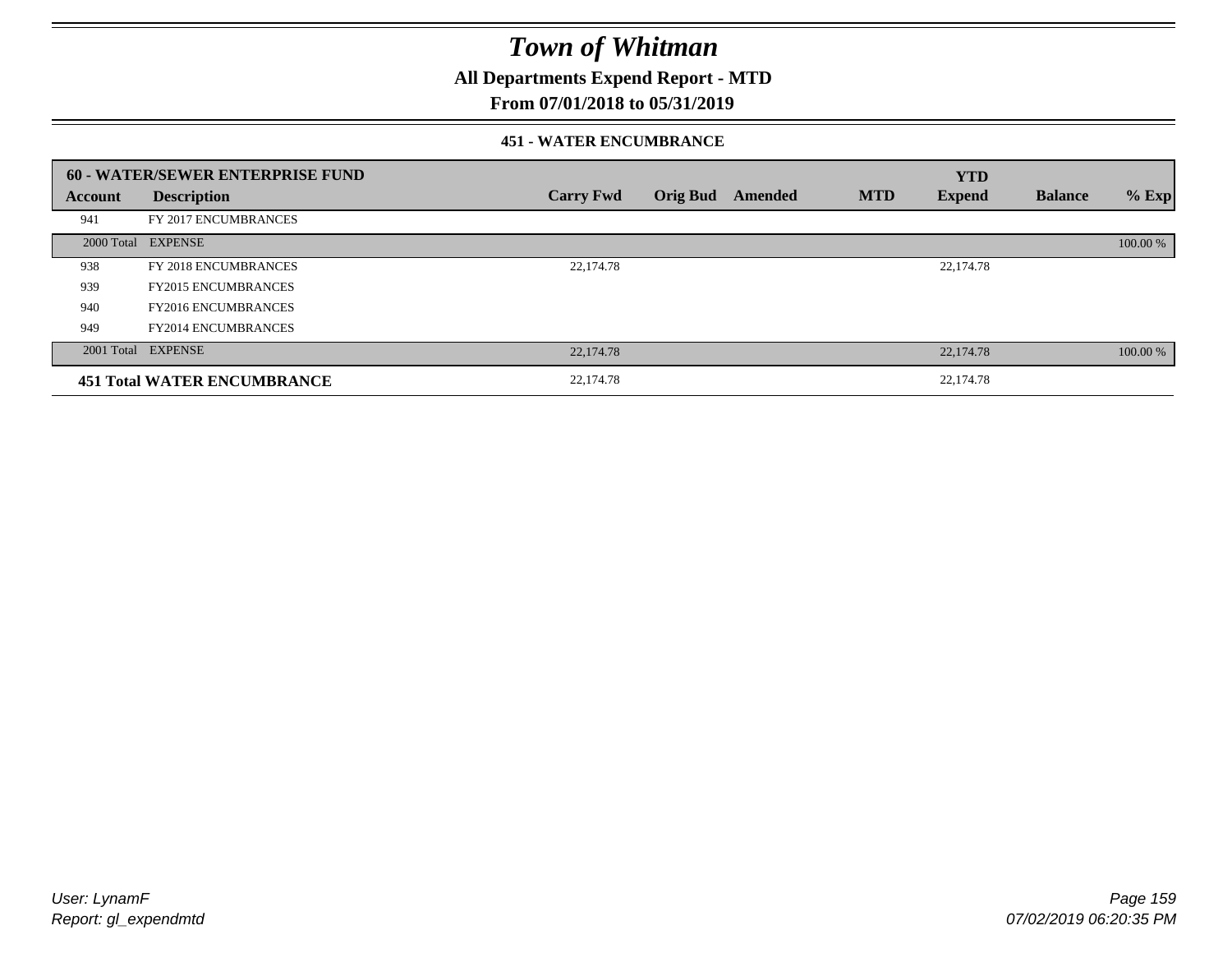**All Departments Expend Report - MTD**

### **From 07/01/2018 to 05/31/2019**

#### **850 - TAX REFUNDS**

|                 | <b>60 - WATER/SEWER ENTERPRISE FUND</b> |                  |                         |            | YTD           |                |            |
|-----------------|-----------------------------------------|------------------|-------------------------|------------|---------------|----------------|------------|
| Account         | <b>Description</b>                      | <b>Carry Fwd</b> | <b>Orig Bud</b> Amended | <b>MTD</b> | <b>Expend</b> | <b>Balance</b> | $%$ Exp    |
| 005             | <b>TRASH FEE REFUNDS</b>                |                  |                         |            |               |                |            |
| 1997 Total 1997 |                                         |                  |                         |            |               |                | $100.00\%$ |
|                 | <b>850 Total TAX REFUNDS</b>            |                  |                         |            |               |                |            |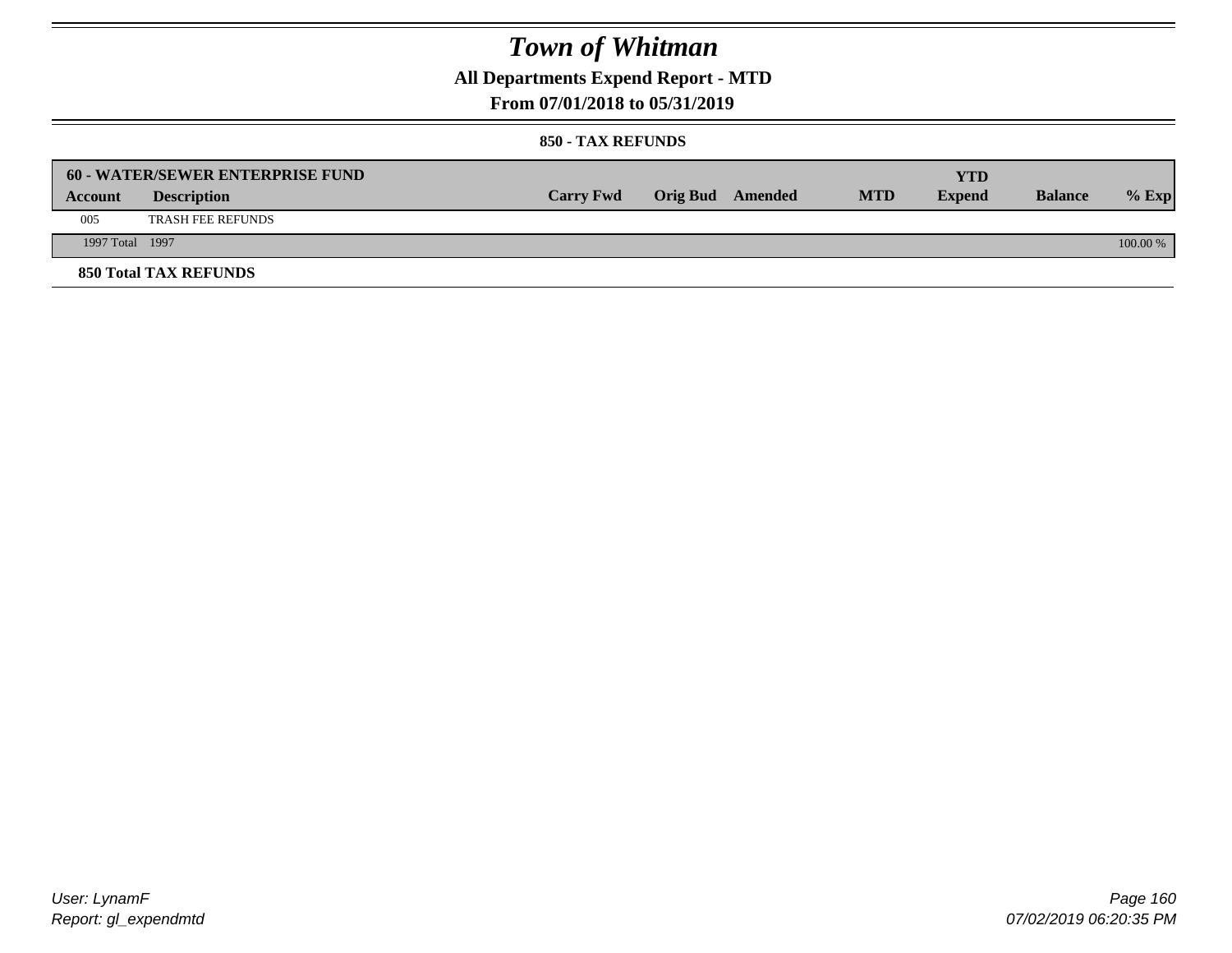**All Departments Expend Report - MTD**

### **From 07/01/2018 to 05/31/2019**

#### **851 - FIRE REVOLVING**

|         | <b>60 - WATER/SEWER ENTERPRISE FUND</b> |                  |                  |            | YTD           |                |            |
|---------|-----------------------------------------|------------------|------------------|------------|---------------|----------------|------------|
| Account | <b>Description</b>                      | <b>Carry Fwd</b> | Orig Bud Amended | <b>MTD</b> | <b>Expend</b> | <b>Balance</b> | $%$ Exp    |
| 008     | SEWER DETAILS                           |                  |                  |            |               |                |            |
|         | 1000 Total SALARIES                     |                  |                  |            |               |                | $100.00\%$ |
|         | <b>851 Total FIRE REVOLVING</b>         |                  |                  |            |               |                |            |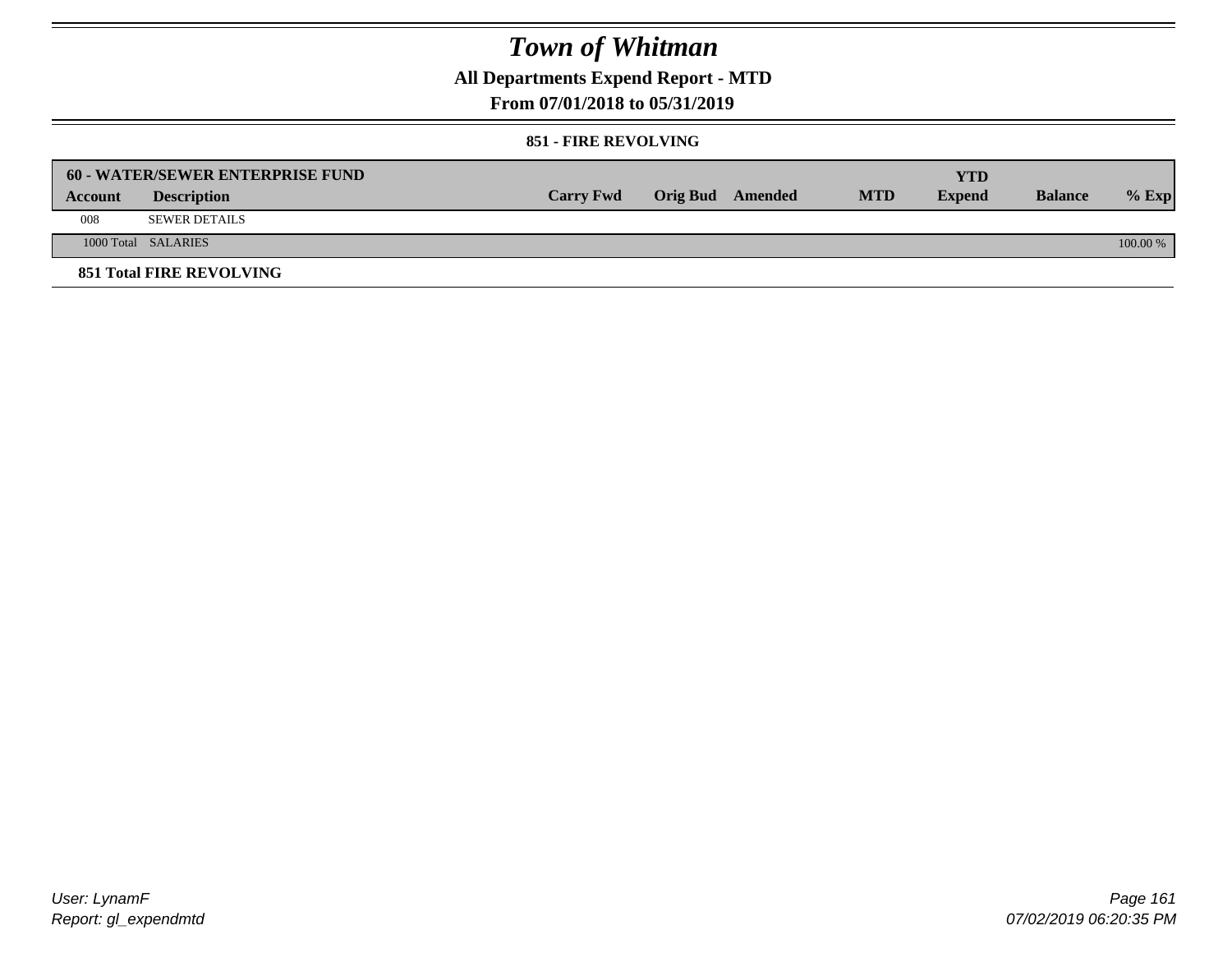**All Departments Expend Report - MTD**

### **From 07/01/2018 to 05/31/2019**

#### **852 - POLICE REVOLVING**

|         | <b>60 - WATER/SEWER ENTERPRISE FUND</b> |                  |                  |            | YTD           |                |            |
|---------|-----------------------------------------|------------------|------------------|------------|---------------|----------------|------------|
| Account | <b>Description</b>                      | <b>Carry Fwd</b> | Orig Bud Amended | <b>MTD</b> | <b>Expend</b> | <b>Balance</b> | $%$ Exp    |
| 008     | SEWER DETAILS                           |                  |                  |            |               |                |            |
|         | 1000 Total SALARIES                     |                  |                  |            |               |                | $100.00\%$ |
|         | <b>852 Total POLICE REVOLVING</b>       |                  |                  |            |               |                |            |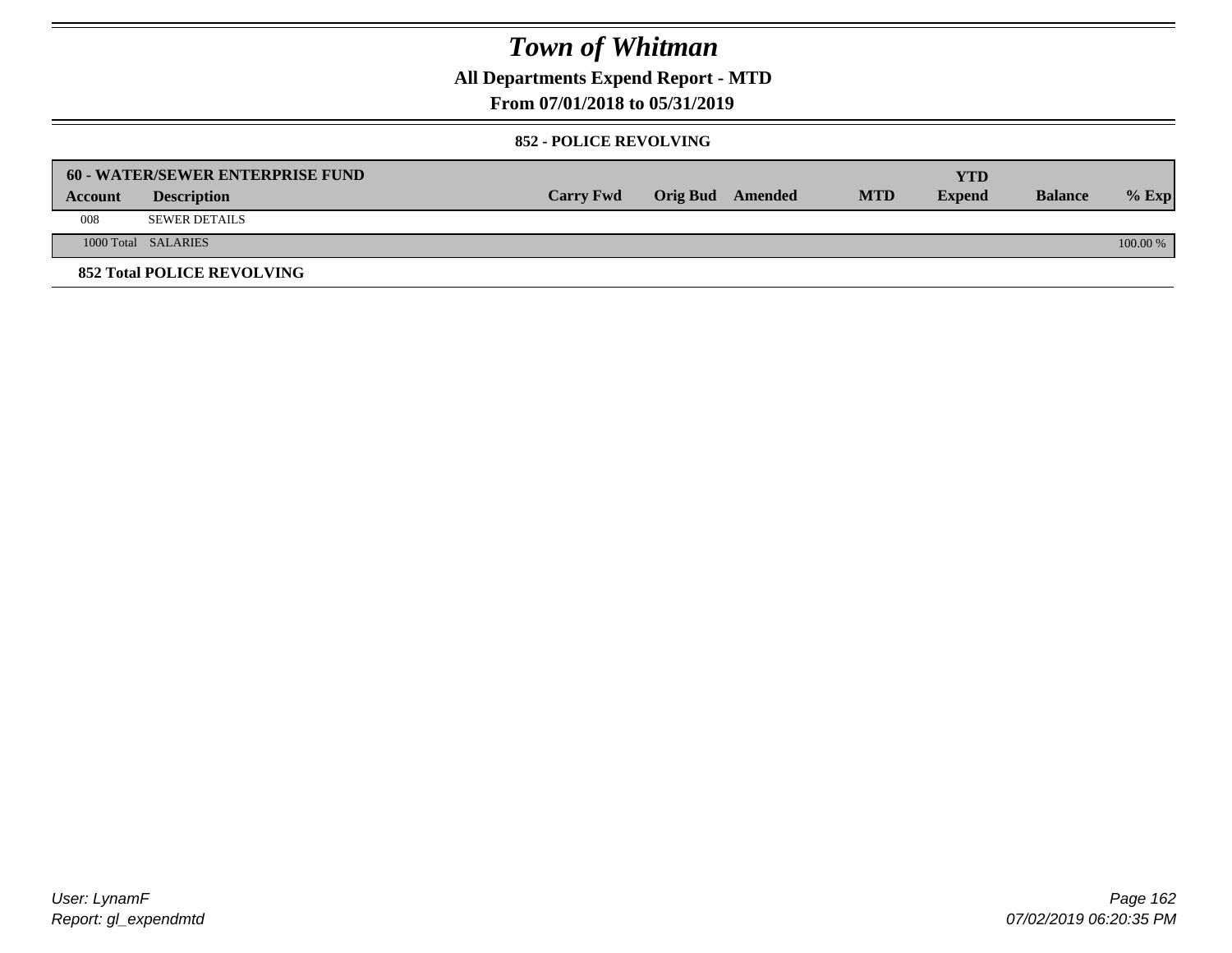### **All Departments Expend Report - MTD**

### **From 07/01/2018 to 05/31/2019**

#### **870 - AGENCY**

|         | <b>60 - WATER/SEWER ENTERPRISE FUND</b> |                  |                 |                |            | <b>YTD</b>    |                |          |
|---------|-----------------------------------------|------------------|-----------------|----------------|------------|---------------|----------------|----------|
| Account | <b>Description</b>                      | <b>Carry Fwd</b> | <b>Orig Bud</b> | <b>Amended</b> | <b>MTD</b> | <b>Expend</b> | <b>Balance</b> | $%$ Exp  |
| 027     | <b>GUAR.DEPOSIT INTEREST-REFUND</b>     |                  |                 |                |            |               |                |          |
| 029     | <b>GUARANTEED DEPOSITS REFUNDED</b>     |                  |                 |                |            |               |                |          |
| 055     | <b>GUARANTEED DEP.J.TASSINARI</b>       |                  |                 |                |            |               |                |          |
| 056     | <b>GUARANTEE DEP.REFND.-J. KELLEHER</b> |                  |                 |                |            |               |                |          |
| 059     | <b>GUARANTEE DEPOSITS FORFIETED</b>     |                  |                 |                |            |               |                |          |
| 236     | GUAR.DEPOSITS REFUNDED-CONSTR.TECH.     |                  |                 |                |            |               |                |          |
| 237     | <b>GUARENTEE DEPOSITS REFUNDED</b>      |                  |                 |                |            |               |                |          |
| 410     | GUAR.DEP.REFNDED-R. Robertson           |                  |                 |                |            |               |                |          |
|         | 2000 Total EXPENSE                      |                  |                 |                |            |               |                | 100.00 % |
| 899     | <b>EXCHANGE ACCOUNT</b>                 |                  |                 |                |            |               |                |          |
|         | 2002 Total EXPENSE                      |                  |                 |                |            |               |                | 100.00 % |
|         | <b>870 Total AGENCY</b>                 |                  |                 |                |            |               |                |          |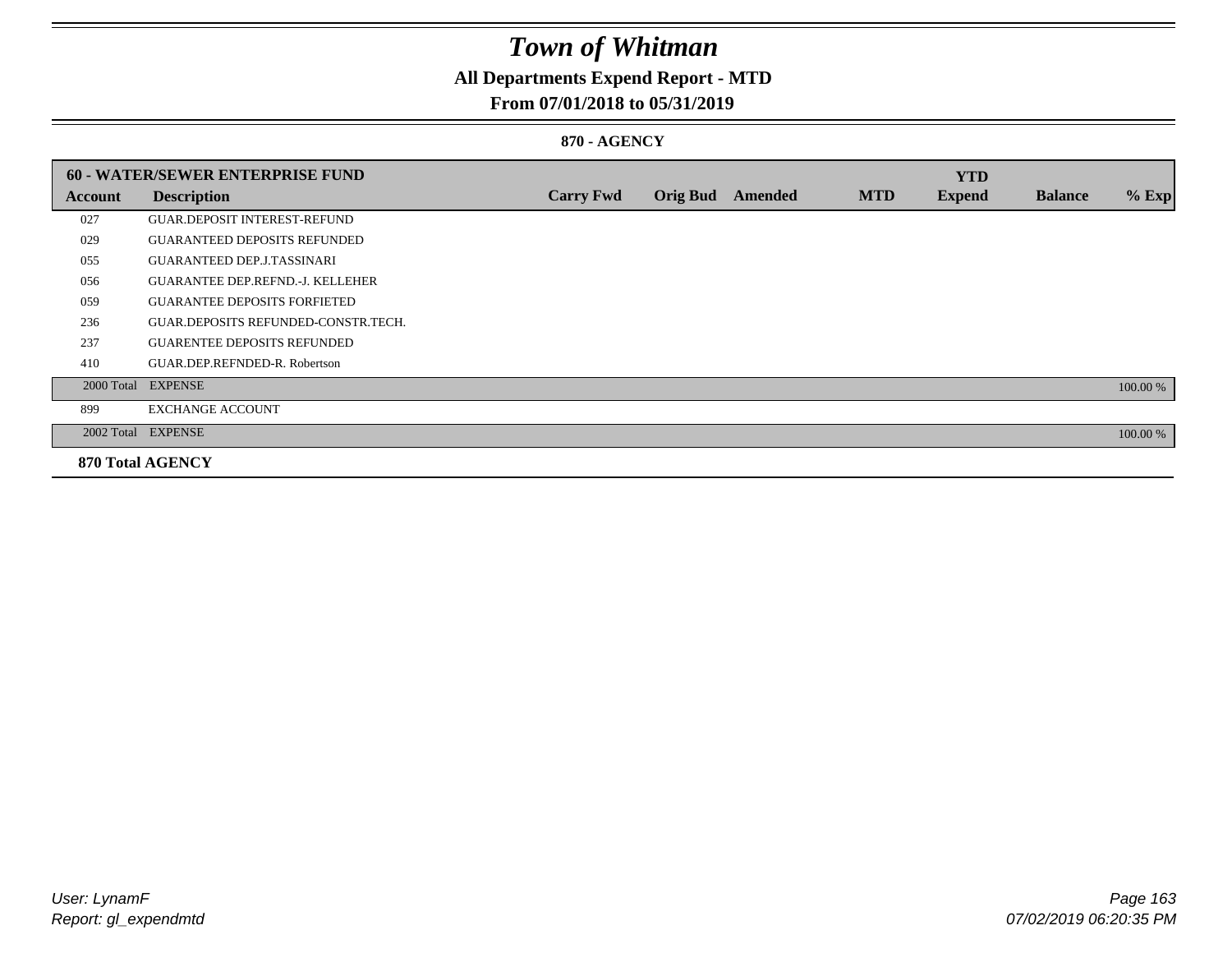**All Departments Expend Report - MTD**

### **From 07/01/2018 to 05/31/2019**

#### **873 - USER CHARGES REFUNDS**

|                 | 60 - WATER/SEWER ENTERPRISE FUND |                  |                         |            | <b>YTD</b>    |                |             |
|-----------------|----------------------------------|------------------|-------------------------|------------|---------------|----------------|-------------|
| <b>Account</b>  | <b>Description</b>               | <b>Carry Fwd</b> | <b>Orig Bud</b> Amended | <b>MTD</b> | <b>Expend</b> | <b>Balance</b> | $%$ Exp     |
| 053             | SEWER RATES REFUNDS              |                  |                         |            |               |                |             |
| 1999 Total 1999 |                                  |                  |                         |            |               |                | 100.00 %    |
| 053             | SEWER RATES REFUNDS              |                  |                         |            |               |                |             |
|                 | 2001 Total EXPENSE               |                  |                         |            |               |                | 100.00 %    |
| 053             | SEWER RATES REFUNDS              |                  |                         |            |               |                |             |
|                 | 2002 Total EXPENSE               |                  |                         |            |               |                | 100.00 %    |
| 053             | <b>SEWER RATES REFUNDS</b>       |                  |                         |            |               |                |             |
|                 | 2003 Total EXPENSE               |                  |                         |            |               |                | 100.00 %    |
| 053             | SEWER RATES REFUNDS              |                  |                         |            |               |                |             |
| 178             | SEWER LIEN REFUNDS               |                  |                         |            |               |                |             |
|                 | 2004 Total EXPENSE               |                  |                         |            |               |                | 100.00 %    |
| 053             | <b>SEWER RATES REFUNDS</b>       |                  |                         |            |               |                |             |
| 178             | SEWER LIEN REFUNDS               |                  |                         |            |               |                |             |
|                 | 2005 Total EXPENSE               |                  |                         |            |               |                | 100.00 %    |
| 053             | SEWER RATES REFUNDS              |                  |                         |            |               |                |             |
|                 | 2006 Total EXPENSE               |                  |                         |            |               |                | 100.00 %    |
| 053             | <b>SEWER RATES REFUNDS</b>       |                  |                         |            |               |                |             |
| 178             | SEWER LIEN REFUNDS               |                  |                         |            |               |                |             |
|                 | 2007 Total EXPENSE               |                  |                         |            |               |                | 100.00 %    |
| 053             | SEWER RATES REFUNDS              |                  |                         |            |               |                |             |
| 178             | SEWER LIEN REFUNDS               |                  |                         |            |               |                |             |
|                 | 2008 Total EXPENSE               |                  |                         |            |               |                | 100.00 %    |
| 053             | SEWER RATES REFUNDS              |                  |                         |            |               |                |             |
| 178             | SEWER LIEN REFUNDS               |                  |                         |            |               |                |             |
|                 | 2009 Total EXPENSE               |                  |                         |            |               |                | 100.00 %    |
| 053             | SEWER RATES REFUNDS              |                  |                         |            |               |                |             |
| 178             | SEWER LIEN REFUNDS               |                  |                         |            |               |                |             |
|                 | 2010 Total EXPENSE               |                  |                         |            |               |                | $100.00~\%$ |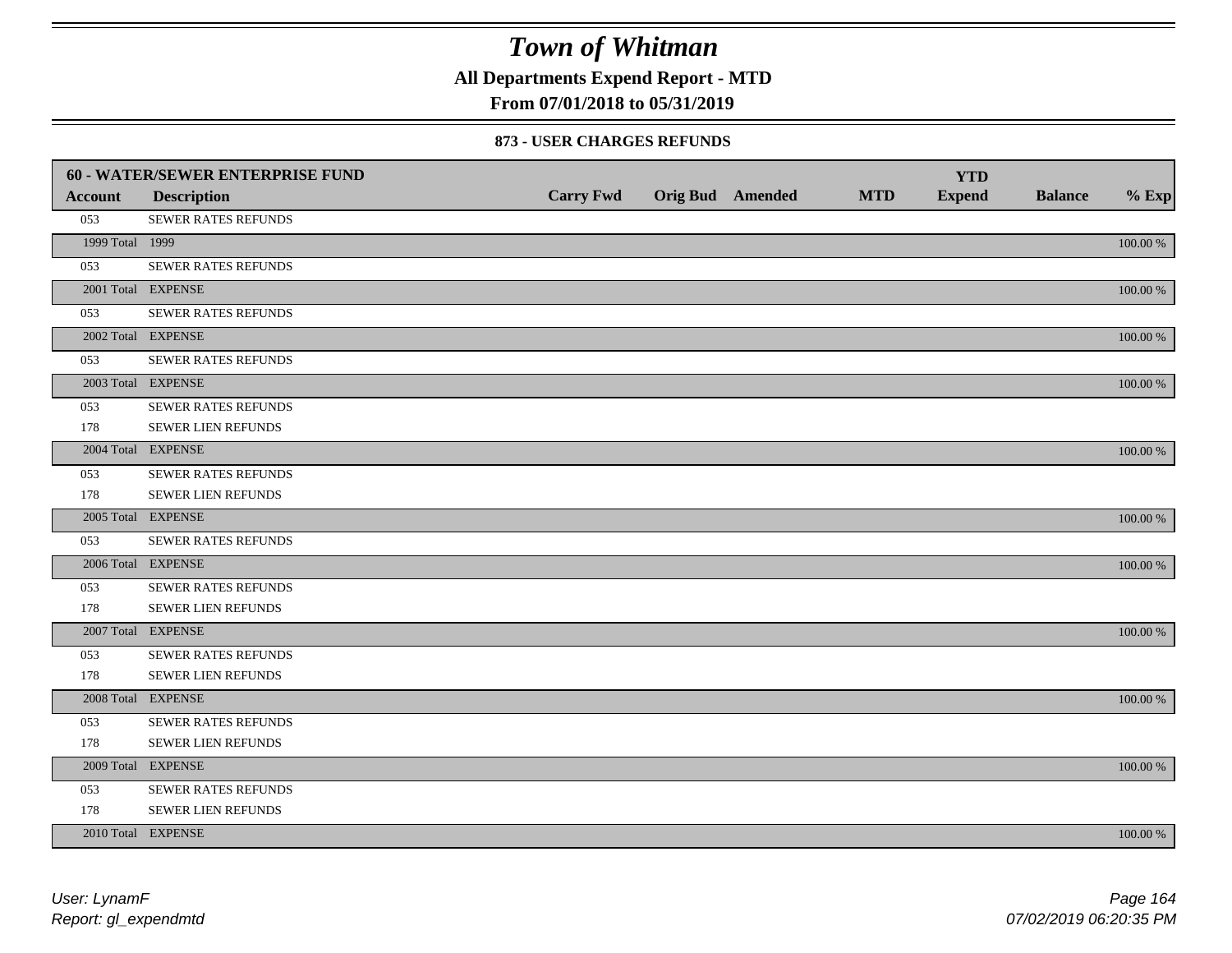**All Departments Expend Report - MTD**

### **From 07/01/2018 to 05/31/2019**

#### **873 - USER CHARGES REFUNDS**

|         | <b>60 - WATER/SEWER ENTERPRISE FUND</b> |                  |                         |            | <b>YTD</b>    |                |          |
|---------|-----------------------------------------|------------------|-------------------------|------------|---------------|----------------|----------|
| Account | <b>Description</b>                      | <b>Carry Fwd</b> | <b>Orig Bud</b> Amended | <b>MTD</b> | <b>Expend</b> | <b>Balance</b> | $%$ Exp  |
| 053     | SEWER RATES REFUNDS                     |                  |                         |            |               |                |          |
|         | 2011 Total EXPENSE                      |                  |                         |            |               |                | 100.00 % |
| 053     | SEWER RATES REFUNDS                     |                  |                         |            |               |                |          |
| 178     | SEWER LIEN REFUNDS                      |                  |                         |            |               |                |          |
|         | 2012 Total EXPENSE                      |                  |                         |            |               |                | 100.00 % |
| 053     | SEWER RATES REFUNDS                     |                  |                         |            |               |                |          |
| 173     | <b>WATER LIEN REFUNDS</b>               |                  |                         |            |               |                |          |
| 178     | SEWER LIEN REFUNDS                      |                  |                         |            |               |                |          |
|         | 2013 Total EXPENSE                      |                  |                         |            |               |                | 100.00 % |
| 046     | WATER RATES REFUNDS                     |                  |                         |            |               |                |          |
| 053     | <b>SEWER RATES REFUNDS</b>              |                  |                         |            |               |                |          |
| 173     | WATER LIEN REFUNDS                      |                  |                         |            |               |                |          |
| 178     | <b>SEWER LIEN REFUNDS</b>               |                  |                         |            |               |                |          |
|         | 2014 Total EXPENSE                      |                  |                         |            |               |                | 100.00 % |
| 046     | <b>WATER RATES REFUNDS</b>              |                  |                         |            |               |                |          |
| 053     | SEWER RATES REFUNDS                     |                  |                         |            |               |                |          |
| 173     | WATER LIEN REFUNDS                      |                  |                         |            |               |                |          |
| 178     | SEWER LIEN REFUNDS                      |                  |                         |            |               |                |          |
|         | 2015 Total EXPENSE                      |                  |                         |            |               |                | 100.00 % |
| 046     | WATER RATES REFUNDS                     |                  |                         |            |               |                |          |
| 053     | SEWER RATES REFUNDS                     |                  |                         |            |               |                |          |
| 173     | <b>WATER LIEN REFUNDS</b>               |                  |                         |            |               |                |          |
| 178     | SEWER LIEN REFUNDS                      |                  |                         |            |               |                |          |
|         | 2016 Total EXPENSE                      |                  |                         |            |               |                | 100.00 % |
| 046     | <b>WATER RATES REFUNDS</b>              |                  |                         |            |               |                |          |
| 053     | SEWER RATES REFUNDS                     |                  |                         |            |               |                |          |
| 173     | WATER LIEN REFUNDS                      |                  |                         |            |               |                |          |
| 178     | SEWER LIEN REFUNDS                      |                  |                         |            |               |                |          |
|         | 2017 Total EXPENSE                      |                  |                         |            |               |                | 100.00 % |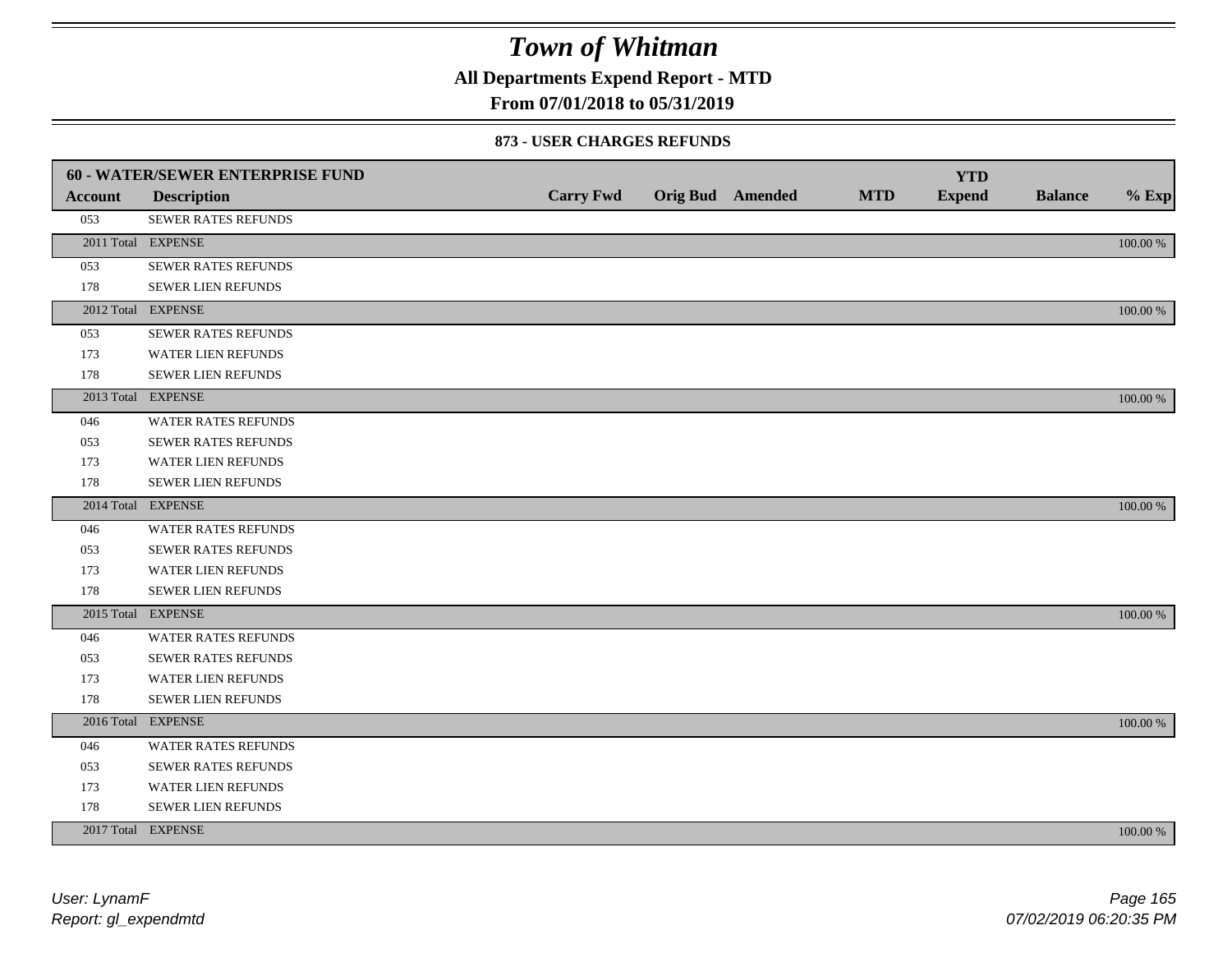### **All Departments Expend Report - MTD**

**From 07/01/2018 to 05/31/2019**

#### **873 - USER CHARGES REFUNDS**

|         | <b>60 - WATER/SEWER ENTERPRISE FUND</b> |                  |                         |            | <b>YTD</b>    |                |          |
|---------|-----------------------------------------|------------------|-------------------------|------------|---------------|----------------|----------|
| Account | <b>Description</b>                      | <b>Carry Fwd</b> | <b>Orig Bud</b> Amended | <b>MTD</b> | <b>Expend</b> | <b>Balance</b> | $%$ Exp  |
| 046     | <b>WATER RATES REFUNDS</b>              |                  |                         |            | 712.57        | $-712.57$      |          |
| 053     | <b>SEWER RATES REFUNDS</b>              |                  |                         |            | 642.78        | $-642.78$      |          |
| 173     | <b>WATER LIEN REFUNDS</b>               |                  |                         |            | 1,880.21      | $-1,880.21$    |          |
| 178     | <b>SEWER LIEN REFUNDS</b>               |                  |                         |            |               |                |          |
|         | 2018 Total EXPENSE                      |                  |                         |            | 3,235.56      | $-3,235.56$    | 100.00 % |
| 046     | <b>WATER RATES REFUNDS</b>              |                  |                         |            | 575.75        | $-575.75$      |          |
| 053     | <b>SEWER RATES REFUNDS</b>              |                  |                         | 25.53      | 25.53         | $-25.53$       |          |
| 173     | <b>WATER LIEN REFUNDS</b>               |                  |                         |            |               |                |          |
| 178     | <b>SEWER LIEN REFUNDS</b>               |                  |                         |            |               |                |          |
|         | 2019 Total EXPENSE                      |                  |                         | 25.53      | 601.28        | $-601.28$      | 100.00 % |
| 046     | <b>WATER RATES REFUNDS</b>              |                  |                         |            |               |                |          |
| 053     | <b>SEWER RATES REFUNDS</b>              |                  |                         |            |               |                |          |
| 173     | <b>WATER LIEN REFUNDS</b>               |                  |                         |            |               |                |          |
| 178     | <b>SEWER LIEN REFUNDS</b>               |                  |                         |            |               |                |          |
|         | 2020 Total EXPENSE                      |                  |                         |            |               |                | 100.00 % |
|         | 873 Total USER CHARGES REFUNDS          |                  |                         | 25.53      | 3,836.84      | $-3,836.84$    |          |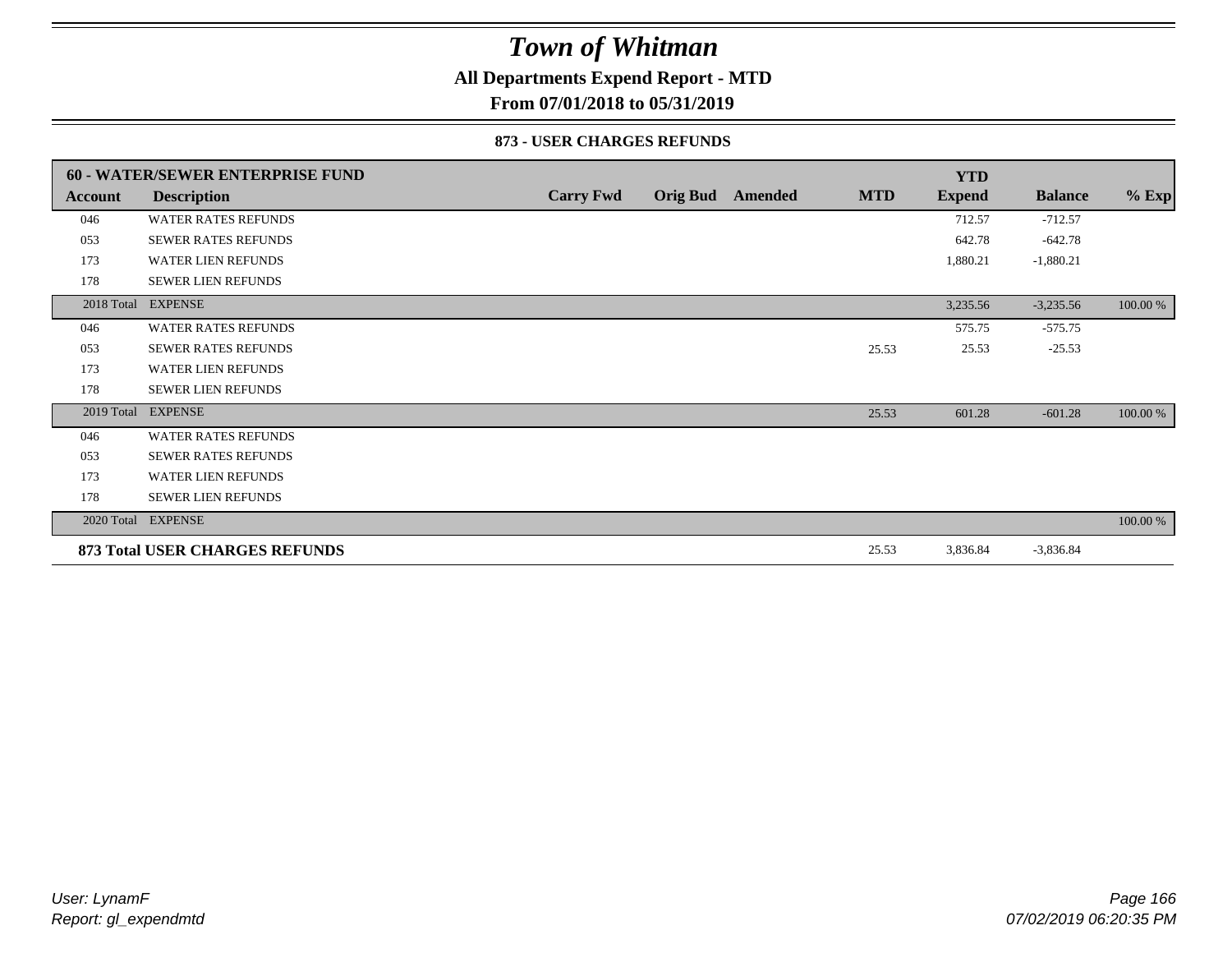### **All Departments Expend Report - MTD**

### **From 07/01/2018 to 05/31/2019**

#### **875 - MISCELLANEOUS**

|         | <b>60 - WATER/SEWER ENTERPRISE FUND</b> |                  |  |                  |            | <b>YTD</b>    |                |            |
|---------|-----------------------------------------|------------------|--|------------------|------------|---------------|----------------|------------|
| Account | <b>Description</b>                      | <b>Carry Fwd</b> |  | Orig Bud Amended | <b>MTD</b> | <b>Expend</b> | <b>Balance</b> | $%$ Exp    |
| 044     | REFUNDS-PRIOR YEARS                     |                  |  |                  |            |               |                |            |
| 080     | WTR/SWR REFUNDS-PEN.&INT.               |                  |  |                  |            |               |                |            |
|         | 2000 Total EXPENSE                      |                  |  |                  |            |               |                | $100.00\%$ |
|         | <b>875 Total MISCELLANEOUS</b>          |                  |  |                  |            |               |                |            |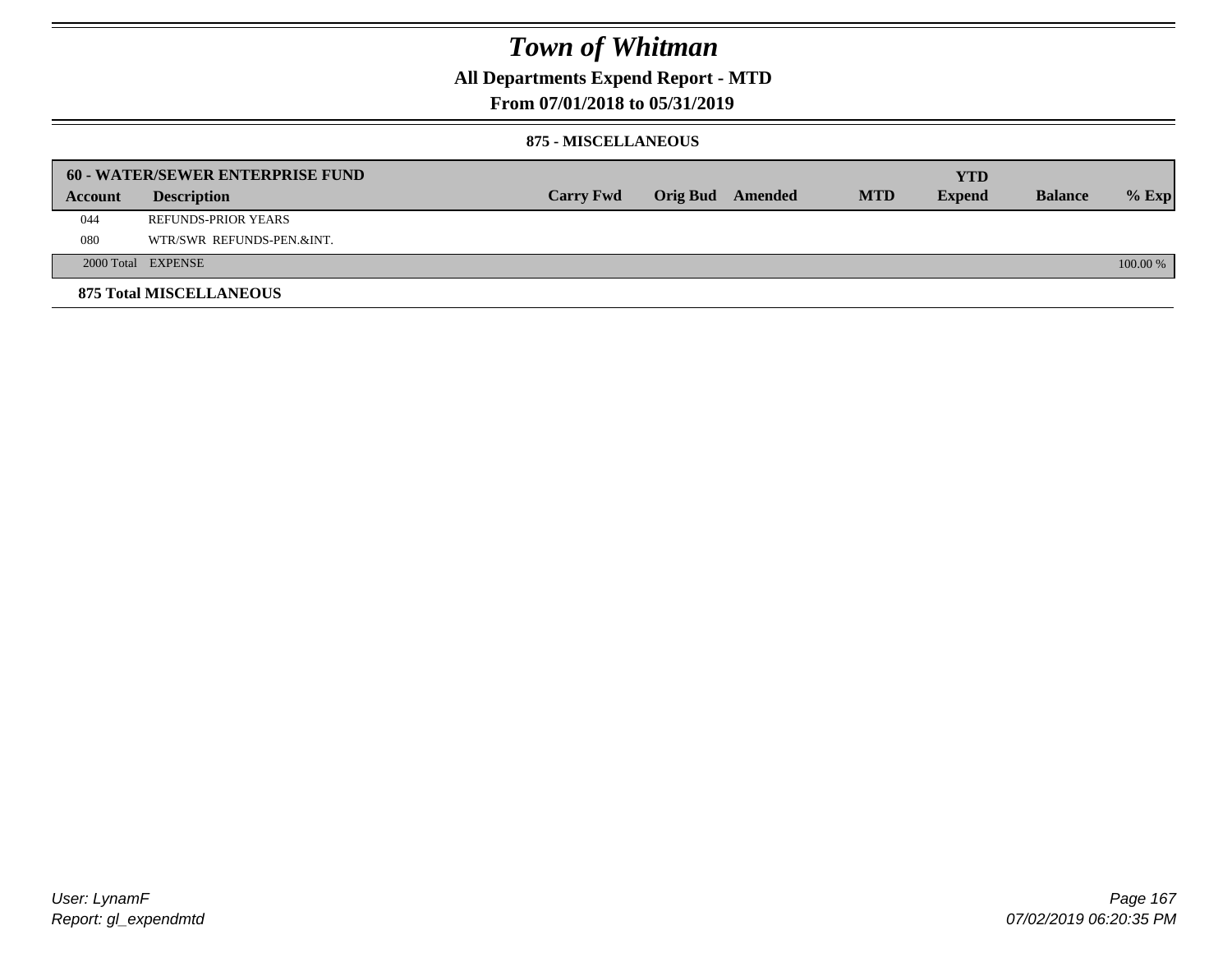**All Departments Expend Report - MTD**

### **From 07/01/2018 to 05/31/2019**

#### **878 - OTHER FINANCING USES**

|         | 60 - WATER/SEWER ENTERPRISE FUND            |                  |                 |            |            | <b>YTD</b>    |                |          |
|---------|---------------------------------------------|------------------|-----------------|------------|------------|---------------|----------------|----------|
| Account | <b>Description</b>                          | <b>Carry Fwd</b> | <b>Orig Bud</b> | Amended    | <b>MTD</b> | <b>Expend</b> | <b>Balance</b> | $%$ Exp  |
| 400     | <b>GENERAL FUND</b>                         |                  |                 |            |            |               |                |          |
| 401     | WTR/SWR CAPITAL PROJ. FUND                  |                  |                 |            |            |               |                |          |
|         | 2100 Total INTERFUND TRANSFERS              |                  |                 |            |            |               |                | 100.00 % |
| 501     | PREMIUM ON SALE OF BONDS                    |                  |                 |            |            |               |                |          |
|         | 2101 Total INTERFUND TRANSFERS              |                  |                 |            |            |               |                | 100.00 % |
|         | <b>878 Total OTHER FINANCING USES</b>       |                  |                 |            |            |               |                |          |
|         | <b>60 Total WATER/SEWER ENTERPRISE FUND</b> | 1,711,360.76     | 4.543.500.00    | 115,225.13 | 398,146.07 | 3,589,067.95  | 2,781,017.94   |          |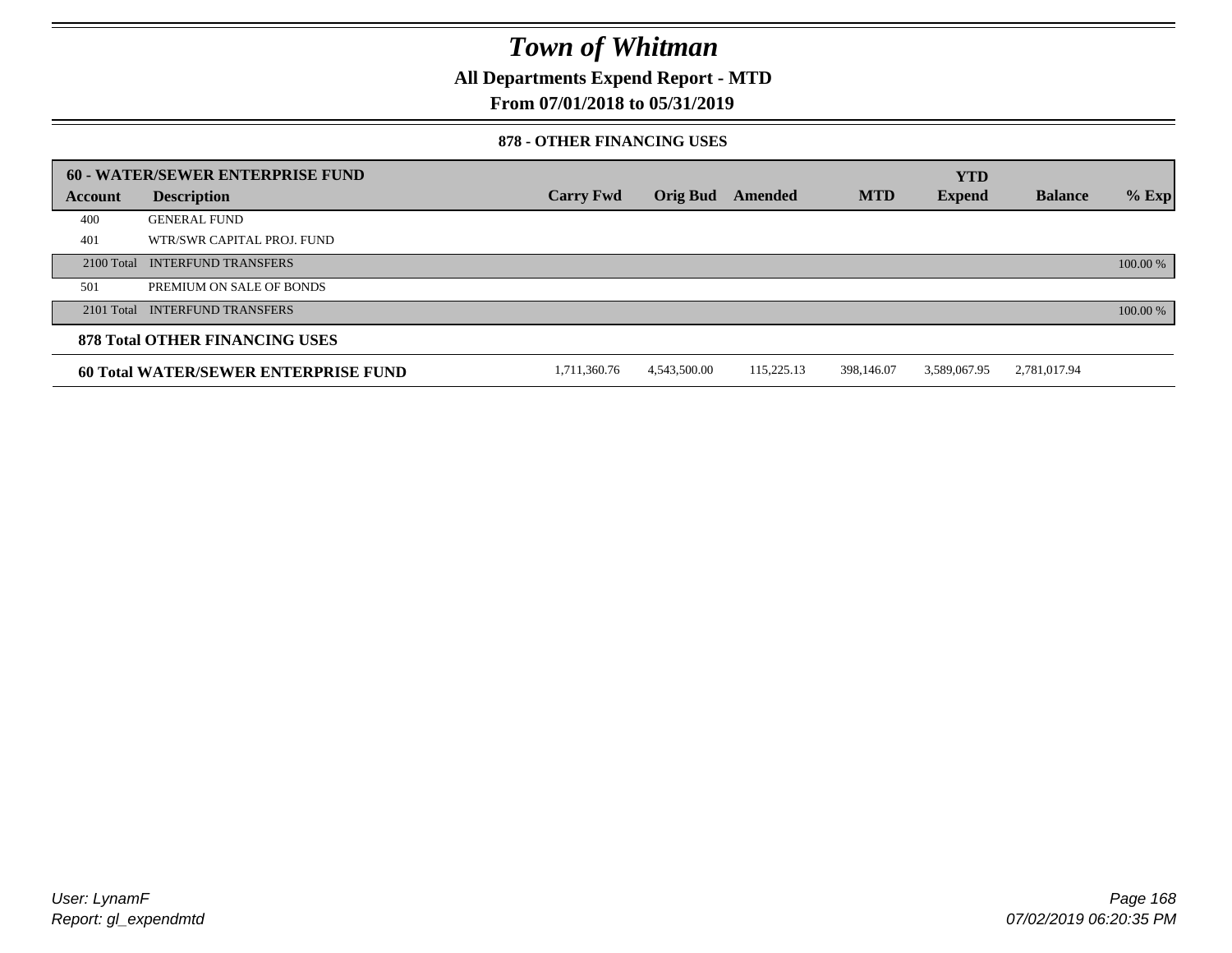**All Departments Expend Report - MTD**

**From 07/01/2018 to 05/31/2019**

#### **878 - OTHER FINANCING USES**

|         | 62 - WATER/SEWER ENT.CAP.PROJ.FUND    |                  |                  |            | <b>YTD</b>    |                |            |
|---------|---------------------------------------|------------------|------------------|------------|---------------|----------------|------------|
| Account | <b>Description</b>                    | <b>Carry Fwd</b> | Orig Bud Amended | <b>MTD</b> | <b>Expend</b> | <b>Balance</b> | $%$ Exp    |
| 950     | <b>REPAYMENT OF BANS</b>              |                  |                  |            |               |                |            |
|         | 2000 Total EXPENSE                    |                  |                  |            |               |                | $100.00\%$ |
|         | <b>878 Total OTHER FINANCING USES</b> |                  |                  |            |               |                |            |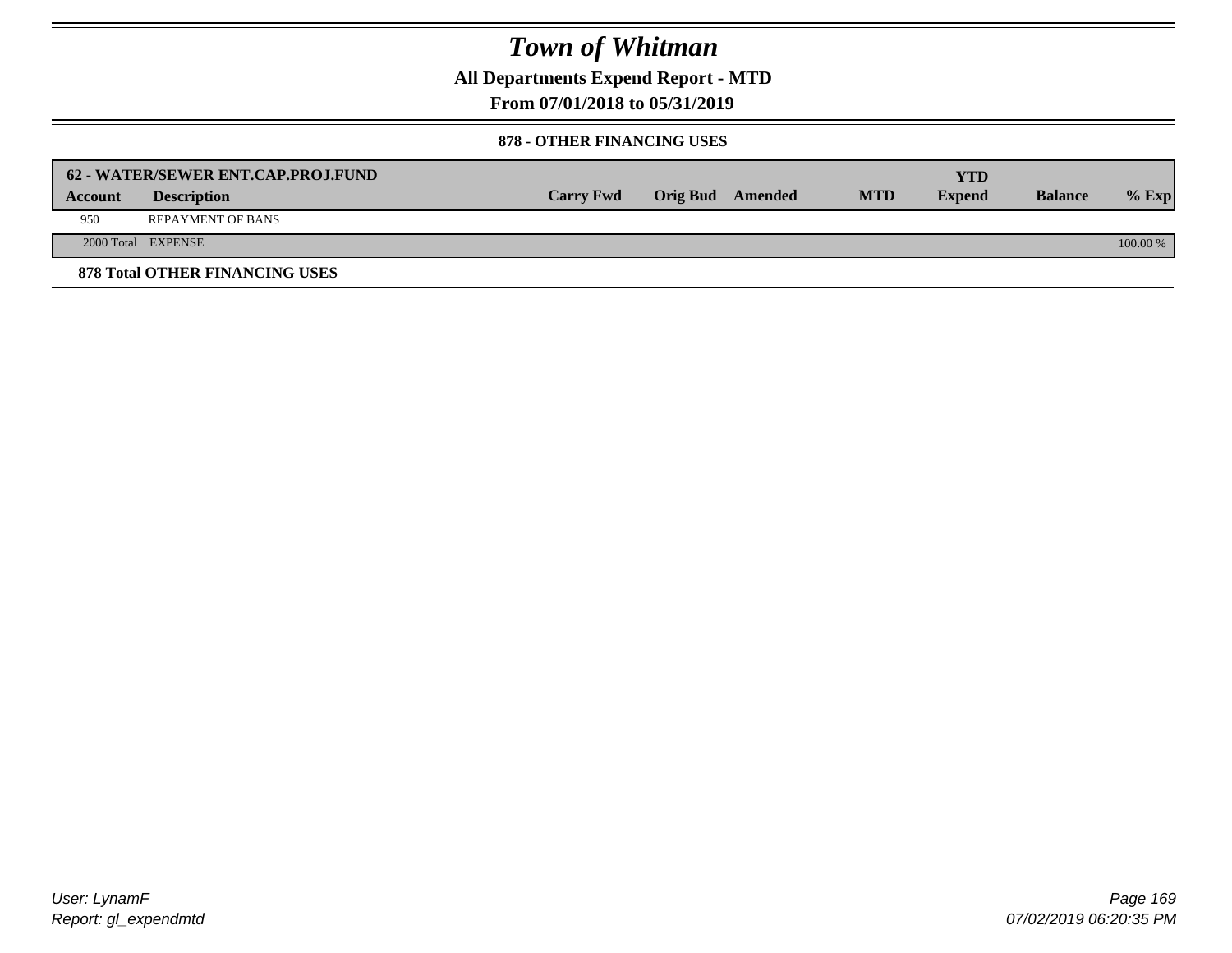**All Departments Expend Report - MTD**

### **From 07/01/2018 to 05/31/2019**

#### **930 - CAPITAL PROJECTS**

|            | 62 - WATER/SEWER ENT.CAP.PROJ.FUND     |                  |                 |         |            | <b>YTD</b>    |                |          |
|------------|----------------------------------------|------------------|-----------------|---------|------------|---------------|----------------|----------|
| Account    | <b>Description</b>                     | <b>Carry Fwd</b> | <b>Orig Bud</b> | Amended | <b>MTD</b> | <b>Expend</b> | <b>Balance</b> | $%$ Exp  |
| 925        | <b>INTEREST TEMPORARY LOANS</b>        |                  |                 |         |            |               |                |          |
|            | 2000 Total EXPENSE                     |                  |                 |         |            |               |                | 100.00 % |
| 999        |                                        | 68,899.51        |                 |         |            |               | 68,899.51      |          |
| 4515 Total | A.30 ATM5/13 WATER MAIN PROJECT        | 68,899.51        |                 |         |            |               | 68,899.51      | 0.00 %   |
| 999        |                                        | 1,500,000.00     |                 |         |            |               | 1,500,000.00   |          |
| 4588 Total | A2STM12/17DPW2018WTR.MAIN PROJ.        | 1,500,000.00     |                 |         |            |               | 1,500,000.00   | $0.00\%$ |
| 999        |                                        | 1,499,400.00     |                 |         | 1,987.85   | 25,615.11     | 1,473,784.89   |          |
| 4589 Total | A2STM12/17DPW2018WTR.METERS PROJ       | 1,499,400.00     |                 |         | 1,987.85   | 25,615.11     | 1,473,784.89   | 1.70 %   |
|            | 930 Total CAPITAL PROJECTS             | 3,068,299.51     |                 |         | 1,987.85   | 25,615.11     | 3,042,684.40   |          |
|            | 62 Total WATER/SEWER ENT.CAP.PROJ.FUND | 3,068,299.51     |                 |         | 1,987.85   | 25,615.11     | 3,042,684.40   |          |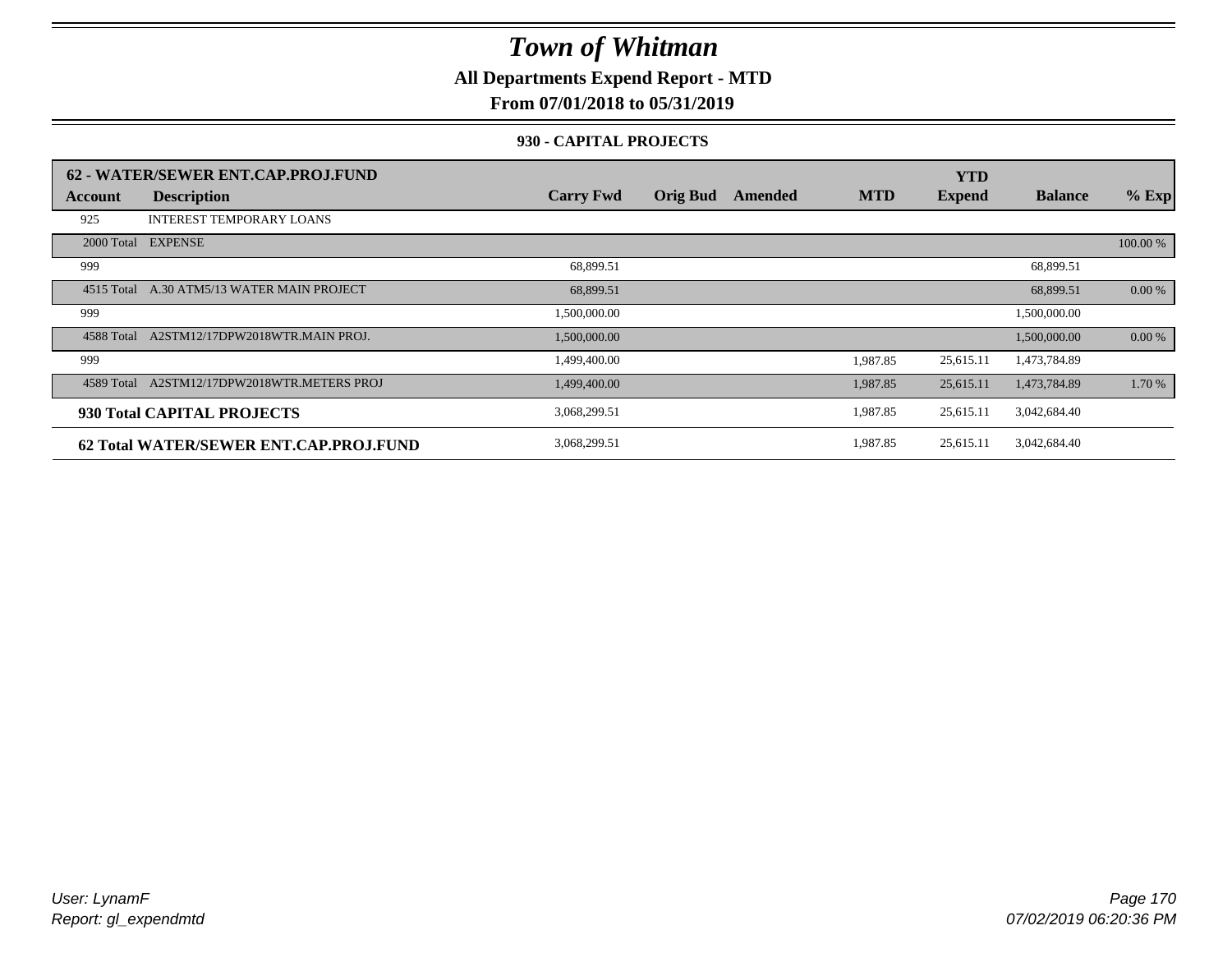**All Departments Expend Report - MTD**

### **From 07/01/2018 to 05/31/2019**

#### **878 - OTHER FINANCING USES**

|         | 70 - SEWER ENTERPRISE-REFUNDED                 |                  |                 |         |            | <b>YTD</b>    |                |          |
|---------|------------------------------------------------|------------------|-----------------|---------|------------|---------------|----------------|----------|
| Account | <b>Description</b>                             | <b>Carry Fwd</b> | <b>Orig Bud</b> | Amended | <b>MTD</b> | <b>Expend</b> | <b>Balance</b> | $%$ Exp  |
| 999     |                                                |                  |                 |         |            |               |                |          |
|         | 2000 Total EXPENSE                             |                  |                 |         |            |               |                | 100.00 % |
|         | <b>878 Total OTHER FINANCING USES</b>          |                  |                 |         |            |               |                |          |
|         | <b>70 Total SEWER ENTERPRISE-REFUNDED DEBT</b> |                  |                 |         |            |               |                |          |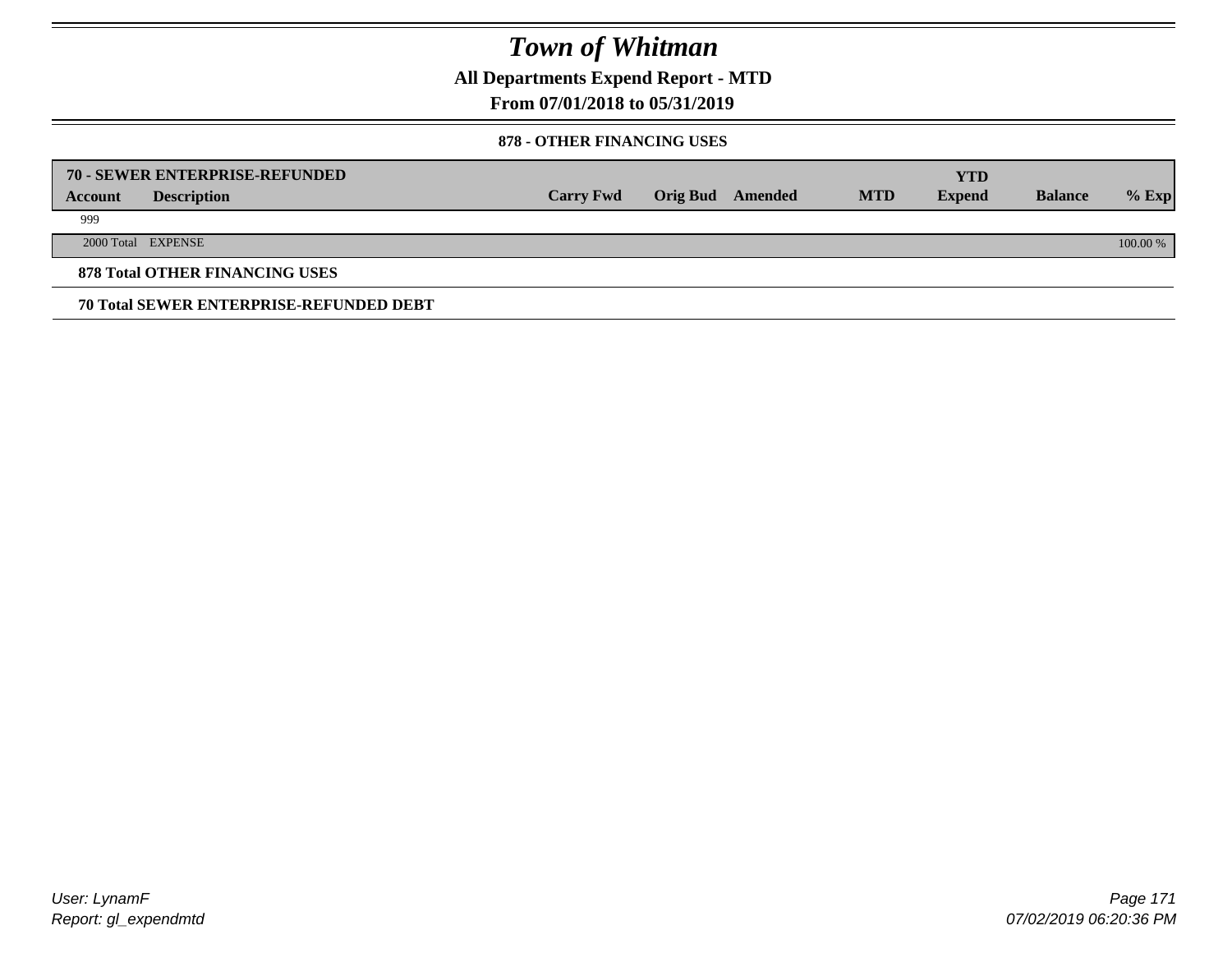**All Departments Expend Report - MTD**

### **From 07/01/2018 to 05/31/2019**

#### **998 - TRUST FUNDS**

|                | 83 - TRUST FUNDS - EXPENDABLE             |                  |                         | <b>MTD</b> | <b>YTD</b>    |                |             |
|----------------|-------------------------------------------|------------------|-------------------------|------------|---------------|----------------|-------------|
| <b>Account</b> | <b>Description</b>                        | <b>Carry Fwd</b> | <b>Orig Bud</b> Amended |            | <b>Expend</b> | <b>Balance</b> | $%$ Exp     |
| 999            |                                           |                  |                         |            |               |                |             |
|                | 8301 Total WILMOT V. EVERSON RECREATION   |                  |                         |            |               |                | 100.00 %    |
| 999            |                                           |                  |                         | 3,000.00   | 3,000.00      | $-3,000.00$    |             |
|                | 8302 Total ELLEN CONWAY SPELLMAN FUND     |                  |                         | 3,000.00   | 3,000.00      | $-3,000.00$    | 100.00 %    |
| 999            |                                           |                  |                         |            |               |                |             |
|                | 8303 Total PRESTON GURNEY JEWELL FUND     |                  |                         |            |               |                | 100.00 %    |
| 999            |                                           |                  |                         |            |               |                |             |
|                | 8304 Total HELEN L. POOLE SCHOOL FUND     |                  |                         |            |               |                | $100.00~\%$ |
| 999            |                                           |                  |                         |            |               |                |             |
|                | 8305 Total CHARLES POOLE HIGH SCH.FUND    |                  |                         |            |               |                | $100.00~\%$ |
| 999            |                                           |                  |                         |            |               |                |             |
|                | 8306 Total CARRIE POOLE HIGH SCH.FUND     |                  |                         |            |               |                | 100.00 %    |
| 999            |                                           |                  |                         |            |               |                |             |
|                | 8307 Total GEOGAN NEEDY FUND              |                  |                         |            |               |                | 100.00 %    |
| 999            |                                           |                  |                         |            |               |                |             |
|                | 8308 Total BENJAMIN & LUCY CHURCHILL FUND |                  |                         |            |               |                | 100.00 %    |
| 999            |                                           |                  |                         |            |               |                |             |
|                | 8309 Total ANNA CLIFFORD HOWARD FUND      |                  |                         |            |               |                | $100.00~\%$ |
| 999            |                                           |                  |                         |            |               |                |             |
|                | 8310 Total J.C. GILBERT FOUNTAIN FUND     |                  |                         |            |               |                | $100.00~\%$ |
| 999            |                                           |                  |                         |            |               |                |             |
|                | 8311 Total HIGH STREET CEMETERY FUND      |                  |                         |            |               |                | $100.00~\%$ |
| 999            |                                           |                  |                         |            |               |                |             |
|                | 8312 Total MOUNT ZION CEMETERY FUND       |                  |                         |            |               |                | $100.00~\%$ |
| 999            |                                           |                  |                         |            |               |                |             |
|                | 8313 Total WORLD WAR II MEMORIAL FUND     |                  |                         |            |               |                | 100.00 %    |
| 999            |                                           |                  |                         |            |               |                |             |
|                | 8314 Total GAR ARTIFACTS FUND             |                  |                         |            |               |                | 100.00 %    |

*Report: gl\_expendmtd User: LynamF*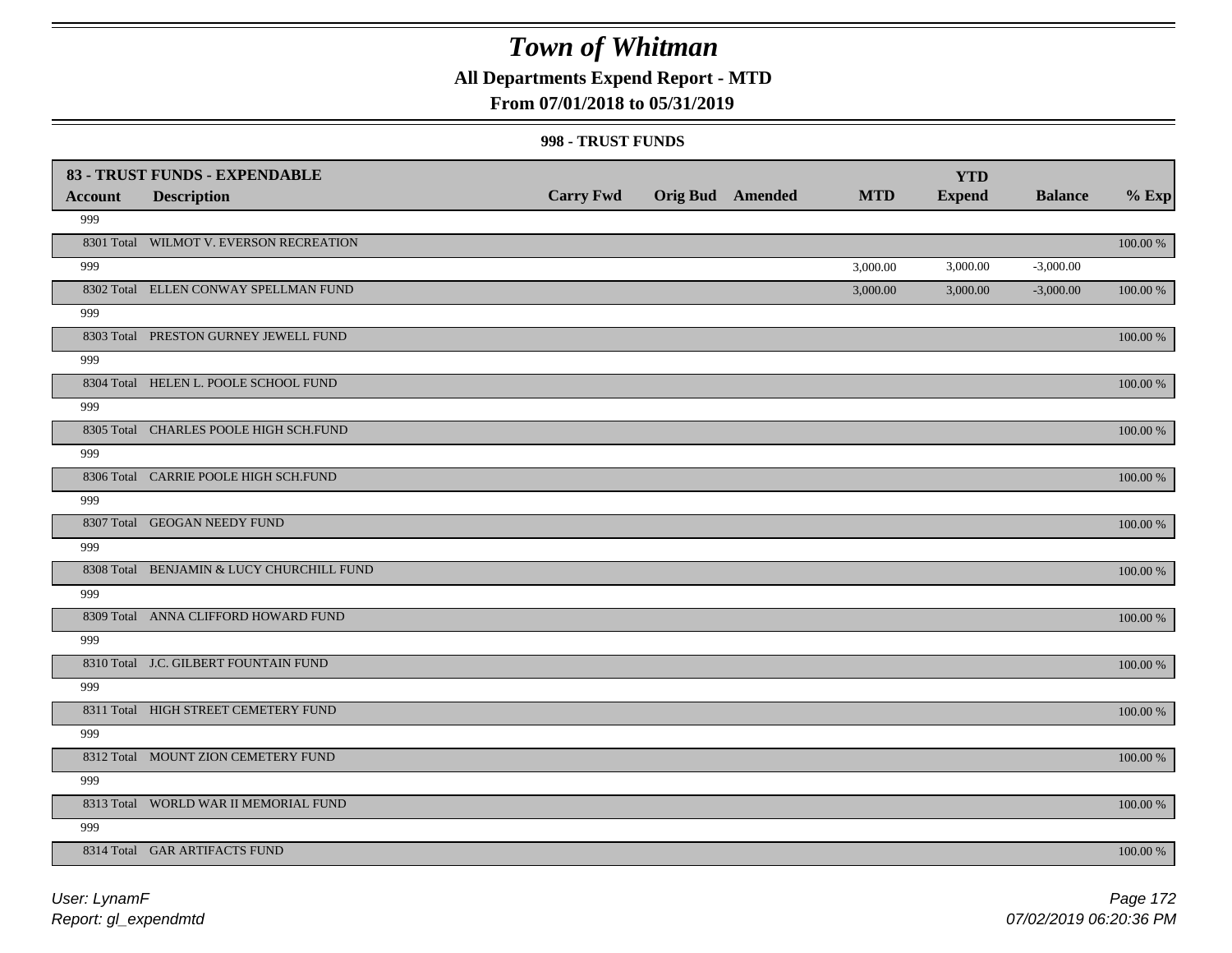### **All Departments Expend Report - MTD**

### **From 07/01/2018 to 05/31/2019**

#### **998 - TRUST FUNDS**

|                | 83 - TRUST FUNDS - EXPENDABLE             |                  |                         |            | <b>YTD</b>    |                |               |
|----------------|-------------------------------------------|------------------|-------------------------|------------|---------------|----------------|---------------|
| <b>Account</b> | <b>Description</b>                        | <b>Carry Fwd</b> | <b>Orig Bud</b> Amended | <b>MTD</b> | <b>Expend</b> | <b>Balance</b> | $%$ Exp       |
| 999            |                                           |                  |                         |            |               |                |               |
|                | 8315 Total BATH HOUSE PROJECT FUND        |                  |                         |            |               |                | 100.00 %      |
| 999            |                                           |                  |                         |            |               |                |               |
|                | 8316 Total STABILIZATION FUND             |                  |                         |            |               |                | 100.00 %      |
| 999            |                                           |                  |                         |            |               |                |               |
|                | 8317 Total TOWN HALL RESTORATION FUND     |                  |                         |            |               |                | $100.00~\%$   |
| 999            |                                           |                  |                         |            |               |                |               |
|                | 8318 Total BICENTENNIAL VITALIZATION FUND |                  |                         |            |               |                | 100.00 %      |
| 999            |                                           |                  |                         |            |               |                |               |
|                | 8319 Total CONSERVATION FUND              |                  |                         |            |               |                | 100.00 %      |
| 999            |                                           |                  |                         |            |               |                |               |
|                | 8320 Total M.ANNIS PEARSON LIBRARY FUND   |                  |                         |            |               |                | 100.00 %      |
| 999            |                                           |                  |                         |            |               |                |               |
|                | 8321 Total ABBEY CHAMPNEY LIBRARY FUND    |                  |                         |            |               |                | 100.00 %      |
| 999            |                                           |                  |                         |            |               |                |               |
|                | 8322 Total BURRILL LIB.FND-(EXP.INC.ONLY) |                  |                         |            |               |                | 100.00 %      |
| 999            |                                           |                  |                         |            | 100.67        | $-100.67$      |               |
|                | 8323 Total BURRILL LIB.FND-CAP.PROJECTS   |                  |                         |            | 100.67        | $-100.67$      | 100.00 %      |
| 999            |                                           |                  |                         |            |               |                |               |
|                | 8324 Total ANNA CLIFFORD LIBRARY FUND     |                  |                         |            |               |                | $100.00$ $\%$ |
| 999            |                                           |                  |                         |            |               |                |               |
|                | 8325 Total CARRIE E. POOLE LIBRARY FUND   |                  |                         |            |               |                | 100.00 %      |
| 999            |                                           |                  |                         |            |               |                |               |
|                | 8326 Total WILLIAM POOLE LIBRARY FUND     |                  |                         |            |               |                | 100.00 %      |
| 999            |                                           |                  |                         |            |               |                |               |
|                | 8327 Total CHARLES H. POOLE LIBRARY FUND  |                  |                         |            |               |                | 100.00 %      |
| 999            |                                           |                  |                         |            |               |                |               |
|                | 8328 Total HIRAM POOLE LIBRARY FUND       |                  |                         |            |               |                | 100.00 %      |

*Report: gl\_expendmtd User: LynamF*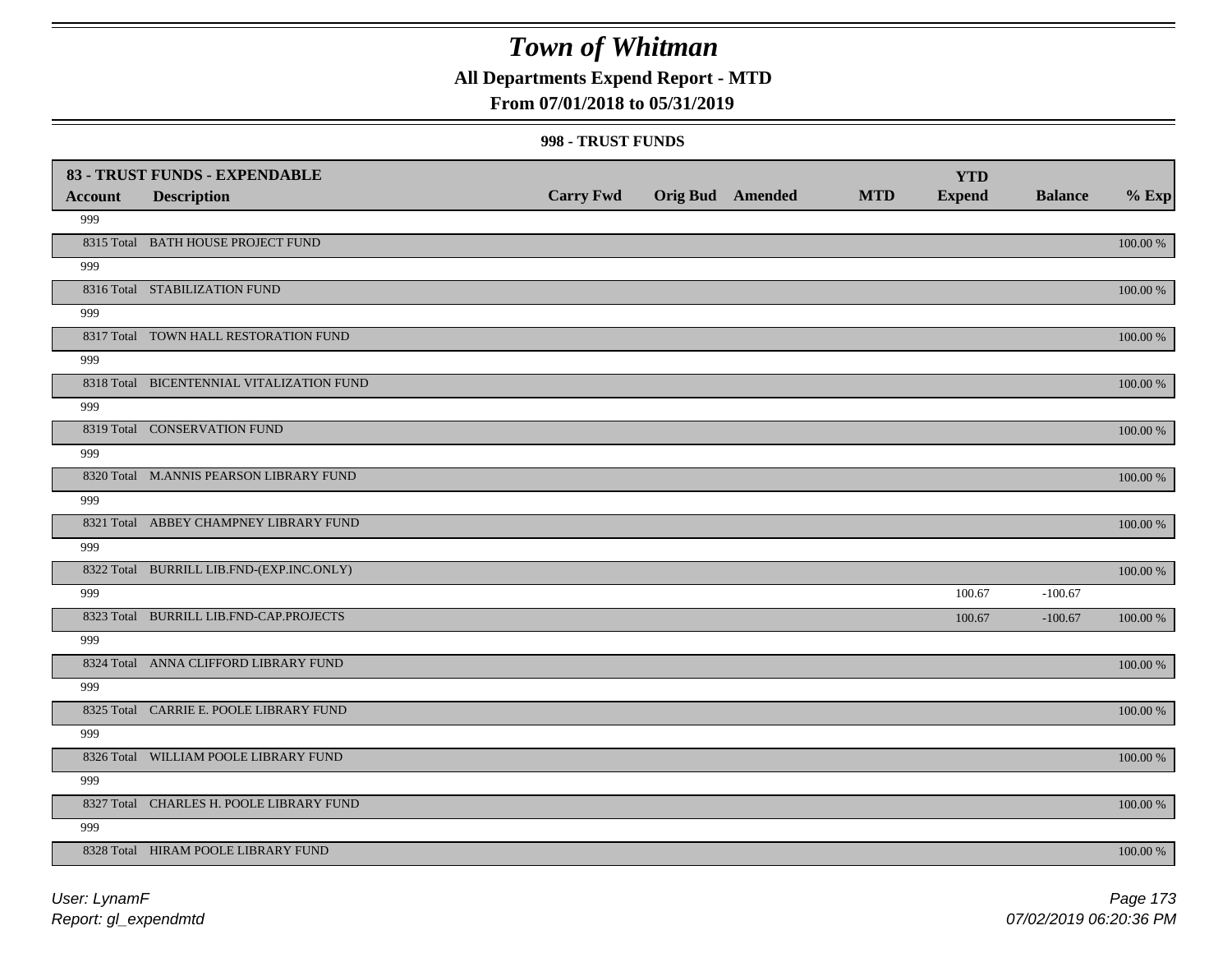**All Departments Expend Report - MTD**

### **From 07/01/2018 to 05/31/2019**

#### **998 - TRUST FUNDS**

| <b>Account</b> | 83 - TRUST FUNDS - EXPENDABLE<br><b>Description</b> | <b>Carry Fwd</b> | <b>Orig Bud</b> Amended | <b>MTD</b> | <b>YTD</b><br><b>Expend</b> | <b>Balance</b> | $%$ Exp     |
|----------------|-----------------------------------------------------|------------------|-------------------------|------------|-----------------------------|----------------|-------------|
| 999            |                                                     |                  |                         |            |                             |                |             |
|                | 8329 Total MABEL RAND LIBRARY FUND                  |                  |                         |            |                             |                | 100.00 %    |
| 999            |                                                     |                  |                         |            | 493.80                      | $-493.80$      |             |
|                | 8330 Total LEO F.RYAN LIBRARY TRUST FUND            |                  |                         |            | 493.80                      | $-493.80$      | 100.00 %    |
| 999            |                                                     |                  |                         |            |                             |                |             |
|                | 8331 Total ANNA CLIFFORD HOWARD RELIEF              |                  |                         |            |                             |                | 100.00 %    |
| 999            |                                                     |                  |                         |            |                             |                |             |
|                | 8332 Total SARAH POOLE LIBRARY FUND                 |                  |                         |            |                             |                | 100.00 %    |
| 999            |                                                     |                  |                         |            |                             |                |             |
|                | 8333 Total LYDIA POOLE LIBRARY FUND                 |                  |                         |            |                             |                | 100.00 %    |
| 999            |                                                     |                  |                         |            |                             |                |             |
|                | 8334 Total LOUIS SHARP LIBRARY FUND                 |                  |                         |            |                             |                | 100.00 %    |
| 999            |                                                     |                  |                         |            |                             |                |             |
|                | 8335 Total DANIEL REED LIBRARY FUND                 |                  |                         |            |                             |                | 100.00 %    |
| 999            |                                                     |                  |                         | 500.00     | 500.00                      | $-500.00$      |             |
|                | 8336 Total C & L BURRILL SCHOLARSHIP FUND           |                  |                         | 500.00     | 500.00                      | $-500.00$      | $100.00~\%$ |
| 999            |                                                     |                  |                         |            |                             |                |             |
|                | 8337 Total W.J. & A.C. HOWARD SCHOLARSHIP           |                  |                         |            |                             |                | 100.00 %    |
| 999            |                                                     |                  |                         |            |                             |                |             |
|                | 8338 Total CHARLES POOLE ORGAN FUND                 |                  |                         |            |                             |                | 100.00 %    |
| 999            |                                                     |                  |                         |            |                             |                |             |
|                | 8339 Total HELENE POOLE LIBRARY FUND                |                  |                         |            |                             |                | $100.00~\%$ |
| 999            |                                                     |                  |                         |            |                             |                |             |
|                | 8340 Total E.P.FITZGIBBONS PERPETUAL CARE           |                  |                         |            |                             |                | 100.00 %    |
| 999            |                                                     |                  |                         |            |                             |                |             |
|                | 8341 Total M.M.FITZGIBBONS, PERPETUAL CARE          |                  |                         |            |                             |                | 100.00 %    |
| 999            |                                                     |                  |                         |            |                             |                |             |
|                | 8342 Total SAMUEL HUTCHINSON PERPETUAL C.           |                  |                         |            |                             |                | 100.00 %    |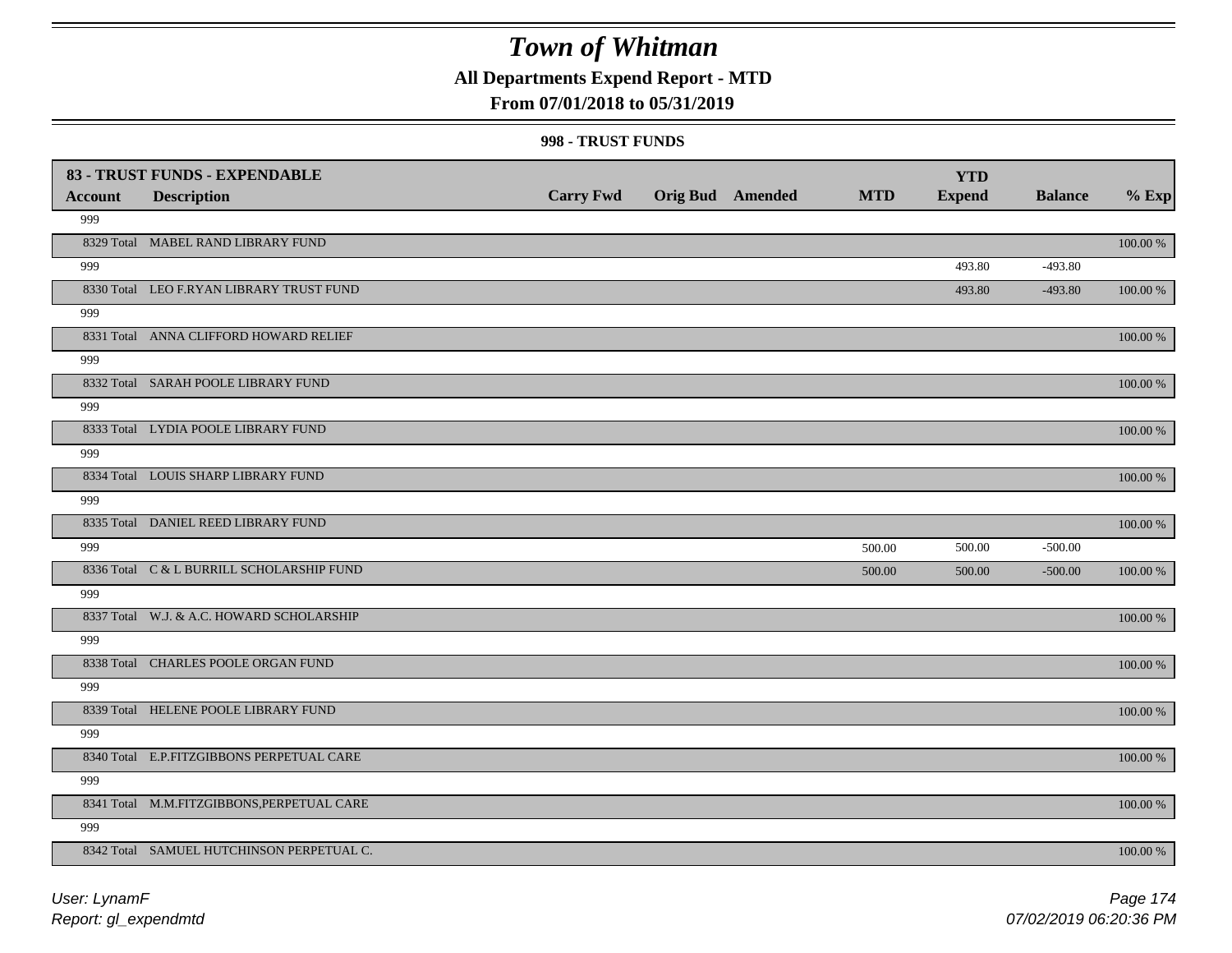### **All Departments Expend Report - MTD**

### **From 07/01/2018 to 05/31/2019**

#### **998 - TRUST FUNDS**

|                | 83 - TRUST FUNDS - EXPENDABLE              |                  |                         |            | <b>YTD</b>    |                |          |
|----------------|--------------------------------------------|------------------|-------------------------|------------|---------------|----------------|----------|
| <b>Account</b> | <b>Description</b>                         | <b>Carry Fwd</b> | <b>Orig Bud</b> Amended | <b>MTD</b> | <b>Expend</b> | <b>Balance</b> | $%$ Exp  |
| 999            |                                            |                  |                         |            |               |                |          |
|                | 8343 Total J.A.&W.A.MURPHY PERPETUAL CARE  |                  |                         |            |               |                | 100.00 % |
| 999            |                                            |                  |                         |            |               |                |          |
|                | 8344 Total LUCIA RYAN, PERPETUAL CARE      |                  |                         |            |               |                | 100.00 % |
| 999            |                                            |                  |                         |            |               |                |          |
|                | 8345 Total JOHN F. GURNEY, PERPETUAL CARE  |                  |                         |            |               |                | 100.00 % |
| 999            |                                            |                  |                         |            |               |                |          |
|                | 8346 Total WILLIAM H. FOGARTY, PERPETUAL C |                  |                         |            |               |                | 100.00 % |
| 999            |                                            |                  |                         |            |               |                |          |
|                | 8348 Total BANDSTAND RESTORATION FUND      |                  |                         |            |               |                | 100.00 % |
| 999            |                                            |                  |                         |            |               |                |          |
|                | 8350 Total MARY E. PIERCE CONSTRUCTION FD  |                  |                         |            |               |                | 100.00 % |
| 999            |                                            |                  |                         |            | 996.10        | $-996.10$      |          |
|                | 8351 Total MARY E. PIERCE LIBRARY FUND     |                  |                         |            | 996.10        | $-996.10$      | 100.00 % |
| 999            |                                            |                  |                         |            |               |                |          |
|                | 8352 Total CLAIMS TRUST FUND               |                  |                         |            |               |                | 100.00 % |
| 999            |                                            |                  |                         |            | 1,890.06      | $-1,890.06$    |          |
|                | 8353 Total LAW ENFORCEMENT TRUST FUND      |                  |                         |            | 1,890.06      | $-1,890.06$    | 100.00 % |
| 999            |                                            |                  |                         |            |               |                |          |
|                | 8354 Total HENNING W. HANSON BEQUEST-COA   |                  |                         |            |               |                | 100.00 % |
| 999            |                                            |                  |                         |            | 22.23         | $-22.23$       |          |
|                | 8355 Total HENNING W.HANSON BEQUEST-LIBR.  |                  |                         |            | 22.23         | $-22.23$       | 100.00 % |
| 999            |                                            |                  |                         |            | 8,461.47      | $-8,461.47$    |          |
|                | 8357 Total B.G.GUERRA LIBRARY TRUST FUND   |                  |                         |            | 8,461.47      | $-8,461.47$    | 100.00 % |
|                | 998 Total TRUST FUNDS                      |                  |                         | 3,500.00   | 15,464.33     | $-15,464.33$   |          |
|                | 83 Total TRUST FUNDS - EXPENDABLE          |                  |                         | 3,500.00   | 15,464.33     | $-15,464.33$   |          |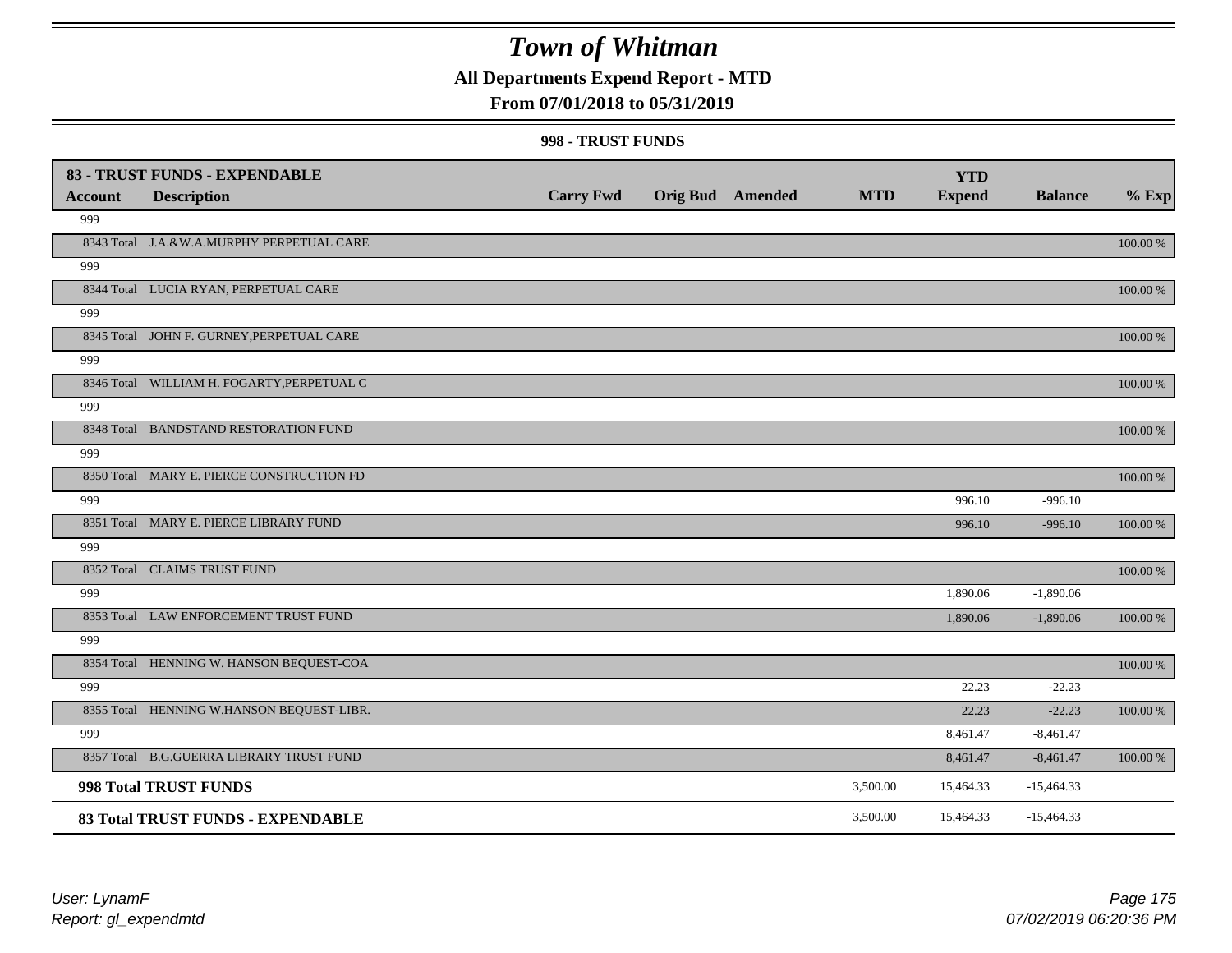**All Departments Expend Report - MTD**

### **From 07/01/2018 to 05/31/2019**

#### **820 - STATE ASSESSMENTS**

|                | 91 - GENERAL LEDGER EXPENSE ACCTS  |                  |                         |            | <b>YTD</b>    |                |          |
|----------------|------------------------------------|------------------|-------------------------|------------|---------------|----------------|----------|
| <b>Account</b> | <b>Description</b>                 | <b>Carry Fwd</b> | <b>Orig Bud</b> Amended | <b>MTD</b> | <b>Expend</b> | <b>Balance</b> | $%$ Exp  |
| 631            | <b>SPECIAL EDUCATION</b>           |                  |                         |            |               |                |          |
|                | 2000 Total EXPENSE                 |                  |                         |            |               |                | 100.00 % |
| 634            | MOTOR VEHICLE EXCISE BILLS         |                  |                         |            |               |                |          |
|                | 2001 Total EXPENSE                 |                  |                         |            |               |                | 100.00 % |
| 640            | AIR POLLUTION CONTROL DISTRICT     |                  |                         |            |               |                |          |
|                | 2002 Total EXPENSE                 |                  |                         |            |               |                | 100.00 % |
| 642            | OLD COLONY PLANNING COUNCIL        |                  |                         |            |               |                |          |
|                | 2003 Total EXPENSE                 |                  |                         |            |               |                | 100.00 % |
| 643            | PARKING SURCHARGE                  |                  |                         |            |               |                |          |
|                | 2004 Total EXPENSE                 |                  |                         |            |               |                | 100.00 % |
| 644            | REGIONAL TRANSPORTATION AUTH.      |                  |                         |            |               |                |          |
|                | 2005 Total EXPENSE                 |                  |                         |            |               |                | 100.00 % |
| 645            | RMV NON-RENEWAL SURCHARGE          |                  |                         |            |               |                |          |
|                | 2006 Total EXPENSE                 |                  |                         |            |               |                | 100.00 % |
| 646            | MOSQUITO CONTROL                   |                  |                         |            |               |                |          |
|                | 2007 Total EXPENSE                 |                  |                         |            |               |                | 100.00 % |
| 648            | CRIMINAL JUSTICE TRAINING          |                  |                         |            |               |                |          |
|                | 2008 Total EXPENSE                 |                  |                         |            |               |                | 100.00 % |
| 647            | <b>MBTA</b>                        |                  |                         |            |               |                |          |
|                | 2009 Total EXPENSE                 |                  |                         |            |               |                | 100.00 % |
|                | <b>820 Total STATE ASSESSMENTS</b> |                  |                         |            |               |                |          |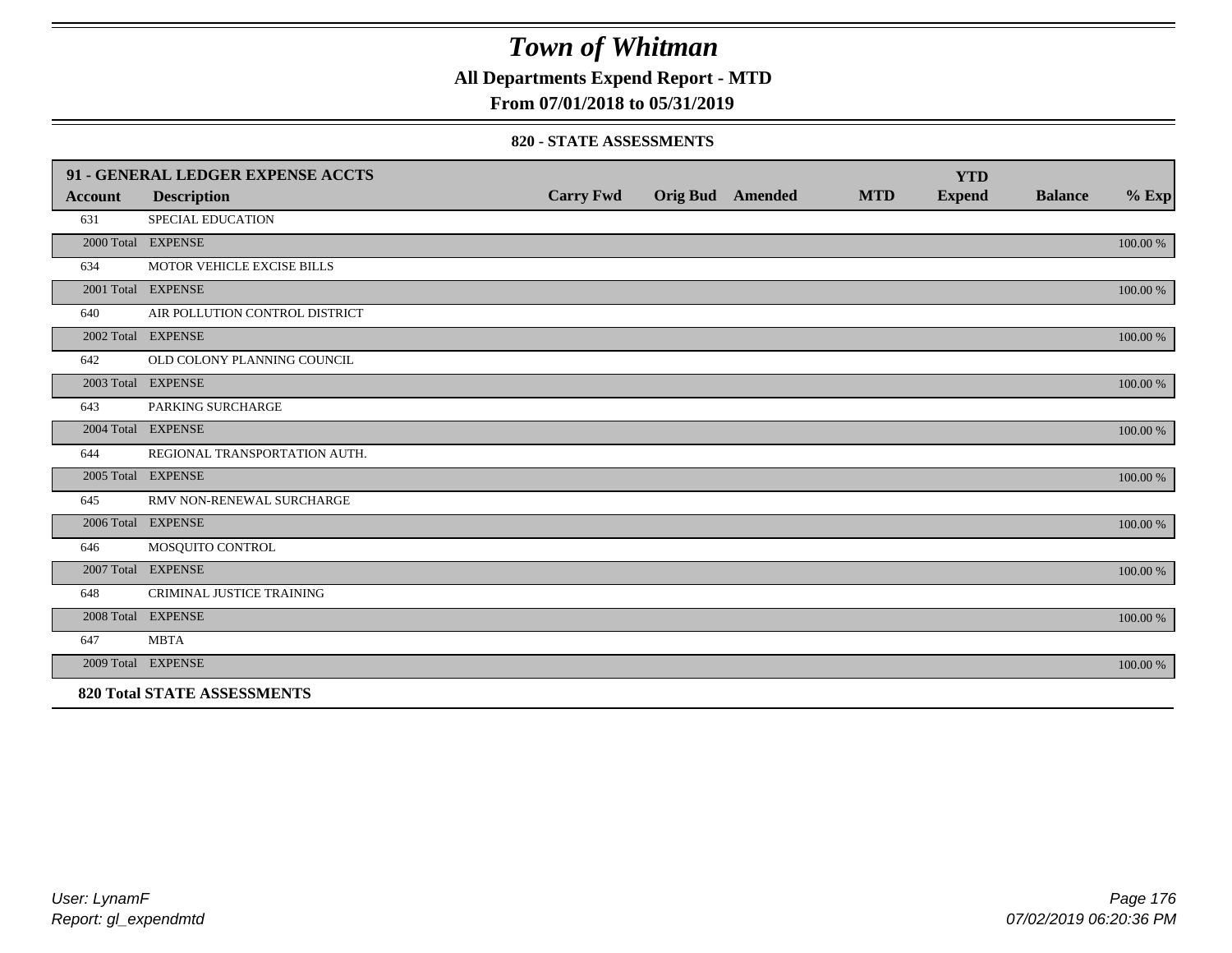**All Departments Expend Report - MTD**

### **From 07/01/2018 to 05/31/2019**

#### **830 - COUNTY ASSESSMENT**

|         | 91 - GENERAL LEDGER EXPENSE ACCTS |                  |                  |            | YTD           |                |            |
|---------|-----------------------------------|------------------|------------------|------------|---------------|----------------|------------|
| Account | <b>Description</b>                | <b>Carry Fwd</b> | Orig Bud Amended | <b>MTD</b> | <b>Expend</b> | <b>Balance</b> | $%$ Exp    |
| 622     | <b>COUNTY TAX</b>                 |                  |                  |            |               |                |            |
|         | 2000 Total EXPENSE                |                  |                  |            |               |                | $100.00\%$ |
|         | 830 Total COUNTY ASSESSMENT       |                  |                  |            |               |                |            |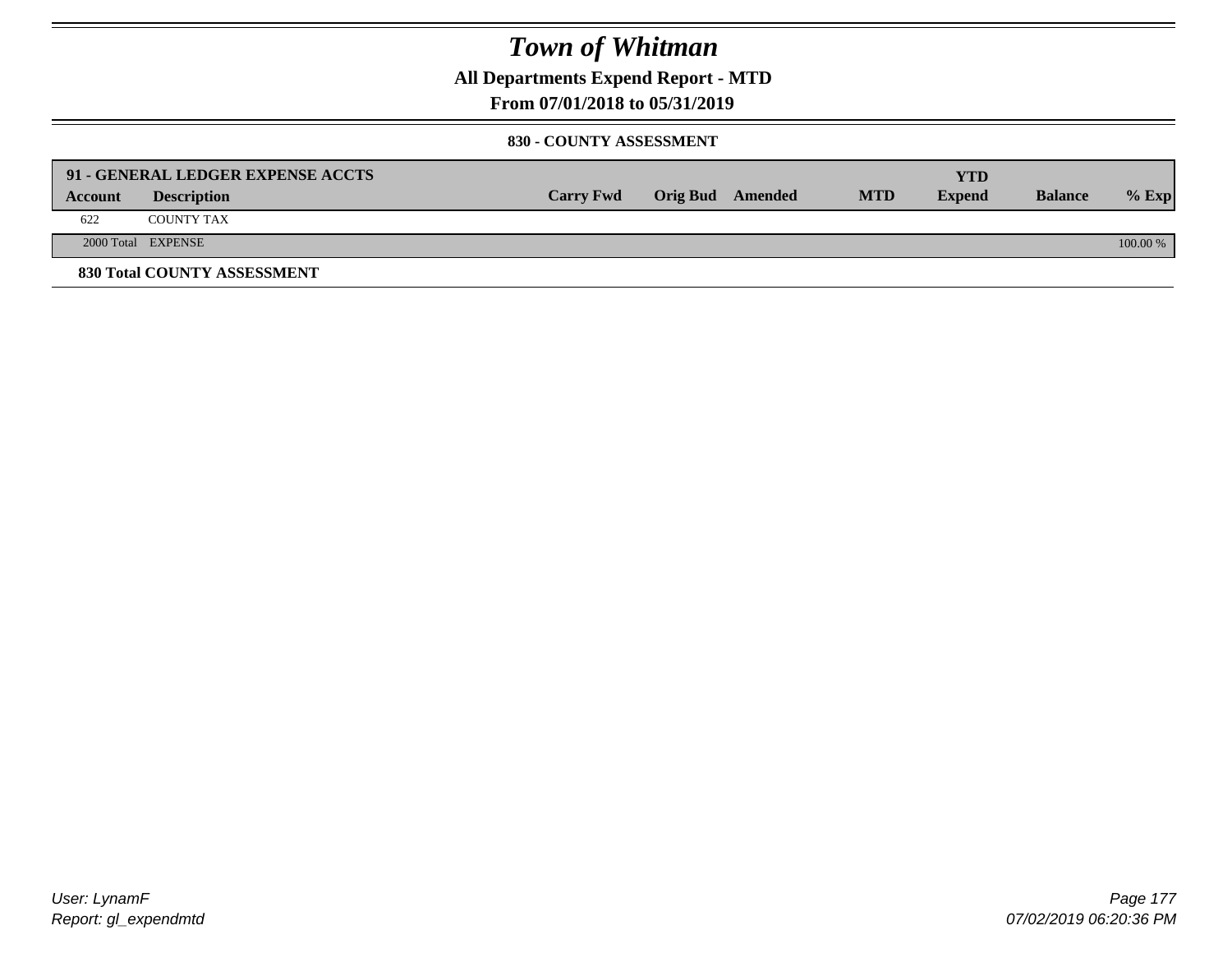**All Departments Expend Report - MTD**

### **From 07/01/2018 to 05/31/2019**

#### **850 - TAX REFUNDS**

|                 | 91 - GENERAL LEDGER EXPENSE ACCTS |                  |                         |            | <b>YTD</b>    |                |             |
|-----------------|-----------------------------------|------------------|-------------------------|------------|---------------|----------------|-------------|
| <b>Account</b>  | <b>Description</b>                | <b>Carry Fwd</b> | <b>Orig Bud Amended</b> | <b>MTD</b> | <b>Expend</b> | <b>Balance</b> | $%$ Exp     |
| 003             | MOTOR VEHICLE EXCISE              |                  |                         |            |               |                |             |
| 1984 Total 1984 |                                   |                  |                         |            |               |                | $100.00~\%$ |
| 003             | MOTOR VEHICLE EXCISE              |                  |                         |            |               |                |             |
| 1985 Total 1985 |                                   |                  |                         |            |               |                | 100.00 %    |
| 003             | MOTOR VEHICLE EXCISE              |                  |                         |            |               |                |             |
| 1986 Total 1986 |                                   |                  |                         |            |               |                | $100.00~\%$ |
| 001             | PERSONAL PROPERTY TAX             |                  |                         |            |               |                |             |
| 003             | MOTOR VEHICLE EXCISE              |                  |                         |            |               |                |             |
| 1987 Total 1987 |                                   |                  |                         |            |               |                | $100.00~\%$ |
| 001             | PERSONAL PROPERTY TAX             |                  |                         |            |               |                |             |
| 003             | MOTOR VEHICLE EXCISE              |                  |                         |            |               |                |             |
| 1988 Total 1988 |                                   |                  |                         |            |               |                | 100.00 %    |
| 002             | REAL ESTATE TAX                   |                  |                         |            |               |                |             |
| 003             | MOTOR VEHICLE EXCISE              |                  |                         |            |               |                |             |
| 1989 Total 1989 |                                   |                  |                         |            |               |                | 100.00 %    |
| 001             | PERSONAL PROPERTY TAX             |                  |                         |            |               |                |             |
| 002             | REAL ESTATE TAX                   |                  |                         |            |               |                |             |
| 003             | MOTOR VEHICLE EXCISE              |                  |                         |            |               |                |             |
| 1990 Total 1990 |                                   |                  |                         |            |               |                | 100.00 %    |
| 001             | PERSONAL PROPERTY TAX             |                  |                         |            |               |                |             |
| 002             | REAL ESTATE TAX                   |                  |                         |            |               |                |             |
| 003             | MOTOR VEHICLE EXCISE              |                  |                         |            |               |                |             |
| 1991 Total 1991 |                                   |                  |                         |            |               |                | 100.00 %    |
| 001             | PERSONAL PROPERTY TAX             |                  |                         |            |               |                |             |
| 003             | MOTOR VEHICLE EXCISE              |                  |                         |            |               |                |             |
| 1992 Total 1992 |                                   |                  |                         |            |               |                | 100.00 %    |
| 001             | PERSONAL PROPERTY TAX             |                  |                         |            |               |                |             |
| 002             | REAL ESTATE TAX                   |                  |                         |            |               |                |             |
| 003             | MOTOR VEHICLE EXCISE              |                  |                         |            |               |                |             |
| 005             | TRASH FEE REFUNDS                 |                  |                         |            |               |                |             |
| User: LynamF    |                                   |                  |                         |            |               |                | Page 178    |

*Report: gl\_expendmtd*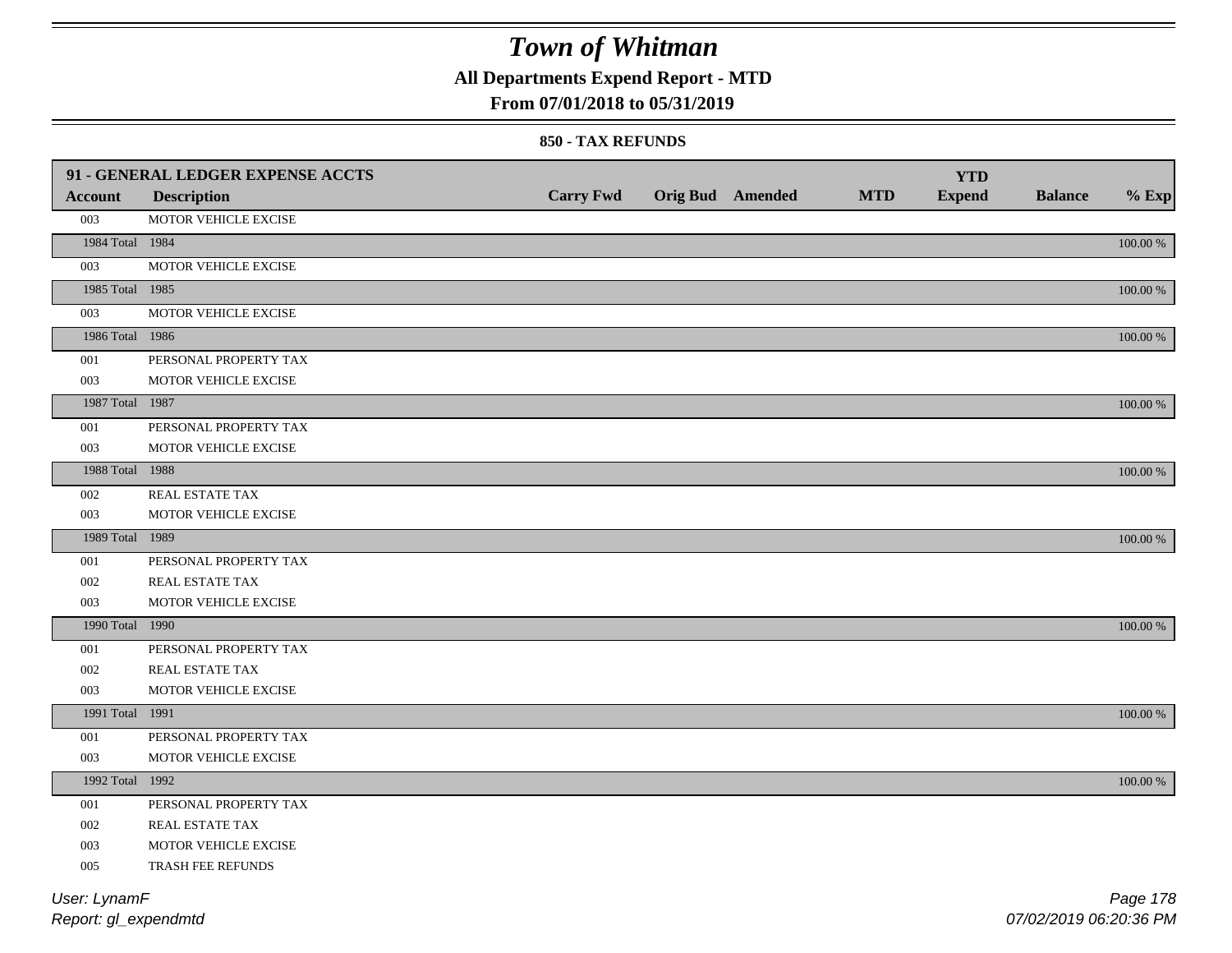**All Departments Expend Report - MTD**

### **From 07/01/2018 to 05/31/2019**

#### **850 - TAX REFUNDS**

|                 | 91 - GENERAL LEDGER EXPENSE ACCTS |                  |                         |            | <b>YTD</b>    |                |          |
|-----------------|-----------------------------------|------------------|-------------------------|------------|---------------|----------------|----------|
| Account         | <b>Description</b>                | <b>Carry Fwd</b> | <b>Orig Bud</b> Amended | <b>MTD</b> | <b>Expend</b> | <b>Balance</b> | $%$ Exp  |
| 006             | TRASH LIEN REFUNDS                |                  |                         |            |               |                |          |
| 1993 Total 1993 |                                   |                  |                         |            |               |                | 100.00 % |
| 001             | PERSONAL PROPERTY TAX             |                  |                         |            |               |                |          |
| 002             | <b>REAL ESTATE TAX</b>            |                  |                         |            |               |                |          |
| 003             | MOTOR VEHICLE EXCISE              |                  |                         |            |               |                |          |
| 005             | TRASH FEE REFUNDS                 |                  |                         |            |               |                |          |
| 006             | TRASH LIEN REFUNDS                |                  |                         |            |               |                |          |
| 1994 Total 1994 |                                   |                  |                         |            |               |                | 100.00 % |
| 001             | PERSONAL PROPERTY TAX             |                  |                         |            |               |                |          |
| 002             | REAL ESTATE TAX                   |                  |                         |            |               |                |          |
| 003             | MOTOR VEHICLE EXCISE              |                  |                         |            |               |                |          |
| 1995 Total 1995 |                                   |                  |                         |            |               |                | 100.00 % |
| 001             | PERSONAL PROPERTY TAX             |                  |                         |            |               |                |          |
| 002             | REAL ESTATE TAX                   |                  |                         |            |               |                |          |
| 003             | MOTOR VEHICLE EXCISE              |                  |                         |            |               |                |          |
| 1996 Total 1996 |                                   |                  |                         |            |               |                | 100.00 % |
| 001             | PERSONAL PROPERTY TAX             |                  |                         |            |               |                |          |
| 002             | <b>REAL ESTATE TAX</b>            |                  |                         |            |               |                |          |
| 003             | MOTOR VEHICLE EXCISE              |                  |                         |            |               |                |          |
| 005             | TRASH FEE REFUNDS                 |                  |                         |            |               |                |          |
| 1997 Total 1997 |                                   |                  |                         |            |               |                | 100.00 % |
| 001             | PERSONAL PROPERTY TAX             |                  |                         |            |               |                |          |
| 002             | REAL ESTATE TAX                   |                  |                         |            |               |                |          |
| 003             | MOTOR VEHICLE EXCISE              |                  |                         |            |               |                |          |
| 1998 Total 1998 |                                   |                  |                         |            |               |                | 100.00 % |
| 001             | PERSONAL PROPERTY TAX             |                  |                         |            |               |                |          |
| 002             | REAL ESTATE TAX                   |                  |                         |            |               |                |          |
| 003             | MOTOR VEHICLE EXCISE              |                  |                         |            |               |                |          |
| 1999 Total 1999 |                                   |                  |                         |            |               |                | 100.00 % |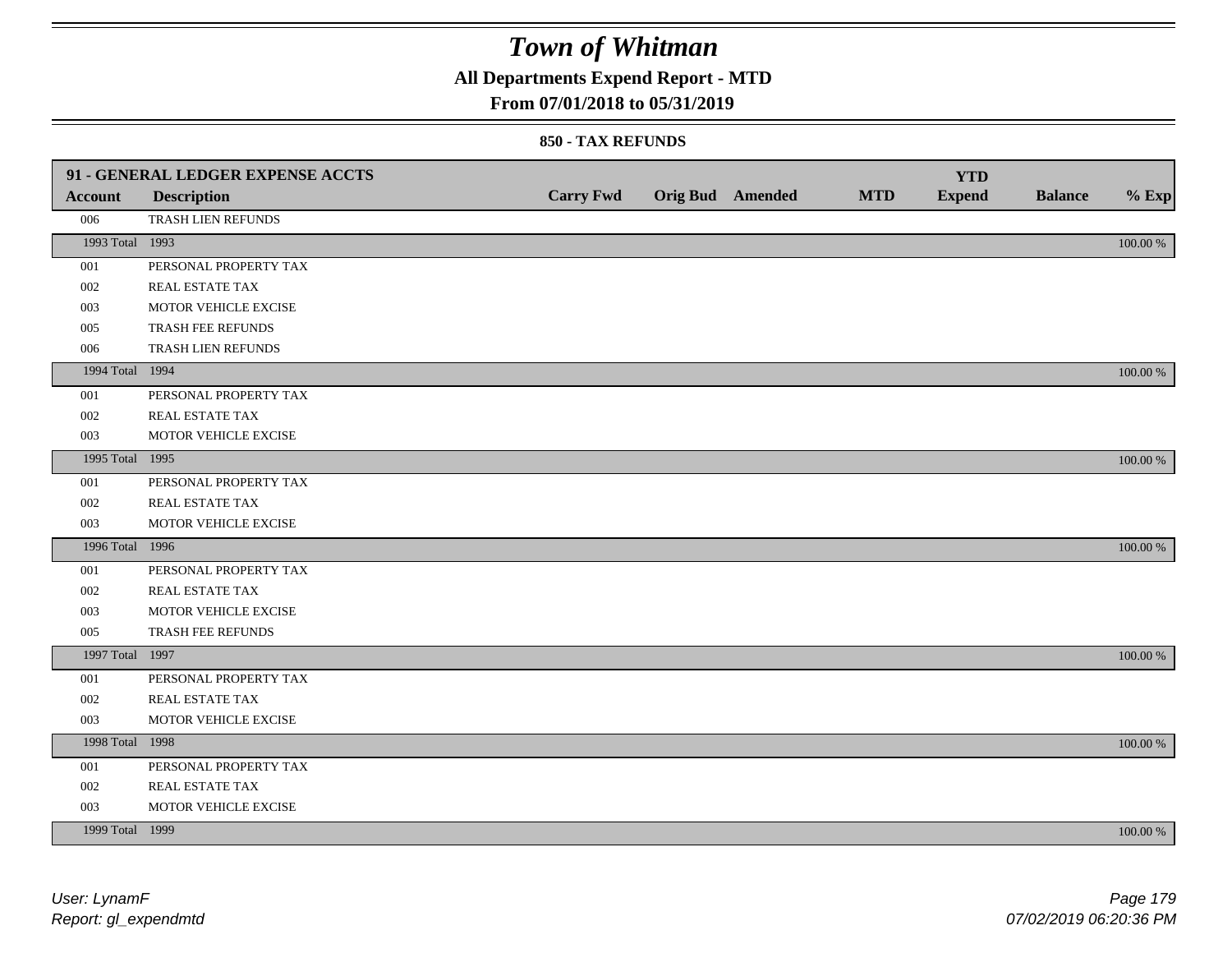### **All Departments Expend Report - MTD**

### **From 07/01/2018 to 05/31/2019**

#### **850 - TAX REFUNDS**

|                | 91 - GENERAL LEDGER EXPENSE ACCTS |                  |                         |            | <b>YTD</b>    |                |             |
|----------------|-----------------------------------|------------------|-------------------------|------------|---------------|----------------|-------------|
| <b>Account</b> | <b>Description</b>                | <b>Carry Fwd</b> | <b>Orig Bud</b> Amended | <b>MTD</b> | <b>Expend</b> | <b>Balance</b> | $%$ Exp     |
| 001            | PERSONAL PROPERTY TAX             |                  |                         |            |               |                |             |
| 002            | <b>REAL ESTATE TAX</b>            |                  |                         |            |               |                |             |
| 003            | MOTOR VEHICLE EXCISE              |                  |                         |            |               |                |             |
|                | 2000 Total EXPENSE                |                  |                         |            |               |                | 100.00 %    |
| 001            | PERSONAL PROPERTY TAX             |                  |                         |            |               |                |             |
| 002            | REAL ESTATE TAX                   |                  |                         |            |               |                |             |
| 003            | MOTOR VEHICLE EXCISE              |                  |                         |            |               |                |             |
|                | 2001 Total EXPENSE                |                  |                         |            |               |                | 100.00 %    |
| 001            | PERSONAL PROPERTY TAX             |                  |                         |            |               |                |             |
| 002            | REAL ESTATE TAX                   |                  |                         |            |               |                |             |
| 003            | MOTOR VEHICLE EXCISE              |                  |                         |            |               |                |             |
| 004            | <b>BOAT EXCISE</b>                |                  |                         |            |               |                |             |
|                | 2002 Total EXPENSE                |                  |                         |            |               |                | 100.00 %    |
| 001            | PERSONAL PROPERTY TAX             |                  |                         |            |               |                |             |
| 002            | REAL ESTATE TAX                   |                  |                         |            |               |                |             |
| 003            | MOTOR VEHICLE EXCISE              |                  |                         |            |               |                |             |
| 004            | <b>BOAT EXCISE</b>                |                  |                         |            |               |                |             |
| 006            | TRASH LIEN REFUNDS                |                  |                         |            |               |                |             |
|                | 2003 Total EXPENSE                |                  |                         |            |               |                | 100.00 %    |
| 001            | PERSONAL PROPERTY TAX             |                  |                         |            |               |                |             |
| 002            | REAL ESTATE TAX                   |                  |                         |            |               |                |             |
| 003            | MOTOR VEHICLE EXCISE              |                  |                         |            |               |                |             |
| 004            | <b>BOAT EXCISE</b>                |                  |                         |            |               |                |             |
|                | 2004 Total EXPENSE                |                  |                         |            |               |                | 100.00 %    |
| 001            | PERSONAL PROPERTY TAX             |                  |                         |            |               |                |             |
| 002            | REAL ESTATE TAX                   |                  |                         |            |               |                |             |
| 003            | MOTOR VEHICLE EXCISE              |                  |                         |            |               |                |             |
| 004            | <b>BOAT EXCISE</b>                |                  |                         |            |               |                |             |
|                | 2005 Total EXPENSE                |                  |                         |            |               |                | $100.00~\%$ |
|                |                                   |                  |                         |            |               |                |             |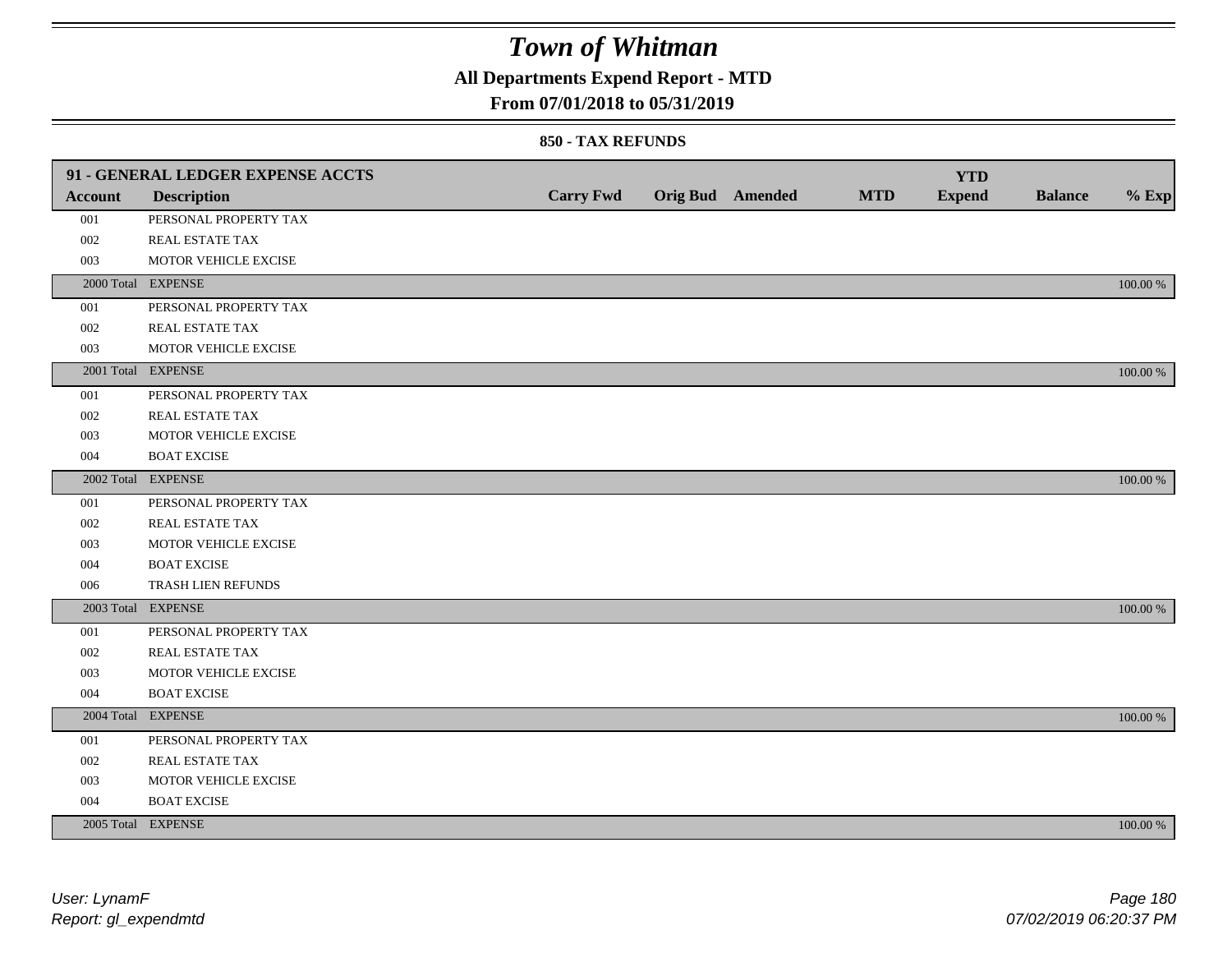## **All Departments Expend Report - MTD**

### **From 07/01/2018 to 05/31/2019**

#### **850 - TAX REFUNDS**

|         | 91 - GENERAL LEDGER EXPENSE ACCTS |                  |                         |            | <b>YTD</b>    |                |             |
|---------|-----------------------------------|------------------|-------------------------|------------|---------------|----------------|-------------|
| Account | <b>Description</b>                | <b>Carry Fwd</b> | <b>Orig Bud</b> Amended | <b>MTD</b> | <b>Expend</b> | <b>Balance</b> | $%$ Exp     |
| 001     | PERSONAL PROPERTY TAX             |                  |                         |            |               |                |             |
| 002     | REAL ESTATE TAX                   |                  |                         |            |               |                |             |
| 003     | MOTOR VEHICLE EXCISE              |                  |                         |            |               |                |             |
| 004     | <b>BOAT EXCISE</b>                |                  |                         |            |               |                |             |
|         | 2006 Total EXPENSE                |                  |                         |            |               |                | 100.00 %    |
| 001     | PERSONAL PROPERTY TAX             |                  |                         |            |               |                |             |
| 002     | REAL ESTATE TAX                   |                  |                         |            |               |                |             |
| 003     | MOTOR VEHICLE EXCISE              |                  |                         |            |               |                |             |
| 004     | <b>BOAT EXCISE</b>                |                  |                         |            |               |                |             |
|         | 2007 Total EXPENSE                |                  |                         |            |               |                | 100.00 %    |
| 001     | PERSONAL PROPERTY TAX             |                  |                         |            |               |                |             |
| 002     | REAL ESTATE TAX                   |                  |                         |            |               |                |             |
| 003     | MOTOR VEHICLE EXCISE              |                  |                         |            |               |                |             |
| 004     | <b>BOAT EXCISE</b>                |                  |                         |            |               |                |             |
|         | 2008 Total EXPENSE                |                  |                         |            |               |                | 100.00 %    |
| 001     | PERSONAL PROPERTY TAX             |                  |                         |            |               |                |             |
| 002     | <b>REAL ESTATE TAX</b>            |                  |                         |            |               |                |             |
| 003     | MOTOR VEHICLE EXCISE              |                  |                         |            |               |                |             |
| 004     | <b>BOAT EXCISE</b>                |                  |                         |            |               |                |             |
|         | 2009 Total EXPENSE                |                  |                         |            |               |                | 100.00 %    |
| 001     | PERSONAL PROPERTY TAX             |                  |                         |            |               |                |             |
| 002     | REAL ESTATE TAX                   |                  |                         |            |               |                |             |
| 003     | MOTOR VEHICLE EXCISE              |                  |                         |            |               |                |             |
|         | 2010 Total EXPENSE                |                  |                         |            |               |                | 100.00 %    |
| 001     | PERSONAL PROPERTY TAX             |                  |                         |            |               |                |             |
| 002     | REAL ESTATE TAX                   |                  |                         |            |               |                |             |
| 003     | MOTOR VEHICLE EXCISE              |                  |                         |            |               |                |             |
|         | 2011 Total EXPENSE                |                  |                         |            |               |                | $100.00~\%$ |
| 001     | PERSONAL PROPERTY TAX             |                  |                         |            |               |                |             |
| 002     | REAL ESTATE TAX                   |                  |                         |            |               |                |             |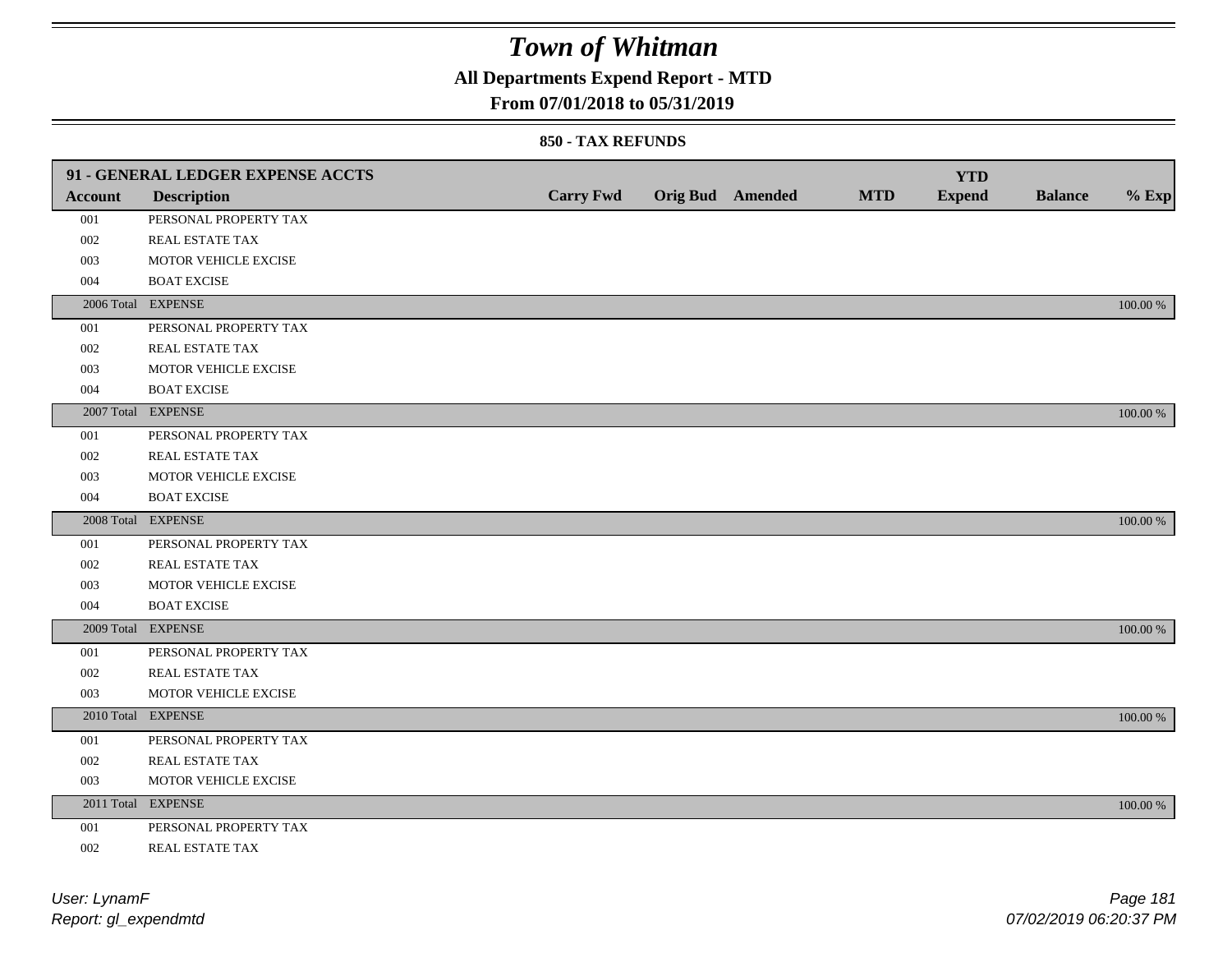### **All Departments Expend Report - MTD**

### **From 07/01/2018 to 05/31/2019**

#### **850 - TAX REFUNDS**

|                | 91 - GENERAL LEDGER EXPENSE ACCTS |                  |                         |            | <b>YTD</b>    |                |          |
|----------------|-----------------------------------|------------------|-------------------------|------------|---------------|----------------|----------|
| <b>Account</b> | <b>Description</b>                | <b>Carry Fwd</b> | <b>Orig Bud</b> Amended | <b>MTD</b> | <b>Expend</b> | <b>Balance</b> | $%$ Exp  |
| 003            | MOTOR VEHICLE EXCISE              |                  |                         |            |               |                |          |
|                | 2012 Total EXPENSE                |                  |                         |            |               |                | 100.00 % |
| 001            | PERSONAL PROPERTY TAX             |                  |                         |            |               |                |          |
| 002            | REAL ESTATE TAX                   |                  |                         |            |               |                |          |
| 003            | MOTOR VEHICLE EXCISE              |                  |                         |            |               |                |          |
| 004            | <b>BOAT EXCISE</b>                |                  |                         |            |               |                |          |
|                | 2013 Total EXPENSE                |                  |                         |            |               |                | 100.00 % |
| 001            | PERSONAL PROPERTY TAX             |                  |                         |            |               |                |          |
| 002            | REAL ESTATE TAX                   |                  |                         |            |               |                |          |
| 003            | MOTOR VEHICLE EXCISE              |                  |                         |            |               |                |          |
| 004            | <b>BOAT EXCISE</b>                |                  |                         |            |               |                |          |
|                | 2014 Total EXPENSE                |                  |                         |            |               |                | 100.00 % |
| 001            | PERSONAL PROPERTY TAX             |                  |                         |            |               |                |          |
| 002            | REAL ESTATE TAX                   |                  |                         |            |               |                |          |
| 003            | MOTOR VEHICLE EXCISE              |                  |                         |            |               |                |          |
| 004            | <b>BOAT EXCISE</b>                |                  |                         |            |               |                |          |
|                | 2015 Total EXPENSE                |                  |                         |            |               |                | 100.00 % |
| 001            | PERSONAL PROPERTY TAX             |                  |                         |            |               |                |          |
| 002            | REAL ESTATE TAX                   |                  |                         |            |               |                |          |
| 003            | MOTOR VEHICLE EXCISE              |                  |                         |            | 3,518.97      | $-3,518.97$    |          |
| 004            | <b>BOAT EXCISE</b>                |                  |                         |            |               |                |          |
|                | 2016 Total EXPENSE                |                  |                         |            | 3,518.97      | $-3,518.97$    | 100.00 % |
| 001            | PERSONAL PROPERTY TAX             |                  |                         |            |               |                |          |
| 002            | <b>REAL ESTATE TAX</b>            |                  |                         |            |               |                |          |
| 003            | MOTOR VEHICLE EXCISE              |                  |                         | 1,226.88   | 3,252.24      | $-3,252.24$    |          |
| 004            | <b>BOAT EXCISE</b>                |                  |                         |            |               |                |          |
|                | 2017 Total EXPENSE                |                  |                         | 1,226.88   | 3,252.24      | $-3,252.24$    | 100.00 % |
| 001            | PERSONAL PROPERTY TAX             |                  |                         |            | 1,242.64      | $-1,242.64$    |          |
| 002            | REAL ESTATE TAX                   |                  |                         |            | 18,234.05     | $-18,234.05$   |          |
| 003            | MOTOR VEHICLE EXCISE              |                  |                         | 1.798.65   | 25,185.88     | $-25,185.88$   |          |

*Report: gl\_expendmtd User: LynamF*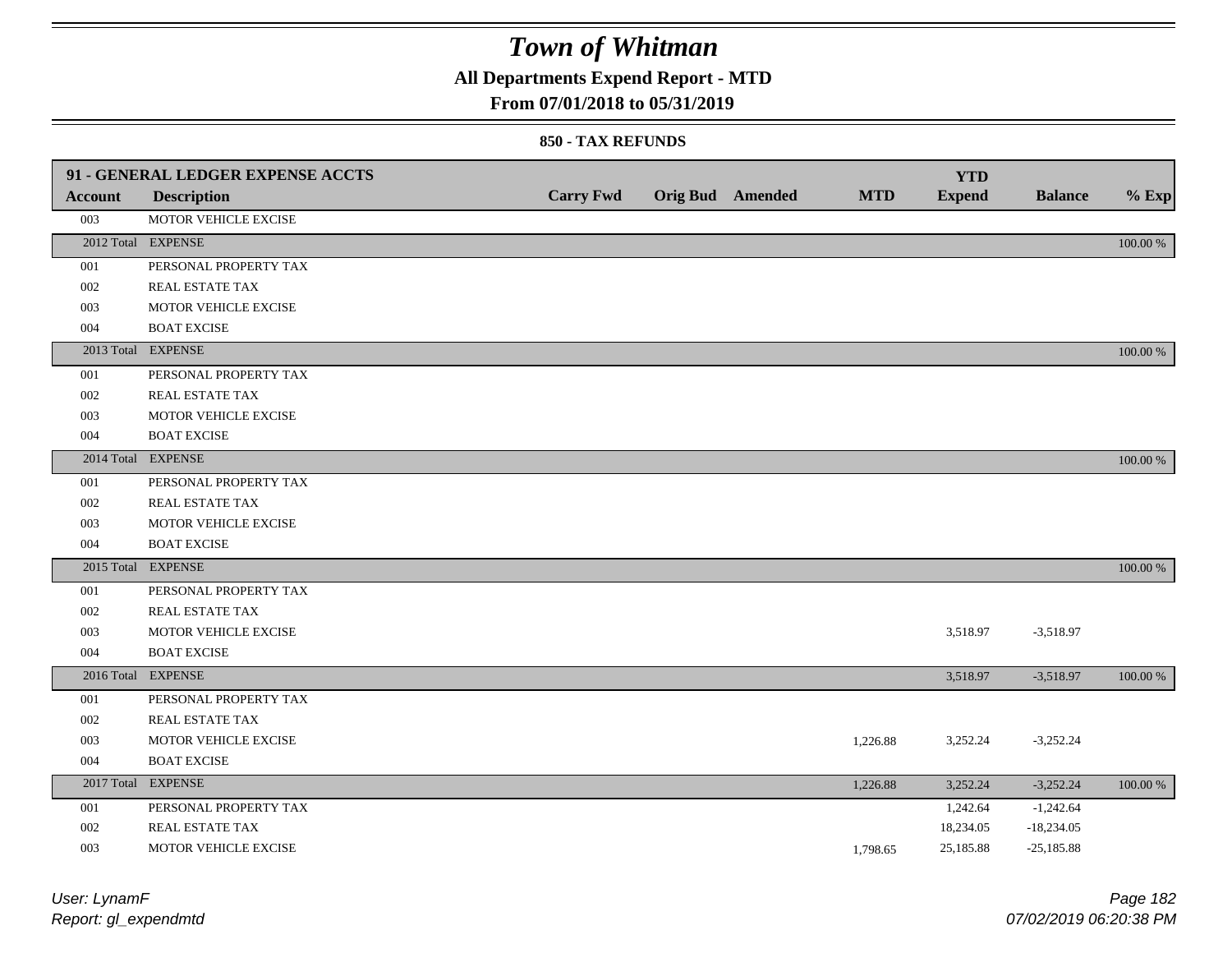## **All Departments Expend Report - MTD**

### **From 07/01/2018 to 05/31/2019**

#### **850 - TAX REFUNDS**

|            | 91 - GENERAL LEDGER EXPENSE ACCTS |                  |                 |                |            | <b>YTD</b>    |                |          |
|------------|-----------------------------------|------------------|-----------------|----------------|------------|---------------|----------------|----------|
| Account    | <b>Description</b>                | <b>Carry Fwd</b> | <b>Orig Bud</b> | <b>Amended</b> | <b>MTD</b> | <b>Expend</b> | <b>Balance</b> | $%$ Exp  |
| 004        | <b>BOAT EXCISE</b>                |                  |                 |                |            |               |                |          |
| 2018 Total | <b>EXPENSE</b>                    |                  |                 |                | 1,798.65   | 44,662.57     | $-44,662.57$   | 100.00 % |
| 001        | PERSONAL PROPERTY TAX             |                  |                 |                |            |               |                |          |
| 002        | REAL ESTATE TAX                   |                  |                 |                | 1,150.00   | 26,478.00     | $-26,478.00$   |          |
| 003        | <b>MOTOR VEHICLE EXCISE</b>       |                  |                 |                | 5,610.06   | 12,549.75     | $-12,549.75$   |          |
| 004        | <b>BOAT EXCISE</b>                |                  |                 |                |            |               |                |          |
|            | 2019 Total EXPENSE                |                  |                 |                | 6,760.06   | 39,027.75     | $-39,027.75$   | 100.00 % |
| 001        | PERSONAL PROPERTY TAX             |                  |                 |                |            |               |                |          |
| 002        | <b>REAL ESTATE TAX</b>            |                  |                 |                |            |               |                |          |
| 003        | <b>MOTOR VEHICLE EXCISE</b>       |                  |                 |                |            |               |                |          |
| 004        | <b>BOAT EXCISE</b>                |                  |                 |                |            |               |                |          |
|            | 2020 Total EXPENSE                |                  |                 |                |            |               |                | 100.00 % |
|            | <b>850 Total TAX REFUNDS</b>      |                  |                 |                | 9,785.59   | 90,461.53     | $-90,461.53$   |          |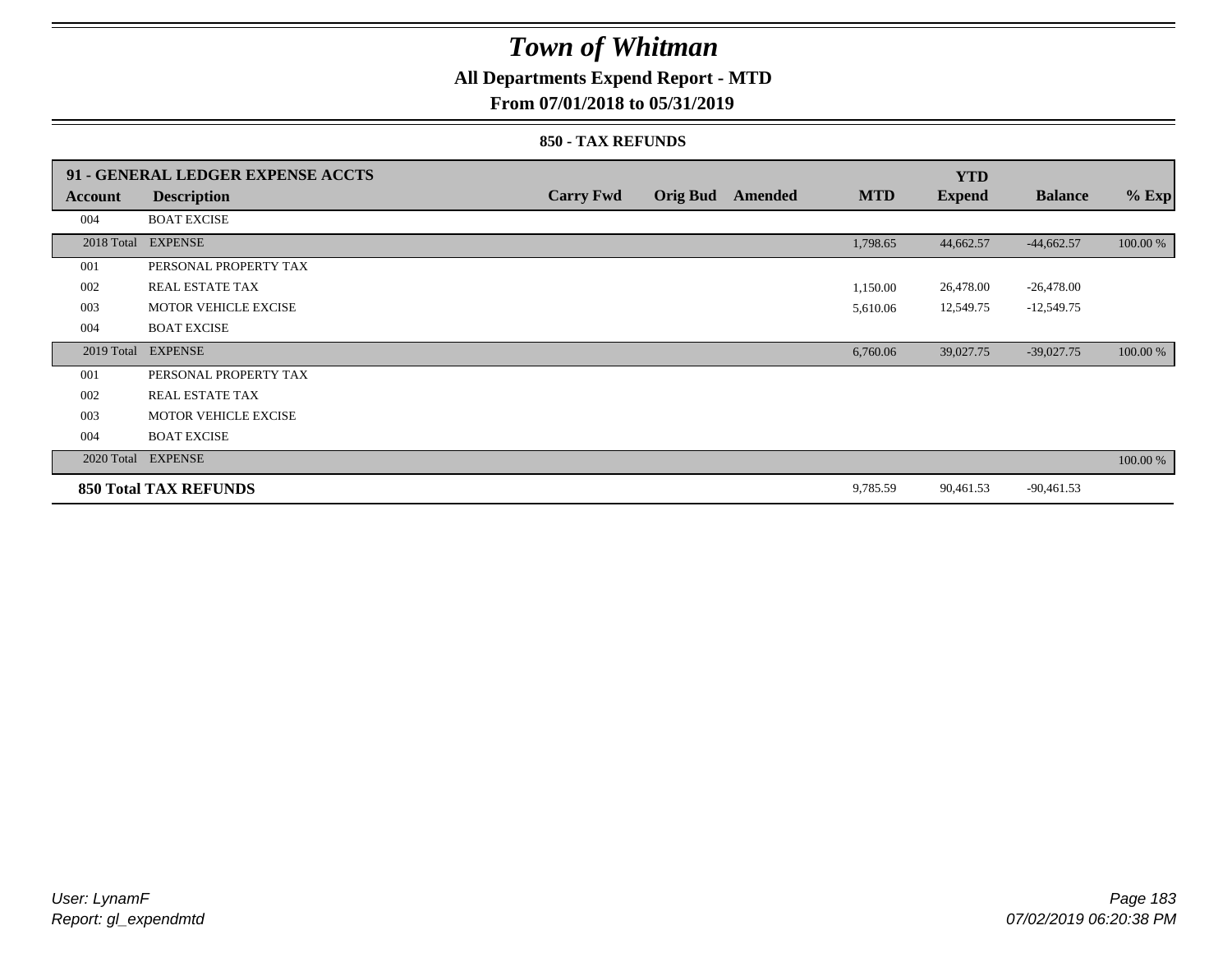### **All Departments Expend Report - MTD**

### **From 07/01/2018 to 05/31/2019**

#### **870 - AGENCY**

|         | 91 - GENERAL LEDGER EXPENSE ACCTS |                  |                         |            | <b>YTD</b>    |                |          |
|---------|-----------------------------------|------------------|-------------------------|------------|---------------|----------------|----------|
| Account | <b>Description</b>                | <b>Carry Fwd</b> | <b>Orig Bud</b> Amended | <b>MTD</b> | <b>Expend</b> | <b>Balance</b> | $%$ Exp  |
| 899     | <b>EXCHANGE ACCOUNT</b>           |                  |                         |            |               |                |          |
|         | 2001 Total EXPENSE                |                  |                         |            |               |                | 100.00 % |
| 028     | MASS.CRUSHING & RECYCLING         |                  |                         |            |               |                |          |
| 033     | <b>DANCE PROGRAMS</b>             |                  |                         |            |               |                |          |
|         | 2012 Total EXPENSE                |                  |                         |            |               |                | 100.00 % |
|         | 870 Total AGENCY                  |                  |                         |            |               |                |          |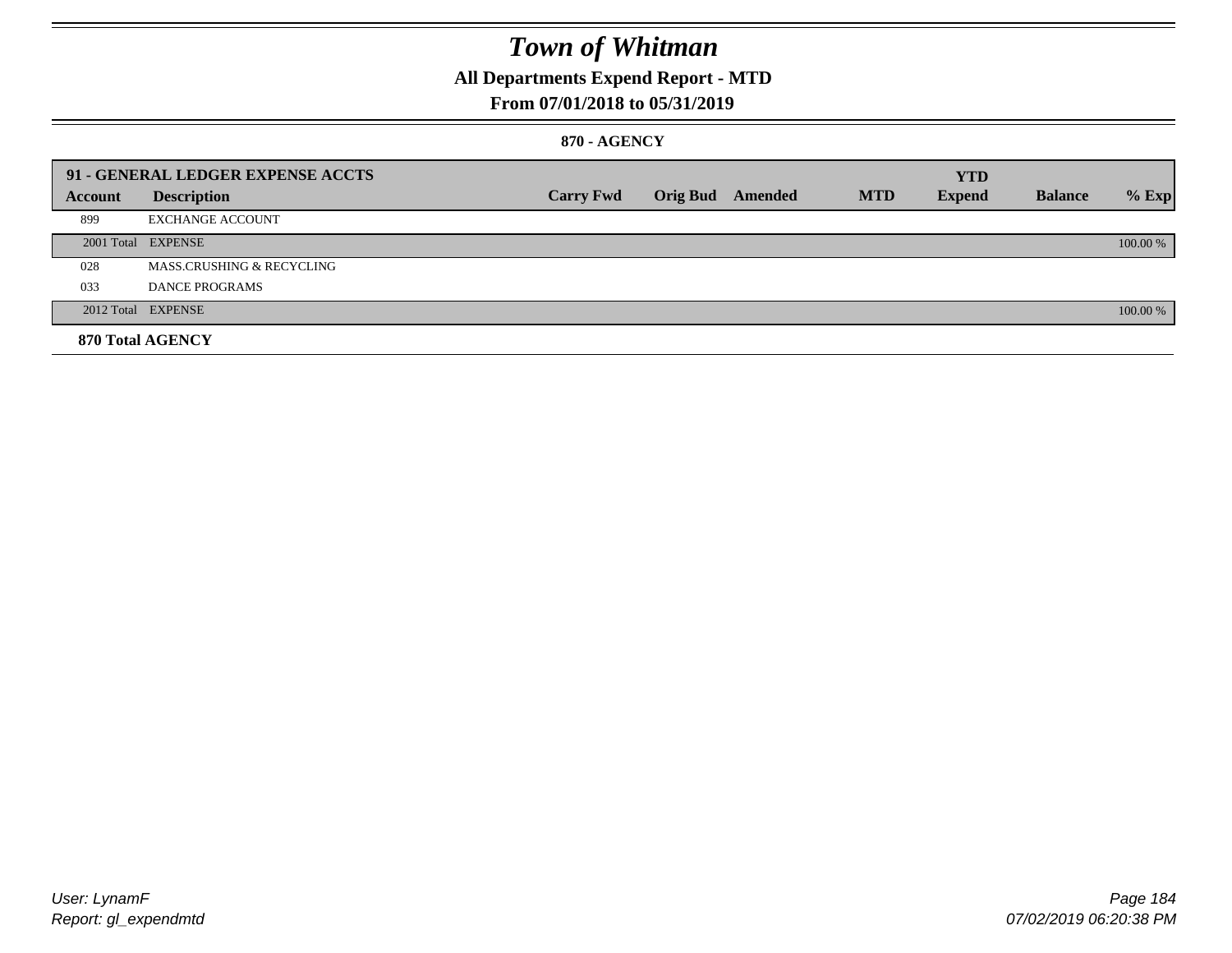**All Departments Expend Report - MTD**

### **From 07/01/2018 to 05/31/2019**

#### **873 - USER CHARGES REFUNDS**

|                | 91 - GENERAL LEDGER EXPENSE ACCTS     |                  |                 |         |            | <b>YTD</b>    |                |          |
|----------------|---------------------------------------|------------------|-----------------|---------|------------|---------------|----------------|----------|
| <b>Account</b> | <b>Description</b>                    | <b>Carry Fwd</b> | <b>Orig Bud</b> | Amended | <b>MTD</b> | <b>Expend</b> | <b>Balance</b> | $%$ Exp  |
| 006            | TRASH LIEN REFUNDS                    |                  |                 |         |            |               |                |          |
| 021            | <b>2014 TRASH FEE REFUNDS</b>         |                  |                 |         |            |               |                |          |
|                | 2000 Total EXPENSE                    |                  |                 |         |            |               |                | 100.00 % |
| 006            | TRASH LIEN REFUNDS                    |                  |                 |         |            |               |                |          |
|                | 2012 Total EXPENSE                    |                  |                 |         |            |               |                | 100.00 % |
| 005            | TRASH FEE REFUNDS                     |                  |                 |         |            |               |                |          |
| 006            | TRASH LIEN REFUNDS                    |                  |                 |         |            |               |                |          |
|                | 2015 Total EXPENSE                    |                  |                 |         |            |               |                | 100.00 % |
| 005            | TRASH FEE REFUNDS                     |                  |                 |         |            |               |                |          |
| 006            | TRASH LIEN REFUNDS                    |                  |                 |         |            |               |                |          |
|                | 2016 Total EXPENSE                    |                  |                 |         |            |               |                | 100.00 % |
| 005            | TRASH FEE REFUNDS                     |                  |                 |         |            | 250.00        | $-250.00$      |          |
| 006            | TRASH LIEN REFUNDS                    |                  |                 |         |            |               |                |          |
|                | 2017 Total EXPENSE                    |                  |                 |         |            | 250.00        | $-250.00$      | 100.00 % |
| 005            | TRASH FEE REFUNDS                     |                  |                 |         |            | 1,635.00      | $-1,635.00$    |          |
| 006            | TRASH LIEN REFUNDS                    |                  |                 |         |            |               |                |          |
|                | 2018 Total EXPENSE                    |                  |                 |         |            | 1,635.00      | $-1,635.00$    | 100.00 % |
| 005            | TRASH FEE REFUNDS                     |                  |                 |         | 860.00     | 1,430.00      | $-1,430.00$    |          |
| 006            | TRASH LIEN REFUNDS                    |                  |                 |         |            |               |                |          |
|                | 2019 Total EXPENSE                    |                  |                 |         | 860.00     | 1,430.00      | $-1,430.00$    | 100.00 % |
| 005            | <b>TRASH FEE REFUNDS</b>              |                  |                 |         |            |               |                |          |
| 006            | TRASH LIEN REFUNDS                    |                  |                 |         |            |               |                |          |
|                | 2020 Total EXPENSE                    |                  |                 |         |            |               |                | 100.00 % |
|                | <b>873 Total USER CHARGES REFUNDS</b> |                  |                 |         | 860.00     | 3,315.00      | $-3,315.00$    |          |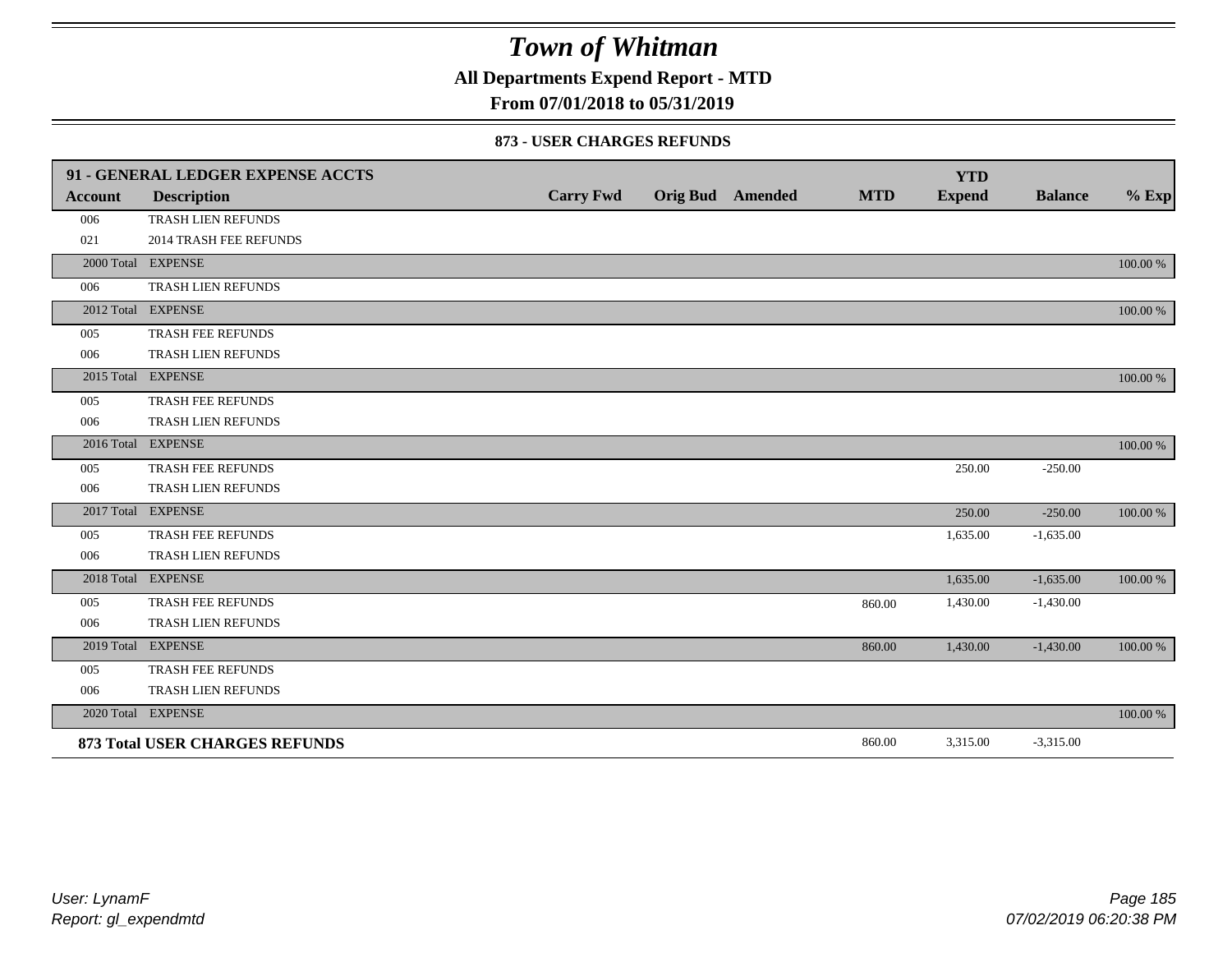**All Departments Expend Report - MTD**

### **From 07/01/2018 to 05/31/2019**

#### **875 - MISCELLANEOUS**

|                 | 91 - GENERAL LEDGER EXPENSE ACCTS |                  |                         |            | <b>YTD</b>    |                |             |
|-----------------|-----------------------------------|------------------|-------------------------|------------|---------------|----------------|-------------|
| <b>Account</b>  | <b>Description</b>                | <b>Carry Fwd</b> | <b>Orig Bud</b> Amended | <b>MTD</b> | <b>Expend</b> | <b>Balance</b> | $%$ Exp     |
| 046             | WATER RATES REFUNDS               |                  |                         |            |               |                |             |
| 1997 Total 1997 |                                   |                  |                         |            |               |                | $100.00~\%$ |
| 046             | <b>WATER RATES REFUNDS</b>        |                  |                         |            |               |                |             |
| 1998 Total 1998 |                                   |                  |                         |            |               |                | 100.00 %    |
| 046             | WATER RATES REFUNDS               |                  |                         |            |               |                |             |
| 1999 Total 1999 |                                   |                  |                         |            |               |                | $100.00~\%$ |
| 034             | PREMIUM SALE OF BONDS             |                  |                         |            |               |                |             |
| 035             | <b>INTEREST ON SALE OF BONDS</b>  |                  |                         |            |               |                |             |
| 036             | <b>GRANT ANTICIPATION NOTES</b>   |                  |                         |            |               |                |             |
| 038             | REVENUE ANTICIPATION NOTES        |                  |                         |            |               |                |             |
| 039             | <b>BOND ANTICIPATION NOTES</b>    |                  |                         |            |               |                |             |
| 042             | <b>BOARD OF APPEALS REFUNDS</b>   |                  |                         |            |               |                |             |
| 043             | BUILDING INSPECTOR REFUNDS        |                  |                         |            |               |                |             |
| 044             | REFUNDS-PRIOR YEARS               |                  |                         |            |               |                |             |
| 045             | PARKING TICKET REFUNDS            |                  |                         |            |               |                |             |
| 046             | WATER RATES REFUNDS               |                  |                         |            |               |                |             |
| 052             | <b>TAILINGS</b>                   |                  |                         |            |               |                |             |
| 071             | <b>COLLECTORS OVER/SHORT</b>      |                  |                         |            |               |                |             |
| 080             | WTR/SWR REFUNDS-PEN.&INT.         |                  |                         |            |               |                |             |
| 081             | WATER RATES REFUNDS FY95          |                  |                         |            |               |                |             |
| 090             | MUNICIPAL LIEN REFUNDS            |                  |                         |            |               |                |             |
| 093             | WATER RATES REFUNDS FY96          |                  |                         |            |               |                |             |
| 635             | COLLECTORS FEES-REFUNDS           |                  |                         |            |               |                |             |
| 636             | <b>EXCISE INTEREST-REFUNDS</b>    |                  |                         |            |               |                |             |
|                 | 2000 Total EXPENSE                |                  |                         |            |               |                | 100.00 %    |
| 021             | 2014 TRASH FEE REFUNDS            |                  |                         |            |               |                |             |
| 025             | <b>DPW - RESTITUTION</b>          |                  |                         |            |               |                |             |
| 058             | TRASH FEE REFUNDS FY2000          |                  |                         |            |               |                |             |
| 063             | TRASH FEE REFUNDS FY02            |                  |                         |            |               |                |             |
| 064             | TRASH FEE REFUNDS FY2001          |                  |                         |            |               |                |             |
| 091             | TRASH FEE REFUNDS FY03            |                  |                         |            |               |                |             |

*Report: gl\_expendmtd User: LynamF*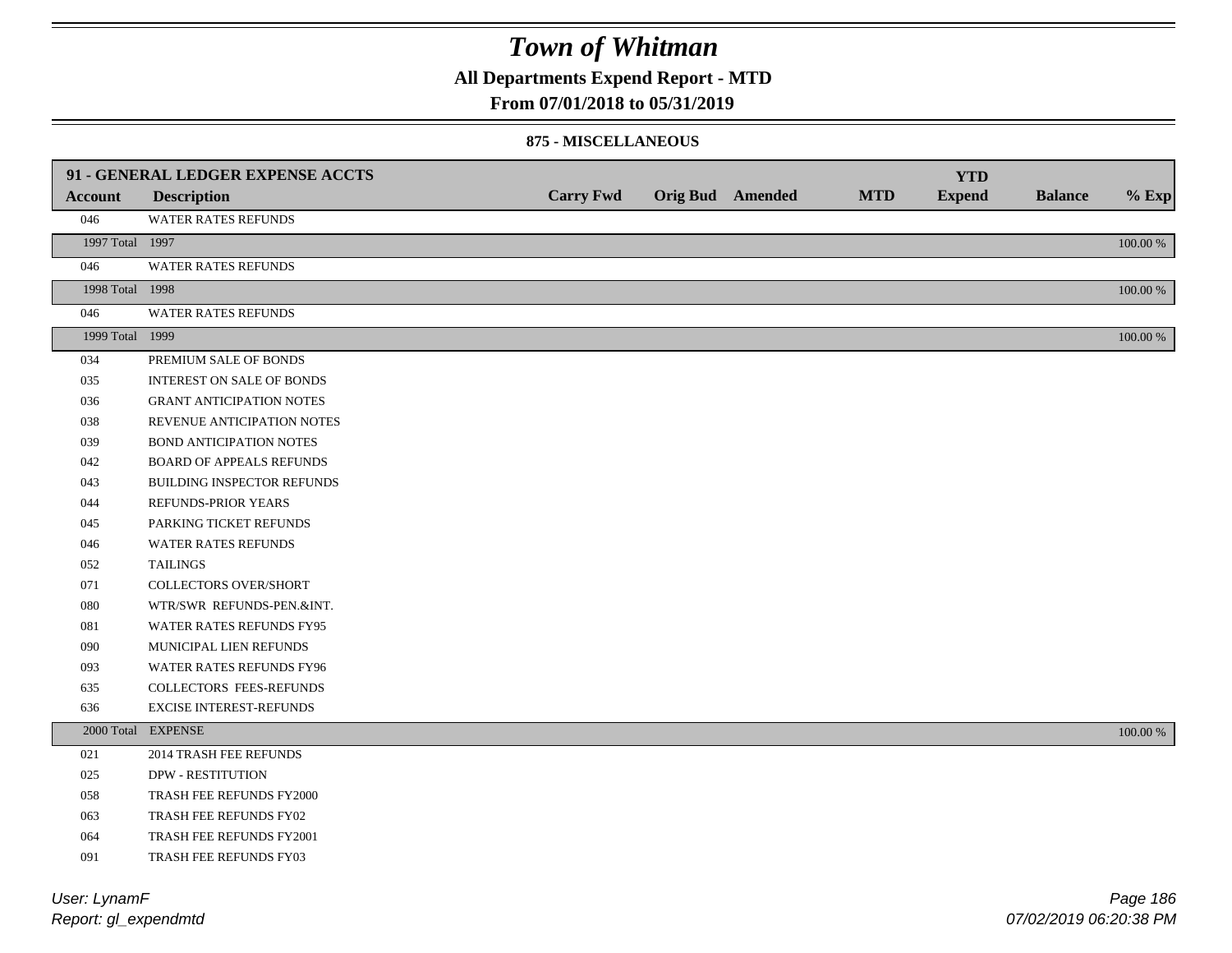### **All Departments Expend Report - MTD**

### **From 07/01/2018 to 05/31/2019**

#### **875 - MISCELLANEOUS**

|                | 91 - GENERAL LEDGER EXPENSE ACCTS |                  |                         |            | <b>YTD</b>    |                |          |
|----------------|-----------------------------------|------------------|-------------------------|------------|---------------|----------------|----------|
| <b>Account</b> | <b>Description</b>                | <b>Carry Fwd</b> | <b>Orig Bud</b> Amended | <b>MTD</b> | <b>Expend</b> | <b>Balance</b> | $%$ Exp  |
| 092            | TRASH FEE REFUNDS FY2004          |                  |                         |            |               |                |          |
| 094            | TRASH LIEN REFUNDS FY2004         |                  |                         |            |               |                |          |
| 095            | TRASH LIEN REFUNDS FY95           |                  |                         |            |               |                |          |
| 096            | TRASH LIEN REFUNDS FY96           |                  |                         |            |               |                |          |
| 187            | TRASH LIEN REFUNDS 2005           |                  |                         |            |               |                |          |
| 206            | <b>TRASH FEE REFUNDS 2005</b>     |                  |                         |            |               |                |          |
| 209            | <b>TRASH FEE REFUNDS 2006</b>     |                  |                         |            |               |                |          |
| 223            | TRASH LIEN REFUNDS 2006           |                  |                         |            |               |                |          |
| 226            | TRASH FEE REFUNDS 2007            |                  |                         |            |               |                |          |
| 229            | TRASH LIEN REFUNDS 2007           |                  |                         |            |               |                |          |
| 231            | <b>2008 TRASH FEE REFUNDS</b>     |                  |                         |            |               |                |          |
| 232            | 2008 TRASH LIEN REFUNDS           |                  |                         |            |               |                |          |
| 257            | <b>2009 TRASH FEE REFUNDS</b>     |                  |                         |            |               |                |          |
| 258            | 2009 TRASH LIEN REFUNDS           |                  |                         |            |               |                |          |
| 260            | <b>2010 TRASH FEE REFUNDS</b>     |                  |                         |            |               |                |          |
| 261            | 2011 TRASH FEE REFUNDS            |                  |                         |            |               |                |          |
| 263            | <b>2012 TRASH FEE REFUNDS</b>     |                  |                         |            |               |                |          |
| 327            | 2013 TRASH FEE REFUNDS            |                  |                         |            |               |                |          |
| 328            | 2013 TRASH LIEN REFUNDS           |                  |                         |            |               |                |          |
|                | 2001 Total EXPENSE                |                  |                         |            |               |                | 100.00 % |
|                | <b>875 Total MISCELLANEOUS</b>    |                  |                         |            |               |                |          |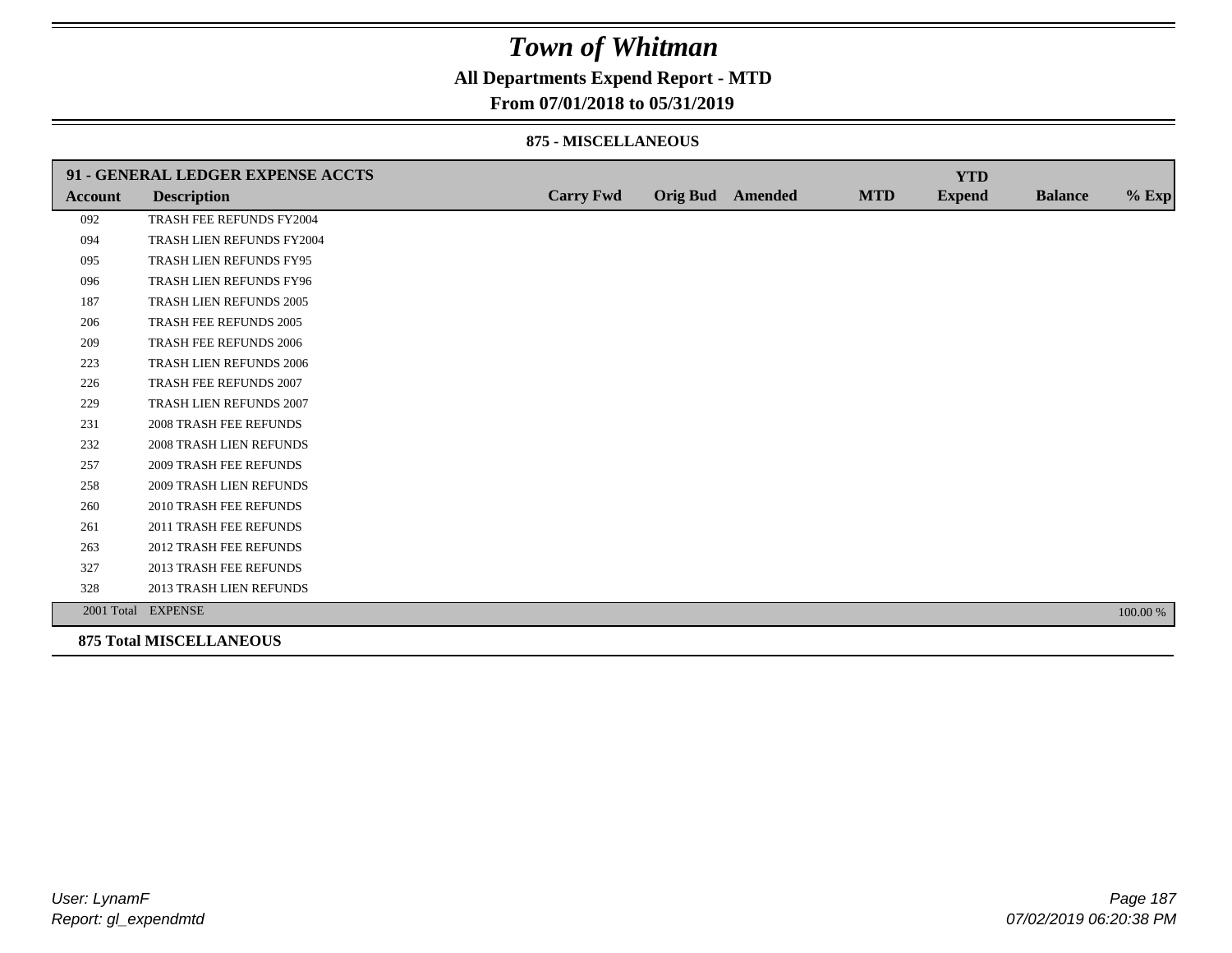## **All Departments Expend Report - MTD**

### **From 07/01/2018 to 05/31/2019**

#### **876 - INVESTMENTS**

|         | 91 - GENERAL LEDGER EXPENSE ACCTS       |                  |                 |                |            | <b>YTD</b>    |                |          |
|---------|-----------------------------------------|------------------|-----------------|----------------|------------|---------------|----------------|----------|
| Account | <b>Description</b>                      | <b>Carry Fwd</b> | <b>Orig Bud</b> | <b>Amended</b> | <b>MTD</b> | <b>Expend</b> | <b>Balance</b> | % Exp    |
| 287     | <b>AUXILIARY POLICE EXPENSE</b>         |                  |                 |                |            |               |                |          |
| 288     | REPURCHASE AGREE.NOTES-GENERAL          |                  |                 |                |            |               |                |          |
| 289     | REPUR.AGREE.NOTES-DPW CHAP811           |                  |                 |                |            |               |                |          |
| 290     | <b>INVESTMENT CD'S-GENERAL</b>          |                  |                 |                |            |               |                |          |
| 293     | PROGRAMMING SERV.& SUPPLIES             |                  |                 |                |            |               |                |          |
| 294     | <b>INVEST. CD'S-CHAPTER 811</b>         |                  |                 |                |            |               |                |          |
| 295     | INVEST. CD'S-SCHOOL LUNCH               |                  |                 |                |            |               |                |          |
| 298     | RES. FND. TRAN. TITLE V DEBT ISSUE EXP. |                  |                 |                |            |               |                |          |
| 299     | REPUR.AGREE.NOTES-DPW CHAP.90           |                  |                 |                |            |               |                |          |
|         | 2000 Total EXPENSE                      |                  |                 |                |            |               |                | 100.00 % |
|         | <b>876 Total INVESTMENTS</b>            |                  |                 |                |            |               |                |          |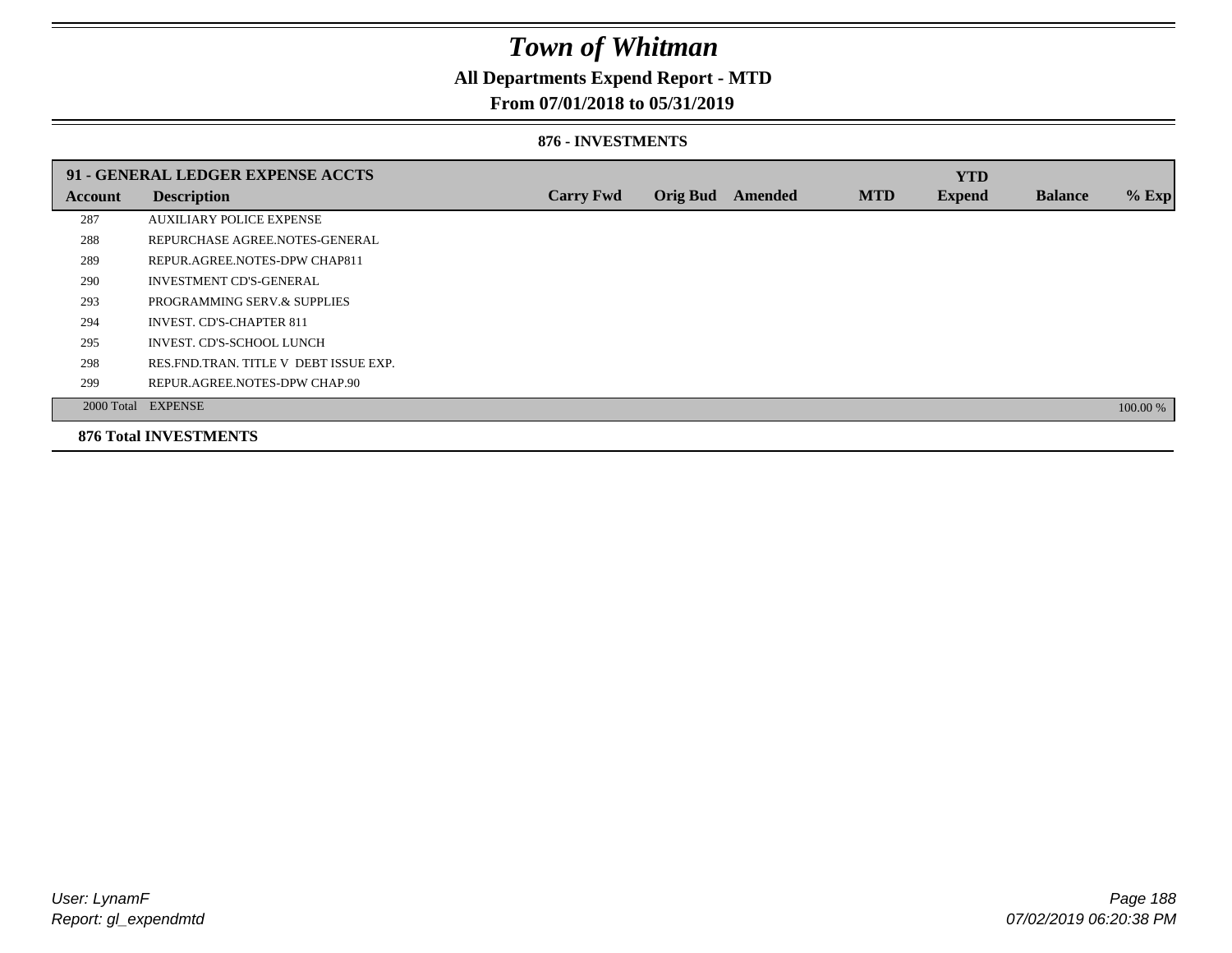**All Departments Expend Report - MTD**

### **From 07/01/2018 to 05/31/2019**

#### **878 - OTHER FINANCING USES**

|                | 91 - GENERAL LEDGER EXPENSE ACCTS     |                  |                 |                |            | <b>YTD</b>    |                |          |
|----------------|---------------------------------------|------------------|-----------------|----------------|------------|---------------|----------------|----------|
| <b>Account</b> | <b>Description</b>                    | <b>Carry Fwd</b> | <b>Orig Bud</b> | <b>Amended</b> | <b>MTD</b> | <b>Expend</b> | <b>Balance</b> | $%$ Exp  |
| 409            | <b>REFUNDED BONDS</b>                 |                  |                 |                |            |               |                |          |
| 2000 Total     | <b>EXPENSE</b>                        |                  |                 |                |            |               |                | 100.00 % |
| 401            | WTR/SWR CAPITAL PROJ. FUND            |                  |                 |                |            |               |                |          |
| 404            | <b>SPECIAL REVENUE FUND</b>           |                  |                 |                |            |               |                |          |
| 2100 Total     | <b>INTERFUND TRANSFERS</b>            |                  |                 |                |            |               |                | 100.00 % |
| 402            | STABILIZATION FUND                    |                  |                 |                |            |               |                |          |
| 2101 Total     | <b>INTERFUND TRANSFERS</b>            |                  |                 |                |            |               |                | 100.00 % |
| 403            | CAPITAL PROJECT FUND                  |                  |                 |                |            |               |                |          |
| 2102 Total     | <b>INTERFUND TRANSFERS</b>            |                  |                 |                |            |               |                | 100.00 % |
|                | <b>878 Total OTHER FINANCING USES</b> |                  |                 |                |            |               |                |          |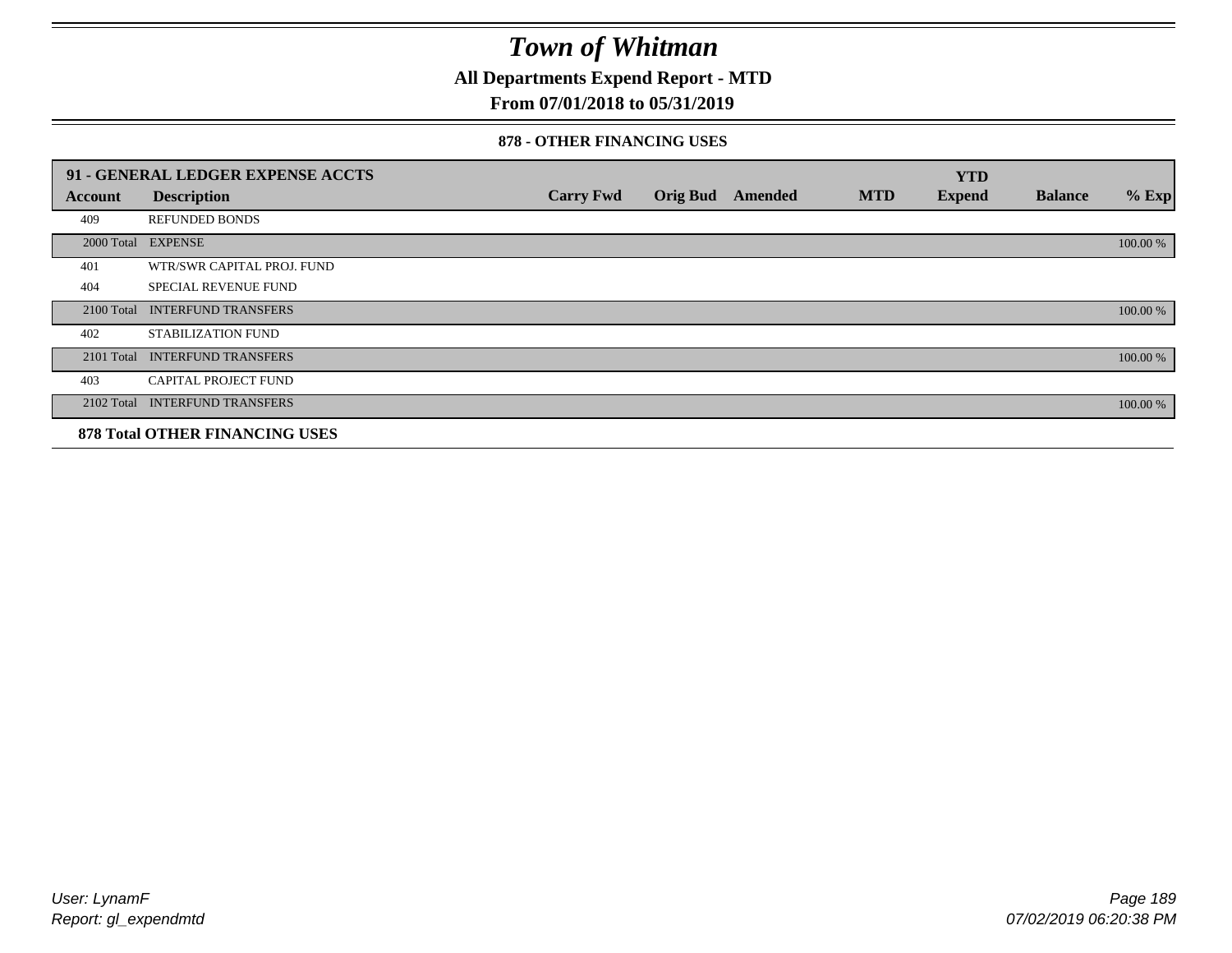**All Departments Expend Report - MTD**

**From 07/01/2018 to 05/31/2019**

### **883 - DARE GRANT DIST.W-H REG.SCHOOL**

|         | 91 - GENERAL LEDGER EXPENSE ACCTS        |                  |                         |            | <b>YTD</b>    |                |          |
|---------|------------------------------------------|------------------|-------------------------|------------|---------------|----------------|----------|
| Account | <b>Description</b>                       | <b>Carry Fwd</b> | <b>Orig Bud</b> Amended | <b>MTD</b> | <b>Expend</b> | <b>Balance</b> | $%$ Exp  |
| 112     | <b>SALARIES</b>                          |                  |                         |            |               |                |          |
| 585     | MISCELLANEOUS EXPENSE                    |                  |                         |            |               |                |          |
|         | 2000 Total EXPENSE                       |                  |                         |            |               |                | 100.00 % |
|         | 883 Total DARE GRANT DIST.W-H REG.SCHOOL |                  |                         |            |               |                |          |
|         | 91 Total GENERAL LEDGER EXPENSE ACCTS    |                  |                         | 10.645.59  | 93.776.53     | -93,776.53     |          |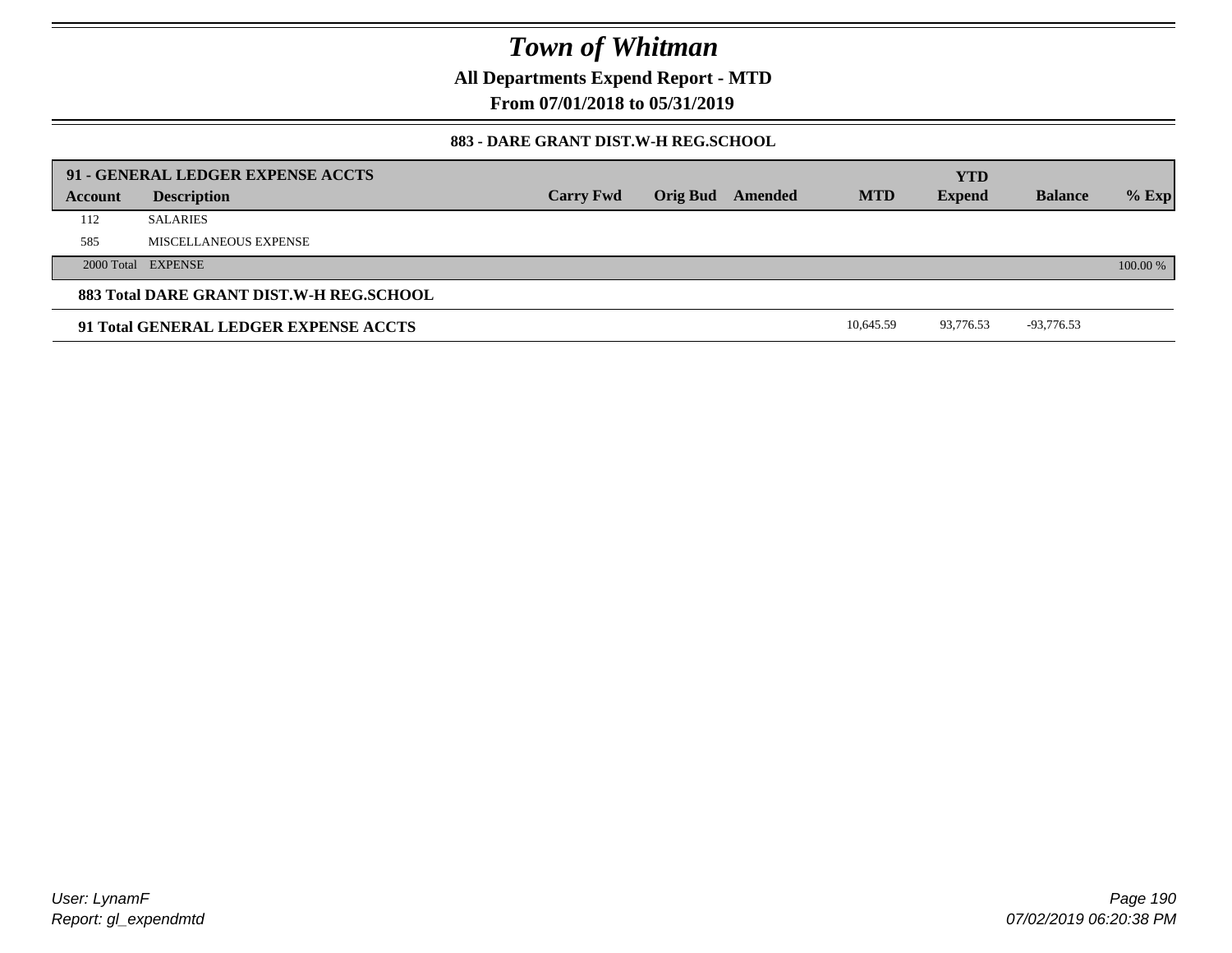**All Departments Expend Report - MTD**

**From 07/01/2018 to 05/31/2019**

#### **878 - OTHER FINANCING USES**

|         | 98 - CABLE ACCESS CORPORATION             |                  |                  |            | YTD           |                |            |
|---------|-------------------------------------------|------------------|------------------|------------|---------------|----------------|------------|
| Account | <b>Description</b>                        | <b>Carry Fwd</b> | Orig Bud Amended | <b>MTD</b> | <b>Expend</b> | <b>Balance</b> | $%$ Exp    |
| 405     | WATER/SEWER ENTERPRISE FUND               |                  |                  |            |               |                |            |
|         | 2104 Total DISTRIBUTION TO CABLE ACCESS C |                  |                  |            |               |                | $100.00\%$ |
|         | <b>878 Total OTHER FINANCING USES</b>     |                  |                  |            |               |                |            |